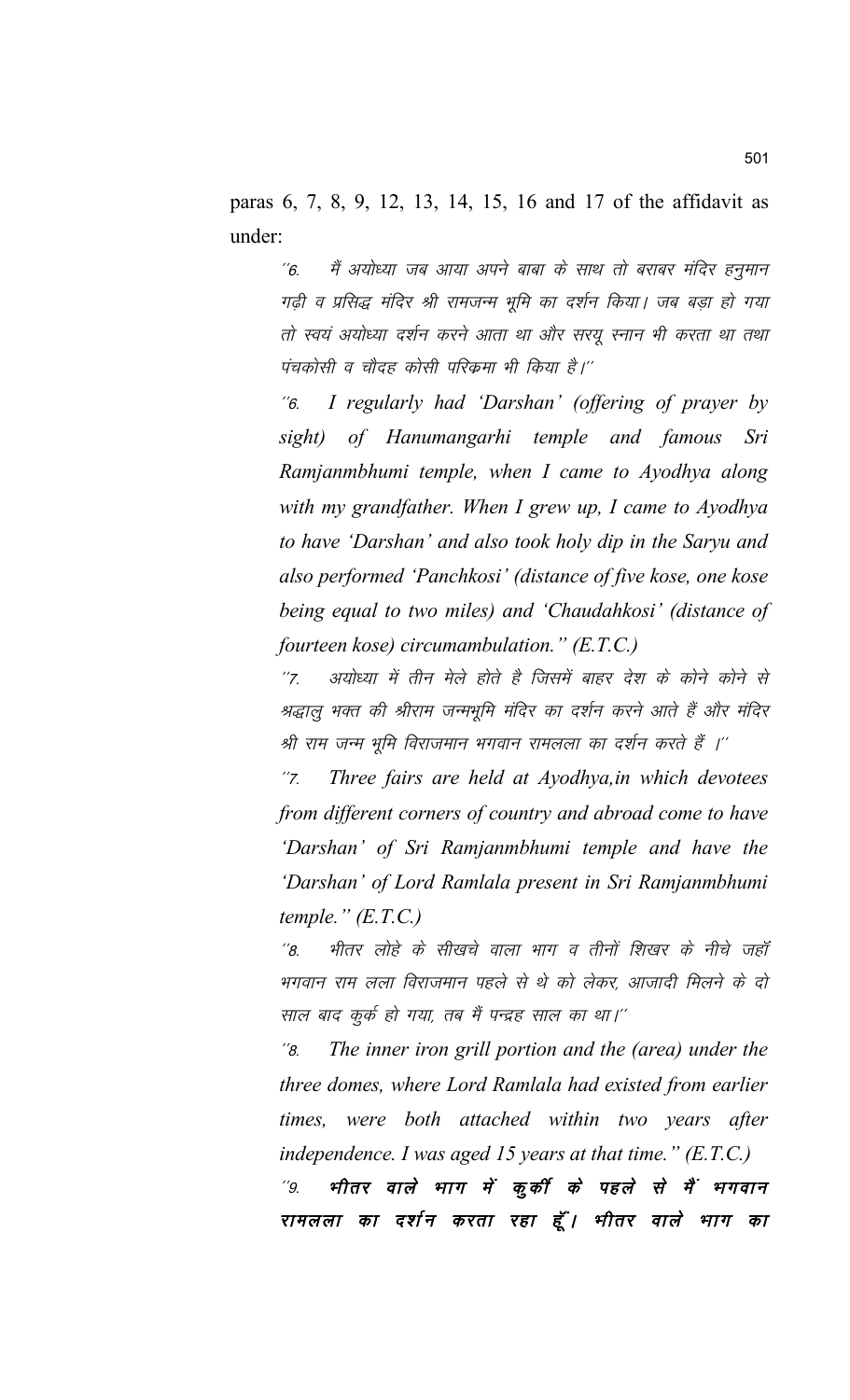इंतजाम मेरे गांव के निर्माही अखाड़े वाले करते थे। निर्माही अखाडा के पूर्व म0 रघुनाथ दास को मैं देखा था। . . . . रामजन्म भूमि मंदिर भी निर्मोही अखाडे का मंदिर है।''

\*\*9- *I used to have 'Darshan' of Lord Ramlala in the inner part, prior to its attachment. The management of the inner part was carried out by the Nirmohi Akhara people of my village. I had seen the earlier M. Raghunath Das of Nirmohi Akhara. . . . .The Ramjanmbhumi temple is also a temple of Nirmohi Akhara." (E.T.C.)*

"12. मैं जब पहली बार अपने बाबा के साथ दर्शन करने 12 साल की अपनी उम्र में गया था तो मुझे मेरे बाबा ने अखाड़े के बलदेव दास व रामलखन दास गोलकी को दिखा कर बताया था वहीं वहां पर पुजारी गोलकी थे तथा निर्मोही अखाडा के और साधु भाष्कर दास, रामदेव दास, पहाड़ी बाबा व 6-7 साधु वहां रहते थे।"

\*\*12- *When I first went to have 'Darshan' along with my grandfather at the age of 12 years, my grandfather had introduced me to Akhara's Baldev Das and Ram Lakhan Das, Golki and told that they were the priest- Golki and that other saints of Nirmohi Akhara viz. Bhaskar Das, Ramdev Das, Pahari Baba and 6-7 saints used to live there." (E.T.C.)*

"13. मैंने कुर्की के पहले जब–जब श्री राम जन्मभूमि के भीतरी भाग में भगवान राम लला का दर्शन करने गया तब–तब वहां सारा इंतजाम व कब्जा निर्माही अखाडा के उपरोक्त साधुओं को देखा। निर्माही अखाड़ा के साधु व पुजारी सभी भक्तों व दर्शनार्थियों को चरणामृत देते, चढ़ावा लेते व प्रसाद देते थे निर्मोही अखाडा के पूजारी बाबा बलदेव दास या भाष्कर दास अथवा दूसरे साधुओं को देखा है। **कूर्की के पहले ही अन्दर जाकर** मैं**ने दर्शन भगवान रामलला का किया है** और कुर्की बाद सीखचे वाले दरवाजा से बाहर से भगवान राम लला का दर्शन होता रहा है। वहीं तथा बाहर से आने वाले भक्त भी प्रसाद, पैसा व फूल रामचबूतरा मंन्दिर पर चढ़ाते थे जिसे निर्मोही अखाड़ा के पूजारी लेते थे।''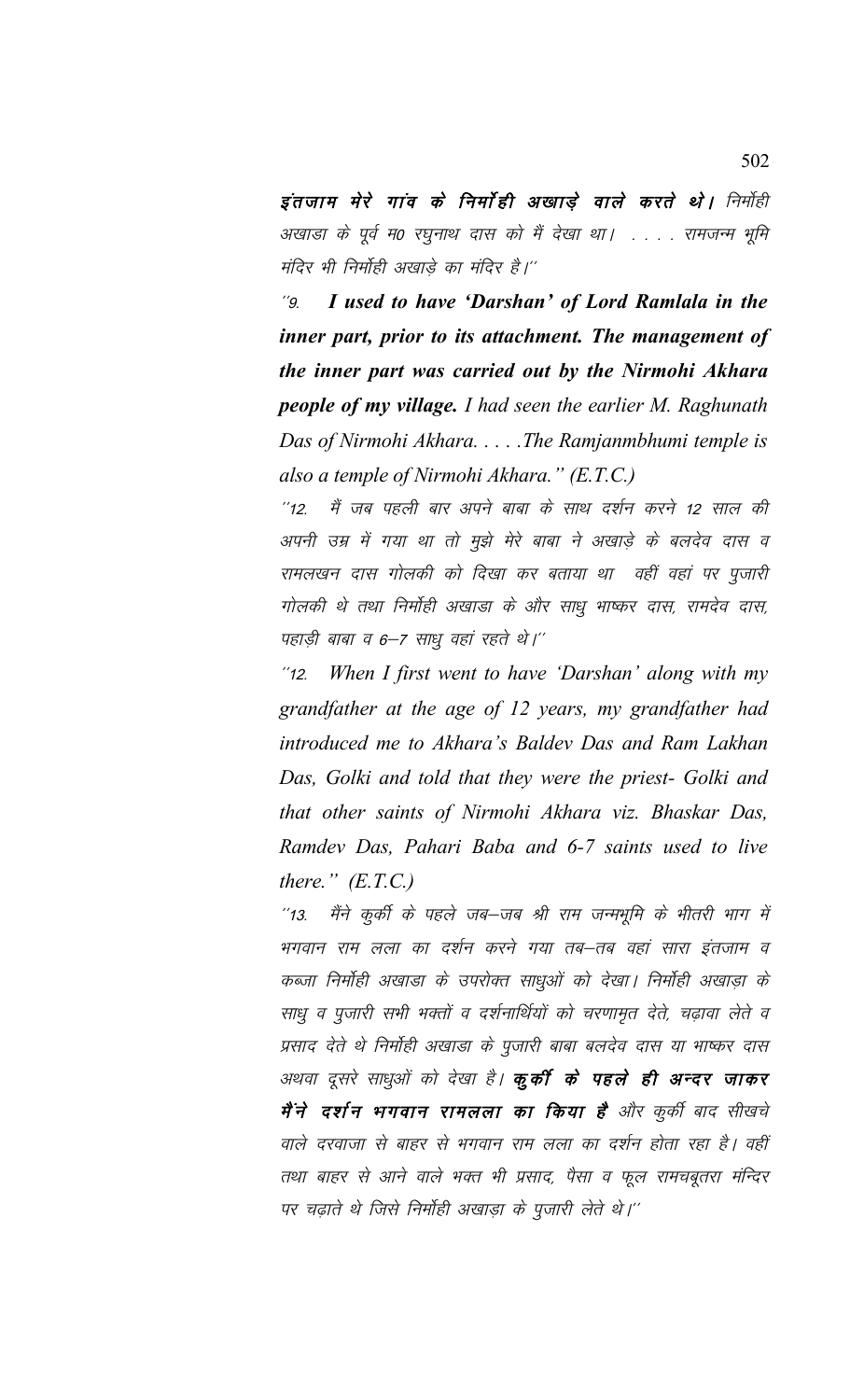\*\*13- *Whenever, prior to the attachment, I went inside the Sri Ramjanmbhumi to have 'Darshan' of Lord Ramlala, I found the above saints of Nirmohi Akhara to have been in complete management and possession over there. The saints- priests of Nirmohi Akhara used to give 'Charnamrit' (ambrosia of the feet of a deity), accept the offerings and distribute the 'Prasad' to all the devotees. I had seen Nirmohi Akhara's priest Baba Baldev Das or Bhaskar Das or other saints. I had the 'Darshan' of Lord Ramlala from inside prior to the attachment and from outside the grill gate after the attachment. The devotees used to offer sweets, money and flowers at the Ramchabutara temple from there and outside, which were accepted by the priest of the Nirmohi Akhara." (E.T.C.)*

''14. आज से 20 या 22 साल पहले बाहरी भाग भी रिसीवर के पास हो गया लेकिन दर्शन हम लोगों को बराबर होता रहा।''

"14. The outer part also went under the control of the *Receiver, about 20 or 22 years back, but we continued to have the 'Darshan' regularly." (E.T.C.)*

''15. 10,12, साल पहले कुछ बाहरी व भीतरी भाग भीड़ ने गिरा दिया तब भी भगवान रामलला लखनलाल व हनुमान जी तम्बू में वैसे ही विराजमान हैं और दर्शन लोहों के पाईप से घेरे रास्ते से होता है।''

\*\*15- *Some inner and outer part was demolished by the crowd about 10-12 years back, still Lord Ramlala, Lakhanlal and Hanuman ji exist in the tent in similar fashion and the 'Darshan' takes place through the path bounded by iron pipes." (E.T.C.)*

''16. मैंने भीतरी व बाहरी भाग जब से देश की आजादी के एक साल पहले से जा रहा हूँ सदैव मन्दिर के तौर पर पाया भगवान विराजमान पाया है और दर्शन व पूजा होते देखा है।''

\*\*16- *Since I started visiting one year prior to*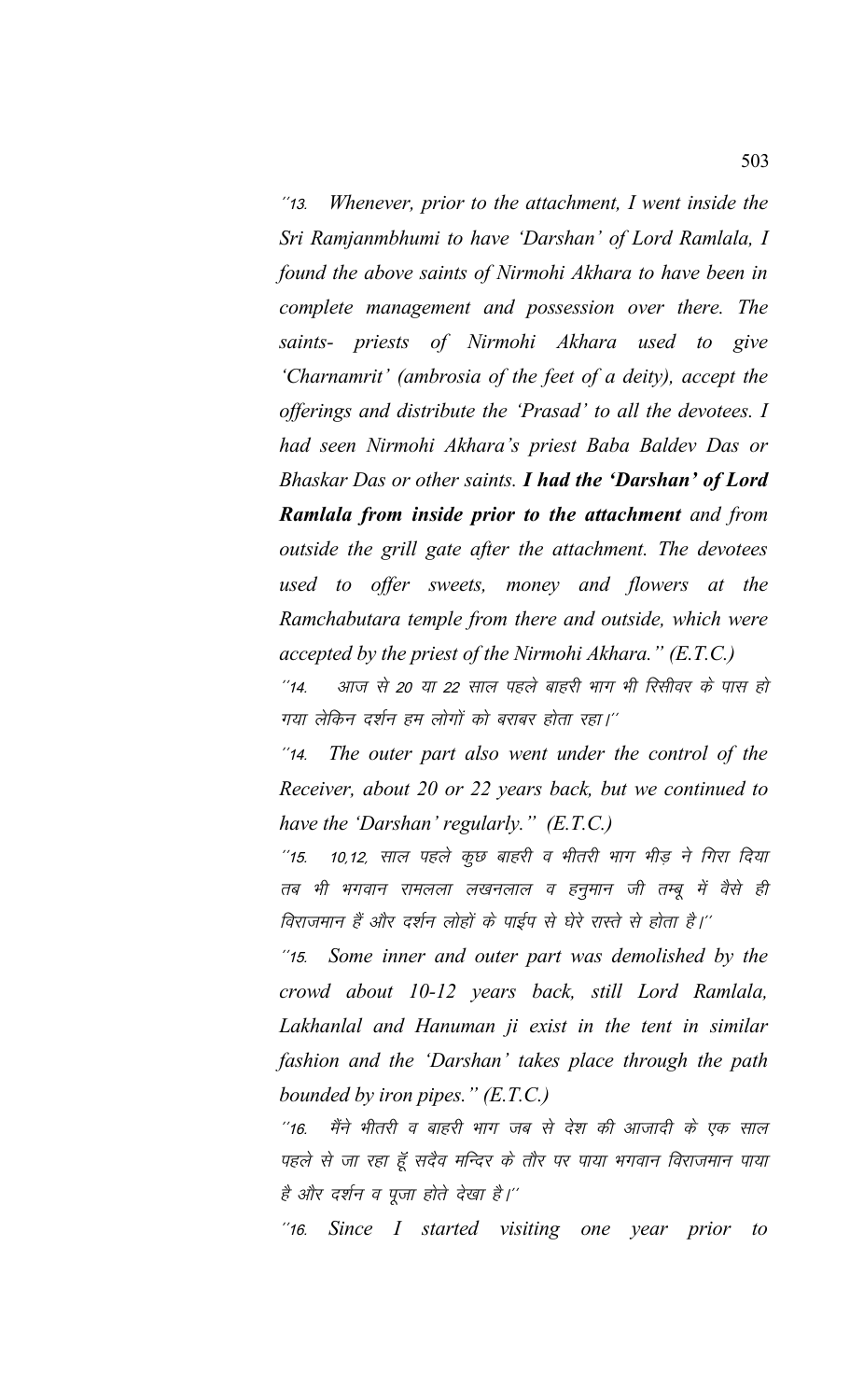*independence, I always found the inner and outer part to be a temple, found the God present and found the 'Darshan' and worshipping going on." (E.T.C.)*

''17. बाहर हाते वाले भाग में रामचबूतरा मंदिर शिवदरबार, छट्ठी पूजा स्थल व भण्डार व संत निवास आदि है। रामचबूतरा मंदिर पर मैं जब से होश सम्भाले हूँ, कब्जा निर्मोही अखाडा वालों का देखा है। यह भाग यानी बाहरी हाता वाला भाग आपस की लड़ाई में कुर्क हुआ। बाहरी हाते में संत निवास भण्डार गृह में निर्मोही अखाडा के साधू रहते थे। छट्ठी पूजा स्थल व शिवदरबार का इंतजाम निर्मोही अखाडा के लोग करते रहे हैं।''

\*\*17- *The Ramchabutara temple, Shiv Darbar, Chhathi worship place, store room and accommodation of saints exist in the outer courtyard part. Since I attained maturity, I found the Nirmohi Akhara people to be in possession over the Ramchabutara temple. This part i.e. the outer courtyard part had been attached in mutual conflict. The saints of Nirmohi Akhara used to live in the saints' accommodation, store room in the outer courtyard. The Nirmohi Akhara people used to manage the Chhathi worship place and Shiv Darbar." (E.T.C.)*

**391.** In para 18 he says that never in his conscious he has seen any Muslim offering Namaz in Ramjanambhumi either inside or outside courtyard.

**392. D.W. 3/13, Mahant Ram Subhag Das Shastri**, son of Sri Ram Raj Singh, is resident of Mohalla Mandir Ram Mahal. Mohalla Katra, Pargana Haveli Avadh, Ayodhya, District Faizabad aged about 86 years (as per his affidavit dated 5.7.2004). He was cross examined as under:

(a) 05.07.2004- by Ramesh Chandra Tripathi, defendant no. 17 and Umesh Chandra Pandey, defendant no. 22 (Suit-4) through Sri Vireshwar Dwivedi, Advocate (p. 12- 13)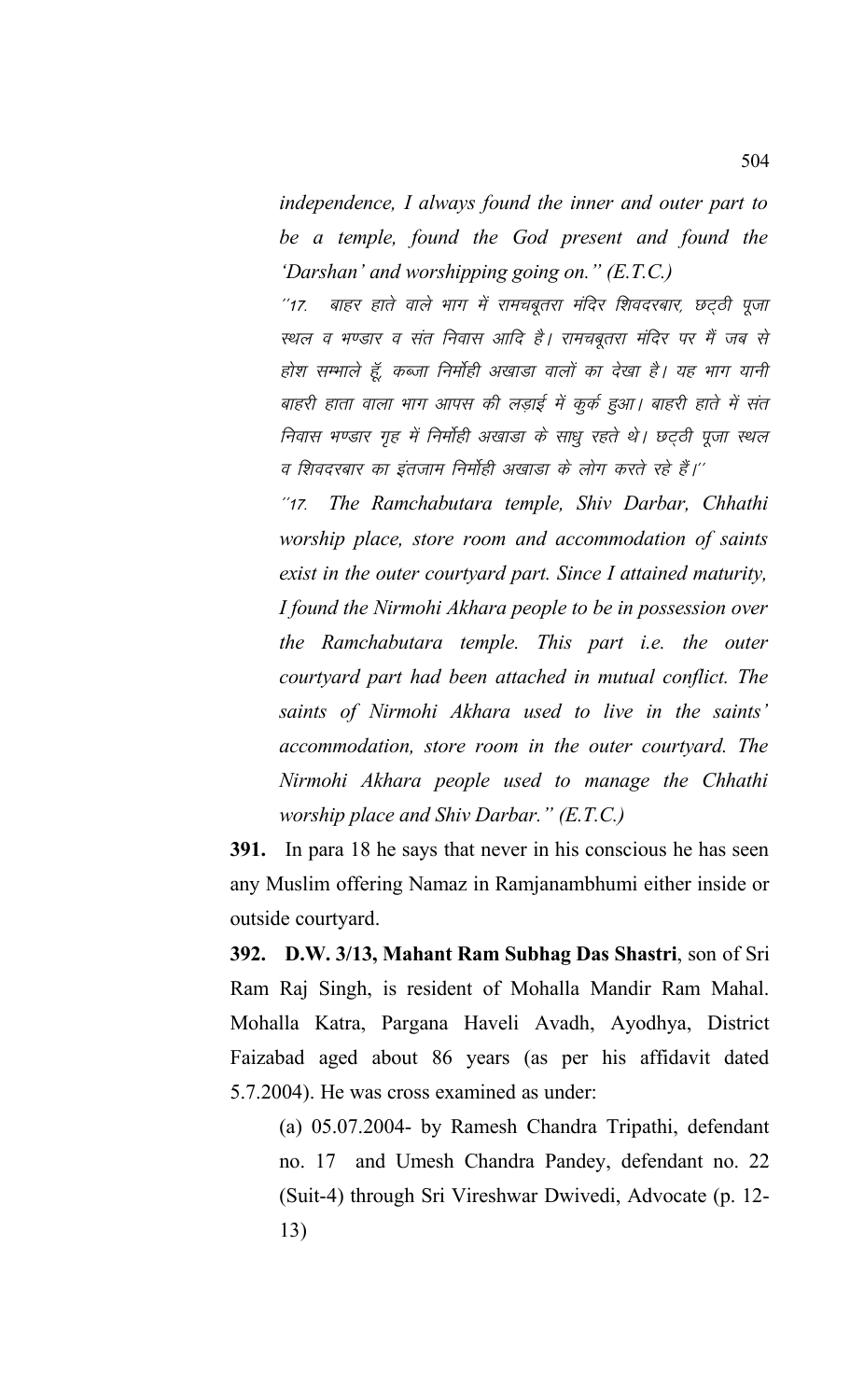(b) 05.07.2004- by Mahant Suresh Das, defendant no. 2/1 (Suit-4) through Sri Madan Mohan Pandey, Advocate (p. 13-14)

(c) 05.07.2004- by plaintiffs (Suit-5) through Sri Ved Prakash, Advocate (p. 14)

(d) 05/06.07.2004- by Mohd. Faruk Ahmad, defendant no. 11, through Sri Abdul Mannan, Advocate (p. 15-25)

(e) 06/07/08/09/19/20/21.07.2004- by Sunni Central Waqf Board, defendant no. 9, through Sri Zafaryab Jilani, Advocate (p. 25-108)

(f)  $21/22.07.2004$ -by plaintiff no. 7 (Suit-4) and defendant no. 5 (Suit-5) Mohd. Hashim through Sri Mustaq Ahmad Siddiqui, Advocate (p. 108-)

(g) 22.07.2004- defendant no. 6/1 through Sri Irfan Ahmad, Advocate and defendant no. 6/2 through Sri Fazale Alam, Advocate adopted the cross examination already done by Sri Abdul Mannan, Sri Zafaryab Jilani and Sri Mustaq Ahmad Siddiqui, Advocates (p. 120)

**393.** He belong to State of Bihar and came to Ayodhya in December 1933. He became disciple of Ramanandiya Vairagi Sadhu sect in the State of Bihar itself and joined as disciple of Sri Janki Das Ji Maharaj, who had no permanent place to stay but remained continuously on pilgrimage and was related to Nirmohi Akhara. Guru of Sri Janki Das was Sri Bihari Saran Ji Maharaj who got constructed Ram Mahal Mandir in Mohalla Katra in 1927 whereat presently the witness is Mahant. He studied Sanskrit at Ayodhya since 1936 and obtained degree of Shastri. About his continuous visit to Ramjanambhumi temple at the dispute place, Pooja and Darshan inside the courtyard, ownership and possession of Nirmohi Akhara in paras 5, 6, 7, 8,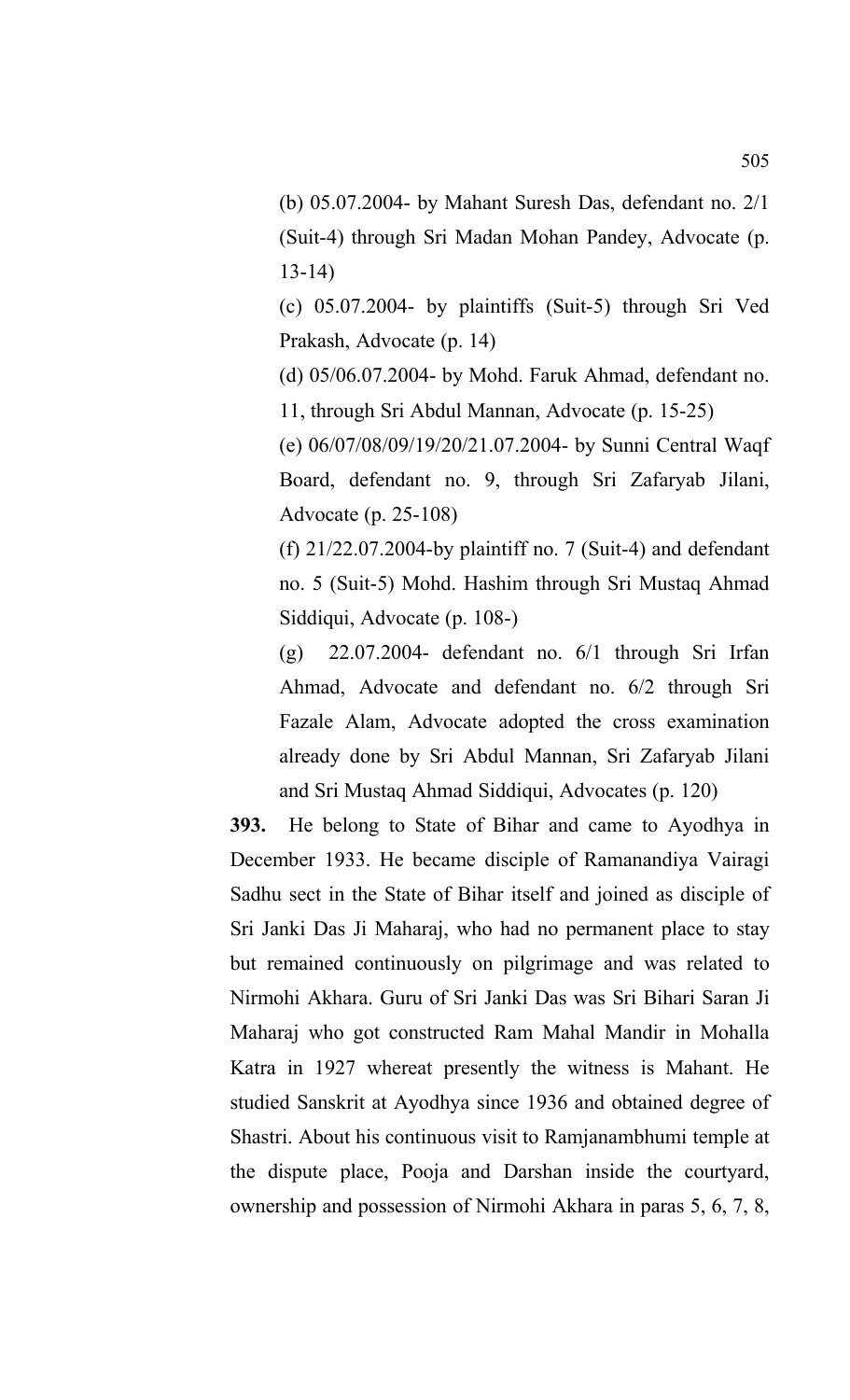9, 10, 11, 12, 13, 14, 15, 16, 17, 18, 19, 20 and 21 of the affidavit he has said:

 $\frac{7}{5}$ मेरा नियम था मैं संध्याकाल एक घंटा राम नाम का अनुशरण राम जन्म भूमि पर करता था़। रंग महल मंदिर से राम जन्म भूमि लगभग 400–500 फिट दूरी पर पर था मुश्किल से 2–3 मिनट का पैदल रास्ता था। श्री राम जन्म भूमि जाने के लिए साक्षी गोपाल मंदिर तिराहा से ऊपर चढ़ कर जाने का रास्ता था जो पूर्व–उत्तर से दक्षिण–पश्चिम कोने पर गया था।"

 $\frac{1}{2}$ To me it was a rule that I took the name of Rama at Ram Janam Bhumi for an hour in the evening. Ram Janam Bhumi was nearly 400-500 feet from Rang Mahal temple. It was hardly 2-3 minutes' walk. To reach Sri Ram Janam Bhumi, there was a flyover starting from Sakshi Gopal Mandir trisection and running from east-north to the southwestern corner."  $(E.T.C.)$ 

श्री राम जन्मभूमि मंदिर में जाने के लिए 1934 में मूझे दो दरवाजे  $\degree$ 6. मिले पहला दरवाजा पूर्व तरफ और दूसरा दरवाजा उत्तर तरफ था। **पूरब** वाले गेट में दरवाजा नही था उत्तर वाले दरवाजे में एक टीन का गेट था। पूरब गेट पर दरवाजा नहीं था कसौटी के दो खम्भे लगे थे। खम्भों में चित्र भी दिखाई पड़ते थे। जिसे नित यात्री, हनुमानजी की मूर्ति बताते थे मैं भी वहीं समझता था। हनुमंत द्वार पर एक शिलापट भी था।''

In 1934, to reach Sri Ram Janam Bhumi temple I "б. came across two gates, one of which was towards the east and the other one was towards the north. The eastern gate **had no door**. The northern gate had a door made of tin. It had two pillars made of touch stone. Engraved on the pillars were also seen pictures which were stated by daily visitors to be images of Hanumanji. I also had the same impression. There was also a stone plate at Hanumat Dwar."  $(E.T.C.)$ 

उस शिलापट पर अंक 1 पड़ा था और देवनागरी लिपि में श्री  $"7.$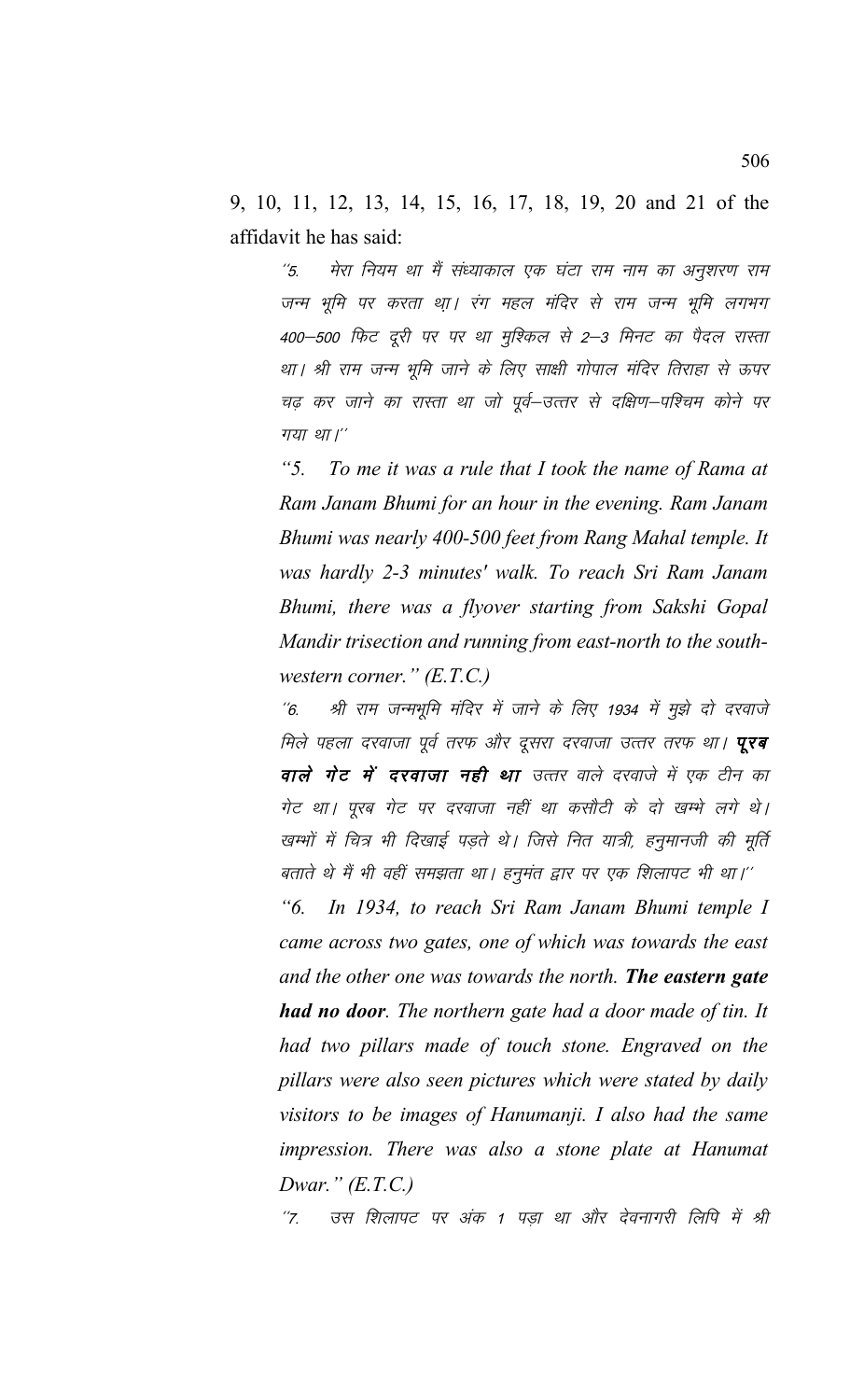''जन्मभूमि नित्य यात्रा'' लिखा था। अंग्रेजी में जन्म भूमि लिखा था। मुख्य मंदिर और गर्भ भाग से पूरब गेट के बीच में एक सींकचे वाली दीवाल थी। बाहरी हाता की दीवाल तीन तरफ है जो 9–10 फिट ऊंची थी और दो–ढाई फिट चौड़ी थी और पश्चिम तरफ मुख्य मंदिर का परिक्रमा 4–5 फिट का चौड़ा था। और परिकमा के पश्चिम मुरेडी बनी थी जो ढाई–तीन फिट उंची थी। उसके बाद पश्चिम तरफ 20–25 फिट का ढाल है। उत्तर वाला दरवाजा ज्यादातर मेले में खुलता था जिसे सिंह द्वार कहते हैं। उत्तर वाले दरवाजे से निकल कर पूरब जाने पर वहां से सीढ़ी नीचे जाने के लिए बनी थी और जिस सड़क पर सीढ़ी खत्म होती है वह सड़क हनुमानगढ़ी दुराही कुंआ पर है जो उस जगह ढाल पर है। उस सड़क से ऊपर का कोई गेट नहीं दिखाई देता।"

 $"7$ . The stone plate had 'number-1' and 'Janam Bhumi Nitya Yatra' in Devnagari script written on it. On it was written Janam Bhumi in English. Between the main temple and the gate located east of the 'garbh' (sanctum sanctorum) part lay a wall with iron rods. The outer compound had walls on three sides which were 9-10 feet high and  $2-2\frac{1}{2}$ feet wide. Towards the west, the circumambulation of the main temple was 4-5 feet wide, and in the west of the circumambulation was a railing which was  $2\frac{1}{2}$  -3 feet high. Ahead of that, in the west lay a 20-25 feet slope. The eastern gate was opened mostly at the time of the fare and it is called Singh Dwar. On going eastwards out of the eastern gate there was a staircase leading downwards and ending on a road which was at Hanumangarhi Durahi Kuan and which had a slope at that point of place. No gate was seen upwards from that road."  $(E.T.C.)$ 

पूर्व दरवाजा यानि हनुमंत द्वार से परिसर में घुसने पर दक्षिण तरफ  $\mathcal{B}$ राम चबूतरा मंदिर है जो बाहरी हाते के अन्दर था। राम चबूतरा मंदिर 3 फिट ऊंचा लगभग 17—18 फिट चौड़ा और लगभग 21—22 फिट लम्बा था।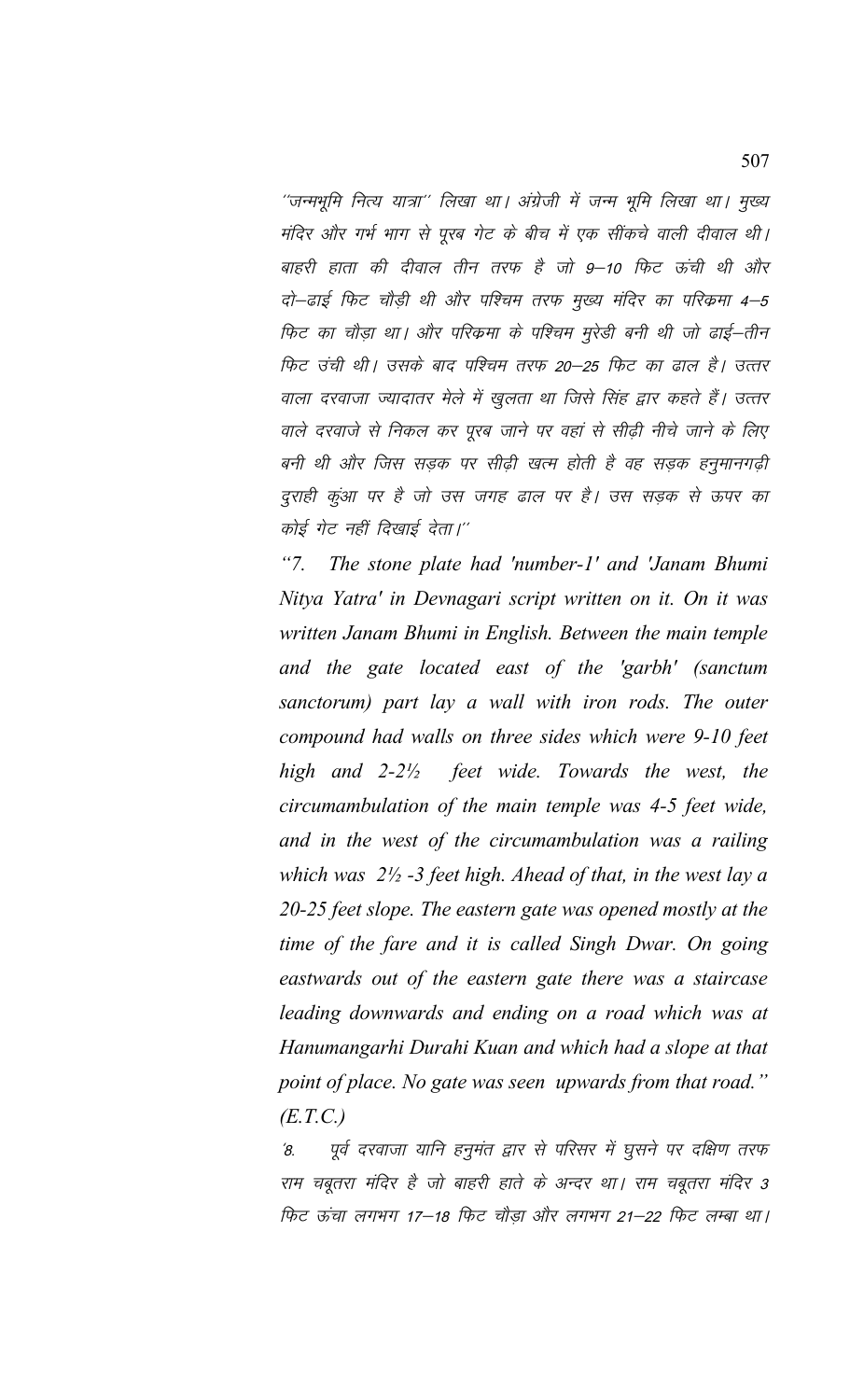*"8. On entering the premises through the eastern gate, that is, Hanumat Dwar there is Ram Chabutra temple in the south and it is within the outer compound. The Ram Chabutra temple was 3-feet high, nearly 17-18 feet wide and nearly 21-22 feet long." (E.T.C.)*

''9. रामचबूतरा मंदिर पर गंगा जुमनी का जड़ा हुआ लकड़ी का सिंहासन था जिसमें भगवान राम लला जी विराजमान थे। उत्सव रामलला, लक्ष्मण जी भी थे और दूसरे भरत जी, शत्रुहन जी, नीचे गुफा में थे। गुफा मंदिर चबूतरे के ऊंचाई वाले भाग में बने थे। गुफा मंदिर पूरब वाले भाग में कौशिल्या थी और पश्चिम भाग में भरत जी और शत्रूहन थे। और उसी गुफा मंदिर दीवाल में दोनों तरफ दीवाल में हनूमान जी की छोटी छोटी एक बित्ता की मूर्ति विराजमान थी।"

*"9. At Ram Chabutra temple was a wooden throne studded with Ganga Jamuni (an alloy)and with Lord Rama seated on it. Besides Ramlala, Laxmanji was also there, and Bharatji and Shatrughnaji were placed in the cave located downwards. Cave temples were built in the elevated portion of the Chabutra. To the east of the cave temple was Kaushalya and to its east were seated Bharatji and Shatrughna. On both sides of the cave temple wall lay small idols of Hanumanji which measured one bitta (span of the hand) each." (E.T.C.)*

''10. इस राम चबूतरा मंदिर के दक्षिण–पूरब कोने तरफ पीपल पेड़ के नीचे गोलाई के छोटे चबूतरे पर हाते के दीवाल के अन्दर षष्ठमुखी शंकर जी, गणेश जी, पार्वती जी, नन्देश्वर भगवान आदि की संगमरमर की मूर्तियां र्थी ।''

*"10. On a small, circular chabutra beneath the fig-tree standing on the south eastern corner of this Ram Chabutra temple and within the compound wall lay marble idols of six-mouthed Shankar, Ganesha, Parvati, Lord Nandeshwar and so on." (E.T.C.)*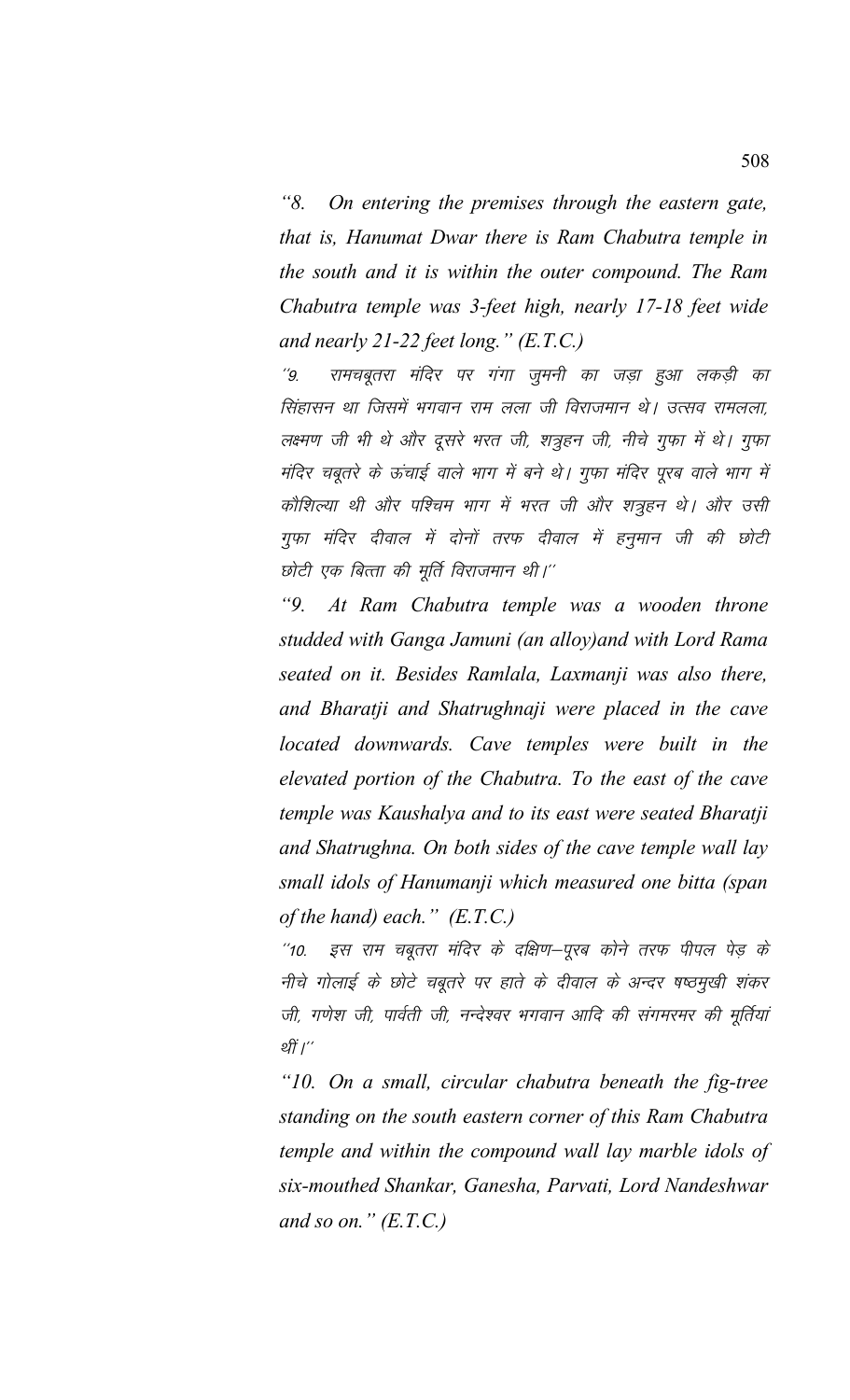मैंने बाहरी हाते में उत्तर तरफ छठी पूजन स्थल देखा उसका भी  $^{\prime\prime}$ 11. जिसमें भगवान राम के चारों भाई के चरण–चिन्ह और चकला बेलन चुल्हा बना हुआ था। जब से मैं राम जन्मभूमि पूजा करने जाने लगा तब से बराबर देख रहा हूं। राम जन्म भूमि में राम चबूतरा मंदिर भगवान का पूजा-पाठ, आरती निर्मोही अखाड़ा के पुजारी करते थे। जिसमें पांचो समय की नियमित आरती होती थी। निर्मोही अखाड़ा के साधुओं, पूजारियों को रहने के लिए तथा भगवान के परसाद बनने के लिए भन्डार व संत–निवास पूरब के गेट से सटे अन्दर के हाथे पूर्वी दीवाल से सटकर उत्तर तरफ बना था जहां पर निर्मोही अखाड़ा के साधू, पूजारी, पंच रहते थे। राम मंदिर चबुतरा के पूजा आरती की तरह ही निर्मोही अखाड़ा के तरफ से पीपल के पेड़ के नीचे विराजमान षष्ठमुखी शंकर जी, गणेश जी, पार्वती जी, नन्देश्वर भगवान की पूजा आरती होती थी। इसे भी निर्मोही अखाड़े के पुजारी नियमित सनातन विधि से करते थे। इसी प्रकार छठी पूजन स्थल की पूजा–आरती नियमित निर्मोही अखाड़ा के पुजारियों द्वारा होता था। ये तीनों स्थल का दर्शन करने दर्शनार्थी आते थे और भगवान का दर्शन करते थे। दर्शनार्थी जो आते थे अपनी श्रद्धानुसार धर्म स्थलों पर द्रव्य, फल–फूल, मिष्ठान्न व दूसरे सामान चढ़ाते थे। ये चढ़ावा निर्मोही अखाड़ा के पंचो, महन्थ के अधीन रहता था जिसे भगवान के सेवार्थ राम मंदिर चबूतरा के पुजारियों के माध्यम से लेते थे।''

"11. In the outer compound, I had a sight of 'Chhathi' Poojan Sthal' and also of the place which had foot- prints of all the four brothers of Lord Rama and marks of chakla, belan (rolling pin), chulha (hearth). I have consistently been having sight of all this since I began to go to offer worship at Ram Janam Bhumi. Priests of Nirmohi Akhara used to perform 'pooja-paath' and 'aarti' of the presiding deity of the Ram Chabutra temple at Ram Janam Bhumi. There used to be regular and five-time 'aarti' there. To provide lodging to saints and priests of the Nirmohi Akhara and for preparation of 'prasad' of Bhagwaan (God), there was Bhandaar and Sant Niwas (store house cum dwelling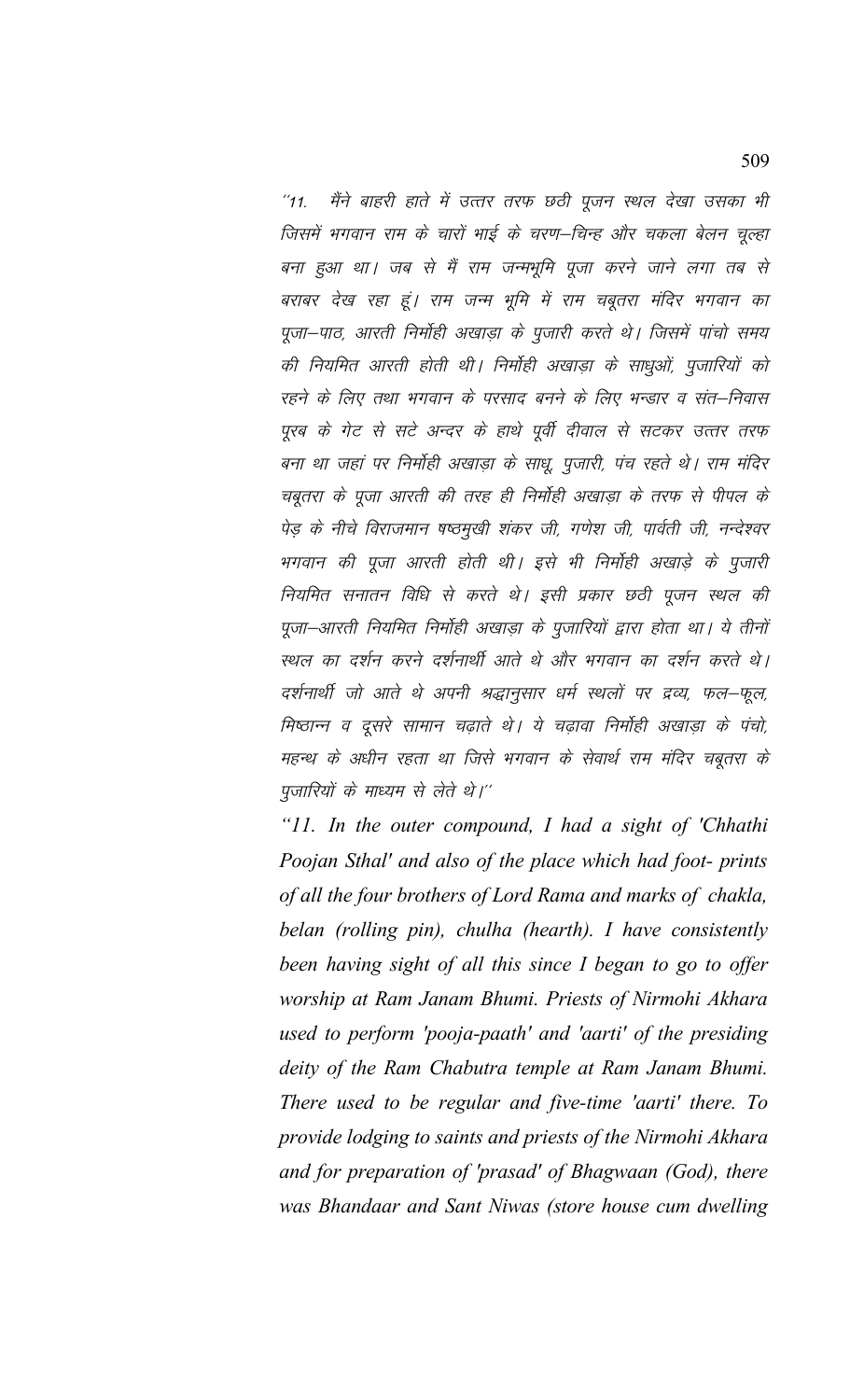place for saints) which was built adjacent to and north of the eastern wall and was also adjacent to and inside the eastern gate. Saints, priests and panchas of Nirmohi Akhara used to live there. Like pooja and aarti performed at Ram Mandir Chabutra, there used to be pooja and aarti of deities seated below the fig-tree  $-$  six-mouthed Shankar, Ganesha, Parvati and Lord Nandeshwar  $-$  on behalf of Nirmohi Akhara. Priests of the Nirmohi Akhara used to perform these services also in accordance with orthodox methods. Similarly, there used to be 'pooja-aarti' on a regular basis at 'Chhathi Poojan Sthal' by the priests of Nirmohi Akhara. Devotees used to come to have darshan of these three sites and of Bhagwaan (God). Devotees coming here, used to offer things, fruits, flowers, sweets and other articles as per reverence at the religious places. These offerings used to be in the custody of Panchas and Mahantas of Nirmohi Akhara and they used to be taken into the service of Bhagwaan through the priests of the Ram Mandir Chabutra." (E.T.C.)

1934 शुरू से जब से मैं अयोध्या आकर राम जन्म भूमि मंदिर जाने  $112$ लगा हूं तब से बराबर ढांचा गिरने के दो दिन पहले तक गया था अब राम नवमी कार्तिक के समय–समय पर कभी–कभी जाता हूं तब तक बराबर ये राम चबूतरा मंदिर षष्ठमुखी भगवान छठी पूजा स्थल, भन्डार गृह आदि मौजुद थे। 1934 में निर्मोही अखाड़ा के महन्थ नरोत्तमदास जी थे मैंने देखा है। तलवार व साफा लगाकर चलते थे।''

"12. Starting since the outset of 1934 I had consistently been coming to Ayodhya and visiting the Ram Janam Bhumi temple till two days prior to the demolition of the structure. Now I sometimes go there on the occasion of Ram Navami falling in Kartika month. Till then Ram Chabutra temple, six-mouthed Bhagwaan, Chhathi Pooja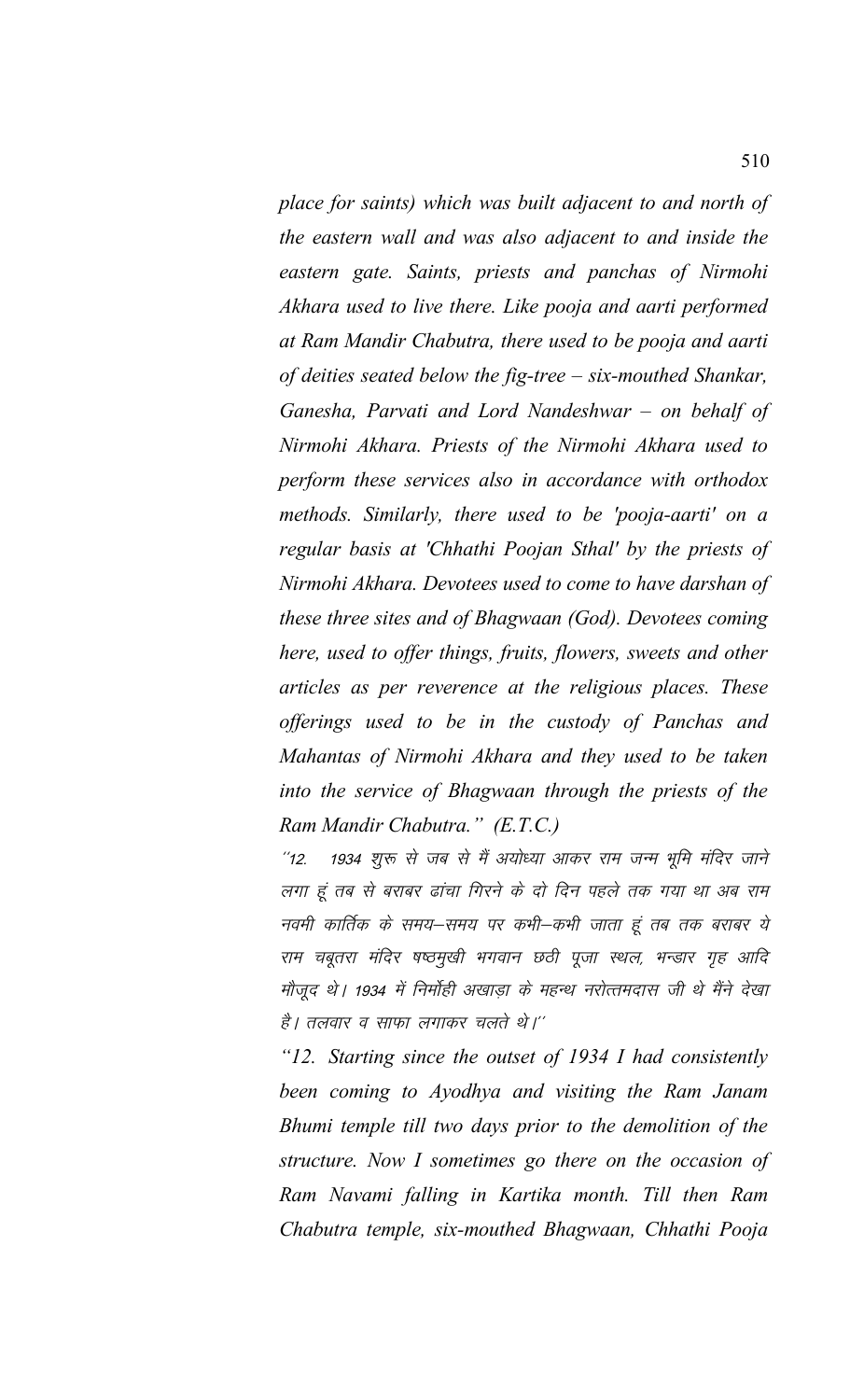Sthal, Bhandaar Grih, etc. existed there. Narottam Das was Mahanta of Nirmohi Akhara in 1934. I have seen him. He used to wield a sword and wear a 'saafa'."  $(E.T.C.)$ 

जब से मैंने जन्मभूमि जाना शुरू किया कब्जा निर्मोही अखाड़े का  $113.$ ही दिखा। यह कब्जा कुर्की तक देखा जो 1949 में हुयी। यह बाहरी भाग की कुर्की 1982 में यानि बाहरी भाग के अन्दर वाले भाग का है जिसके भी रिसीवर के.के.राम वर्मा जी हुए थे।

1949 दिसम्बर 29 में जो कुर्की अन्दर वाले भाग की हुई उसके रिसीवर बाबू प्रियादत्त राम चेयरमैन नगरपालिका फैजाबाद थे। रामजन्मभूमि मंदिर के इर्द–गिर्द अखाड़े के रीति रिवाज के अनुसार कई पंच व उनके शिष्य छोटे—छोटे मंदिर बनाकर रहते थे। जिसका विवरण निम्नवत् है:—

सीता कूप मंदिर–गोविन्ददास अखाड़े से संबंधित साधू जन्म  $(1)$ भूमि के पूजारी भी थे।

सूमित्रा भवन मंदिर–पंच महन्थ रामदास पंच निर्मोही अखाड़ा  $(2)$ था। सुमित्रा भवन मंदिर दक्षिण तरफ विवादित मंदिर से 150 फिट पर था।"

"13. Since I started visiting Janam Bhumi, it has been only in the possession of Nirmohi Akhara. I had seen this possession till the attachment which took place in 1949. This attachment of the outer part took place in 1982. That is to say, it pertains to the interior of the outer part, and K.K. Ram Verma was appointed receiver in respect of it *.* 

In case of the attachment which took place on  $29<sup>th</sup>$ December, 1949, Babu Priya Dutta Ram, Chairman, Nagarpalika Faizabad, was appointed receiver. As per customs of the Akhara, many panchas and their disciples used to build small temples to live in, in the vicinity of the Ram Janam Bhumi temple. Details thereof are us under:"

> Sita Koop mandir - Ascetics associated with  $\iota$ . Govind Das Akhara who were also priests of the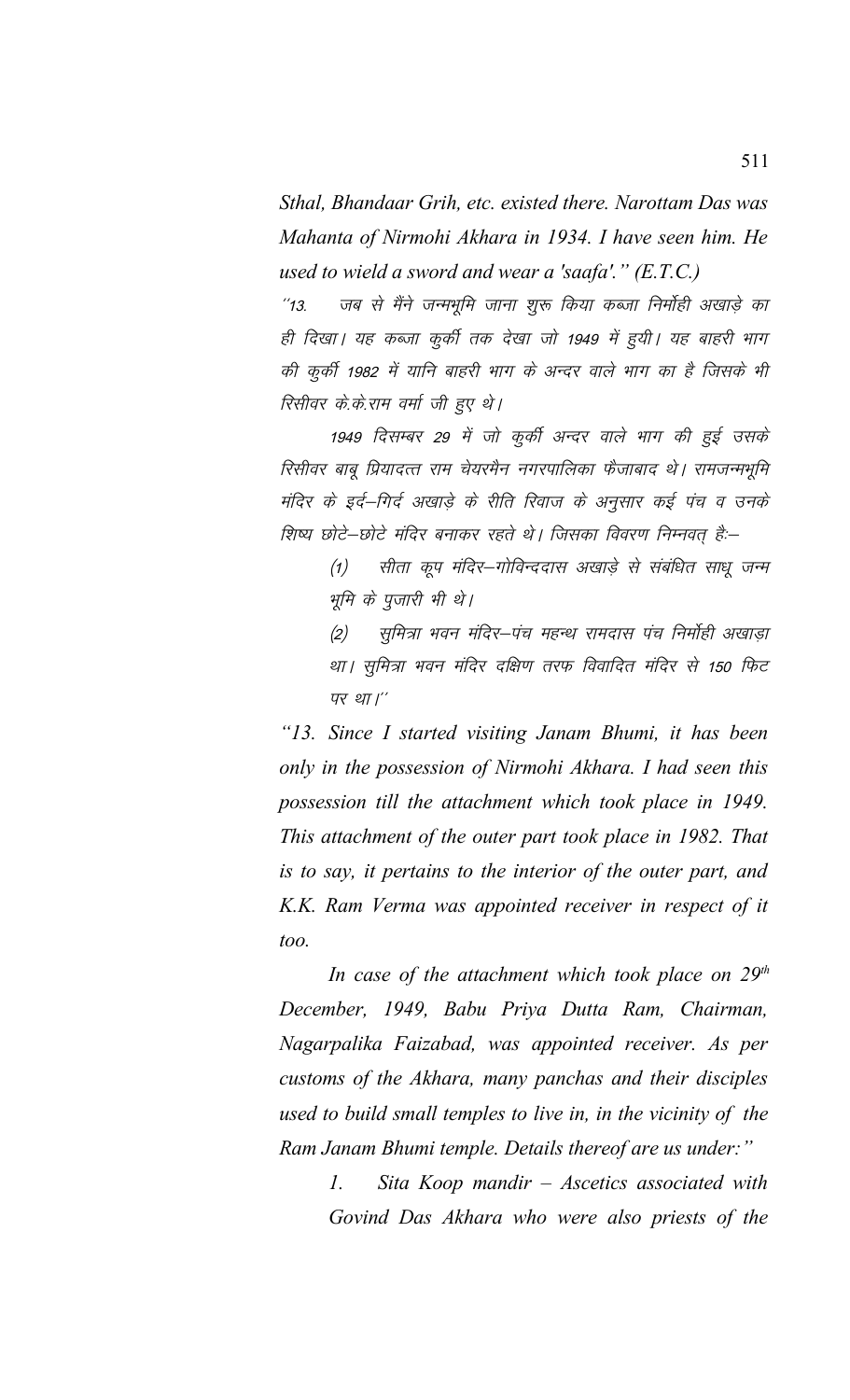*Janam Bhumi.*

*2. Sumitra Bhawan mandir–Panch Mahanta Ram Das Panch was Nirmohi Akhara. The Sumitra Bhawan was to the south of and at the distance of 150 feet from the disputed temple." (E.T.C.)* 

"14. पुराने पंचों के जमाने से ही ऋषियों की समाधियां स्थित चली आ रही थी और लोमस चौरा था जो बहुत प्रसिद्ध था। सुमित्रा भवन के दक्षिण–पश्चिम तरफ कुबेर टीला है जो बहुत प्राचीन है। तथा जन्म भूमि मंदिर सतह से काफी ऊंचा है। पूरब तरफ अंगद, नल—नील के भी टीले हैं जो जन्म भूमि सतह से नीचे हैं।"

*"14. Right since the time of old Panchas tombs of ascetics had been existing. There was Lomash Chaura which was very famous. To the south – west of Sumitra Bhawan lies Kuber Tila, which is very old and is at a considerable elevation from the level of Janam Bhumi temple. To the east lay mounds of Angad and Nal-Neel too which were below the level of Janam Bhumi." (E.T.C.)*

 $^{\prime\prime}$ 15. - गर्भ गृह भाग में भगवान रामलला जी लकड़ी के ऊंचे सिंहासन पर विराजमान थे गर्भ गृह में भगवान राम लला मानव स्मृति के पहले से ही विराजमान चले आ रहे थे। और उनके साथ ही लक्ष्मण जी, हनुमान जी ओर सालिकराम भगवान भी विराजमान रहे हैं, ये मूर्तियां यानि भगवान रामलला की अष्टधातू विग्रह है और उसी प्रकार लक्ष्मण जी की भी मूर्ति है, हनुमान जी की मूर्ति पाषाण की है और सालिकराम भगवान है, सिंहासन बीच भाग में स्थित था। जब से मैं अयोध्या आया तब से मैं नियमित राम जन्म भूमि दर्शन करने जाता था और गर्भ गृह में विराजमान रामलला का बराबर दर्शन करता रहा। ये दर्शन बराबर नियमित रूप से 6 दिसम्बर के दो दिन पहले तक किया था।"

*"15. In the 'garbh-grih' (sanctum sanctorum) part, Lord Ram Lala was seated on an elevated wooden throne. In the sanctum sanctorum, Lord Ram Lala had been seated since time immemorial. Along with him have been present*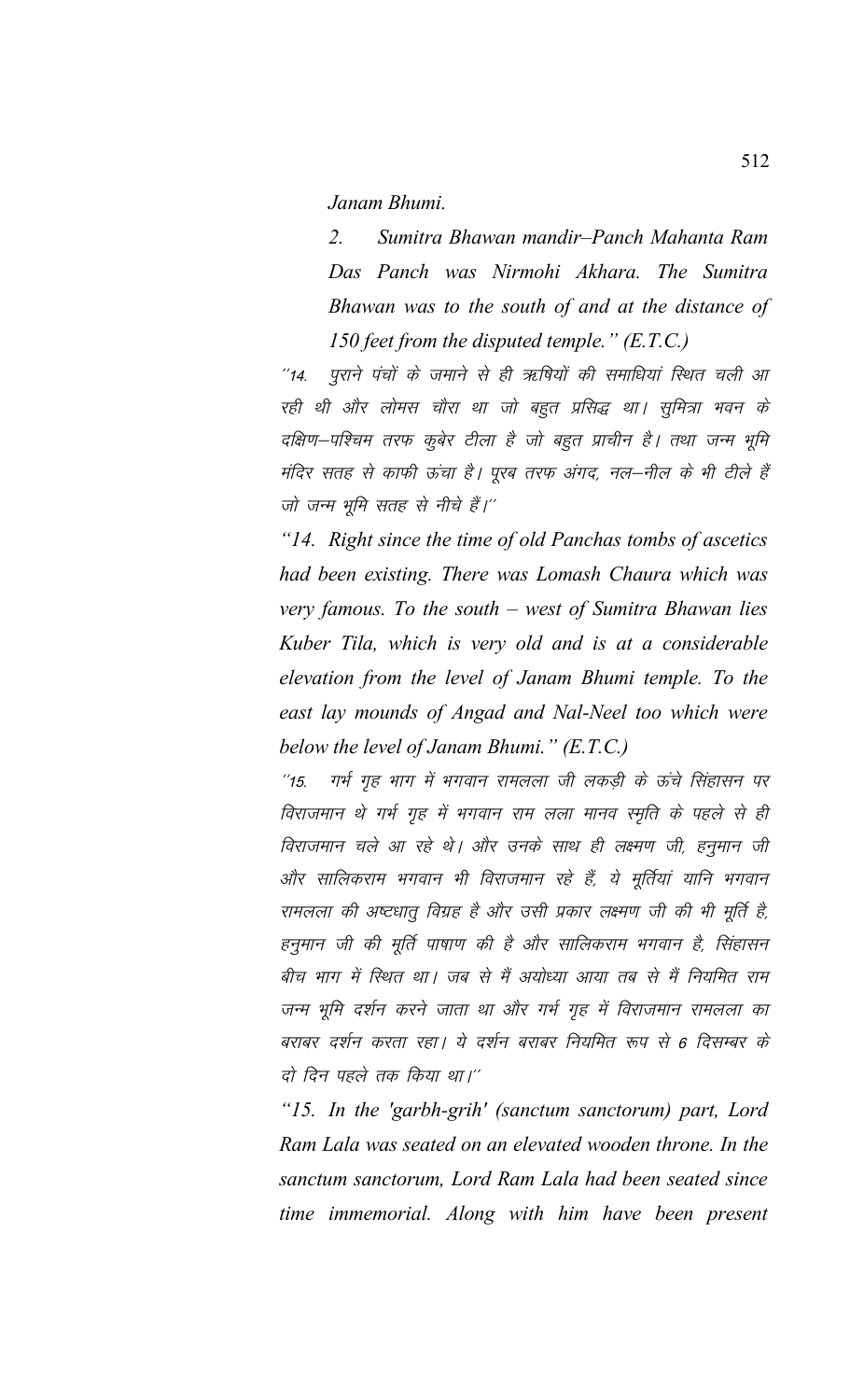Laxman, Hanuman and Lord Saalikram. These are idols, individual shapes of Lord Ram Lala made of *that is,* 'ashtadhatu' (alloy of eight metals), and there is a similar type of idol of Laxman. There is a stone idol of Hanuman and then is placed Lord Saalikram and the throne is placed at the centre. Since I began to come to Ayodhya I regularly used to go to have darshan of Ram Janam Bhumi and continued to have darshan of Ram Lala, seated in the 'garbh-grih'. I had regularly had darshan of these idols till two days before  $6<sup>th</sup>$  December." (E.T.C.)

जब–जब मैं राम जन्म भूमि नित–यात्रा में जाता था तो राम–नाम  $16'$ अनुष्ठान, पूजन में एक घन्टा से ज्यादा समय लगता था। कभी राम चबूतरे के सामने बैठकर कभी गर्भ गृह में भगवान के सामने बैठकर कभी पूरब वाले गेट के सामने मौलसरी के वृक्ष के नीचे राम नाम के अनुष्ठान का पूजन करता था कभी शिव–दरबार के सामने पीपल पेड़ के नीचे। सन् 1934 से लेकर 23 दिसम्बर, 1949 तक जिस समय फर्जी घटना बतायी जाती है, तक निर्मोही अखाड़े की तरफ कई पूजारी पूजा–पाठ करते थे मुख्य पुजारी कई वर्षो से महंथ बलदेव दास जी थे। 1934 में जब मैं आया तो बलदेव दास जी के गुरू भाई सीताराम दास जी पुजारी थे और जिनके अन्तर्गत कई सहायक पूजारी थे। जो संबंधित राम जन्मभूमि चबूतरा, छठी स्थल, गर्भ गृह मंदिर आदि सामिल हैं, इस दरमियान कई पूजारी आते–जाते रहे हैं, जैसे रामसकल दास जी, मैं (रामसुभग दास शास्त्री) सुदर्शन दास, राम विलास दास, वृंदा वन दास आदि।''

"16. Whenever I joined 'Ram Janam Bhumi Nit Yatra', I had to spend more than an hour in 'Ram Naam Anushthaan' and 'Poojan'. I used to perform 'Ram Naam Anushthaan' sometimes by sitting in front of Ram Chabutra, sometimes by sitting in front of Bhagwaan in 'garbh-grih' and sometimes by sitting beneath the Maulsiritree (large evergreen tree) in front of the eastern gate and sometimes by sitting beneath the fig-tree in front of Shiv-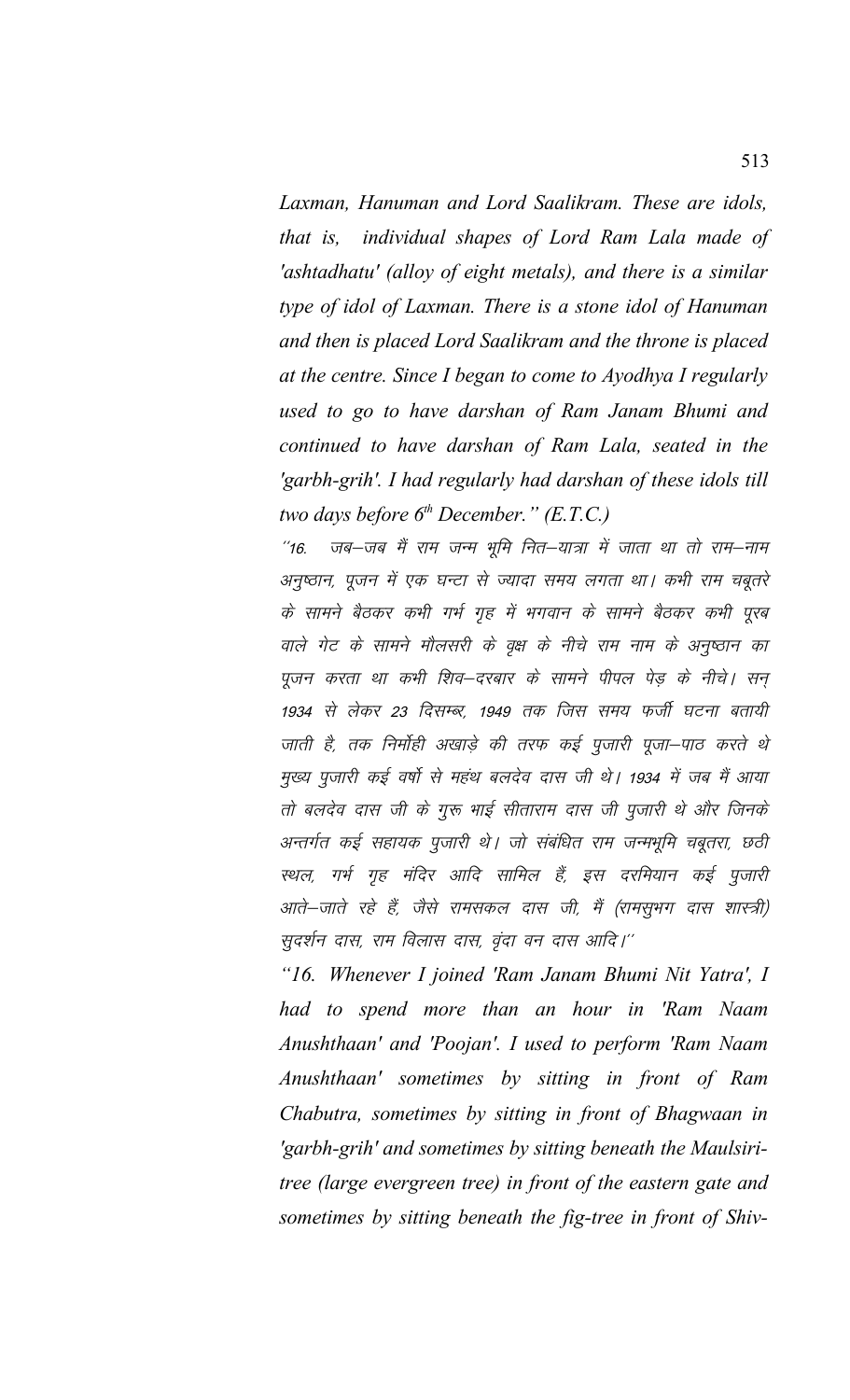*darbaar. Between 1934 and 23rd December, 1949 during which the fake incident is stated to have taken place, many priests used to perform pooja-paath on behalf of Nirmohi Akhara and Mahant Baldev Das Ji had been main priest for many years. In 1934, when I came, Sitaram Das, guru bhai (disciple of the same guru ) of Baldev Das Ji, was the priest. And there were many assistant priests under him who were associated with Ram Janam Bhumi Chabutra, Chhathi Sthal, Garbh-grih Mandir, etc. In course of this period, many priests like Ram Shakal Das, Sudarshan Das, Ram Vilas Das, Vrindavan Das, me (Ram Shubhag Das Shastri) and so on, have been coming and going." (E.T.C.)* "17. मैं अखाड़े की तरफ से पूजारी के सहयोग में रहता था क्योंकि मैं रंग महल जन्म भूमि से करीब स्थान में रहता था। और प्रतिदिन रामानुष्ठान घंटा–दो–घंटा तीन घंटा जन्म भूमि परिसर में मौजूद रहकर भगवान का ध्यान करता था। इसलिए निर्मोही अखाड़े के साधुओं ने सन् 1949 के कई वर्ष पहले से उक्त धार्मिक स्थलों की पूजा के लिए अपने साथ लिए रहते थे। बैरागी सम्प्रदाय की नीति—रिवाज से पूजा करना मैं जानता हूं।''

*"17. On behalf of the Akhara I used to render cooperation to the priest because I used to live at a place near Rang Mahal and Janam Bhumi and used to meditate on Bhagwaan by being present in course of 'Ramanushthaan' in the Janam Bhumi premises for one or two or three hours everyday. Hence, ascetics of Nirmohi Akhara used to keep me along with them for pooja at the said religious places from many years prior to 1949. I know the mode of worship as per rites and customs of Bairagi sect." (E.T.C.)*

''18. मैं बतौर सहायक पुजारी निर्मोही अखाड़े की तरफ से नियुक्त हुआ था तथा 1949 में भी कुर्की के समय में मैं सहायक पुजारी के रूप में कार्यरत रहा।''

*"18. I was appointed as assistant priest on behalf of*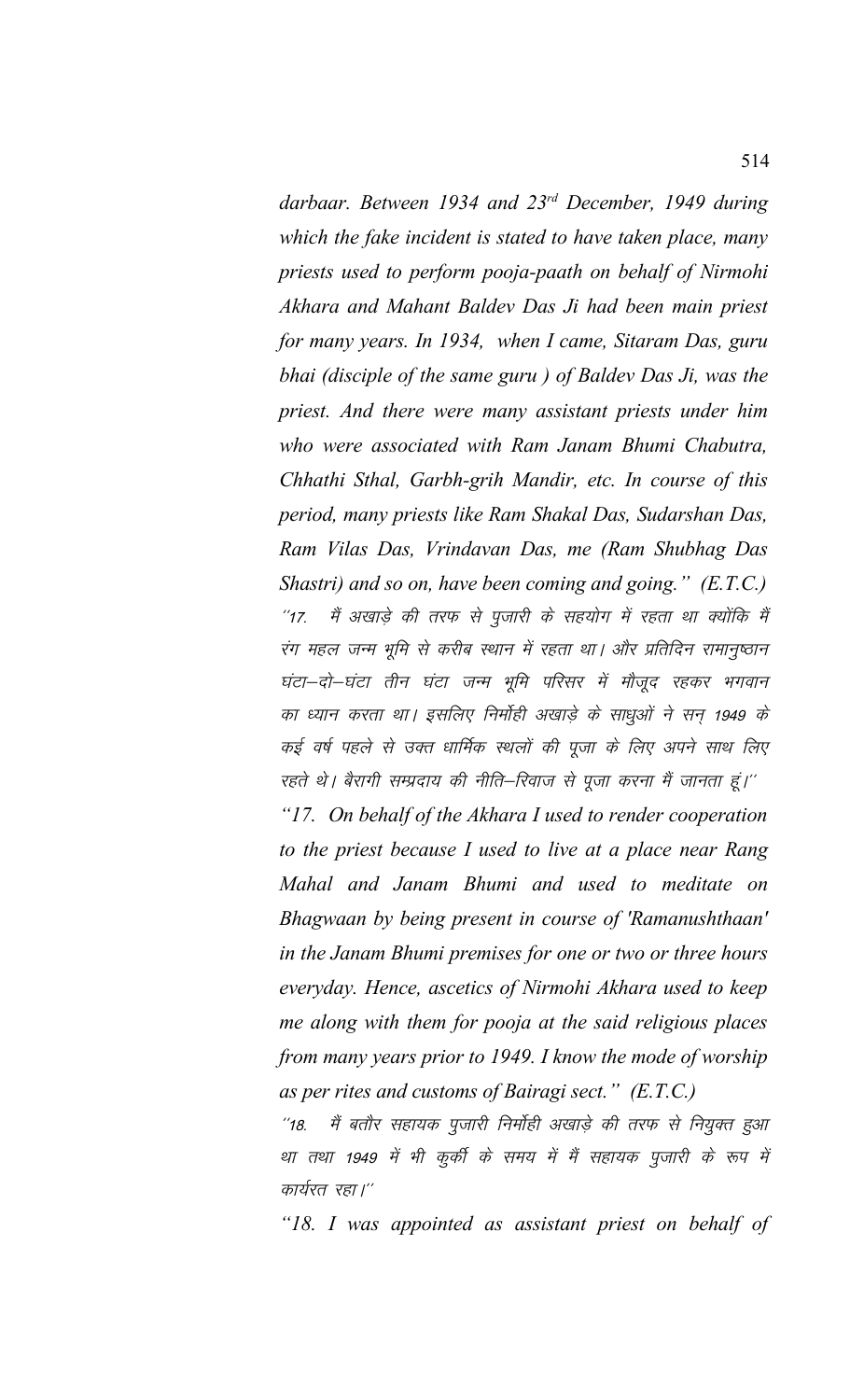Nirmohi Akhara and even in 1949, at the time of attachment, I was working as assistant priest."  $(E.T.C.)$ गर्भ गृह में भी दर्शनार्थी 23 दिसम्बर, 1949 की घटना के पहले तक  $^{\prime\prime}$ 19. सतत् रूप से भगवान का दर्शन करते थे, द्रव्य, मिष्ठान्न, वस्तुओं को चढ़ाते थे जिसे निर्मोही अखाड़े के पंच, महन्थ व पुजारी भगवान के सेवार्थ प्राप्त करते थे। गर्भ गृह मंदिर की व्यवस्था व कब्जा मैं निर्माही अखाड़ा का स्वयं 1934 से बराबर देखता चला आ रहा हूं और 1934 के काफी पहले चिरकाल से निर्मोही अखाड़े का कब्जा व व्यवस्था सदियों पूर्व से चला आ रहा है। ऐसा मुझे वृद्ध संतों व इतिहास से मालूम हुआ है।

23 दिसम्बर, 1949 को जो अखाड़ा के छ' साधुओं जैसे मैं सुदर्शन दास, राम सकल दास, वृन्दावनदास, राम विलास दास जो निर्मोही अखाड़े के थे इनके अलावा हनुमानगढ़ी के साधु अभिराम दास जी थे। वह रिपोर्ट पुलिस कांस्टेबिल माता प्रसाद फर्जी मुसलमान, दीवान व सिपाही के दबाव में फर्जी लिखाई थी। जो चार्ज शीट मेरे ऊपर दर्ज थी उसकी पक्की अदालती नकल, मेरा मुचलका व जमानतनामा, तीनों मैंने नकल के रूप में मं0 भाष्कर दास सरपंच निर्मोही अखाड़ा से प्राप्त किया जिसकी फोटो स्टेट सूची–1 ता 3 मैं शपथपत्र बयान से दाखिल कर रहा हूं। यह सब फर्जी मुसलमान साजिश से हुयी, 1934 के दंगे के बाद मुसलमान विवादित परिसर के तरफ जा ही नहीं पाते थे। ऐसा इसलिए था कि 1934 के दंगे में काफी मुसलमान मारे गये थे और अयोध्या में मुसलमानों के चंद घर ही थे इसलिए नहीं जाते थे।

विवादित परिसर के इर्द–गिर्द सुन्नी जमात के लोगों के कुल 15–16 घर होंगे। विवादित परिसर के उत्तर सुटहटी मोहल्ला जिसमें 4–5 घर मुसलमान थे और उसके पश्चिम आलमगंज कटरा व टेढ़ी बाजार में कमशः 2–3 घर प्रति मोहल्ला और पांजी टोला में 3–4 घर थे। उस समय मुसलमानों की संख्या बहुत कम थी वे डरते थे और सन् 1934 के गौकशी के दंगे में हिन्दुओं ने मुसलमानों को मारा और कुछ कब्रिस्तान तोड़ा जिससे सिर्फ हिन्दुओं पर ही दंगा टैक्स लगा था इसलिए मुसलमान उधर गये ही नहीं। इसलिए नमाज पढ़ने का कोई प्रश्न ही नहीं है। मेरे देखने में 1934 से विवादित गर्भ–गृह या पूरे परिसर में कभी मुसलमानों द्वारा नमाज नहीं पढ़ा गया।''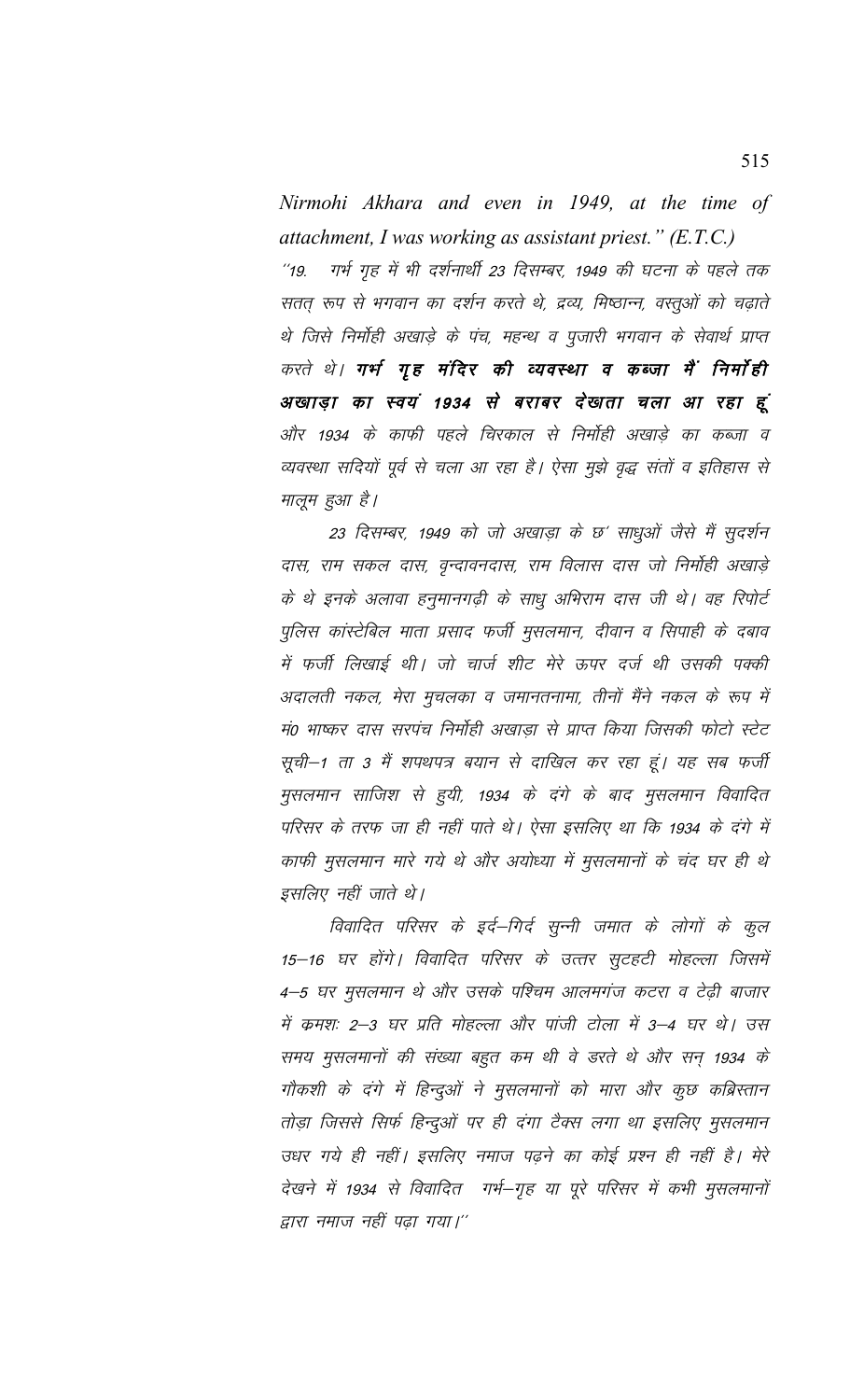*"19. Prior to the incident of 23rd December, 1949, devotees constantly had darshan of Bhagwaan (God) in 'garbh-grih' (sanctum sanctorum) and offered objects, sweets and articles which Panchas, Mahantas and priests used to get for the service of Bhagwaan. Since 1934 I have consistently been looking after the arrangement and possession of Garbh-grih Mandir on behalf of Nirmohi Akhara and since much earlier than 1934, that is, for centuries, its possession and arrangement has been with Nirmohi Akhara. I have come to know this from old saints and from history.* 

*The 23rd December, 1949 incident involved six ascetics of Akhara such as Sudarshan Das, Ram Shakal Das, Vrindavan Das, Ram Vials Das and me – belonging to Nirmohi Akhara– and Abhiram Das, an ascetic of Hanumangarhi. That report was lodged by police constable Mata Prasad in a fake manner and under pressure from a fake Muslim, diwan and sepoy. I got copies of trio of true court copy of the charge-sheet filed against me, my bond and bail bond from Mahanta Bhaskar Das, Sarpanch of Nirmohi Akhara. I am filing photostat lists 1 to 3 along with my sworn statement. All this happened in collusion with a fake Muslim. After 1934 riot, Muslims could not venture to go towards the disputed premises. It was so because a sizeable number of Muslims were killed and on account of there being only a few houses of Muslims they did not go there.*

*There must be a total 15-16 houses of the Sunni community in and around the disputed premises. To the north of the disputed premises lay Suthati locality, which*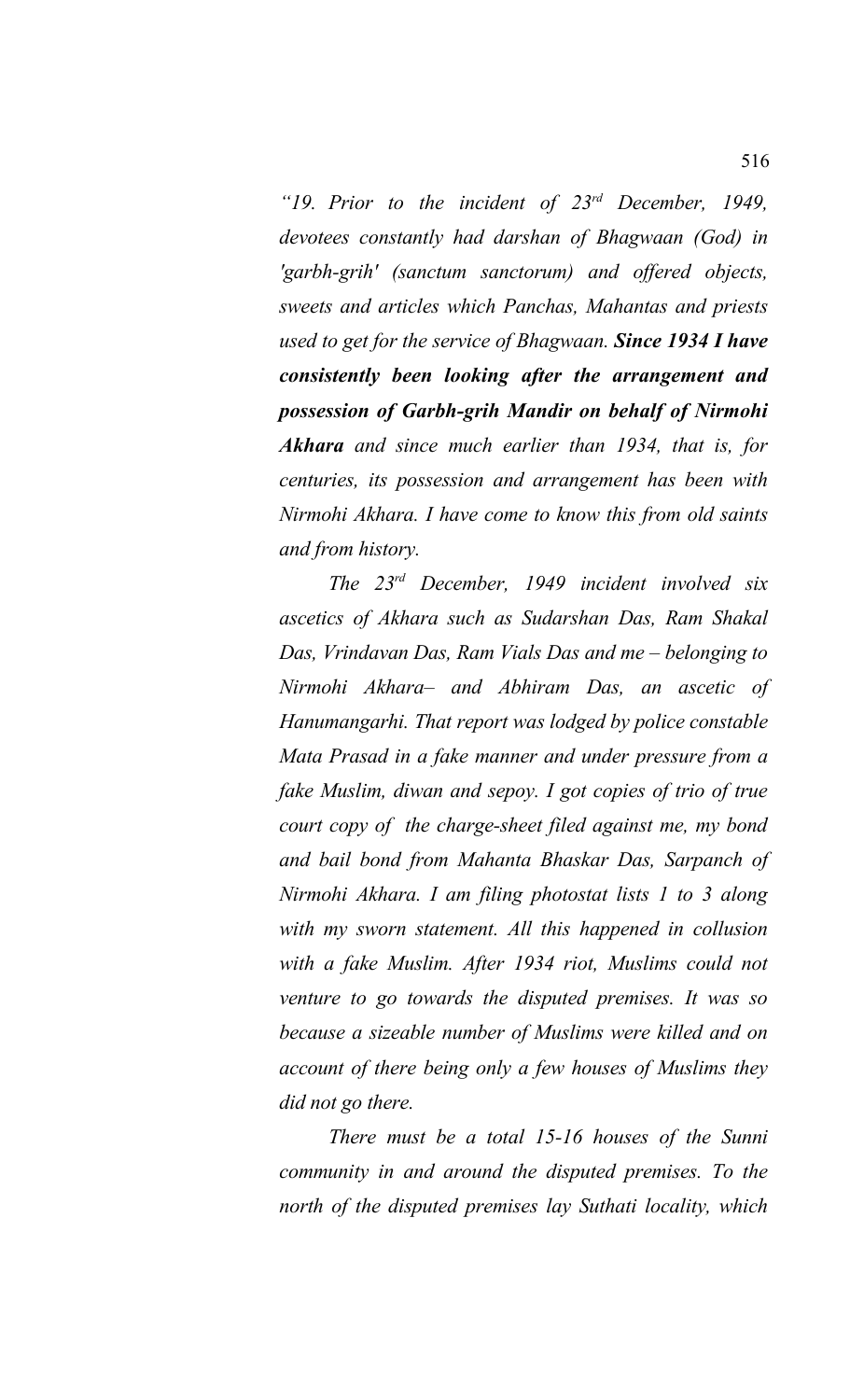had 4-5 Muslim houses and to its west lay Alamganj Katra and Tedi Bazar localities with 2-3 houses each and Panji locality with 3-4 houses. At that time the number of the Muslims was extremely low and they used to be scared. In the Gokashi riot of the year 1934 the Hindus had killed the Muslims and had broken some graveyards as a result of which riot tax was inflicted only on Hindus. That being the reason Muslims did not even go towards that side. Hence, there is no question of offering namaz. I never saw Muslims offer namaz at the disputed sanctum sanctorum or in the entire premises since  $1934$ ." (E.T.C.)

अयोध्या में प्रसिद्ध मेला श्रीराम नवमी, सावन झुला, कार्तिक परिक्रमा  $^{\prime\prime}20.$ तीन मेला प्रधान हैं इस अवसर पर भारत के कोने–कोने से दर्शनार्थी आते हैं जो श्रीराम जन्मभूमि जाते हैं।''

"20. Ayodhya mainly witnesses three famous fairs viz. Sri Ram Navami, Sawan Jhoola and Kartik Parikrama. On these occasions, devotees come from the nooks and corners of India and visit Sri Ram Janam Bhumi." (E.T.C.)

हर मेले में ऐसे दर्शनार्थी भी आते हैं जो नवाह पाठ करते हैं व  $121$ करवाते हैं और सूक्ष्म भन्डारा भी कराते हैं ये सब कार्य ऐसे दर्शनार्थी प्रत्येक मेला में प्रत्येक वर्ष निर्मोही अखाडा के महन्थ व पंचों व पुजारी के माध्यम से कराते थे जो गर्भ गृह में दिसम्बर, 49 तक कायम रहा और बाहरी वाले भाग में 1982 कुर्की तक कायम रहा।''

"21. Every fair also sees devotees who come and perform 'Navah-Paath' (nine-day recitation) or get it performed. They also get 'Sookshma Bhandara' organised. Every year, all these activities used to be performed on behalf of such devotees by Mahantas, Panchas and priests of Nirmohi Akhara at every fair and they continued at the sanctum sanctorum till December, 1949 and in the outer part till the 1982 attachment."  $(E.T.C.)$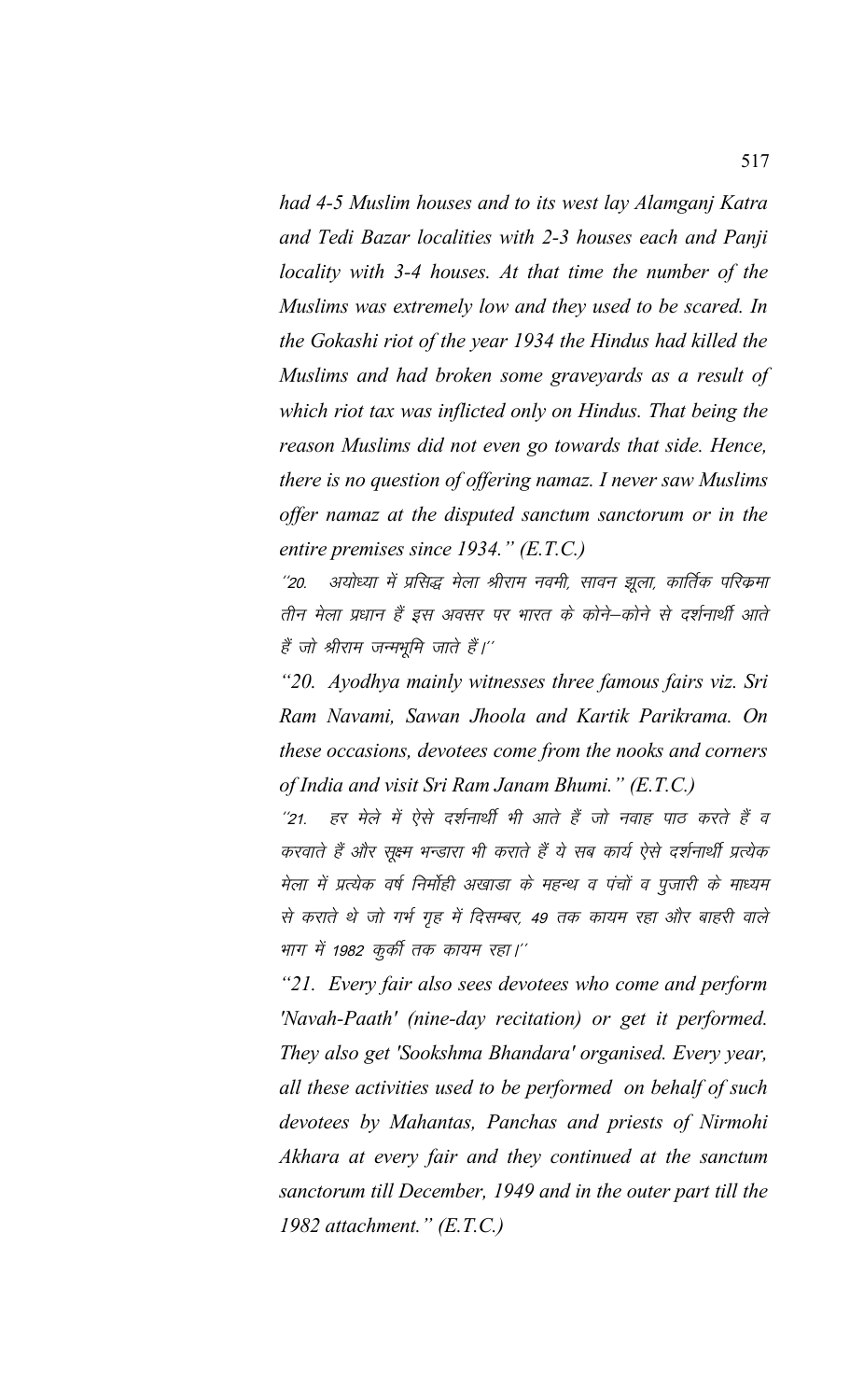**394.** In para 24, DW 3/13 has said that the disputed premises, inside and outside the courtyard, has never been used either for offering Namaz or as Mosque :

''24. विवादित गर्भ-गृह तथा बाहरी हाता में कभी नमाज नहीं पढ़ी गई और न ही मस्जिद के तौर पर इस्तेमाल हुयी है।

*"24. Namaz was never offered in the disputed sanctum sanctorum and in the outer compound, nor has the said place ever been used as a mosque (E.T.C.)*

**395. DW 3/14, Jagadguru Ramanandacharya Swami Haryachara** is aged about 69 years (vide affidavit dated 23.07.2004). His cross examination proceeded as under:

(a) 23/26.07.2004- defendant no. 20, Akhil Bhartiya Sri Ram Janma Bhumi Punarudhar Samiti through Km. Ranjana Agnihotri, Advocate (p. 14- 25)

(b) 26.07.2004- by Ramesh Chandra Tripathi, defendant no. 17, and Umesh Chandra Pandey, defendant no. 22, (Suit-4) through Sri Vireshwar Dwivedi, Advocate (p. 25- 30)

(c) 26.07.2004- by plaintiffs (Suit-5) through Sri A.K. Pandey, Advocate (p. 30-31)

(d) 26.07.2004- Mahant Suresh Das, defendant no. 2/1 (Suit-4) through Sri Madan Mohan Pandey, Advocate adopted the cross examination already done by Sri Vireshwar Dwivedi and Sri Ajay Kumar Pandey, Advocates (p. 31)

(e) 26/27.07.2004- by defendant no. 11 through Sri Abdul Mannan, Advocate (p. 32-44)

(f) 27/28/29/30.07.2004, 02/03/04/05/06.08.2004- by Sunni Central Waqf Board, defendant no. 9 through Sri Zafaryab Jilani, Advocate (p. 44-158)

 $(g)$  0616.08.2004- by plaintiff no. 7 (Suit-4) and defendant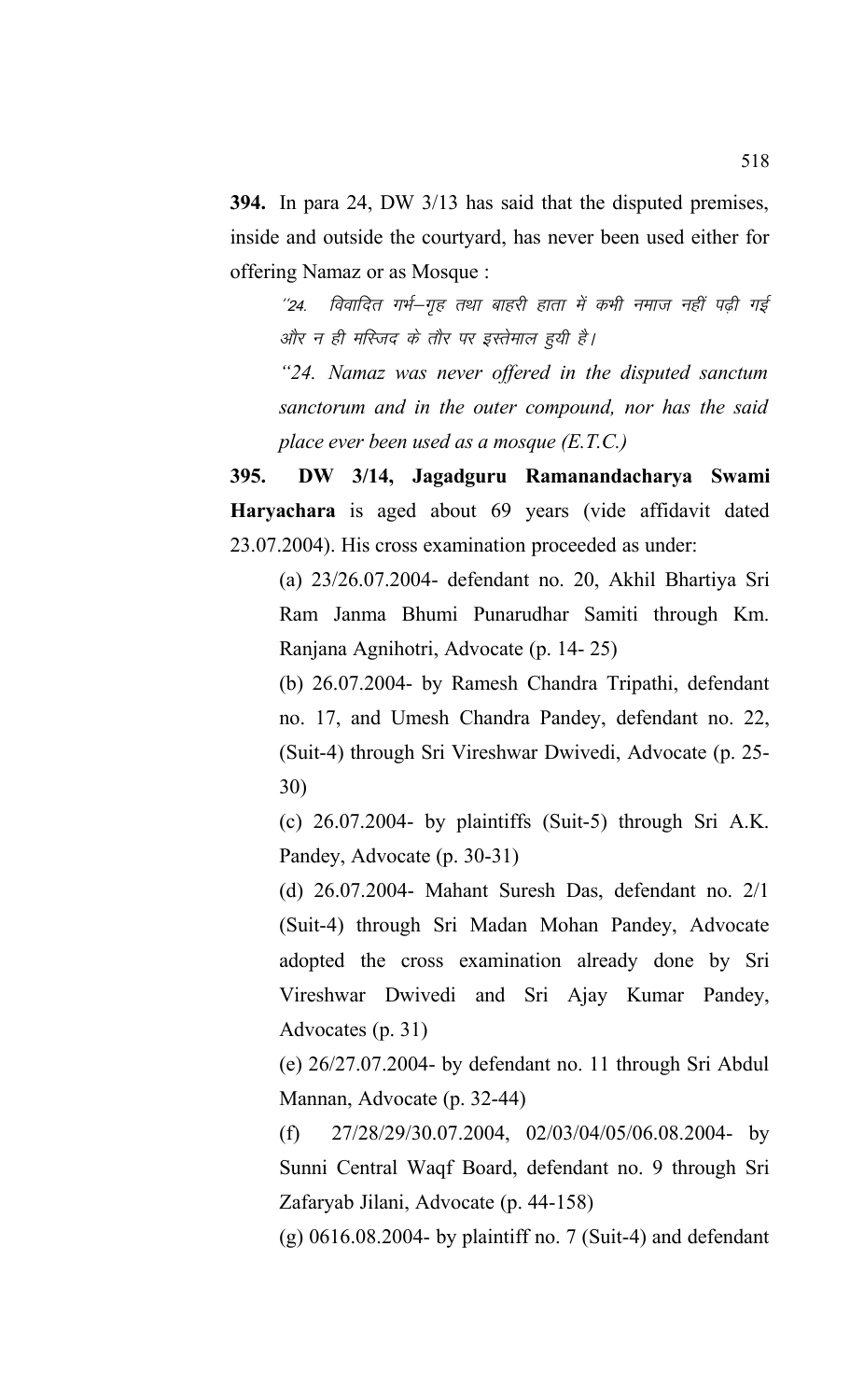no. 5 (Suit-5) Mohd. Hashim through Sri Mustaq Ahmad Siddiqui, Advoate (p. 158-184)

**396**. He claims to be an authority about Ramanandi Sect, command on the matters relating to Veda, Purana, Smritia, Dharam Shastras, Kavya, etc., vast knowledge of language Sanskrit, and said:

"1. मैं रामानन्द सम्प्रदाय के मुख्य पीठ के सम्प्रदायाचार्य के पद पर प्रतिष्ठित हूँ।"

\*\*1- *I hold the post of Sect Head of Principal seat of Ramanand sect." (E.T.C.)*

 $^{\prime\prime}$ 2. रामानन्द सम्प्रदाय का मैं 25वां रामानन्द सम्प्रदायाचार्य हैं।''

^2- *I am the 25th Ramanand Sect Head of Ramanand sect." (E.T.C.)*

''3. मैं व्याकरणार्च, साहित्याचार्य, वेदान्ताचार्य और एम0ए0 हूँ।''

*"3. I am a Grammarian, Author, Vedantist and M.A."*

*(E.T.C.)*

"4. मैंने वेद–पूराण, स्मृति, धर्मशास्त्र, काव्य, इतिहास तथा सनातन धर्म के अन्तर्गत जितनी भी मान्यताएं हैं उन सबको प्रायः सांगोपांग मैंने अध्ययन किया ।"

*"4. I have mostly studied all the beliefs under the Sanatan Dharma besides Veda-Purana, Smriti, Dharma Shastra, Poem and History." (E.T.C.)*

<sup>"</sup> 5. मेरा संस्कृत भाषा का मूल अध्ययन है।''

*"5. I have originally studied in Sanskrit language." (E.T.C.)*

*"6.* मैंने बाल्मीकि रामायण का भी अध्ययन किया है।"

*"6. I have also studied Valmiki Ramayana." (E.T.C.)*

"7. मैं योगीराज संस्कृत विद्यालय में प्राचार्य पद पर रहा हूँ। अनादि दिगम्बर जैन गुरूकुल में 6 वर्ष व्याकरण प्राध्यापक रहा हूँ। श्री निवास बोधायन रामानुज संस्कृत महाविद्यालय उत्तर तोताद्रि मठ में 18 वर्षों तक हेड आफ डिपार्टमेंट व्याकरण शास्त्र में था।''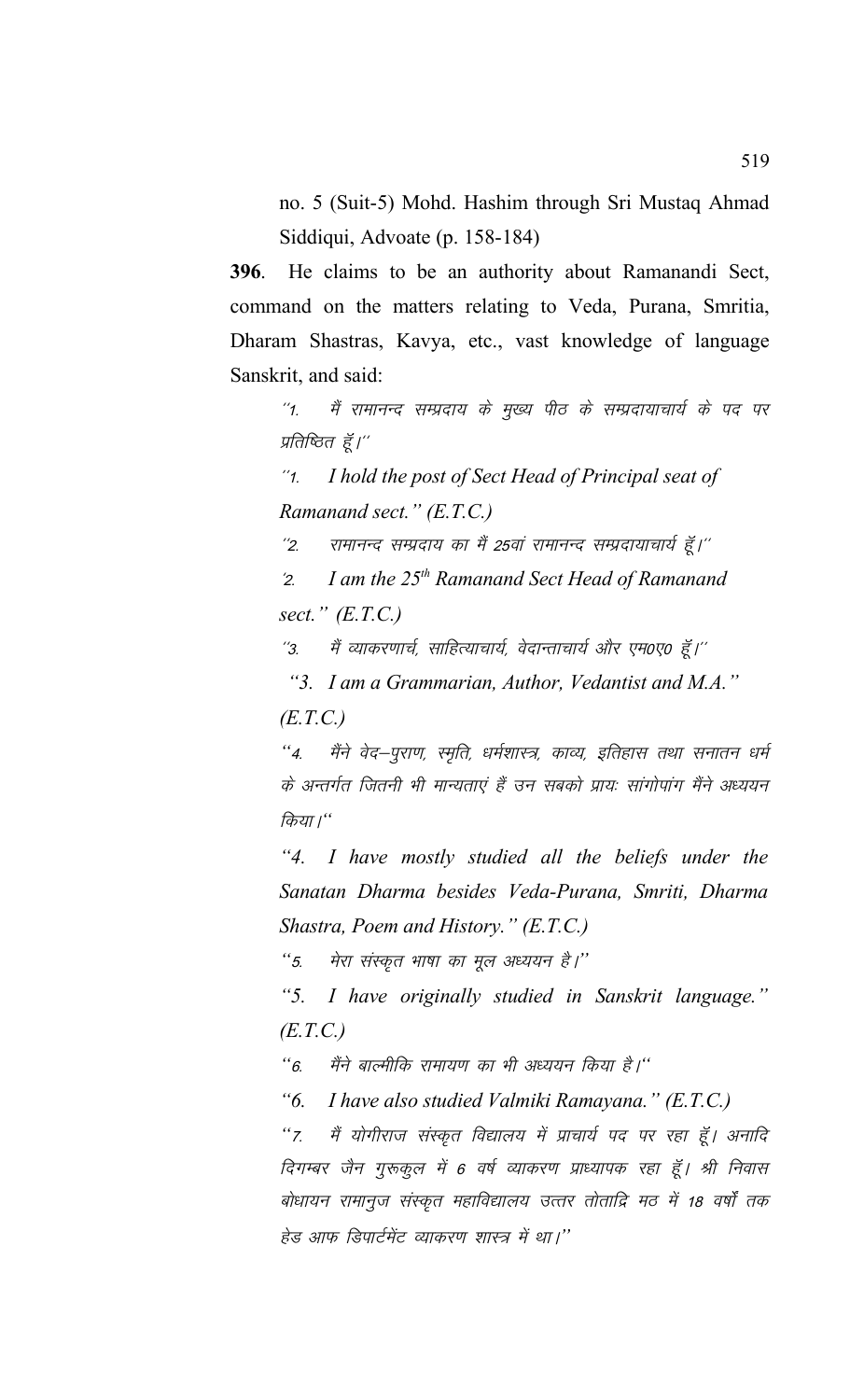*"7. I have worked on the post of Principal in Yogiraj Sanskrit School. I was Grammar Lecturer for six years in Anadi Digambar Jain Gurukul. I was Head of Department in Grammar for 18 years in Sri Niwas Bodhayan Ramanuj Sanskrit Degree College Uttar Totadri Math." (E.T.C.)*

**397.** DW 3/14 came to Ayodhya in 1945 at the age of 10 years, and joined Ramanandi Sect as pupil of Swami Ram Balak Das Ji at Hanuman Garhi, studied at Ayodhya and Kashi, is author of several books on religion and religious literature as detailed below:

..<br>"9. मैंने निम्नलिखित ग्रन्थों की रचना की है :– 1. श्री सम्प्रदाय मन्थन (सात खन्डो में) अयोध्या से मुद्रित तथा विजक कम सम्वत 2048, 2. श्री सम्प्रदाय समय टीका ग्रन्थ 3. वेदों में अवतार रहस्य, 4. श्री रामचरित मानस का वैदिकत्व, 5. ब्रम्ह सूत्र संस्कृत टीका, 6. उपनिशद ईशा वास्थोय निषद, हरिभाष्य 7. गीता भक्ति दर्शन. 8. नारी तु नारायणी, 9. श्री राम स्तवराज, 10. पंचमूख मंगल हनुमान, 11. श्री सम्प्रदायाचार्य दर्शन।" *"9. I have written the following books: 1. Shri Sampraday Manthan (in seven volumes) published from Ayodhya and Vijak Kram Samvat* 

*2048*

- *2. Shri Sampraday Samay Tika Granth*
- *3. Vedon Mein Avtaar Rahasya*
- *4. Shri Ramcharit Manas Ka Vaidikatva*
- *5. Brahmsutra Sanskrit Tika*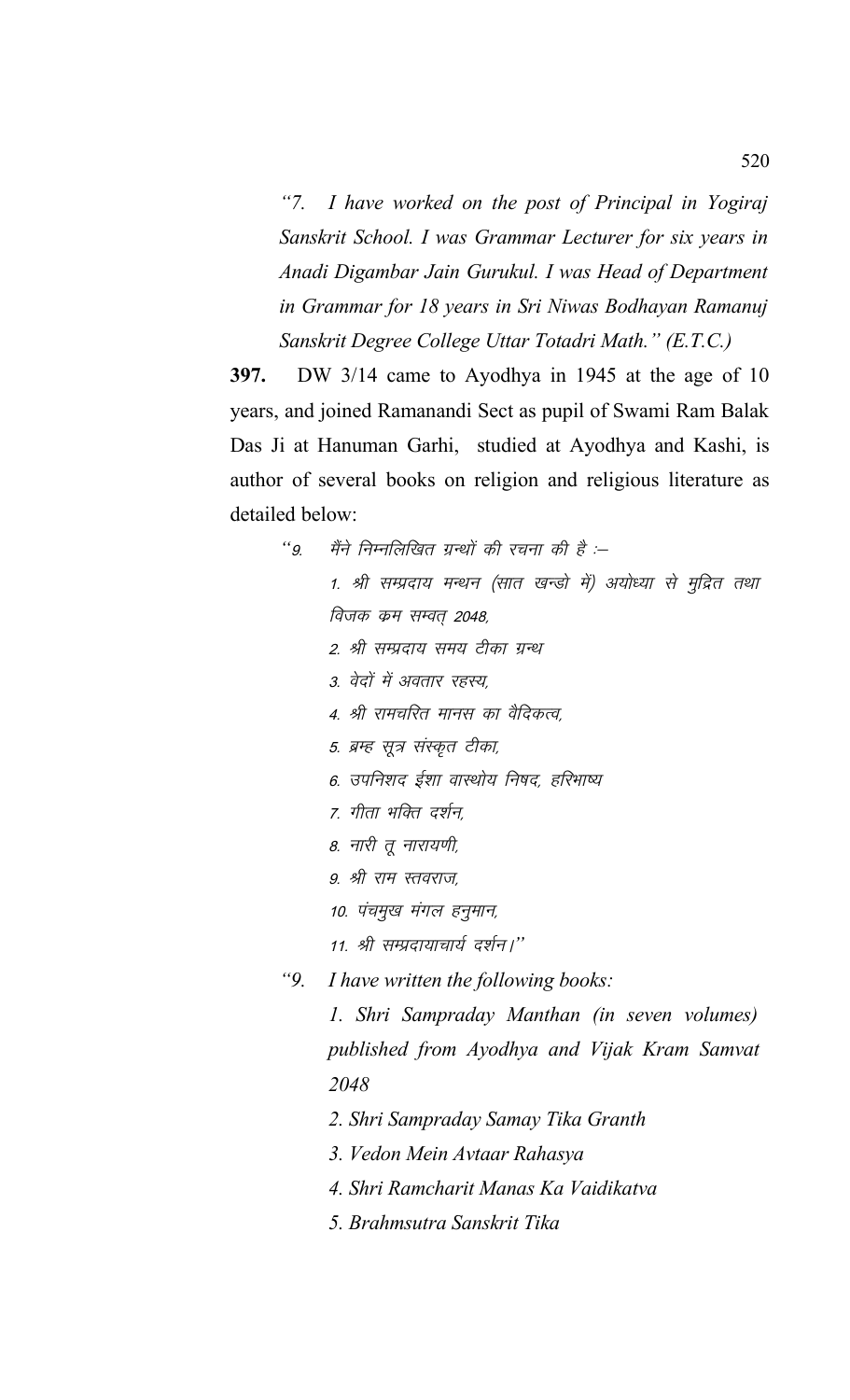- *6. Upnishad Isha Vasthoya Nishad, Haribhashya*
- *7. Geeta Bhakti Darshan*
- *8. Nari Tu Narayani*
- *9. Shri Ram Stavraj*
- *10. Panchmukh Mangal Hanuman*
- *11. Shri Sampradayacharya Darshan" (E.T.C.)*

**398.** He is founder/editor of monthly magazine "Awadh Saurabh", addressed religious discourses at various places. About his knowledge of religious literature, in paras 12 and 13, he says:

"12. मैंने, वैदिक साहित्य का अध्ययन किया है तथा वेद, वेदांग, पुराणों उपनिषद, स्मृति और भाष्य आदि का अध्ययन किया है तथा अन्य धार्मिक ग्रन्थों का अध्ययन किया है। मैंने बाल्मीकि रामायण का भी अध्ययन किया है तथा तुलसीदास कृत रामचरित्र मानस का भी अध्ययन किया है, गोस्वामी तुलसीदास के एकादश ग्रन्थ हैं जिन्हें मैंने पढ़ा है।''

*"12. I have studied Vedic literature as well as Vedas, Vedang, Puranas, Upnishad, Smriti and Bhashya etc. besides other religious treatises. I have also studied Valmiki Ramayana and Tulsi Das composed Ramcharitra Manas. There are 11 treatises of Goswami Tulsidas, which have been read by me." (E.T.C.)*

"13. प्राचीन इतिहास के जानने के लिए वैदिक साहित्य का बहुत बड़ा महत्व है।"

*"13. The Vedic literature has a very important role in knowing ancient history." (E.T.C.)*

**399.** DW 3/14 has studied Valmiky Ramayan (Sanskrit and Hindi translation both). In paras 24 and 25, what has been said by Valmiky in Ramayan, is stated as under:

*"24. बाल्मीकि रामायण में मेरे इष्ट व आराध्य राम के चरित्र का सजीव* वर्णन महर्षि बाल्मीकि ने किया है।''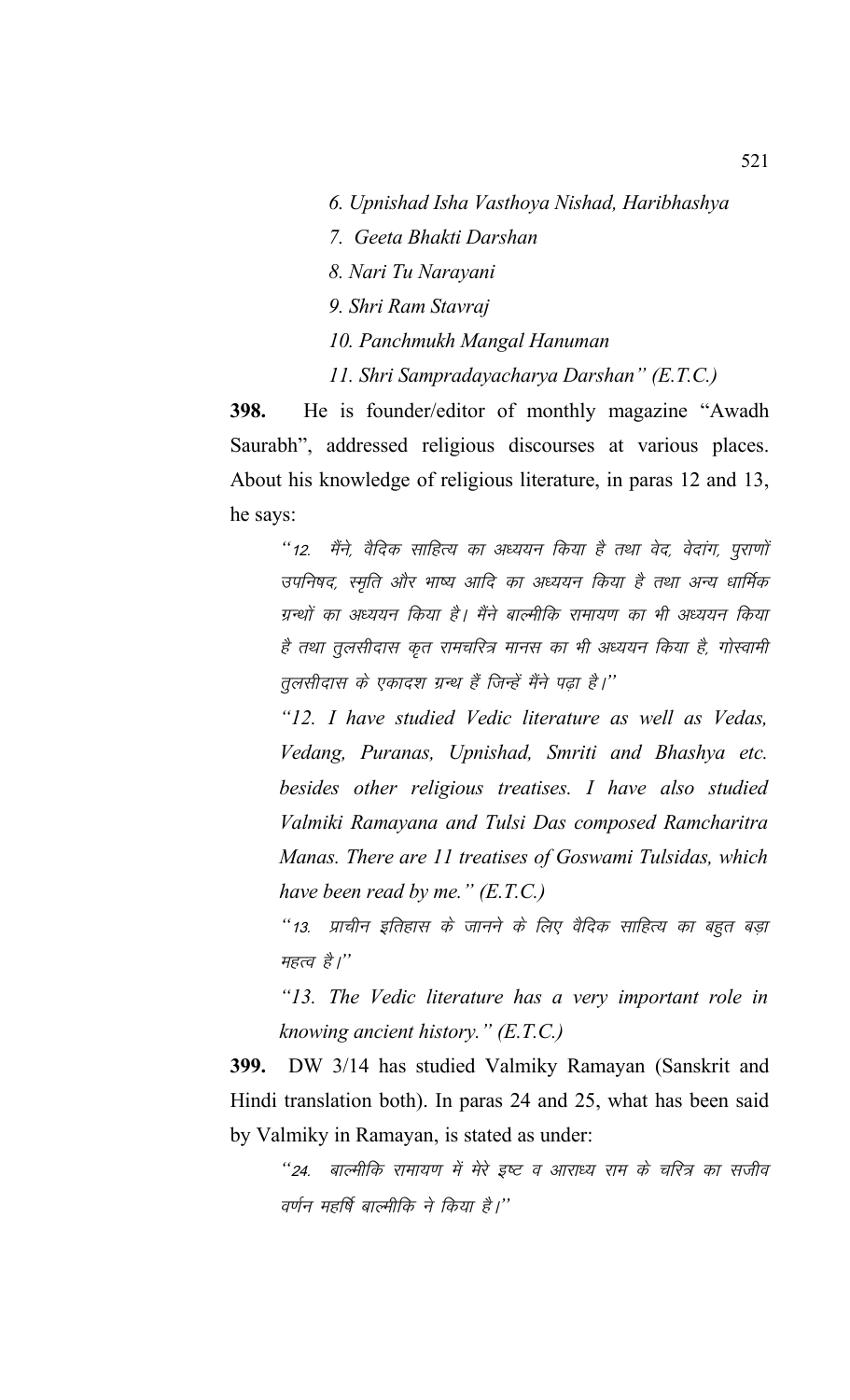*"24. Maharshi Valmiki has given a lively description of my revered Lord Rama's character in Valmiki Ramayana." (E.T.C.)*

*"25. बाल्मीकि रामायण में अयोध्या व सरयु का वर्णन है और आज भी* वह सब नदियों व राम वन गमन मार्ग की भौगोलिक स्थिति यथास्थिति यथावत कायम है। सरयू नदी है, नन्दी ग्राम है, यह नदी गंगा नदी भरद्वाज आश्रम, पंचवटी, रामेश्वरम लंका आदि।''

*"25. The Valmiki Ramayana contains description of Ayodhya and Saryu and even today the geographical position of all the rivers and Rama's exile path, continues to be the same. River Saryu, Nandigram, river Ganges, Bhardwaj Ashram, Panchvati, Rameshwaram, Lanka etc. all exist." (E.T.C.)*

**400.** In paras 26, 27, 28, 30, 56, 57 and 58 of the affidavit, DW 3/14 has referred to the contents of "Atharva Ved", "Shiv Sanhita" and "Rudrayamal" giving descriptions of Ayodhya but we find it unnecessary to refer it here in view of the statement of Muslim parties through their counsels under Order X Rule 2 CPC that they do not dispute about the birth of Lord Ram at Ayodhya as also that the present Ayodhya is the same where Lord Ram is believed to have born. The dispute has now narrowed down to the site in dispute.

**401.** With respect to identification of the disputed premises as birthplace of Lord Ram and his faith about the same, in paras 31 and 51 he said :

"31. मौजूदा समय भी श्री राम जन्मभूमि मंन्दिर यानि जिसका मुकदमा चल रहा है के पूर्व लोमश ऋषि आश्रम है जहां आज रामगुलेला मन्दिर है, वहीं पत्थर श्री लोमश जी लगा है। राम जन्म भूमि मंदिर से पश्चिम दक्षिण विध्नेश्वर भगवान हैं जो वशिष्ठ भवन मन्दिर के पश्चिम है इसका प्रमाण सूची "क" संलग्नक–शपथ है।"

*"31. In present times also, there is the Ashram of Lomash*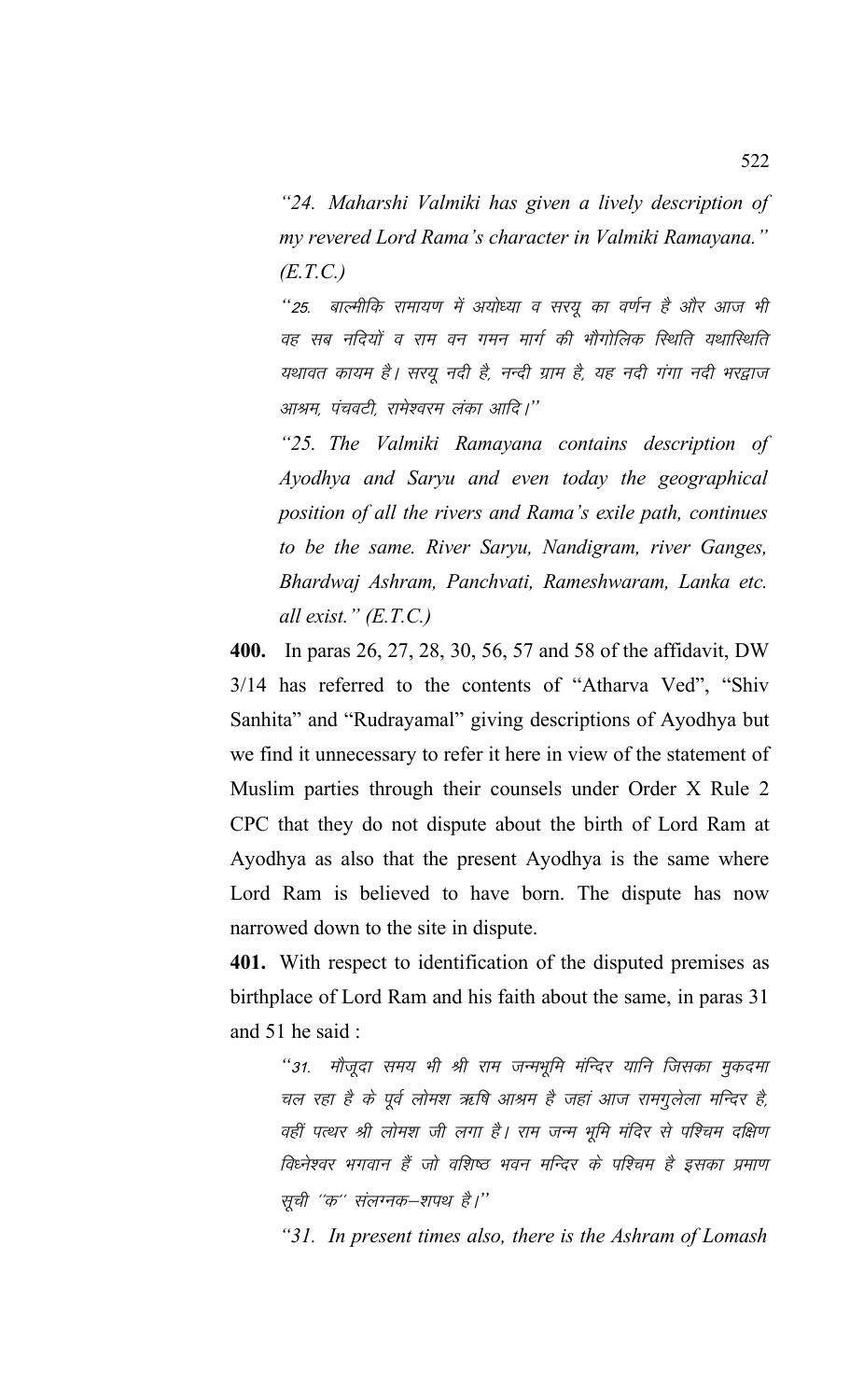*Rishi ahead of Sri Ramjanmbhumi temple, about which case is pending. At the place where Ramgulela temple exists today, is the stone of Lomash ji. To the west-south of the Ramjanmbhumi temple, is Lord Vighneshwar, to the west of Vashishtha Bhawan temple. Its proof is list 'A' as enclosure-oath (to affidavit)." (E.T.C.)*

"51. मेरी भांति भारतवर्ष के तमाम दर्शनार्थी रामजन्मभूमि के भीतरी व बाहरी भाग के विराजमान भगवान रामलला के व अन्य धार्मिक स्थल शिव दरबार व छटठी पूजा स्थल का दर्शन करते थे।''

*"51. Just like me, various devotees of India had 'Darshan' of Lord Ramlala present in the inner and outer part of Ramjanmbhumi, other religious places,and Shiv Darbar and Chhathi worship place. " (E.T.C.)*

**402.** In paras 35, 38, 39, 40, 41, 43, 44, 45, 46, 47 and 50 of the affidavit, DW 3/14 has stated about the ownership and possession of the premises in dispute, existence of idols inside the courtyard and worship therein prior to December, 1949 and said as under:

"35. निर्वाणी अखाडा के अन्तर्गत प्रसिद्ध हनूमानगढ़ी कपिलमूनि मंदिर व दीगर हनुमानगढी में ही 12 मंदिर हैं। उसी तरह निर्मोही अखाडे के अन्तर्गत श्रीरामजन्म भूमि मंदिर रहा है। निर्मोही अखाडा की प्राचीन बैठक रामघाट अयोध्या है। निर्मोही अखाडा का मंदिर रामापुर, खुर्दाबाद, सुमित्रा भवन, सीताकूप, नाका हनुमानगढ़ी आदि है।''

*"35. Under the Nirvani Akhara are the famous Hanumangarhi, Kapilmuni temple and twelve temples in other Hanumangarhi. Similarly, the Sri Ramjanmbhumi temple has been under Nirmohi Akhara. The ancient seat of Nirmohi Akhara, is Ramghat Ayodhya. Ramapur, Khurdabad, Sumitra Bhawan, Sita Koop, Naka Hanumangarhi etc. are temples of Nirmohi Akhara." (E.T.C.)*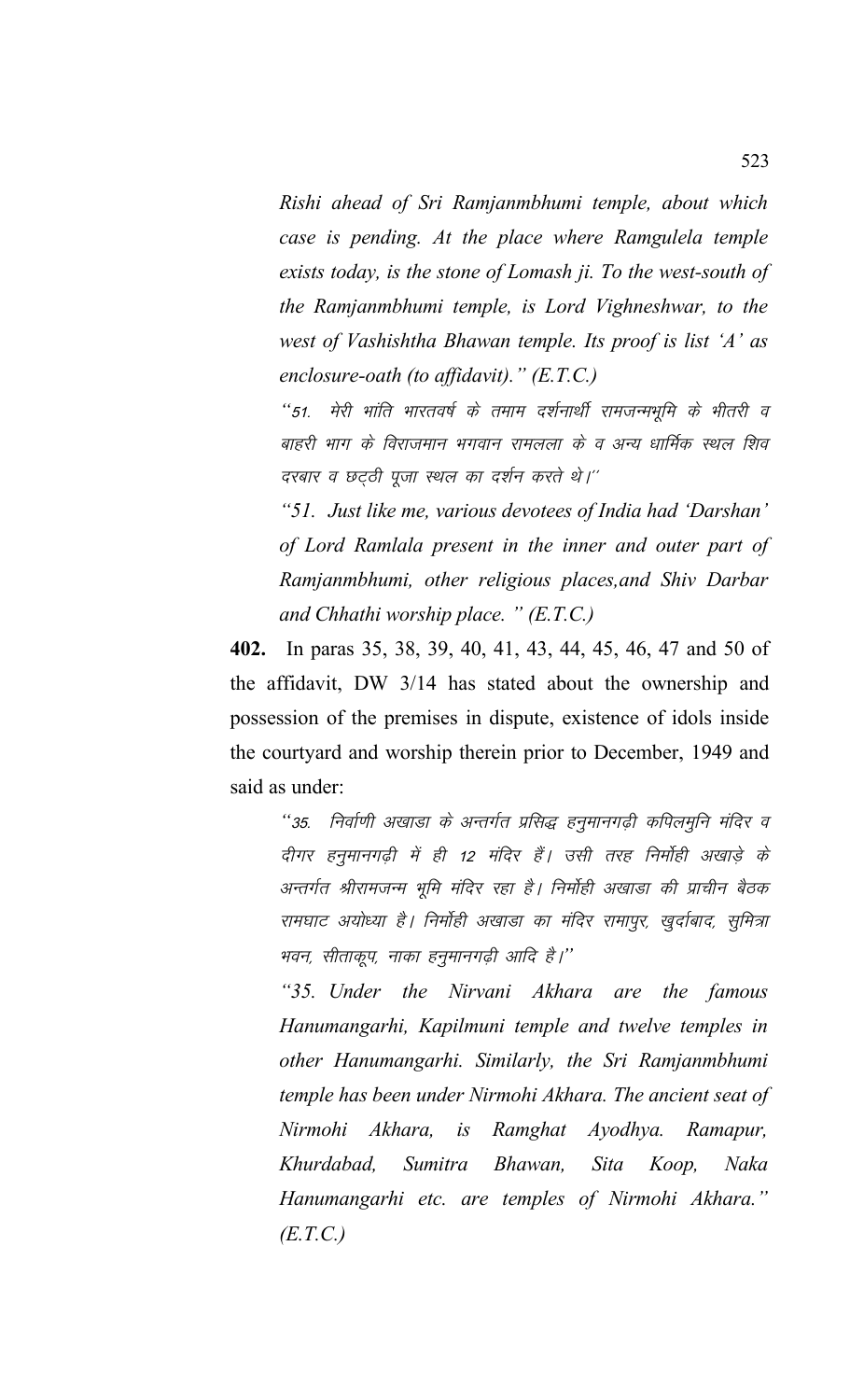"38. मैं अयोध्या आने के बाद ही से विद्यार्थियों व हनुमानगढ़ी के संतों के साथ रामजन्मभूमि मंदिर नित्य दर्शन करने हेतु जाता रहा।''

*"38. After coming to Ayodhya, I along with students and saints of Hanumangarhi went to have 'Darshan' of Ramjanmbhumi temple everyday." (E.T.C.)*

"39. तीनों शिखर के बीच वाले शिखर के नीचे विराजमान भगवान रामलला का दर्शन कुकी होने तक जब से अयोध्या आया, बराबर करता रहा हूँ।"

*"39. From my arrival till the attachment, I regularly had 'Darshan' of Lord Ramlala present under the mid dome of the three domes." (E.T.C.)*

*"40. मेरे ज्ञान से कुर्की दिसम्बर 1949 के आखिर में हुई तब से बाहर* सींखचे वाले दरवाजे से भगवान रामलला का दर्शन होता था।''

*"40. According to me, the attachment took place in last of December, 1949 and since then the 'Darshan' of Lord Ramlala was had from outside the grill gate." (E.T.C.)*

*"41. कुर्की के पहले शिखर के नीचे वाले भाग में विराजमान भगवान* रामलाला का सेवा, पूजा पाठ उत्सव, समैया निर्मोही अखाडा अयोध्या करता था। निर्मोही अखाडा के पूजारी रहते थे पहले पहल जब मैंने दर्शन किया तो बलदेव दास जी पूजारी थे। कुछ समय बाद भाष्कर दास जो उनके चेला था, को देखा। भाष्कर दास अब नाका हनुमानगढ़ी में महन्थ हैं। और भी सहायक पूजारी थे नाम याद नहीं है।''

*"41. Prior to the attachment, the service, worship, prayer, ceremony of Lord Ramlala present in the area under the dome was carried out by Nirmohi Akhara, Ayodhya. The priests of Nirmohi Akhara were present. Baldev Das was the priest, when I had my initial 'darshan'. After sometime, I saw his disciple Bhaskar Das. Bhaskar Das is now the Mahant in Naka Hanumangarhi. There were other supporting priests as well, but I do not remember their*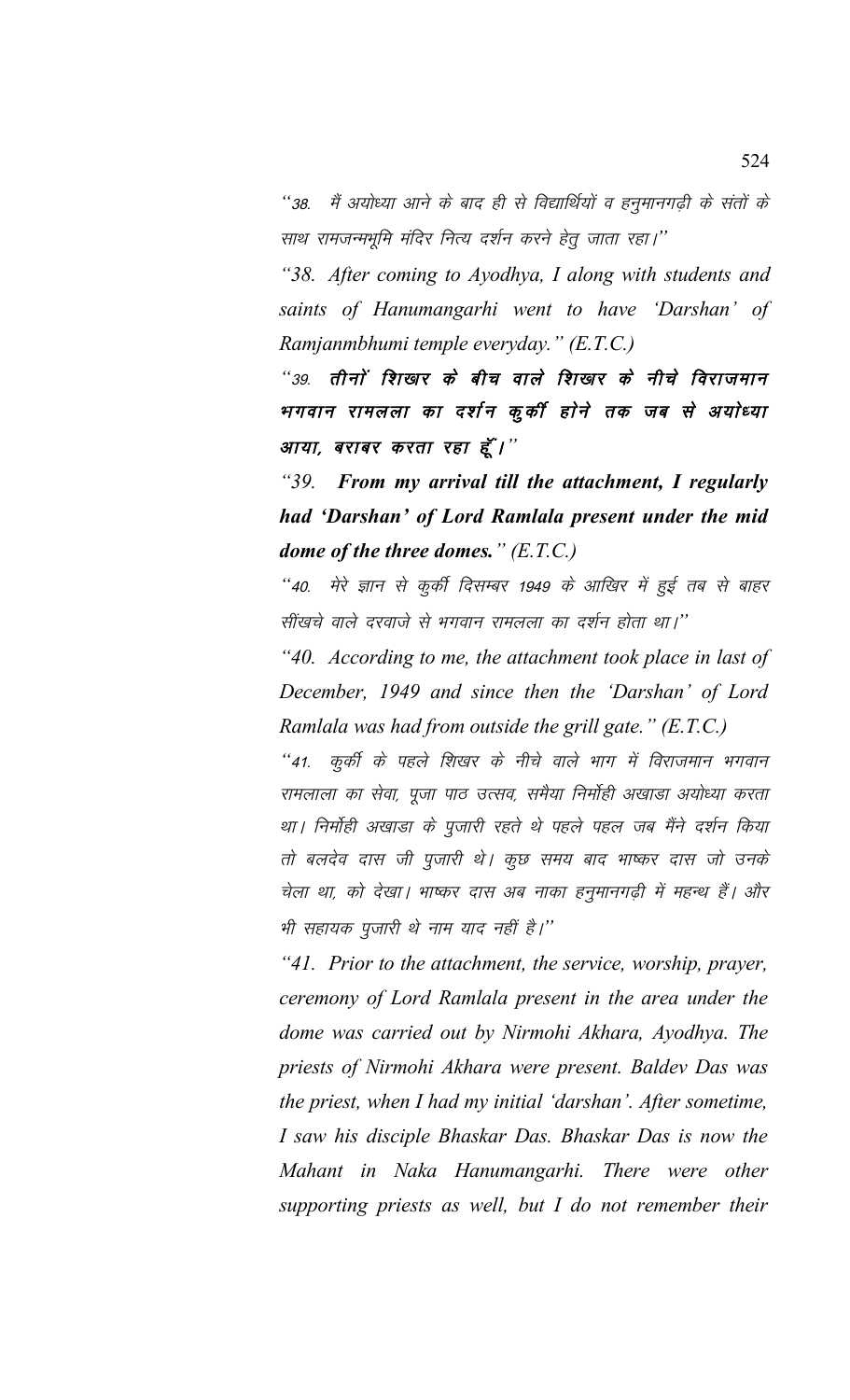names."  $(E.T.C.)$ 

''43. बाहर वाले भाग में पूर्वी दरवाजा से घुसने पर बाहरी भाग में ही रामचबृतरा मंदिर था जिस पर भी भगवान रामलला व तीनों भाईयों की बाल रूप मूर्तियां थीं। जिसका पूजा-पाठ उत्सव, समैया भी निर्मोही अखाड़ा वाले करते थे। वहां भी मैंने दर्शन किया।''

"43. The Ramchabutara temple fell in the outer part on entering the outer part through the eastern gate, where the idols of Lord Ramlala and three brothers were present in child form, whose worship, prayer etc. were done by the Nirmohi Akhara. I had 'Darshan' over there as well."  $(E.T.C.)$ 

''44. पूर्वी दरवाजा से घूसते ही ऊपर दीवाल से सटा भन्डार संत निवास था जहां निर्मोही अखाडा के पूजारी पंच व साधू रहते थे।''

"44. Immediately after entry through the eastern gate, was the store room and saints' accommodation, where the priest, Panch and saints of Nirmohi Akhara lived."  $(E.T.C.)$ 

"45. चबूतरा लगभग 3 फीट ऊँचा व 20 फीट लम्बा व 17 फीट लगभग चौड़ा होगा। चबूतरा पर काठ का सिंहासन था। व ऊपर छप्पर था। चबूतरा में गुफा की दर दोनों तरफ बनी थी, जिसमें कौशल्या के गोद में भगवान राम बाल स्वरूप थे व एक गुफा में भरत जी की पाषाण मूर्ति 2 फीट ऊँची थी।"

"45. The platform was about 3 feet high, 20 feet long and 17 feet wide. There was a wooden throne over the platform, with a thatched shed. There were caves on both sides of the platform, in one of which was Lord Rama in child form in the lap of Kaushalya ji and in the other there was 2 feet high stone idol of Bharat ji."  $(E.T.C.)$ 

''46. बाहरी वाले सेहन के ऊपर भी दरवाजा था जो मेले-मेले में खुलता था उत्तरी दरवाजे के दक्षिण बाहरी सेहन में छट्ठी पूजा स्थल था जिस पर भगवान राम लला चारों भाईयों के चरण चिन्ह थे व बेलना-चकला व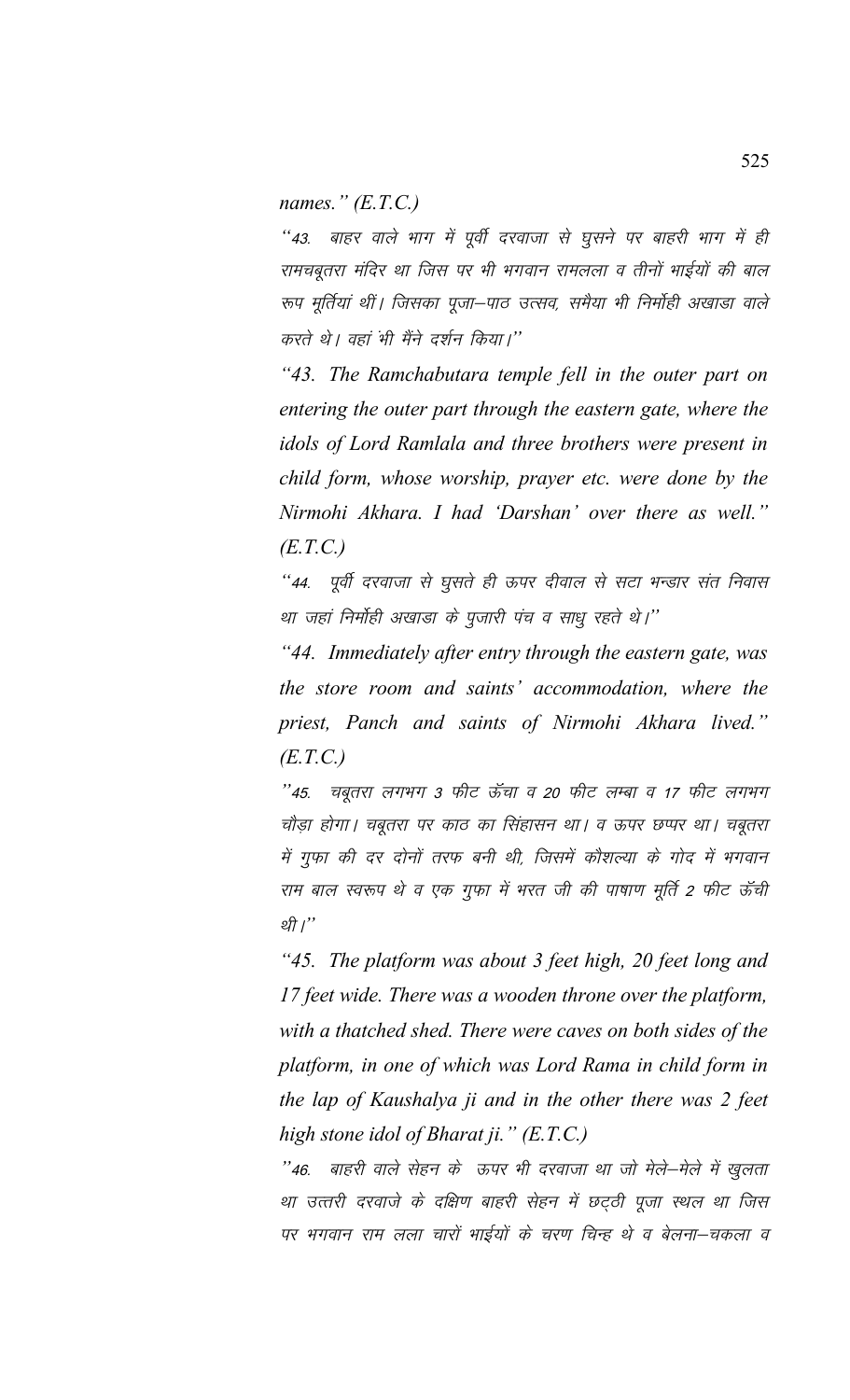चुल्हा था। जो पूज्य स्थल माना जाता था।''

*"46. There was a gate in the outer courtyard, which was opened on the occasion of fair. In the outer courtyard to south of the northern gate, was the Chhathi worship place with foot marks of all four brothers including Lord Ramlala. The stove and 'Belana-Chakla' (utensils used in Indian kitchen), was considered to be a worship place." (E.T.C.)*

*"47. बाहरी भाग पर कुर्की के बाद भी निर्मोही अखाडा का कब्जा बना* रहा लेकिन 22 साल पहले बाहरी भाग भी निर्मोही अखाड़े के झगड़े में कुर्क हो गया जिसके भी रिसीवर हो गये रिसीवर भीतरी व बाहरी भाग के एक ही व्यक्ति थे नाम नहीं याद है।''

*"47. The possession of Nirmohi Akhara continued over the outer part even after the attachment, but 22 years back even the outer part was attached in dispute of Nirmohi Akhara and a Receiver was appointed. There was same Receiver for both the inner and outer parts, but I do not remember the name." (E.T.C.)*

"50. बाहरी भाग यानि रामचबूतरा मंदिर के पूर्व दक्षिण कोने पर पीपल पेड़ के नीचे शिव दरबार था जिसका इंतजाम भी निर्मोही अखाडा वाले *देखते थे। "* 

*"50. There was Shiv Darbar in the outer part i.e. under the Pipal tree in south-east corner of Ramchabutara temple, which was also managed by Nirmohi Akhara." (E.T.C.)*

**403.** In para 52 he claims to have never seen any Muslim offering Namaz in the disputed premises, either inside or outside.

**404. DW 3/15, Narendra Bahadur Singh** is aged about 72 years (vide his affidavit dated 17.08.2004) and is resident of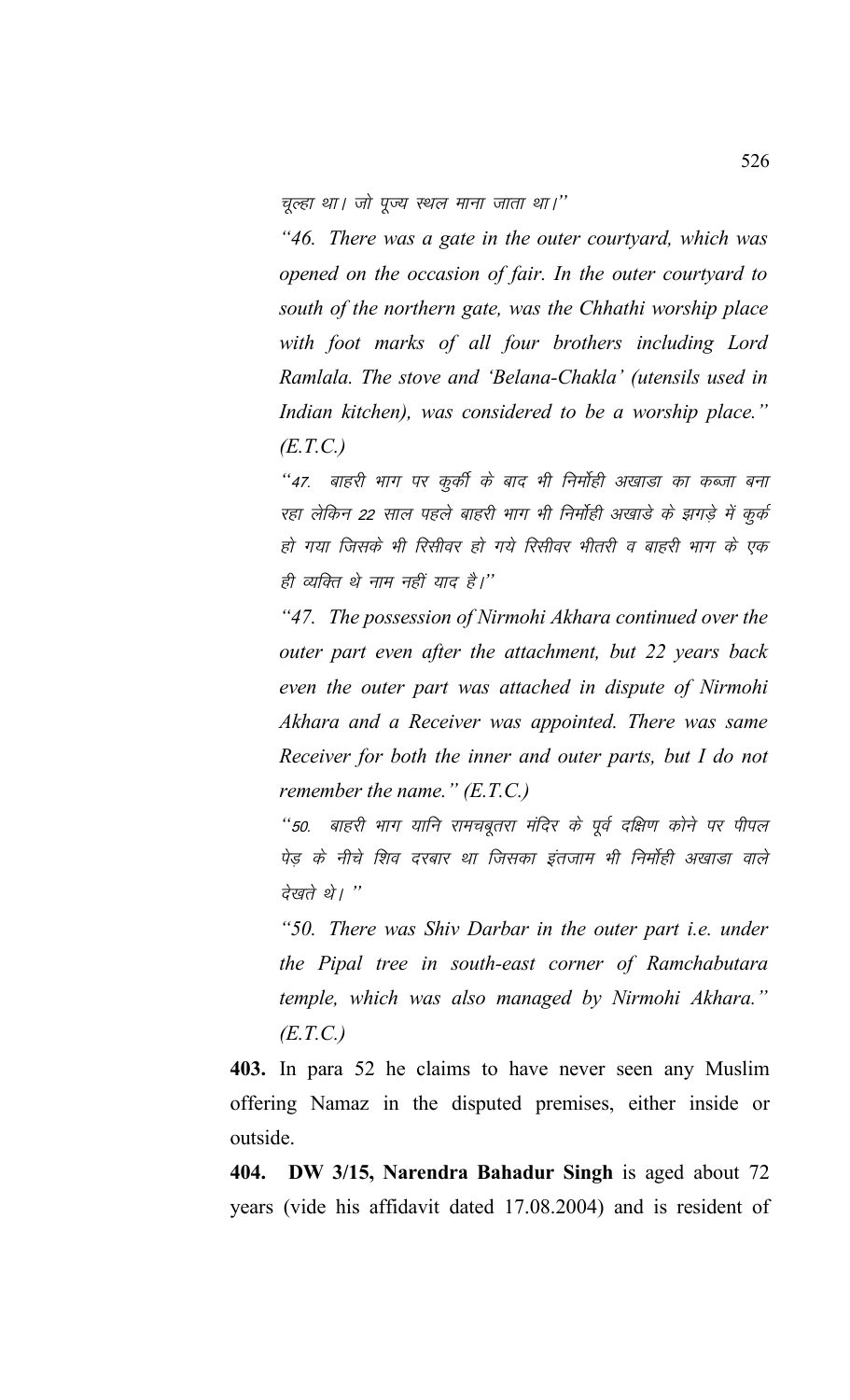Mauja Rajapur Saraiya, Pargana Amsin, Tahsil Sadar, District Faizabad. He was cross examined in the following manner :

(a) 17.08.2004- by Ramesh Chandra Tripathi, defendant no. 17, and Umesh Chandra Pandey, defendant no. 22, (Suit-4) through Sri Vireshwar Dwivedi, Advocate (p. 7- 13)

(b) 17.08.2004- by plaintiffs (Suit-5) through Sri A.K. Pandey, Advocate (p. 13-16)

(c) 17.08.2004- Mahant Suresh Das, defendnt no. 2/1 (Suit-4) through Sri Madan Mohan, Advocate adopted the cross examination already done by the above Advocates (p. 16)

(d) 17.08.2004- defendant no. 20, Akhil Bhartiya Sri Ram Janma Bhumi Punarudhar Samiti through Km. Ranjana Agnihotri, Advocate adopted the cross examination already done by Sri Vireshwar Dwivedi, and Sri Ajay Kumar Pandey, Advocate (p. 16)

(e) 17/18.08.2004- by defendant no. 11, Mohd. Faruk Ahmad, through Sri Abdul Mannan, Advocate (p. 17-32)

(f) 18/19/20.08.2004- by Sunni Central Waqf Board, defendant no. 9, through Sri Zafaryab Jilani, Advocate  $(p.32-55)$ 

(g) 20/23.08.2004- by defendant no. 7 (Suit-4) and defendant no. 5, Mohd. Hashim (Suit-5) through Sri Mustaq Ahmad Advocate (p. 55-66)

(h) 23.08.2004 – defendant no. 26 (Suit-5) through Sri Irfan Ahmad, Advocate and defendants no. 6/1 and 6/2 (Suit-3) through Sri Fazale Alam, Advocate adopted the cross examination already done by Sri Abdul Manna, Sri Zafaryab Jilani and Sri Mustaq Ahmad Siddiqui,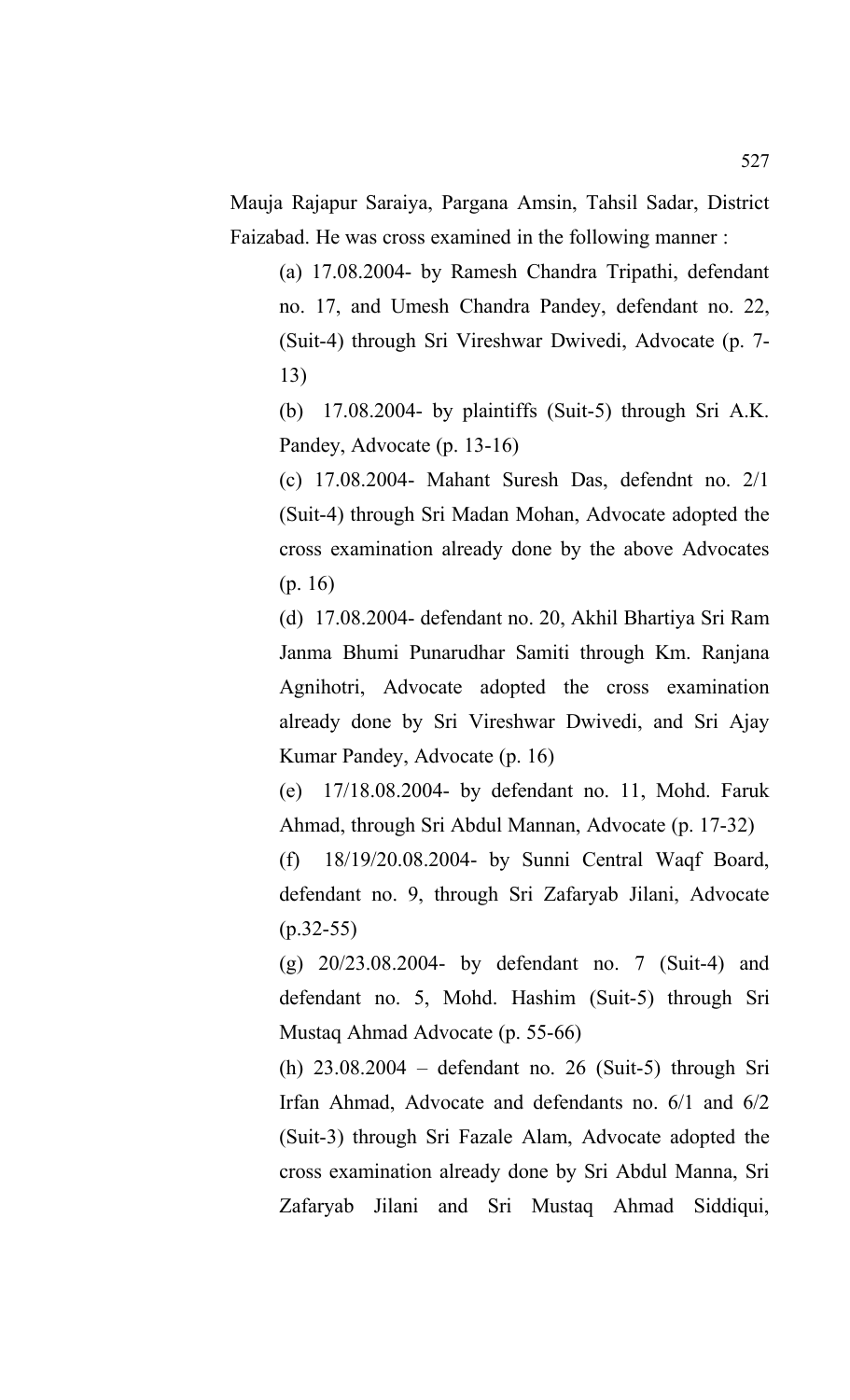## Advocates (p. 66)

**405.** His statement about continuous worship at Ayodhya prior to 1949, at the disputed premises (inside and outside courtyard), possession and ownership of the disputed premises, Pooja, and 1934 riot is in paras 2, 3, 4, 5, 6, 7, 8, 9, 15 and 18 of the affidavit and read as under:

''2. चैत्र राम नवमी, श्रावण झुला, कार्तिक पूर्णिमा व परिक्रमा के समय मेरे माता—पिता बैलगाडी से दर्शन करने अयोध्या आते थे मैं भी साथ आता था। बैलगाड़ी बरगदहिया जहां बरगद के काफी पेड़ व जगह था जो राजा अयोध्या की थी, में रूकती थी जहां से सरयू स्नान हनुमान गढ़ी, रामजन्मभूमि व कनक भवन मंदिर दर्शन करने जाते थे।''

*"2- On the occasion of 'Chaitra Ramnavami', 'Shravana Jhula', 'Kartik Purnima' and circumambulation, my parents used to come to Ayodhya by bullock cart to have 'darshan'. I also used to come along. The bullock cart was parked at the Bargadahiya, where there were many banyan trees with space, of king Ayodhya and from there we used to go for Saryu dip, Hanumangarhi, Ramjanmbhumi and Kanak Bhawan temple to have 'darshan'." (E.T.C.)*

"3. मैं लगभग **11 साल की उम्र से होश सम्हाले हूँ** पहली बार चैत्र राम नवमी अपने माता–पिता के साथ बैलगाड़ी से अयोध्या मन्दिरों के दर्शन हेतू आया और वहीं बरगदहिया में बैलगाड़ी खड़ी हुई जहां से सरयू स्नान कर हनुमान गढ़ी **श्रीरामजन्म भूमि** व कनक भवन **का दर्शन** *किया* है।"

*"*3- *I have gained maturity at the age of about 11 years. I first came to Ayodhya along with my parents by bullock cart on the occasion of 'Chaitra Ramnavami' to have 'darshan' of the temples of Ayodhya and the bullock cart was parked at the Baragadahiya, from where we had holy dip in the Saryu and then the 'darshan' of Hanumangarhi, Sri Ramjanmbhumi and Kanak Bhawan."*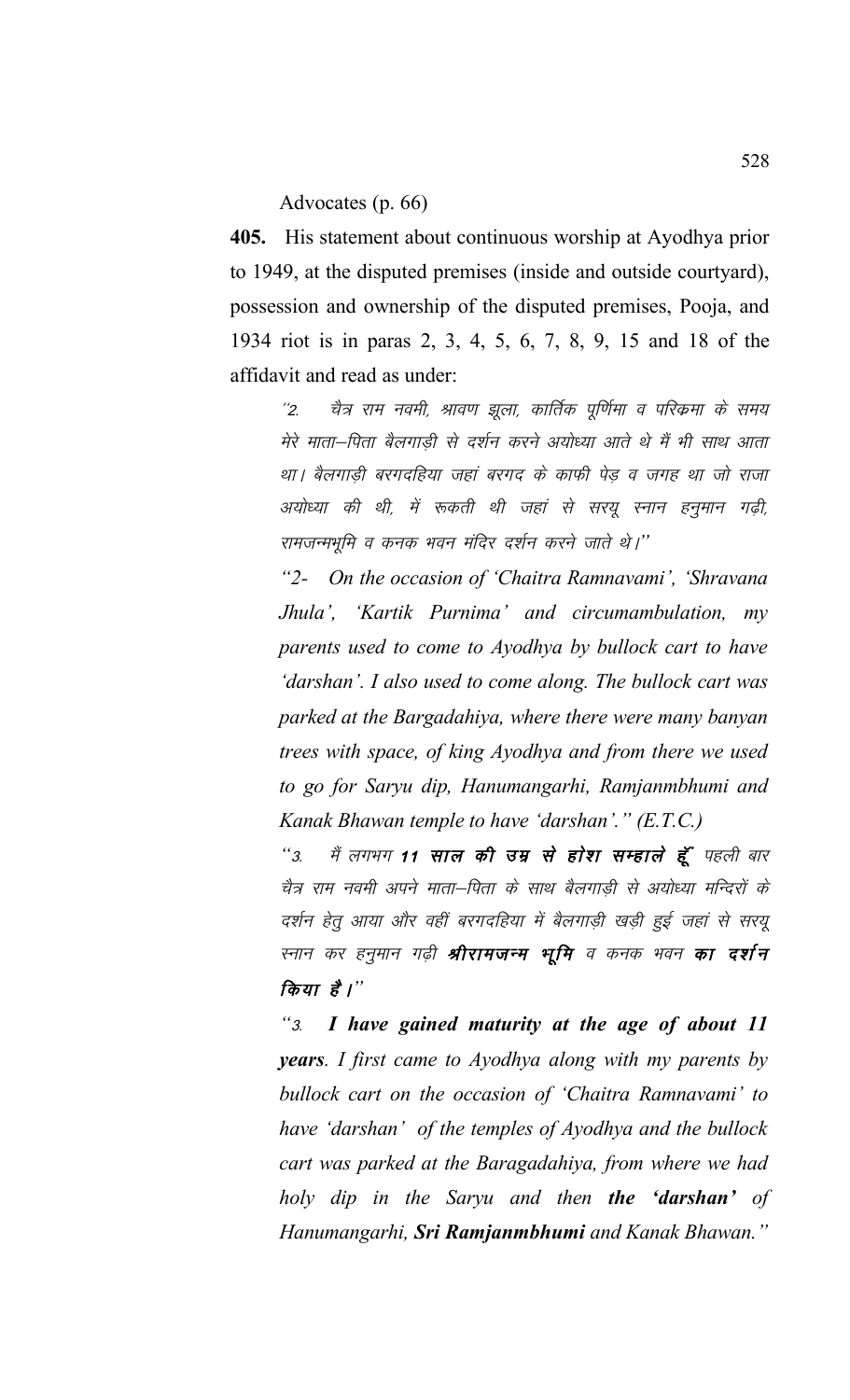*(E.T.C.)*

"4. जन्म भूमि मन्दिर के <u>मु</u>ख्य शिखार यानि बीच वाले शिखार के नीचे भगवान राम लला विराजमान थे जिनका मैंने दर्शन किया पिता जी ने बताया यही भगवान राम लला हैं और भगवान राम की जन्मभूमि मंदिर है।''

*"*4- *Lord Ramlala was present under the main dome of the Janmbhumi temple viz. the mid dome and I had the 'darshan'. My father told that this was Lord Ramlala and the temple of Lord Rama's birth place." (E.T.C.)*

"5. गर्भ-गृह भीतरी भाग में झूलेनूमा बड़ा काठ का सिंहासन था कभी सावन झूले में भगवान रामलला को झूले पर देखा व दर्शन किया, कभी उत्तर–पश्चिम कोने सीढ़ी नुमा स्थान पर छोटे से सिंहासन में देखा व दर्शन किया। रामलला के अलावा लखन लाल थे छोटे सिंहासन के बाहर सटे हनुमान जी की पाषाण मर्ति थी व सालिक राम आदि 4–5 रखे थे।''

*"*5- *There was a swing shaped big wooden throne in the inner part of the 'Garbh-grih'. Sometimes I saw and had the 'darshan' of Lord Ramlala over swing on occasion of 'Sawan Jhula'. Sometimes I saw and had (His) 'darshan' in a small throne at a staircase type place in the north-west corner. There was Lakhanlal along with Lord Ramlala. Outside and adjacent to the small throne, was the stone idol of Hanuman ji with 4-5 Salikram etc." (E.T.C.)*

*"6. मंदिर राम जन्मभुमि का दर्शन अकेले भी मैं 15 साल की उम्र से* जाने लगा था जो कम मेरा ढांचा गिर जाने के पहले तक बराबर कायम रहा।"

*"*6- *I started going alone at the age of 15 years, to have 'darshan' of Ramjanmbhumi temple and this continued regularly till the demolition of the structure." (E.T.C.)*

"7. बांचा 6 दिसम्बर 1992 को गिरा उसके बाद मेरा आना–जाना कम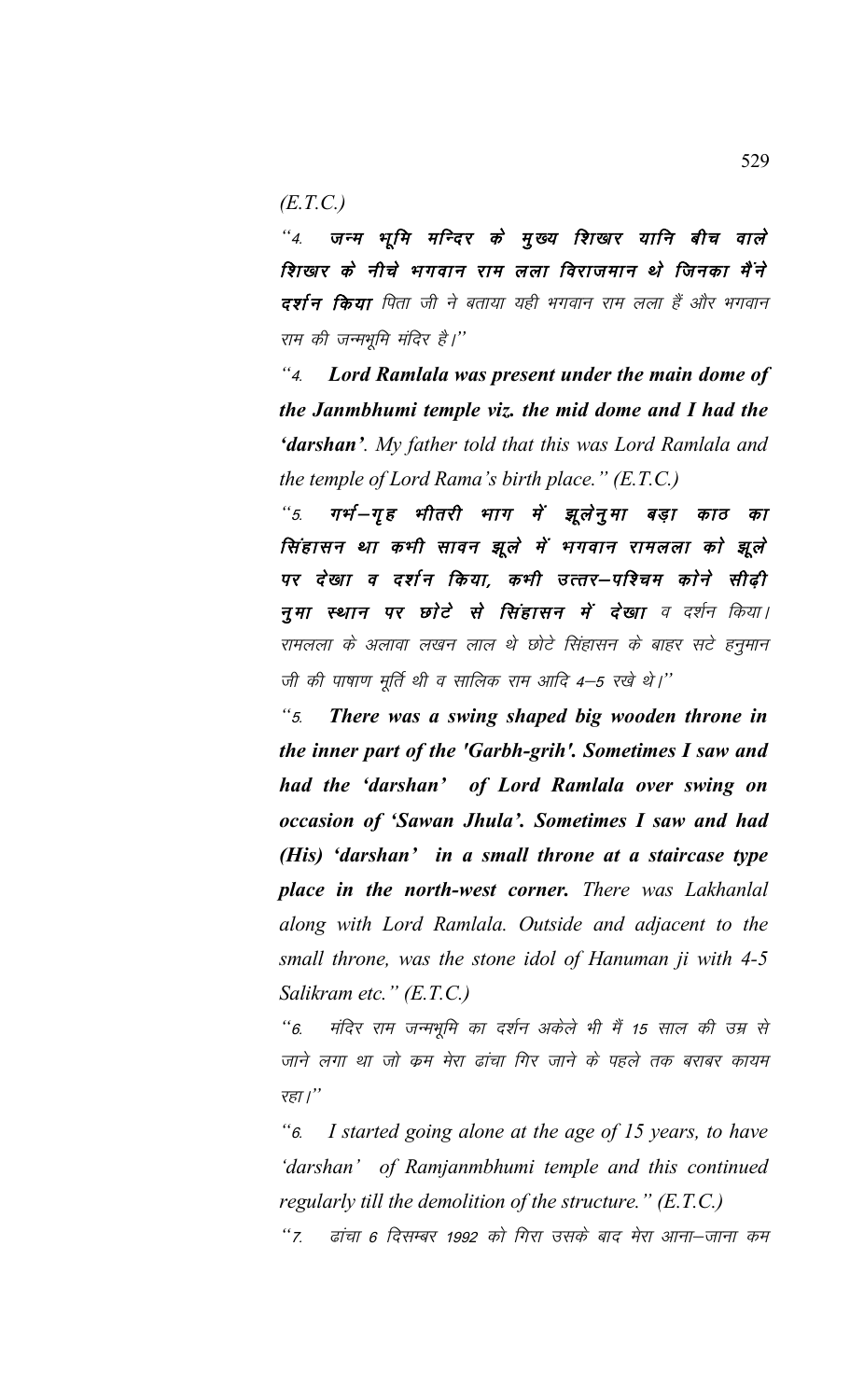हो गया। साल में एक बार या दो बार, ज्यादातर चैत्र राम नवमी होता था। ढांचा गिरने के बाद भी भगवान राम लला वहीं भगवान **रामलला है**' जिनका दर्शन मैं बचपन से करता चला आ रहा हूँ अब तम्बू में विराजमान है। गैंग वेय यानि लोहे के पाइप से बन्द रास्ता बनाकर दर्शन प्रशासन द्वारा भक्तों को कराया जाता है।''

 $\mathcal{F}$ The structure collapsed on  $6<sup>th</sup>$  December, 1992 and thereafter my visits were reduced. I used to go just once or twice a year, mostly on the occasion of 'Chaitra Ramnavami'. Even after the collapse of the structure, Lord Ramlala is the same Lord Ramlala, whose 'darshan' I have had since my childhood. He is now present in the tent. The devotees were made to have 'darshan' by the administration through gang way a passage bounded by iron pipes."  $(E.T.C.)$ 

 $\mathcal{L}_{B}$ बचपन से जब मैं रामजन्म भूमि मन्दिर दर्शन करने जाता था तो शुरू से पूर्व वाला गेट जो रामजन्मभूमि मन्दिर का हनूमंत द्वार कहलाता था, से अन्दर जाकर सभी धार्मिक स्थल जैसे रामचबृतरा मन्दिर, गुफा मन्दिर, छट्ठी पूजा स्थल, चरण चिन्ह, अन्दर गर्भगृह में विराजमान श्री भगवान राम लला तथा शिवदरबार पीपल पेड़ के नीचे का दर्शन करता था और ऐसे ही भारतवर्ष के कोने कोने से आए भक्तगण दर्शन करते थे आरती लेते. प्रसाद चढ़ाते, द्रव्य चढ़ाते, फूल चढ़ाते व मत्था टेकते व चरणामृत पुजारी से लेते थे।"

 $``<sub>8.</sub>$ Since my childhood days, when I used to go to have 'darshan' of Ramjanmbhumi temple, I used to enter through the eastern gate of Ramjanmbhumi temple called Hanumantdwar and had 'darshan' of all religious places viz. Ramchabutara temple, Cave temple, Chhathi worship place, footmarks, Lord Ramlala present inside the 'Garbhgrih' and the Shiv Darbar under the Pipal tree. Same was done by the devotees coming from different corners of India. They used to perform 'Arti' (a ceremony performed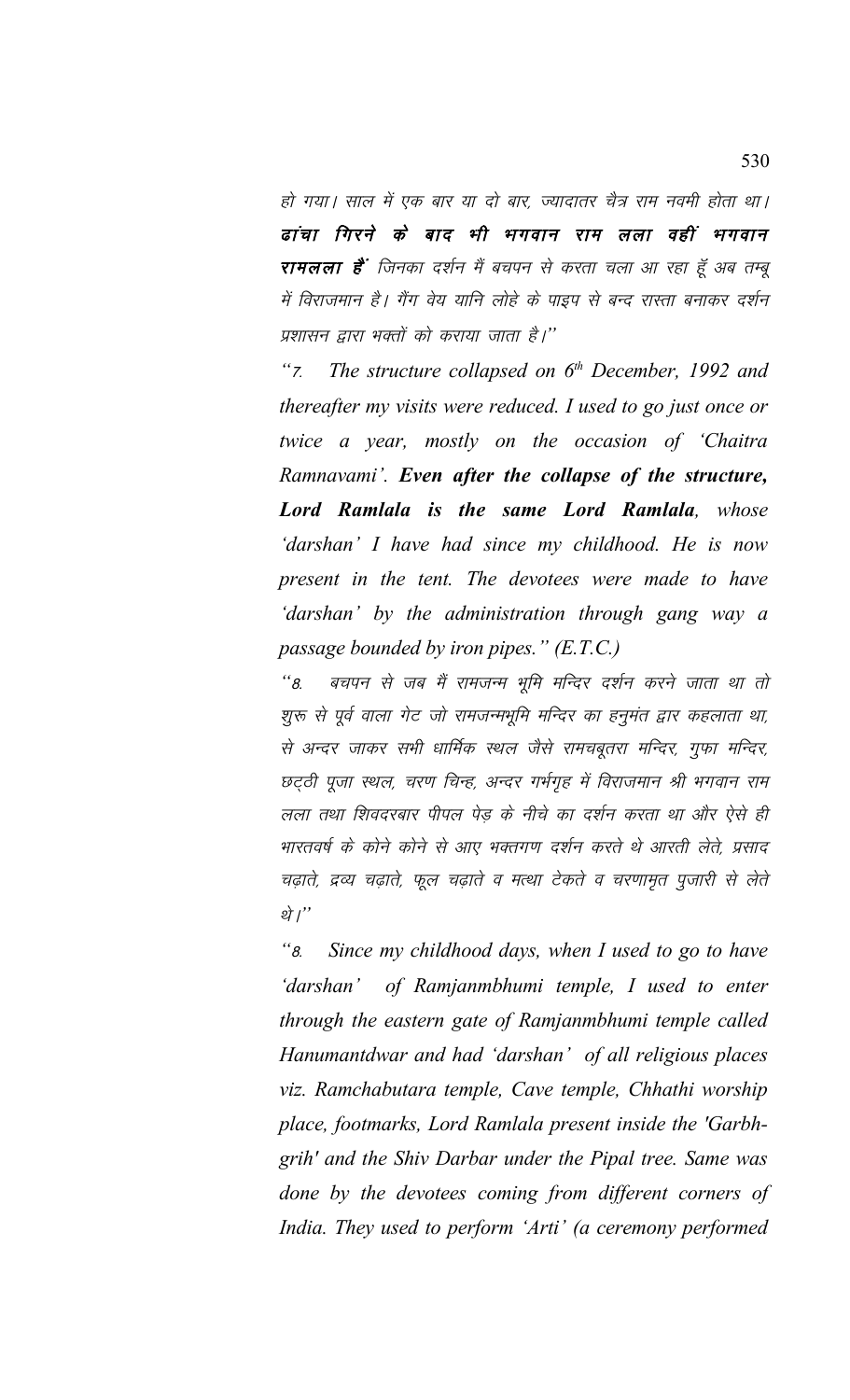*in worshiping a God), make offerings, offer money, flower, bow down on their forehead and accept foot-nectar." (E.T.C.)*

"9. पूर्वी गेट यानि हनूमंत द्वार से घूसते ही उपर बाहरी दीवाल से लगा भन्डार गृह संत निवास बना था जहाँ निर्मोही अखाड़ा के साधू व पूजारी रहते थे और निर्मोही अखाडा के अंतजाम एवं कब्जे में बचपन से ही उक्त श्रीराम जन्मभूमि मन्दिर व उसमें स्थित धार्मिक स्थलों की व्यवस्था करते *देखा* है।"

*"*9- *Just after entry through the eastern gate or Hanumantdwar, there was the store room and saints' accommodation adjacent to the upper outer wall, where the saints and priests of Nirmohi Akhara lived. Since my childhood, I have seen the said Sri Ramjanmbhumi temple and the religious places situated therein, to be in the management and possession of Nirmohi Akhara." (E.T.C.)*

"15. जन्मभूमि मन्दिर को मैं व मेरी तरह मेरे माता—पिता व तमाम हिन्दू सनातन धर्मी जनता मन्दिर ही मानती रही और दर्शन करती रही है।''

*"*15- *The Janmbhumi temple has been treated and worshiped as a temple by me, my parents and the Hindu Sanatan Dharma public." (E.T.C.)*

"18. विवादित भीतरी भाग यानि गर्भगृह तथा बाहरी भाग यानि रामचबूतरा मन्दिर, छट्ठी पूजा स्थल, शिव दरबार व भण्डार गृह आदि का **इंतजाम निर्माही अखाडा के साधुओं का** देखता चला आ रहा था।''

*"*18- *I continued to see the management of the disputed inner part i.e. 'Garbh-grih' and of the outer part i.e. Ramchabutara temple, Chhathi worship place, Shiv Darbar and store room etc., being carried out by the saints of Nirmohi Akhara." (E.T.C.)*

**406.** Paras 10, 11 and 12 of the affidavit of DW 3/15 relates to the constitution and status etc. of Nirmohi Akhara and shall be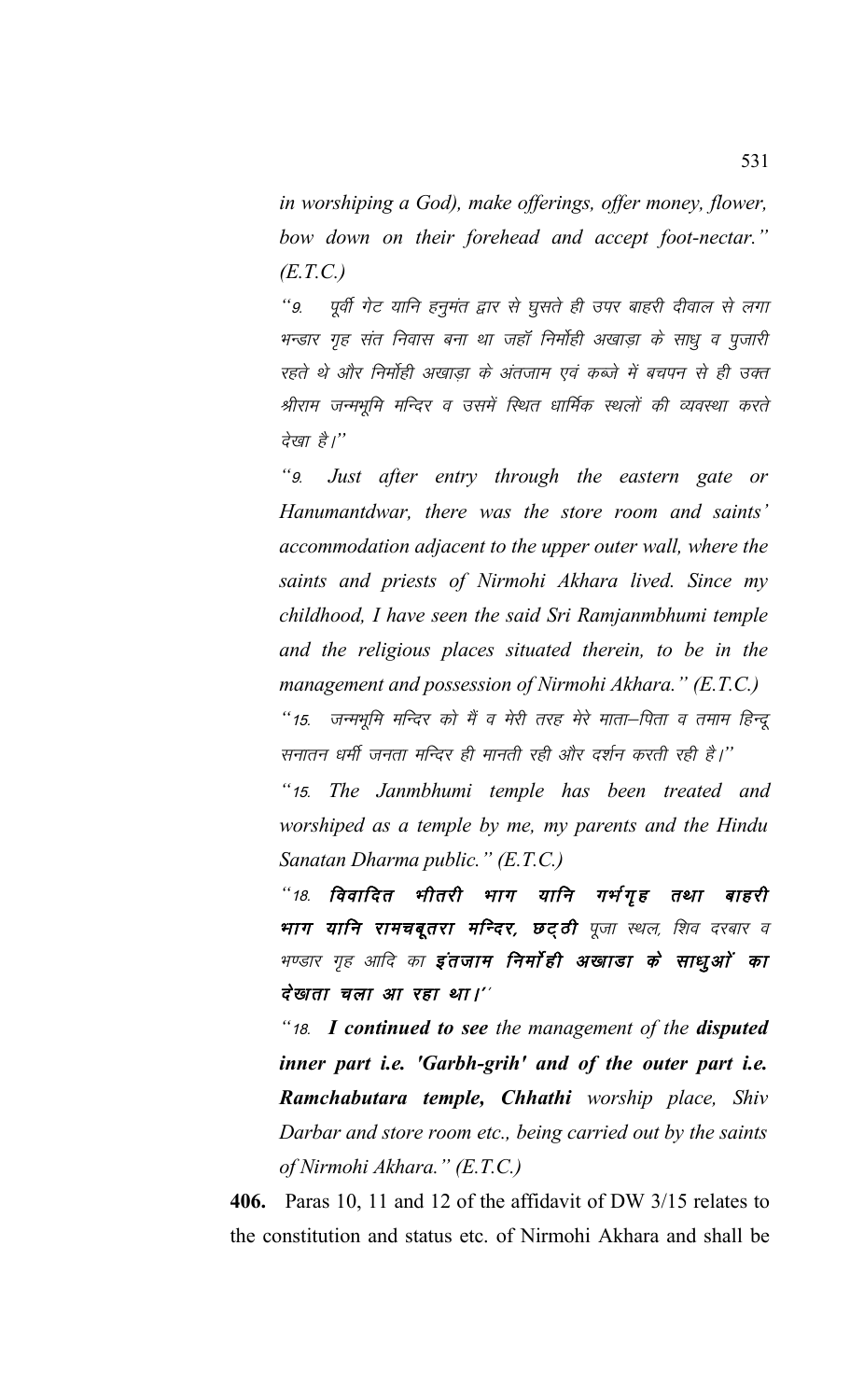dealt with later on.

**407.** In paras 16 and 17 he has deposed of having seen no Muslim offering Namaz or using the disputed premises as mosque.

**408. DW 3/16, Shiv Bheekh Singh**, aged about 79 years (vide his affidavit dated 24.08.2004), is resident of Village Haliyapur, District Sultanpur. He was cross examined as under:

(a) 24.08.2004-by Sri Ramesh Chandra Tripathi, defendant no. 17 and Sri Umesh Chandra Pandey, defendant no. 22 (Suit-4) through Sri Vireshwar Dwivedi, Advocate (p. 7-9)

(b) 24.08.2004- by plaintiffs (Suit-5) through Sri Ajay Kumar Pandey, Advocate (p. 9-10)

(c) 24.08.2004- Mahant Suresh Dass, defendant no. 2/1 (Suit-4) through Sri Madan Mohan Pandey, Advocate adopted the cross examination already done by Ajay Kumar Pandey, Advocate (p. 10)

(d) 24.08.2004- defendant no. 20, Akhil Bhartiya Sri Ram Janma Bhumi Punarudhar Samiti through Km. Ranjana Agnihotri, Advocate adopted the cross examination already done by Sri Vireshwar Dwivedi, and Sri Ajay Kumar Pandey, Advocate (p. 11)defendant no. 20, Akhil Bhartiya Sri Ram Janma Bhumi Punarudhar Samiti through Km. Ranjana Agnihotri, Advocate adopted the cross examination already done by Sri Vireshwar Dwivedi, and Sri Ajay Kumar Pandey, Advocate (p. 11) (e) 24/25-08-2004- by defendant no. 11, Mohd. Farooq Ahmad through Sri Abdul Mannan, Advocate (p. 11-24) (f) 25/26/27-08-2004- by Sunni Central Waqf Board through Sri Zafaryab Jilani, Advocate (p. 24-54)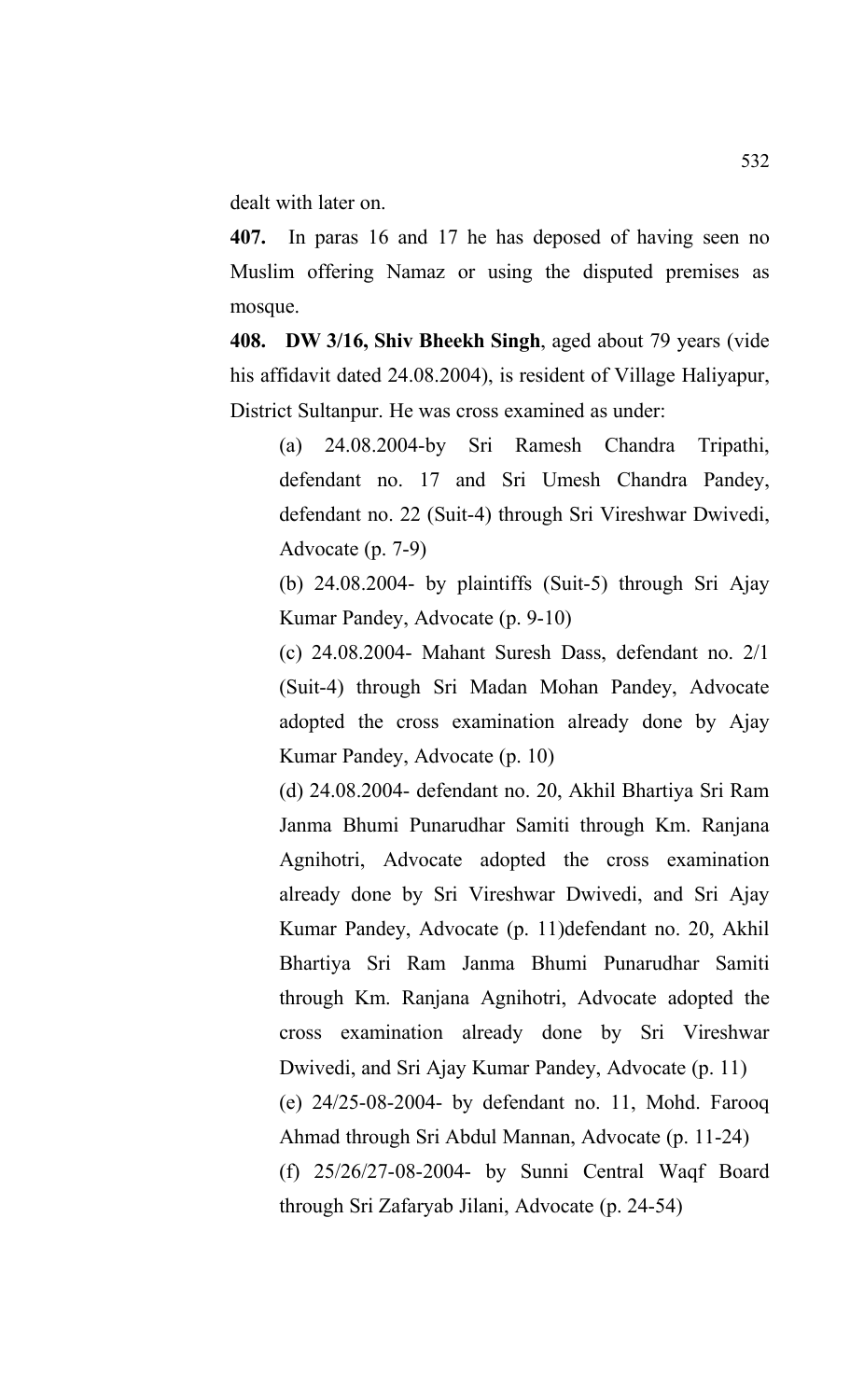(g) 27/31-08-2004- by plaintiff no. 7 (Suit-4) and Mohd. Hashim, defendant no. 5 (Suit-5) through Sri Mustaq Ahmad Siddiqui, Advocate (p. 54-68)

(h) 31-08-2004- by defendant no. 6/1 through Sri Irfan Ahmad, Advocate and defendant no. 6/2 and defendant no. 26 (Suit-5) through Sri Fazle Alam, Advocate adopted the cross examination already done by Sri Abdul Mannan, Sri Zafaryab Jilani and Sri Mustaq Ahmad Siddiqui, Advocates (p. 68-69)

**409.** His statement about continuous worship at Ayodhya prior to 1949 at the disputed premises (inside and outside courtyard), possession and ownership of the disputed premises of Nirmohi Akhara, performance of Pooja etc. by their Sadhus and 1934 riot is contained in paras 3, 4, 5, 6, 11, 12, 13, 15, 18, 19, 20, 21, 22, 23, 26 and 28 of the affidavit as under:

*"3. मैं सन् 1938 से विवादित मंदिर श्रीराम जन्मभूमि अयोध्या में* <u>विराजमान भगवान रामलला का दर्शन करता रहा ह</u>ैं।''

*"*3- *Since the year 1938, I have had the 'darshan' (offering of prayer by sight)of Lord Ramlala present in the disputed Sri Ramjanmbhumi temple in Ayodhya." (E.T.C.)*

"4. मैं लगभग 12 साल की उम्र से अपने माता–पिता व गांव वालों के साथ इक्का बैलगाडी से मेले-मेले अयोध्या जाता था, जहां इशरी दास के हाता में बैलगाडी खडी होती थी, वहीं से सरयू स्नान हनुमान गढी कनक भवन व श्रीरामजन्मभूमि का दर्शन मैं माता–पिता के साथ इन मंदिरों में करता था और तभी से भगवान राम को बीच वाले गुम्बद के नीचे गर्भगृह में *विराजमान देखा है।*"

*"*4- *Since the age of about 12 years, I, along with my parents and villagers, used to go to Ayodhya on occasion of fair by tonga- bullock cart. The bullock cart was parked in the premises of Ishari Das. From there I, along with my*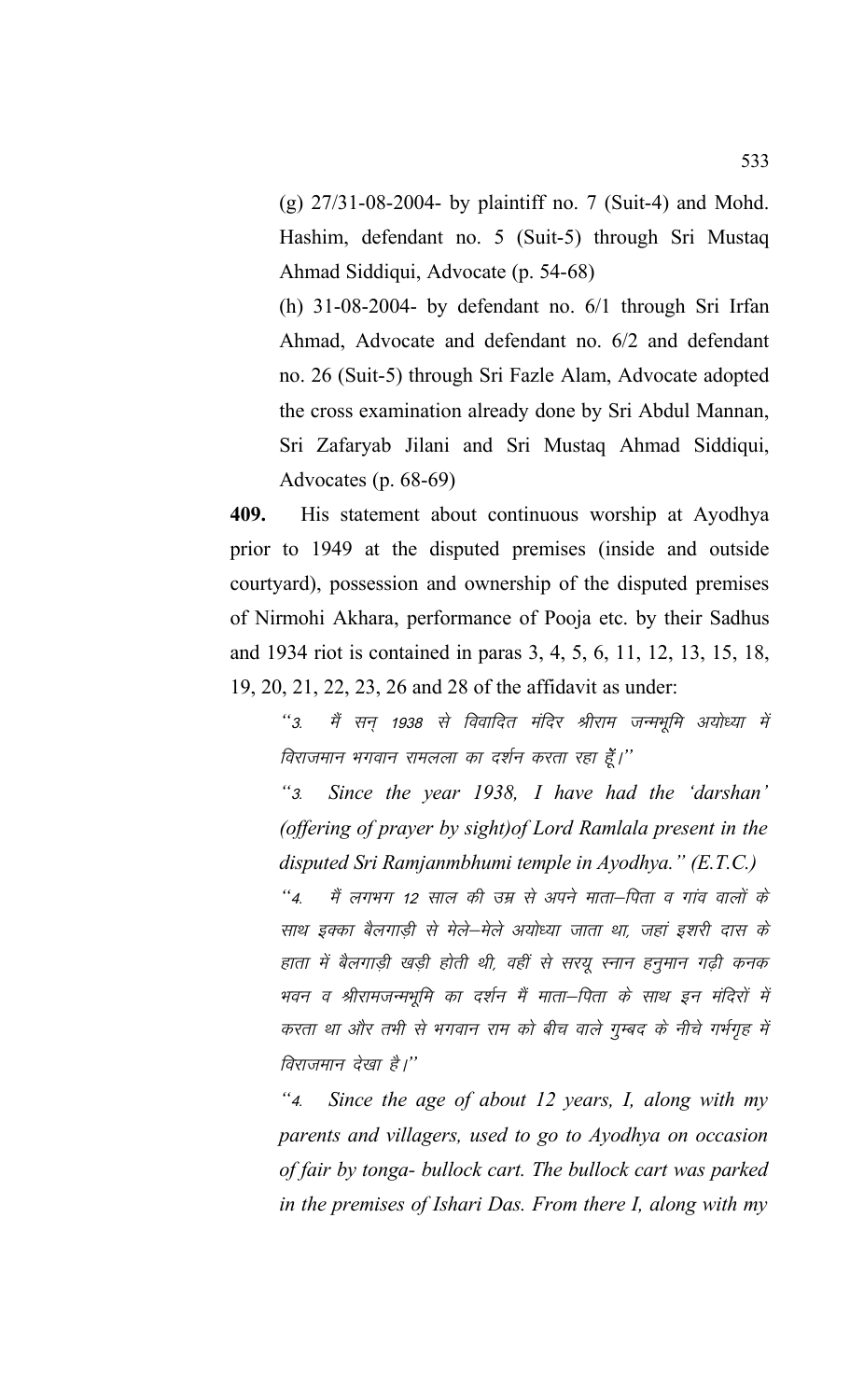parents, used to take holy dip in Saryu and have 'darshan' of Hanumangarhi, Kanak Bhawan and Sri Ramjanmbhumi and since then I have seen Lord Rama to be present in the 'Garbh-grih' under the dome."  $(E.T.C.)$ 

 $\frac{1}{2}$ बड़ा होने पर अकेले मित्रों के साथ कई साल मेले—मेले साइकिल पर अयोध्या श्रीराम जन्मभूमि मंदिर में विराजमान भगवान रामलला का दर्शन करने गया।"

 $\frac{1}{2}$ After growing up, I alone went to Ayodhya for many years by cycle along with friends on occasion of fair, to 'darshan' of Lord Ramlala present in Sri have Ramjanmbhumi temple at Ayodhya." (E.T.C.)

शुरू–शुरू में मेरे माता पिता ने अयोध्या के प्रसिद्ध मंदिर श्री  $\mathfrak{c}$   $\mathfrak{c}$ रामजन्मभूमि के बारे में बताया और भगवान राम की जन्मस्थली होने के कारण मंदिर श्रीरामजन्मभूमि का महत्व बताया। ''

In the beginning my parents told me about Ayodhya's  $\mathcal{C}_6$ famous Sri Ramjanmbhumi temple and told the importance of Sri Ramjanmbhumi temple on account of being the birth place of Lord Rama."  $(E.T.C.)$ 

"11. श्रीराम जन्मभूमि मंदिर का भीतर का भाग सींखचों वाले सहन को लेकर तीन शिखर के नीचे था जिसके **बीच वाले शिखार के नीचे** गर्भ गृह था जहां भगवान रामलला को जबसे मैं यानि 1938 से दर्शन करने जाने लगा गर्भगृह में विराजमान देखा।"

"11. The inner part of Sri Ramjanmbhumi temple was from the grill bound courtyard to the area below the three dome, and under the mid dome was the 'Garbh-grih', where I had seen Lord Ramlala to be present since I started going to have 'darshan' i.e. year 1938."  $(E.T.C.)$ 

''12. वहां भगवान राम लला के अतिरिक्त लखन लाल व हनुमान जी भी थे कुछ सालिक राम थे संख्या याद नहीं।''

"12. Besides Lord Ramlala, Lakhanlal and Hanuman ji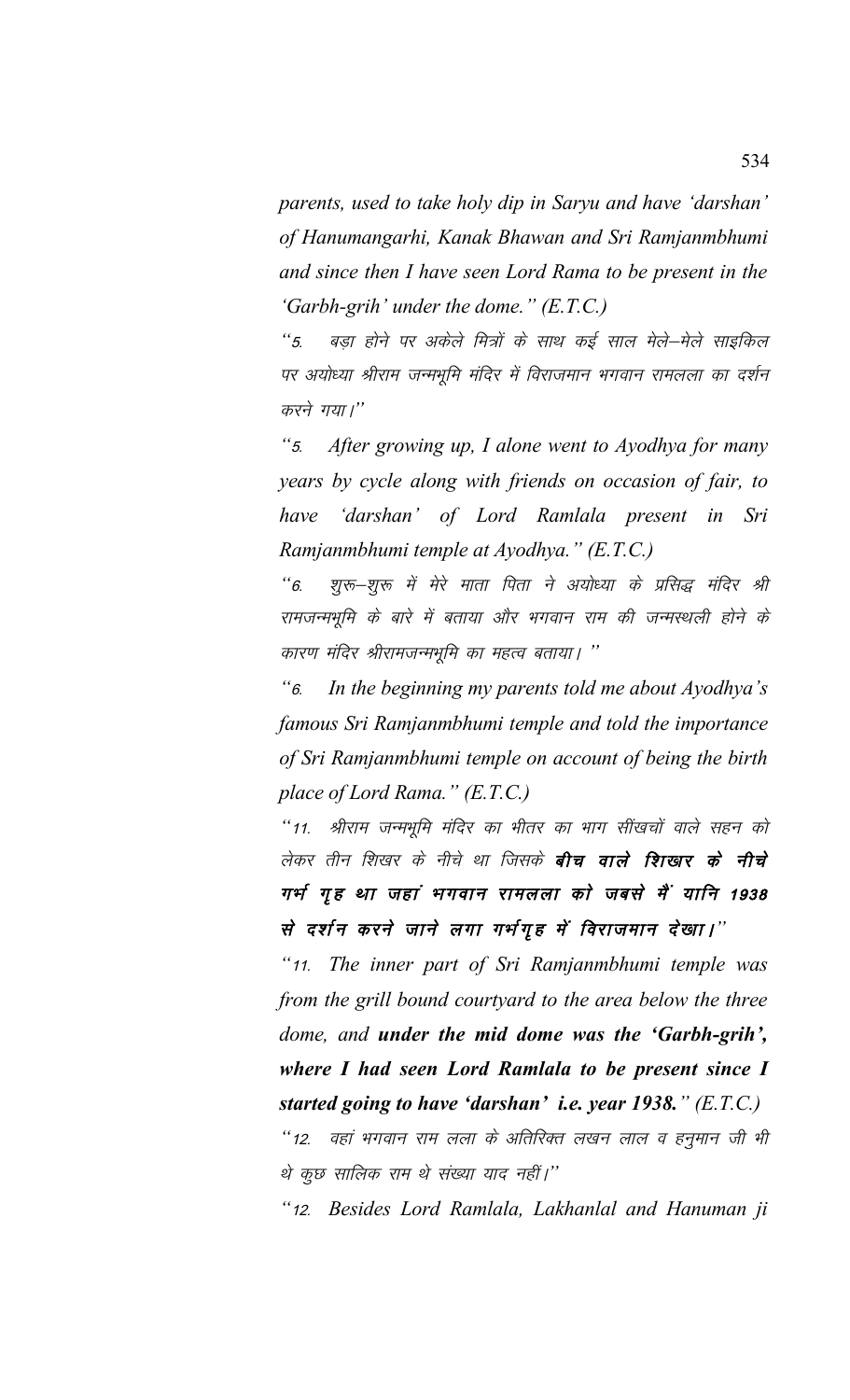*were also present over there. There were a few Salik Rams, whose number I do not remember." (E.T.C.)*

"13. गर्भगृह में काठ का झूलेनुमा सिंहासन भी था व सीढ़ीनुमा जगह पर चॉदी का छोटे सिंहासन पर भगवान रामलला, लखन लाल थे व झूलें वाले सिंहासन पर सावन–झूले में उन्हें देखता था यानि भगवान रामलला को।'' *"*13- *There was a swing shaped wooden throne in the 'Garbh-grih' and in the small silver throne at the staircase-like place, Lord Ramlala and Lakhanlal were present. I used to see Him i.e. Lord Ramlala over the swing shaped throne in the month of Sawan (a month of Hindi calendar)." (E.T.C.)*

*"15. मैं साल में दो बार तो अवश्य जाता था।.*"

*"*15- *I did definitely go at least twice a year." (E.T.C.)*

*"18. अन्दर गर्भगृह के बाहर बाहरी भाग है जहां पर रामचबूतरा मंदिर* छट्ठी पूजा स्थल भण्डार गृह व संत निवास व शिव दरबार था उसे भी शुरू से यानी 1938 से देख रहा हूँ वहाँ भी दर्शन करता रहा हूँ। रामचबूतरा मंदिर पर भी भगवान रामलला विराजमान है। भरत, शत्रुघ्न, लक्ष्मण बाल रूप में हैं। हनुमान जी हैं तथा चबूतरा में दो गुफा मंदिर सा बना है। जिसमें एक में कौशिल्या जी भगवान रामलला को गोंद में लिए हैं <u>और एक में भरत जी की पाषाण मूर्ति है।''</u>

*"*18- *Inside is the outer part outside the 'Garbh-grih', where there were Ramchabutara temple, Chhathi worship place, store room, saints' accommodation and Shiv Darbar. I had been seeing them since beginning i.e. year 1938 and I had the 'darshan' there as well. Lord Ramlala is present in Ramchabutara temple as well. Bharat, Shatrughan and Laxman are in child form. Hanuman ji is present and there are two cave type temples in the Chabutara, in one of which is Kaushalya ji with Lord Ramlala in her laps and there is stone idol of Bharat ji in the other one." (E.T.C.)*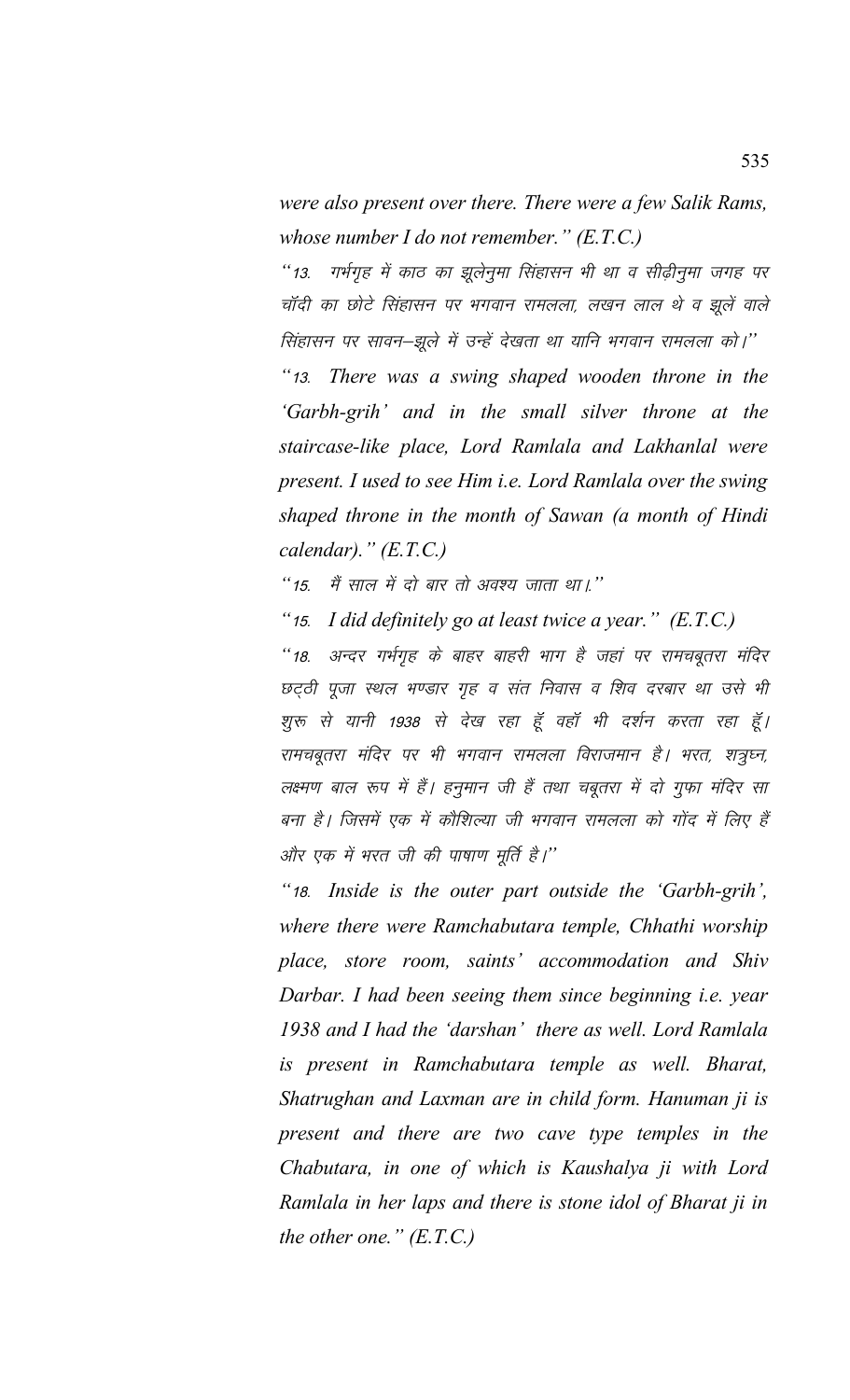"19. मैंने 1938 में माता–पिता से यह बात जाना जो साधू व पूजारी वहां हैं वह सभी निर्मोही अखाडा के साधू हैं और **भीतर व बाहर का सारा** इंतजाम कब्जा निर्मोही अखाडा का बराबर कुकी तक देखाता रहा $\vec{\xi}'$ ।"

"19. In the year  $1938$  I came to know from my parents that the saints and priests over there, were the saints of Nirmohi Akhara and till the attachment I had found the entire management of both inside and outside, being carried out by Nirmohi Akhara." (E.T.C.)

''20. कुर्की माने समझता हूँ। 1949 में दिसम्बर में मुझे हनुमान गढ़ी के साधुओं व संतों से व निर्मोही अखाडा के साधुओं से जो बाहरी भाग भण्डार गृह व संत निवास में रहते थे से कुर्की बाद जब रामनवमी 1950 में गया तो पता चला भीतर का भाग कुर्क कर रिसीवर के देखरेख में पूजा पाठ भीतरी भाग का किया जाता है लेकिन 1950 में बाहरी भाग पर कब्जा निर्मोही अखाड़े के उन्हीं साधुओं का देखता था जिन्हें भीतरी भाग में बतौर पुजारी देखा था। उस समय के साधुओं व पुजारियों में से एक साधु को काफी दिनों तक देखा जो महन्थ भाष्कर दास हैं जिन्हें नाका मंदिर हनुमान गढ़ी पर देखता हूँ। साईकिल से गांव से आने पर हनुमान गढ़ी नाका भी कभी —कभी दर्शन करने रूक जाता था। यदि मेले में आते वक्त मंगल दिन पड़ जाता था।"

"20. I understand the meaning of attachment. After the attachment in December, 1949 when I went there on the occasion of Ramnavami in the year 1950, I came to know from the saints and hermits of Hanumangarhi and the saints of Nirmohi Akhara, who lived in the outer store room and saints' accommodation, that after the attachment of the inner part, the worshipping was carried out under the supervision of Receiver. However, in 1950 I found the possession over the outer part, with those very saints whom I had seen as priest in the inner part. Out of the erstwhile saints and priests, I saw one saint for many days, who was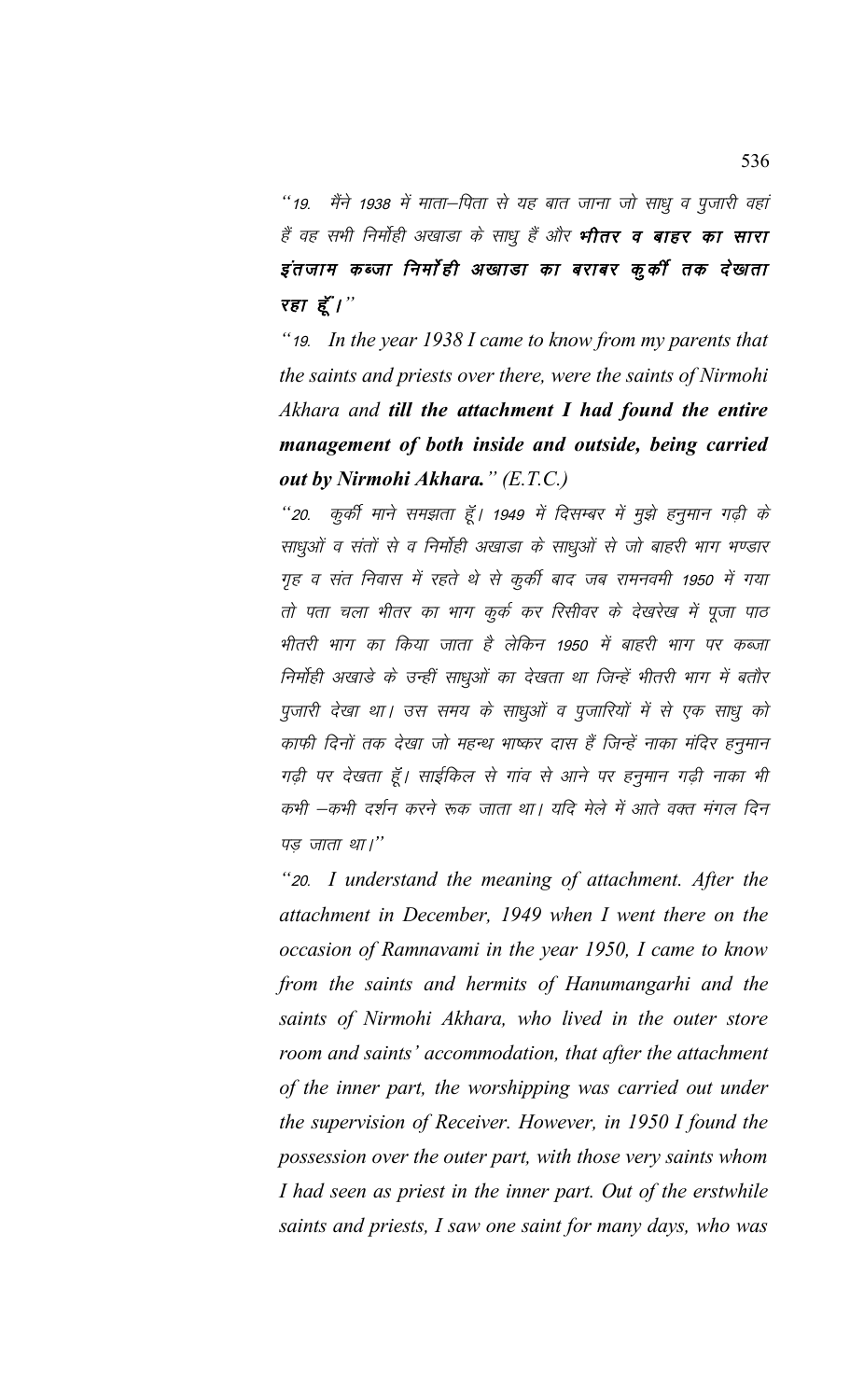*Mahanth Bhaskar Das whom I see at Nak Hanumangarhi temple. While coming to my village by cycle, I some times stopped at Hanumangarhi Naka to have 'darshan', if it was Tuesday." (E.T.C.)*

*"21. मैंने सन् 1938 से कुर्की तक 1949 आखिरी दिसम्बर तक लगभग* 12 साल में हर साल कम से कम दो बार अवश्य गया हूँ। इस तौर 24, 25 बार दर्शन 1938 से लेकर 1949 तक कर चुका था।''

*"*21- *From the year 1938 till the last of December, 1949, I must have been there at least twice a year for about 12 years. As such I had about 24-25 'darshan' from the year 1938 to 1949." (E.T.C.)*

<u>"22. 1941 से अकेले जाने लगा जब 15 साल का हो गया था। ''</u>

*"*22- *I started going alone from the year 1941, when I became 15 years old." (E.T.C.)*

*"23. 1950 के बाद भी गया हूँ बाहरी भाग में निर्मोही अखाडा* का कब्जा देखा महन्थ भाष्कर दास को सन् 1950 से 20वीं साल तक देखा उसके बाद कोई दूसरे साधु थे*।*''

*"*23- *I have been there even after the year 1950. I had found the possession of Nirmohi Akhara over the outer part. I saw Mahant Bhaskar Das for 20 years from the year 1950. Thereafter, there was some other saint." (E.T.C.)*

*"26. मैंने विवादित भवन भीतर व बाहरी भाग को सदैव रामजन्मभूमि* मंदिर के तौर पर दर्शन किया है।''

*"*26- *I always had the 'darshan' of inner and outer part of the disputed structure as Ramjanmbhumi temple." (E.T.C.) "28. विवादित मंदिर में कुर्की के पूर्व बराबर कब्जा निर्माही अखाडा के* साधुओं का देखता रहा हूँ।"

*"*28- *Prior to the attachment of the disputed temple, I always found the possession of the saints of Nirmohi Akhara over it."(E.T.C.)*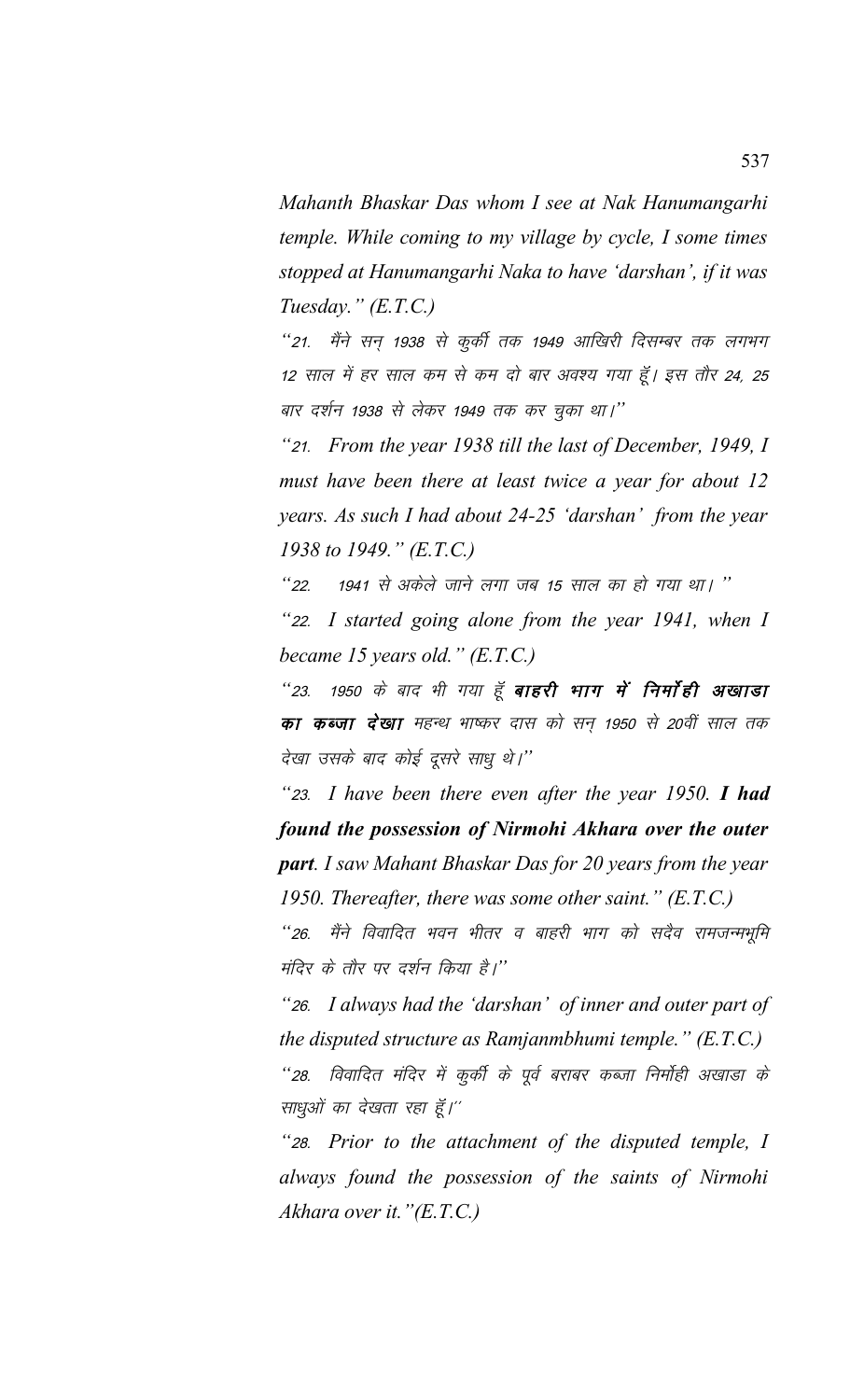**410.** In para 27 he (DW 3/16) has said that no Muslim was seen by him offering Namaz or using premises in dispute as mosque.

**411. DW 3/17, Mata Badal Tiwari,** aged about 84 years (vide his affidavit dated 31.08.2004), is resident of Mohalla Taudhikpur Majre Kharauli, Pargana Isauli, Tahsil Musafirkhana, District Sultanpur. His cross examination proceeded as under :

(a) 31.08.2004- by defendant no. 20 (Suit-4), Akhil Bhartiya Sri Ramjanmbhumi Punaruddhar Samiti through Km. Ranjana Agnihotri, Advocate (p. 4-8)

(b) 31.08.04/01.09.2004- by plaintiffs (Suit-5) through Sri A.K. Pandey, Advocate (p. 16)

(c) 01.09.2004- by Mahant Suresh Das, defendant no. 2/1 through Sri Madan Mohan Pandeny, Advocate (p. 16-19)

(d) 01/02.09.2004- by defendant no. 11, Mohd. Faruk Ahmad, through Sri Abdul Mannan, Advocate (p. 20-37)

(e) 02/03/14.09.2004- by Sunni Central Waqf Board, defendant no. 9, through Sri Zafaryab Jilani, Advocate (p. 37-53)

(f)  $14.09.2004$ - by plaintiff no. 7 (Suit-4) and defendant no. 5 (Suit-5), Mohd. Hashim, through Sri Mustaq Ahmad Siddiqui, Advocate (p. 54-62)

(g) 14.09.2004- defendant no. 6/1 through Sri Irfan Ahmad, Advocate and defendant no. 6/2 through Sri Fazale Alam, Advocate, adopted the cross examination already done by Sri Abdul Mannan, Sri Zafaryab Jilani and Sri Mustaq Ahmad Advocate Siddiqui, Advocates (p. 62)

**412.** His statement about continuous worship at Ayodhya prior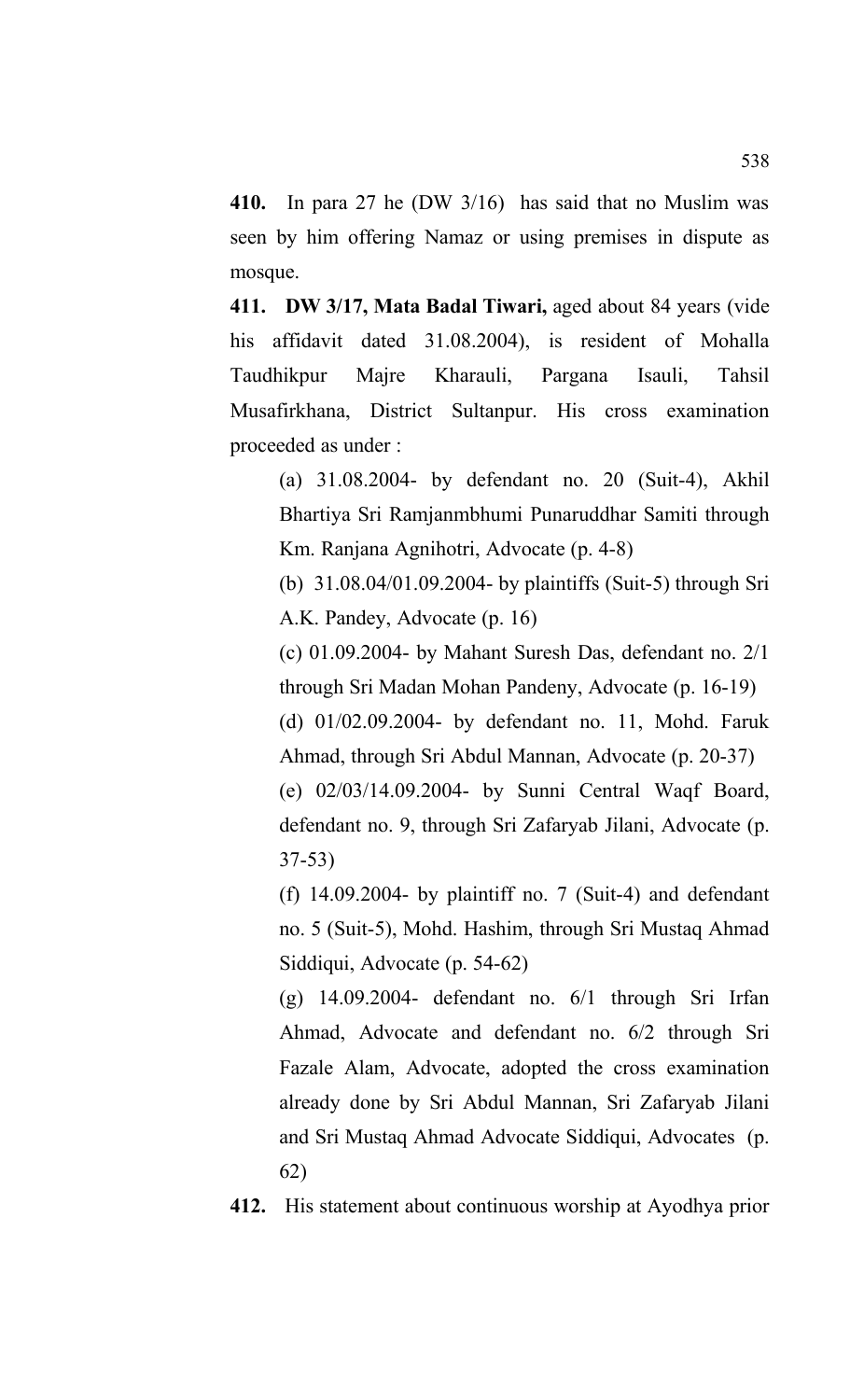to 1949 at the disputed premises (inside and outside the courtyard), possession and ownership of the disputed premises of Nirmohi Akhara, performance of Pooja etc. by their Sadhus and 1934 riot, is in paras 6, 9, 10, 11, 12, 13, 14, 15, 16, 17, 18, 19, 20 and 21 of the affidavit and read as under:

 $^\prime\!$ 6. जब से मैंने होश संभाला तभी से पिता जी व गांव वालों के साथ अयोध्या मेले—मेले में श्रीरामजन्मभूमि का दर्शन करने जाता रहे तथा बराबर जाते रहे हैं। **और यह बातें मैंने पिता जी से जाना है।**"

*"*6- *Since I attained maturity, I, along with my father and villagers, regularly went to Ayodhya on occasion of fair to have the 'darshan' (offering of prayer by sight) of Sri Ramjanmbhumi, and I came to know these facts from my father." (E.T.C.)*

"9. मैंने 1934 के हिन्दू मुस्लिम दंगा के बारे में **महन्थ बलदेव दास** से जाना था और दूसरे गांव–जवार से भी जाना था इसलिए 1935 में मैं अयोध्या श्रीरामजन्मभूमि मंदिर भगवान रामलला का दर्शन करने **पहली** बार अपने गांव के लोगों के साथ गया था। उस समय मेरी उ*म्र 15 वर्ष थी।*"

*"*9- *I came to know about the Hindu-Muslim riot of 1934 from Mahant Baldev Das and other village- Jawar. Due to this I had gone to Ayodhya in 1935 along with people of my village, to have 'darshan' of Lord Ramlala Sri Ramjanmbhumi temple. At that time I was aged 15 years." (E.T.C.)*

"10. 1935 सन से लेकर पलटन में नौकरी करने के दरमियान करीब 10-12 मर्तबा अयोध्या से श्री रामजन्मभूमि दर्शन करने गया था।''

*"*10- *In between the year 1935 and my service period in the platoon, I had gone to Ayodhya on about 10-12 occasions to have 'darshan' of Sri Ramjanmbhumi." (E.T.C.)*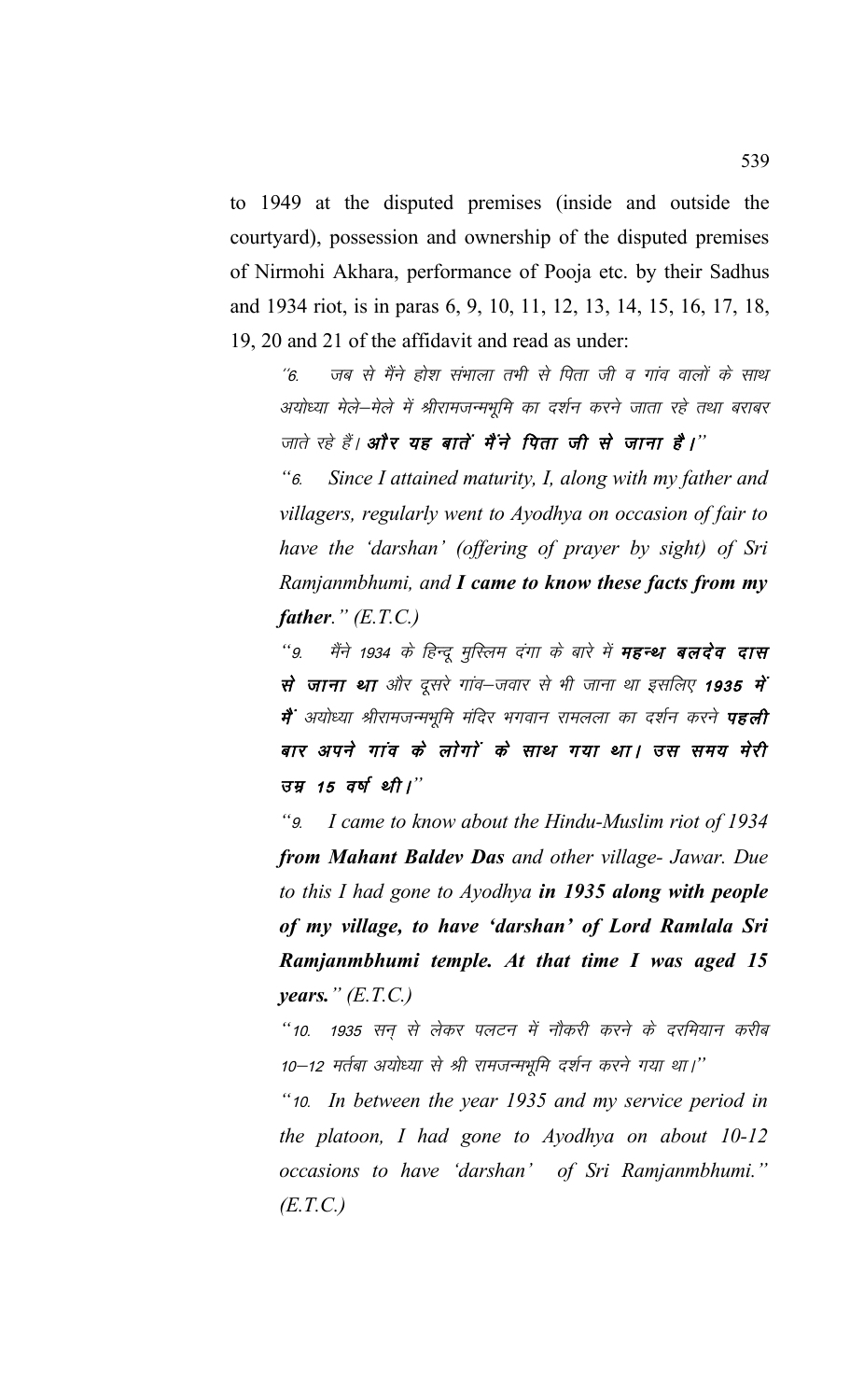"11. 1942 से कूर्की होने तक आज तक लगातार श्री रामजन्मभूमि मन्दिर में श्री रामलला का दर्शन बराबर किया हूँ इस दरमियान भी मैं 20–22 मर्तबा दर्शन करने अयोध्या गया।''

*"*11- *From 1942 till the attachment and even till today, I have regularly had the 'darshan' of Sri Ramjanmbhumi temple. I had been to Ayodhya on 20-22 occasions in this period to have 'darshan'." (E.T.C.)*

"12. मैं ज्यादातर हर मेले में अयोध्या दर्शन करने जाता था और अयोध्या में तीन मेले होते है*।*"

*"*12- *I mostly went to Ayodhya during fair to have 'darshan' and three fairs are held at Ayodhya." (E.T.C.)*

"13. मैं किसी साल एक आध मेला नहीं गया हूँगा लेकिन चैत्र राम नवमी मेले पर अवश्य मैं अयोध्या दर्शन करने गया हूँ।''

*"*13- *I may have failed to visit on a couple of fairs, but I have definitely been to Ayodhya on the occasion of 'Chaitra Ramnavami' fair to have 'darshan' ." (E.T.C.)*

"14. जब अन्दर वाला भाग कुर्क हो गया तो उसके बाद गाँव में जब बलदेव दास जी आये तब पता चला।''

*"*14- *I came to know about attachment of the inner part, when Baldev Das came to village thereafter." (E.T.C.)*

"15. कूकी के बाद अन्दर जाकर भगवान रामलला का दर्शन नहीं हो पाता था लोहे के सीखचे वाले दरवाजे से दर्शन हो *पाता था।*"

*"*15- *After the attachment, the 'darshan' of Lord Ramlala was not possible from inside but from the iron grill gate." (E.T.C.)*

"16. कुर्की के बाद बाहरी भाग में पहले की तरह राम चबूतरा मन्दिर पर विराजमान भगवान रामलला तथा तीनों यानि शिवदरवार व छट्ठी पूजा स्थल पर बराबर दर्शन करता रहा हूँ।"

*"*16- *Even after the attachment, I have regularly had the*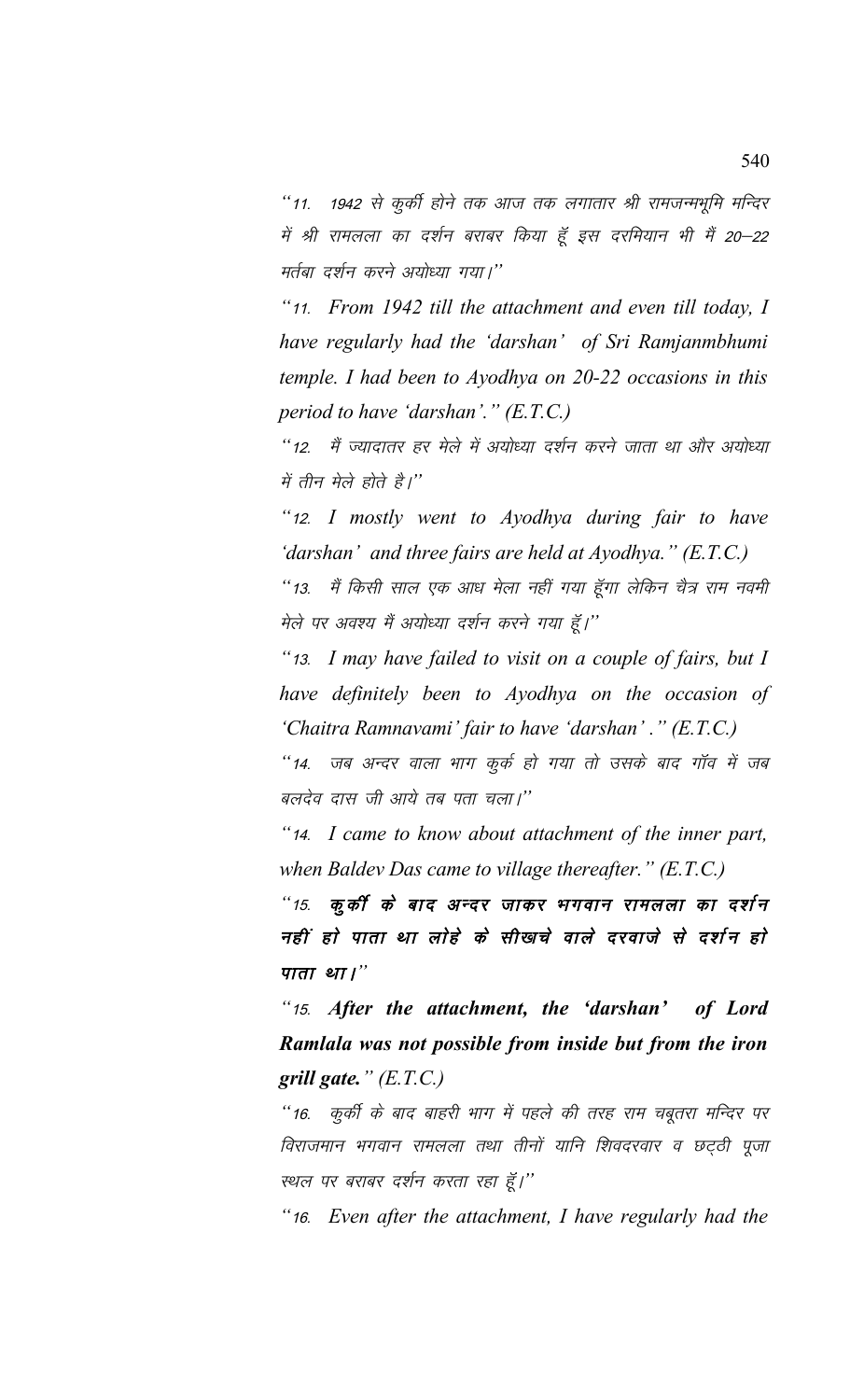*'darshan' of all the three viz. Lord Ramlala present in Ramchabutara temple, Shiv Darbar and Chhathi worship place in the outer part, as done earlier." (E.T.C.)*

"17. श्री रामजन्मभूमि के भीतरी व बाहरी भाग दोनों पर मैंने निर्मोही अखाडा के साधुओं का कब्जा व इंतजाम 1935 सन् से बराबर देखा हूँ।'' *"*17- *I have continuously seen the possession and management of the saints of the Nirmohi Akhara over the inner and outer part of Sri Ramjanmbhumi." (E.T.C.)*

*"18. आज से 22 वर्ष पहले जाना कि बाहर वाला भाग भी निर्मोही* अखाडे के साधुओं के आपसी लड़ाई में कुर्क हो गया तब से सरकारी <u>रिसीवर बाहर वाले भाग भी हो गया।''</u>

*"*18- *About 22 years ago, I came to know that even the outer part had been attached in mutual conflict of the saints of Nirmohi Akhara, and since then an official Receiver was appointed for the outer part as well." (E.T.C.)*

"19. राम जन्मभूमि के राम चबूतरा मन्दिर के उत्तर यानि पूर्वी गेट हनुमन्त द्वार से सटे निर्मोही अखाडा के साधुओं के रहने का सन्त निवास, भण्डार गृह मैं स्वयं 1935 सन से देख रहा हूँ।"

*"*19- *The store room and saints' accommodation for accommodation of saints, which is adjacent to eastern gate Hanumatdwar or the north of Ramchabutara temple of Ramjanmbhumi, have been witnessed by me since the year 1935." (E.T.C.)*

*"20. मैं आजादी मिलने के कूछ साल पहले से भाष्कर दास जो बलदेव* दास के चेले हैं, को जानता पहचानता हूँ जन्मभूमि मंदिर में भी अन्दरूनी भाग में भी देखा, राम चबूतरे पर भी देखा, सन्त निवास में भी देखा और आजकल वे महन्थ हनुमानगढ़ी नाका के भी हैं। जहाँ भी मैंने इन्हे देखा।''

*"*20- *I knew Bhaskar Das, disciple of Baldev Das, for a few years prior to the independence. I saw him in the inner*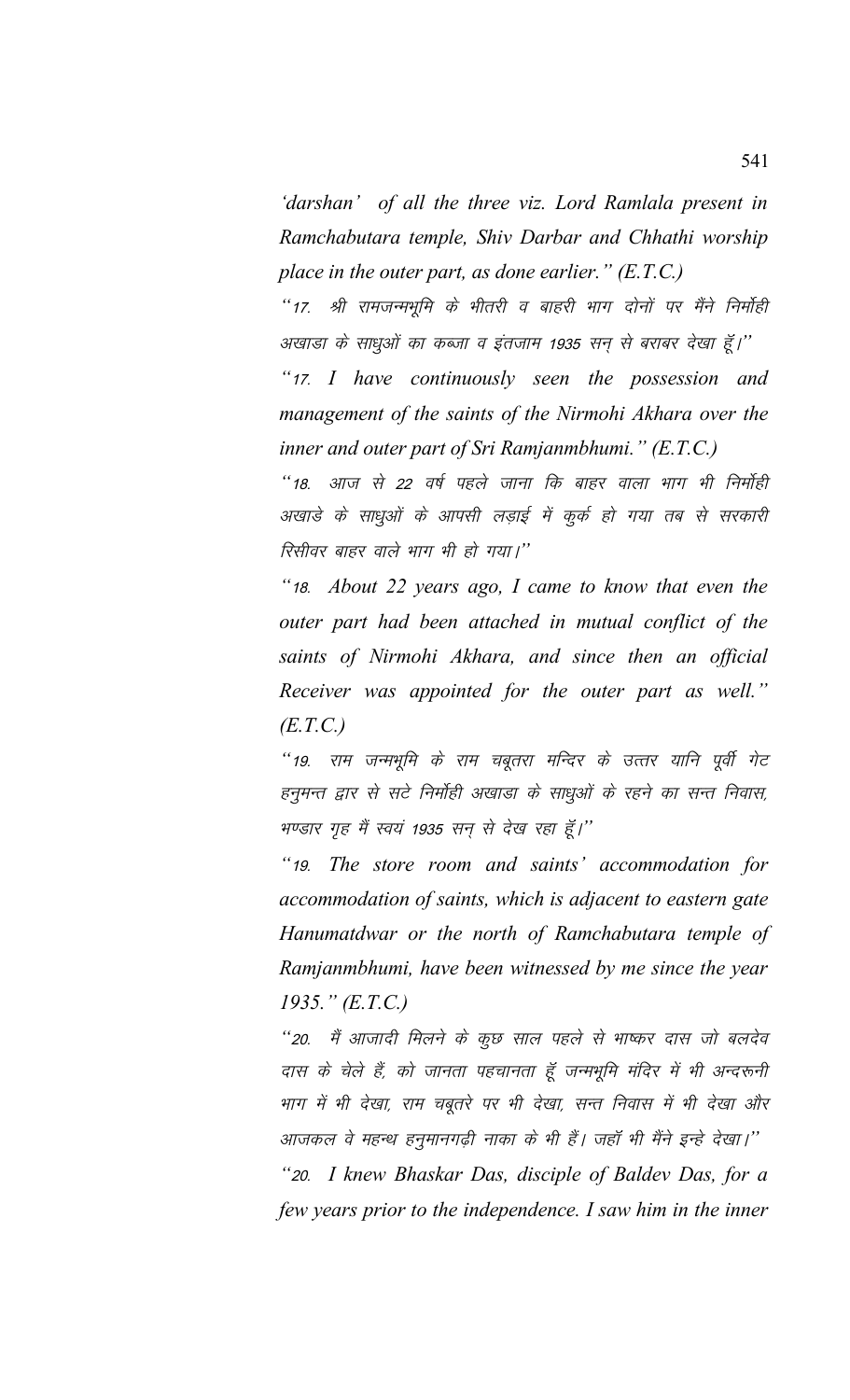*part of the Janmbhumi temple, at the Ramchabutara and in saints' accommodation as well. These days he is the Mahant of Hanumangarhi Naka and I have seen him there as well." (E.T.C.)*

*"21. सन् 1935 से श्री राम जन्मभूमि मंदिर के भीतरी व बाहरी भाग पर* कब्जा निर्माही अखाडे के साधुओं को देखा और इन्हीं साधुओं के इन्तजाम में रामलला का दर्शन श्रद्धालू लोग करते थे और मैंने भी किया।''

*"*21- *I found the saints of Nirmohi Akhara to be in possession over the inner and outer part of Sri Ramjanmbhumi temple since the year 1935. The devotees as well as I, had the 'darshan' of Ramlala under the management of these saints." (E.T.C.)*

**413.** DW 3/17 joined army in 1939 and after completing one years training at Roorki went to South Afrika wherefrom he retired in November, 1941 due to medical unfitness.

**414. D.W. 3/18, Acharya Mahant Banshidhar Das alias Uriya Baba,** aged about 99 years (as per his affidavit dated 15.9.2004), is resident of Singh Darwaja, Chhavani Math, Jagannathpuri, Mandir Uriya Baba ka Sthan (Surya Mandir), Mohalla Ramkot, Ayodhya. He was cross examined as under:

(a) 15.09.2004- by defendant no. 17, Ramesh Chandra Tripathi and defendant no. 22 Umesh Chandra Pandey (Suit-4) through Sri Vireshwar Dwivedi, Advocate (p. 4- 14)

(b) 15/16.09.2004- by plaintiffs (Suit-5) through Sri A.K. Pandey, Advocate (p. 14-20)

(c) 16.09.2004- defendant no. 2/1 (Suit-4) through Sri Madan Mohan Pandey, Advocate and defendant no. 20 through Km. Ranjana Agnihotri, Advocate adopted the cross examination already done by Sri Vireshwar Dwivedi and Sri A.K. Pandey, Advocates (p. 20)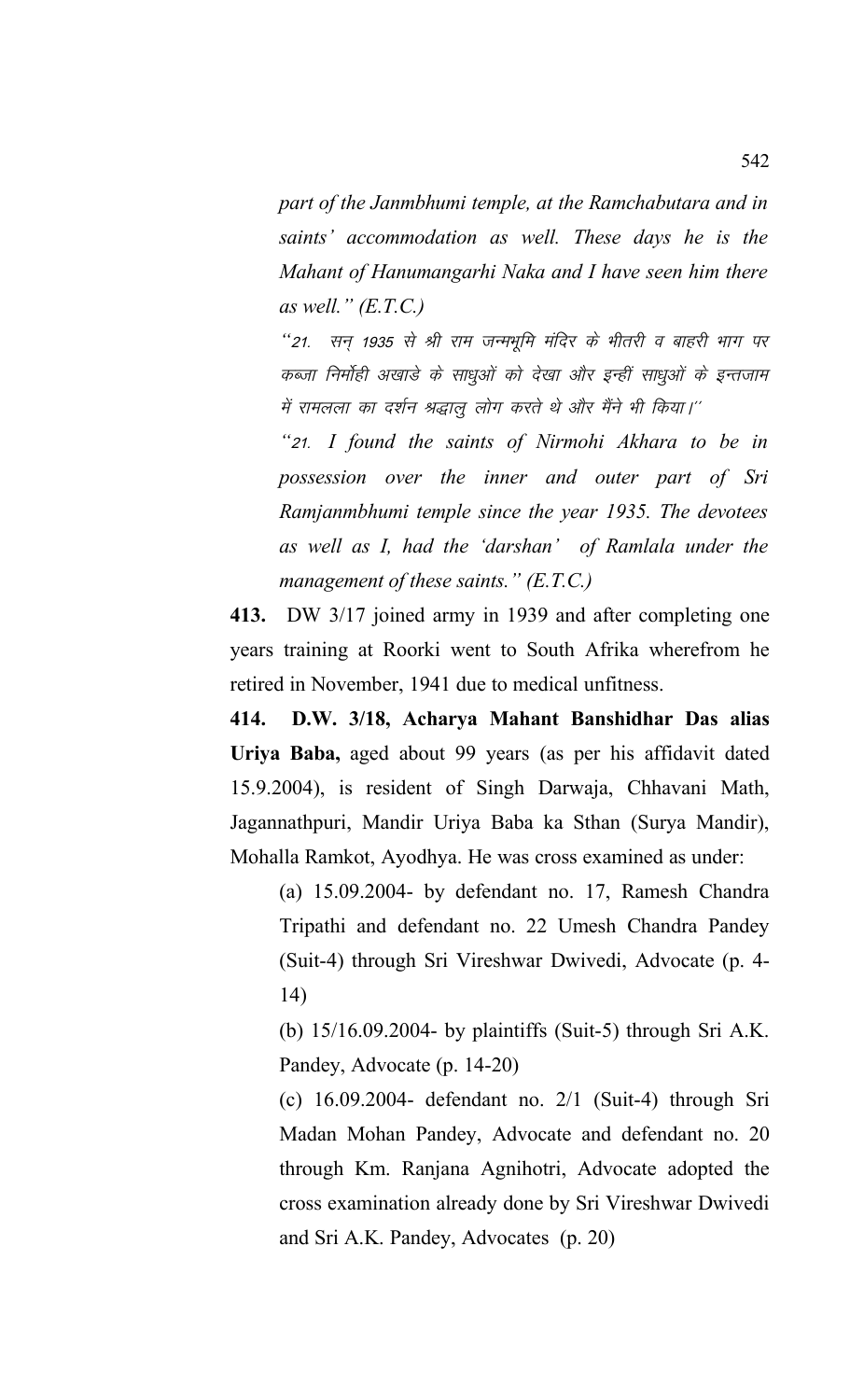(d) 16.09.2004- by defendant no. 11, Mohd. Faruk Ahmad, Advocate through Sri Abudl Mannan, Advocate (p. 21-33)

(e) 16/17/18/20/21/22.09.2004- by Sunni Central Waqf Board, defendant no. 9, through Sri Zafaryab Jilani, Advocae (p. 34-96)

(f) 22/23/24.09.04/11/12.10.2004- by defendant no. 7 (Suit-4) and Mohd. Hashim, defendant no. 5 (Suit-5) through Sri Mustaq Ahmad Siddiqui, Advocate (p. 96- 164)

(g) 12.10.2004- defendant no. 6/1 through Sri Irfan Ahmad, Advocate and defendant no. 6/2 through Fazale Alam, Advocate adopted thecross examination already done by Sri Abdul Mannan, Sri Zafaryab Jilani and Sri Mustaq Ahmad Siddiqui, Advocates (p. 164)

**415.** He was born in 1905 and came to Ayodhya in 1930. Besides Sanskrit, he knows Hindi and Oriya also. He has got special knowledge in Balmiki Ramayan, Manas, Srimadbhagwatgita. About his continuous Darshan of Lord Ram at Ramjanambhumi (disputed premises) since 1930 (inside the courtyard), its ownership and possession of Nirmohi Akhara, non user of premises by any Mohammandan and no Namaz since 1930 are the basic facts which he has said in para 5, 6, 7, 8, 9, 11, 16, 17, 18 and 19 of the affidavit which are as under :

''5. 1930 से बराबर मैं अयोध्या वास के समय श्री राम जन्मभूमि मन्दिर ओर हनुमान गढ़ी व कनक भवन मन्दिर दर्शन करने जाता रहा हूँ।''

*"5. Since the year 1930, I have been regularly going to have 'darshan' of Sri Ramjanmbhumi temple, Hanumangarhi and Kanak Bhawan temple during my stay at Ayodhya." (E.T.C.)*

''6. 1930 में भी जब मैं श्री राम जन्म भूमि जिसका मुकदमा चल रहा है का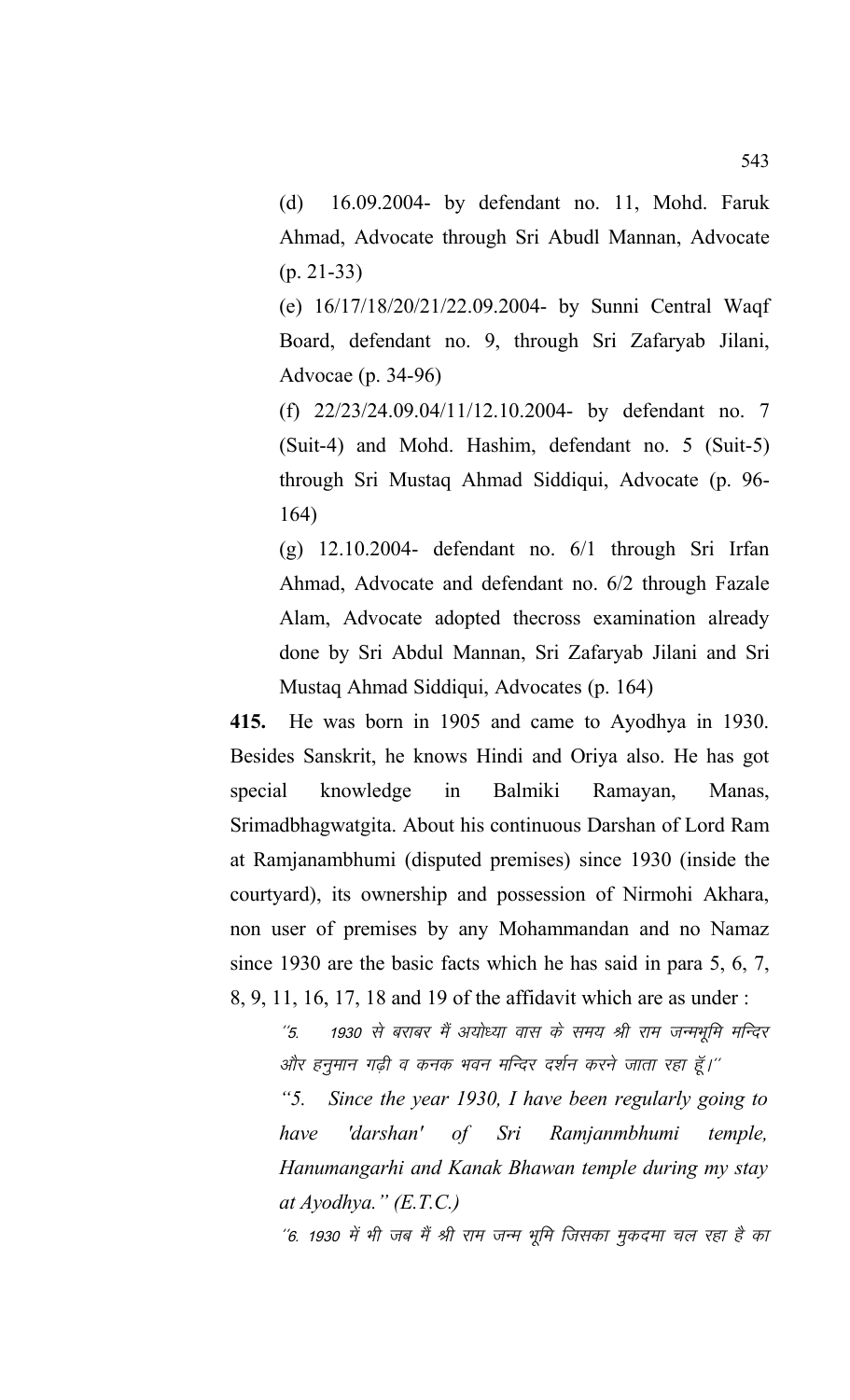दर्शन करने गया तो भी**तर वाले भाग में भगवान राम लला जी विराजमान थे** जिनका मैंने दर्शन किया व प्रसाद व आरती व चरणामृत लिया। उक्त प्रसाद व आरती व चरणामृत मुझे निर्मोही अखाड़ा के पुजारियों व साधुओं द्वारा मिलते रहे जो मन्दिर राम जन्म भूमि के बाहरी भाग यानी मन्दिर राम चबूतरा के उत्तर मुख्य पूर्वी दरवाजा जो हनुमन्त द्वार कहलाता है के उत्तर सन्त निवास, भण्डार गृह में रहते थे।''

*"6. In the year 1930 also, when I went to have 'darshan' of Sri Ramjanmbhumi, about which case is pending, Lord Ramlala was present in the inner part and I had His 'darshan', prasad and arti and received charnamrit (foot nectar). The said prasad, arti and charnamrit were given to me by the priests and saints of Nirmohi Akhara, who used to live in the outer part of Ramjanmbhumi temple i.e. the saints' accommodation, store room in north of Hanumantdwar, the main gate to north east of Ramchabutara temple." (E.T.C.)*

"7. मैंने अन्दर वाले भाग में विराजमान भगवान रामलला का दर्शन 1949 दिसम्बर तक किया। दिसम्बर के आखिरी सप्ताह में भीतर वाले भाग की कुर्की हुई थी। यह बात मैंने स्वयं देखा जब मकर संकान्ति से 10, 12 रोज पहले दर्शन हेतू गया था।''

*"7. I had 'darshan' of Lord Ramlala present in the inner part, till December, 1949. The inner part had been attached in the last week of December. This was witnessed by me when I had gone to have 'darshan' about 10-12 days before Makar Sankranti." (E.T.C.)*

''8. भीतर वाले भाग की कुर्की गलत हुई। भगवान राम लला भीतर वाले भाग में पहले से विराजमान चले आ रहे हैं जिनका मैं दर्शन पूजा अर्चना 1930 से कर रहा हूँ।''

*"8. The inner part was wrongly attached. Lord Ramlala has since back been present in the inner part whose 'darshan' and worship I have been doing since 1930."*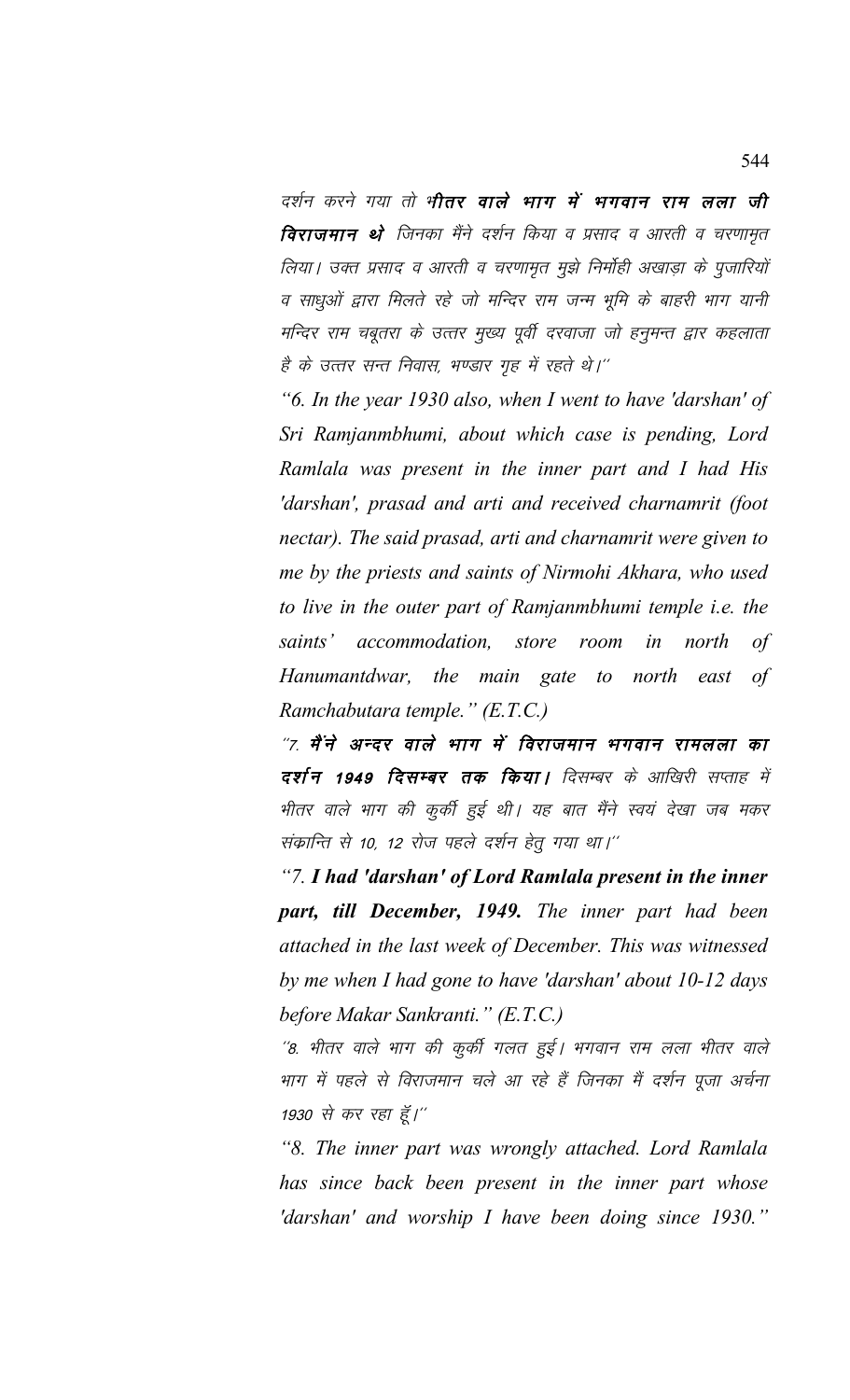*(E.T.C.)*

'9. बाहरी भाग में राम चबूतरा छट्ठी पूजा स्थल व शिव दरबार व भण्डार व रसोईघर मय सन्त निवास है जिसमें निर्मोही अखाड़ा के साधू पूजारी पंच रहते हैं तथा **इस बाहरी भाग में भी मैंने भगवान राम लला का** दर्शन पूजन 1930 से किया है और आरती प्रसाद व चरणामृत निर्मोही अखाड़ा के पुजारी व साधुओं से ग्रहण किया है। छट्ठी पूजा स्थल जहॉ चारो भाइयों राम, लक्ष्मण, भरत, शत्रुघ्न के चरण चिन्ह व चूल्हा चकला बेलना है का भी दर्शन व मत्था टेक कर पूजन भक्त लोग करते थे मैं भी करता था।''

*"9. The outer part includes Ramchabutara, Chhathi worship place, Shiv Darbar, store and kitchen along with saints' accommodation, where the saints, priests, panch of Nirmohi Akhara used to live. I have had 'darshan' and worship of Lord Ramlala in this outer part as well since 1930 and have received arti, prasad, charnamrit from priests and saints of Nirmohi Akhara. The devotees used to have 'darshan' and offer prayer at the Chhathi worship place, which has foot marks of all four brothers Rama, Laxman, Bharat, Shatrughan and stove – chakla- belna, and I also used to do the same." (E.T.C.)*

 $^\prime\mskip-5mu.$  मैंने यह सब बाहरी भाग में निर्मोही अखाड़ा का कब्जा, प्रबन्ध 1930 से बराबर फरवरी 1982 तक देखा है जब फरवरी 1982 में सिया राघव शरण के आपसी झगड़े में बाहरी भाग भी कुर्क हो गया था।''

*"11. The possession, management of Nirmohi Akhara over this entire outer part, had been found by me from the year 1930 to February, 1982. The outer part was also attached in February, 1982 in mutual conflict of Siya Raghav Sharan." (E.T.C.)*

 $^{\prime\prime}$ 16. विवादित भीतरी भाग व बाहरी भाग में मैंने 1930 से किसी मुसलमान को नमाज पढ़ते नहीं देखा है।"

*"16. Since the year 1930, I have not seen any Muslim*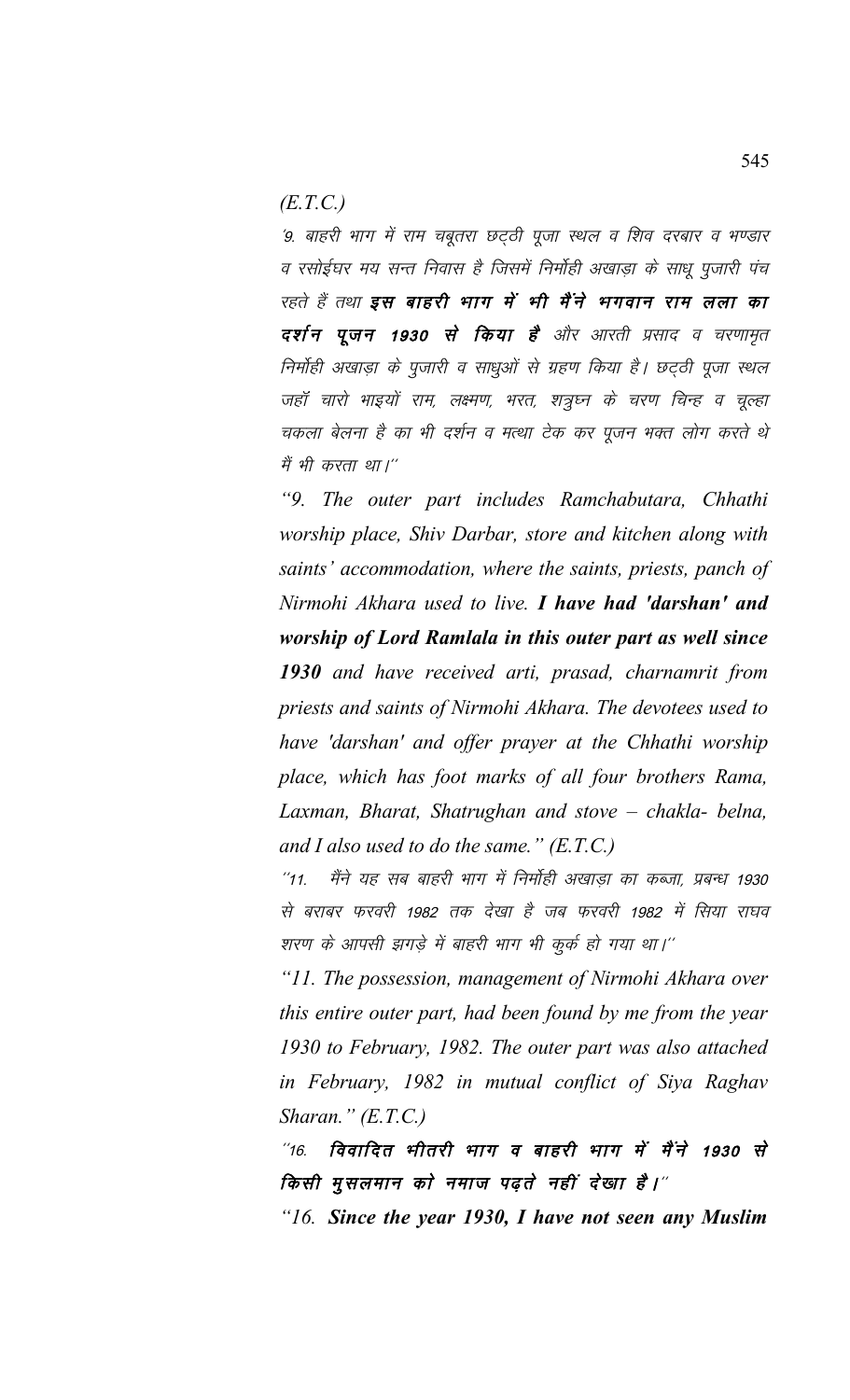## *offer Namaz in the disputed inner part and outer part." (E.T.C.)*

''17. 1934 ई0 दंगे के बाद तो मुसलमान विवादित मन्दिर के उत्तर वाली सड़क से आते-जाते ही नहीं थे पहले सुटहटी मुहल्ला व श्रृंगारहाट आते – जाते थे।''

*"17. After the riot of 1934 AD, the Muslims did not pass through the road in north of the disputed temple. Earlier they used to visit Mohalla- Suthati and Shringarhat." (E.T.C.)*

"18. वैदिक साहित्य व वाल्मीकि रामायण व मानस व अन्य रचनाओं व साहित्यिक सामग्री पर यही विवादित स्थल श्री राम जन्म भूमि मन्दिर है और यही पवित्र तीर्थ नगरी अयोध्या सरयू तट के दक्षिण बसी है।''

*"18. In the Vedic literature, Valmiki Ramayana, Manas and other compositions and literary material, this disputed site is described as Sri Ramjanmbhumi temple and this very sacred pilgrimage is situated in south of the banks of Saryu in Ayodhya." (E.T.C.)*

'19. भौगोलिक दृष्टि से सभी स्थल इतिहास के प्रमाणित होने के कारण **में** भगवान राम का जन्म इसी विवादित स्थल पर आस्थानुसार मानता हूँ $V''$ 

*"19. In view of all the historical places being proved from geographical point of view, I, as per belief, consider that the incarnation of Lord Rama had taken place at this disputed site." (E.T.C.)*

**416.** About the constitution and status of Nirmohi Akhara, he has averred some facts in paras 14 and 15, which shall be referred to while considering Issue No. 17 (Suit-3).

**417. D.W. 3/19, Ram Milan Singh**, aged about 75 years (as per his affidavit dated 12.10.2004), son of Sri Vikaramajeet Singh, is resident of Mauza Haliyapur, Pergana Isauli, Tahasil Musaphirkhana, District Sultanpur. He was cross examined in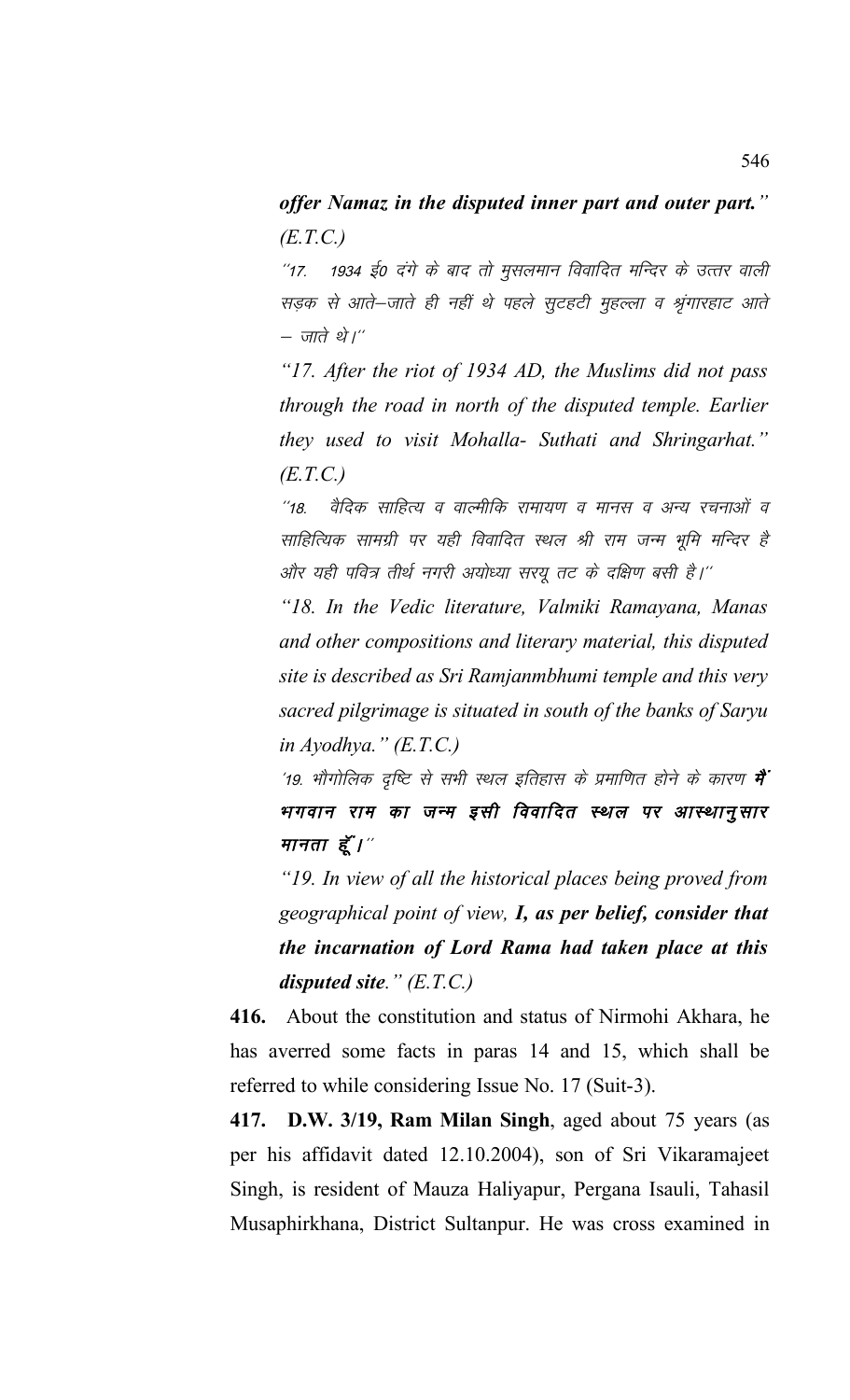the following manner :

(a) 13.10.2004- by defendant no. 17, Ramesh Chandra Tripathi and defendant no. 22 Umesh Chandra Pandey (Suit-4) through Sri Vireshwar Dwivedi, Advocate (p. 5- 9)

(b) 13.10.2004- defendant no. 2/1 (Suit-4) through Sri Madan Mohan Pandey, Advocate and Sri A.K. Pandey, Advocate (Suit-5) adopted the cross examination already done by Sri Vireshwar Dwivedi Advocate (p. 9)

(c) 13/14.10.2004- by defendant no. 11, Faruq Ahmad through Sri Abdul Mannan, Advocate (p. 10-26)

(d) 14/15/25.10.2004- by Sunni Central Waqf Board, defendant no. 9 (Suit-3) through Sri Zafaryab Jilani, Advocate (p. 26-56)

(e) 25/26.10.2004- by plaintiff no. 7 (Suit-4) and defendant no. 5 (Suit-5) Mohd. Hashim through Sri Mustaq Ahmad Siddiqui, Advocate (p. 56-73)

(f) 26.10.2004- defendant no. 6/1 through Sri Irfan Ahmad Advocate and defendant no. 6/2 through Fazale Alam, Advocate adopted the cross examination already done by Sri Abdul Mannan, Sri Zafaryab Jilani and Sri Mustaq Ahmad Siddiqui, Advocates (p. 73)

**418.** His date of birth is 15.1.1930 and he claim to have attained the age of understanding in 1940, i.e. at the age of 10. He visited, for the first time, Sri Ramjanambhumi at Ayodhya with his parents and other villagers in 1940 and was told by his parents that this was the place where Lord Ram was born and the temple is that of Ramjanambhumi. Regarding his continuous visit to Ayodhya, worship of Lord Ram at the disputed premises inside the Courtyard, the possession and ownership of disputed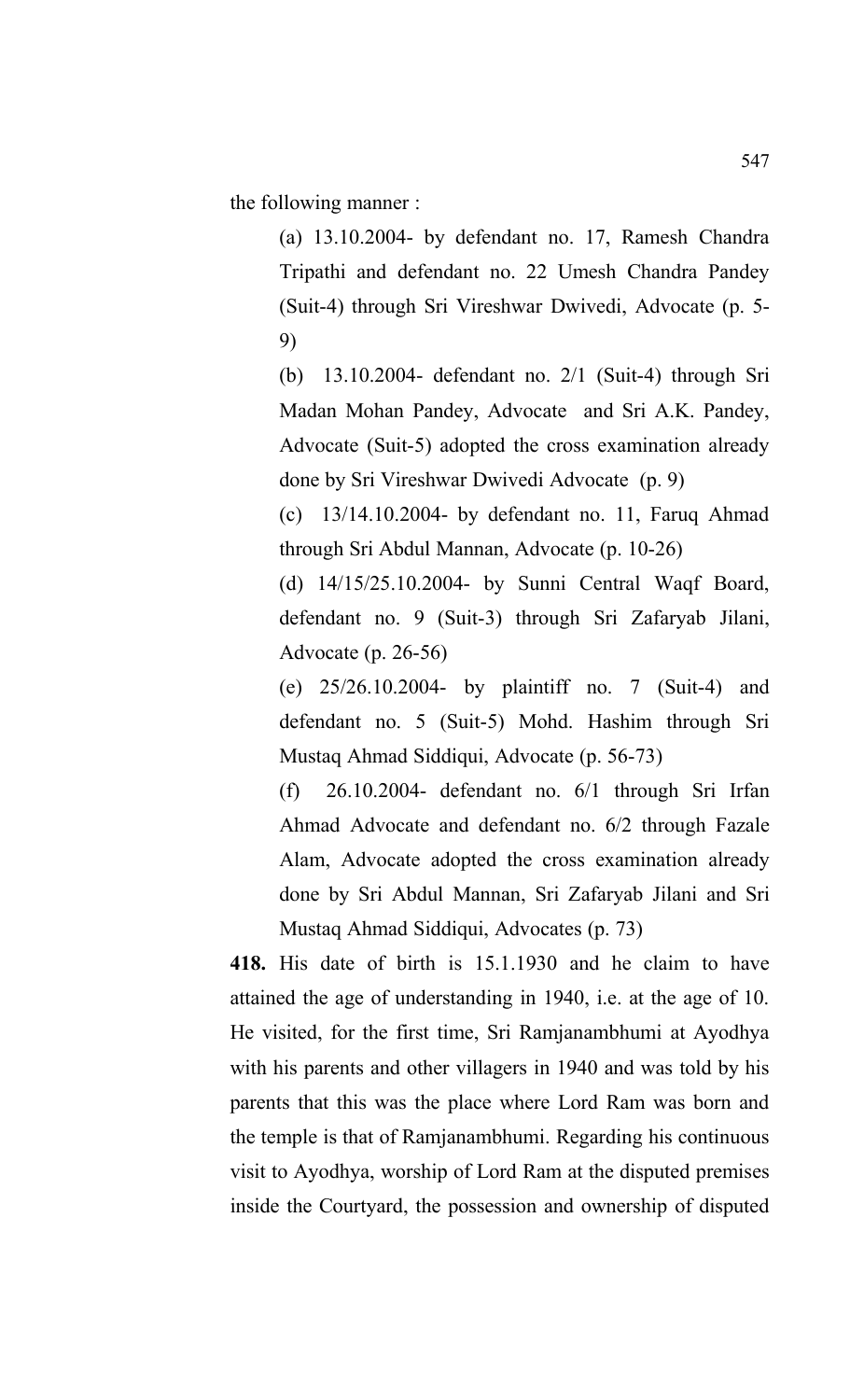premises by Nirmohi Akhara, he has stated in paragraphs 3 to 15, 17, 18, 20, 21 and 24 of the affidavit as under :

"3. मैं तब से बराबर अयोध्या राम नवमी के अवसर पर अवश्य भगवान रामलला का दर्शन करने आता रहा हूं। **सन् 1940 से सन् 1951 तक** हर रामनवमी में आने का मेरा कम हरसाल कायम रहा लेकिन सन 1951 के बाद रामनवमी में अयोध्या भगवान रामलला के दर्शन करने में नागा हो जाता था यानि किसी साल नहीं आ पाता था।''

*"3. Since then I have definitely been to Ayodhya on the occasion of Ramnavami to have 'darshan' of Lord Ramlala. This practice of mine continued every year on every Ramnavami from the year 1940 to 1951, but after the year 1951 there was some gap in having 'darshan' of Lord Ramlala at Ayodhya on the occasion of Ramnavami i.e. I was unable to visit in a particular year." (E.T.C.)*

 $^\prime\!$ 4. मैं होश सम्भालने पर सन 1940 में पहली बार जब अयोध्या आया तो पहले सरयू स्नान करते थे इसके बाद रामजन्मभूमि मन्दिर, कनक भवन व हनुमानगढ़ी का दर्शन करता था और नागेश्वरनाथ पर जल भी चढ़ाता था। $^{\prime\prime}$ 

*"4. After attaining maturity, I first visited Ayodhya in the year 1940 and started with a holy dip in Saryu followed by 'darshan' of Ramjanmbhumi temple, Kanak Bhawan temple and Hanumangarhi and also used to offer water at Nageshwar Nath." (E.T.C.)*

''5. मेरे पिता –माता परिकमा में भी अयोध्या आते थे और श्री रामजन्मभूमि मन्दिर में विराजमान भगवान रामलला का दर्शन करते थे मैं भी उनके साथ आता था।''

*"5. My parents also used to come to Ayodhya on the occasion of Parikrama (circumambulation) and used to have 'darshan' of Lord Ramlala present in Sri Ramjanmbhumi temple and I also used to accompany them." (E.T.C.)*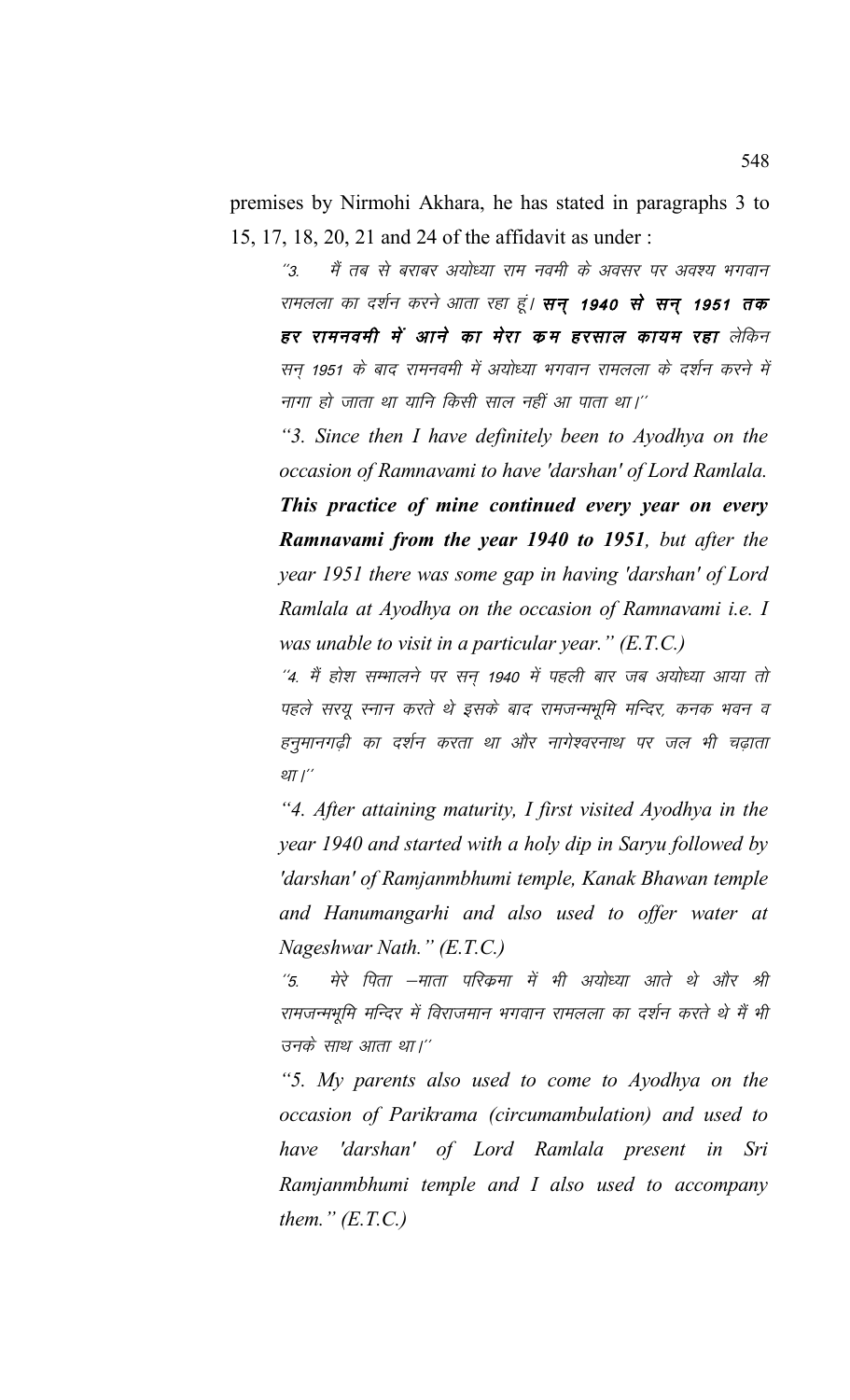''6. मैं जब पहली बार सन् 1940 में होश सम्भालने पर भगवान रामलला का दर्शन विवादित स्थल में स्थित मंदिर रामजन्म भूमि मन्दिर में जब माता–पिता के साथ किया था तो उसी साल सावन झूला में अयोध्या आया था और सावन झूला में भी अयोध्या में झूला लगता है उस समय मैंने सरयू स्नान कर श्रीराम जन्मभूमि मन्दिर में विराजमान भगवान रामलला का भी दर्शन किया और परिक्रमा व कार्तिक पूर्णिमा में भी इसी प्रकार यानि उसी साल सन 1940 में कार्तिक मास में पडने वाले पंचकोसी परिक्रमा व 14 कोसी परिक्रमा व पूर्णिमा के नहान में भी अयोध्या आया था और भगवान रामलला विराजमान मन्दिर श्री रामजन्मभूमि अयोध्या का दर्शन किया।''

*"6. When I first had the 'darshan' of Lord Ramlala, along with my parents in the year 1940 after attaining maturity, at the Sri Ramjanmbhumi temple situated at the disputed premises. In the same year I had also been to Ayodhya on the occasion of Sawan Jhula and on that occasion I had the 'darshan' of Lord Ramlala present in Sri Ramjanmbhumi temple after having a holy dip in Saryu. Similarly, on the occasion of Parikrama and Kartik Purnima in said year 1940, I had come to Ayodhya on the occasion of Panch kosi Parikrama, Chaudah kosi Parikrama and Purnima Snan and also had the 'darshan' of Lord Ramlala present in Sri Ramjanmbhumi temple Ayodhya." (E.T.C.)*

''7. श्रीरामजन्म भूमि मन्दिर परिसर दो भागों में 1949 दिसम्बर से हो गया। भीतर वाला भाग कुर्क हो गया था तथा बाहर वाला भाग में दर्शनार्थी आते  $-\pi$ तो थे।''

*"7. The Sri Ramjanmbhumi premises was divided in two parts in December, 1949. The inner part was attached and the devotees kept visiting the outer part." (E.T.C.)*

 $^{\prime\prime}\!$ 8. भीतर वाला भाग जो कुर्क हुआ उसके बारे में सन् 1950 में जब चेत्र रामनवमी में भगवान रामलला का दर्शन करने आया तो पता चला एवं मैंने देखा कि सींकचे वाली दीवाल पर लोहे के छड़दार दरवाजा बन्द या ताला लगा था तथा बाहर पुलिस का पहरा था उसी जगह से भगवान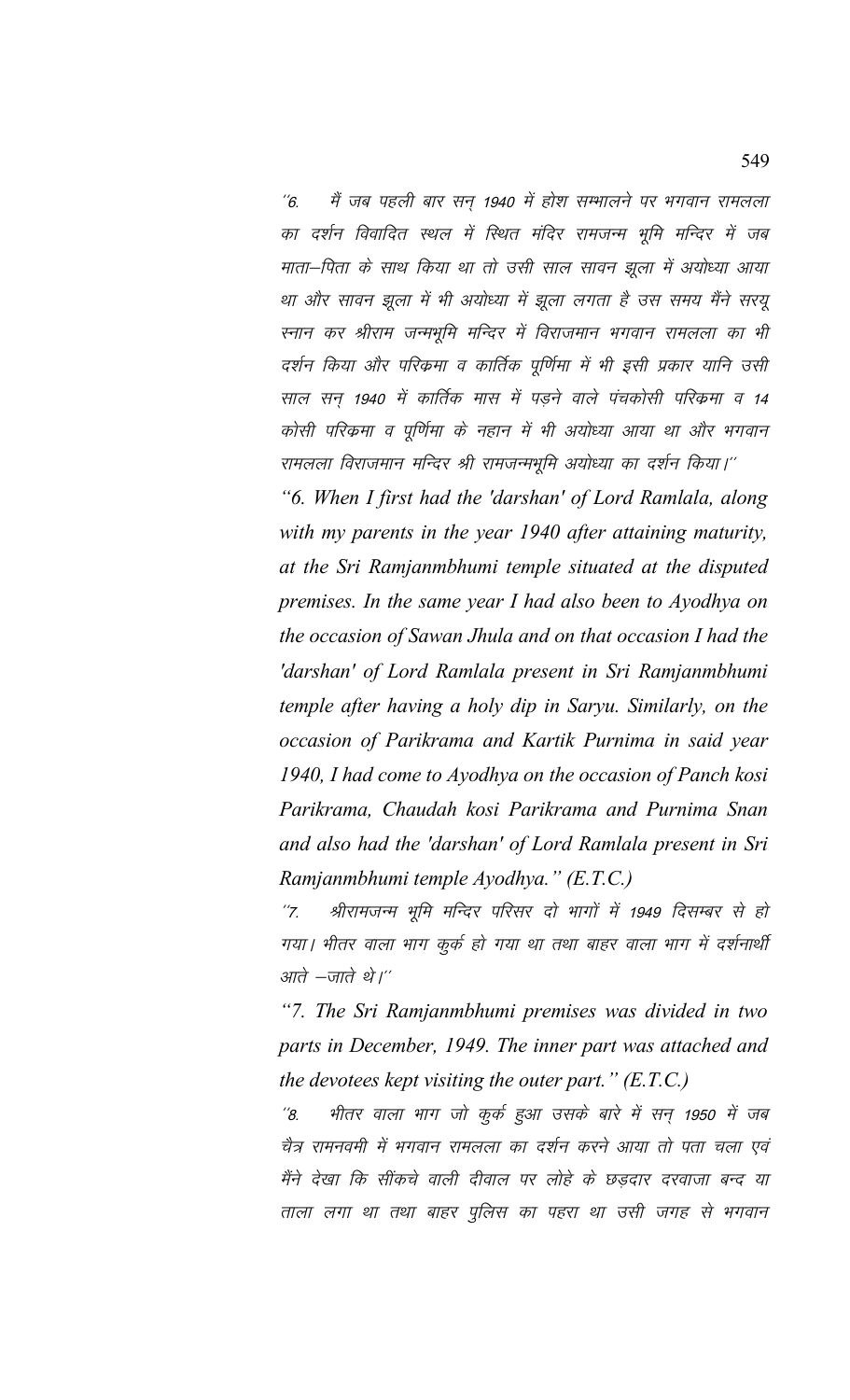रामलला का दर्शन मैंने व और भी दर्शनार्थियों ने किया। पुलिस से पूछने पर मालूम हुआ कि भीतर का भाग कुर्क हो गया।''

*"8. In the year 1950 when I came to have 'darshan' of Lord Ramlala on the occasion of Chaitra Ramnavami, I came to know about the inner part, which had been attached, and also saw that it was bounded by a grill wall with gate, which was closed or locked and police had been posted out side it. I as well other devotees had the 'darshan' of Lord Ramlala from there. On inquiry from police, it transpired that the inner part had been attached." (E.T.C.)*

 $\dot{9}$ - सन 1940 में जब पहली बार मैं अपने होश में उक्त मन्दिर राम जन्म भूमि में दर्शन हेतु माता-पिता के साथ आया था तो भीतर जो बड़े पूजारी राम जन्म भूमि कहे जाते थे और मौजूद थे, **उनको दिखाकर** मेरे पिता ने बताया था कि यही बड़े पूजारी मं0 बलदेव दास जी है जो अपने गांव व जवार में आते जाते है मैंने पहचाना ओं र तब से मैं महन्त बलदेव दास का भीतर वाले भाग में बतौर बड़े पुजारी मन्दिर राम जन्म भूमि देखा और तब से बराबर मं0 बलदेव दास को वहां बतौर बड़े पूजारी कार्तिक प्**णिमा 1949 तक देखा है**, जिनके साथ निर्माही अखाडा के और साधू भी रहते थे।"

*"9. In my senses, when I first went to the said Ramjanmbhumi temple along with my parents in the year 1940 to have 'darshan', a person called the head priest of Ramjanmbhumi was present there. Showing him to me my father told me that he was the head priest M. Baldev Das, who used to visit our village and locality. I recognized him and since then I have seen Mahant Baldev Das as head priest of Ramjanmbhumi temple in the inner part till Kartik Purnima in the year 1949. Other saints of Nirmohi Akhara also remained with him." (E.T.C.)*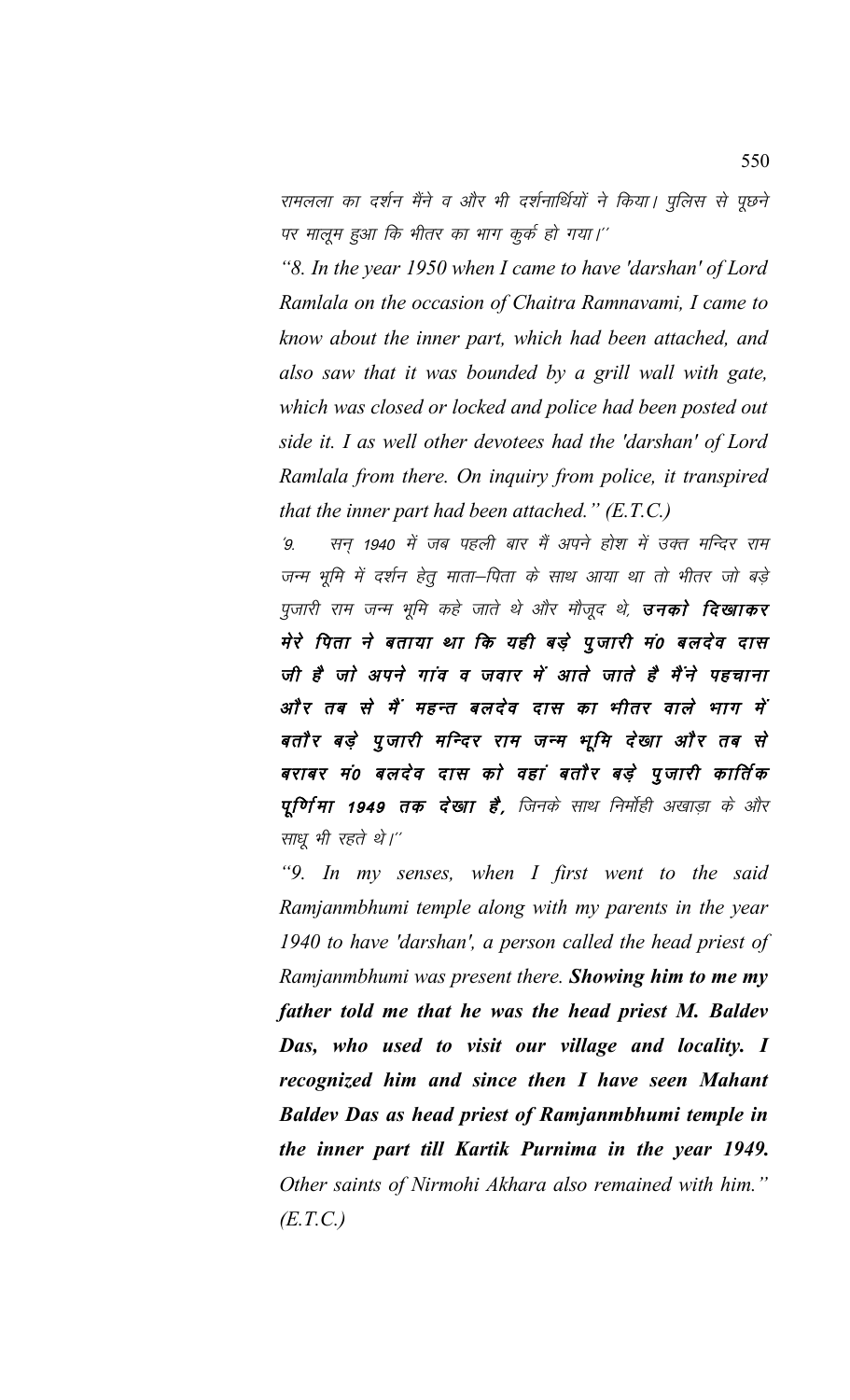''10. निर्मोही अखाड़ा के साधुओं के बारे में **मेरे पिता जी ने पहली** बार ही बताया था कि उन साधुओं को पूर्व गेट से घुसने पर उनको संत निवास व भण्डार गृह में रहते देखता था।"

*"10. On the first occasion itself my father had told me about the saints of Nirmohi Akhara that on entering through the eastern gate he had seen those saints reside in saints' accommodation and store room." (E.T.C.)*

 $^{\prime}$ 11. सन् 1940 में जब पहली बार राम जन्म भूमि मन्दिर माता–पिता के साथ गया था तो **पिता जी ने बाहरी भाग यानि राम चबूतरा** मन्दिर शिव दरबार व छट्ठी पूजन स्थल पर भी दर्शन कराया था।"

*"11. In the year 1940 when I first went to Ramjanmbhumi along with my parents, my father had also taken me to have 'darshan' of the outer part i.e. Ramchabutara temple, Shiv Darbar and Chhathi worship place." (E.T.C.)*

"12. राम चबूतरा मन्दिर पर भी भगवान रामलला विराजमान थे वहां भी निर्मोही अखाड़ा के साधू पूजारी थे।''

*"12. Lord Ramlala was present at the Ramchabutara temple as well. The saints of Nirmohi Akhara were there as priests." (E.T.C.)*

"13. शिव दरबार, राम चबूतरा मन्दिर के दक्षिण पूर्व कोने पर दीवाल के पेड़ के नीचे था। शंकर भगवान अर्घा, गणेश जी, पार्वती जी, कार्तिकेय जी, नन्दी जी सफेद संगमरमर पत्थर के विराजमान थे। वहां भी मैंने मत्था टेका था और लोगों को भी मत्था टेकते देखा।''

*"13. The Shiv Darbar was under the tree in south-east corner of Ramchabutara temple . The white marble stone idol of Lord Shankar, Ganesh ji, Parvati ji, Kartikeya ji and Nandi ji were present over there. I paid my reverence there and also saw others do the same." (E.T.C.)*

"14. छट्ठी पूजा स्थल उत्तरी गेट के पास था वहां चकला–बेलन –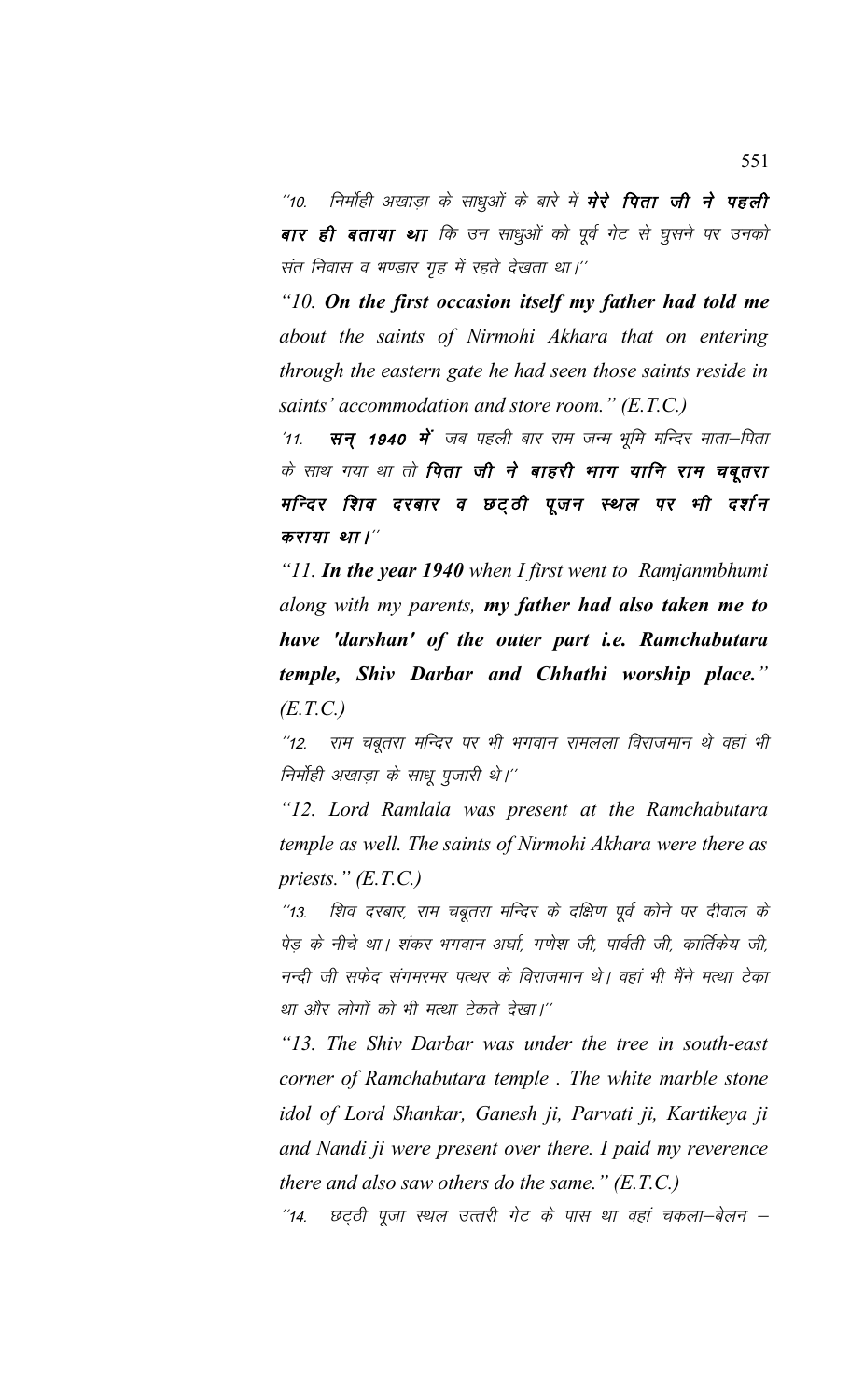चूल्हा व भगवान राम यानि चारो भाइयों के चरण–चिन्ह बने थे वहां भी लोग मत्था टेकते थे मैंने भी अपने मां बाप के साथ मत्था टेका।''

*"14. The Chhathi worship place was near the northern gate where Chakla- Belan- Chulha (hearth) and footmarks of all four brothers of Lord Rama, were present and people used to pay their reverence. I along with my parents, also paid my reverence there." (E.T.C.)*

 $^{\prime\prime}$ 15. मैं सन् 1940 से बराबर तीनों मेला जो अयोध्या में होता था। सन् 1951 चैत्र राम नवमी तक आया उसके बाद साल में किसी एक मेले में अवश्य दर्शन हेतु वहां जा पाता था।''

*"15. From the year 1940, I regularly came to Ayodhya on all the three fairs till Chaitra Ramnavami of the year 1951. Thereafter, I went there at least once every year on occasion of any one fair." (E.T.C.)*

 $^{\prime\prime}$ 17. सन् 1940 से 1982 तक निर्मोही अखाड़ा के साधुओं का कब्जा तथा वहां रहना व पूजारी का कार्य मन्दिर राम चबूतरा पर करना, मैंने बराबर देखा। सन् 1982 के मकर संक्रान्ति के दिन भी मैं अयोध्या सरयू स्नान को गया था। इसलिए राम जन्म भूमि मन्दिर श्री दर्शन करने चला गया था इसलिए जानता हूं कि 1982 तक बाहरी भाग पर निर्मोही अखाडा वालों का कब्जा देखा।''

*"17. Since the year 1940 to 1982, I have regularly seen the saints of Nirmohi Akhara perform the functions of priest at Ramchabutara temple and reside and be in possession over there. I had been to Ayodhya on the occasion of Makar Sankranti in the year 1982 to have a holy dip in Saryu. Due to this, I had gone to Ramjanmbhumi temple to have the 'darshan' and as such I know that till 1982 I had seen the possession of Nirmohi Akhara extend over the outer part." (E.T.C.)*

"18. भीतर वाला भाग पर ही निर्मोही अखाड़ा का कब्जा व पूजारी द्वारा चरणामृत व परसाद देते मैंने 1940 से पूर्णिमा कार्तिक 1949 तक देखा हूं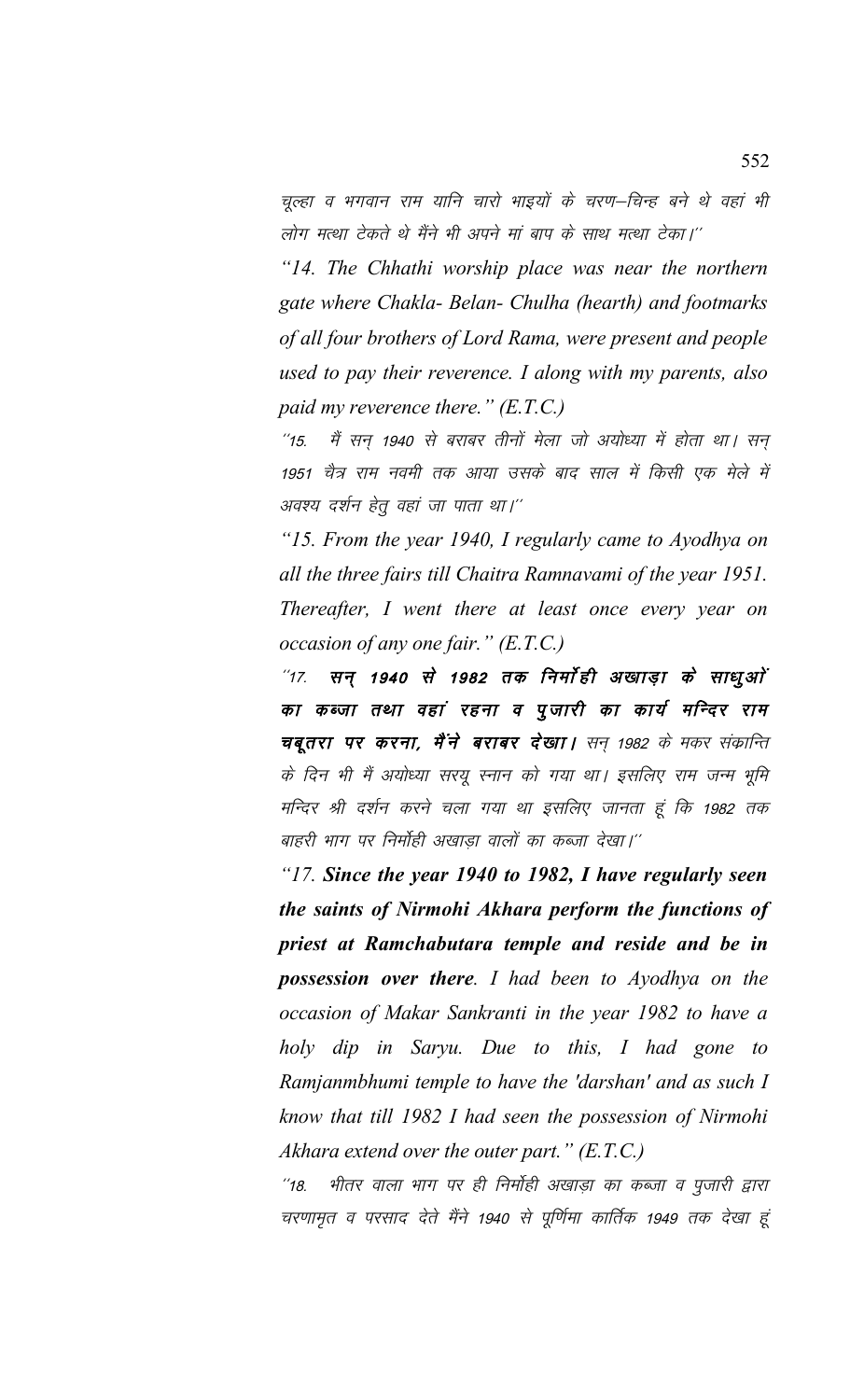इसके बाद अगहन में कुर्की हो गयी थी, जैसा मैंने पहले बयान दिया था।'' *"18. From the year 1940 to Kartik Purnima in the year 1949, I had seen the Nirmohi Akhara to be in possession over the inner part and the priests distributing Charnamrit (foot nectar) and Prasad. Thereafter, the attachment took place in Aghan, as already stated by me." (E.T.C.)*

''20. निर्मोही अखाडा का एक मन्दिर रामघाट अयोध्या में है, वहां भी सावन मेले में मेरे पिता जी मुझे 1941 यानि दूसरे साल ले गये थे और बताया था कि यहीं निर्मोही अखाडा वाले हैं जिनके कब्जे व इन्तजाम व मालिकाना में श्री राम जन्मभूमि मन्दिर भी है। इसके बाद भी मैं सावन मेले में निर्मोही अखाड़ा मन्दिर और मन्दिरों की तरफ सावन झूला झांकी देखने सावन मेले में गया था। वहां इधर पता चला था कि मं0 जगन्नाथ दास निर्माही अखाडा के महंथ हैं।''

*"20. The Nirmohi Akhara has a temple at Ramghat Ayodhya. My father had taken me there in the next year i.e. in the year 1941 and had told that it was the same Nirmohi Akhara, which was in possession, management and ownership of the Sri Ramjanmbhumi temple. It was only after this that I visited the temples of Nirmohi Akhara on the Sawan fair to have glimpse of Sawan Jhula tableau. There I came to know that M. Jagannath Das was the Mahant of Nirmohi Akhara." (E.T.C.)*

''21. नाका मुजफरा हनुमानगढ़ी फैजाबाद में हनुमान जी के मन्दिर के महंथ बलदेव दास थे वहां भी मैं मं0 बलदेव दास के जमाने में गया हूं। उसके शिष्य मं0 भाष्करदास को आजादी मिलने के एक साल पहले राम जन्म भूमि मन्दिर में बलदेव दास के साथ देखा था। नाका में भी हनुमान मन्दिर मैं देखे हूं।''

*"21. The Mahant of Hanuman temple at Naka Muzaffara Hanumangarhi Faizabad, was Baldev Das. I have been there as well in the period of M. Baldev Das. One year before the independence, I had seen his disciple M.*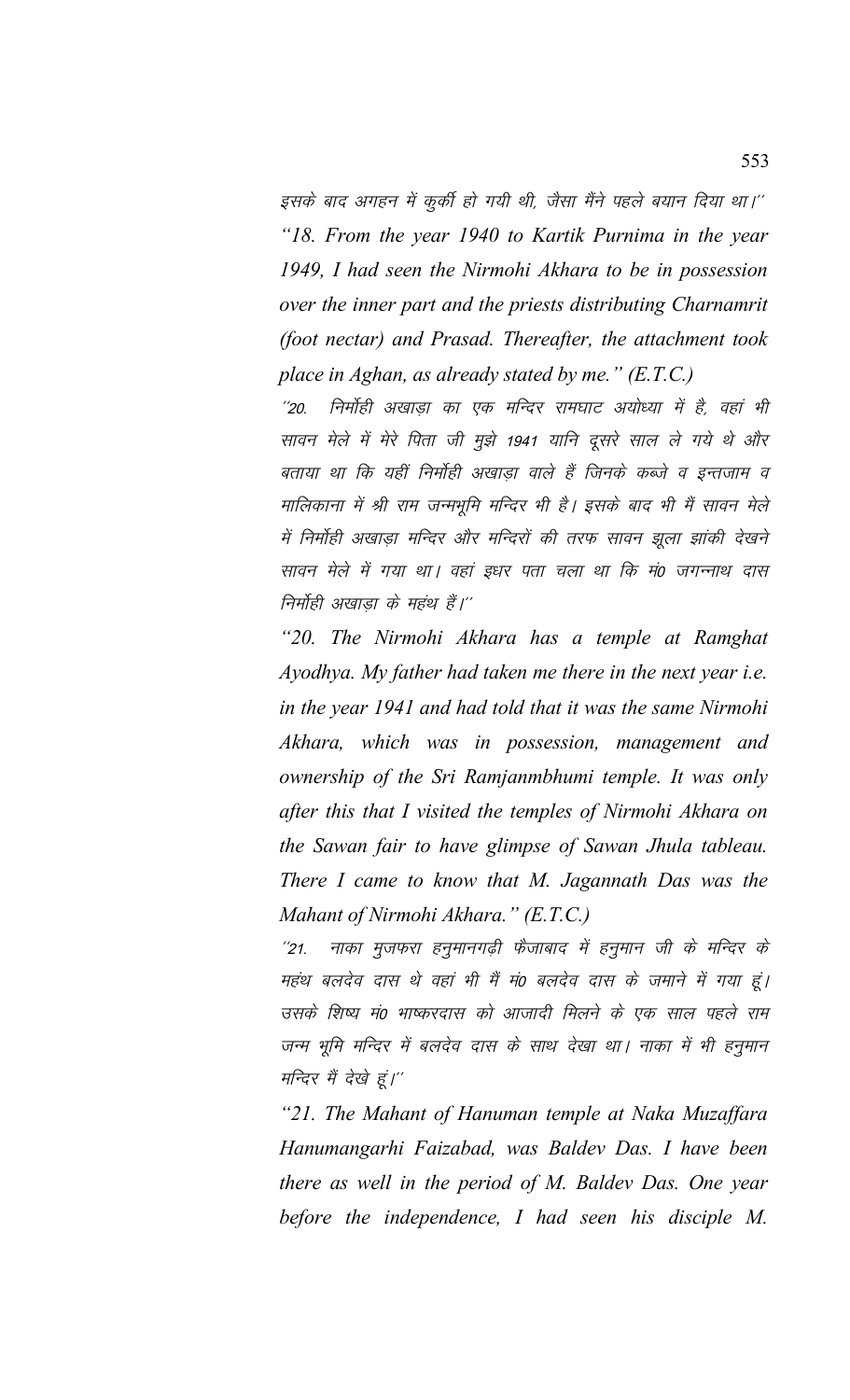*Bhaskar Das along with Baldev Das at the Ramjanmbhumi temple. I have seen Hanuman temples at Naka as well." (E.T.C.)*

"24. निर्मोही अखाडा का कब्जा इन्तजाम भीतर वाले भाग पर 1949 कुर्की तक व बाहर वाले भाग पर 1982 तक देखा है।''

*"24. I had seen the possession, management of Nirmohi Akhara over the inner part till the attachment of 1949 and till 1982 over the outer part." (E.T.C.)*

**419.** In para 26, DW 3/19 has said of having not seen any Muslim offering Namaz in disputed premises nor has heard about so:

''26. मैंने अपनी जानकारी में किसी मुसलमान को विवादित मन्दिर में नमाज पढते नहीं देखा और न ही किसी से सुना।''

*"26. In my knowledge I have neither seen any Muslim offer Namaz at the disputed temple nor have I heard the same from anybody." (E.T.C.)*

**420. D.W. 3/20, Mahant Raja Ram Chandracharya**, aged about 76 years (as stated in his affidavit dated 27.10.2004), is resident of RanChor Rai Mandir Dakor, District Khera, Gujrat. He was cross examined as under:

(a) 27/28.10.2004- by plaintiffs (Suit-5) through Sri A.K. Pandey, Advocate (p. 17-31)

(b) 28.10.2004- by defendant no. 17, Ramesh Chandra Tripathi and defendant no. 22 Umesh Chandra Pandey (Suit-4) through Sri Vireshwar Dwivedi, Advocate (p. 31- 40)

(c) 28.10.2004- by defendant no. 2/1 (Suit-4) through Sri Madan Mohan Pandey, Advocate (p. 40-44)

(d) 29.10.2004- defendant no. 20 through Km. Ranjana Agnihotri, Advocate adopted the cross examination already done by Sri Vireshwar Dwivedi, Sri A.K. Pandey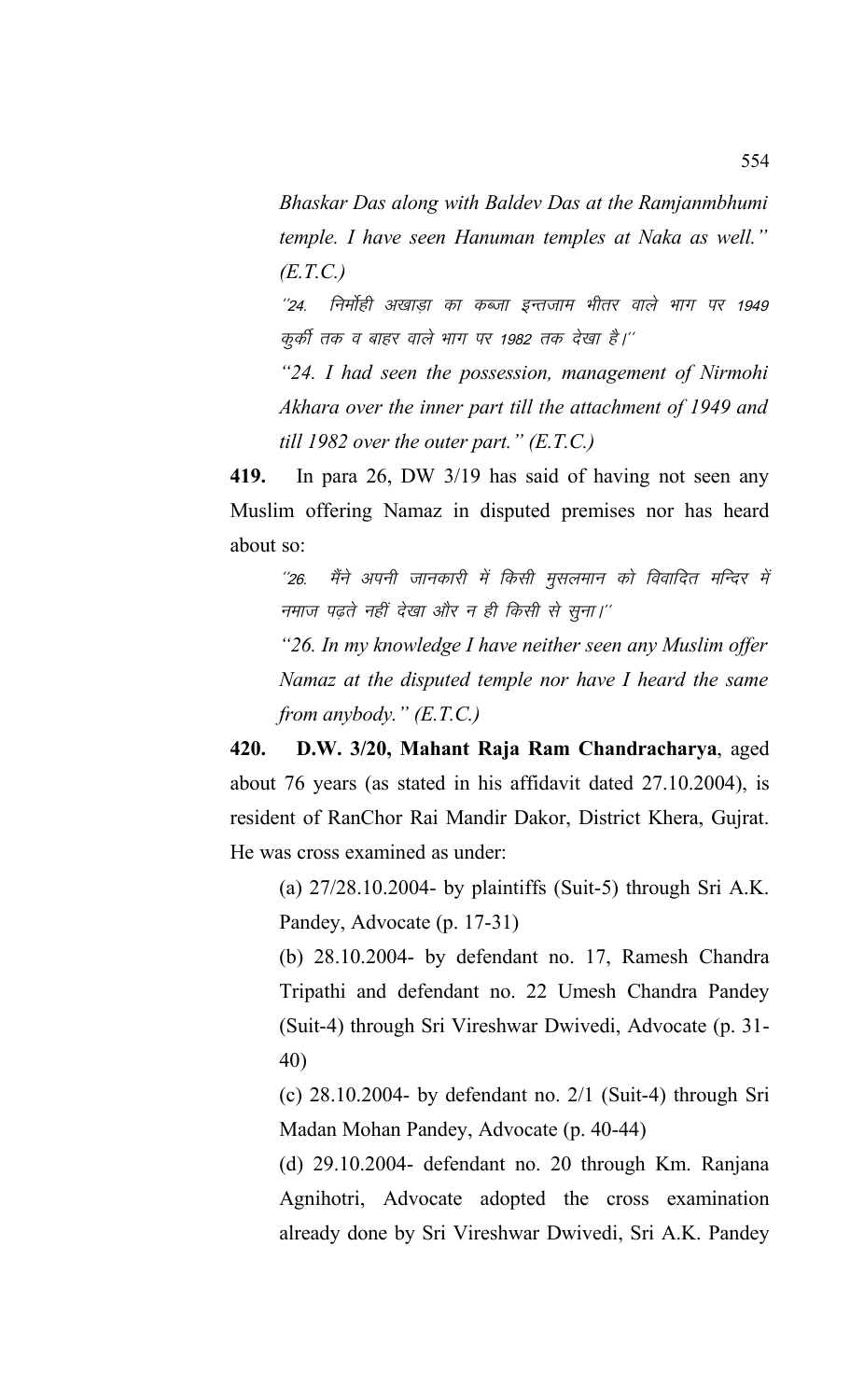and Sri Madan Mohan Pandey, Advocates (p. 45)

(e) 29.10.2004, 01.11.2004- by Mohd. Faruk Ahmad, defendant no. 11, through Sri Abdul Mannan, Advocate (p. 45-62)

 $(f)$  01/02/03/04/05/08/09/10/17/18/19/20.11.2004- by Sunni Central Waqf Board, defendant no. 9 through Sri Zafaryab Jilani, Advocate (p. 62-198)

(g) 20/30.11.2004- by plaintiff no. 7 (Suit-4) and defendant no. 5 (Suit-5) Mohd. Hashim through Sri Mustaq Ahmad Siddiqui, Advocate (p. 198-218)

**421.** DW 3/20 came to Ayodhya at the age of 14 years and became pupil of Mahant Raghunath Das, Mahant of Nirmohi Akhara. The averments about Pooja, Darshan at Ramjanambhumi temple at the disputed premises (inside and outside courtyard), its ownership and possession with Nirmohi Akhara are contained in para 2, 3, 4, 5, 9, 10, 11, 29, 30, 31, 32, 33, 34, 35, 36, 37, 38, and 51 of the affidavit as under :

'2. म0 रघुनाथ दास जी महराज रामघाट स्थित निर्माही अखाड़ा मन्दिर में रहते थे लेकिन मैं जन्म भूमि मन्दिर में भगवान राम लला जिन्हें मैं अपना ईष्ट देव मानता हूँ की सेवा पूजा व भगवान का वर्तन, (पार्षद) साफ करना, फूल, तूलसी लाना माला आदि बनाने की सेवा करता था और मन्दिर के अन्दर बाहर झाडू-बहारू लगाता था।"

*"2. M. Raghunath Das Maharaj lived in Nirmohi Akhara's temple at Ramghat. However, I consider Lord Ramlala of Janmbhumi temple as my favoured deity and I used to serve, worship, clean the utensils of God, bring flowers, Tulsi, make garland etc. and also used to broom the outer-inner side of the temple." (E.T.C.)*

''3. जस समय निर्मोही अखाड़ा के बड़े पूजारी गोविन्द दास जी थे, और उनके सहायक पूजारी सुदर्शन दास, बलदेव दास आदि थे, तथा भण्डार व प्रसाद बनाने का कार्य राम किशुन दास लखनौवा बाबा किया करते थे, एक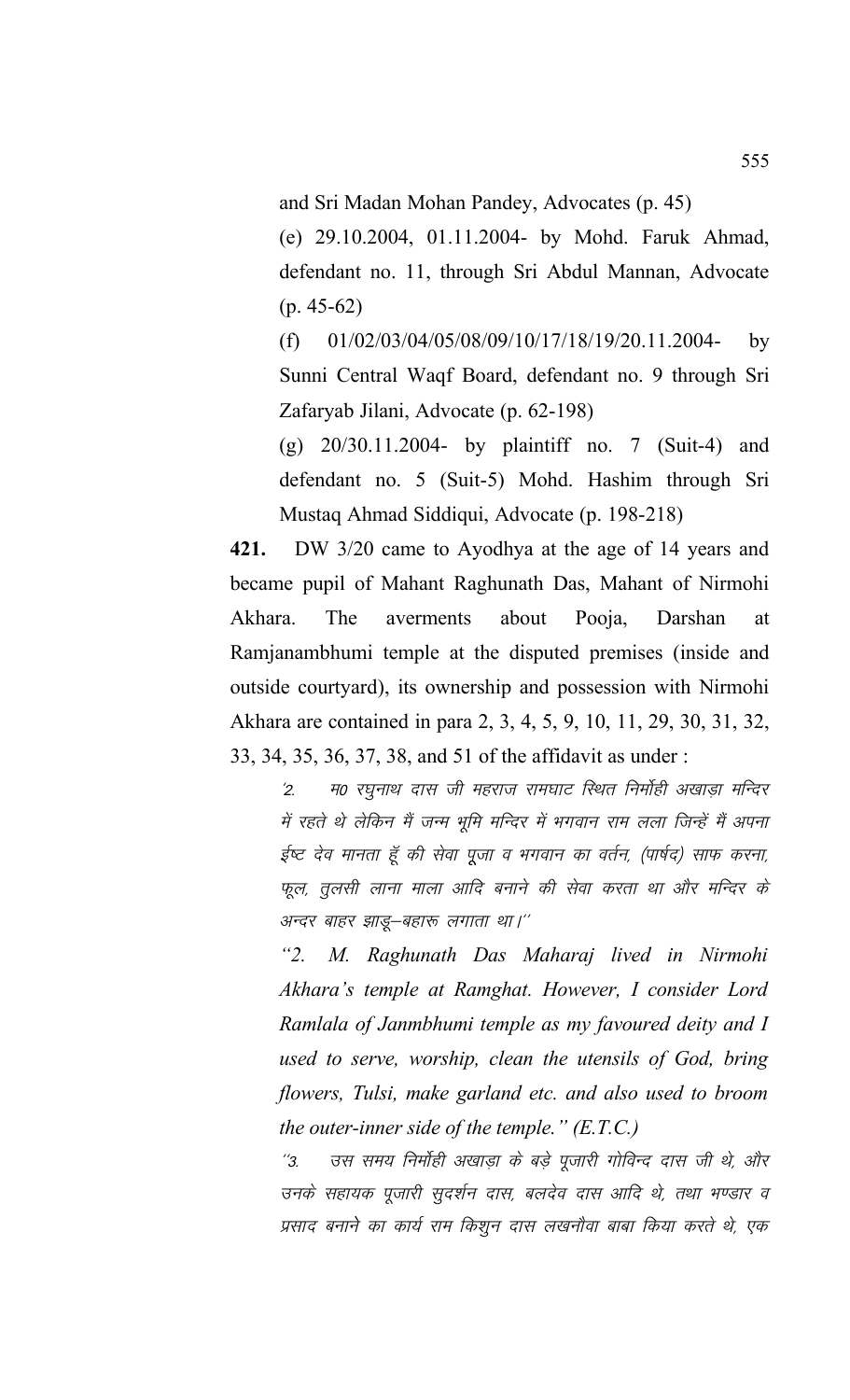पहाडी बाबा राम प्रिया दास और थे जो कोप भवन मन्दिर के शिष्य थे रसोई में मदद करते थे।''

*"3. At that time, Govind Das was the main priest of the Nirmohi Akhara and Sudarshan Das, Baldev Das etc. were his assistants. The preparation of food and 'prasad' was carried out by Ram Kishun Das Lucknowa Baba. The Pahari Baba Ram Priya Das was disciple of Kop Bhawan temple and he assisted in the kitchen." (E.T.C.)*

'4. जस समय निर्मोही अखाडा के पंच गिरवर दास व रामप्यारे दास वहीं रहते थे तथा गोलकी राम लखन दास जी रामघाट अखाड़े के मन्दिर में रहते थे जो दिन में व शाम दोनों समय मंदिर राम जन्मभूमि रामकोट मोहल्ला, रामघाट, अयोध्या निर्मोही अखाडा के मन्दिर से आकर खर्चा व आमदनी का लेखा-जोखा करते थे व हिसाब लिखते थे। वहीं भण्डार गृह के पास संत निवास की कोठरी काठ की संदूक में लेखा–जोखा व हिसाब का कागजात व दीगर कागजात मन्दिर रामजन्मभूमि व निर्मोही अखाड़े का रखते थे।"

*"4. The Panch of Nirmohi Akhara, Girvar Das and Ram Pyare Das lived there in that period and the Golki, Ramlakhan Das lived at Ramghat temple of the Akhara. He used to come daily in morning and evening from the temple of Nirmohi Akhara to Ramjanmbhumi temple, Mohalla Ramkot Ramghat Ayodhya and maintain the account of expenses and income. He used to keep the documents related to accounts and other documents related to Ramjanmbhumi temple and Nirmohi Akhara, in a wooden box in the saints' accommodation near the store room." (E.T.C.)*

''5. मा0 रघुनाथ दास जी मेरे गुरू महराज थे भगवान रामलला का दर्शन व मंदिर की विशेष देख—रेख हेतु दिन में एक बार अवश्य आते थे।'' *"5. M. Raghunath Das, who was my Guru, used to come at least once daily to have 'darshan' of Lord Ramlala and*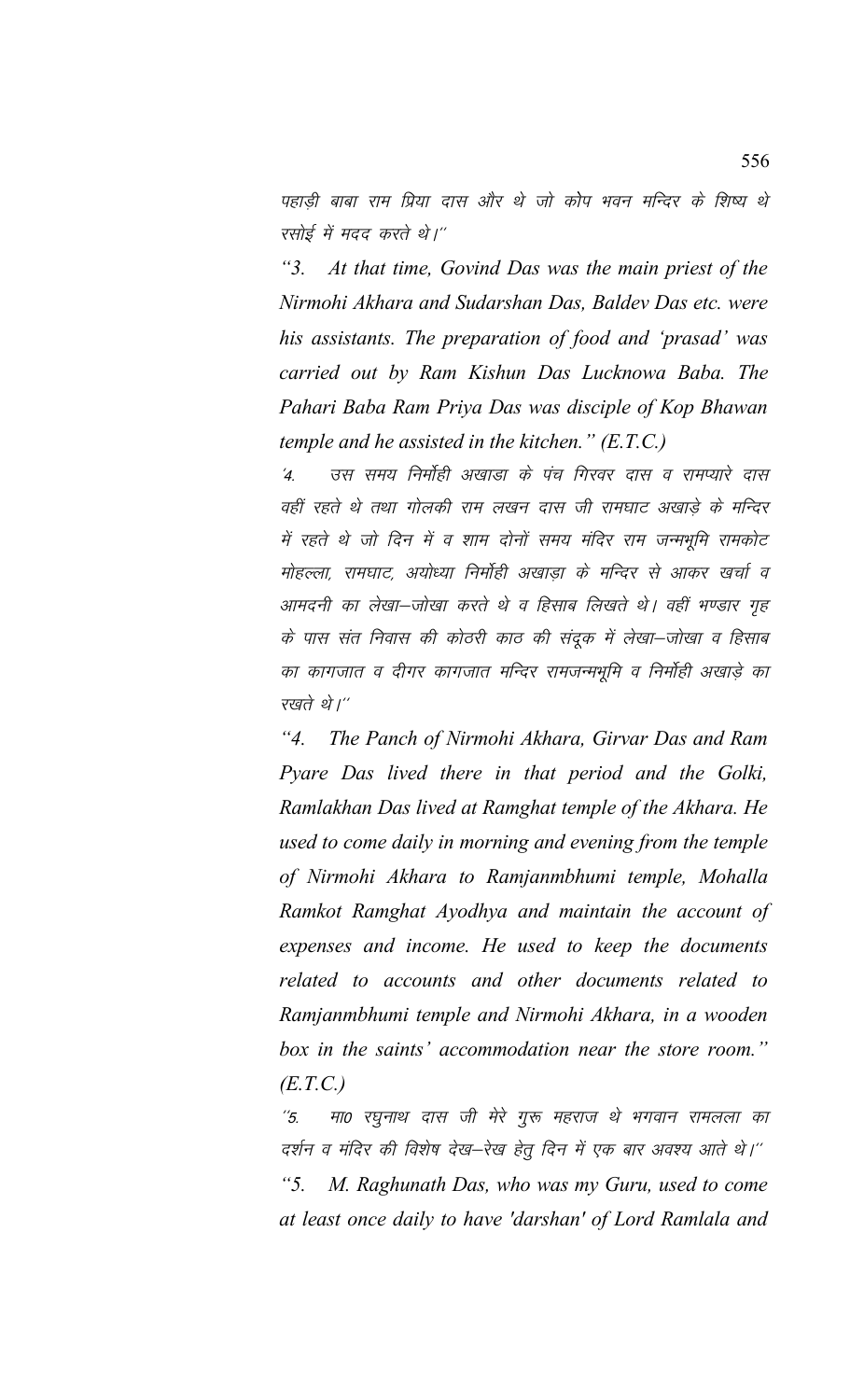*maintenance of the temple." (E.T.C.)*

"9. श्री राम जन्मभूमि मन्दिर में 1943 से 1949 कुर्की तक भीतरी भाग में विराजमान भगवान रामलला की पूजा–पाठ आरती उत्सव समया बराबर रामानन्दीय वैरागी सम्प्रदाय के रीति-रिवाज व परम्परा से होती रही है। तथा धर्मावलम्बी सनातन वैदिक धर्मानुयायी विशिष्ट रूप से वहां यानी गर्भ गृह में अंदर तक बिला किसी रोक–टोक के दर्शन करते थे। प्रसाद चढ़ाते थे द्रव्य–पुष्प, मिष्ठान आदि चढ़ाते थे। यह सब चढ़ावा भगवान रामलला को होता था। जिसे निर्मोही अखाड़े के पूजारी लेते थे और दर्शनार्थियों को प्रसाद व चरणामृत देते थे और आरती भी देते थे। पूरा कब्जा निर्मोही अखाडा का था तथा निर्मोही अखाडा के इंतजाम में भगवान की पूजा पाठ व उत्सव समैया होते थे $\overline{I}$  / $^{\prime\prime}$ 

*"9. From the year 1943 till the attachment of year 1949, the worship, Arti, and rituals of Lord Ramlala present in the inner part of Sri Ramjanmbhumi temple, were regularly performed as per the custom and practice of Ramanand Recluse sect and the religious Sanatan, Vedic religious followers particularly went inside the 'Garbh-grih' without any obstruction and had 'darshan', offered 'prasad', money, flower, sweets etc.. All these offerings were made to Lord Ramlala and were received by the priests of Nirmohi Akhara, who used to distribute the 'prasad', 'charanamrit' and 'arti' amongst the devotees. The complete possession was with Nirmohi Akhara and the worship and ceremonies were carried out under the management of the Nirmohi Akhara." (E.T.C.)*

''10. अन्दर वाले भाग जिसे गर्भ गृह बताया है के ऊपर तीन शिखर है पूर्व सहन है उसके पूर्व सीखचे वाली दीवाल है सीखचे वाली दीवार के पश्चिम सहन व तीनों शिखर सहित वाला भाग भीतरी भाग कहा जाता है जो दिसम्बर 1949 ई0 में झूठे आधार पर पुलिस द्वारा कुर्क किया गया। कुकी की फर्द बनी थी, जिसकी पक्की नकल फोटो स्टेट सूची (1) कागज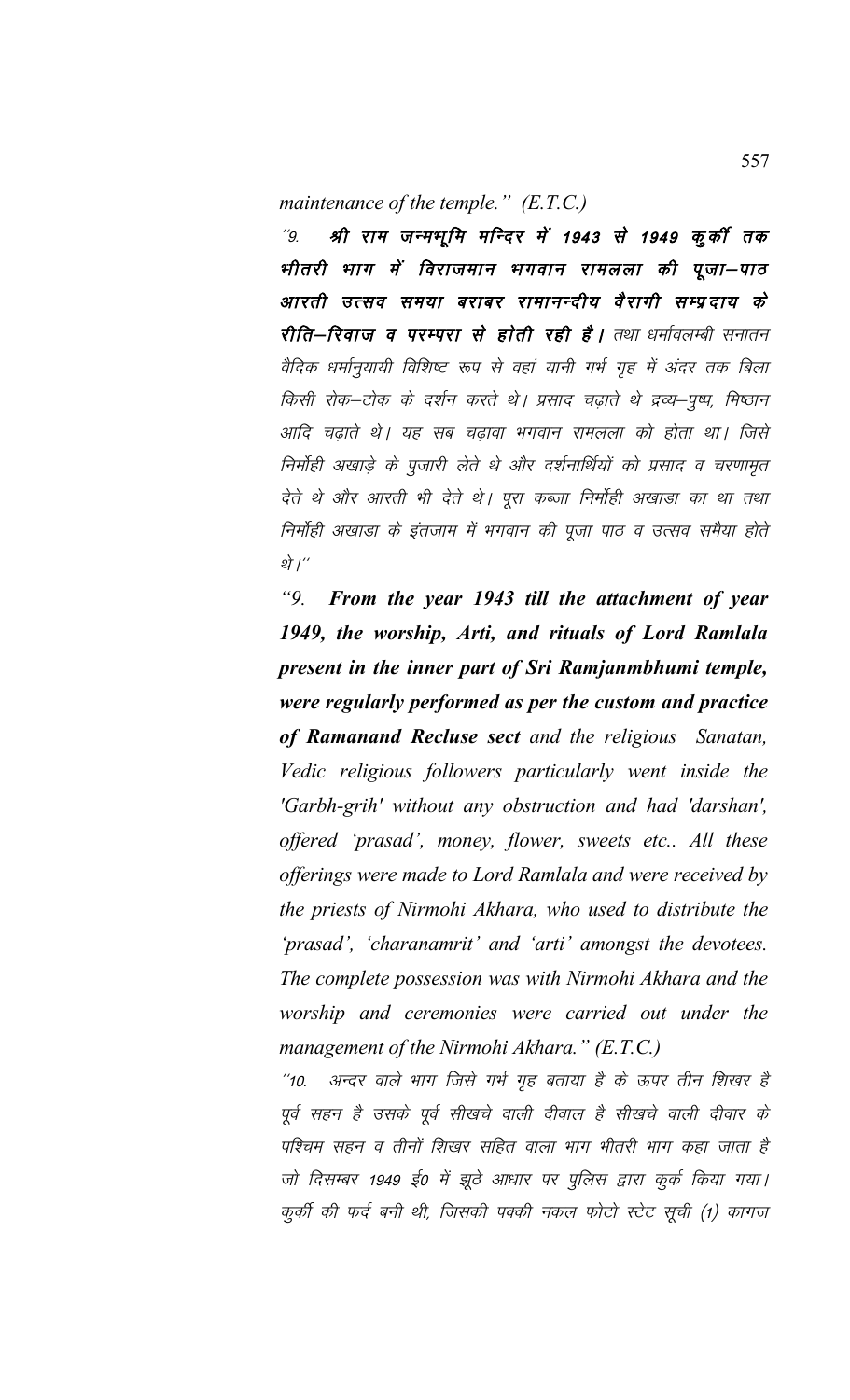पेपर नं0 108 सी. 1/4 है, जो दावा नं. 5/89 में निर्मोही अखाड़ा में दाखिल है जिसकी कापी मैंने पढ़ा है और पहले से 145 के मुकदमे में देखा था। जिसे पढ़ करके बयान कर रहा हूँ जिसमें भगवान रामलला तथा सभी सामानों का जिक है जिसकी चौहददी कुर्क शूदा भाग की उस समय मौका के लिहाज से प्रशासन व पुलिस द्वारा निम्नलिखित तौर पर लिखी गयी र्थी ।

पुरब– चबुतरा मंदिर राम जी बकब्जा निर्मोही अखाडा सहन पश्चिम— परिक्रमा उत्तर– हाता छट्ठी पूजन और निर्मोही दक्षिण– आराजी परती व परिक्रमा $^{\prime\prime}$ 

*"10. There are three domes above the inner part called 'Garbh-grih'. There is courtyard in the east. To its east is the grill wall. The courtyard in west of the grill wall along with the area comprising the three domes, is called the inner part which was attached by the police in December, 1949 on fake ground. A memo of attachment had been prepared, the photostat of whose certified copy has been filed as List-1, paper no. 108C1/4 by Nirmohi Akhara in Case no. 5/89. I have read its copy and had seen it earlier in the case under section 145 and I am making this statement after reading the same. It mentions about Lord Ramlala and all the articles. The boundary of the attached portion, as per the then existing circumstances, has been given by the administration and police as under:* 

*East- Chabutara temple of Lord Rama in possession of Nirmohi Akhara courtyard*

*West- circumambulation path*

*North- Campus Chhathi pujan and Nirmohi*

*South- Vacant plot and circumambulation path" (E.T.C.)* "11. 1949 कुर्की के समय सभी भगवान रामलला व लखनलाल हनुमान जी व सालिक राम आदि तथा उन भगवान के सिंहासन व पार्षद व पहनावा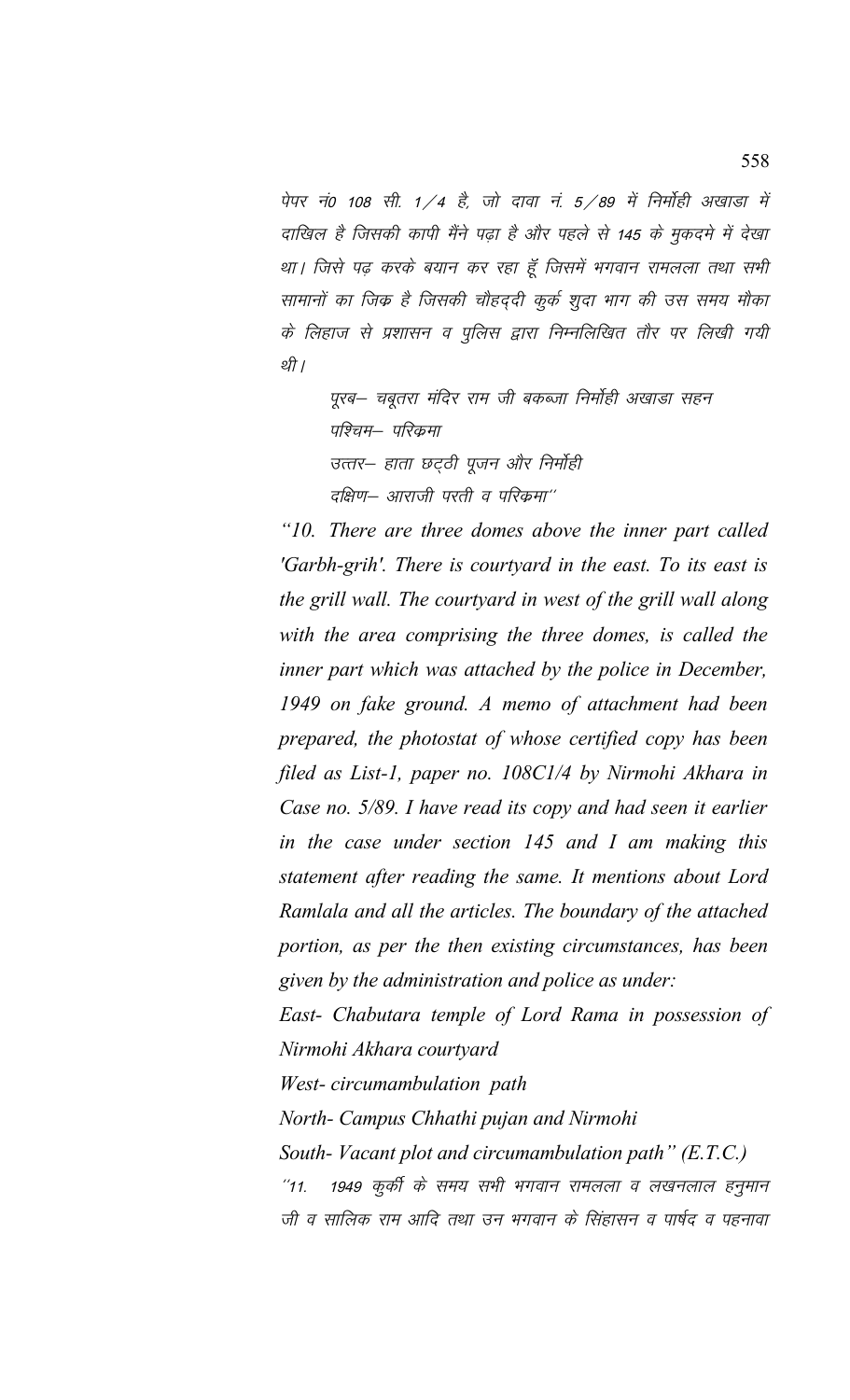का विवरण सभी दर्ज है।''

*"11. At time of attachment of the year 1949, all the details pertaining to Lord Ramlala, Lakhanlal, Hanuman ji, Saligram etc., their thrones, 'parshad' and attire, were entered." (E.T.C.)*

''29. म0 भाष्कर दास मेरे आने के बाद म0 बलदेव दास के चेला बने और राम जन्म भूमि पर ही सहायक पूजारी के तौर पर रहते थे, फैजाबाद नाका हनुमानगढी मन्दिर भी जाते थे।''

*"29. M. Bhaskar Das became the disciple of M. Baldev Das after my arrival and lived at the Ramjanmbhumi as assistant priest. He also used to go to Naka Hanumangarhi temple Faizabad." (E.T.C.)*

''30. निर्मोही अखाडा के अन्तर्गत कई मन्दिर रहे हैं जिसमें प्रमुख श्री राम जन्म भूमि मन्दिर रहा है और मन्दिर विजय राधव मन्दिर, सूमित्रा भवन मन्दिर, इच्छा भवन मंदिर, सीता कूप मन्दिर, आदि।''

*"30. There were many temples under the Nirmohi Akhara, out of which Sri Ramjanmbhumi temple was the main along with Vijay Raghav temple, Sumitra Bhawan temple, Iksha Bhawan temple, Sitakoop temple etc." (E.T.C.)*

"31. श्री राम जन्मभूमि मन्दिर परिसर में आने जाने के लिए दो दरवाजे हैं एक पूरब वाला हनुमन्त द्वार कहलाता है जिसमें कोई दरवाजा नहीं लगा है खुला रहता है तथा उक्त द्वार में दोनों तरफ कसौटी पत्थर के खम्भे लगे हैं। जिसमें आकृति उकेरी है और उसमें महावीरी लगी मैंने शुरू से देखा है आस्था के अनुसार उसे पहले से भक्त व संत लोग हनुमान जी की मूर्ति मानते थे इसलिए उस द्वार का नाम हनुमन्त द्वार पड़ गया। दूसरा दरवाजा उत्तर तरफ था जो सिंह द्वार कहलाता था जिसमें टीन के दरवाजे से बंद होता था। मेला–मेला खुलता था जिसे निर्मोही अखाड़ा के लोग मेले में खोलते व बन्द करते थे। उक्त गेट के ऊपर दो सिंह के दो मुखी से आकृति बनी थी जिस कारण उक्त द्वार को सिंह द्वार कहा जाता था।''

*"31. There were two gates to enter the Sri Ramjanmbhumi premises. The eastern gate was called Hanumatdwar,*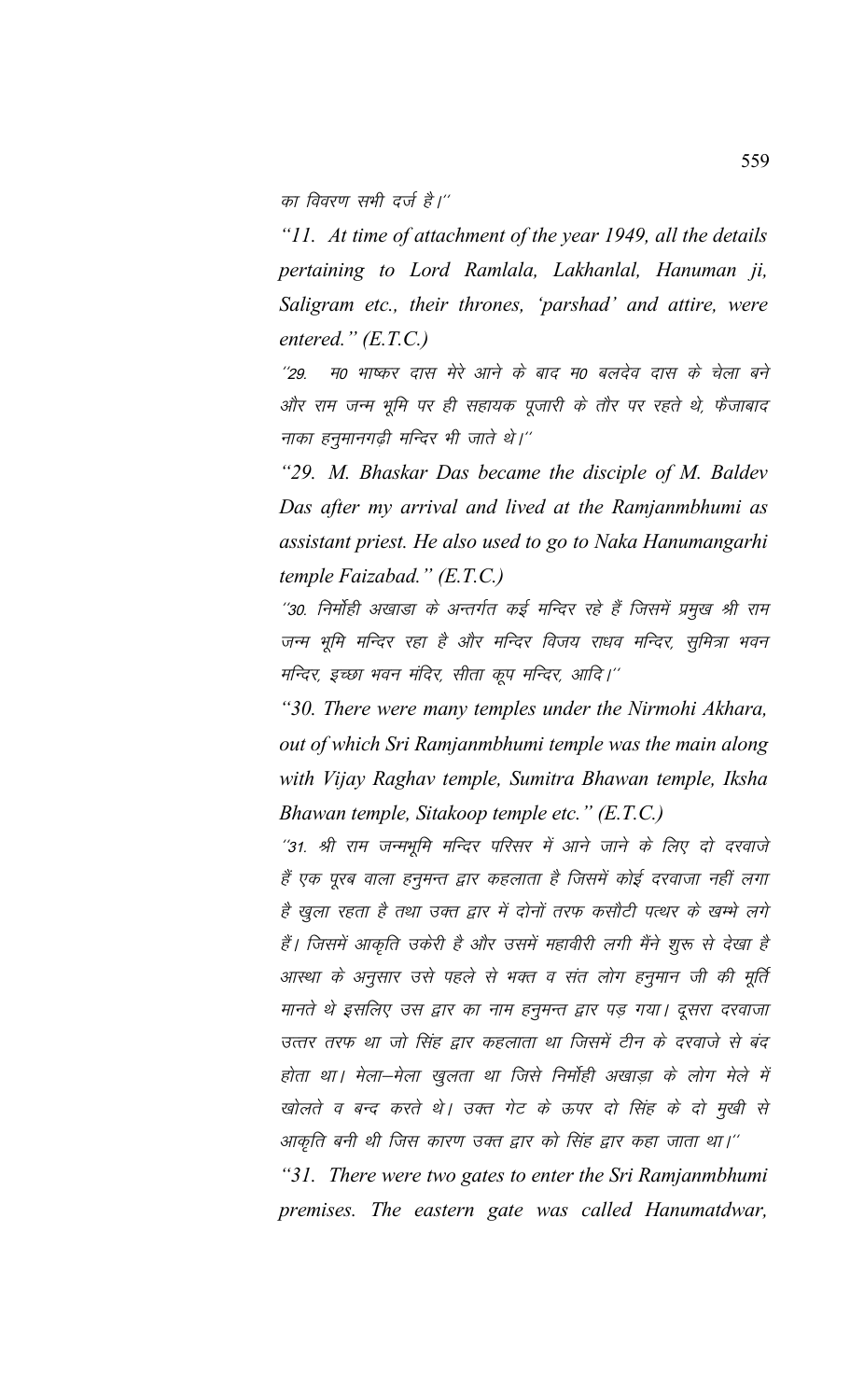*which had no gate and it was always open. Pillars of touchstone were installed on both sides of said gate, with figures engraved thereon and since beginning I have seen Mahaviri over it. By belief, the saints and devotees always treated it as idol of Hanuman ji, due to which the said gate came to be known as Hanumatdwar. The other gate was in the north and was called Singhdwar. It remained closed by tin gate and was opened on occasions of fair by Nirmohi Akhara people. The figure of two two-faced lions existed at the said gate, due to which it was called Singhdwar." (E.T.C.)*

'32. बाहरी भाग अर्थात 1949 की कूर्की के बाहर पूरब उत्तर दक्षिण भाग में राम चबूतरा मन्दिर, शिव दरबार व छट्ठी पूजा स्थल, भण्डार गृह, कोठार तथा सन्त निवास स्थित था जिसे मैं शुरू से देख रहा हूँ मैं निर्मोही अखाड़ा के और पुजारियों के साथ सन्त निवास में रहता था, भगवान के लिए भण्डार में प्रसाद बनता था तथा कोठार में अन्न आदि रखा जाता था।''

*"32. The Ramchabutara temple, Shiv Darbar and Chhathi worship place, store room, granary and saints' accommodation were situated in east north south of the outer part i.e. beyond the attachment of 1949. I have seen them since beginning. I used to live in the saints' accommodation along with other priests of Nirmohi Akhara. The 'prasad' was prepared in the 'bhandar' (kitchen) and grains etc. were kept in the granary." (E.T.C.)*

''33. राम चबूतरा मन्दिर 17 फुट x 21 फुट का करीब 3 फुट ऊँचा था उसके ऊपर काठ का सिंहासन रखा हुआ था जिसमें बीच में रामलला, लक्ष्मण, भरत जी, शत्रुघ्न विराजमान थे तथा हनुमान जी भी थे। भगवान रामलला विराजमान मन्दिर राम चबूतरा भी निर्मोही अखाड़ा के कब्जे इन्तजाम में, मैं जब से वहॉ गया हूँ तब से देख रहा था और **मेरे गुरू** जी ने बताया कि 1885 ई0 में ही इस चबूतरे का मुकदमा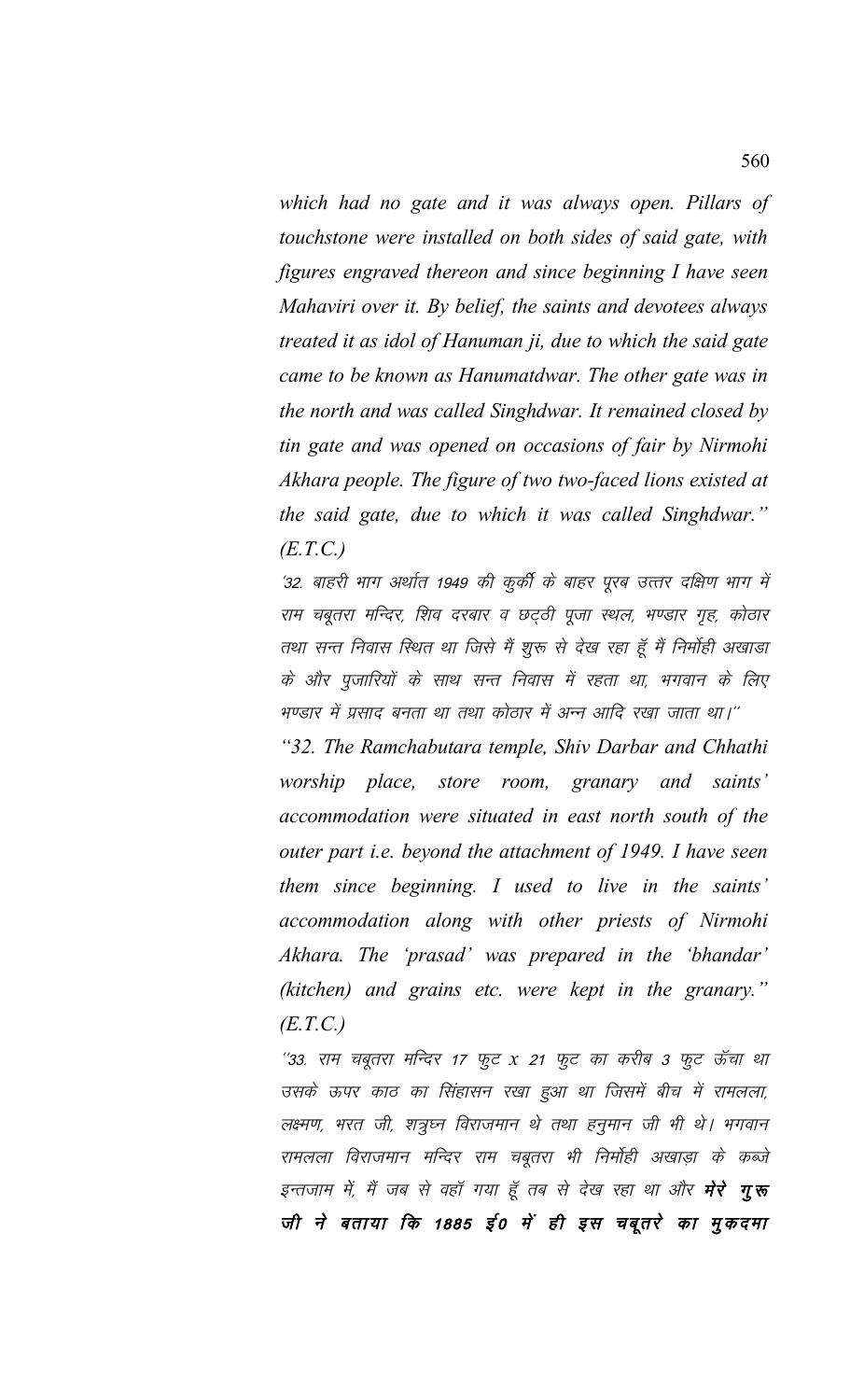चला था जो निर्मोही अखाड़ा के कब्जे में तब से बराबर **कायम चला आ रहा है** और वहाँ पर भगवान रामलला का पूजा—पाठ बराबर होता चला आ रहा है। मैने स्वयं 1943 ई0 से वहाँ पर भगवान की सेवा पूजा-पाठ आदि किया है और अखाड़े के पूजारियों को भगवान की आरती नियमित रूप से करते पूजा–पाठ करते तथा उत्सव समैया करते बराबर देखा है जहाँ श्रद्धालू भक्तों के दर्शन लेने पर वहाँ भी मिष्ठान फूल आदि चढ़ाते थे तथा पूजारियो से प्रसाद आदि लेते थे।''

*"33. The Ramchabutara temple was 17 feet x 21 feet and about 3 feet high. A wooden throne was placed therein with Lord Ramlala, Laxman, Bharat ji, Shatrughan and Hanuman ji were present over it. The Ramchabutara temple with Lord Ramlala present, was also under the management-control of the Nirmohi Akhara. I have seen this from the time I started going there. My Guru told me that in the year 1885 AD, a case had been filed in respect of this Chabutara, which has since then continuously been in possession of Nirmohi Akhara and the worship of Lord Ramlala has regularly been going on, there. I have myself served-worshiped etc. the Almighty, there since the year 1943 and have also seen the priests of Akhara regularly carry out arti, worship, ceremonies. After having 'darshan', the devotees used to offer sweets, flowers etc. and accept 'prasad' etc. from the priests." (E.T.C.)*

''34. राम चबूतरा मन्दिर यानि राम चबूतरा में पूरब पश्चिम लगभग सवा दो  $x$  पौने तीन फूट के दो दर बने थे जिसमें छड़ के दरवाजे लगे थे जो श्रद्धालु भक्तों में गुफा मन्दिर कहकर प्रचलित था इस गुफा मन्दिर में एक गुफा में कौशल्या जी भगवान रामलला को गोद में लिए तथा हनूमान जी की प्रतिमा रही है जिसका भी दर्शन श्रद्धालू भक्त गण करते थे और दूसरी गुफा में पाषाण की भरत जी की 2 फुट ऊँची मूर्ति थी और छोटी मूर्ति शत्रुघ्न जी की अष्टधातु की रखी थी जो कभी–कभी चबूतरें पर रख दी जाती और कभी–कभी गुफा मन्दिर में भरत जी के पास रख दी जाती थी।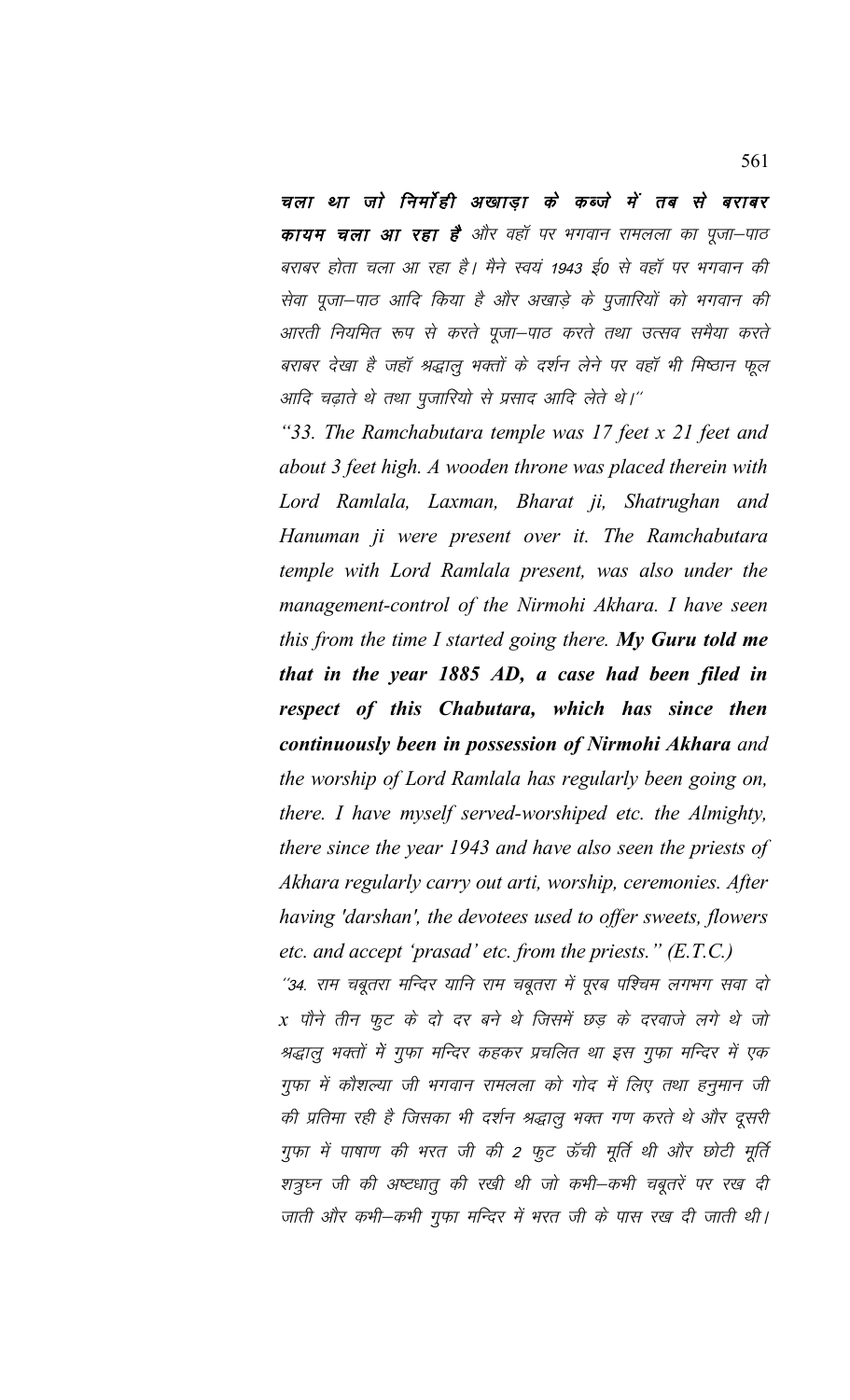श्रद्धालु भक्त वहाँ भी दर्शन करते थे, ऐसा मैं शुरू से देख रहा हूँ।''

*"34. In east west of the Ramchabutara temple or Ramchabutara, there were two spaces of approximately 2 ¼ feet x 2 ¾ feet, which had doors of iron rod. They were famous amongst the devotees as cave temples. Out of these cave temples, the idols of Kaushalya ji with Lord Ramlala in her lap and of Hanuman ji were present in one cave and the devotees used to have their 'darshan'. The 2 feet tall stone idol of Bharat ji and small ashtadhatu idol of Shatrughan ji were present in the other cave, which was sometimes placed over the Chabutara and sometimes near Bharat ji in the cave temple. The devotees used to have 'darshan' here as well, as seen by me since beginning." (E.T.C.)*

''35. उत्तर तरफ सिंह द्वार के पास छट्ठी पूजन स्थान पर जहाँ भगवान रामलला सहित चारों भाइयों के छोटे–छोटे चरण चिन्ह संगमरमर पत्थर के मौजूद थे और उसी के पास चूल्हा बेलना तथा चकला कायम था जहाँ भी श्रद्धालु भक्त लोग मत्था टेकते थे तथा दर्शन करते थे और वहाँ पर भी निर्मोही के पुजारी बराबर आरती पूजा करते थे ऐसा मैं शुरू से देखता रहा हूँ $I^{\prime\prime}$ 

*"35. The Chhathi worship place was in the north near the Singhdwar, where Lord Ramlala and small footmarks of all four brothers were present over marble stone and in its vicinity were the 'chulha', 'belna' and 'chakla' and the devotees used to offer their prayer and have 'darshan'. The priests of Nirmohi regularly carried out worship 'arti' there as well and I had seen this since beginning." (E.T.C.)* '36. बाहरी भाग के इन सभी धार्मिक स्थलों का इन्तजाम व कब्जा मेरे गूरू जी ने बताया था कि 1885 ई0 से अभिलेखाों के अनुसार चला आ रहा है जबकि मेरे गुरू जी ने बताया था कि श्री राम जन्मभूमि में स्थित उक्त सभी धार्मिक स्थानों का तथा विराजमान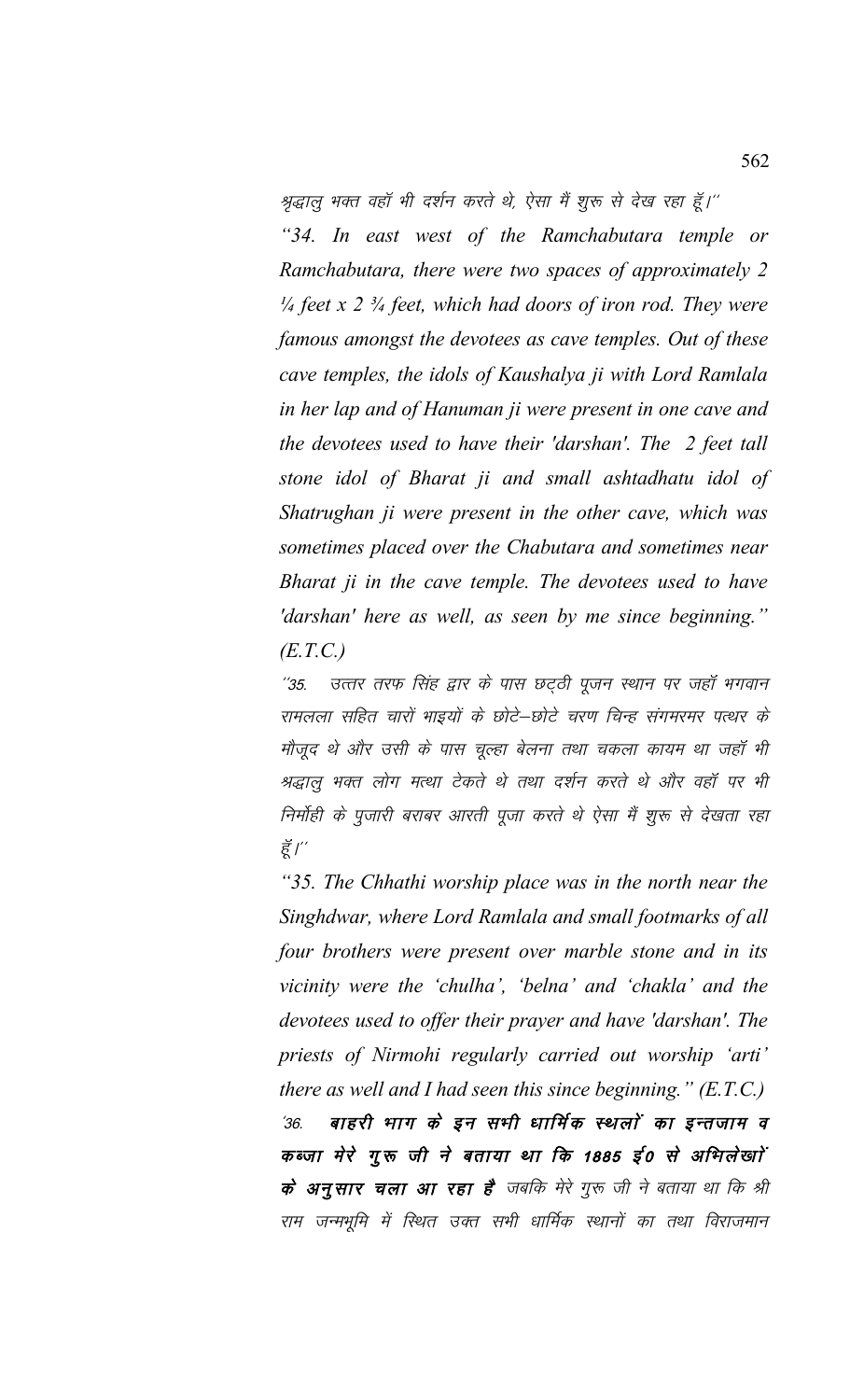भगवान रामलला की पूजा–पाठ आरती आदि मानव स्मृति के पहले से निर्मोही अखाड़ा के पूर्व सन्त पुजारी द्वारा सदैव किया गया था इस सन्दर्भ में अखाड़े में परम्परा से जानी हुयी बाते यह है कि मानव याददाश्त से जानी हुयी बाते जो मैंने अपने गुरू परम्परा से जानी है श्**यामानन्द दास** के जमाने से मन्दिर श्री रामजन्मभूमि में पूजा–पाठ इन्तजाम सभी निर्मोही अखाडा के कब्जे व इन्तजाम में अनादि काल से चला आ रहा है जिसकी जानकारी मूझे गूरू परम्परा से हुयी है।''

*"36. My Guru had told me that according to records, the management and possession over all these religious places in the outer part had been continuing since 1885 AD, whereas my Guru has told me that the worship, 'arti' etc. of all the said religious places situated at the Sri Ramjanmbhumi and of Lord Ramlala present, had always been carried out by the saints, priests of Nirmohi Akhara from time immemorial. In this behalf the facts known from customs of the Akhara are those which I have come to know by virtue of Human memory through Guruparampara. From the period of Shyamanand Das, arrangement for worship at Sri Ramjanmbhumi temple has been in the possession and management of Nirmohi Akhara since eternity. I have come to know about that through Guru-parampara." (E.T.C.)*

"37. उक्त गर्भगृह में भगवान रामलला बहुत पहले से विराजमान चले आ रहे हैं और बराबर निर्मोही अखाड़ा के कब्जे व इन्तजाम में रहे हैं **भीतरी** भाग पर भी निर्मांही अखाडे का कब्जा निर्विवाद रूप से खुल्लम—खुल्ला आम लोगों की जानकारी में था।"

*"37. Lord Ramlala has been present in the said 'Garbhgrih' from long time back and the possession and management of Nirmohi Akhara has always been there. The undisputed possession of Nirmohi Akhara over the*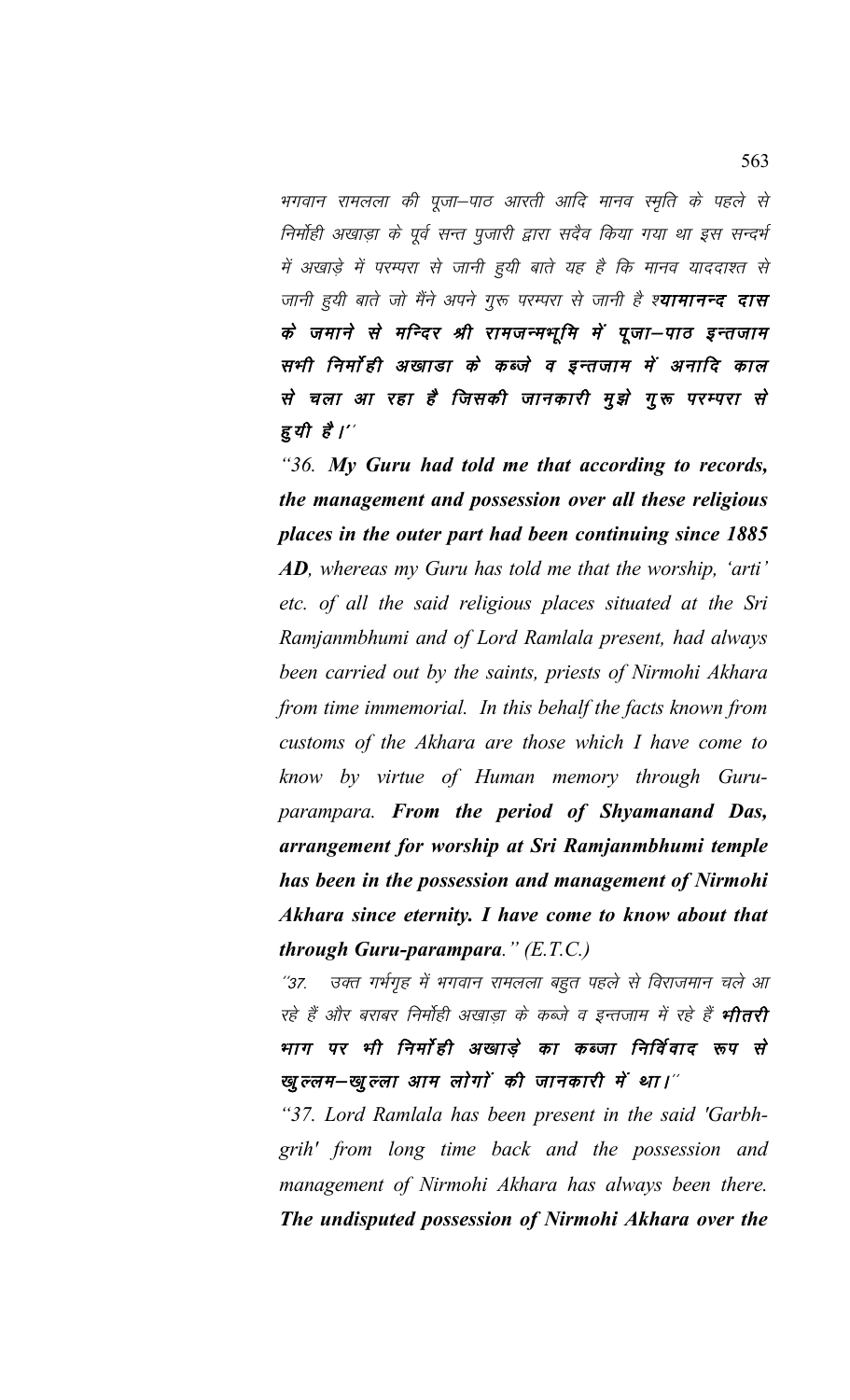## *inner part was in the knowledge of general public." (E.T.C.)*

"38. 1943 ई0 में मैं जब श्री राम जन्मभूमि पहुँचा तो भगवान रामलला गर्भगृह यानी बीच वाले शिखर के नीचे उत्तर पश्चिम कोने पर सीढ़ीनुमा दर पर विराजमान थे। चांदी के सिंहासन पर भगवान रामलला व लखनलाल बाल स्वरूप में विराजमान रहे और हनुमान जी पाषाण मूर्ति सिंहासन के बाहर विराजमान थी तथा चार पॉच सालिकराम भगवान भी वहॉ विराजमान थे मुख्य शिखर से नीचे बीच वाले भाग में झुले का काठ का सिंहासन जिसमें कि भगवान रामलला विराजमान होते थे, सावन झूले में पूजारी द्वारा लाये जाते थे और भी उत्सव के समय लाये जाते थे जैसे शरद पूर्णिमा, कार्तिक पूर्णिमा आदि।''

*"38. In the year 1943, when I reached the Sri Ramjanmbhumi, Lord Ramlala was present over a step type place in north west corner in the 'Garbh-grih' i.e. under the central dome. Lord Ramlala and Lakhanlal were present over a silver throne in child form and the stone idol of Hanuman ji was present besides the throne. 4-5 Salikram were also present. There was a swing shaped wooden throne under the main dome, which was occupied by Lord Ramlala. The priests used to bring Him on occasion of Sawan Jhula and other ceremonies such as Sharad Purnima, Kartika Purnima etc." (E.T.C.)*

''51. इस मन्दिर में विराजमान भगवान रामलला की प्राण प्रतिष्ठा मात्र मानव स्मृति के पहले निर्मोही अखाड़े के किसी महन्त ने करायी थी। और ऐसे ही राम चबूतरे पर भगवान राम लला की मात्र मानव स्मृति के पहले निर्मोही अखाडे के किसी महन्त प्राण प्रतिष्ठा करायी थी। **ये सभी** प्राण प्रतिष्ठा वैदिक रीति से हुई थी। और इसी प्रकार बाहरी भाग में होते के अन्दर दक्षिण पूर्व कोने पर षष्ठ मुखी शंकर जी, गणेश जी, नन्दी जी, आदि देवता की प्राण प्रतिष्ठा निर्मोही अखाड़े के मानव स्मृति के पहले करायी थी। वह भी वैदिक रीति से हुई थी। और इसी प्रकार छठी स्थल पर चारों भाइयों की चरण चिन्ह की प्रतिष्ठा मानव स्मृति के पहले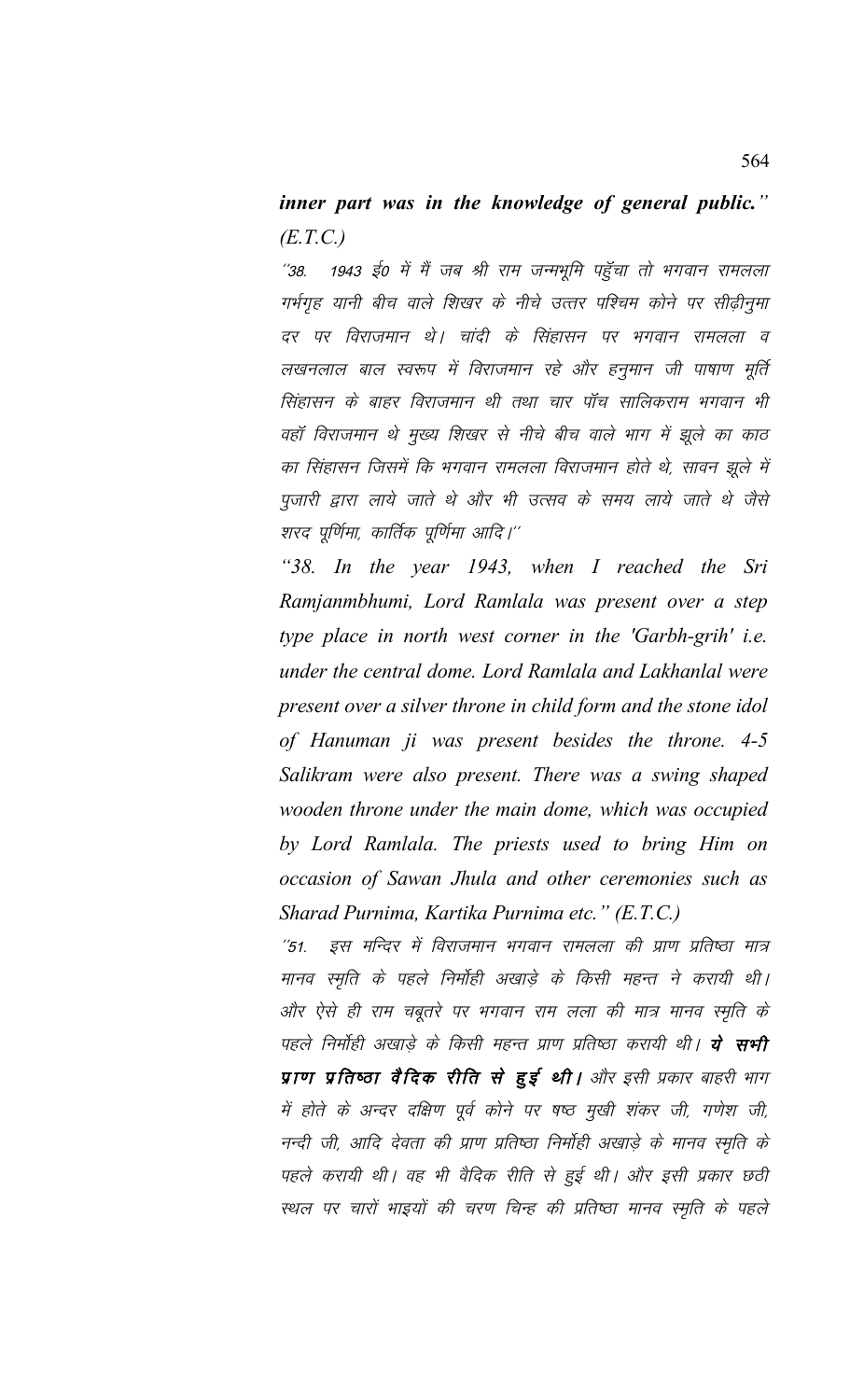निर्मोही अखाड़े के किसी महन्त ने करायी थी। ये सभी बातें अखाड़े के वृद्ध साधुओं से अपने गुरू महराज से जाना है पूछने पर हमारे गुरू ने बताया कि ये बताया कि ये बात उन्होंने परम्परागत अपने गुरू महराज व अपने से वृद्ध नागा अतितों से जाना। ये बातें जो मैंने बतायी कि सिर्फ प्राण प्रतिष्ठा ही देवताओं की हुई सम्पत्ति का कोई समर्पण नहीं हुआ। क्योंकि सम्पत्ति तो पहले तो पहले ही सार्वजानिक धार्मिक न्यास निर्मोही अखाडे में निहित थी। इन सभी देवताओं के दर्शन के लिए हिन्दुओं को दर्शन करने की पुरी छूट थी किन्तु किसी मुसलमान को अन्दर आने की अनुमति कतई नहीं थी। ओर न ही कोई मुसलमान अन्दर आने पाता था। ये बातें भी हमने अपने परम्परागत गुरू महराज से जानी 1946 से 1949 तक मुख्य मन्दिर के भीतर वाले भाग में, तथा 1946 से 1982 कुर्की तक राम चबूतरा मन्दिर में षष्ठ मुखी शंकर भगवान स्थल, छठी पूजन स्थल पर बतौर पुजारी निर्मोही अखाडा रामानन्दीय बैरागी सम्प्रदाय के परम्परा व रीति रिवाज व वैदिक रूप से पूजा किया व पांचो समय की आरती किया। अखाड़े के महन्त जो चुने जाते हैं। वे अपने चुनाव के बाद अखाड़े के पद ग्रहण करने के बाद रिवाजन पंचो के हक में इकरार नामा करते हैं। और रजिस्टी करा देते हैं। अखाड़े के किसी भी महन्त को अखाड़े के किसी भी सम्पत्ति के बारे में कोई भी विकय पत्र या अन्तरण का कोई भी कागज लिखने का अधिकार नहीं होता हैं जितने भी अखाडों का नाम बयान में ऊपर बताया है उनके रीति–रिवाज व परम्परा एक ही हैं निर्वाणी अखाडा जिसके अन्तर्गत प्रसिद्ध हनुमान गढ़ी मन्दिर है। उन्होंने अपने कुछ रीति रिवाज दफ्तर सब रजिस्ट्री फैजाबाद में पंजीकरण करा कर पुस्तक के रूप में छपवा कर प्रसारित किया। जिसकी एक पुस्तक की छाया प्रति मुकदमें में दाखिल किया।''

*"51. The 'pran-pratishtha' of Lord Ramlala present in this temple was carried out by some Mahant of Nirmohi Akhara, in period beyond human memory. Similarly, the 'pran-pratishtha' of Lord Ramlala at Ramchabutara was carried out by some Mahant of Nirmohi Akhara, in period beyond human memory. All these 'pran-pratishtha' had taken place as per Vedic rites. Similarly, the 'pranpratishtha' of six faced Shankar ji, Ganesh ji, Nandi ji and*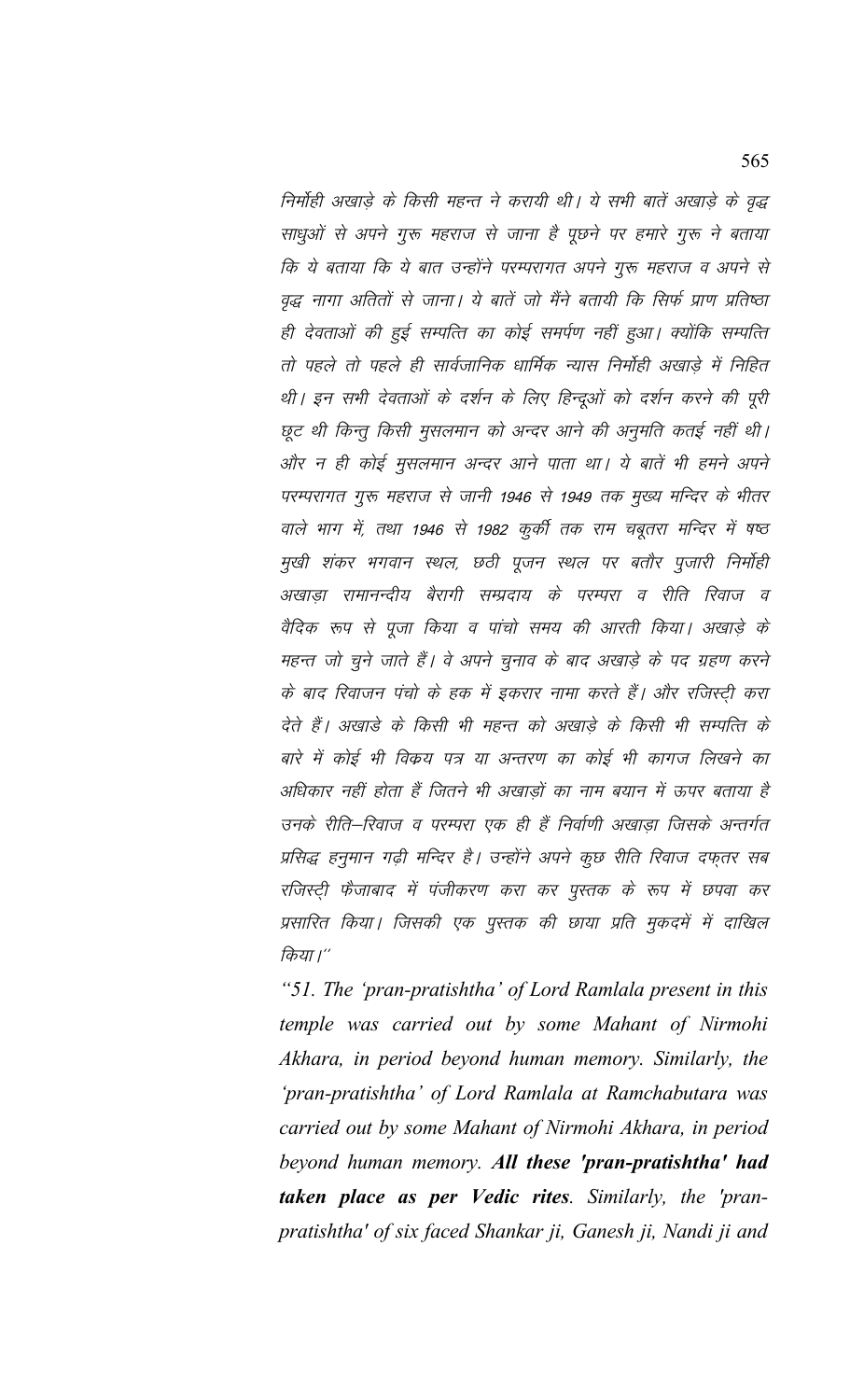*other deities in south east corner inside the courtyard of the outer part, was carried out by Nirmohi Akhara in period beyond human memory. It had also been carried out as per Vedic rites. Similarly, the 'pran-pratishtha' of footmarks of all the four brothers at the Chhathi place had been carried out by some Mahant of Nirmohi Akhara, in period beyond human memory. I have come to know these facts from elderly saints of Akhara and my Guru. On inquiry my Guru had told that he had come to know these facts customarily from his Guru and elderly Naga. The fact stated by me that only 'pran-pratishtha' of the deities had been carried out and that the property had not been surrendered because the property was already vested in public religious trust Nirmohi Akhara. The Hindus has full liberty to have 'darshan' of all these deities but no Muslim was allowed to enter and neither was any Muslim able to go inside. I came to know these facts as well from my customary Guru. The five times 'arti' and worship in the inner part of the main temple from the year 1946 to 1949, and six faced Lord Shankar at Ramchabutara temple and Chhathi worship place from the year 1946 to the attachment in 1982, was carried out by me as priest of Nirmohi Akhara as per the customs and practice of Ramanand Recluse sect and as per Vedic rites. The Mahant of the Akhara is elected. After assuming office in Akhara after the election, he customarily executes agreement in favour of Panchas and gets it registered. No Mahant of the Akhara is vested with the right to execute any sale deed or transfer deed regarding any property of the Akhara. All the Akharas named above have similar customs and practices.*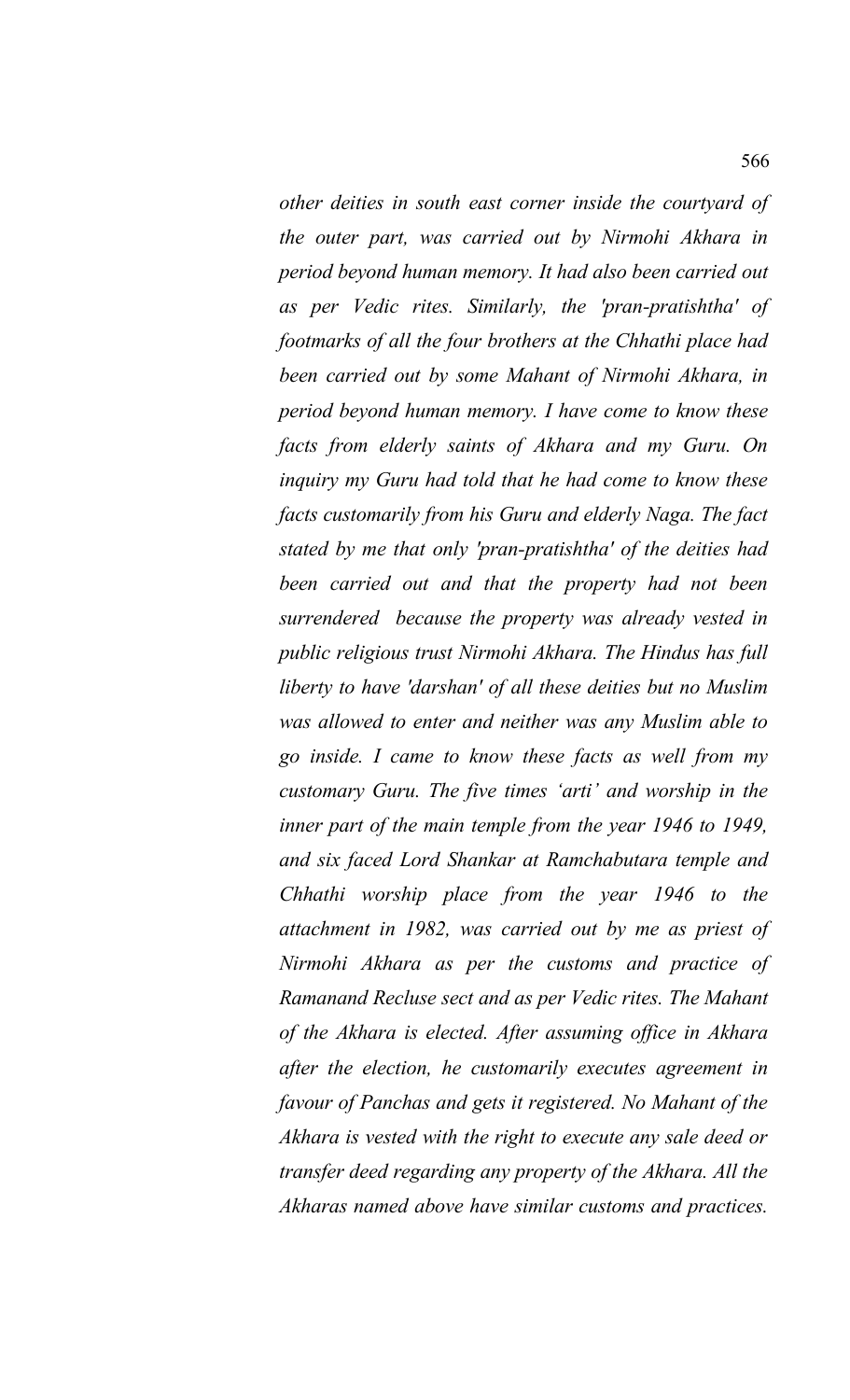*The Nirvani Akhara, which has the famous Hanumangarhi temple, has got few of its customs registered in the office of Sub-Registrar, Faizabad and published it in form of a book, whose copy has been filed in this case." (E.T.C.)*

**422.** In para 50, DW 3/20 has said about the faith of Hindus regarding birth place of Lord Ram as under :

"50. विवादित मन्दिर प्राचीन नाम राम जन्म स्थान रहा शुरू में इसी नाम से प्रचलित रही है लेकिन सामान्यतः पूरे संसार में राम जन्म भूमि के नाम से प्रसिद्ध है। राम जन्म भूमि का वैदिक सनातन महत्व हिन्दू धर्म के अनुसार इसलिए बहुत ज्यादा है कि विष्णु अवतार भगवान रामचन्द्र का जन्म व अवतार इसी स्थल पर हुआ। इस आस्था का प्रमाण मुझे बाल्मीकि कृत रामायण स्कूंद पुराण, रूद्रयामल, तूलसीकृत मानस, और विभिन्न ऐतिहासिक व साहित्यक ग्रंथों के पढ़ने व सुनने से हुआ।''

*"50. The ancient name of the disputed temple was Ram Janmsthan and initially it remained famous by this name. However, it is usually famous in the whole world as Ramjanmbhumi. The Ramjanmbhumi has immense Vedic and Sanatan importance in Hindu religion because Vishnu incarnate Lord Ramchandra had been born/descended at this very place. The evidence for this belief was found by me in Valmiki's Ramayan, Skand Purana, Rudrayamal, Tulsi's Ram Charit Manas and by reading and hearing different historical and literary works." (E.T.C.)*

**423.** In para 44, 45, 65 and 73, DW 3/20 has said that Muslims have never offered Namaz at the disputed premises and at least since 1934, they have dared not to go to Garbhgrih, never permitted by Sadhus of Nirmohi Akhara to go towards disputed premises. Rest of the statement contained in the affidavit relating to the contents of certain published material. Testimony of the contents of published material by oral evidence is not admissible in evidence since the contents of the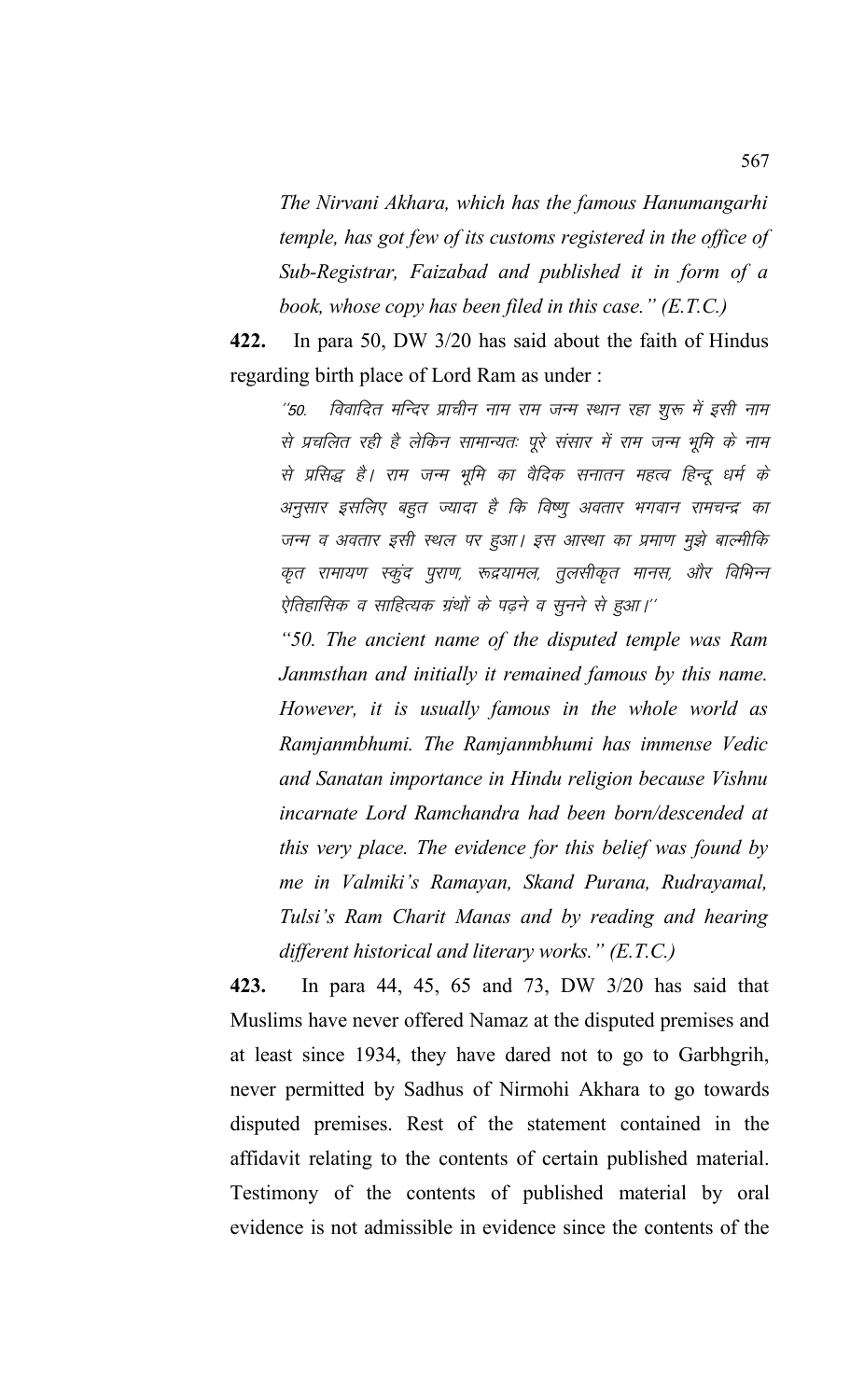published books can be looked into from those books itself and for that purpose no oral evidence is admissible.

**424.** In para 8, he has said that he came to Ayodhya in 1943 and studied at Varanasi from 1954 to 1959:

''8. मैंने भाषा ज्ञान यानी हिन्दी संस्कृत घर पर ही पढ़ा था, अंग्रेजों भारत छोड़ो सत्याग्रह के बाद 1943 में अयोध्या आया था मेरी उच्च शिक्षा बनारस रामानन्द संस्कृत विद्यालय में हुई, अयोध्या में वेद पढ़ने के लिए गायत्री भवन संस्कृत विद्यालय जाया करता था मैं बनारस में 1954 ई0 से 1959 ई0 तक अध्ययनरत था।''

*"8. I learnt language, that is, Hindi and Sanskrit at home itself. After the Quit India Movement, I came to Ayodhya in the year 1943. I received my higher education at Banaras Ramanand Sanskrit Vidyalaya. In Ayodhya, I used to go to Gaytri Bhawan Sanskrit Vidyalaya for reading the Vedas. I studied at Varanasi between the years 1954 to 1959 AD." (E.T.C.)*

**425.****D.W. 13/1-1, Mahant Dharamdas**, aged about 59 years (vide affidavit dated 10.3.2005, is resident of Hanuman Garhi, Ayodhya, District Faizabad. He was cross examined as under:

(a) 10/11/14/15/16/17/18.03.2005- by Nirmohi Akhara, plaintiff (Suit-3) through Sri R.L. Verma, Advocate and Tarunjeet Verma, Advocate (p. 9-106)

(b) 18/21/22.03.2005- by plaintiff no. 9 and 10/1 Mahmood Ahmad and Mohd. Faruk Ahmad through Sri Abdul Mannan, Advocate (p. 107-130)

(c) 22/23/24/29/30/31.03.2005- by plaintiffs no. 1, 6/1, 8/1 Sunni Central Board of Waqf, Jiyauddin and Maulana Mahafujurrhman through Sri Zafaryab Jilani, Advocate (p. 130-203)

(d) 31.03.2005, 01.04.2005- by plaintiff no. 7 (Suit-4) through Sri Mustaq Ahmad Siddiqui, Advocate (p. 203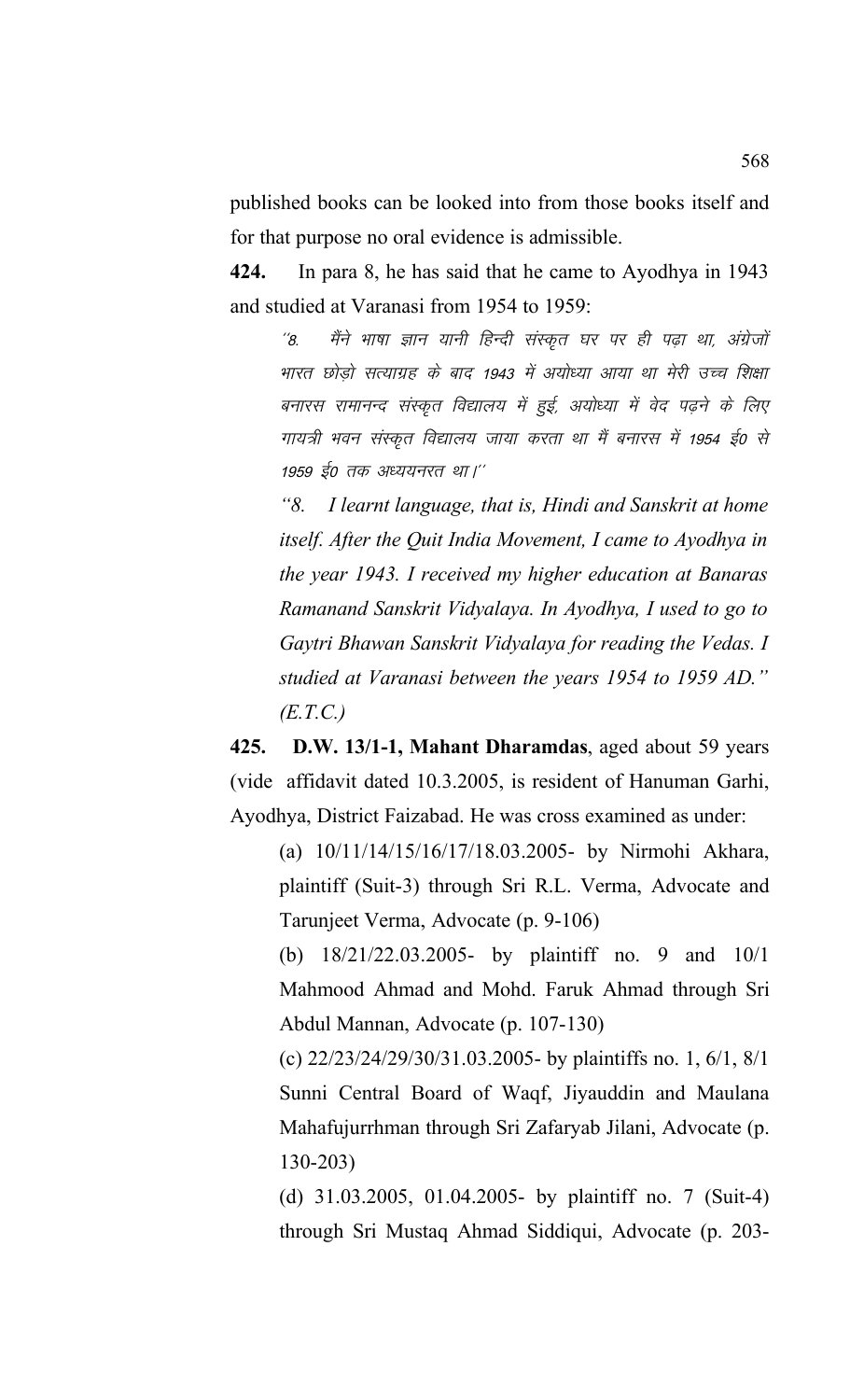225)

(e) 01.04.2005-defendant no. 6/1 (Suit-3) through Sri Irfan Ahmad, Advocate and defendant no. 6/2 (Suit-3) through Sri Fazale Alam, Advocate and defendant no. 26 (Suit-5) through Sri C.M. Shukla, Advocate adopted the cross examination already done by Sri Abdul Manna, Sri Zafaryab Jilani and Sri Mustaq Ahmad Siddiqui, Advocates (p. 225)

**426**. He is said to be Sri Mahant of Akhil Bharatiya Sri Panch Nirwani Ani Akhara and Mahant of Hanuman Garhi, Ayodhya. Born at village and post Dumari, District Baksar, Bihar, he came to Ayodhya in 1962 and became pupil of Baba Abhiram Das. About the characteristics of building in dispute so as to be a temple of Lord Ram, he has made statement in paras 4, 5, 6, 7, 8, 9, 10, 11, 12 and 19 of the affidavit as under :

 $^\prime$ 4. यह कि राम जन्म भूमि परिसर में पूरब तरफ मुख्य द्वार था जिसे हनुमत द्वार कहते थे। हनुमत द्वार में दोनों तरफ काले कसौटी के एक–एक खम्भे लगे हुए थे जिन पर जय–विजय की मूर्तियां थीं और फूल–पत्ती, कलश आदे खुदे थे। हनुमत द्वार के सटे पूरब एक पत्थर जमीन में गड़ा हुआ था जिस पर संख्या '1' व जन्म भूमि नित्य यात्रा' लिखा था।''

*"4. That towards the east of the Ram Janam Bhumi premises was the main door which was called Hanumat Dwar. Both sides of the Hanumat Dwar had one pillar each made of black touch stone depicting the idols of Jay-Vijay and with flowers, leaves, etc. engraved there on. Adjacent to and east of the Hanumat Dwar and buried in the ground was a stone with 'No.1' and 'Janam Bhumi Nitya Yaatra' written on it." (E.T.C.)*

'5. यह कि हनुमत द्वार से प्रवेश करने पर दक्षिण की ओर राम चबूतरा था जहां भगवान राम लला की पूजा–अर्जना निरंतर होती थी, वहीं दक्षिण पूरब कोने पर एक नीम और एक पीपल का पेड़ था जिसके नीचे चबूतरे पर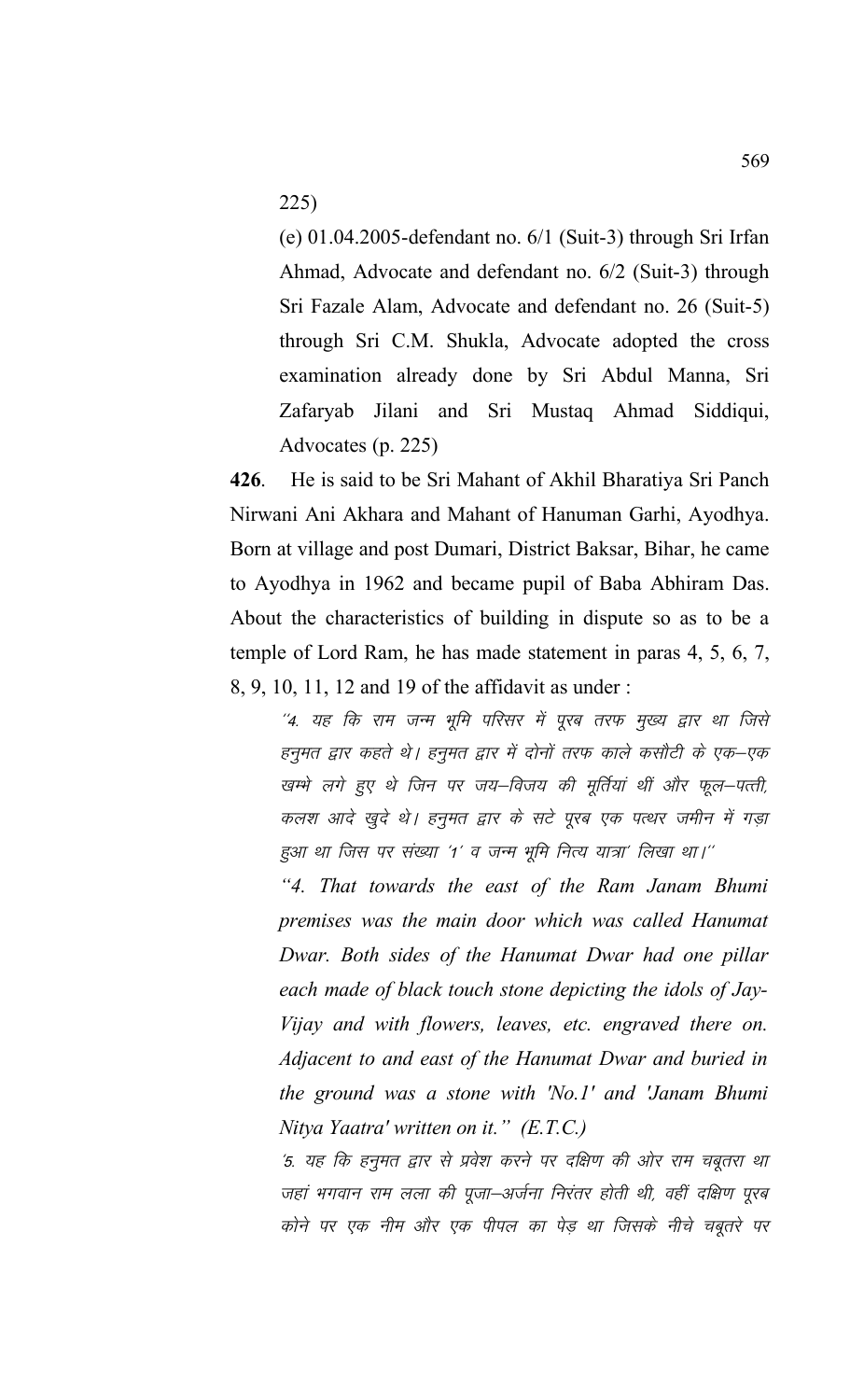शिव लिंग, कार्तिकेय जी, गणेश जी, पार्वती जी व नन्दी जी की मूर्ति विराजमान थी।''

*"5. That on entering through the Hanumat Dwar there was Ram Chabutra in the south where there used to be regular pooja-archana (worship and prayer) of Lord Ram Lala. In the south-east corner at that very place were a neem tree and a peepal tree(fig-tree) beneath which idols of Shiva's phallus, Kartikeya, Ganesha, Parvati and Nandi were installed on a rectangular terrace." (E.T.C.)*

''6. यह कि हनुमत द्वार से प्रवेश करने पर उत्तर की ओर भण्डार व संत निवास था जिनमें साधू–संत रहते थे व बर्तन अनाज आदि रखा जाता था ओर प्रसाद बनता था। तीन गुम्बद वाले भवन के सामने सींकचे वाली दीवार थी जिसमें दो द्वार लगे थे, एक द्वार हनूमत द्वार के सामने पड़ता था और दूसरा इसके थोड़ा हट कर था।''

*"6. That on entering through the Hanumat Dwar, towards the north were a store room and a dwelling place for saints in which sages and saints lived; utensils, grains, etc. were stored and prasad was prepared. In front of the three-dome building lay a wall with bars which had two doors, one of which was facing the Hanumat Dwar and the other one was a bit away from it." (E.T.C.)*

''7. यह कि राम जन्म भूमि परिसर के उत्तर एक द्वार था जिसे सिंह द्वार कहा जाता था। सिंह द्वार के ऊपर बीच में गरूण जी की मूर्ति थी उनके दाए तरफ एक शेर व बाएं तरफ एक शेर बना था। सिंह द्वार से अंदर आने पर सीता रसोई ⁄ कौशल्या रसोई थी जहां चूल्हा, चौका, बेलन व चरण चिन्ह संगमरमर के बने लगे हुए थे।''

*"7. That towards the north of the Ram Janam Bhumi premises was a door which was called Singh Dwar. Above the Singh Dwar was an idol of Ganesha in the midst and one lion each was carved out on both the right and left of it. On coming inside through the Singh Dwar, there lay Sita*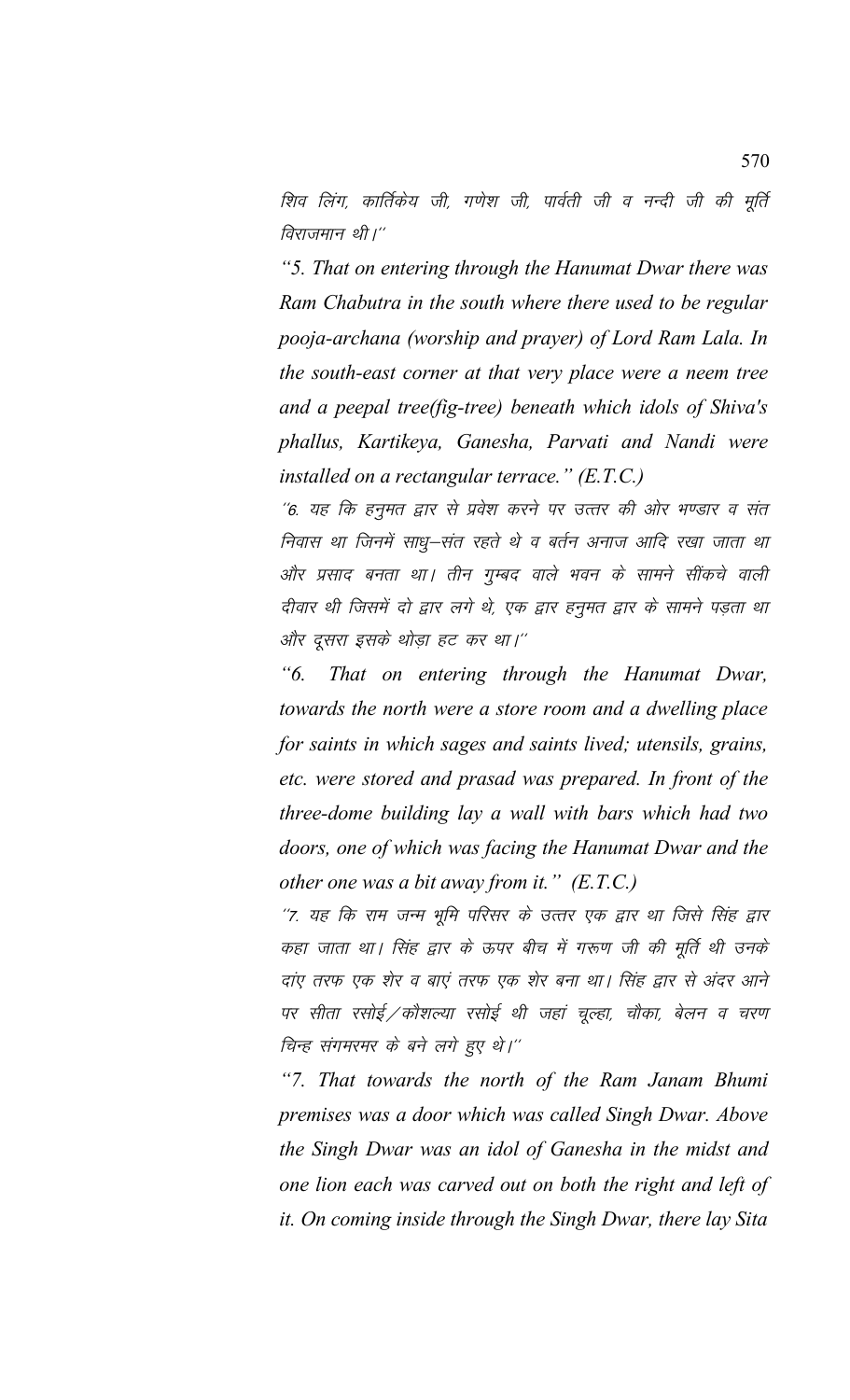*Rasoi/Kaushalya Rasoi where hearth, chauka, rolling-pin and foot-prints were made of marble." (E.T.C.)*

''8. यह कि सीखचें वाली दीवार के पश्चिम ओर तीन गुम्बद वाला भवन था। जिसके बीच वाले गुम्बद के नीचे भगवान श्री रामलला का जन्म / प्राकट्य हुआ था। जिसके दर्शन मात्र से मोक्ष की प्राप्ति हो जाती है। भगवान श्री रामलला की जन्म भूमि स्वयं में ही देवत्व प्राप्त एवं पूज्य है समस्त सनातन धर्मी हिन्दू समुदाय द्वारा उनकी पूजा की जाती है।''

*"8. That towards the west of the wall with bars was a three-dome building beneath the middle dome of which Lord Sri Ram Lala incarnated himself, by mere 'darshan' of whom one can attain liberation. The birthplace of Lord Sri Ram Lala itself is blessed with divinity and is revered. The entire orthodox Hindu community worships him." (E.T.C.)*

''9. यह कि राम जन्म भूमि परिसर के उत्तर सनत, सनंदन सनातन, सनतकुमार, गर्ग गौतम, शाण्डिल्य महार्षियों की समाधि और एक नारद चबूतरा था। राम जन्म भूमि परिसर के दक्षिण मार्कण्डेय व अंगिरा ऋषि की समाधि और उसके दक्षिण लोमश चौरा था। राम जन्म भूमि परिसर के दक्षिण–पूरब सीताकूप है जिसका जल बहुत ही पवित्र माना जाता है जिसे सभी हिन्दू सनातन धर्मी अपने धार्मिक कार्यो में प्रयोग करते हैं। हनुमत द्वार के पूरब शंकर चबूतरा व उसके पूरब बाबा अभिराम दास कथा मण्डप था।'' *"9. That towards the north of the Ram Janam Bhumi premises lay tombs of sages like Sanat, Sanandan Sanatan, Sanat Kumar, Garg, Gautam and Shandilya and a Narad chabutra. Towards the south of Ram Janam Bhumi the tombs of seers viz. Markandeya and Angira and towards south of this was Lomash Chaura. Located on the southeast of the Ram Janam Bhumi premises was Sita Koop, water of which is regarded as very holy and which orthodox Hindus use in their religious activities. Located east of the Hanumat Dwar was Shankar chabutra and*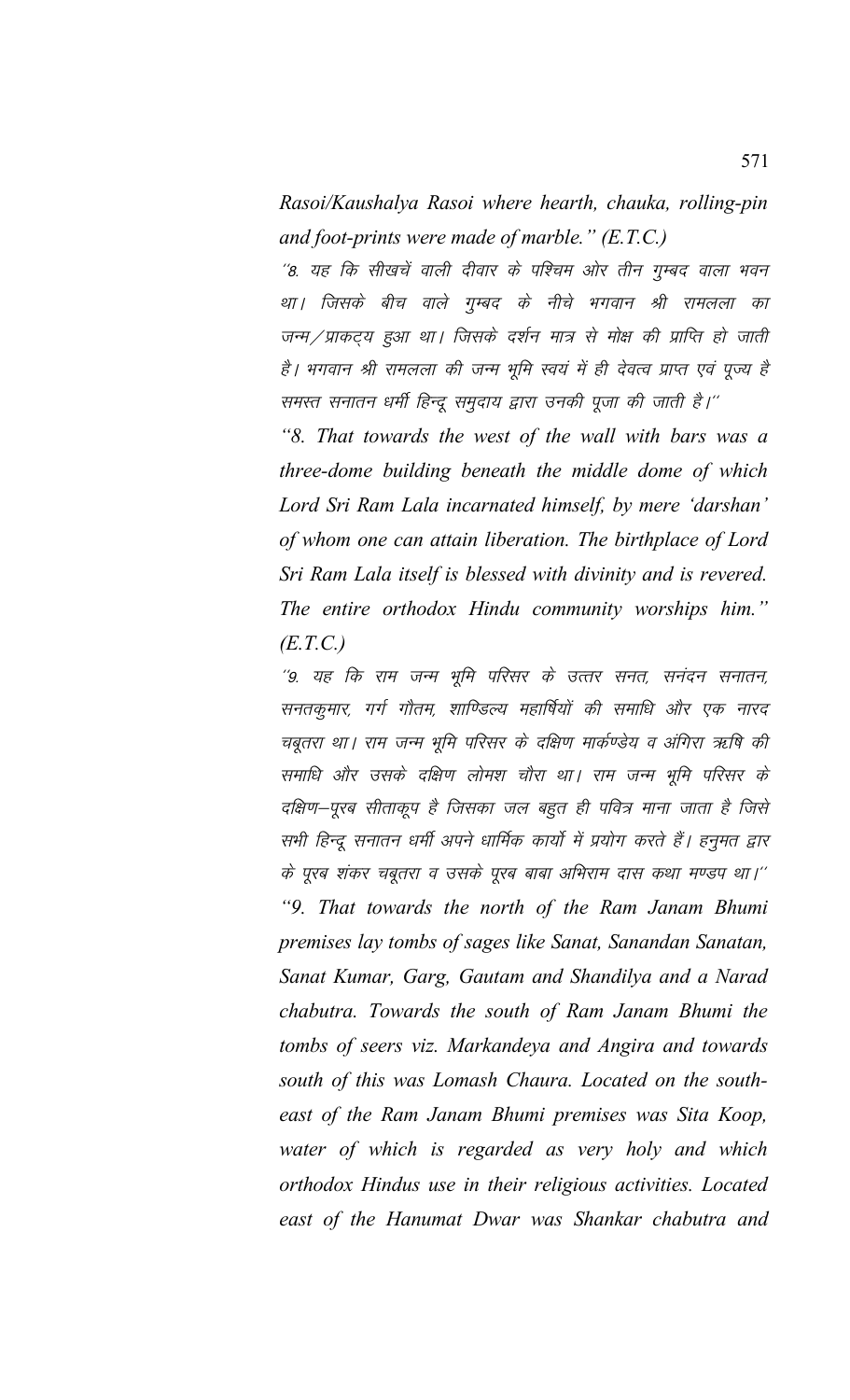*towards the east of this lay Baba Abhiram Das Katha Mandap." (E.T.C.)*

 $^{\prime\prime}$ 10. यह कि राम जन्म भूमि परिसर के चारो तरफ परिकमा मार्ग था जिससे तीर्थ यात्री, दर्शनार्थी श्री राम जन्म भूमि परिसर की परिक्रमा करते थे। हनुमत द्वार से परिक्रमा हेतू दक्षिण की ओर चलने पर पूर्वी दीवार में ही बाहर की ओर वाराह भगवान विराजमान थे।''

*"10. That around the Ram Janam Bhumi premises was parikrama marg (route of circumambulation), through which pilgrims and devotees used to do circumambulation of Sri Ram Janam Bhumi premises. Moving towards the south from the Hanumat Dwar for circumambulation, towards the exterior of the eastern wall itself lay Lord Varah as presiding deity." (E.T.C.)*

"11. यह कि तीन गुम्बद वाले भवन में बारह काले कसौटी पत्थर के खम्भे लगे हुए थे जिन पर हिन्दू देवी–देवताओं की मूर्तियां, कलश, पल्लव, फूल, पत्ती आदि उकेरी हुई थी। बीच वाले गुम्बद अर्थात् गर्भगृह के सामने वाले द्वार के ऊपर चन्दन की लकड़ी का बना हुआ बीम लगा था।''

*"11. That the three- dome building had 12 pillars of black kasauti stone with idols of male and female Hindu deities, pitchers, foliages, flowers, leaves etc. engraved on them. On the middle dome, that is, above the gate located opposite to the sanctum sanctorum was placed a beam made of sandal-wood." (E.T.C.)*

 $^{\prime\prime}$ 12. यह कि श्री राम जन्मभूमि परिसर में जाने के लिए मात्र दो द्वार थे उत्तर में सिह द्वार व पूरब में हनुमत द्वार था और इन द्वारों से होकर ही तीन गुम्बद वाले भवन के अंदर जाया जा सकता था इसके अतिरिक्त अन्य कोई प्रवेश द्वार नहीं था, इसलिये साधु वैरागी व हिन्दू तीर्थयात्री, दर्शनार्थी आदि के अलावा अन्य किसी पंथ या मज़हब के अनुयायी प्रवेश नहीं कर पाते थे। $^{\prime\prime}$ 

*"12. That there were just two gates to enter Sri Ram Janam Bhumi premises. Towards the north was Singh*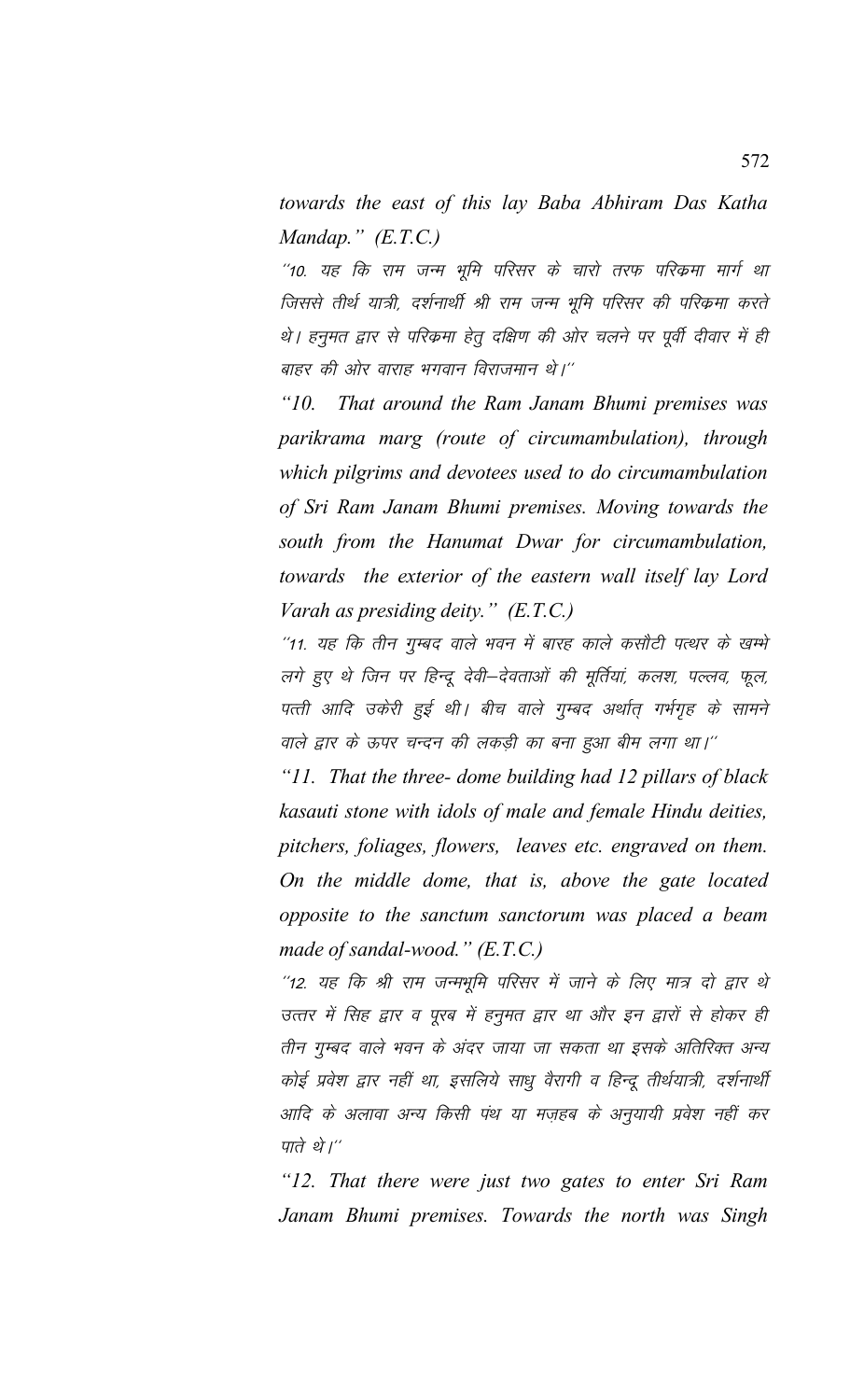*Dwar and towards the east was Hanumat Dwar. Only by passing through these doors one could enter the threedomed building. Except for this one, there was no other entrance. Hence, except saints, hermits, Hindu pilgrims, devoteees etc., followers of no other sect or faith could have entrance there." (E.T.C.)*

''19. यह कि विवादित ढांचा गिरने के पूर्व मुख्य द्वार प्रवेश हेतु पुरब की ओर से था जिसे हनुमत द्वार के रूप में जाना जाता था मुख्य द्वार के दोनों तरफ काले कसौटी के खम्भे थे इसी प्रकार के 12 काले कसौटी के खम्भे अन्दर मुख्य भवन में भी लगे थे जिन पर घट, पल्लव, अमृत कलश, स्वास्तिक, फूल पत्ती, मोर, देवी देवताओं के चित्र उकेरे थे।''

*"19. That prior to the demolition of the disputed structure, the main gate for entrance opened in the east and was called Hanumat Dwar. There were pillars of black kasauti stone on both sides of the main gate. The main building also had 12 pillars made of this very type of black kasauti stone and having images of pitchers, foliages, Amrit Kalash, Swastik, flowers, leaves, pecocks and male and female deities engraved on them." (E.T.C.)*

**427.** About the faith of Hindus that the place in dispute is the birth place of Lord Ram and that Babar got the building constructed after demolition of a Temple, at the instance of one Fakir, and the constructed building was never a mosque, hence, neither used as mosque nor Namaz was offered thereat, he has stated in paragraphs 13, 14, 15, 18, 20, 22, 23 and 25 of the affidavit as under :

''13. यह कि बाबर कभी भी इस देश का बादशाह नहीं था और न ही कभी उसे इस देश में बादशाह की मान्यता दी गई और न ही कभी बाबर ने बादशाह के रूप में इस देश में राज किया। बाबर मात्र एक लुटेरा था, जो लूटपाट के बाद वापस अपने देश अफगानिस्तान चला गया। विवादित स्थल पर स्थित राम जन्म भूमि मंदिर, जिसका राजा विक्रमादित्य के समय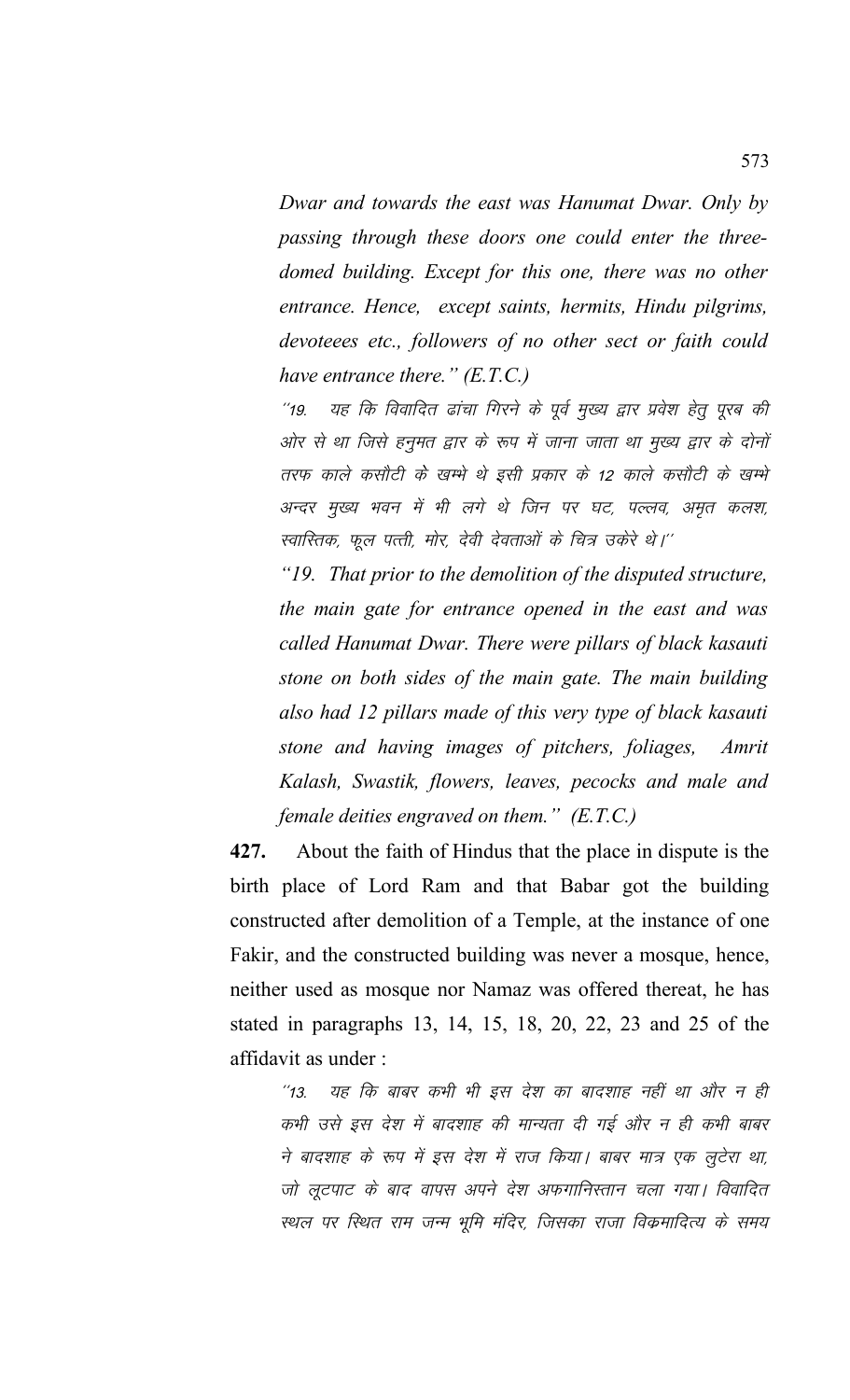में जीर्णोद्वार हुआ था, को मीरबाकी , जो एक शिया मुसलमान था और बाबर का सेनापति था, ने एक फकीर के कहने पर ध्वस्त करके मस्जिद का रूप देने का प्रयास किया और इस भवन के निर्माण के लिये मंदिर के ही मलबे आदि का प्रयोग किया।"

*"13. That Babur was never emperor of this country, nor was he ever recognised emperor of this country nor had he ruled over this country. Babur was just a plunderer and had gone back to his country, Afghanistan, after the plunder. Mir Baqi, a Shia Muslim and army commander of Babur, demolished the Ram Janam Bhumi temple, renovated during the reign of King Vikramaditya, and tried to give it the shape of a mosque at the behest of a Fakir and used the debris, etc. of the temple itself for the construction of this building." (E.T.C.)*

"14. यह की मीरबाकी ने श्री रामजन्मभूमि मंदिर तोड़ कर जो तीन गुम्बद वाले भवन का निर्माण कराया वह कृत्य मूर्ति—पूजकों को अपमानित करने के उद्देश्य से किया था न कि मस्जिद के रूप में इस्तेमाल करने हेतु और वह स्थान कभी भी मस्जिद के रूप में इस्तेमाल नहीं हुआ और न ही वहां पर कभी नमाज पढ़ी गई।''

*"14. That Mir Baqi built the three-dome building after demolishing Sri Ram Janam Bhumi temple. The said act was committed with the intention of insulting idolworshippers, not for using it as a mosque. This place was never used as a mosque nor was namaj ever offered there." (E.T.C.)*

"15. यह कि श्री राम जन्म भूमि पर रिथत तीन गुम्बद वाले भवन में कोई मीनार नहीं थी और न ही वहाँ पर वजू करने के लिये पानी एकत्रित करने का कोई स्थान था।''

*"15. That Sri Ram Janam Bhumi-situated three-dome building had no minaret nor was there any place for collecting water for being used for 'vaju' (cleaning of*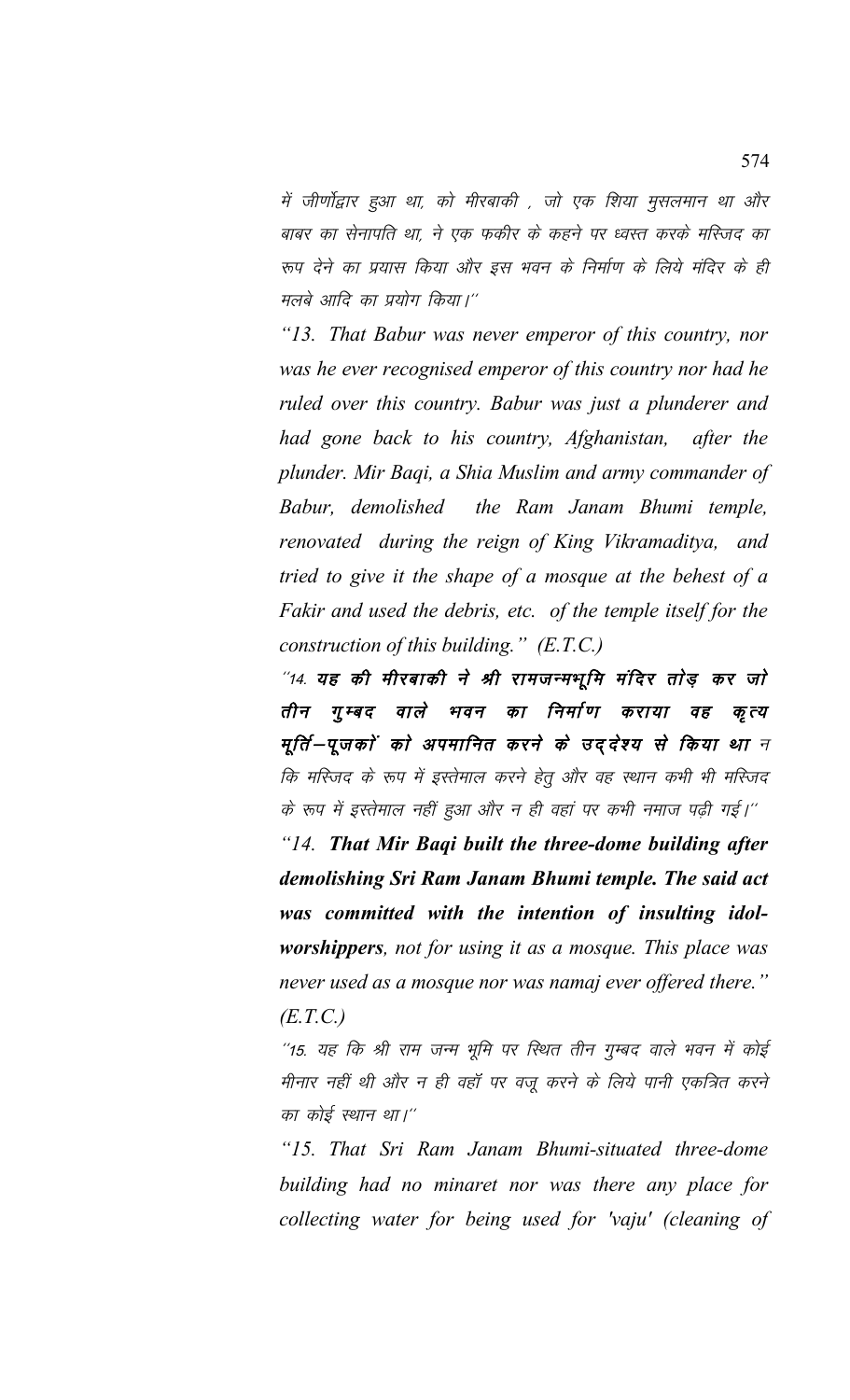*hands)." (E.T.C.)*

"18. यह कि हिन्दू समाज के लोग अनादि काल से इस स्थान को श्री राम चन्द्र जी की जन्मभूमि के रूप में परम्परागत आस्था और विश्वास से पूजते रहे हैं। $^{\prime\prime}$ 

*"18. That people of the Hindu society have been worshipping the birthplace of Sri Ram Chandra with traditional faith and belief since eternity." (E.T.C.)*

'20. यह कि मुख्य परिसर में मध्य गुम्बद के नीचे की भूमि पर भगवान श्री राम का जन्म हुआ था यह आस्था एवम् विश्वास हिन्दू जनमानस का है ओर इसी आस्था एवम विश्वास के आधार पर देश विदेश के असंख्य हिन्दू राम भक्त विवादित स्थल को भगवान श्री राम की जन्म स्थली मान कर पूजा-दर्शन करते चले आ रहे हैं।"

*"20. That Lord Sri Rama was born on the land lying beneath the middle dome located in the main premises. It is the faith and belief of Hindu public and on the basis of this belief innumerable Hindus and Rama-worshippers of the country and abroad have been doing pooja-darshan taking the disputed site to be the birthplace of Lord Sri Rama." (E.T.C.)*

"22. यह कि राम जन्म भूमि परिसर के चारो ओर हिन्दुओं के ही कई प्रतिष्ठित मंदिर व धर्म स्थान हैं जिनमें से प्रमुख सीता रसोई, कनक भवन, विश्वामित्र आश्रम, मत–गजेन्द्र, कोटेश्वर महादेव, रामखजाना मंदिर, सूग्रीव किला, रंग महल वशिष्ठ कृण्ड, कुबेर टीला, ब्रम्ह–कृण्ड गुरूद्वारा, आदि हैं।''

*"22. That around the Rama Janam Bhumi premises are many reputed temples and religious sites of Hindus only which chiefly include Sita Rasoi, Kanak Bhawan, Vishwamitra Ashram, Mat-gajendra, Koteshwar Mahadev, Ram Khajana temple, Sugreev Qila, Rang Mahal, Vashishtha Kunda, Kuber Tila, Brahma-Kunda, Gurudwara, etc." (E.T.C.)*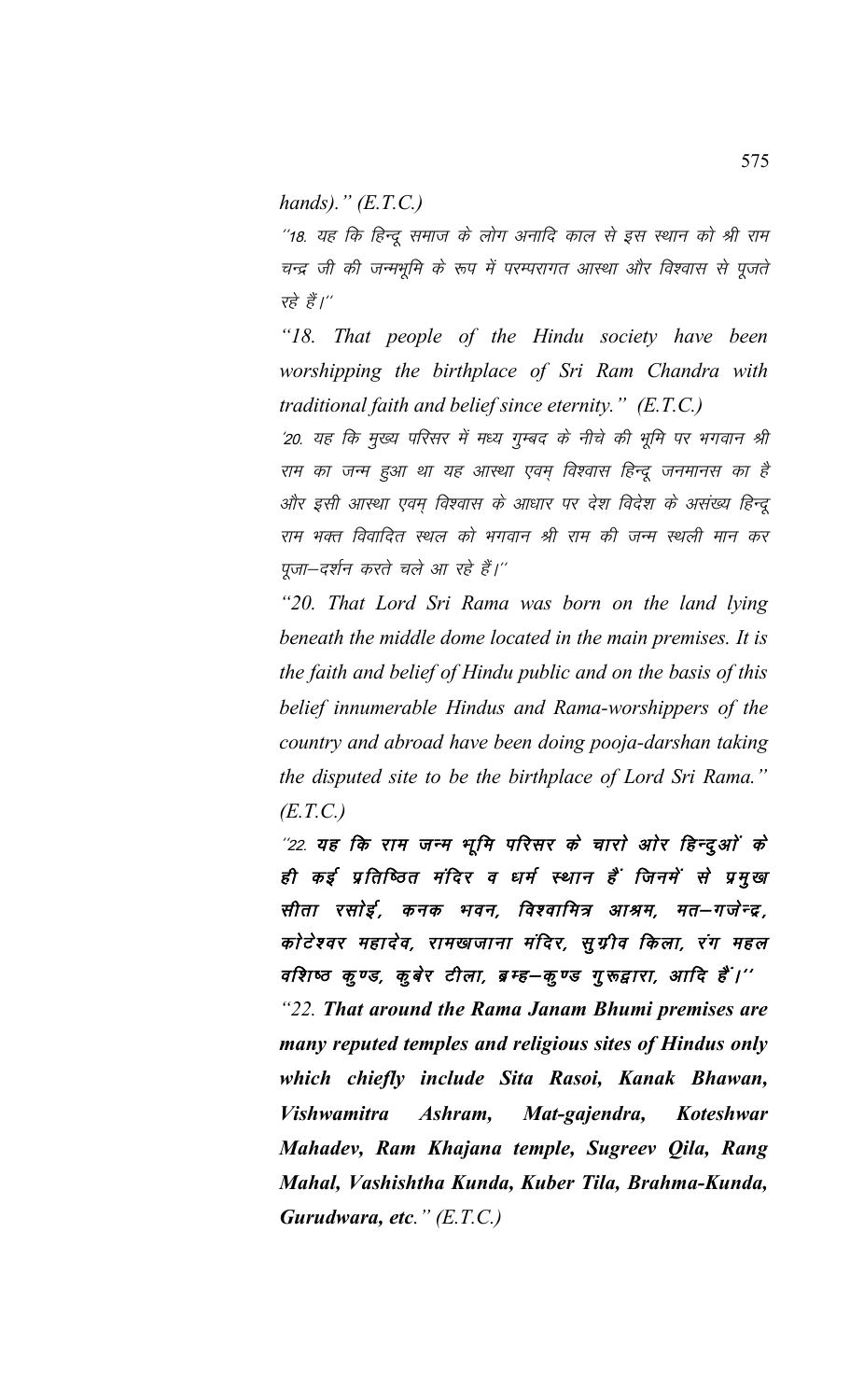''23. यह कि मेरी जानकारी में अयोध्या में हिन्दू समुदाय व मुस्लिम समुदाय के बीच आपस में मधुर संबंध रहे और वहां के अधिकतर स्थानीय मुसलमान (कुछ सामप्रदायिक, कट्टर पंथी व स्थार्थी तत्वों को छोड़कर) इस स्थान को सदैव हिन्दुओं के आराध्य देव भगवान श्री राम का जन्म स्थान ही मानते हैं और स्थानीय मुसलमान इस स्थान को कभी मस्जिद के रूप में स्वीकार नहीं करते हैं।''

*"23. That as per my knowledge, mutual relations between Hindu and Muslim communities have been cordial in Ayodhya and most of its local Muslims (excluding some communal, fundamentalist and selfish elements) always consider this place only to be the birthplace of Lord Sri Rama, favoured deity of Hindus, and they never take it to be a mosque." (E.T.C.)*

''25. यह कि इस्लाम मज़हब के अनुयायी, उनके उलेमा आदि से वार्तालाप से शपथकर्ता को यह जानकारी हुई कि इस विवादित स्थल को मुस्लिम समुदाय इबादत गाह के रूप में स्वीकार नहीं करते। उनका यह भी मानना है कि मस्जिद में मीनार व वजू के लिये समुचित व्यवस्था होना आवश्यक है। विवादित स्थल पर स्थित ढांचा में न तो मीनारें थी और न ही वजू के लिये कोई व्यवस्था थी। विवादित स्थल में राम की जन्मभूमि है जो धर्मशास्त्रों, जनश्रुतियों, प्रथाओं आदि के आधार पर प्रमाणित है, तथा अनादि काल से उस स्थल को भगवान श्री राम की जन्म भूमि के रूप में पूजित किया जाता चला आ रहा है।''

*"25. That from talks with followers of Islam and with their Ulemas (clerics ) the deponent has come to know that the Muslim community do not consider this disputed site to be a place of worship. They also hold that a mosque should necessarily have minarets and a proper arrangement for 'vaju'. The structure located at the disputed site had neither minarets nor any arrangement for 'vaju'. The birthplace of Rama is at the disputed site, which fact is established on the basis of scriptures, hear-says, customs, etc. The said*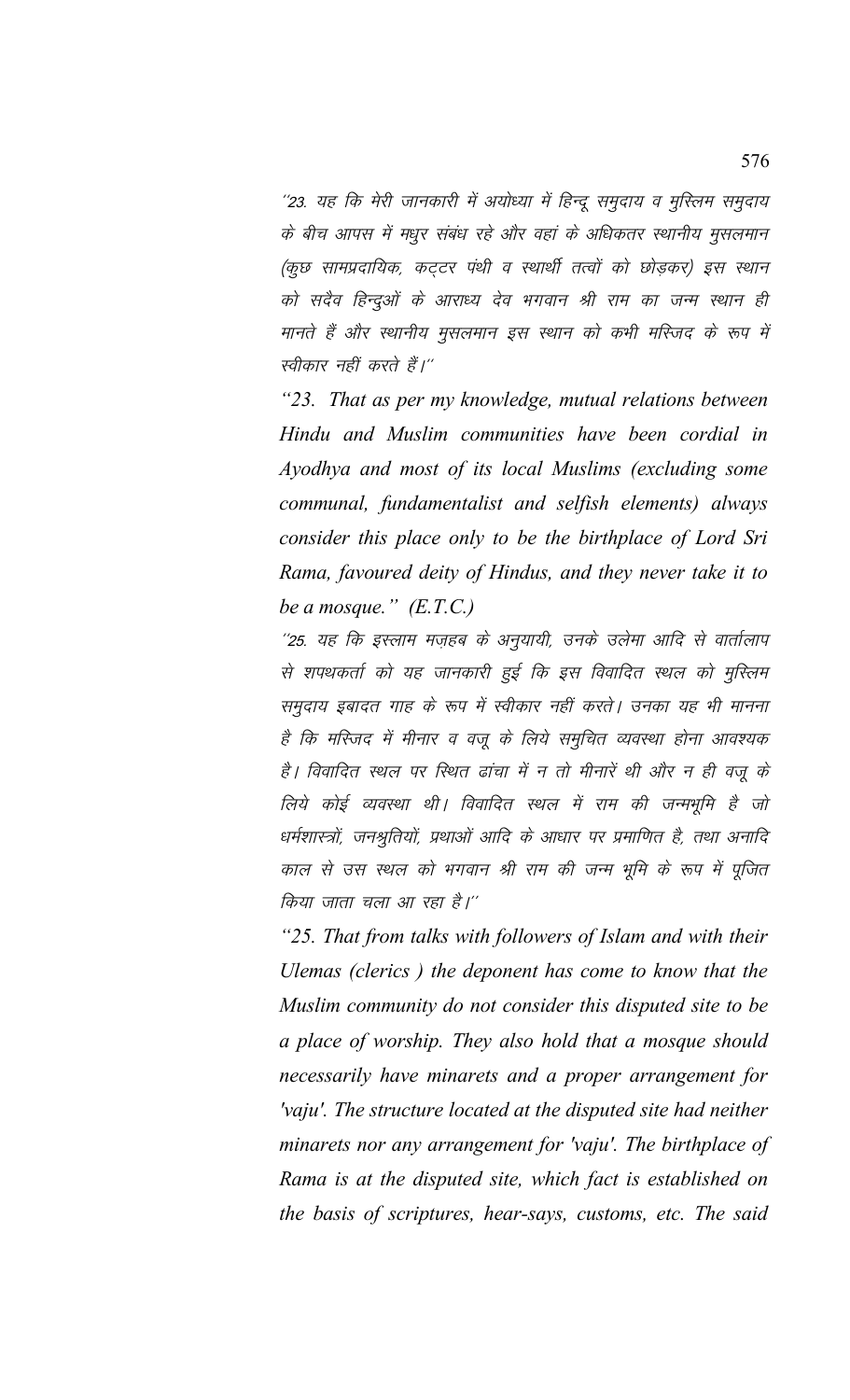*place has continued to be worshipped as the birthplace of Lord Sri Rama since eternity." (E.T.C.)*

**428.** In para 21, DW 13/1-1 has said about 1934 riots and in para 24 about possession of Hindus on the premises in dispute and the statement made by several Muslims in affidavit filed in proceedings under Section 145 Cr.P.C. :

''21. यह कि राम जन्म भूमि के परिसर में कभी कोई मुसलमान नहीं जाता था और न ही कभी किसी मुसलमान द्वारा वहां कभी नमाज पढ़ी गई। वर्ष 1934 में गौ हत्या के कारण अयोध्या में साम्प्रदायिक तनाव हो गया था और हिन्दू मुसलमान के बीच दंगा हुआ था उस दंगा में हिन्दुओं द्वारा मुस्लिम समुदाय के लोगों को जम कर मारा गया जिससे भयभीत होकर वर्ष 1934 के बाद श्री राम जन्म भूमि परिसर की तरफ मुस्लिम समुदाय के लोग नहीं जाते थे। 1934 से विवादित स्थल पर मुस्लिम समुदाय का कोई भी व्यक्ति अंदर नहीं गया।"

*"21. That no Muslim ever visited the Ram Janam Bhumi premises nor was namaj ever offered by any Muslim. In the year 1934, Ayodhya witnessed communal tension and Hindu-Muslim riot due to cow-slaughter. In the riot, people of the Muslim community had been given a sound beating by Hindus following which people of the Muslim community, out of fear, did not go towards Sri Rama Janam Bhumi premises after 1934. Nobody from the Muslim community has gone inside the disputed site since 1934." (E.T.C.)*

 $^{\prime\prime}$ 24. यह कि वर्ष 1949 में धारा 145 जाप्ता फौजदारी की कार्यवाही के दौरान भी मुस्लिम समुदाय के अनेक लोगों ने इस विवादित स्थल को भगवान श्री राम की जन्म भूमि के रूप में स्वीकार किया एवम् इस स्थान पर निरंतर हिन्दओं के कब्जे की पृष्टि करते हुए यह स्वीकार किया कि इस विवादित स्थल पर मुस्लिम समुदाय के लोगों के द्वारा कभी नमाज नहीं पढ़ी गई, और इस प्रकार के स्थल पर इस्लाम मज़हब के अनुसार नमाज नहीं पढी जा सकती है।''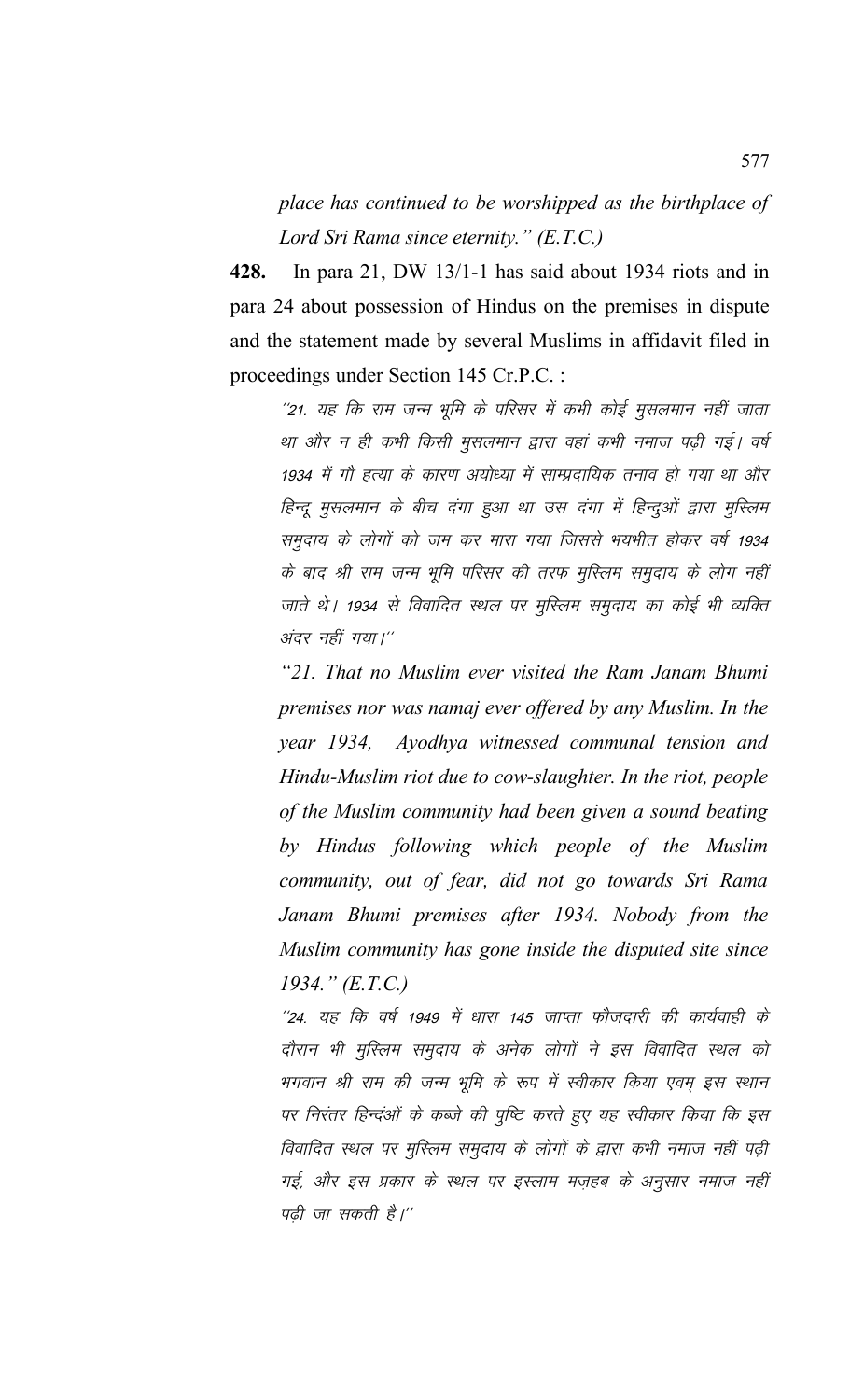*"24. That in the year 1949, even in course of criminal proceeding of attachment under section 145, many people of the Muslim community accepted this disputed site as the birthplace of Lord Sri Rama and confirming the regular possession of Hindus over this place they admitted that namaj had never been offered by people of the Muslim community at the disputed site and that Islam does not permit namaj to be offered at this type of place." (E.T.C.)*

**429.** In para 16 of the affidavit, DW 13/1-1 says that his Guru Late Baba Abhiram Das was observing various religious functions at the premises in dispute and electric connection was also in his name, as under :

'16. यह कि श्री राम जन्मभूमि स्थल पर समय–2 पर पुण्य तिथियों पर धार्मिक आयोजन होते रहे हैं। मेरे गुरू स्व0 बाबा अभिराम दास जी की देख–रेख में कार्यक्रमों का आयोजन होता था। श्री रामजन्मभूमि स्थान के नाम से बिजली का कनेक्शन था और बिजली के बिलों का भुगतान भी मेरे गुरू स्व0 बाबा अभिराम दास जी द्वारा किया जाता था। ''

*"16. That religious functions have been taking place from time to time at Sri Ram Janam Bhumi site on auspicious occasions. Programmes used to be organised under the supervision of my spiritual teacher, Late Baba Abhiram Das Ji. There was a power connection in the name of Sri Ram Janam Bhumi Sthan and even electricity bills used to be paid by my spiritual teacher, Late Baba Abhiram Das Ji." (E.T.C.)*

**430. D.W. 17/1 Ramesh Chandra Tripathi**, the witness is defendant no. 17 (Suit-4), resident of village Bhagwan Patti, Pargana Mijhaura, Tahasil Akbarpur, District Ambedkar-Nagar, is 66 years of age (vide affidavit dated 9.5.2005). He was cross examined as under:

(a) 09/10/11/12.05.2005- by Nirmohi Akhara plaintiff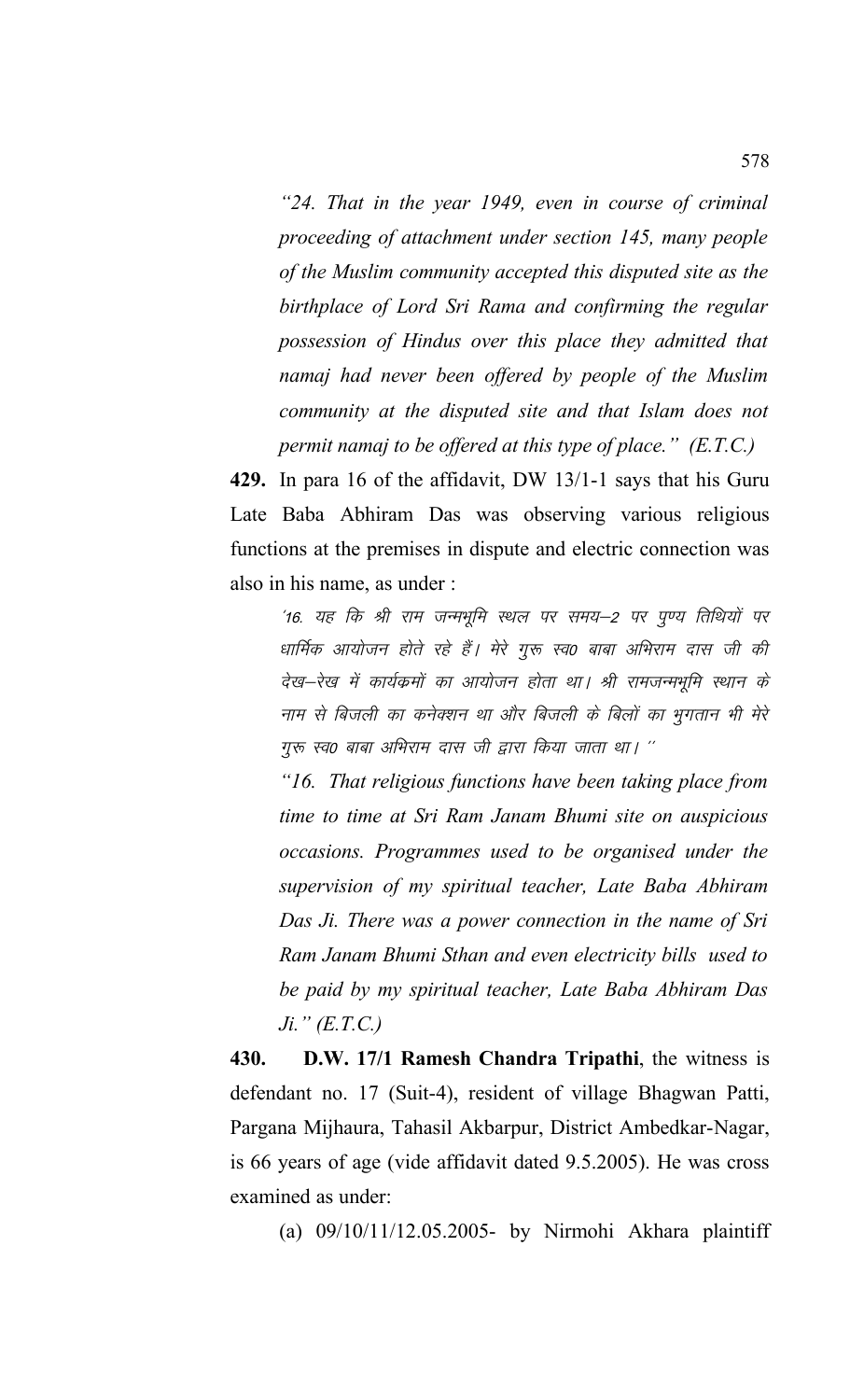(Suit-3) through Sri R.L. Verma, Advocate and Sri Tarunjeet Verma, Advocate (p. 10-56)

(b) 12/13.05.2005- by plaintiff no. 9 and 10/1 Mahmood Ahmad and Mohd. Faruk Ahmad through Sri Abdul Mannan, Advocate (p. 56-66)

(c) 13/16.05.2005- by plaintiffs no. 1, 6/1 and 6/2 Sunni Central Board of Waqf, Jiyauddin and Maulana Mahafujurrhman through Sri Zafaryab Jilani, Advocate (p. 66-92)

(d)  $17.05.2005$ - by plaintiff no. 7 (Suit-4) and defendant no. 5 (Suit-5), Mohd. Hashim, through Sri Mustaq Ahmad Siddiqui, Advocate (p. 94-107)

(e) 17.05.2005-defendants no. 6/1 (Suit-3) through Sri Irfan Ahmad, Advocate and defendant no. 6/2 (Suit-3) through Sri Fazale Alam, Advocate and defendant no. 26 (Suit-5) through Sri C.M. Shukla, Advocate adopted the cross examination already done by Sri Abdul Manna, Sri Zafaryab Jilani and Sri Mustaq Ahmad Siddiqui, Advocates (p. 107)

**431.** In para 4, 5, 6, and 7 of the affidavit, DW 17/1 has stated about faith of Hindus of the disputed place as birth place of Lord Ram and that the Hindus were performing Pooja thereat since long in the said premises. Paras 4 to 7 are reproduced as under :

''4. यह कि हिन्दू धर्म की स्थापित शाश्वत मान्यताओं, आस्थाओं एवं परम्पराओं के अनुसार भगवान विष्णू ने मानव रूप में तत्कालीन महाराज दशरथ के पुत्र के रूप में उनकी पत्नी कौशिल्या की कोख से अयोध्या में जन्म लिया।"

*"4. That according to settled beliefs, customs and traditions of Hindu religion, Lord Vishnu embodied Himself in human form as son of the then king Dashrath*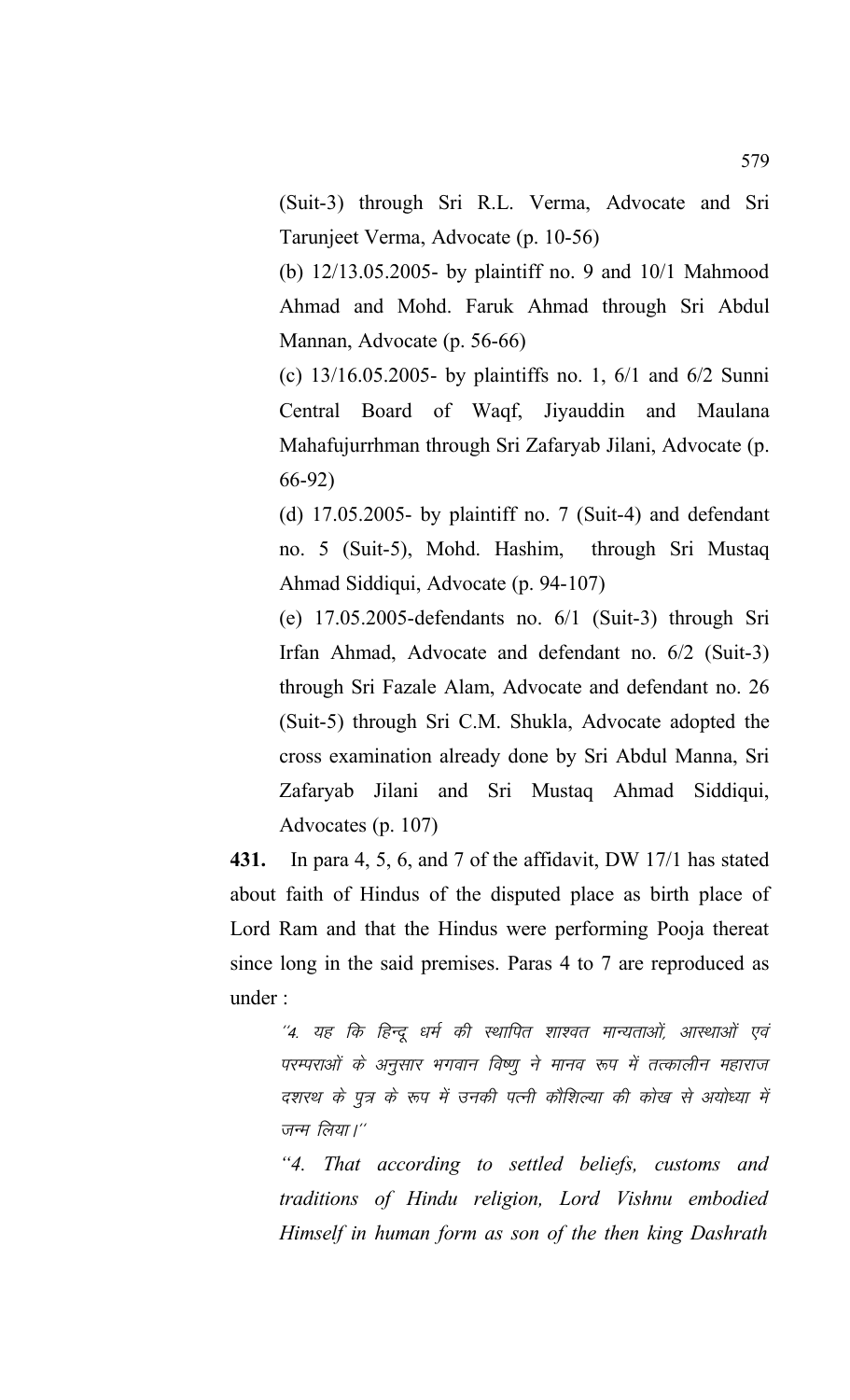## *from the womb of the latter's wife Kaushalya." (E.T.C.)*

''5. यह कि अयोध्या नगर, जनपद फैजाबाद में स्थित है, तथा जिस स्थल पर आस्था, मान्यताओं एवं परम्पराओं के अनुसार भगवान श्रीराम ने जन्म लिया वह हिन्दू धर्मावलम्बियों द्वारा भगवान राम की जन्म भूमि के रूप में पूजित चली आ रही है। वह क्षेत्र जहाँ भगवान श्रीराम ने जन्म लिया वह आज भी नगर पालिका में मोहल्ला रामकोट के नाम से तथा राजस्व अभिलेखों में ग्राम-कोटरामचन्द्र के नाम से चला आ रहा है।''

*"5. That the city of Ayodhya is situated within District Faizabad and according to the faith, belief and customs, the place where Lord Rama had incarnated, has been revered by followers of Hindu religion as the birthplace of Lord Rama. The place where Lord Rama had incarnated, still exists within the municipal area as Mohalla- Ramkot and as Village- Kotramchandra in the revenue records." (E.T.C.)*

''6. यह कि यूँ तो अयोध्या में कई धार्मिक पर्वो पर यथा, सावन झूला, अक्षय नवमी (चौदह कोसी परिक्रमा) प्रबोधिनी एकादशी (पंचकोसी परिक्रमा), कार्तिक माह की पूर्णमासी आदि अनेक तिथियों पर हिन्दू धर्मावलम्बियों का मेला, अयोध्या में स्नान–ध्यान दर्शन पूजन अर्चन हेतु लगता है किन्तु भगवान राम के जन्म तिथि अर्थात चैत्र मास के शुक्ल पक्ष की नवमी को भक्तों व तीर्थ यात्रियों का जो मेला अयोध्या में लगता है वह अयोध्या का सबसे बड़ा मेला होता है।

इस मेला में भारत वर्ष के कोने–कोने से अनेक भक्त तीर्थ यात्री तो लाखों की संख्या में एकत्र होते ही हैं विदेशी से भी लोग आते हैं व भगवान राम की जन्मस्थली का व उस स्थल पर भगवान श्रीरामलला की मूर्ति के दर्शन करके अपने को धन्य समझते हैं। यह दिन चैत्र राम नवमी के नाम से ही जाना जाता है।''

*"6. That fairs of followers of Hindu religion are held at Ayodhya on many religious occasions such as Sawan Jhula, Akshay Navami (chaudah kosi circumambulation), Prabodhni Ekadashi (Panch kosi circumambulation), full*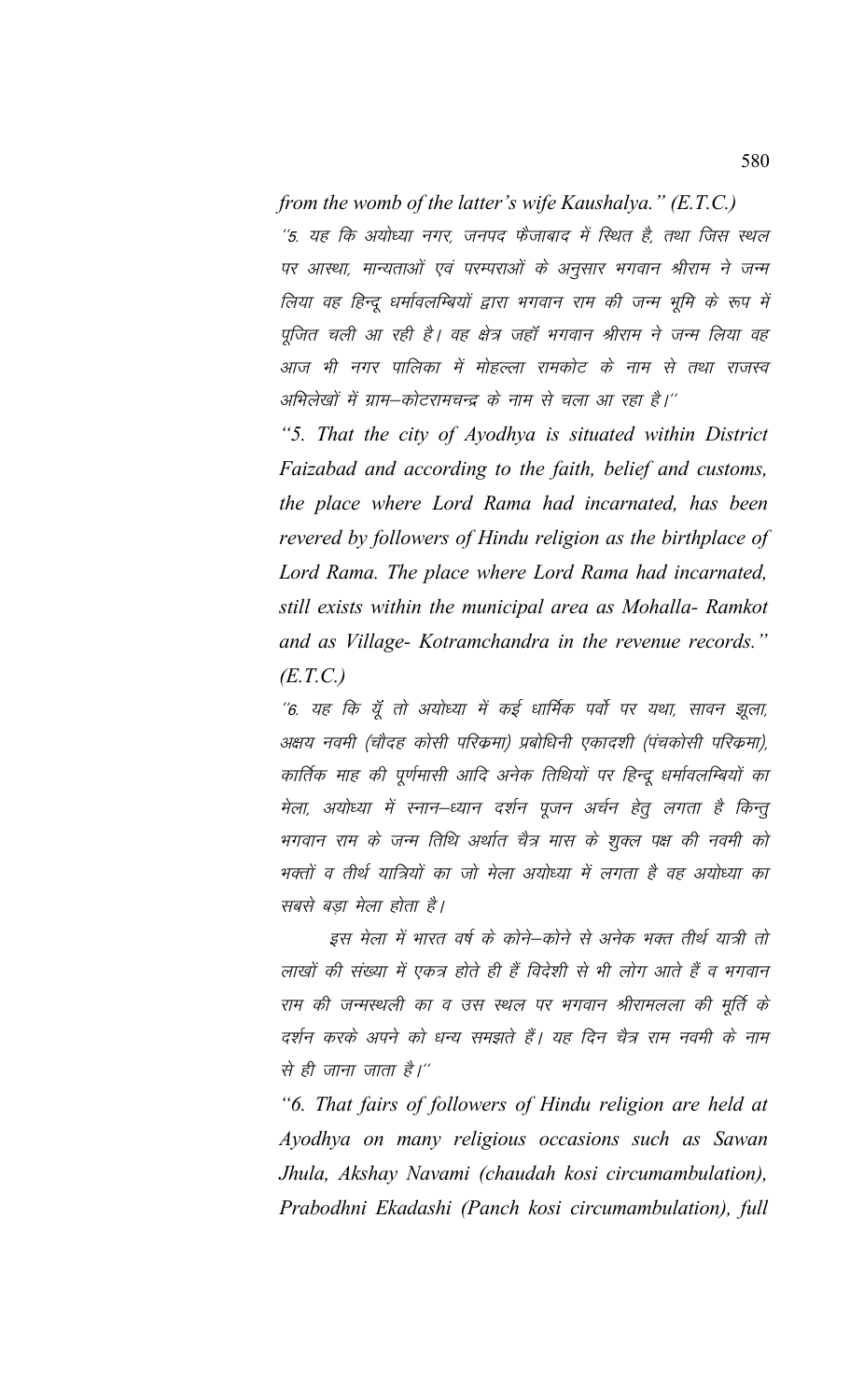*moon in the month of Kartik etc., for having holy dip, worship etc. at Ayodhya but the fair of devotees and pilgrims held at Ayodhya on the occasion of the birth date of Lord Rama i.e. 9th day of Shukla fortnight of the month of Chaitra, is the biggest fair of them all.* 

*Lakhs of pilgrims, devotees from different corners of India gathered here on the occasion of this fair, besides people from abroad. They used to have 'darshan' of the birthplace of Lord Rama and His idol over there, and used to consider themselves to be fortunate. This day is known as Chaitra Ramnavami." (E.T.C.)*

'7. यह कि मैं शपथग्राही सात वर्ष की आयु से ही अयोध्या में रामजन्म भूमि मन्दिर में विराजमान भगवान रामलला की मूर्ति के दर्शन लगभग प्रत्येक वर्ष आज तक करता चला आ रहा हूँ। मुझ शपथग्राही के पिता मुझ शपथग्राही को बताया करते थे कि उनके पिता व पितामही के जमाने से ही चैत्र राम नवमी के अवसर पर सरयू स्नान एवम जन्म भूमि स्थित मन्दिर में विराजमान भगवान रामलला का दर्शन करने की परम्परा चली आ रही है, तथा यह कि भगवान राम का अवतरण त्रेता युग में हुआ था और तब से इस स्थल को तीर्थ के रूप में माना जाता है।''

*"7. That I, the deponent, have had the 'darshan' of Lord Ramlala present in Ramjanmbhumi temple at Ayodhya, almost every year from the age of 7 years till date. My father had told me that the tradition of holy dip in Saryu and the 'darshan' of Lord Ramlala present in the temple situated at Ramjanmbhumi on the occasion of Chaitra Ramnavami, had continued from the period of his father and forefathers, and further that Lord Rama had incarnated in the Treta Yug and since then this place is considered to be a pilgrimage." (E.T.C.)*

**432.** The details of the disputed premises in order to show it to be a Hindu temple of Lord Ram DW 17/1 has said in Para 12,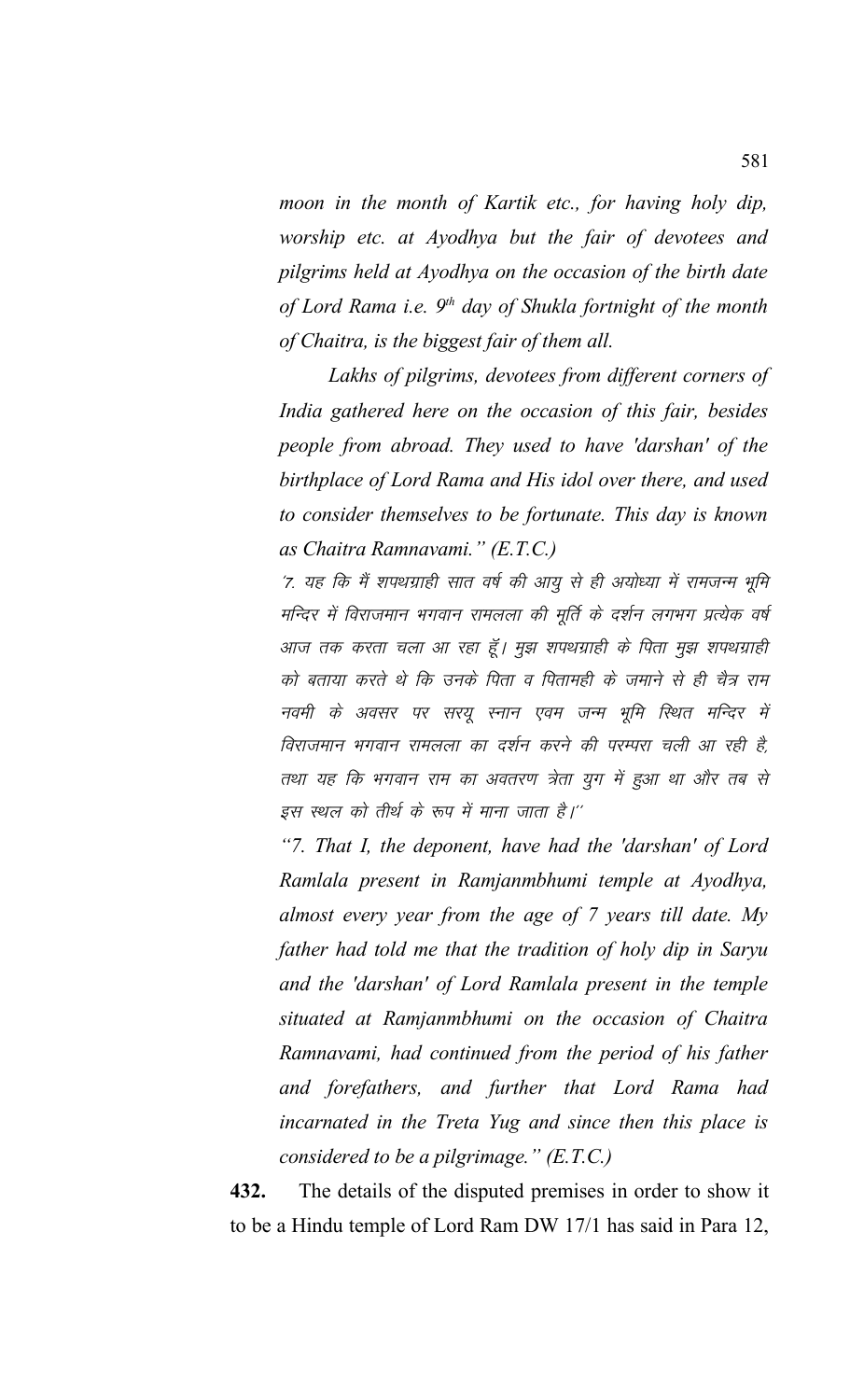13, 14 and 15 of the affidavit:

 $\degree$ 12. यह कि विवादित स्थल पर स्थित मन्दिर में तीन गुम्बद थे जिसमें से मध्य वाले गुम्बद के नीचे भगवान रामलला की मूर्ति विराजमान थी। तीन गुम्बदों वाले भवन से उत्तर मिला हुआ सीतारसोई व छट्ठी पूजन स्थल या जिसमें चूल्हा, चौका, बेलन व चरण चिन्ह आदि बने हुए थे। जन्मभूमि स्थल, मन्दिर राम जन्मभूमि व मन्दिर में उपरोक्त रूप से विराजमान भगवान श्रीराम की मूर्ति के दर्शन व पूजन के साथ ही दर्शनार्थियों एवं तीर्थ यात्रियों द्वारा उक्त सीतारसोई व छट्ठी पूजन सील व उसमे बने हुए चूल्हा, चौका, बेलन व चरण चिन्ह आदि का भी दर्शन व पूजन निरन्तर किया जाता चला आया। विवादित स्थल के परिसर में प्रवेश हेतू मुख्य द्वार पूर्व की ओर था जिसे 'हनुमत द्वार' के रूप में जाना जाता था तथा दूसरा प्रवेश द्वार उत्तर की ओर था जो 'सिंह द्वार' के रूप में जाना जाता था जिससे होकर साधू संत, बैरागियों एवं दर्शनार्थियों का आना जाना होता था। उक्त विवादित स्थल पर बने हुए उपरोक्त तीन गुम्बदों का निर्माण 6 दिसम्बर 1992 ई0 को गिर गया, किन्तू आज तक बराबर उस स्थल पर भगवान श्रीराम की मूर्ति विराजमान चली आती है जिसका हिन्दू भक्तों एवं तीर्थ यात्रियों तथा दर्शनार्थियों द्वारा दर्शन एवं पूजन अर्चन निरन्तर चला आ रहा है, ओर पुजारी भगवान श्रीराम का भोग पूजन अर्चन आदि शास्त्रों के विधान के अनुसार निरन्तर करते चले आ रहे हैं।''

*"12. That there were three domes in the temple at the disputed site, and the idol of Lord Ramlala existed below the central dome. Adjacent to north of the three dome building, was the Sita Rasoi, Chhathi worship place or stove, Chauka, Belan and footmarks etc. Along with the 'darshan' and worship of the idol of Lord Sri Ram present at the Janmbhumi site, Ramjanmbhumi temple and temple as above, the devotees and pilgrims used to regularly have 'darshan' and worship of said Sita Rasoi and Chhathi worship place and the stove, Chauka, Belan and footmarks etc. built thereat. The main gate for entry to the disputed*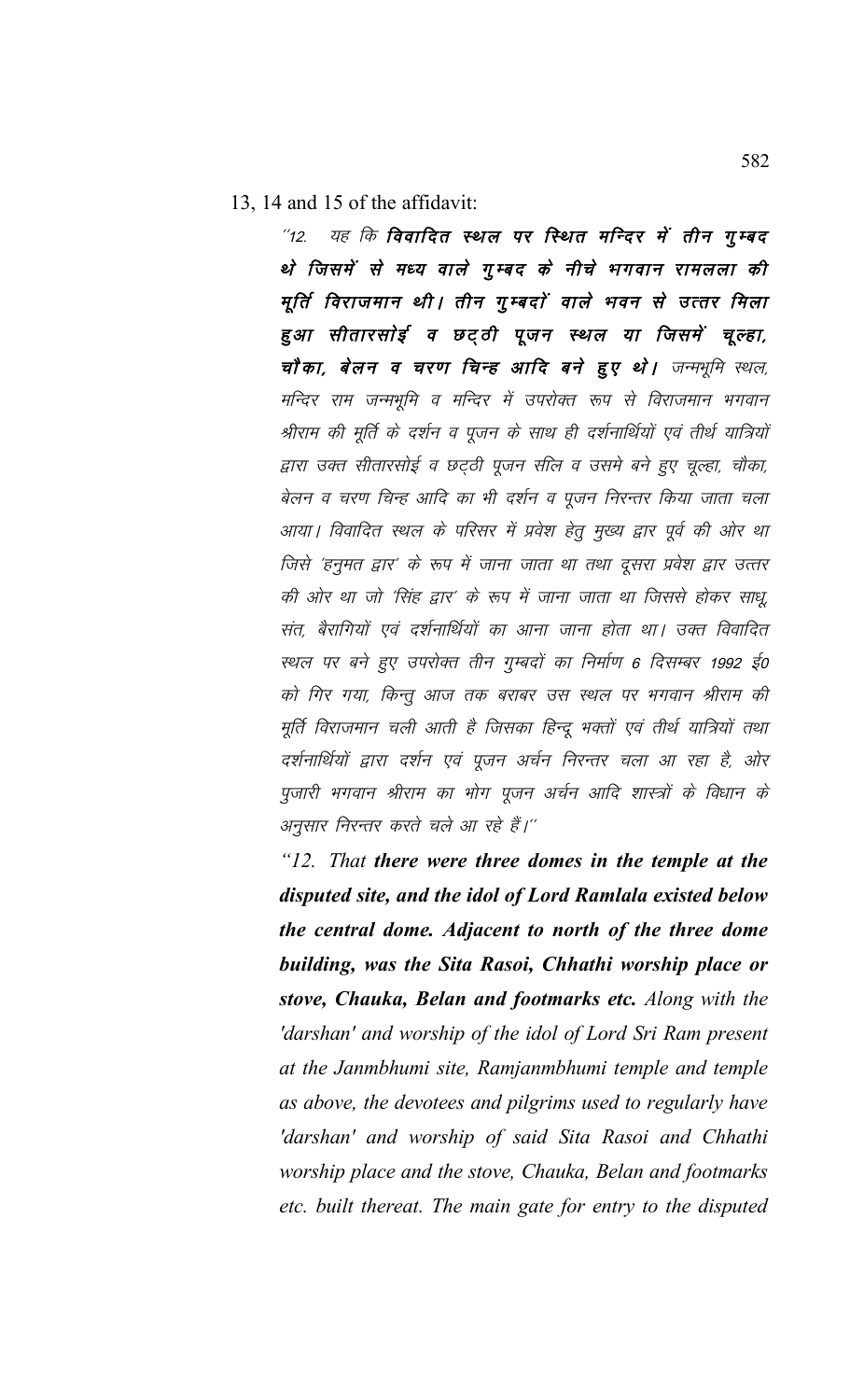*site was eastwards, which was called Hanumatdwar and the other gate was northwards, which was called Singhdwar and the saints, hermits, recluses and devotees used to pass through it. All the said three domes at the disputed site, collapsed on 6th December, 1992, but the idol of Lord Sri Ram still continues to exist continuously at that very place and the Hindu devotees and pilgrims have all along been performing 'darshan' and worship and the priests have been carrying out the Ragbhog, worship etc. of Lord Sri Ram as per the Shastras." (E.T.C.)*

''13. यह कि तीन गुम्बद वाले भवन के पूरब एक सीखचों वाली दीवाल थी जिसके पूर्व दक्षिण तरफ राम चबूतरा था जहाँ राम दरबार की मूर्तियाँ थी एवं बगल में भी अखण्ड कीर्तन चलता रहता था, तथा परिसर के बाहरी दीवाल के अन्दर की ओर दक्षिण–पूर्वी कोने में एक पूराने पीपल व एक नीम के पेड थे जिसके नीचे बने चबूतरे पर महादेव शंकर जी व कार्तिकेय जी तथा नन्दी आदि की मूर्तियाँ थीं जिनका दर्शनार्थियों द्वारा दर्शन व पूजन किया जाता रहा है।"

*"13. That to the east of the three dome building, was a iron rod wall, to the east-south of which was the Ramchabutara, over which the idols of Ram Darbar were present and the Akhand Kirtan also used to continue along side. In the south-east corner inside the outer wall of the premises, was an old Pipal and Neem tree under which was the family of Mahadev Shankar ji over a platform, i.e. Shankar ji, Parvati ji, Ganesh ji, Kartikeya ji and Nandi ji and the devotees regularly had the 'darshan' and worship of said deities. (E.T.C.)*

 $^{\prime\prime}$ 14. यह कि विवादित स्थल पर स्थित बाहरी चहारदीवारी के बाहर चारों ओर दर्शनार्थियों के परिकमा करने हेतू जगह थी जहाँ से दर्शन पूजन के उपरान्त दर्शनार्थी व तीर्थ यात्री आदि पूर्ण परिसर की परिक्रमा करते थे। सीखचों की दीवाल के सामने पूरब की ओर स्थित टीनशेड में नियमित रूप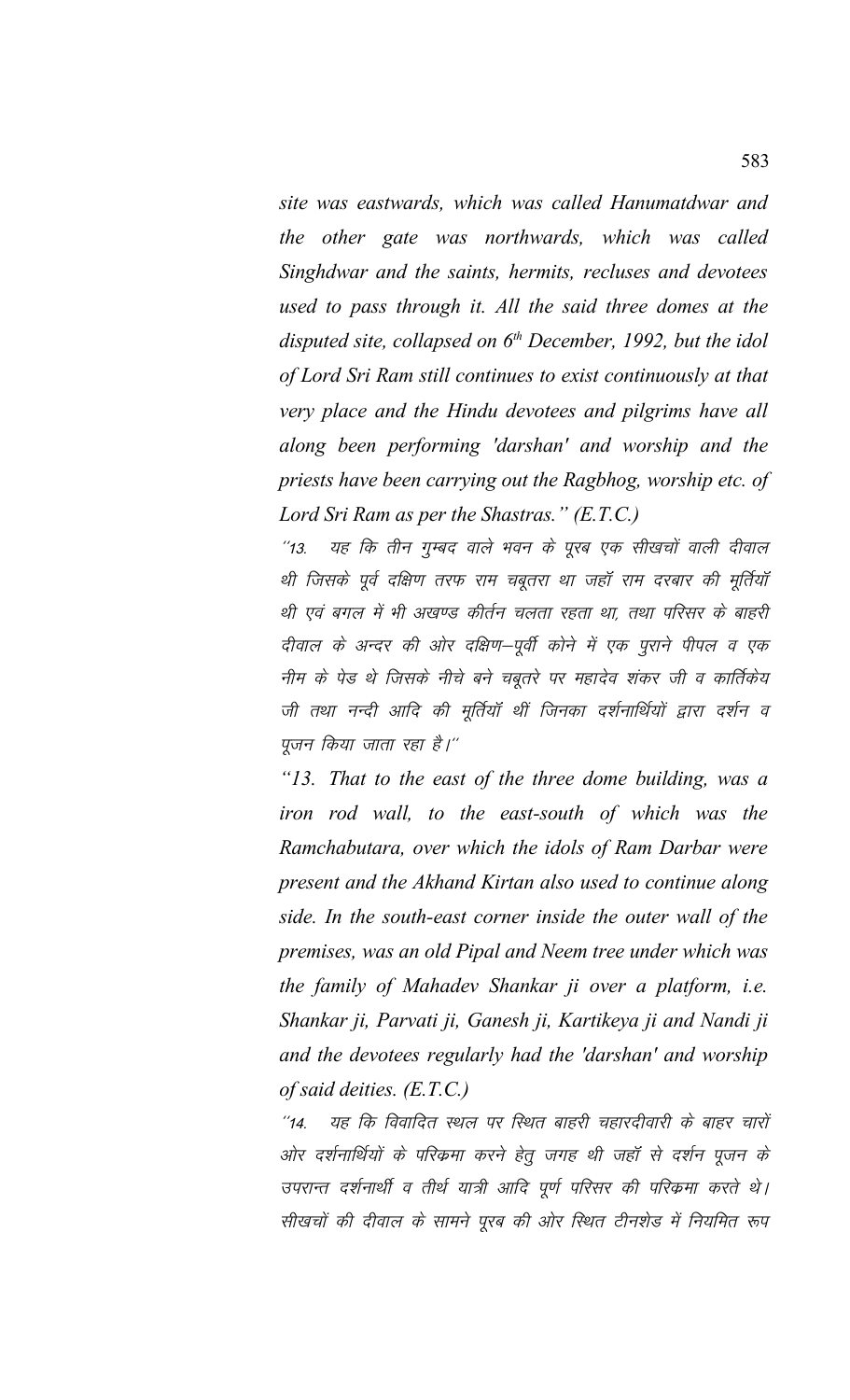से तमाम साधू-सन्त-वैरागी रहते थे व कीर्तन भजन किया करते थे।''

*"14. That outside the outer wall at the disputed site, was a place marked for circumambulation of the devotees. After having 'darshan' and and worship, the devotees and pilgrims used to perform circumambulation of the entire premises. Various saints- hermits- recluses lived in the tin shed opposite the iron rod wall in the east and performed Kirtan Bhajan." (E.T.C.)*

"15. यह कि विवादित परिसर के उत्तर कूछ समाधियाँ थी जिनकी ऋषियों, मुनियों की समाधियों के रूप में दर्शनार्थियों द्वारा पूजा की जाती थी $'$ 

*"15. That there were a few 'samadhi' to the north of the disputed premises, which were worshiped by the devotees as 'samadhi' of Rishi, Muni." (E.T.C.)*

**433.** In Paras 9, 10, and 17 he (DW 17/1) has said that neither there was any Babari Masjid at the disputed premises nor existence of any such mosque nor it was ever used as mosque by any Muslim and in fact as per his knowledge since 1934 no Muslim has ever visited the premises in dispute. The contents of the above paragraphs are as under :

''9. यह कि विवादित स्थल पर बाबरी मस्जिद अथवा अन्य किसी मस्जिद का कोई अस्तित्व कभी नहीं था। विवादित स्थल पर स्थित भवन भगवान श्री राम जन्मभूमि का मन्दिर था जिसमें पूर्व से ही भगवान श्री राम की मूर्ति विराजमान थी।"

*"9. That neither Babri mosque nor any other mosque ever existed at the disputed site. The temple of Lord Sri Ramjanmbhumi existed at the disputed site, wherein the idol of Lord Sri Ram already existed." (E.T.C.)*

'10. यह कि मेरी जानकारी के अनुसार वर्ष 1934 ई0 से विवादित स्थल पर व उसके आसपास कभी कोई इस्लाम धर्मानुयायी व्यक्ति नहीं गया और न ही कभी विवादित स्थल पर किसी ने नमाज अदा की तथा न कभी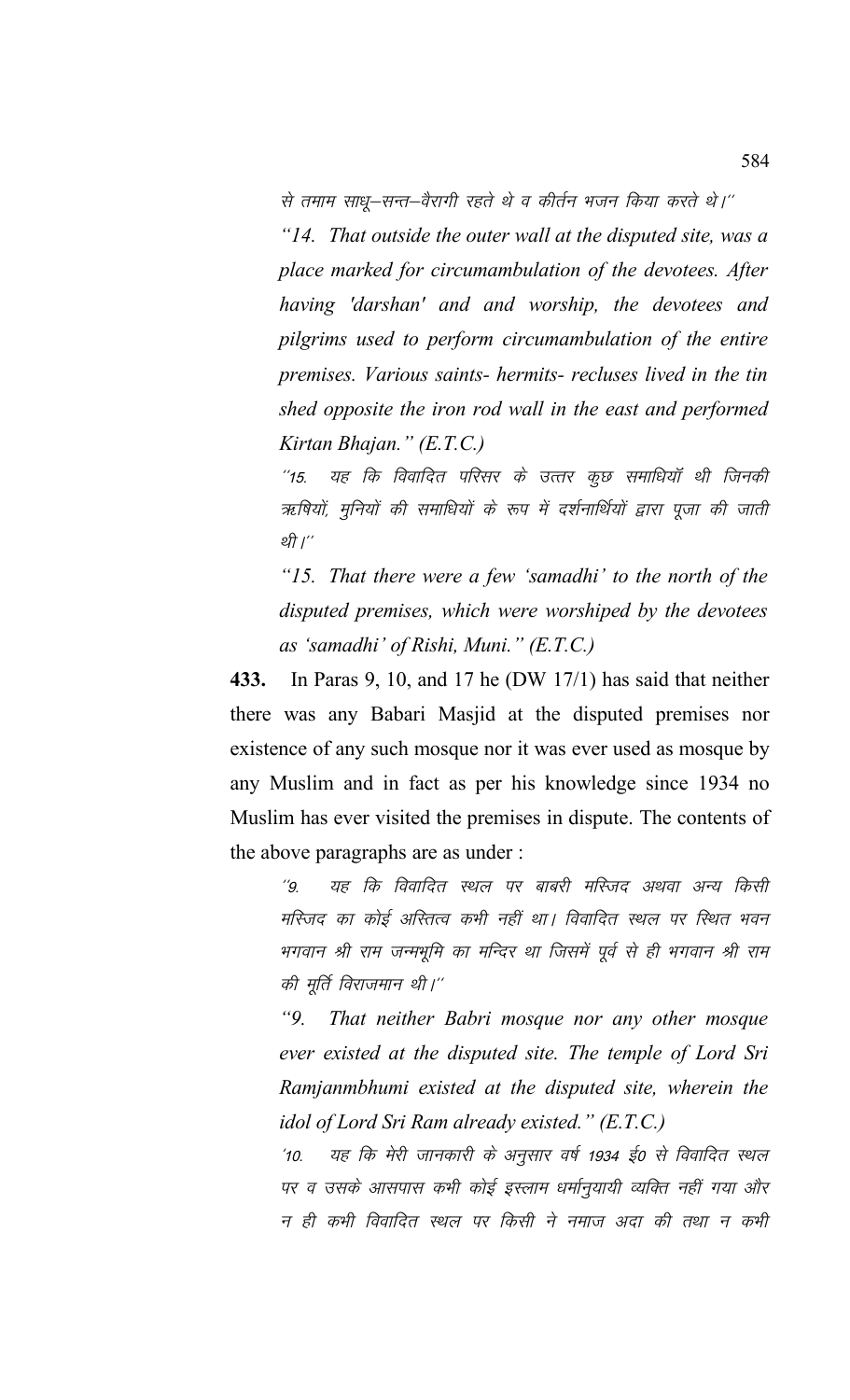मुस्लिम समुदाय का अथवा मुस्लिम व्यक्ति का विवादित स्थल पर अथवा उससे सन्नद्व क्षेत्र पर कोई कब्जा ही कभी रहा। वास्तव में हिन्दू समुदाय के पुजारियों व साधुओं आदि का कब्जा इस पर अबाध रूप से निरन्तर चला आया एवं भगवान श्रीराम व उनकी जन्म–भूमि की पूजा अर्चना व दर्शन आदि होता चला आया है।''

*"10. That as per my information, no follower of Islam went to or near the disputed site from the year 1934 AD, nor did anyone offer Namaz at the disputed site nor was the Muslim community or any Muslim ever in possession of the disputed site or its adjoining areas. In practice, the possession of priests and saints of Hindu community continued over it unhindered and the worship, Archana, 'darshan' etc. of Lord Sri Ram and His birthplace has continued." (E.T.C.)*

'17. यह कि विवादित भूमि पर बाबर द्वारा निर्मित 'मस्जिद' अथवा अन्य प्रकार से निर्मित कोई 'मस्जिद' कभी नहीं रही और न ही कभी मुसलमानों द्वारा वहाँ नमाज अदा की गयी।''

*"17. That neither the 'mosque' built by Babar nor any 'mosque' built otherwise, ever existed at the disputed site nor did the Muslims ever offer Namaz there." (E.T.C.)*

**434. D.W. 20/1, Shashikant Rungata**, aged about 51 years (vide affidavit dated 26.5.2005). He was cross examined as under:

(a) 25.05.2005-by Nirmohi Akhara plaintiff (Suit-3) through Sri R.L. Verma, Advocate and Sri Tarunjeet Verma, Advocate (p. 6-13)

(b) 25/26.05.2005- by plaintiff no. 9 and 10/1 Mahmood Ahmad and Mohd. Faruk Ahmad through Sri Abdul Mannan, Advocate (p. 13-19)

(c) 26/27.05.2005-by plaintiffs no. 1, 6/1 and 6/2 Sunni Central Board of Waqf, Jiyauddin and Maulana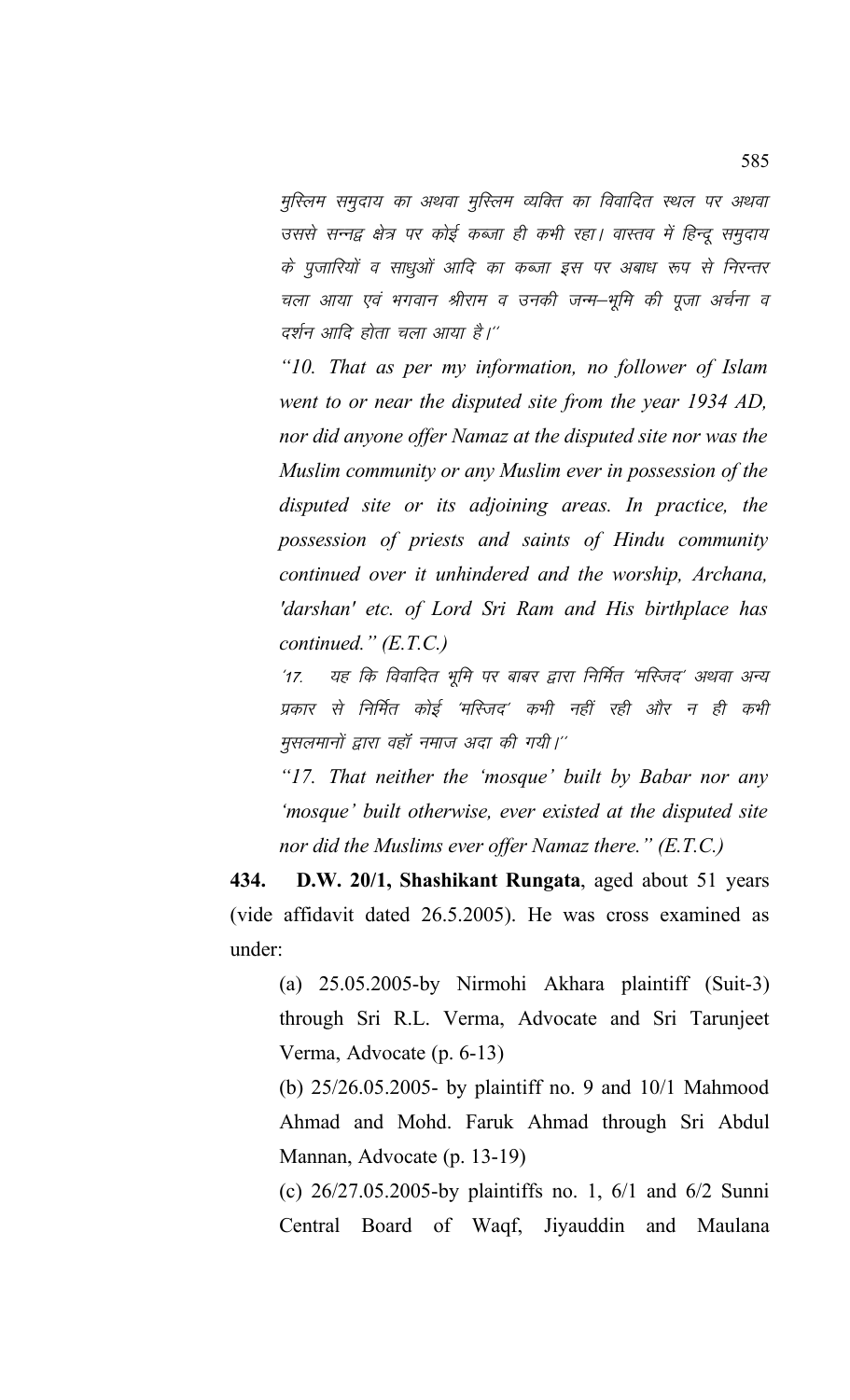Mahafujurrhman through Sri Zafaryab Jilani, Advocate (p. 19-36)

(d) 30.05.2005- by plaintiff no. 7 (Suit-4) through Sri Mustaq Ahmad Siddiqui, Advocate (p. 37-53)

(e) 30.05.2005-defendants no. 6/1 (Suit-3) through Sri Irfan Ahmad, Advocate and defendant no. 6/2 (Suit-3) through Sri Fazale Alam, Advocate and defendant no. 26 (Suit-5) through Sri C.M. Shukla, Advocate adopted the cross examination already done by Sri Abdul Manna, Sri Zafaryab Jilani and Sri Mustaq Ahmad Siddiqui, Advocates (p. 53)

**435.** As per his affidavit, he is resident of 13, Chapel Road Hastings, Calcutta. He did B. Com. from Calcutta University in 1975 and, thereafter, got engaged in his family business. He used to visit Ayodhya along with his parents, friends and family members time to time since he has full faith in Lord Ram and his birth place at Ayodhya. About his faith in birth place of Lord Ram, his visit, construction of Mosque by demolishing a temple and about the characteristics showing that the premises in dispute was a temple, he has made averments in paras 3, 4, 5, 7, 8, 9, 10, 11, 12, 13, 14, 15, 17, 18, 20, 21 and 22 of the affidavit as under :

'3. यह कि मैं विवादित स्थल को भली भांति जानता हूँ और बचपन से ही मैं अपने स्वर्गीय पिता व इष्ट मित्रों के साथ व अपने परिवार के साथ समय समय पर जाता रहा हूँ। भगवान राम व उनकी जन्मस्थली में मेरी पूर्ण आस्था है इसी कारण मेरा व मेरे परिवार का आना जाना लगा रहता  $\overrightarrow{g}^{\prime}$ 

*"3. That I am well acquainted with the disputed site and have been going there with my late father and dear friends since childhood. I have full faith in Lord Rama and his birthplace. For this very reason, I and my family regularly*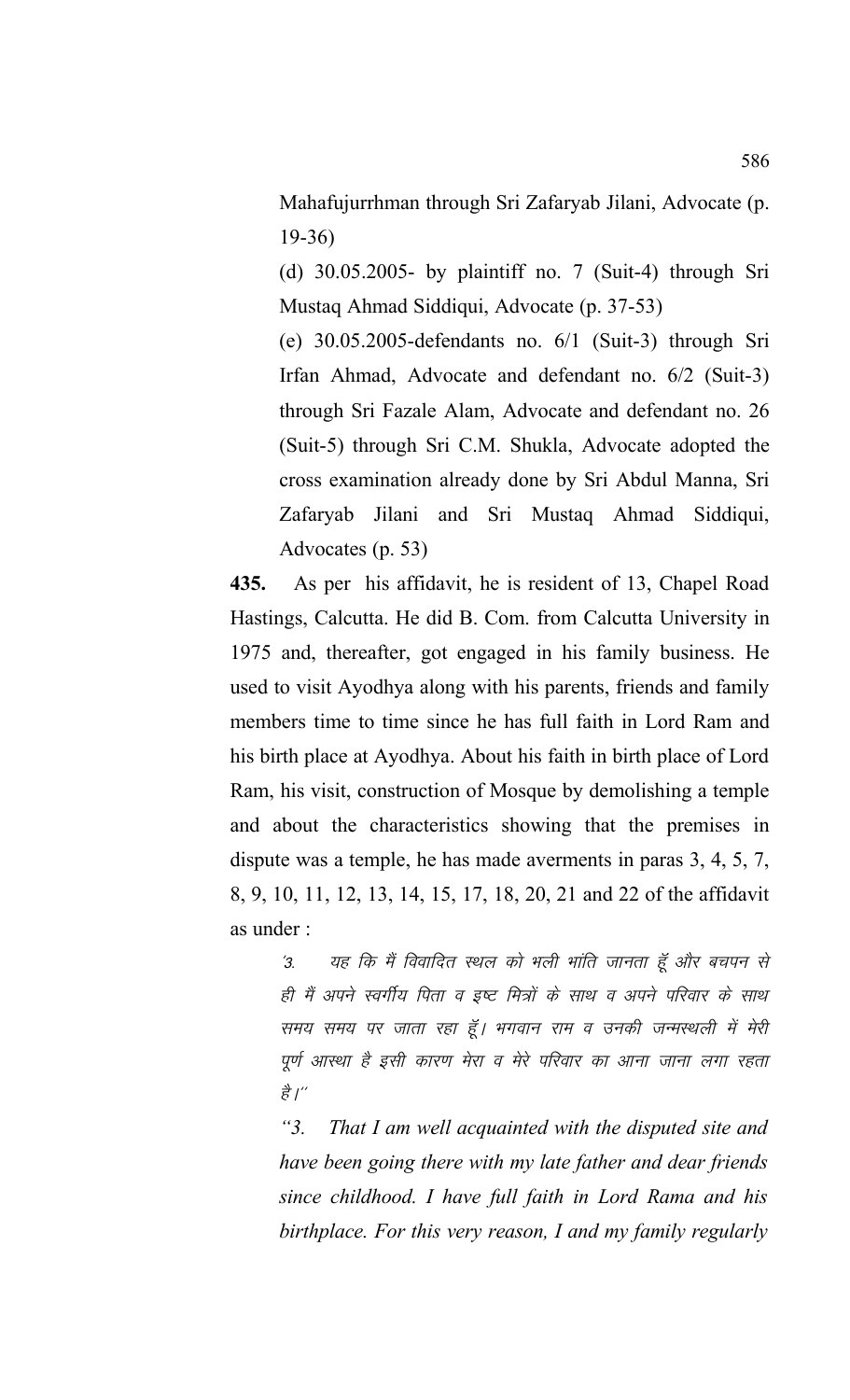*visit the site." (E.T.C.)*

"4. यह कि मैं पहली बार अयोध्या सन् 1962 में गया था मेरे परिवार की परम्परा रही है कि तीर्थ यात्रा का प्रारम्भ अयोध्या से करते हैं। अयोध्या विश्वका महानतम तीर्थस्थल एवं सप्तपूरियों में से सर्वश्रेष्ठ मोक्ष दायिनी पूरी है। अयोध्या को भगवान श्री राम की जन्मस्थली होने का गौरव प्राप्त है। ऐसा पैाराणिक ग्रन्थों एवं बाल्मीकी रामायण में वर्णित है। एवं तूलसीदास कृत ''रामचरित्रमानस'' में लिखा है मुझे यह ज्ञात है कि यूँ तो समस्त अयोध्या क्षेत्र ही मर्यादा पुरूषोत्तम भगवान राघवेन्द्र श्री राम की जन्मस्थली के रूप में देवतूल्य पूज्य है। परन्तू शास्त्रीय प्रमाणें व ग्रन्थों एवं करोड़ो वर्षो की आस्था के अनुसार अयोध्या के रामकोट मोहल्ले में जन्मभूमि व जन्म स्थान है।''

*"4. That I went to Ayodhya for the first time in 1962. It is the tradition of my family that we start pilgrimage from Ayodhya. Ayodhya is the greatest pilgrimage site of the world and is the best liberation-giving puri (city) of the seven puris. Ayodhya has the distinction of being the birthplace of Lord Sri Rama. It is so mentioned in Puranic treatises, the Valmiki Ramayana and Tulsidas written Ram Charit Manas. I know that as a matter of fact the whole area of Ayodhya itself is revered like a deity as the birthplace of tradition-upholding Supreme Being Lord Raghvendra Sri Rama. But according to scriptural proofs and treatises and as per the faith of crores of years, the birthland and birthplace are situated in Ram Kot locality of Ayodhya." (E.T.C.)*

 $^\prime$ 5. यह कि मैंने यह भी पढ़ा व सुना है कि सन् 1528 में बाबर नाम के विदेशी आक्रान्ता और लूटेरे के कहने पर उसके सहयोगी मीरबाकी ने वहाँ पर बने भव्य मन्दिर को तूड़वाकर उसको मस्जिद का रूप देने का प्रयत्न किया था।"

*"5. I have also read and heard that in the year 1528, at the behest of a foreign invader and plunderer named*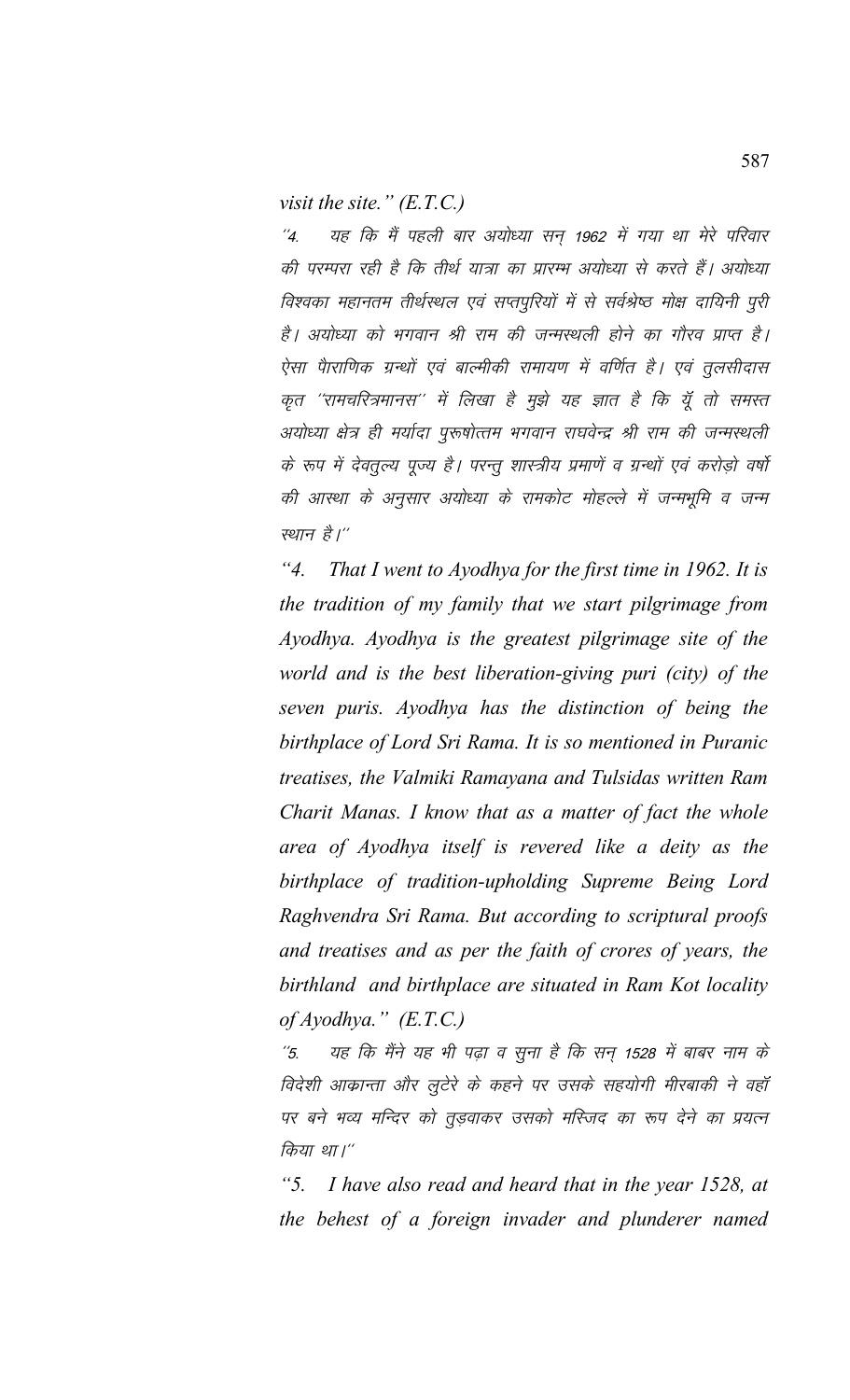*Babur, his colleague, Mir Baqi, demolished the magnificent temple located there and tried to give it the shape of a mosque." (E.T.C.)*

"6. यह कि मैं जब पहली बार अयोध्या गया था तो श्री राम जन्मभूमि, कनकभवन, हनुमानगढ़ी, नागेश्वर और हनुमान बाग आदि तीर्थस्थलों का दर्शन किया था एवं दर्शन के पूर्व मैंने सरयू में स्नान भी किया था।''

*"6. That when I, for the first time, went to Ayodhya, I had 'Darshan' of the pilgrimage-sites such as Ram Janmbhumi, Kanak Bhawan, Hanumangarhi, Nageshwar, Hanuman Bagh, etc. and also took a dip in Saryu prior to the 'Darshan'." (E.T.C.)*

"7. यह कि जब मैं जन्मभूमि के दर्शन करने गया तो मैनें वहां पर फूल प्रसाद आदि भी चढ़ाकर भगवान श्रीराम की जन्मस्थली को प्रणाम किया ओर हृदय में आस्था और विश्वास था कि इस स्थान के दर्शन मात्र से ही मोक्ष की प्राप्ति होती है।''

*"7. That when I went to have darshan of Janam Bhumi, I paid obeisance to the birthplace of Lord Sri Rama by also offering flowers, Prasad, etc. there, and I had faith and belief in the heart that liberation is attained only by having darshan of this place." (E.T.C.)*

''8. यह कि वर्ष 1962 के बाद मैं कई बार अयोध्या दर्शन करने हेतू गया मैंने वहाँ पर न किसी मुसलमान को आते जाते देखा और न ही नमाज अदा करते देखा न सूना।''

*"8. That after the year 1962 I went to have darshan of Ayodhya many times. I did not see any Muslim come and go from there, nor did I see and hear of him offering namaj there." (E.T.C.)*

''9. यह कि अयोध्या में चैत्र माह के शुक्ल पक्ष की नौमी तिथि को रामनवमी का बड़ा महत्व है और भगवान श्री राम का जन्मोत्सव बड़ी धुमधाम से मनाया जाता है एक बार मूझे भी भगवान श्री राम के जन्मोत्सव की भव्य झॉकी देखने का शुभअवसर प्राप्त हुआ उस अवसर पर यहाँ बड़ी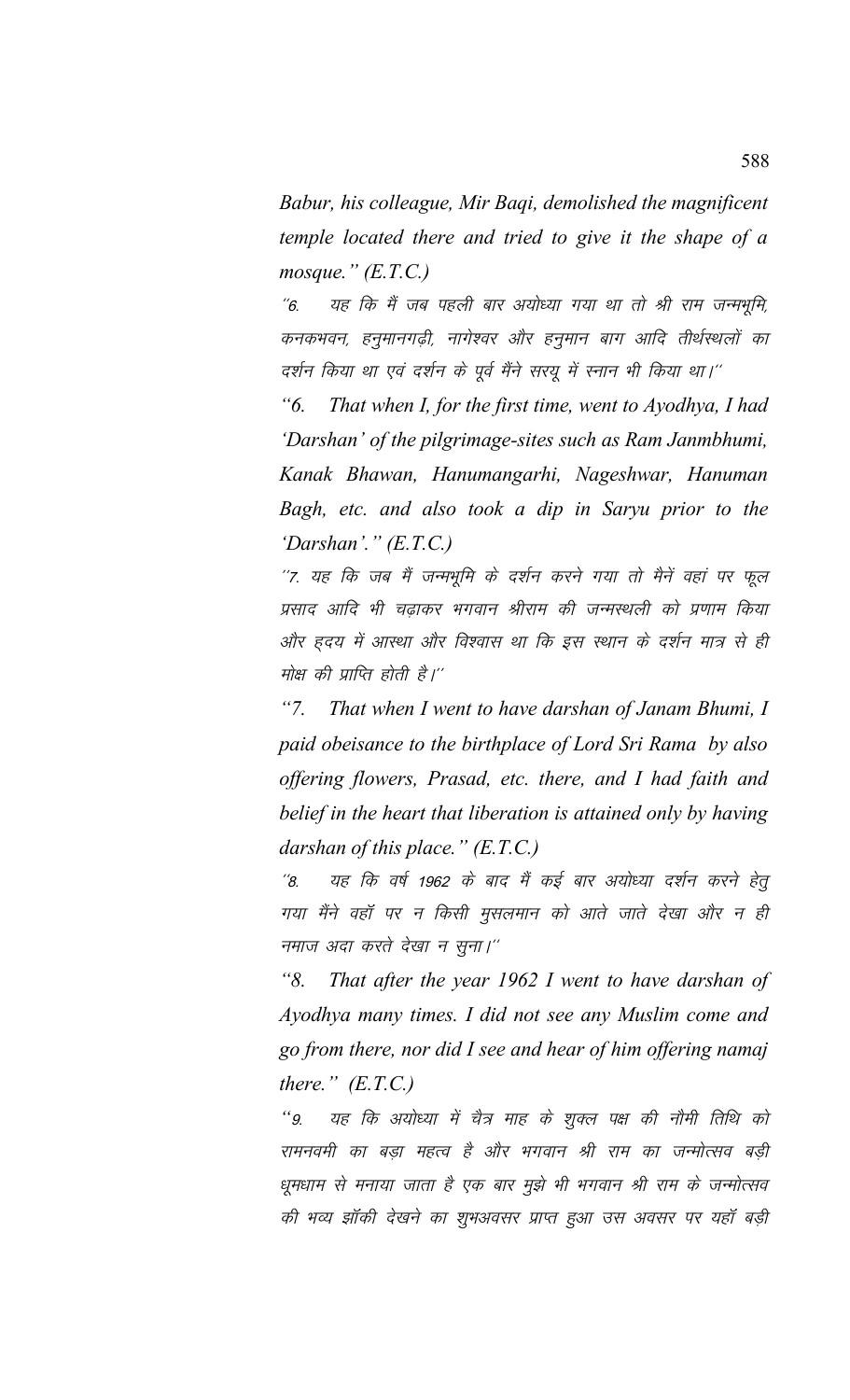मात्रा में देश के कोने कोने से लाखों श्रद्धालु एवं दर्शनार्थी श्रीराम लला के दर्शन करने की कामना लेकर आये थे।''

*"9. That Ram Navami falling on the ninth day of Shukla paksha of Chaitra month holds great importance in Ayodhya and birth celebrations of Lord Sri Rama are observed with great gusto. Once I had a golden opportunity to see grand tableaux of birth celebrations of Lord Sri Rama. On that occasion lakhs of devotees and darshan seekers had come here in large numbers from the nooks and corners of the country with the desire of having darshan of Sri Ram Lala." (E.T.C.)*

"10. यह कि श्रीराम व अयोध्या में स्थित उनकी जन्मस्थली पर मैं पूजा व आरती के समय वहाँ पहुँचा हूँ।''

*"10. That I have been to Ayodhya situated birthplace of Sri Rama at the time of pooja and aarti." (E.T.C.)*

"11. यह कि मन्दिर के भीतर वाले भाग में कसौटी के खम्भे देखे हैं उनमें देवी देवताओं व यक्षों की मूर्तियाँ बनी थी। मैंने यह भी देखा है कि मन्दिर परिसर में बाघ, मोर, बैल एवं वाराह भगवान की मूर्तियाँ भी बनी थी $\eta^{\prime\prime}$ 

*"11. That in the inner part of the temple I have seen pillars made of Kasauti stone depicting idols of male and female deities and Yakshas (demigods attending Kuvera and guarding his garden and treasures ). I have also seen idols of tigers, peacocks, bulls and Lord Varah carved out in the temple premises." (E.T.C.)*

"12. यह कि मैंने अयोध्या के तीन मेलों जिसमें चैत्र रामनवमी, कार्तिक पूर्णिमा और सावन झूला को भी अयोध्या जाकर भगवान श्री रामलला का दर्शन पाने का सौभाग्य प्राप्त किया है।''

*"12. That I have been fortunate enough to have darshan of Lord Sri Rama by going to Ayodhya even on the occasions of the three fairs of Ayodhya namely Chaitra Ram Navami,*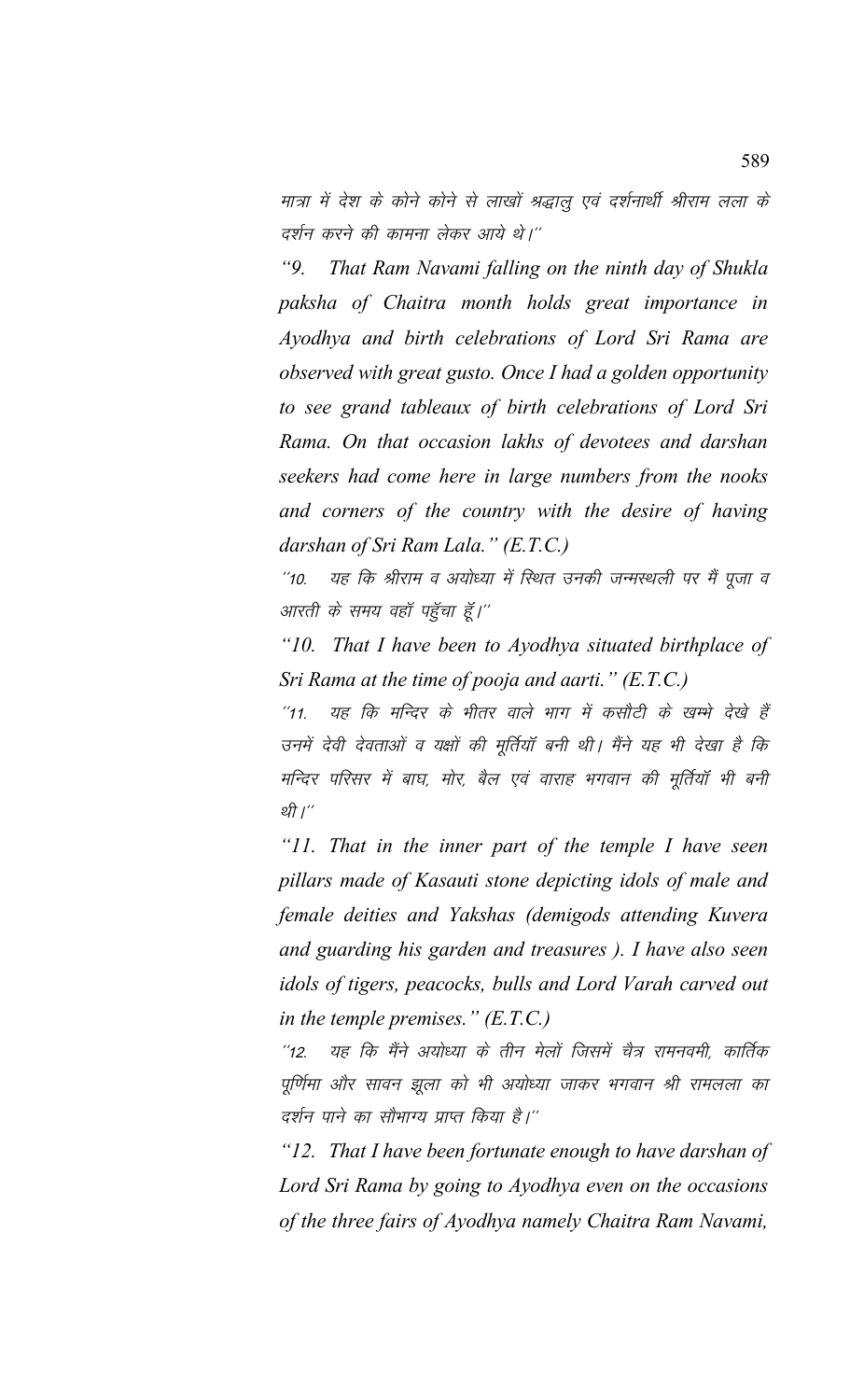*Kartika Poornima and Sawan Jhoola fairs." (E.T.C.)*

'13. यह कि हिन्दू धर्म की मान्यताओं आस्थाओं एवं परम्पराओं के अनुसार भगवान श्री रामलला अयोध्या के चकवर्ती महाराज दशरथ और महारानी कौशल्या को माध्यम बनाकर अयोध्या में उसी स्थान पर प्रकट हुए थे। और भगवान श्रीराम लला के प्रकट होने के विषय में बाल्मीकी रामायण जो भगवान श्री राम के समकालीन हैं एवं गोस्वामी तुलसीदास कृत ''रामचरित्र मानस'' में विस्तृत वर्णन है।''

*"13. That as per beliefs, faiths and traditions of Hinduism, Lord Sri Ram Lala appeared at that very place in Ayodhya using Chakrawarti Maharaj of Ayodhya, Dashrath, and Maharani Kaushalya as media. A vivid description of Lord Sri Ram Lala's appearance finds mention in the Ramayana of Valimiki, a contemporary of Lord Sri Rama, and in Ram Charit Manas written by Goswami Tulsi Das." (E.T.C.)*

"14. यह कि हिन्दू धार्मिक मान्यता के अनुसार भगवान श्री रामचन्द्र जी का अवतरण त्रेतायुग में अधर्म का नाश करने धर्म की स्थापना हेतू एवं सन्तों की रक्षा हेतु हुआ था। और उनकी पूजा अनादिकाल से भारत में ही नहीं अपितू समूचे विश्वमें की जाती है।"

*"14. That as per the religious tradition of Hinduism, Lord Rama incarnated himself to destroy Adharma (sins) and to uphold Dharma (right behavior ) and to guard saints in Treta era, and he has been worshipped since eternity not only in India but also in the whole world." (E.T.C.)*

"15. यह कि पूरे विश्वमें भारत वर्ष की पहचान भगवान श्रीराम और उनकी जन्मस्थली अयोध्या के कारण है। धार्मिक पुस्तकों तथा अन्य भाषाओं की पुस्तकों में स्वयं भूदेव श्रीराम जन्मभूमि, भगवान श्रीराम एवं अयोध्या नगरी का वर्णन भली भांति मिलता है।''

*"15. That India is recognized all over the world because of Lord Sri Rama and Ayodhya being his birthplace. Sri Ram Janam Bhumi, Lord Sri Rama and Ayodhya Nagari find vivid description in religious treatises and in the books*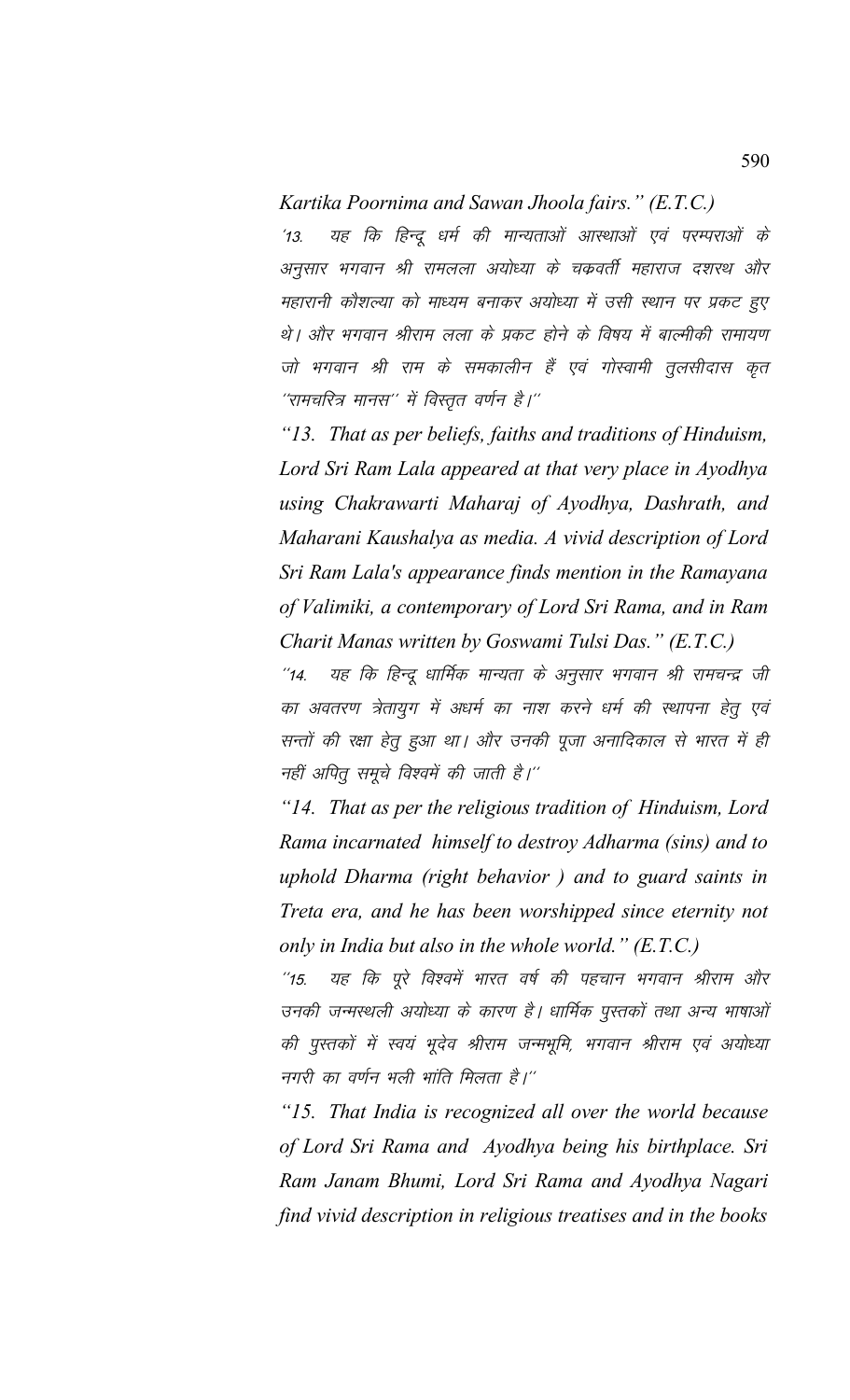*of other languages." (E.T.C.)*

"17. यह कि श्रीराम जन्मभूमि को तोड़कर विवादित भवन बनाया गया फिर भी वह कभी मस्जिद का रूप नहीं ले सका क्योंकि इस विवादित भवन में कोई मीनार व 'वजू' करने के लिए पानी की व्यवस्था नहीं थी। विवादित भवन में बारह कसौटी के खम्भे थे जिनमें देवी देवताओं की आकृतियाँ उकेरी थी इसके अतिरिक्त हिन्दू धर्म के प्रतीक मोर कलश व पक्षी के चिन्ह भी अंकित किये हुये थे।''

*"17. That by demolishing Sri Ram Janam Bhumi temple the disputed building was constructed but it could never take the shape of the mosque because this disputed building had no minaret and no arrangement of water for 'vaju' (cleaning of hands). The disputed building had 12 pillars of Kasauti stone with images of male and female deities engraved on them. Apart from them, images of peacocks, waterpots and birds were also carved out as symbols of Hinduism." (E.T.C.)*

"18. यह कि श्रीराम जन्मभूमि मन्दिर को ध्वस्त कर विवादित भवन का निर्माण होने के बाद श्रीराम जन्मभूमि की पवित्रता के प्रति लोगों की आस्था एवं विश्वास सदा बना रहा एवं बना रहेगा।''

*"18. That even after the construction of the disputed building after demolishing Sri Ram Janam Bhumi temple, the belief and faith of people in the sanctity of Sri Ram Janam Bhumi persisted and will persist forever." (E.T.C.)*

''20. यह कि मैं अयोध्या कई बार गया हूँ परन्तु कुछ विशेष पर्वो जैसे चैत्र मास में रामनवमी, अगहन मास में श्री राम विवाहोत्सव व सावन में झूला, आदि के अवसरों पर भी गया हूँ और पवित्र सरयू नदी में स्नान भी किया है। उक्त अवसरों के अतिरिक्त कार्तिक माह में चौदह कोसीय एवं पंचकोसीय परिकमा में भी किया है।''

*"20. That I have been to Ayodhya many times. But I have also gone there on some special festivals such as Ram Navami in the month of Chaitra, Sri Ram Vivahotsav in the*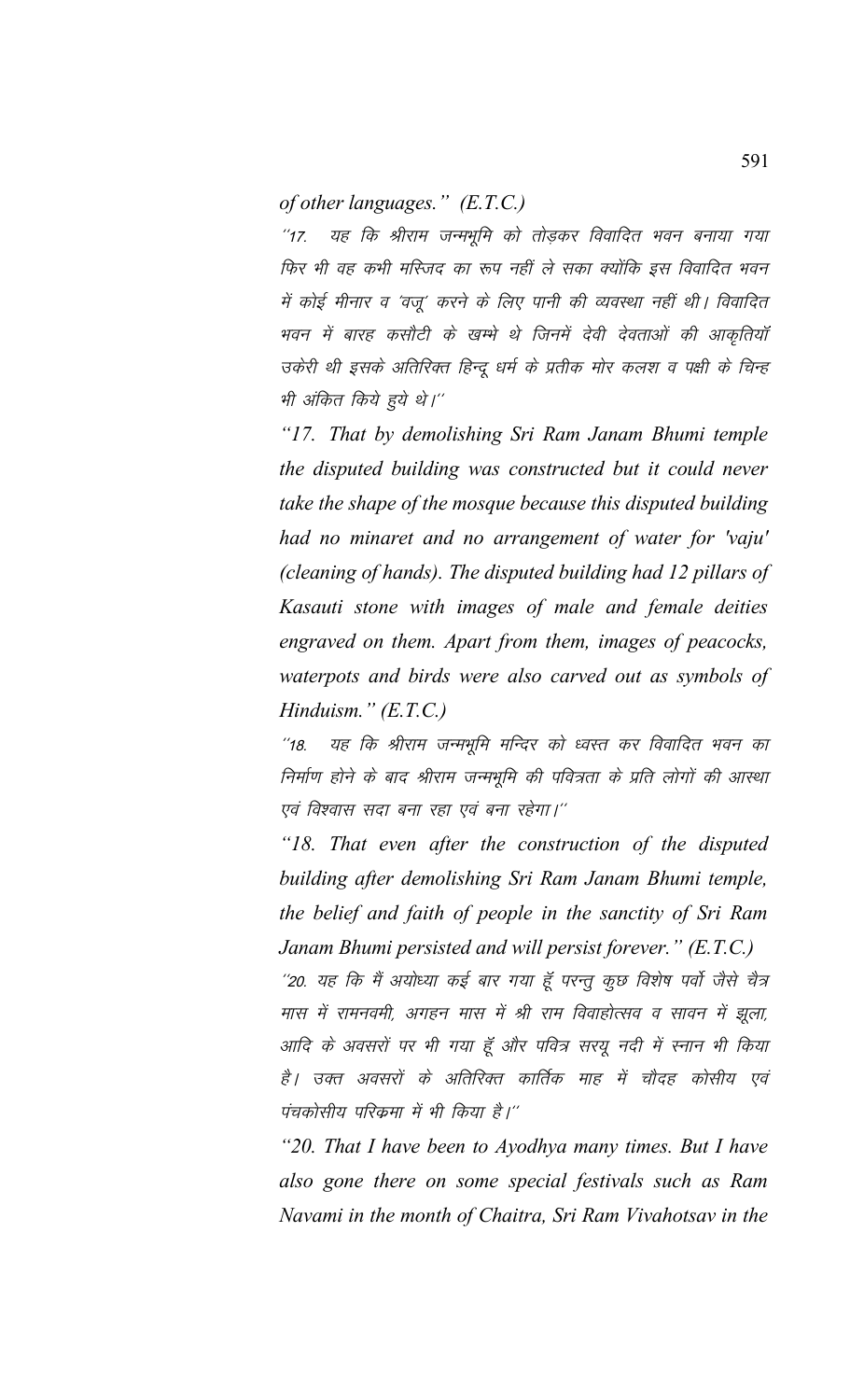*month of Agahan and Jhoola in the month of Sawan and have also taken a dip in the holy waters of the river Saryu. Apart from the said occasions, I have also taken part in 'chaudah-kosi' and 'panch-kosi' circumambulations." (E.T.C.)*

''21. यह कि मैंने उक्त विशेष अवसरों पर विदेश से आये हुये हजारों की संख्या में श्रद्धालुओं तथा रामभक्तों को देखा है। इन अवसरों पर पूरी अयोध्या नगरी राममय हो जाती है। और समस्त वातावरण में सीतारात के भजन कीर्तन तथा घण्टे घडियाल व शंख आदि की ध्वनियॉ सुनायी देती ੜ੍ਹੇਂ $\int_0^\infty$ 

*"21. That I have seen devotees and worshippers of Rama coming from abroad in thousands on the said special occasions. The whole of Ayodhya Nagari is pervaded by the sense of association with Rama, and Bhajan and Keertan of Sita-Ram and sounds of bells, gongs, conchs, etc. are heard in the entire atmosphere." (E.T.C.)*

''22. यह कि श्रीरामजन्मभूमि कोटि कोटि हिन्दूजनों की आस्था एवं श्रद्धा का तीर्थ स्थान है जिसके दर्शन मात्र से ही पापों का नाश तथा अनेकों पुण्यों तथा मोक्ष की प्राप्ति होती है। भगवान श्रीराम की जन्मस्थली होने के कारण यह मोक्षदायिनी नगरी है।''

*"22. That Sri Ram Janam Bhumi is a seat of faith for crores of Hindus and a site of pilgrimage attracting their reverence, mere darshan of which destroys sins and leads to attainment of many punyas and moksha (liberation). Due to being the birthplace of Lord Sri Rama, it is a liberationgiving town." (E.T.C.)*

**436.** In para 19 DW 20/1 has said that no Muslim was ever seen by him offering Namaz neither visiting disputed place was seen. The contents of the paragraph 19 are as under :

''19. यह कि न ही मुसलमानों द्वारा वहाँ कभी भी कोई नमाज पढ़ी गयी और न ही मुसलमानों को वहाँ जाते देखा गया।"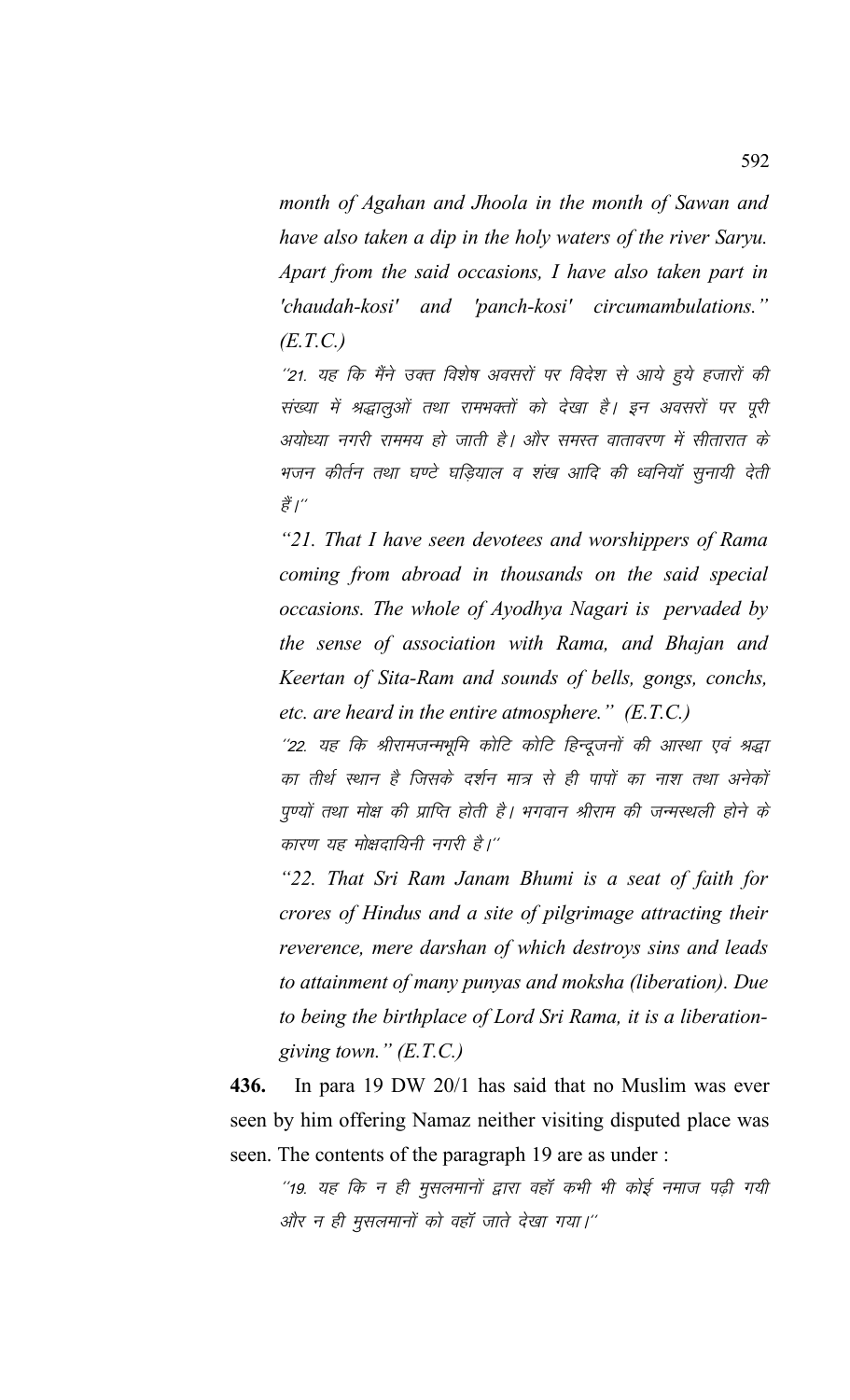*"19. That no namaj was ever offered there by Muslims nor was any Muslim seen going there." (E.T.C.)*

**437. D.W. 20/2, Swami Avimukteshwaranand Saraswati**, aged about 36 years (vide affidavit dated 27.6.2005), is resident of Srividyamath Kedarghat, Varanasi, U.P. He was cross examined as under:

(a) 27/28/29/30.06.2005, 04.07.2005- by Nirmohi Akhara plaintiff (Suit-3) through Sri R.L. Verma, Advocate and Sri Tarunjeet Verma, Advocate (p. 9-69)

(b) 04.07.2005- by plaintiff no. 9 and 10/1 Mahmood Ahmad and Mohd. Faruk Ahmad through Sri Abdul Mannan, Advocate (p. 70-75)

(c) 04/06/07/08/11/12.07.2005- by plaintiffs no. 1, 6/1 and 6/2 Sunni Central Board of Waqf, Jiyauddin and Maulana Mahafujurrhman through Sri Zafaryab Jilani, Advocate (p. 75-146)

(d) 12/13/14/15.07.2005- by plaintiff no. 7 (Suit-4) through Sri Mustaq Ahmad Siddiqui, Advocate (p. 146- 181)

(e) 15.07.2005 - defendants no. 6/1 (Suit-3) through Sri Irfan Ahmad, Advocate and defendant no. 6/2 (Suit-3) through Sri Fazale Alam, Advocate and defendant no. 26 (Suit-5) through Sri C.M. Shukla, Advocate adopted the cross examination already done by Sri Abdul Manna, Sri Zafaryab Jilani and Sri Mustaq Ahmad Siddiqui, Advocates (p. 181)

**438.** He is pupil of Jagadguru Shankaracharya Swami Swaroopanand Saraswati Ji Maharaj, Jyotishpithadhishwar and Dwarika Shardapithadhishwar. His name through parents is Uma Shanker Pandey, obtained education upto Acharya from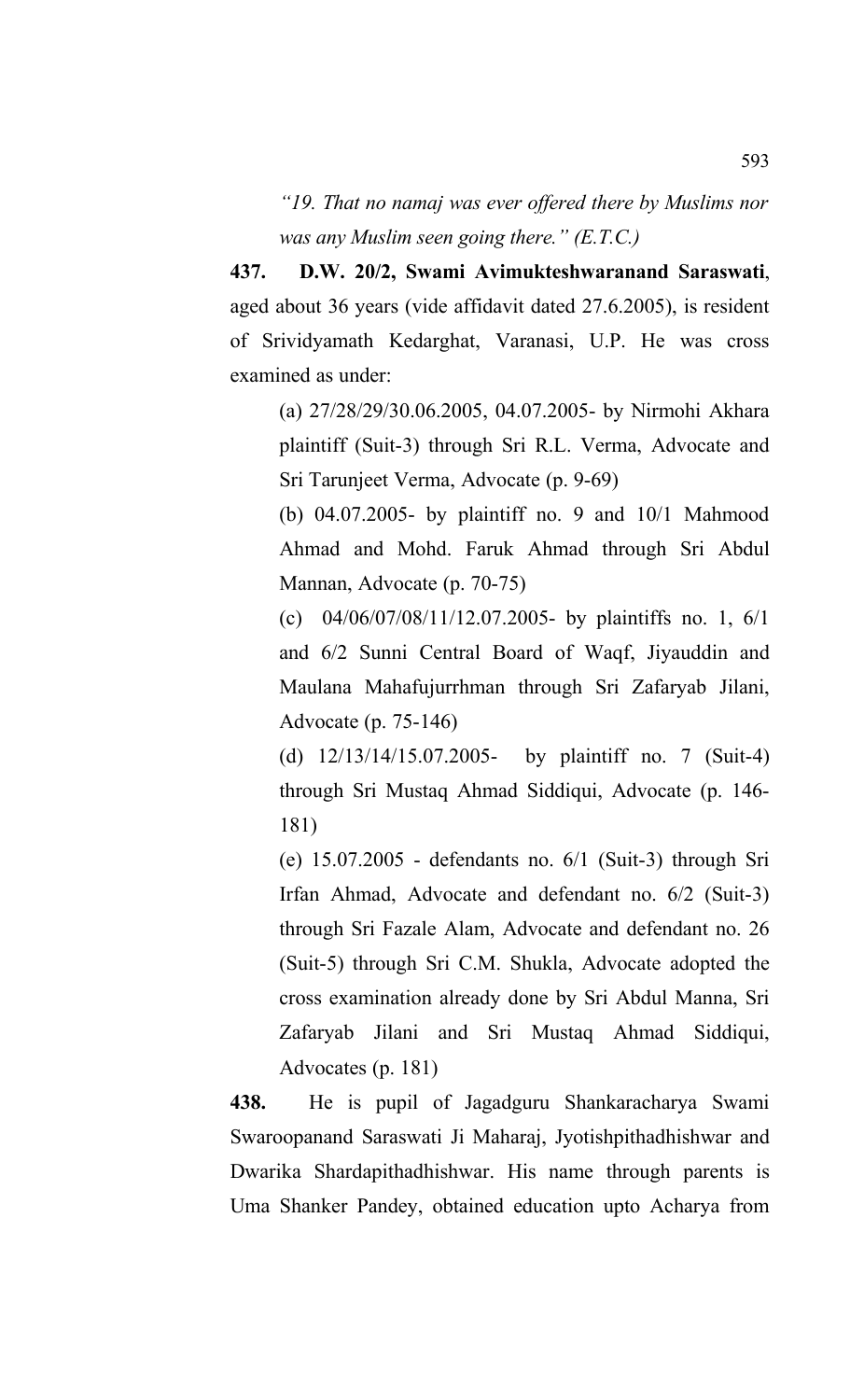Kashi and did Shiksha Shastri (B.Ed.), registered for Research but could not complete the same due to Sanyas Diksha given by his Guru. He has mainly studied Ved, Vedang, Upnishad, Vyakaran, Darshan and Dharmshastra. Besides Hindi and Sanskrit in which he has special knowledge, he knows Gujrati, Bangla and English. He claims that as per tradition, his ancestors performed yagya to Lord Ram on his return to Ayodhya after defeating Ravan. He claims that according to his studies and information, the disputed place is the birth place of Lord Ram and in this regard, facts have been stated in paragraphs 13, 14, 15, 16, 17, 18, 19, 20, 25, 26, 27 and 30 of the affidavit as under :

594

"13. यह कि मेरे अध्ययन व जानकारी के अनुसार अयोध्या का प्रकरणगत स्थल ही भगवान श्रीराम की जन्मभूमि है। यह सर्वविदित तथ्य है कि प्रभु श्रीराम का जन्म अयोध्या में हुआ था और वे इक्ष्वाकुवंशी चक्रवर्ती राजा दशरथ के ज्येष्ठ पूत्र थे। प्रकरणगत स्थल उनकी जन्मभूमि के रूप में सनातनधर्मावलम्बियों द्वारा तब से ही अनवरत पुजित होता चला आ रहा है। इसके पीछे हमारी आस्था, परम्परा, विश्वास और प्रसिद्धि का प्रबल आधार ੜੇ $\int^{\omega}$ 

*"13. That as per my study and knowledge, Ayodhyasituated site in question is itself the birthplace of Lord Sri Rama. It is a well known fact that Lord Sri Rama was born in Ayodhya and he was the eldest son of Supreme Ruler Dashrath of Ikshwaku dynasty. Since then the site in question has consistently been worshipped as his birthplace by adherents of orthodox Hinduism. Our faith, tradition and belief and its fame have been strong bases of it." (E.T.C.)*

''14. शास्त्रों के अनुसार मूर्तियों और स्थानों की पूजा विहित है और ऐसा करने से सकलमनोरथों की सिद्धि और मोक्ष तक की प्राप्ति होती है।'' *"14. Scriptures ordain for the worship of idols and places*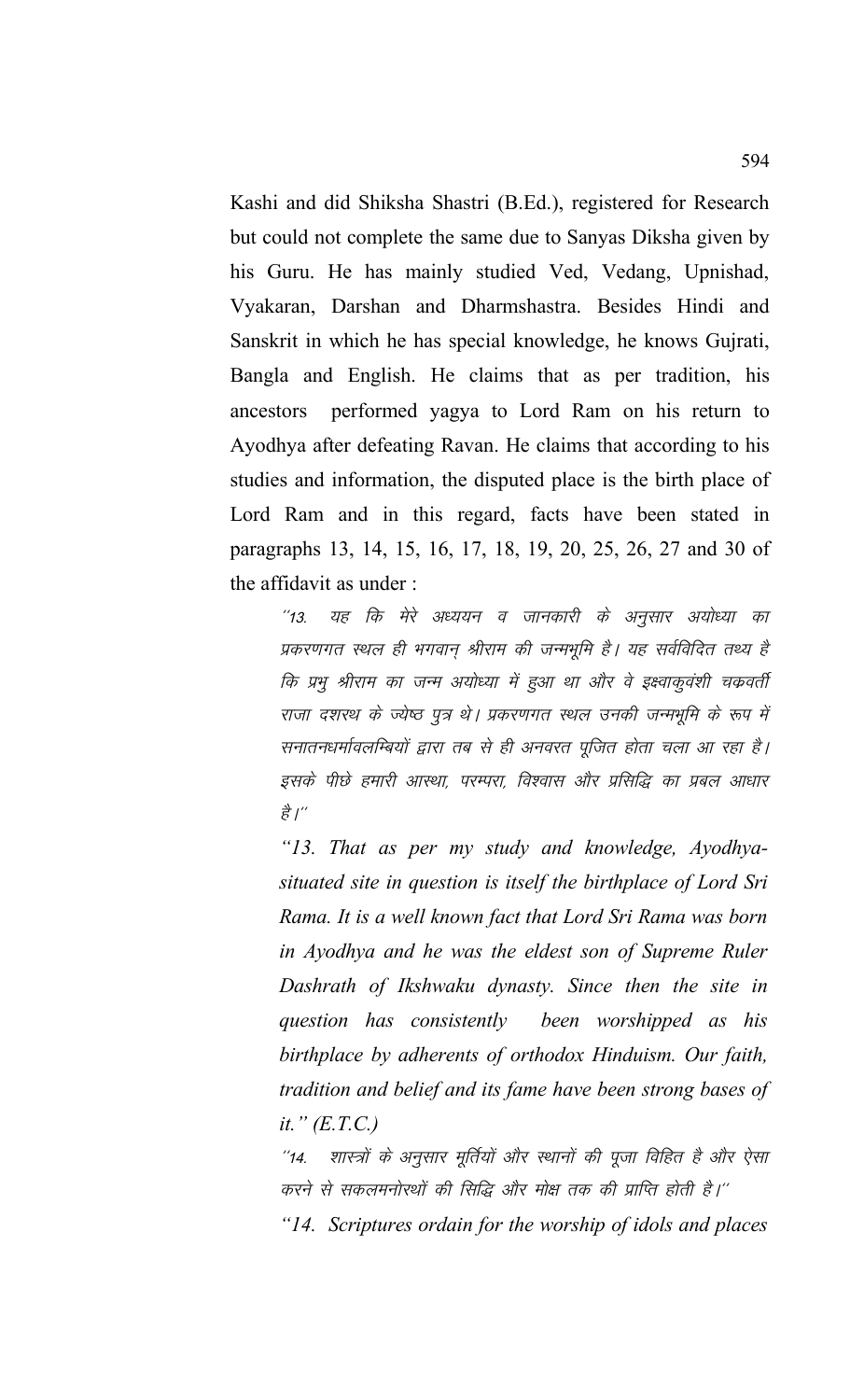*and such worship leads to the fulfillment of all desires and to the attainment of liberation." (E.T.C.)*

''15. शास्त्रों में जन्म से जूड़ी सभी वस्तूओं का विशेष महत्व बताया गया है। वहाँ जैसे जन्मतिथि, नक्षत्र, दिन, का महत्व प्रतिपादित है वैसे ही जन्मस्थान का भी महत्व विशेष रूप से वर्णित है। भगवान श्रीराम ने स्वयं लंका विजय के पश्चात अपने छोटे भाई लक्ष्मण से यह कहकर जन्मभूमि के महत्व को बढ़ा दिया है कि लंका भले ही सोने की है। पर हे लक्ष्मण ! मुझे यह नहीं रूच रही। (मूझे तो अयोध्या की याद आ रही है। क्योंकि) जननी ओर जन्मभूमि तो स्वर्ग से भी बढकर हैं। श्लोक इस प्रकार है—

अपि स्वर्णमयी लंका न मे लक्ष्मण रोचते। जननी जन्मभूमिश्च स्वर्गादपि गरीयसी।"

*"15. All objects associated birth are stated in scriptures to be of special significance. The importance of date of birth, nakshatra and day is shown there. Similarly, the importance of birthplace is also particularly mentioned. Lord Sri Rama has himself enhanced the importance of the birthplace by saying to his younger brother Lakshman after his conquest over Lanka that 'Lanka may be made of gold, but O Lakshman! It does not look beautiful to me. (Memory of Ayodhya is occurring to me because mother and motherland are greater even than the paradise). The verse runs as under-*

*"Api swarnmayi Lanka na me Lakshman rochte.*

*Janani janmbhumisch swargadapi gariyasi." (E.T.C.)*

''16. यह कि श्रीमद वाल्मीकि रामायण के बालकाण्ड के पन्द्रहवें सर्ग के तीसवें श्लोक में स्वयं भगवान नारायण ने अपने अवतारग्रहण के पूर्व सर्वप्रथम अपनी जन्मभूमि के बारे में सोचकर जन्मभूमि के महत्व को प्रतिपादित किया है। श्लोक इस प्रकार है–

एवं दत्वा वरं देवो देवानां विष्णूरात्मवान् । मानुष्ये चिन्तयामास जन्मभूमिमथात्मनः ।।"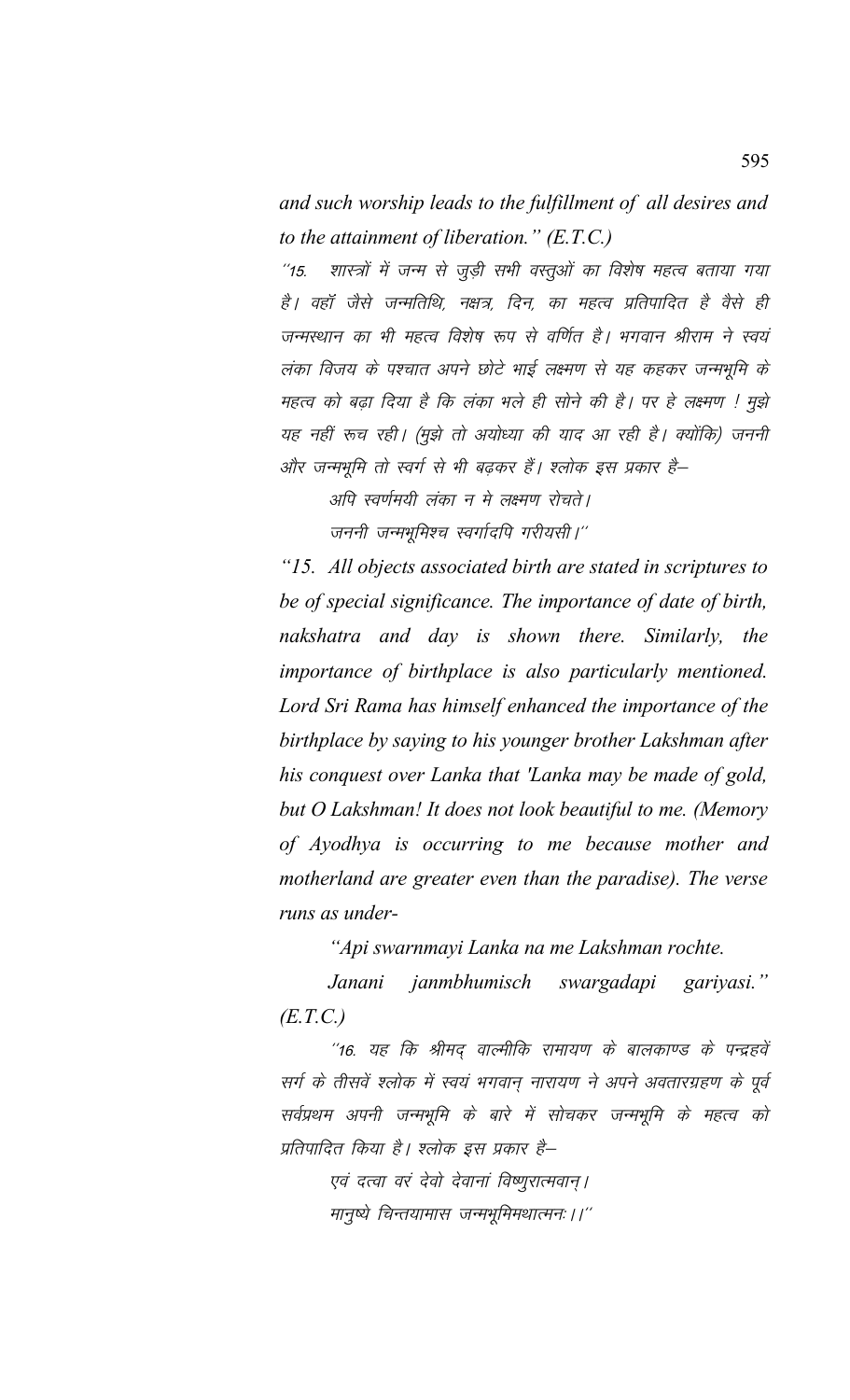*"16. That in the third verse of the 15th sarga of Srimad Valmiki Ramayan's Baalkand, Lord Narayan, first of all thinking of his birthplace before his incarnation, has himself stressed the importance of birthplace. The verse is as under-* 

 *"Evam dattva varam devo devanam Vishnuratmawan.*

*Manushye chintyamas janmbhumimthatmanah." (E.T.C.)*

"17. यह कि जन्मस्थान में किसी प्रकार की प्रतिष्ठा या निर्माण आवश्यक नहीं हैं क्योंकि जन्मस्थान शक्तिमान के जन्म से स्वतः शक्तिसम्पन्न हो जाता है। साथ ही निरन्तर पूजा–अर्चना से वह शक्ति जागृत बनी रहती है और लोगों को उनका अभीप्सित प्रदान करने में समर्थ होता है।''

*"17. That there need not be any sort of pratishtha (deification ) or construction at any birthplace because it gets empowered immediately with the birth of the Powerful. Besides, the power continues to be with constant poojaarchana and it is capable of bestowing people with desired results." (E.T.C.)*

''18. यह कि स्थल-पुराण के रूप में प्रसिद्ध स्कन्दपुराण के वैष्णवखण्ड के अयोध्या माहात्म्य के दसवें अध्याय में अयोध्या यात्रा की विधि वर्णित है जिसमें स्पष्ट रूप से श्रीराम के जन्मस्थान का उल्लेख तथा अतिशायी महत्व वर्णित है। आज भी इस पुराण के उक्त सन्दर्भ में वर्णित स्थल अयोध्या में उपलबध हैं। यही कारण है कि प्रत्येक सनातनधर्मी अयोध्या जाकर इस स्थलों, विशेषकर श्रीरामजन्मभूमि का दर्शन करता है, परिक्रमा करता है और उस स्थान विशेष की रज को अपने सिर पर धारण कर अपने कृतकृत्य समझता है।''

*"18. That the mode of Ayodhya journey finds mention in the 10th chapter of Ayodhya Mahatmya of Vaishnav Khand of Skandha Purana, famed as Sthal-purana. It clearly mentions the birthplace of Sri Rama and its considerable importance. The site mentioned in the said context of this*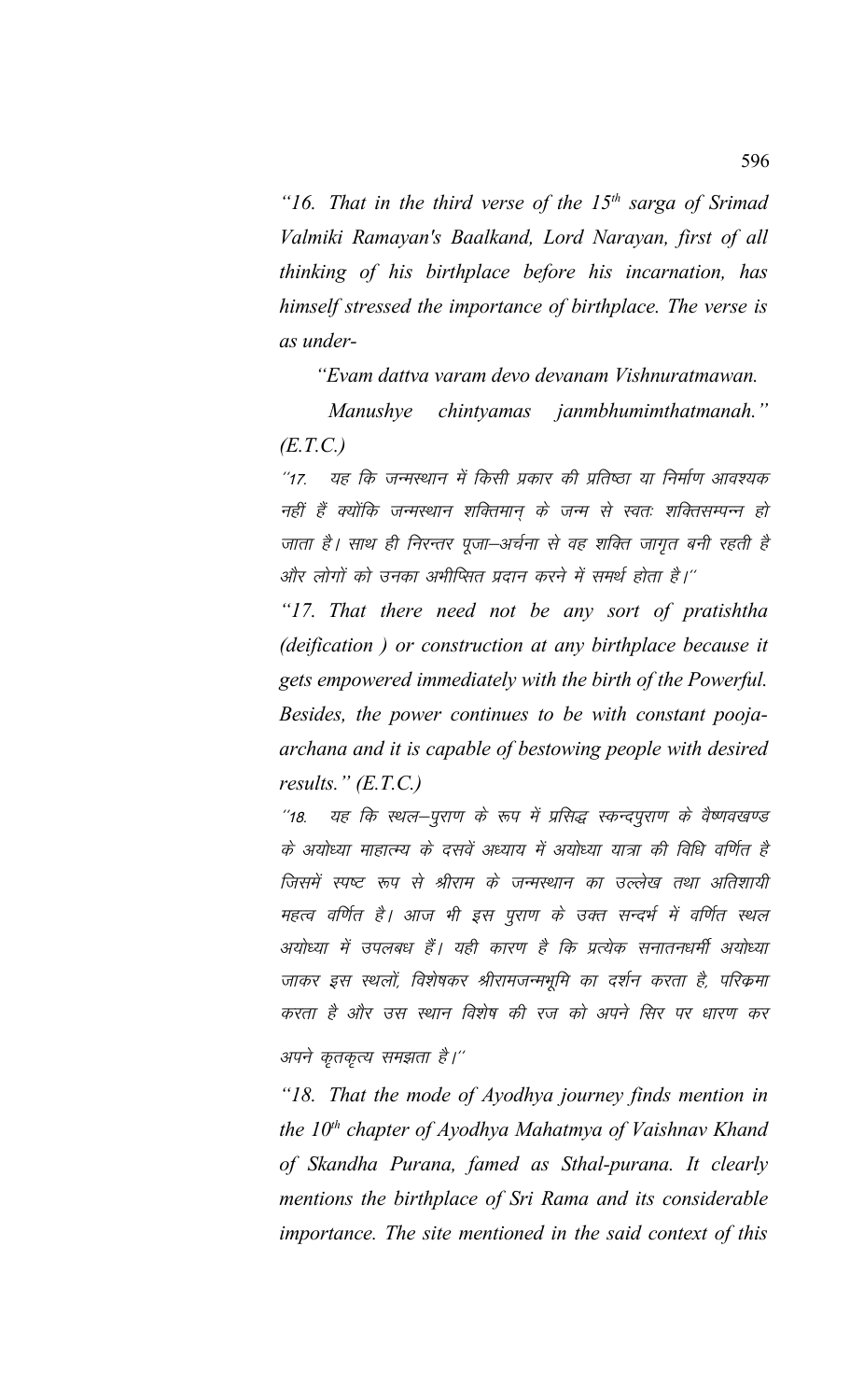*Purana exists in Ayodhya even today. For this very reason, every adherent of orthodox Hinduism go to Ayodhya to do darshan and parikrama (circumambulation) of these places, particularly of Sri Ram Janam Bhumi and considers himself to be fortunate to have the dust of that particular place and to apply it to his head." (E.T.C.)*

^^19. यह कि प्राचीन भारत का लगभग समग्र साहित्य भगवान श्रीराम की गाथाओं से भरा पड़ा है। वेदों, पुराणों, उपनिषदों तथा बाल्मीकि रामायण आदि ग्रन्थों में उनके जन्म और कर्म वर्णित हैं। यह परम्परा हिन्दी – अवधी के श्रीरामचरितमानस आदि आधुनिकतम साहित्य में भी कायम है।''

*"19. That almost the entire literature of ancient India is replete with stories of Lord Sri Rama. His birth and actions find mention in the Vedas, the Puranas, the Upnishads, the Valmiki Ramayan, etc. This tradition goes on even in the most modern literature such as Ram Charit Manas written in Awadhi dialect of Hindi." (E.T.C.)*

''20. श्रीराम का राजा दशरथ के घर माता कौशल्या से जन्म हुआ था ओर उन्होंने अपने लोकोत्तर चरित्रों से महामानव या भगवान की पदवी प्राप्त कर ली। इसका यही प्रमाण है कि आज भी रघुवंशी क्षत्रिय विद्यमान हैं जो स्वयं को श्रीराम का या उनके पुत्र कुश – जो कि राम के बाद अयोध्या के राजा बने थे– के वंशज हैं।''

*"20. Sri Rama was born to mother Kaushalya at the house of King Dashrath and by virtue of his ethereal demeanours assumed the title of Superhuman or Bhagwan. Its proof is that even today Kshatriyas, descended from Raghuvansh, exist and they are descendents either of Sri Rama or of his son, Kusha, who became the King of Ayodhya after Rama." (E.T.C.)*

''25. यह कि करोड़ों सनातनधर्मियों द्वारा राष्ट्देवता के रूप में पूजित भगवान् श्रीराम की जन्मभूमि उनके लिए सर्वोच्च महत्व की स्थली है ठीक उसी प्रकार जैसे मुसलमान भाइयों के लिए मक्का।''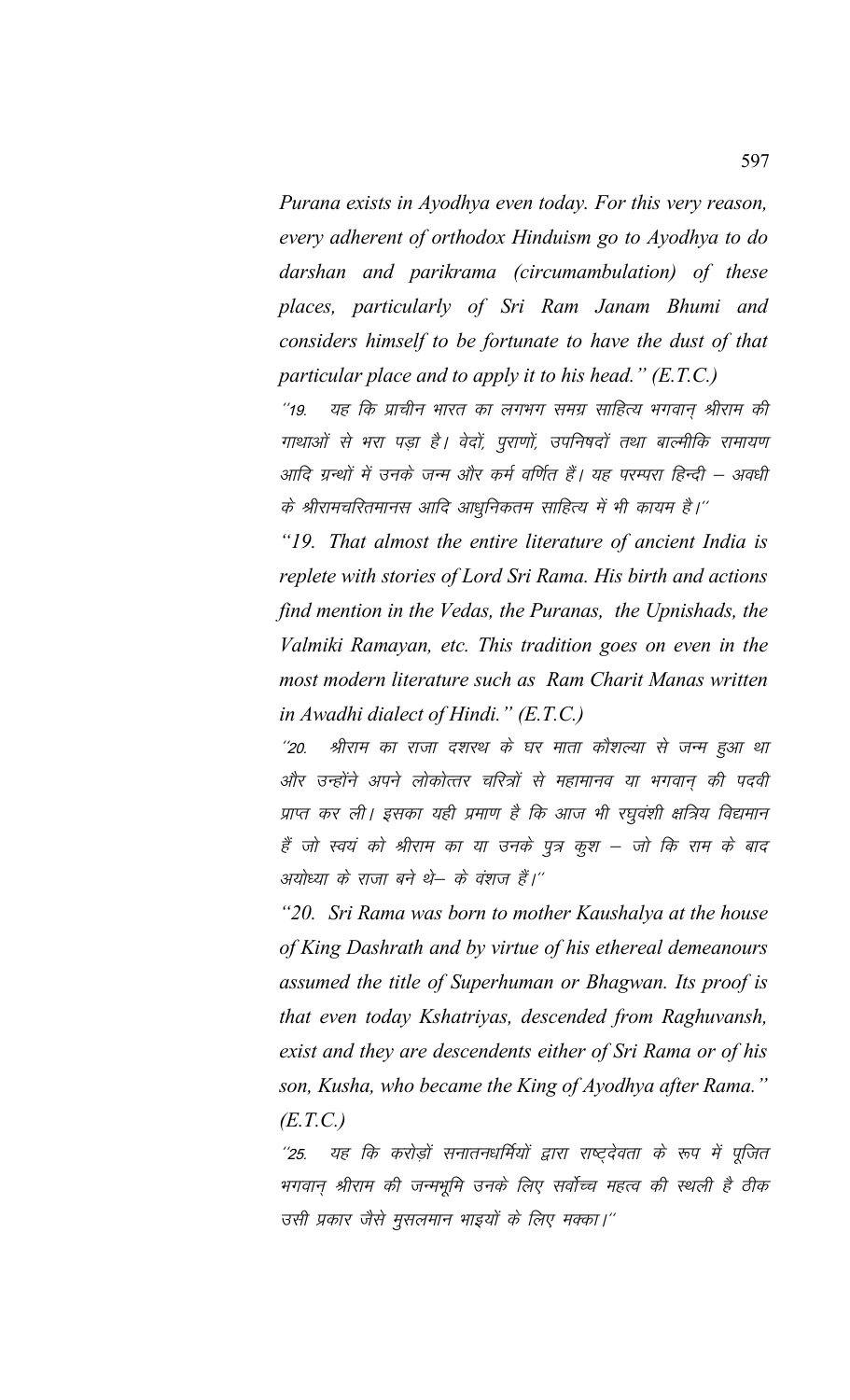*"25. That the birthplace of Lord Sri Rama, worshipped as the Deity of the Nation by crores of followers of orthodox Hinduism, is the place of highest importance for them as Mecca is for Muslims." (E.T.C.)*

'26. यह कि यह प्रश्न मन्दिर और मस्जिद का नहीं अपित् श्रीरामजन्मभूमि का है। मन्दिर और मस्जिद मनुष्य द्वारा निर्मित होने के कारण हटाए जा सकते हैं परन्तू जन्मभूमि को बदला जाना संभव नहीं होने के कारण उसे हटाया नहीं जा सकता। एतावता उसका कोई विकल्प नहीं हो सकता i''

*"26. That the question is not of temple and mosque but of Sri Ram Janam Bhumi. Temple and mosque being human constructions may be removed but Janam Bhumi not being subject to change cannot be shifted. Hence, there can be no option for it." (E.T.C.)*

"27. समाज जिससे प्रभावित होता है उसके नाम पर अपने बच्चों, घर, गली मोहल्ले. गॉव तथा शहर आदि का नामकरण करता है। आज भी हमारे देश में सर्वाधिक नाम ऐसे हैं जिनमें राम शब्द विद्यमान है। यही नहीं, न केवल भारत अपितू विश्व के लगभग सभी देशों में श्रीराम के नाम पर अनेक शहरों के नाम मौजूद हैं। जो राम की सार्वभौमिकता की पुष्टि करते हैं।''

*"27. Society names children, houses, streets, localities, villages, towns, etc. after those by whom it is influenced. Even today most of the names in our country have the word Rama in them. Not only this, several towns are named after Sri Rama not only in India but also in almost all the countries of the world; that goes to establish the universality of Rama." (E.T.C.)*

.<br>'30. वायु पुराण के अनुसार राम के पुत्र कुश ने श्रीराम की जन्मभूमि पर चौरासी खम्भों का सुन्दर मन्दिर तैयार करवाया।''

*"30. As per the Vayu Purana, Kusha, son of Rama, built a beautiful temple supported by 84 pillars at the birthplace of Sri Rama." (E.T.C.)*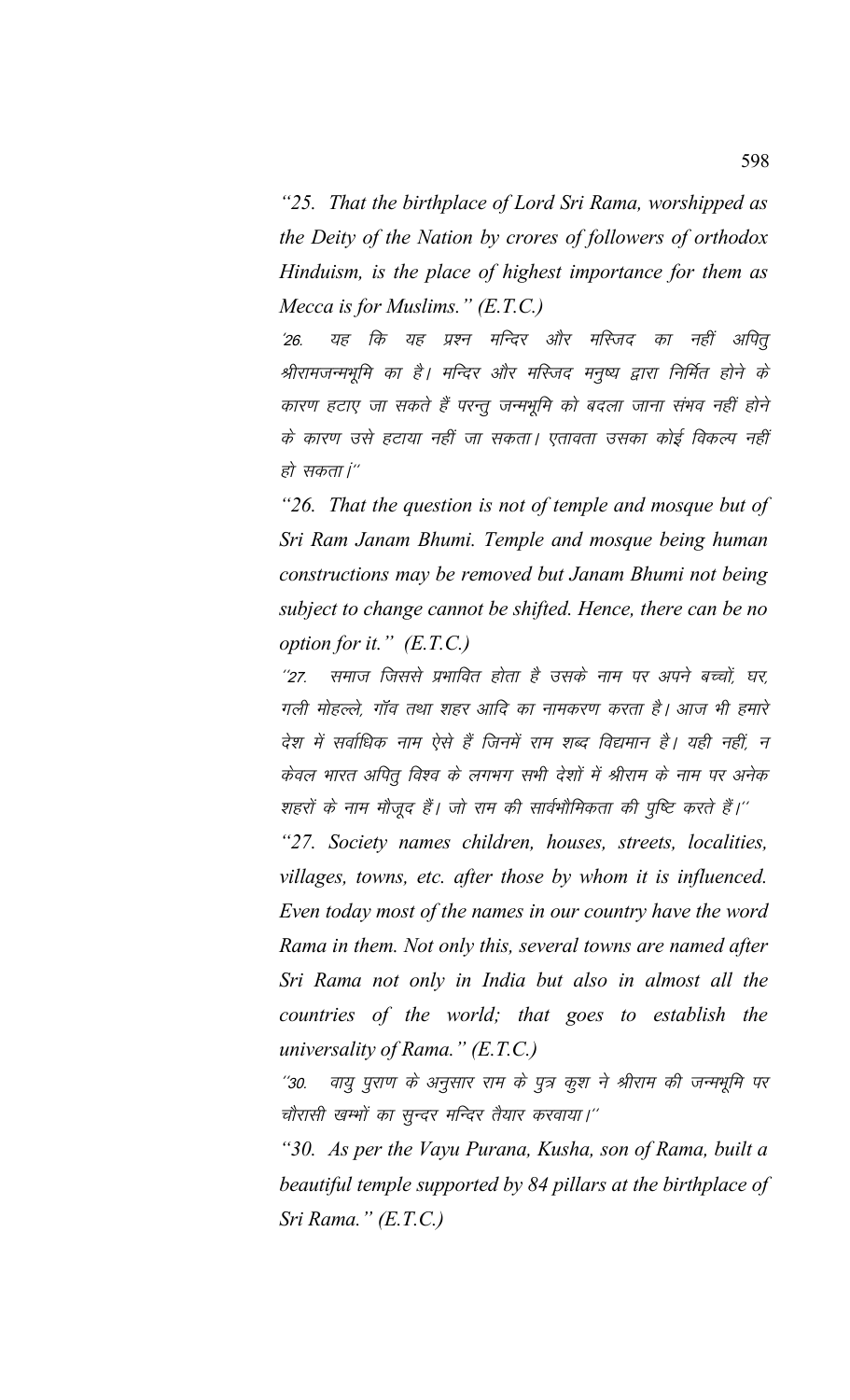**439.** About belief of Hindus of the disputed place as birth place of Lord Ram, DW 20/2 has said in paras 34, 35 and 36 of the affidavit as under :

''34. यह कि भगवान श्रीराम की जन्मभूमि सदा ही परम पवित्र और अलौकित शक्ति से सम्पन्न है। वह कभी भी, किसी भी हालात में दुषित या अपवित्र नहीं हो सकती और हमारे लिए सर्वदा पूजनीय, वन्दनीय और मोक्ष आदि महान फलों को प्रदान करने में सक्षम है।''

*"34. That the birthplace of Lord Sri Rama has always been most sacred and endowed with supernatural powers. It can never be defiled and desecrated at any cost and to us it is always revered, worth-worshipping and capable of yielding great results like liberation, etc." (E.T.C.)*

"35. यह कि मैंने अनेक बार अयोध्या की यात्रा की है और अन्य मन्दिरों के अतिरिक्त श्रीरामजन्मभूमि का दर्शन किया है। मैंने श्रीराम नवमी पर भी यात्रा की है और लाखों श्रद्धालुओं के साथ श्रीरामजन्मभूमि का दर्शन किया है।''

*"35. That I have travelled to Ayodhya many times and have had darshan of Sri Ram Janam Bhumi besides other temples. I have also been there on Ram Navami and have had darshan of Sri Ram Janam Bhumi along with lakhs of devotees." (E.T.C.)*

"36. यह कि मैंने स्कन्दपुराणोक्त कम का पालन करते हुए भी एक बार अयोध्या की यात्रा की है और श्रीरामजन्मभूमि का दर्शन किया है। इस क्रम को पूरा करने में मूझे ब्रिटिश जमाने के एक बड़े सरकारी अधिकारी श्री एडवर्ड द्वारा लगाए गए विशाल प्रस्तरपट्टों से बड़ा सहयोग मिला जो कि स्कन्दपुराण के क्रम से ही लगाया गया है और उस भौगोलिक स्थिति को सिद्ध करता है।''

*"36. That following the sequence as ordained in the Skandha-purana I have once travelled to Ayodhya and have had darshan of Sri Ram Janam Bhumi. In following this sequence I got immense help from large stone-plates*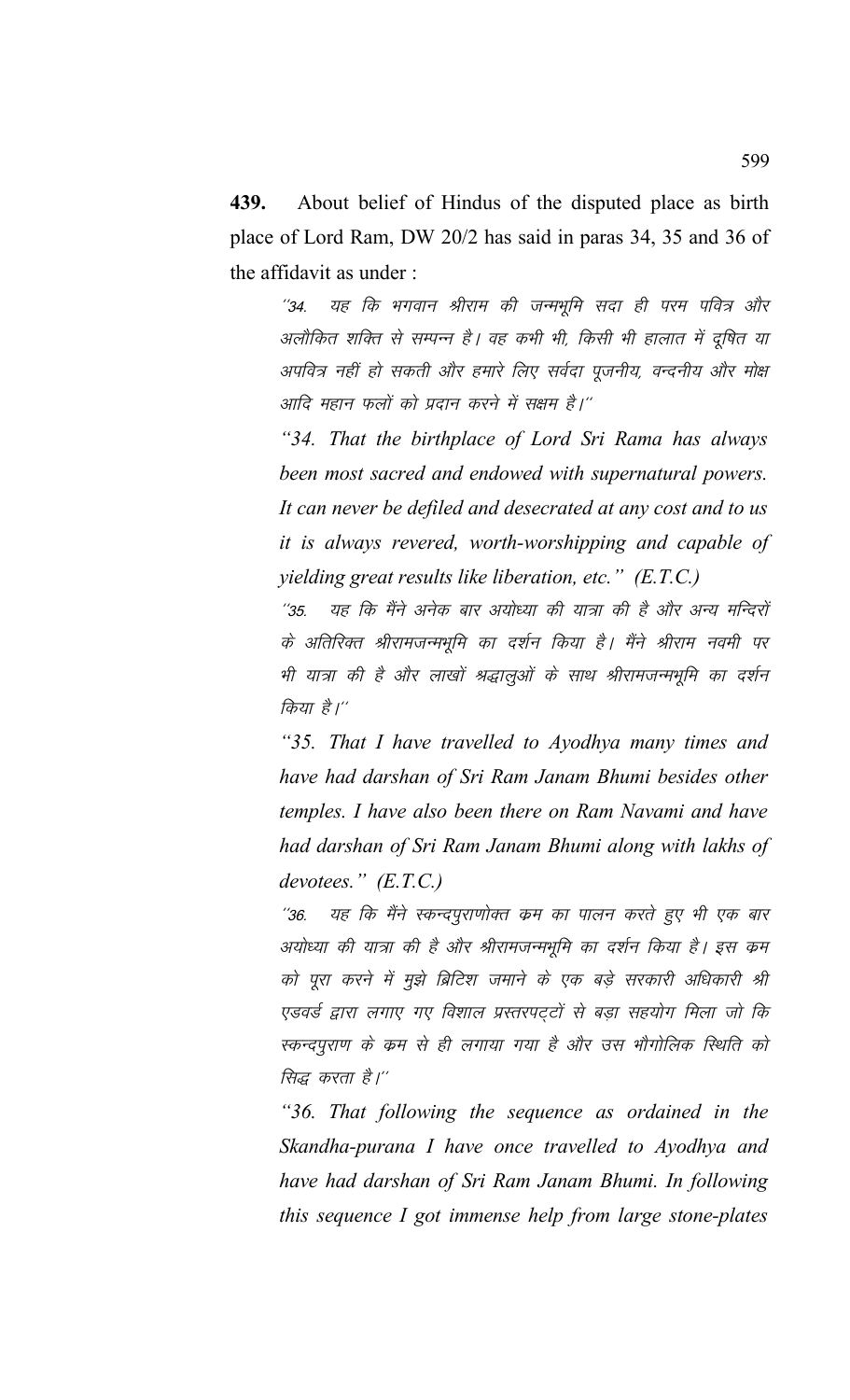*installed by Sri Edward, a high ranking government official of the British period which were installed strictly in the sequence as ordained in the Skandha-purana and which go on to establish its geographical location." (E.T.C.)*

**440.** About existence of temple of Lord Ram, its demolition by Babar, that no mosque was constructed at Ayodhya, DW 20/2 has said in paragraphs 24, 31, 32, 33, 37 and 39 of the affidavit as under :

''24. यह कि यू.पी. डिस्ट्रिक्ट गजेटियर फैजाबाद 1960 जो श्रीमती यशा बसन्ती जोशी द्वारा संपादित एवं उत्तर प्रदेश सरकार द्वारा प्रकाशित है, में प्रकरणगत भवन में लगे शिलालेख का वर्णन है। किन्तु उसमें किसी मस्जिद के निर्माण की कोई बात नहीं लिखी है बल्कि देवदूतों के उतरने के स्थान पर भवन निर्माण का उल्लेख किया गया है। इससे भी यही साबित होता है कि प्रकारणगत स्थल भगवान् श्रीरामलला का अवतरण स्थल है। इसी गजेटियर में पूर्वी मुख्य द्वार से दक्षिण की दीवार में स्थित वाराह भगवान का भी उल्लेख मिलता है।''

*"24. That the U.P. District Gazetteer, Faizabad, 1960 edited by Srimati Yasha Basanti Joshi and published by the Government of Uttar Pradesh – speaks of stone inscriptions carved out in the building in question but it does not speak of construction of any mosque. But it speaks of construction of a building at the place of descent of devdoots (divine messengers). It also goes to establish that the site in question is the place of descension of Lord Sri Ram Lala. This very gazetteer also speaks of Lord Varah engraved in the wall south of the eastern main gate." (E.T.C.)*

''31. अयोध्या माहात्म्य नामक ग्रन्थ में पूरी अयोध्या के बारे मे वर्णन किया गया है। इस ग्रन्थ में श्रीराम जन्मभूमि का वर्णन तो है परन्तु किसी मस्जिद का वर्णन नहीं किया गया है।''

*"31. The whole of Ayodhya finds mention in the treatise*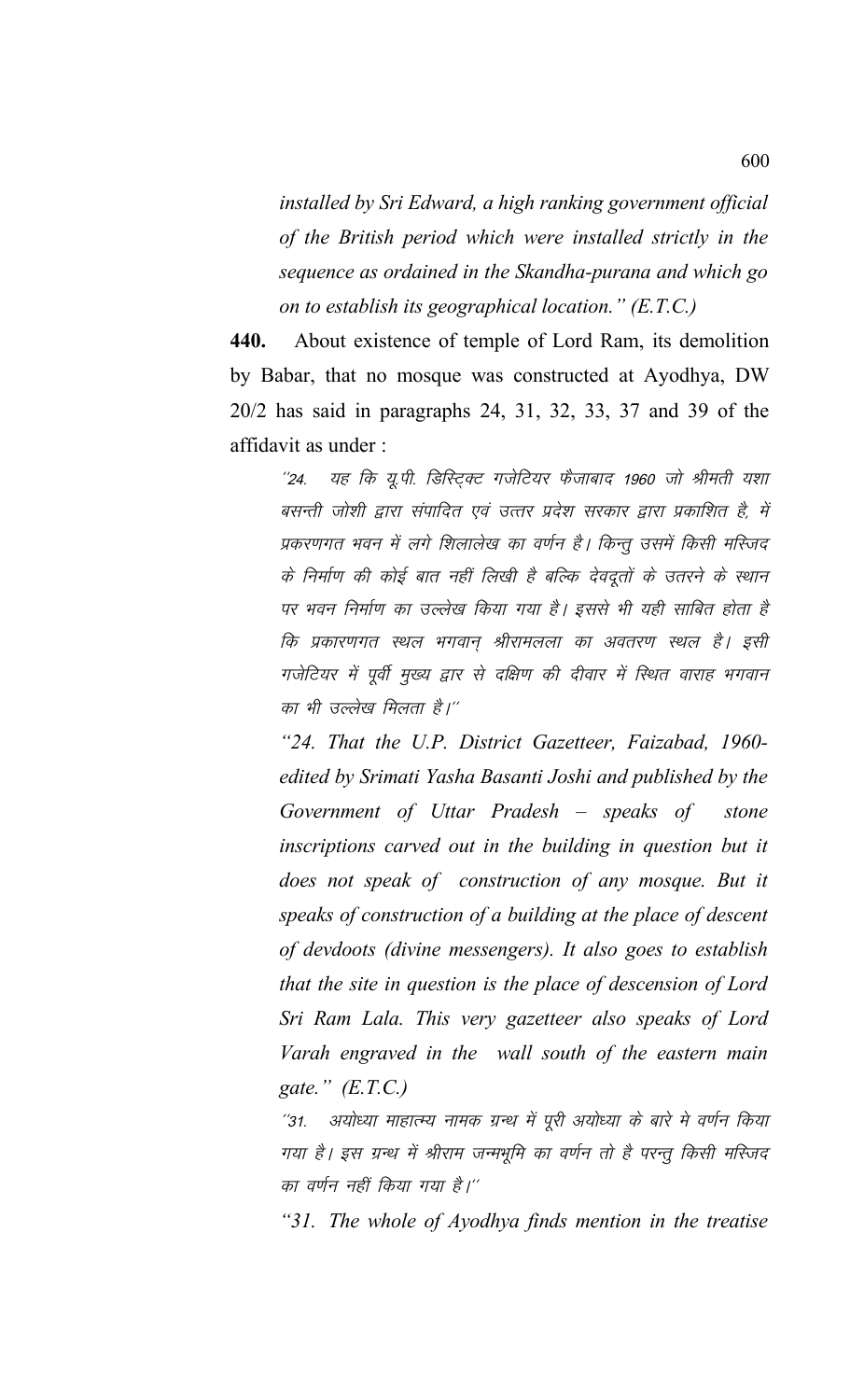*titled Ayodhya Mahatmya. This treatise certainly speaks of Sri Ram Janam Bhumi but it does not speak of any mosque." (E.T.C.)*

'32. बाबरनामा और आइने अकबरी नामक पुस्तकों का अध्ययन मैंने किया है। मुझे इनमें कहीं भी यह पढ़ने को नहीं मिला कि बाबर ने रामकोट अयोध्या में कोई मस्जिद बनवाई।''

*"32. I have studied the books titled Baburnama and Ain-e-Akbari. I did not read anywhere in it that Babur built any mosque at Ram Kot, Ayodhya." (E.T.C.)*

''33. यह कि मेरी जानकारी में प्रकरणगत स्थल पर कभी भी किसी मुसलमान भाई ने नमाज नहीं पढ़ी है। और यदि पढ़ी भी हो तो उतने मात्र से वह भूमि न तो मस्जिद हो जाती है और न ही सनातनधर्मियों के लिए नापाक अथवा पवित्र। हमने देखा कि हमारे आस्था सम्पन्न मुस्लिम भाई रेलवे स्टेशन, बस स्टेशन, रेल आदि सार्वजनिक स्थानों पर पूरी श्रऋा से नमाज अदा करते हैं परन्तु क्या इतने मात्र से उपर्युक्त स्थान मस्जिद हो जाते हैं?"

*"33. That as per my knowledge no Muslim has ever offered namaj at the place in question. Even if namaj is offered, this alone does not make that land a mosque nor does it become unholy for orthodox Hindus. We have seen that our devout Muslims offer namaj with full reverence at public places such as Railway stations, bus-stands, railway trains, etc. but do the said places become mosques only on this account?" (E.T.C.)*

'37. यह कि प्रकरणगत भवन कहीं से भी मस्जिद होने का आभास नहीं देता था और उसमें अनेक ऐसे चिन्ह और साक्ष्य थे जो उसका मन्दिर होना प्रमाणित करते थे।''

*"37. That the building in question from nowhere gave any inkling of being a mosque and it had several signs and evidences establishing it as a temple." (E.T.C.)*

''39. यह कि जनसाधारण की यह धारणा बनी हुई है कि बाबर ने अपने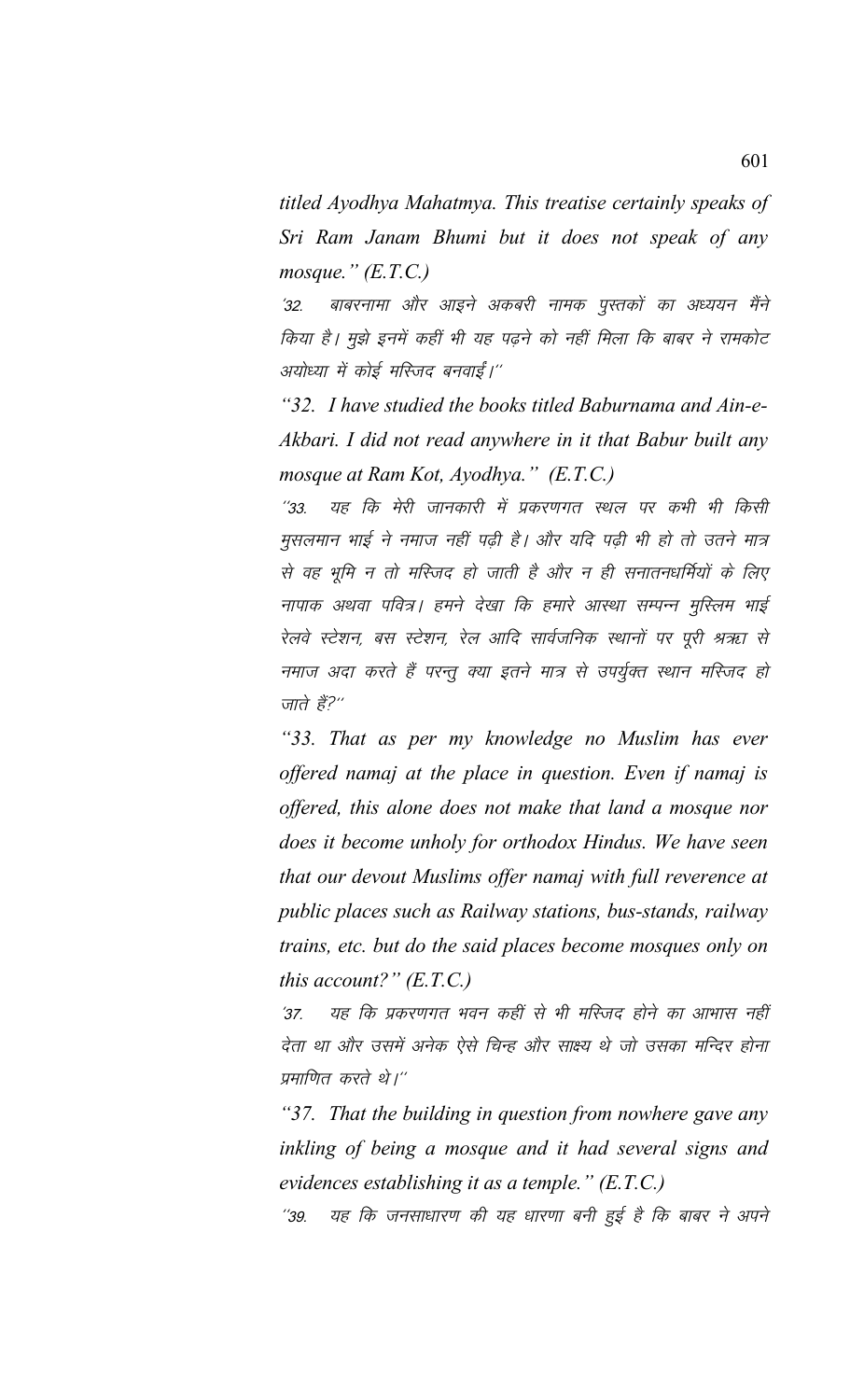सिपहसालार मीरबॉकी के माध्यम से अयोध्या के रामकोट में स्थित भगवान श्रीराम की जन्मभूमि पर स्थित विशाल मन्दिर को तोड़कर मस्जिद का आकार देने का प्रयास किया। परन्तु सनातनधर्मियों के निरन्तर विरोध के फलस्वरूप उसे मस्जिद का रूप कभी भी नहीं दिया जा सका अपितू वहाँ निरन्तर भगवान श्रीरामलला की पूजा अर्चना होती रही। परन्तू मेरे अध्ययन में यह प्रचलित और प्रचारित धारणा अंग्रेजों के समय की ही प्रतीत होती है क्योंकि उससे पूर्व किसी भी स्थल पर ऐसा कोई प्रमाण उपलब्ध नहीं होता ।''

*"39. That there continues to be a public perception that Babur through his army commander Mir Baqi demolished a large temple located at Lord Sri Rama's birthplace at Ram Kot in Ayodhya and tried to give it the shape of mosque. But due to constant protest by orthodox Hindus it could never be given the shape of mosque and it continued to see pooja and archana (worship and prayer) of Lord Sri Ram Lala. But as per my study, this prevalent and circulated perception appears to be only of the British time but prior to it no such proof is available at any site." (E.T.C.)*

**441.** Lastly, DW 20/2 has said that the dispute between two communities is the result of Britishers' policy of divide and rule and prior thereto there was no such dispute. In para 40 of the affidavit he has said as under :

 $\dot{\mathcal{A}}$ 0. यह कि प्रकरणगत स्थल को लेकर जो विवाद की स्थिति निर्मित हुई है मेरे विचार से वह अंग्रेजों की फूट डालों और राज करों की नीति का परिणाम है। ऐसे में सनातनधर्मियों एवं इस्लाम के अनुयायियों को इस वास्तविकता के आलोक में पारस्परिक द्वन्द और द्वेष भूलकर एक होकर भारतीय राष्ट्र की शक्ति का संवर्धन करना चाहिए।''

*"40. That the dispute which has cropped up over the site in question is, in my opinion, an outcome of the English policy of divide and rule. In such circumstances, in the*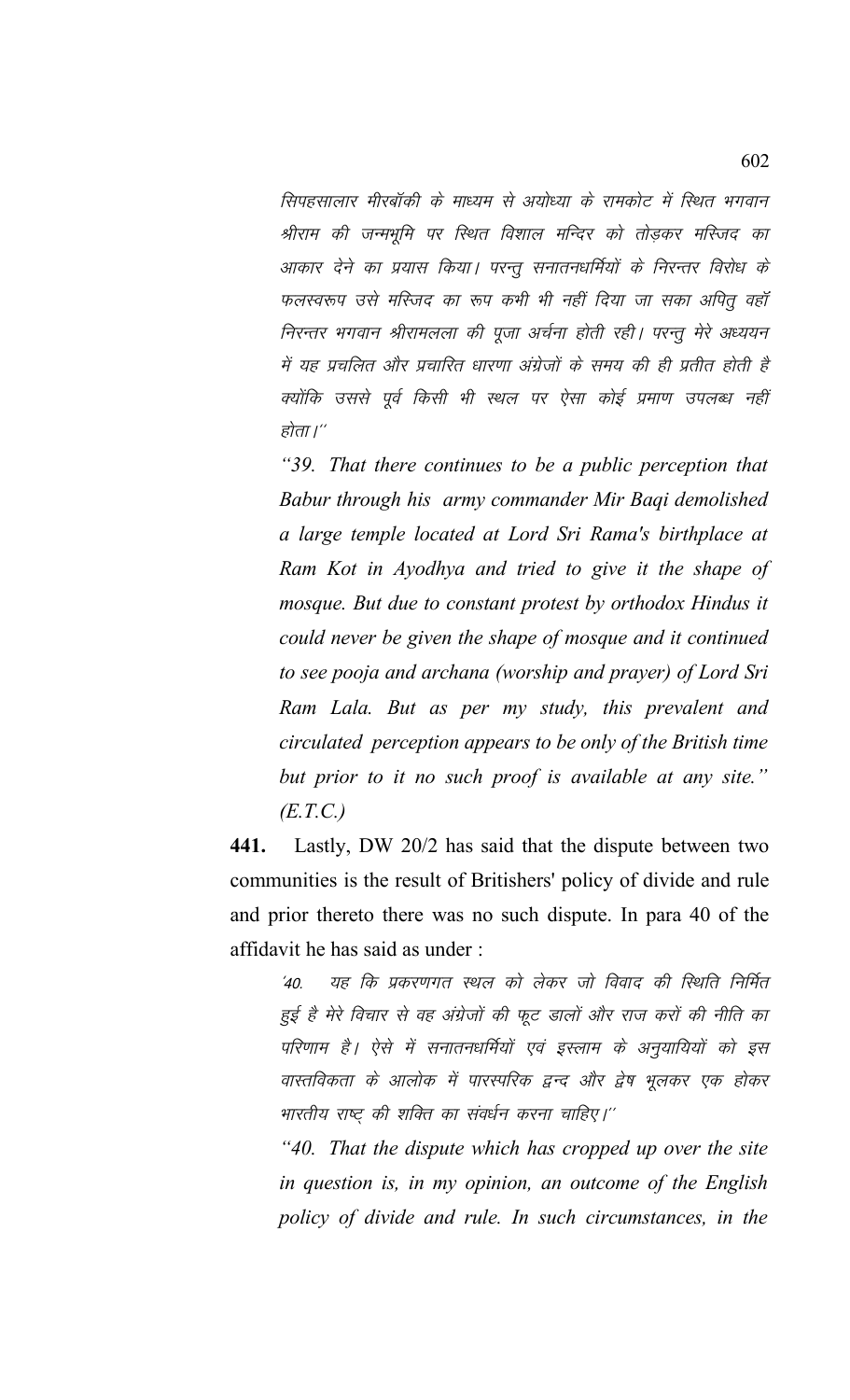*light of this reality, orthodox Hindus and the followers of Islam should forget their internecine enmity and ill-will, be united and augment the strength of Indian Nation." (E.T.C.)*

**442. D.W. 20/3 Brahamchari Ramrakshanand**, aged about 87 years (vide affidavit dated 18.7.2005), is resident of Jyotirmath, Trotakacharya Gupha, Post Joshimath, District Chamoli (Uttaranchal). He was cross examined in the following manner :

(a) 18/19.07.2005 - by Nirmohi Akhara plaintiff (Suit-3) through Sri R.L. Verma, Advocate and Sri Tarunjeet Verma, Advocate (p. 6-28 )

(b) 19/20.07.2005- by Mohd. Faruk Ahmad, defendant no. 11 through Sri Abdul Mannan, Advocate (p. 29-32)

(c) 20/22.07.2005- by plaintiffs no. 1, 6/1 and 6/2 Sunni Central Board of Waqf, Jiyauddin and Maulana Mahafujurrhman through Sri Zafaryab Jilani, Advocate (p. 32-44)

(d) 25.07.2005- by plaintiff no. 7 (Suit-4) through Sri Mustaq Ahmad Siddiqui, Advocate (p. 45-52)

(e) 25.07.2005 - defendants no. 6/1 (Suit-3) through Sri Irfan Ahmad, Advocate and defendant no. 6/2 (Suit-3) through Sri Fazale Alam, Advocate and defendant no. 26 (Suit-5) through Sri C.M. Shukla, Advocate adopted the cross examination already done by Sri Abdul Manna, Sri Zafaryab Jilani and Sri Mustaq Ahmad Siddiqui, Advocates (p. 52)

**443.** He belong to village Dighori, District Sivani, Madhya Pradesh. His family name was Ramraksha Upadhyay and he got education with the said name. About his studies and knowledge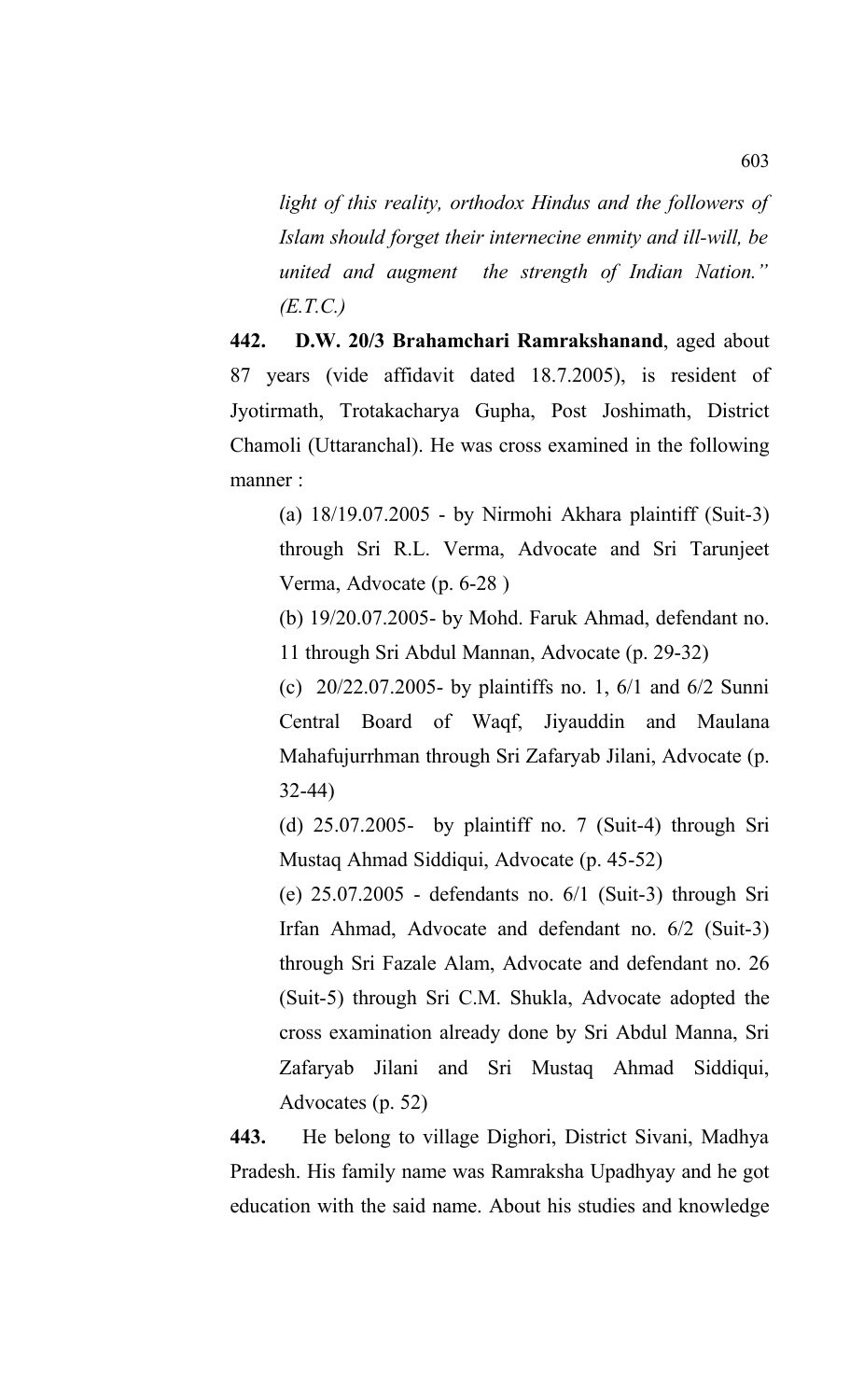that the place in dispute is birth place of Lord Ram and that this is the faith of Hindus, he has said in paragraphs 9, 10, 11, 12, 13 and 14 of the affidavit as under :

'9. यह कि मेरे अध्ययन व जानकारी के अनुसार अयोध्या स्थित विवादित स्थल ही भगवान श्री राम की जन्मभूमि है। यह सर्वविदित है कि भगवान श्रीराम का जन्म अयोध्या में हुआ था जो चक्रवर्ती महाराज दशरथ के ज्येष्ठ पुत्र थे।"

*"9. That as per my study and knowledge, Ayodhyasituated disputed site itself is the birthplace of Lord Sri Rama. It is known to all that Lord Sri Rama was born in Ayodhya and was the eldest son of the Supreme King, Dashrath." (E.T.C.)*

"10. यह कि अयोध्या स्थित विवादित स्थल हिन्दू धर्मानुयायियों द्वारा भगवान श्रीराम लला की जन्मभूमि के रूप में अनन्त काल से आस्था, परम्परा एवं विश्वास के अनुसार मान्यता प्राप्त व पूजनीय है और उस स्थल विशेष की पूजा निरन्तर होती चली आ रही है। शास्त्रों के अनुसार जन्मभूमि के दर्शन मात्र से ही मोक्ष की प्राप्ति होती है और सप्त मोक्षदायिनी पुरियों में अयोध्या का प्रथम स्थान है।''

*"10. That as per faith, tradition and belief, Ayodhya situated disputed site has been since eternity recognised and worshipped by adherents of Hinduism as the birthplace of Lord Sri Ram Lala and pooja has continued to be offered at that particular place. As per scriptures, one can attain liberation through mere darshan of the birthplace, and Ayodhya occupies the first place amongst seven liberation-giving puris." (E.T.C.)*

 $^{\prime\prime}$ 11. यह कि धर्मशास्त्रों के अनुसार जन्मस्थान की विशेष महत्ता है जो स्वयं भू देव के रूप में स्वप्राणप्रतिष्ठित एवं **पूज्य स्थल है**। इस प्रकार की देवत्व प्राप्त स्थलों पर महन्त अथवा सरवराहकार की कोई आवश्यकता नहीं होती।"

*"11. That as per scriptures, the birthplace commands*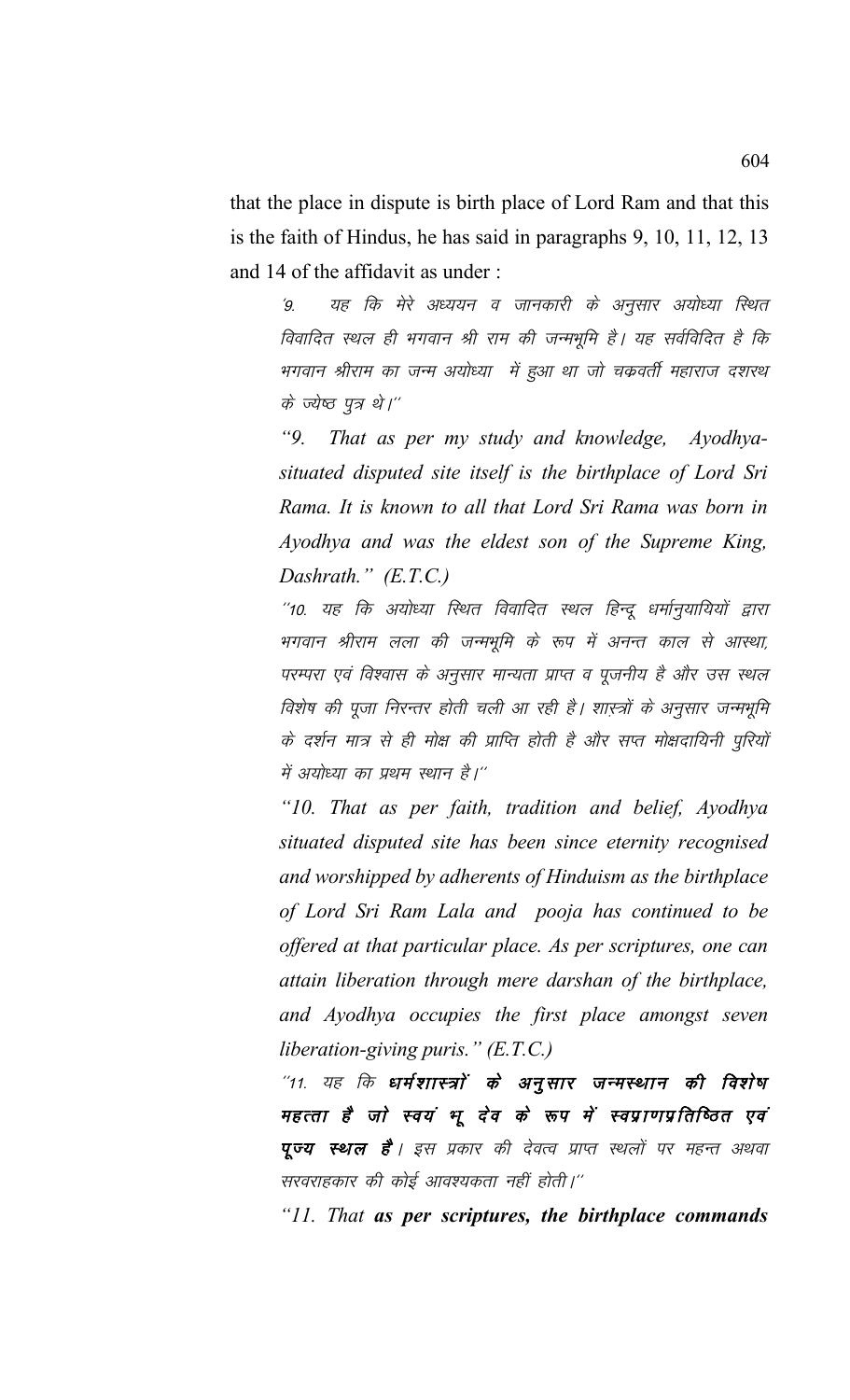*special importance and it is in itself a deified and revered place as Bhoo-dev (Lord of Land). There is no need of there being a Mahanta or Sarvarakaar at the places blessed with this type of divinity." (E.T.C.)*

"12. यह कि मैंने गोस्वामी तूलसीदासकृत श्रीरामचरित मानस में भगवान श्रीराम के जन्म व जन्मस्थान का वर्णन पढ़ा है यूँ तो समस्त अयोध्या क्षेत्र ही भगवान श्रीराम की जन्मभूमि है परन्तू शास्त्रीय प्रमाणों व **लाखां वर्षा** की आस्था के अनुसार अयोध्या स्थित भगवान श्रीराम का जन्मस्थल देवतुल्य पूज्य है।"

*"12. That I have read the description of Sri Rama's birth and birthplace in Sri Ram Charit Manas written by Goswami Tulsidas. As a matter of fact, the whole of Ayodhya itself is the birthland of Sri Rama but according to scriptural proofs and as per the faith of Lakhs of years, Ayodhya-situated birthplace of Lord Sri Rama is revered like a deity." (E.T.C.)*

 $13.$  यह कि गोस्वामी तुलसीदास के श्रीरामचरित मानस के बालकाण्ड के 191 दोहे के नीचे वाले छन्द में भगवान श्रीराम के प्राकाट्य का पूर्ण विवरण है।''

*"13. That the incarnation of Lord Sri Rama finds full description in the verse just below 191st couplet of Baal-Kaand of Goswami Tulsidas-written Sri Ram Charit Manas." (E.T.C.)*

"14. यह कि मैंने अपने गुरू महाराज से सुना है कि स्कन्द पुराण में वर्णित अयोध्या माहात्मय से स्पष्ट रूप से प्रमाणित होता है कि वर्तमान अयोध्या पूरी में श्रीराम जन्मभूमि के नाम से प्रसिद्ध स्थल ही श्रीरामजन्मभूमि स्थल है।''

*"14. That I have heard from my spiritual teacher that Ayodhya Mahatmya of the Skandha Purana clearly proves that only the place called Sri Ram Janam Bhumi in the present Ayodhya-puri is Sri Ram Janam Bhumi site."*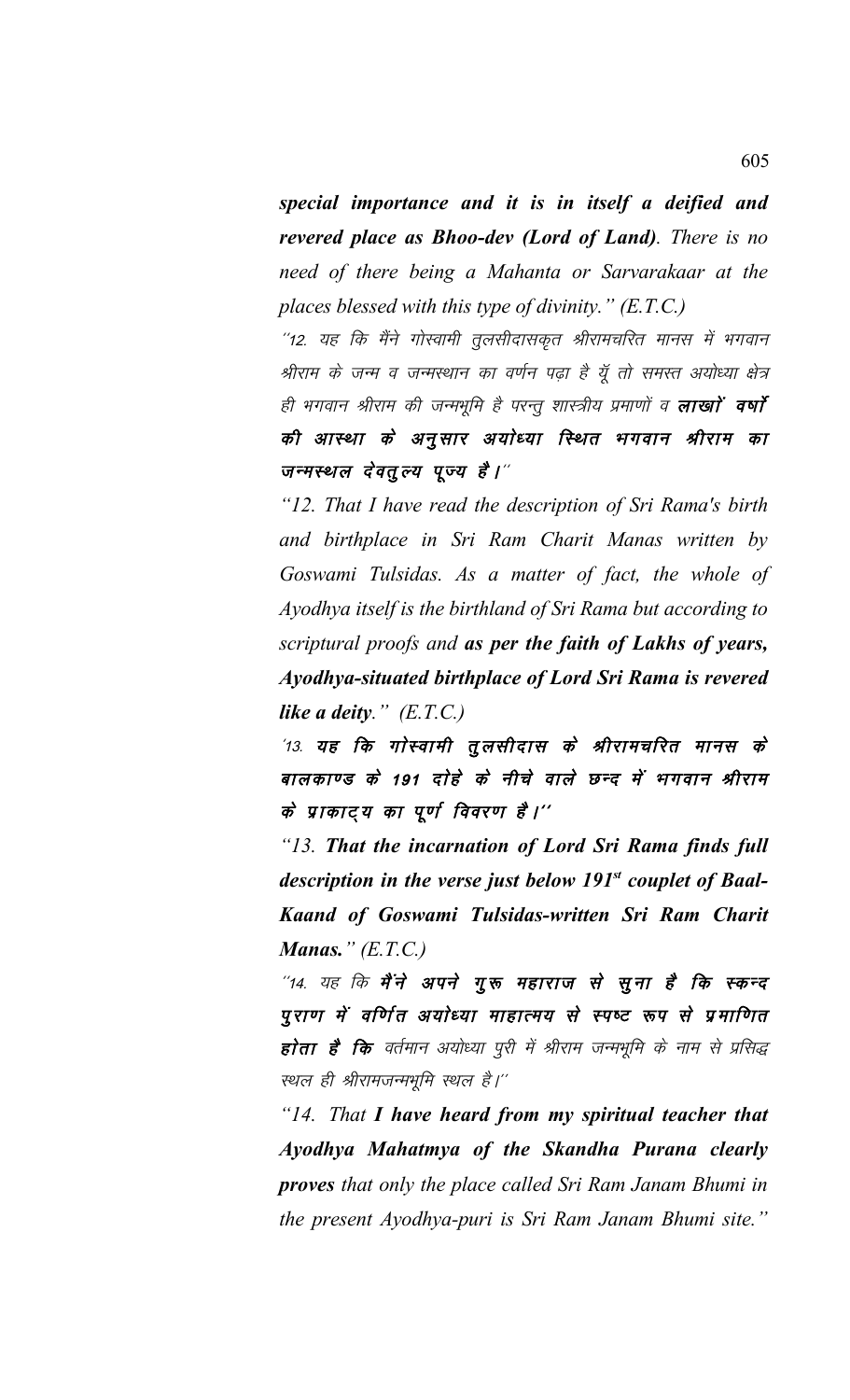*(E.T.C.)*

**444.** About his (DW 20/3) performing Darshan, Pooja at the place in dispute since the age of 20 years under the central dome, inside the courtyard, the averments made in para 15 and 16 of the affidavit are as under:

"15. यह कि अयोध्या स्थित श्रीरामजन्मभूमि के दर्शन और पूजन मैंने कई बार किया है।''

*"15. That I have done darshan and poojan of Sri Ram Janam Bhumi situated in Ayodhya." (E.T.C.)*

"16. यह कि मैं अयोध्या पहली बार लगभग बीस वर्ष की अवस्था में गया था। मैंने अयोध्या में सरयु स्नान किया, नागेश्वर नाथ दर्शन करने के पश्चात मैंने श्रीराम लला मन्दिर के दर्शन किये। तदपुरान्त हनुमानगढ़ी, कनकभवन, सुमित्रा भवन आदि मन्दिरों के भी दर्शन किए।''

*"16. That I went to Ayodhya for the first time at the age of nearly 20 years. I had taken a dip in Ayodhya and after having darshan of Nageshwarnath I had darshan of Sri Ram Lala temple. After that I had darshan also of temples such as Hanumangarhi, Kanak Bhawan, Sumitra Bhawan, etc." (E.T.C.)*

**445. O.P.W. 1, Mahant Ramchandra Das Digambar,** aged about 90 years (on 23.12.1999 when he commenced his testimony), was born at Village Sinhipur, District Chhapara, Bihar and came to Ayodhya at the age of 14-15 years. His cross examination took about a month and proceeded as under :

(a) 23/24-12-1999, 12/14/16-01-2000- by Nirmohi Akhara through Sri R.L. Verma, Advocate (p. 14-80)

(b) 16/17/18/19-01-2000- by Sunni Central Waqf Board, defendant no. 4, through Sri Zafaryab Jilani, Advocate (p. 81-131)

(c) 19/20-01-2000- by defendant no. 5 Hashim Ansari through Sri Mustaq Ahmad Siddiqui, Advocate (p. 131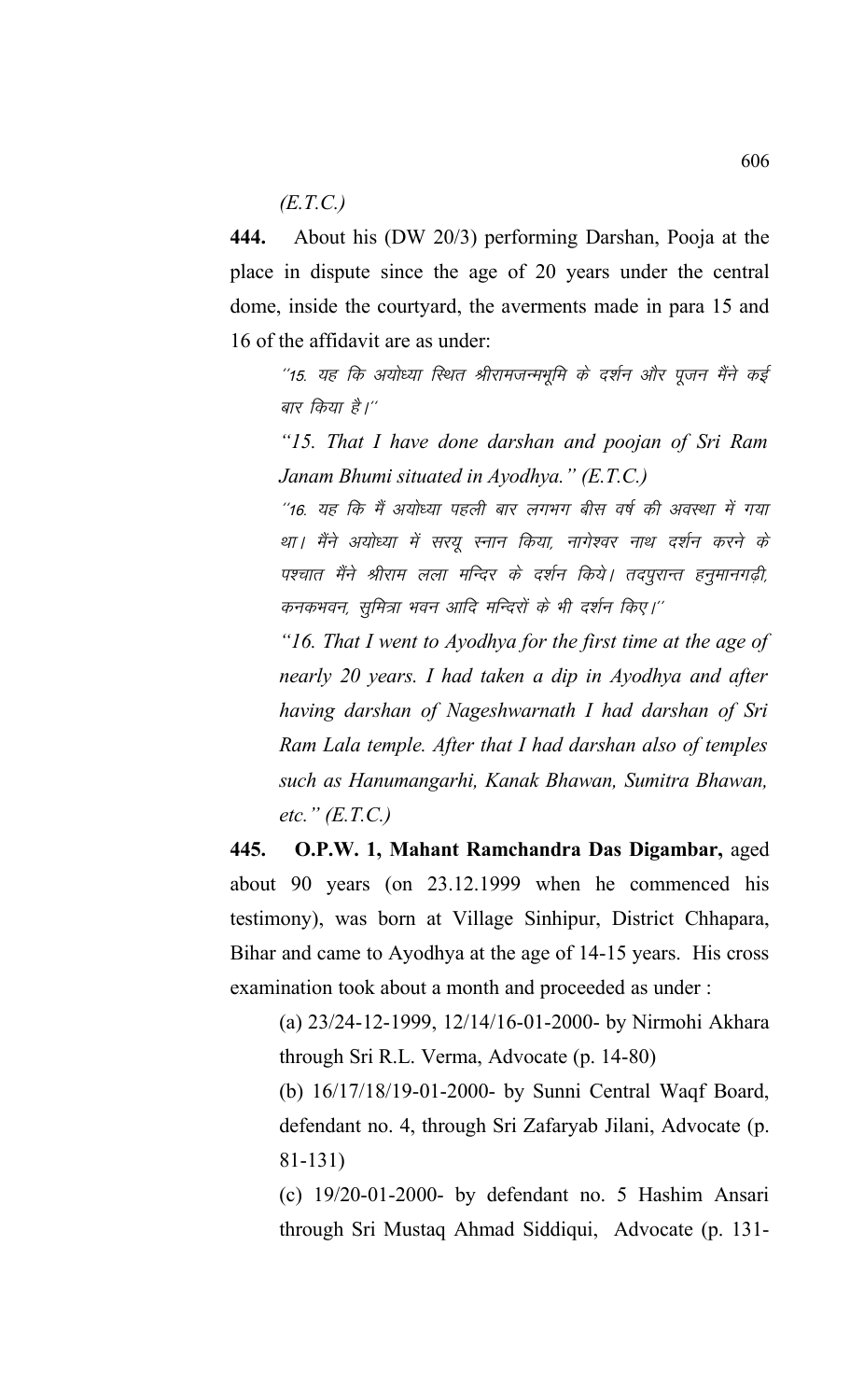150

(d) 20-01-2000 - defendant no. 6 through Sri Mohd. Nadeem Siddiqui, Advocate and defendant no. 26 through Sri Sayad Irfat, Advocate adopted the cross examination already done by defendants no. 4 and 5.

**446**. He is a Sadhu of Ramanandi sect and Sri Mahant of Akhil Bhartiya Sri Panch Ramanandi Digambar Ani Akhara. He has given the details of the Ramanandi sect and its Akhara which we propose to deal while considering issue No. 17 (Suit-3). He got associated with Digamber Akhara, Ayodhya about 45 years ago. He has lot of faith and belief in Lord Ram and in this respect he said as under :

''भगवान राम के जन्म के सम्बन्ध में हमारे यहाँ वाल्मीकि रामायण प्रथम स्थान रखता है। वाल्मीकि रामायण के एक–एक वाक्य को हम इतिहास व वेद के रूप में स्वीकार करते हैं। मेरे समक्ष श्रीमद्वाल्मीकि रामायण की पुस्तक है। मेरे समक्ष वाल्मीकि रामायण की जो प्रति है, वह गीताप्रेस गोरखपुर से प्रकाशित तथा प्रमाणित प्रति है। वाल्मीकि में लिखी बातें भगवान राम के प्रादुर्भाव के सम्बन्ध में लिखी बातें हैं जो रामायण के जिस पात्र के सम्बन्ध में कहा गया है, वह उस पात्र के सम्बन्ध में मान्य है। यह सभी बातें, सभी पात्रों के सम्बन्ध में मान्य नहीं है। पात्र से मेरा तात्पर्य महाराज दशरथ, रानी कौशल्या, महारानी कैंकेयी, श्री हनुमान, सूग्रीव, केवट, शबरी, जटायू, अयोध्या, मिथिला, महाराजा जनक, महारानी सीता, महारानी उर्मिला, महारानी माण्डवी, महारानी श्रुतिकीर्ति, वशिष्ठ, विश्वामित्र आदि से है। इन पात्रों में सर्वप्रथम श्री रामचन्द्र जी हैं। इन सभी पात्रों में प्रमुख नायक श्री राम चन्द्र जी हैं।"

*"The Valmiki Ramayana occupies the first place in the matter of birth of Lord Rama. Each phrase of Valmiki Ramayana is accepted by us as history and Veda. The book of Srimadvalmiki Ramayana is before me. The copy of Valmiki Ramayana before me, is a publication of Geeta Press, Gorakhapur and is genuine copy. The facts*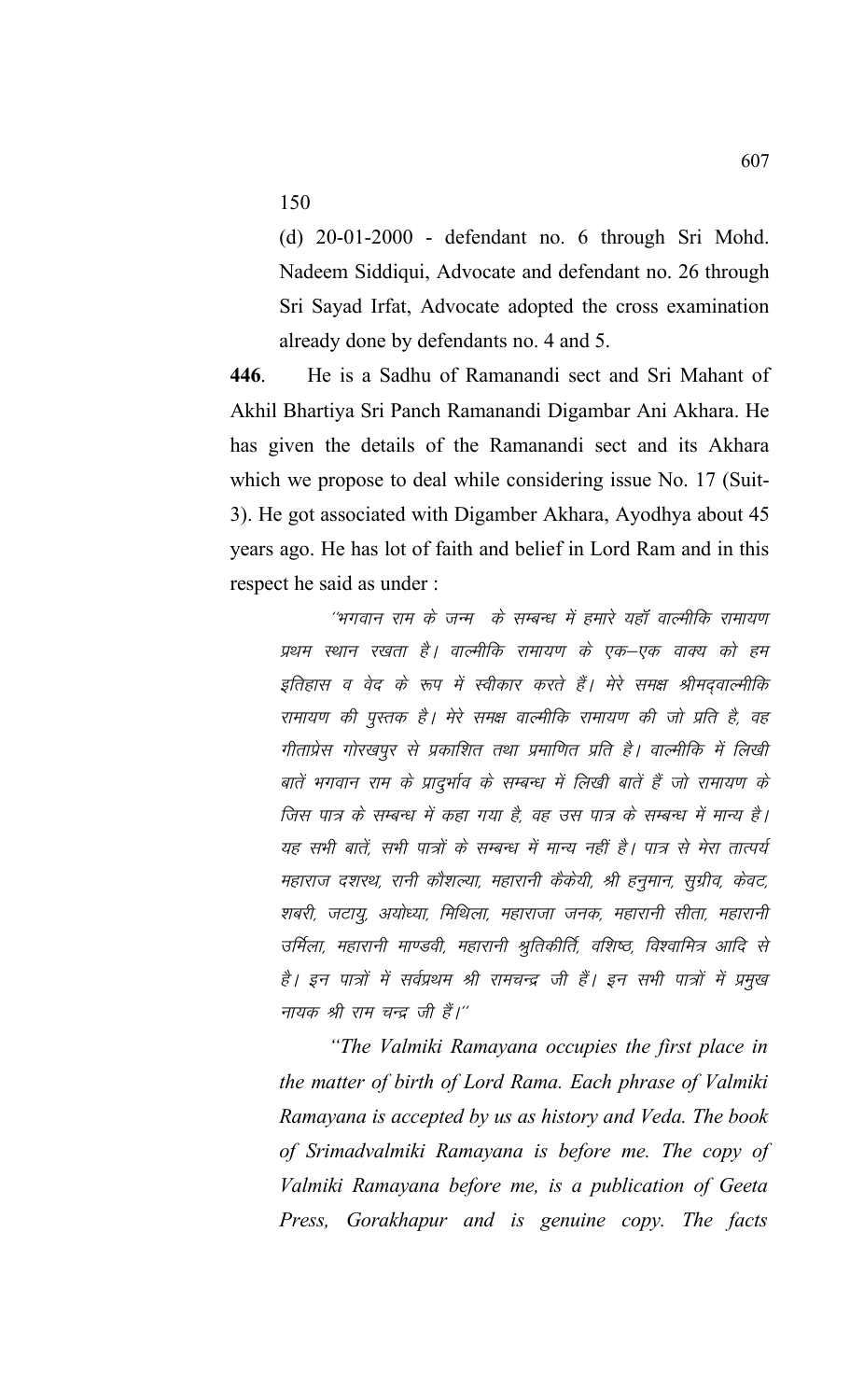*mentioned in Valmiki (Ramayana) are about the descendence of Lord Rama and the facts mentioned about any particular character, are acceptable as regards that character. All these facts are not acceptable about all the characters. By characters, I mean king Dashrath, queen Kaushalya, queen Kaikeyee, Sri Hanuman, Sugriv, Kevat, Shabri, Jatayu, Ayodhya, Mithila, king Janak, queen Sita, queen Urmila, queen Mandavi, queen Shruti Kirti, Vashishtha, Vishwamitra etc.. The first amongst these characters is Sri Ramchandra. Out of all of these characters, Sri Ramchandra is the main hero." (E.T.C.)*

''मेरी आस्था के अनुसार इस सम्बन्ध में चार बातें प्रधान हैं– नाम, रूप, लीला एवं धाम। हमारे सम्प्रदाय में इन चारों को सच्चिदानन्द भगवान का विग्रह मानते हुए चारों को वस्तूत: एक माना गया है। नाम से भगवान राम का ग्रहण है। राम शब्द का शब्दार्थ शब्द शास्त्र में रमुकीडायाम् धातू से उत्पत्ति होती है और रमन्ते, क्रीडन्ते, योगनयों, अस्मिनतिरामा लिखा हुआ है। किसी व्यक्ति के सम्बन्ध में जानकारी प्राप्त करने के लिए उसके नाम तथा रहने के स्थान के बारे में जानकारी होना आवश्यक है। वाल्मीकि रामायण में यह उल्लिखित है कि भगवान राम का जन्म अयोध्या में हुआ। अयोध्या का वर्णन हमारे वेदों में है, उपनिषदों में तथा संहिताओं में एवं अष्टादश उप पुराणें में, स्मृतियों में है और भारत के संस्कृत जगत में जो मान्य साहित्य उपलब्ध है, उन सब में भगवान का जन्म स्थान अयोध्या माना गया है। यह वही अयोध्या है जो वर्तमान स्थल है। इस स्थल पर भगवान राम का जन्म हुआ, इसके सम्बन्ध में चौहददी का उल्लेख करते हुए उपरोक्त सभी हिन्दू धर्म ग्रन्थों में स्पष्ट रूप से उल्लेख है। कागज सं0-107ग/ 5 मेरे समक्ष है, स्कन्ध पुराण के अन्तर्गत अयोध्या महात्म्य प्रकरण में इस सम्बन्ध में स्पष्ट उल्लेख है। **भगवान राम** का जन्म स्थल एवं गर्भगृह विवादित स्थल ही है, जहाँ पर रामलला जी इस समय विराजमान हैं।''

*"According to my faith, the following four are the main facts in this behalf, viz.- name, 'roop'(form), 'leela'*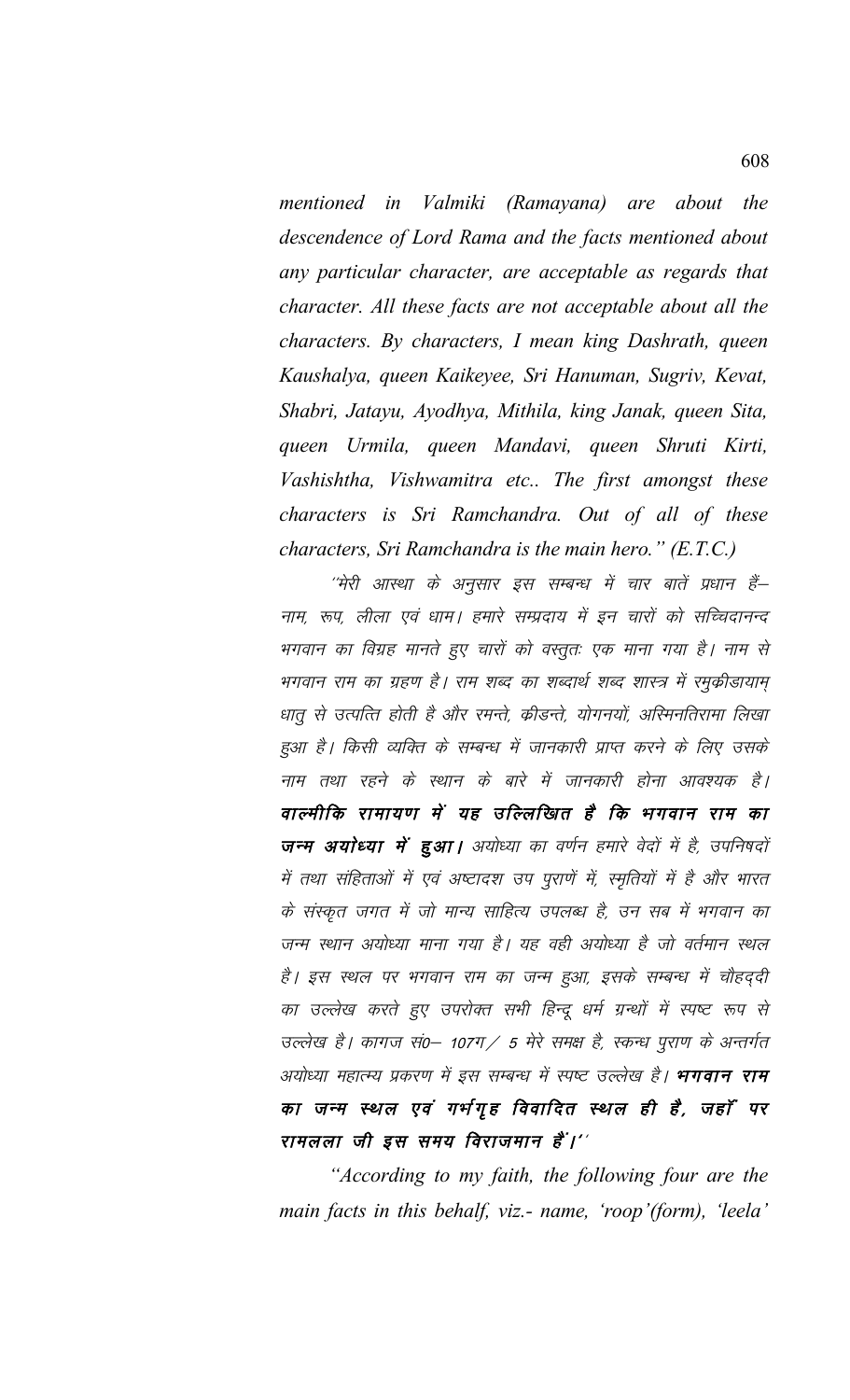*(action) and 'dhaam' (abode). In our community, all four of them have virtually been treated to be one by taking them to be disintegration of God Sachchidanand. The name implies Lord Rama. The meaning of term Rama originates from the generic term 'ramukridayam' and it has been written as 'ramante, kridante, yoganyon, asmintirama'. In order to gather information about any person, it is essential to have knowledge of his name and place of abode. It has been mentioned in Valmiki Ramayana that Lord Rama was born at Ayodhya. The description about Ayodhya is to be found in our Vedas, Upnishads, Sanghitas, 18 Up-Puranas, Smritis and all acceptable literature in the cultural domain of India and in all of them Ayodhya has been considered to be the birthplace of Lord. It is the same Ayodhya, which exists today. Lord Rama had incarnated at this very place. All the said religious treatises of Hindus clearly give the boundary in this behalf. The paper no. 107C/5 is before me. Clear description in this behalf is contained in the chapter of Skand Purana dealing with the importance of Ayodhya. The birthplace of Lord Rama and the 'Garbh-grih', is the disputed site, where Ramlala is now present." (E.T.C.)*

''भगवान राम के जन्म का स्थान जो मैं बता रहा हूँ, वह राम उपासना सम्बन्धी ग्रन्थों में तथा अन्य हिन्दू शास्त्र ग्रन्थों में वर्णित है।''

*"The birthplace of Lord Rama as being described by me, is the same as mentioned in treatises related to reverence of Rama and in other Hindu Shastra treatises." (E.T.C.)*

''अयोध्या का इतिहास अत्यन्त प्राचीन एवं समीचीन है, जो शासन के आधार पर, काल के आधार पर कई भागों में विभक्त है। सत्ययुग कालीन अयोध्या, त्रेताकालीन अयोध्या, द्वापरकालीन अयोध्या, कलियुग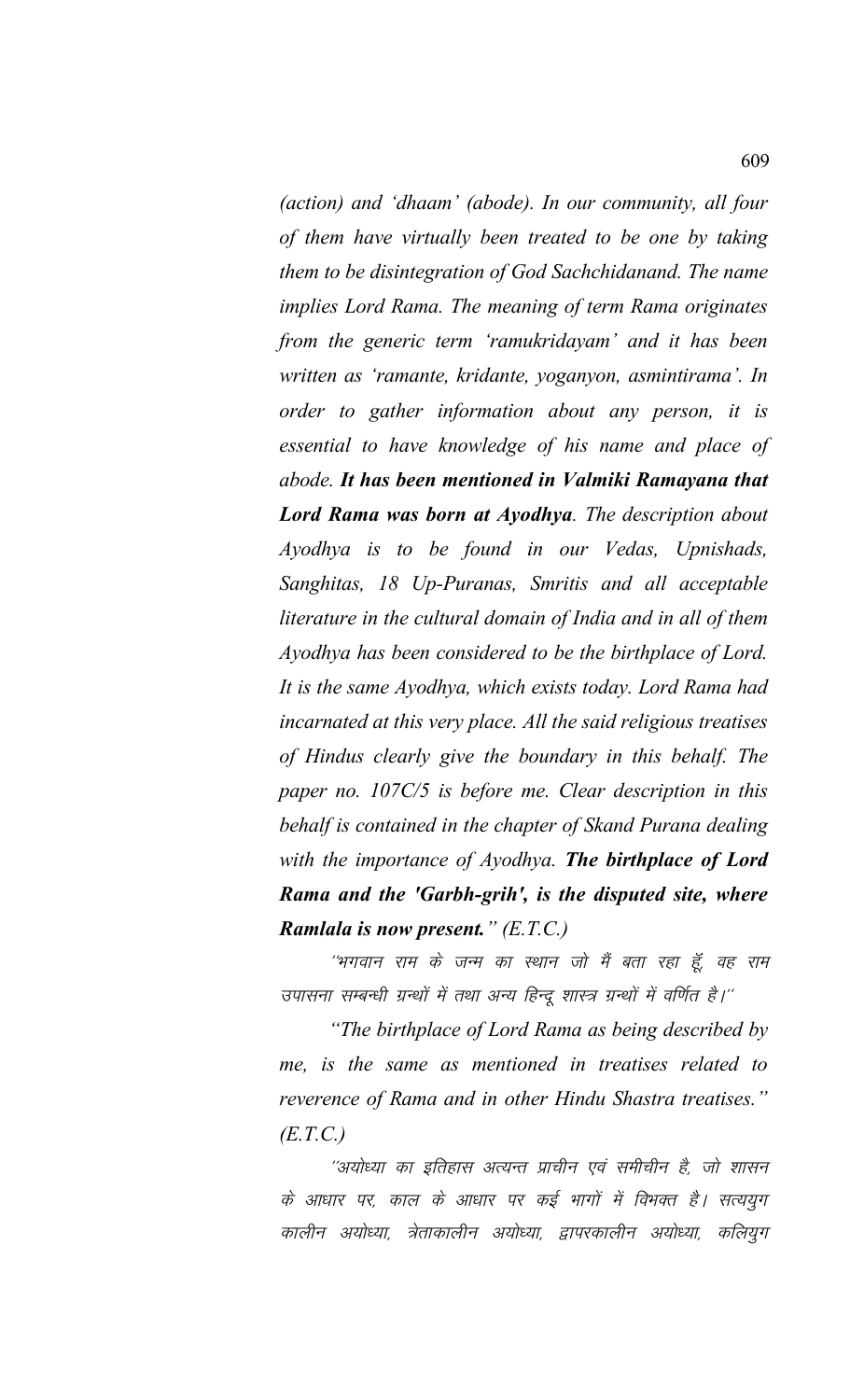कालीन अयोध्या। हिन्दू राजाओं के समय की अयोध्या, मुस्लिम समय के सम्राटों, बादशाहों के समय की अयोध्या, ईस्ट इण्डिया से लेकर अंग्रेजों के अन्तिम शासन काल की अयोध्या, कांग्रेसकालीन अयोध्या के आधार पर अयोध्या के इतिहास को बताया जा सकता है, जिनमें सर्वप्रथम बौद्धकालीन तथा विक्रमादित्य के काल की अयोध्या रही है। अयोध्या के अनेक पर्यायवाची शब्द हैं– अयोध्या, सत्या, परा, अपराजिता, साकेत आदि हैं।''

*"The history of Ayodhya is very ancient and consistent, which is divided in many parts as per rule and period. The history of Ayodhya can be given on basis of Ayodhya of Satyug period, Ayodhya of Treta period, Ayodhya of Dwaper period, Ayodhya of Kalyug period, Ayodhya in times of Hindu kings, Ayodhya in times of Muslim kings and emperors, Ayodhya from the times of East India to last days of English rule, Ayodhya of Congress period. Out of these, the initial Ayodhya is of Buddha period and Vikramaditya period. The word Ayodhya has many synonyms such as- Ayodhya, Satya, Para, Aparajita, Saket etc." (E.T.C.)*

"जब मैं अयोध्या आया, तब से मैं निरन्तर राम जन्म भूमि, हनुमानगढ़ी नागेश्वरनाथ, सरयू, छोटी देवकाली, बड़ी देवकाली, लक्ष्मण घाट, सप्त सागर, जो छोटी देवकाली के समीप स्थित है एवं कनक भवन मन्दिर इन सभी सात स्थानों पर जब से मैं अयोध्या आया, तब से बराबर लोगों को अपरिवर्तनीय रूप से दर्शन करते हुए देखा है। . . . . . . . . . राम जन्म भूमि स्थल पर भगवान राम की प्रतिमा थी। सीता रसोई भी थी और वहाँ प्राचीन परम्परा से राम जन्म भूमि के नाम पर जो विशेष भवन था, उसके प्रत्येक खम्भाें में अनेक देवी—देवताओं के (मूर्ति) चित्र थे। मूर्ति के अतिरिक्त उस भूमि की भी पूजा करते थे, जहाँ पर यह बताया जाता है कि यह राम जन्मस्थल है और भगवान राम का प्राकट्य **हुआ है।** उसी स्थल पर एक राम लला जी के चबूतरा के नाम से एक फूस की झोपड़ी थी जिसमें निर्मोही अखाड़े के पुजारी पूजा करते थे तथा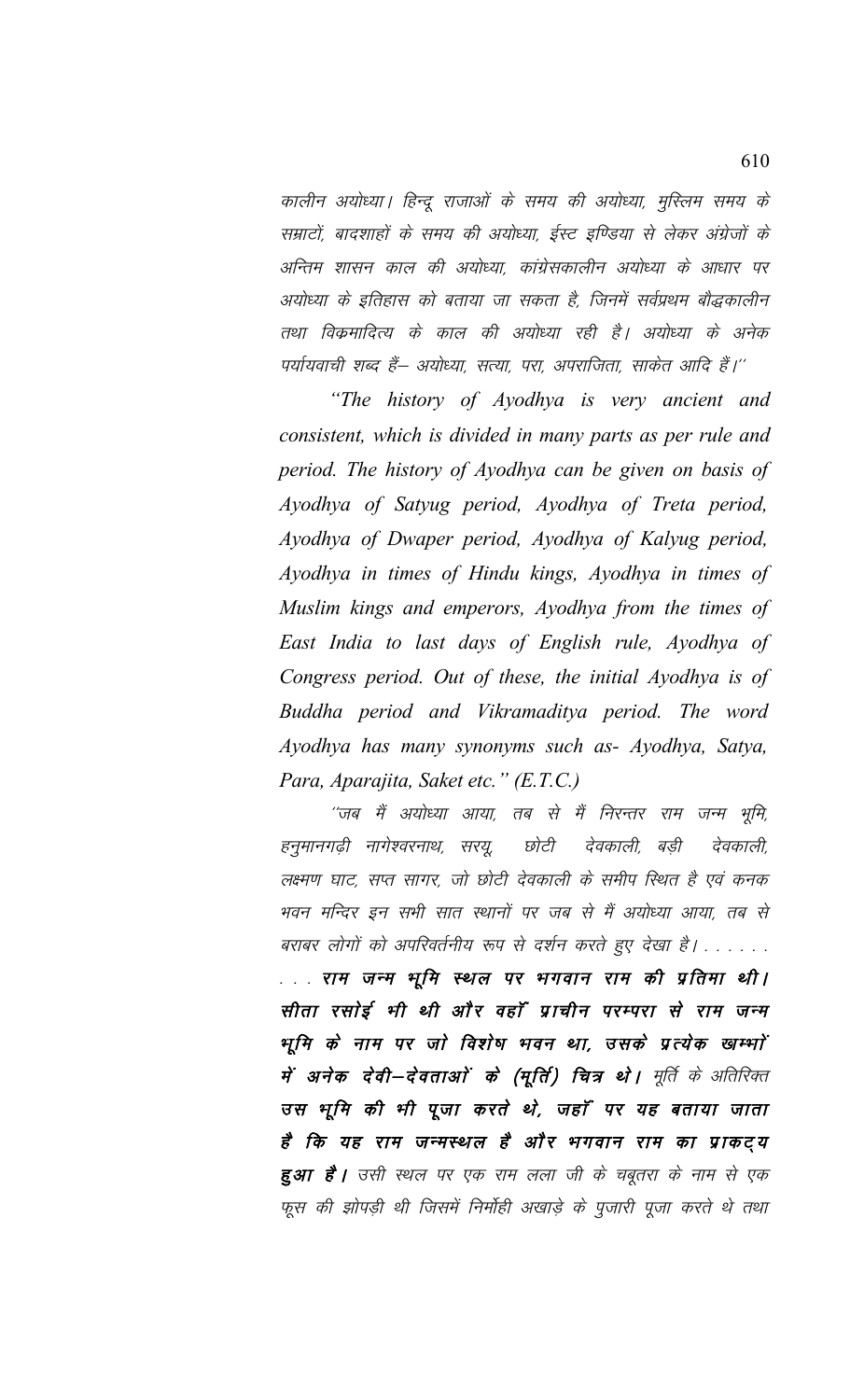भगवान को भोग–राग आदि अर्पित करते थे।''

"Since I came to Ayodhya, I have regularly seen people 'darshan' of all the seven places having  $\overline{viz}$ . Ramjanmbhumi, Hanumangarhi Nageshwar Nath, Saryu, Chhoti Dev kali, Badi Dev Kali, Laxman Ghat, Saptsagar situated near Chhoti Dev Kali and Kanak Bhawan temple........ There was the idol of Lord Rama at Ramjanmbhumi site. Sita Rasoi also existed and in each pillar of the special building, which existed there as per ancient custom by name of Ramjanmbhumi, there were number of pictures (idol) of Gods-Goddesses over them. Apart from the idol, that land was also revered and it was said that it was the birthplace of Rama and Lord Rama **had descended over there.** There was a hut made up of straw at that place, which was called the Chabutara of Ramlala, and the same was worshiped by the priests of Nirmohi Akhara, who used to make offering of Bhog-Raag etc. to Him."  $(E.T.C.)$ 

About 1934 riots he (OPW 1) claims to be a witness and 447. according to him since then neither the Muslims ever visited disputed premises nor offered any Namaz thereat and said:

"मेरे अयोध्या के निवास काल में वर्ष 1934 में अंग्रेजों के समय में यानी अंग्रेजों के शासनकाल में हिन्दू तथा मुसलमानों के मध्य आपसी मारपीट हुई। जिस स्थान पर मस्जिद को होना इस समय बताया जाता है, उस तथाकथित भवन के शिखर को तोड़ दिया गया। अंग्रेज सरकार ने अस्सी हजार रूपया जुर्माना लगाया, जिसे अयोध्या के सन्त—महन्तों ने एकत्र करके अंग्रेजी शासन को दिया, उसके बाद इस गिरे हुए शिखर की मरम्मत करवाई गई।"

"During the period of my stay at Ayodhya, a riot had broken out between Muslims and Hindus in the year 1934 during the British rule. The dome of the building existing at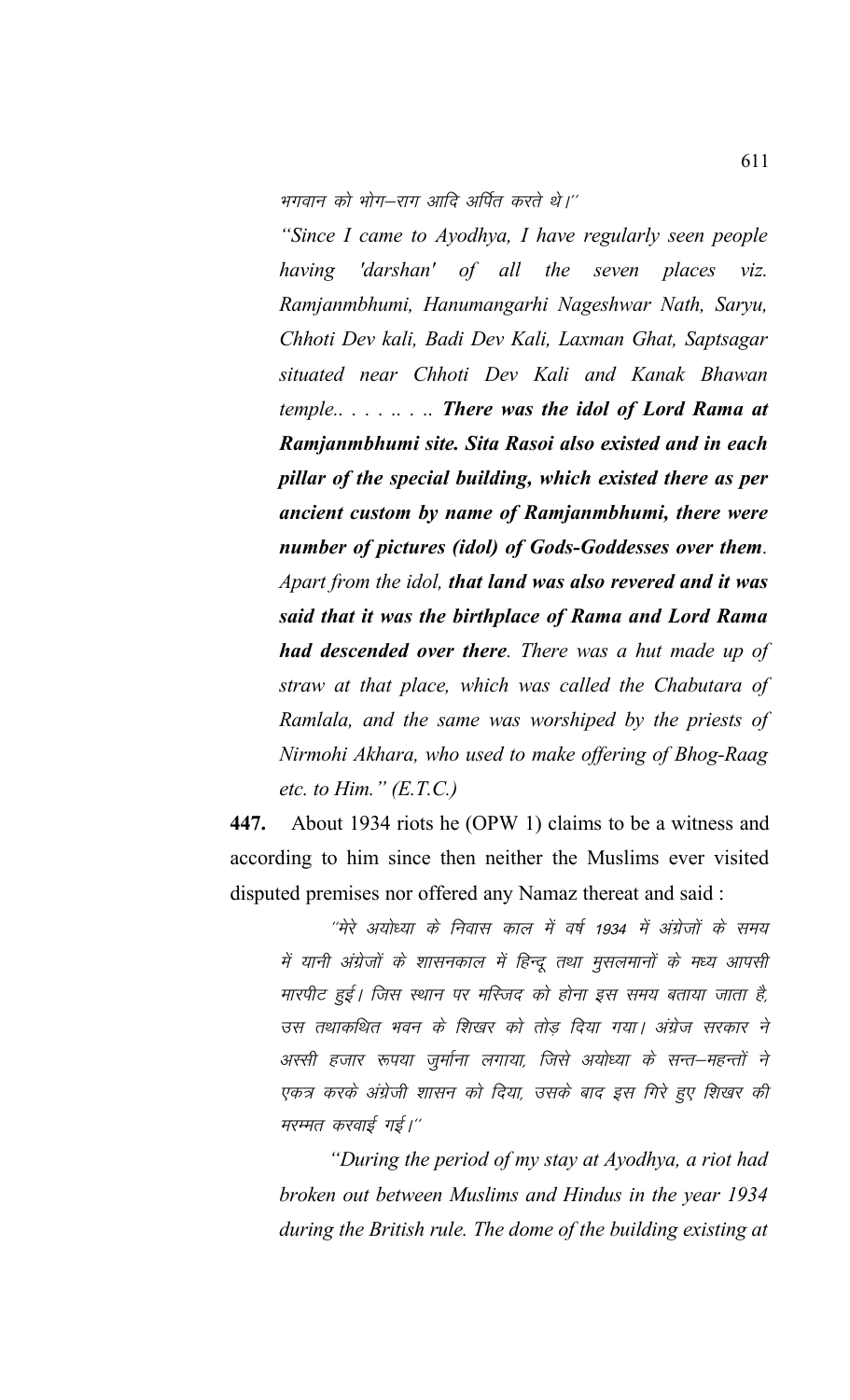*the place, where existence of mosque is being claimed today, had been damaged. The British Government had imposed a fine of Rupees eighty thousand, which was collected and deposited with the British Government by the saints-mahants of Ayodhya and subsequently the said damaged dome was repaired." (E.T.C.)*

"मरम्मत का कार्य मुसलमान सम्प्रदाय ने नहीं करवाया। 1934 से लेकर 1947 तक पूजा–पाठ में किसी प्रकार का कोई व्यवधान उत्पन्न नहीं किया गया। मेरे समय में जब से मैं अयोध्या आया, मैंने विवादित परिसर में कभी नमाज अदा होते नहीं देखा। इस सम्बन्ध में कई बार प्रयास हुआ, इस सम्बन्ध में गिरफ़तारियॉ की गई। नमाज पढ़ने के सम्बन्ध में प्रयास किये जाने पर बराबर संघर्ष की स्थिति उत्पन्न हो जाती थी। मैंने नमाज पढते हुए कभी नहीं देखा। जन्मभूमि के ऑगन के बीच में लोहे के सीखचों का एक दरवाजा था, इसे इस उद्देश्य से लगाया गया था, जिससे कोई जानवर आदि प्रवेश न कर सके।''

*"The repair work was not carried out by the Muslim community. There was no obstruction in prayer-worship from the year 1934 to 1947. Since my arrival at Ayodhya, I never saw Namaz being offered at the disputed premises. Attempts were made in this behalf on number of occasions and many arrests were effected. The attempts to offer Namaz, used to regularly give rise to clash like situation. I never saw Namaz being offered. In center of the courtyard of the Janmbhumi, was a gate of iron rods and it had been put there to prevent any animal etc. from entering." (E.T.C.)*

**448.** About the incident of 23rd December 1949, he has said as under :

"23 दिसम्बर, 1949 को भगवान श्री राम की मूर्ति का प्राकट्य ब्रम्हमुहुर्त में हुआ। उस स्थल पर जहाँ पर पहले से मूर्ति पूजा अर्चना स्थापित थी, वहाँ पर चमत्कारपूर्ण घटना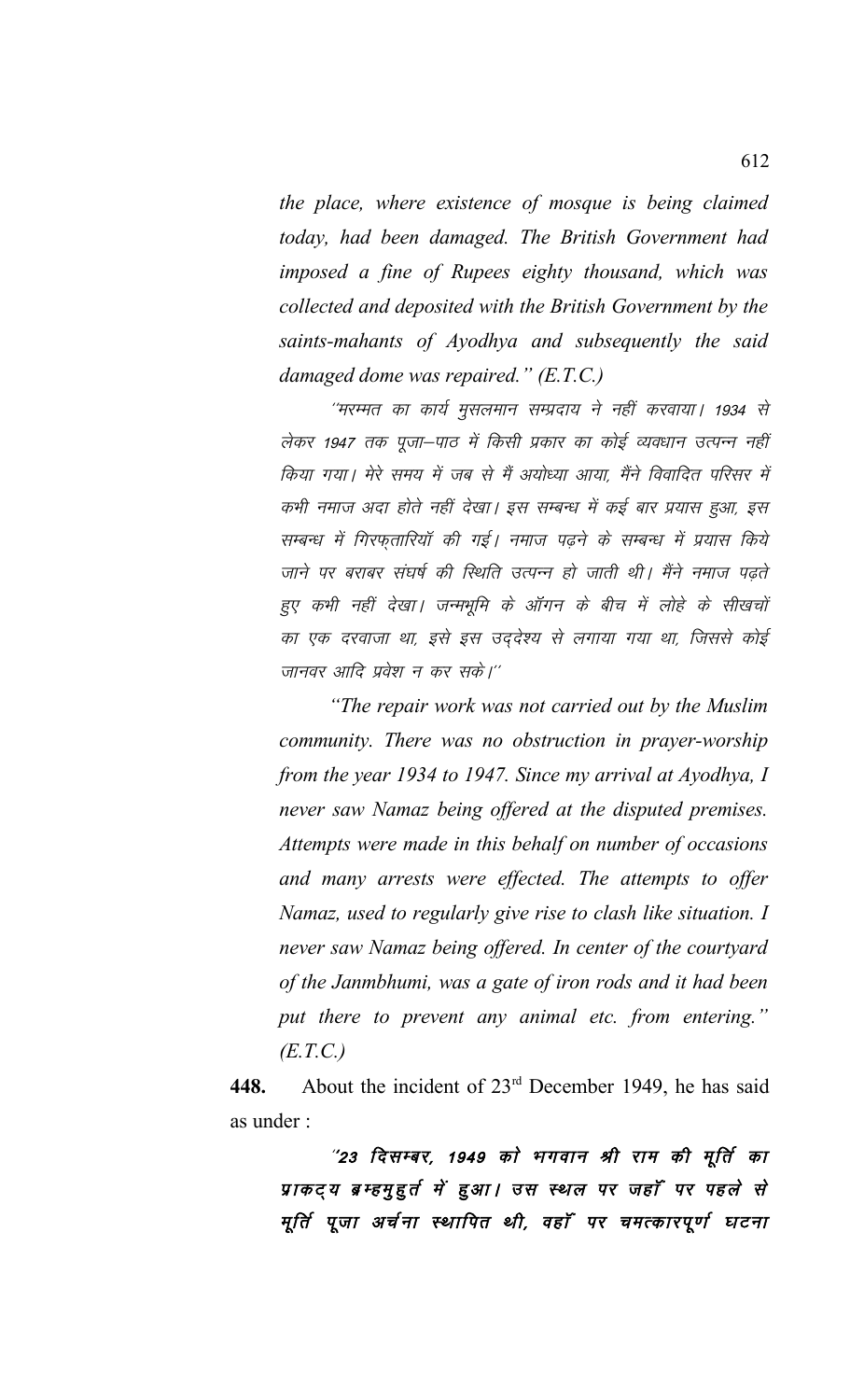–प्रकाश के अवलोकन के पश्चात निर्मोही अखाड़े के राम चबूतरे पर जो मूर्ति स्थापित हुई, से हटाकर गर्भगृह में स्थापित कर दिया गया। राम जन्मभूमि आन्दोलनों में मैं बराबर सम्मिलित हुआ हूँ। देश के स्वतंत्र होने के पश्चात राम जन्मभूमि स्थल पर मन्दिर बनाने का आन्दोलन चला. जिसके सम्बन्ध में तत्कालीन प्रधानमन्त्री से प्रतिनिधि मण्डल इस सम्बन्ध में कई बार मिला।"

*"The idol of Lord Sri Ram appeared in 'Brahm Muhurt' of 23rd December, 1949. After looking at the miraculous light incident, the idol installed over Ramchabutara of Nirmohi Akhara, was removed from the place, where the revered idol was already present, and installed in the 'Garbh-grih'. I have always participated in the Ramjanmbhumi movement. After independence, the movement for building a temple at Ramjanmbhumi premises ga1ined momentum, and in this behalf a delegation met the erstwhile Prime Minister on number of occasions." (E.T.C.)*

''इस स्थल पर जब पूजा–पाठ आदि का कार्यक्रम बराबर चलता रहा। उपर्युक्त घटना के बाद गर्भगृह में मूर्ति स्थापित होने के पश्चात पूजा–अर्चना का कार्यक्रम नियमित रूप से बराबर चलता रहा। इसके पहले भी इस स्थल पर पूजा-अर्चना आदि नियमित रूप से होता आया है। 23 दिसम्बर 1949 को विवादित स्थल पर मेरे पूजा–पाठ करने में किसी प्रकार का कोई व्यवधान उत्पन्न नहीं हुआ। उसके बाद कई मुकदमें इस सम्बन्ध में चले, जिनमें निेषेधाज्ञा का आदेश पारित हुआ।''

*"The prayer-worship etc. was always performed at this place. After the said incident i.e. installation of idol in the 'Garbh-grih', the prayer-worship continued regularly. Earlier also, prayer-worship etc. had been regularly performed at this place. There was no obstruction in my prayer-worship at the disputed site on 23rd December, 1949. Subsequently, many cases were filed in this behalf,*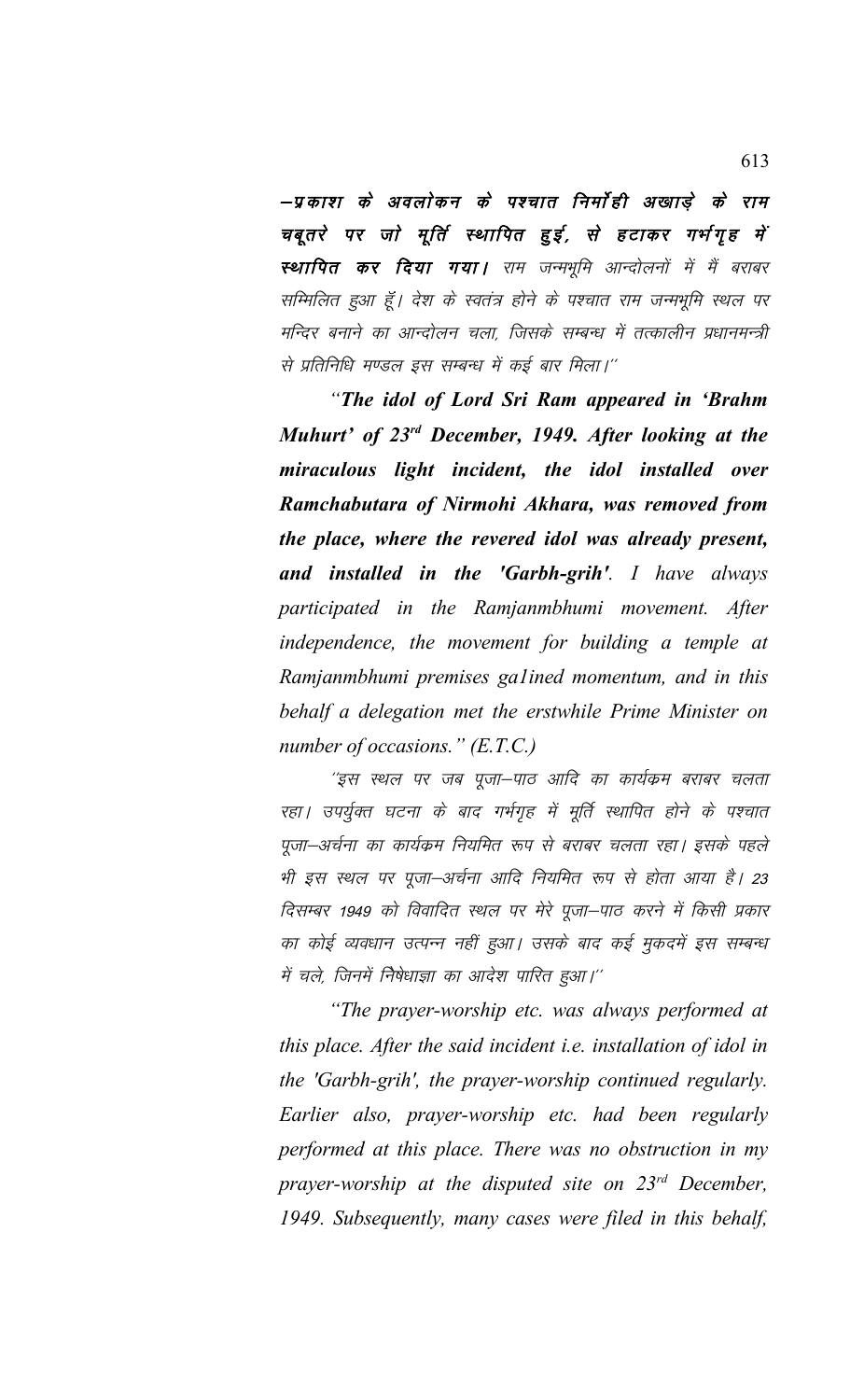## *wherein injunction order was passed." (E.T.C.)*

**449.** He says that the suit filed by Sri Gopal Singh Visharad was defective due to non compliance of Section 80 C.P.C. and, therefore, he filed a separate suit i.e. Suit-2 (his suit has already been dismissed as withdrawn).

**450. O.P.W. 2, Deoki Nandan Agarwal.** He was plaintiff no. 3 (Suit-5), 80 years of age (when got his statement recorded on 16-20th June 2001), resident of 59/56, Dilkusha, Naya Katra, Allahabad. His cross examination commenced and followed as under :

(a) 06/08/09-08-2001-by Nirmohi Akhara through Sri R.L. Verma, Advocate (p. 71-126)

(b) 09/10-08-2001- by Mahmood Ahmad, defendant no. 6 through Sri Abdul Mannan, Advocate (p. 126-133)

(c) 10-08-2001, 12-09-2001, 19/20/21/22-11-2001, 6/7/8.2.2002 by Sunni Central Waqf Board, defendant no. 4, through Sri Zafaryab Jilani, Advocate (p. 133-202)

(Cross examination could not conclude due to his death)

**451.** After obtaining law degree, he was enrolled as an Advocate in 1958 and started practicing law in 1960 in this Court at Allahabad. He was elevated to the Bench on 17<sup>th</sup> November 1977 and retired on 3<sup>rd</sup> October 1983. He has given his statement-in-chief in 70 pages virtually reiterating the entire contents of plaint (Suit-5) and documents referred therein. He was cross examined by Sri R.L. Verma, counsel of Nirmohi Akhara, Sri Abdul Mannan, counsel for defendant no. 6 (Suit-5) and partly by Sri Jilani, counsel for defendant no. 4 (Suit-5). Sri Jilani last examined him on 8.2.2009 but thereafter the said witness was not available for further examination due to ill health and ultimately he died. We, therefore, need not give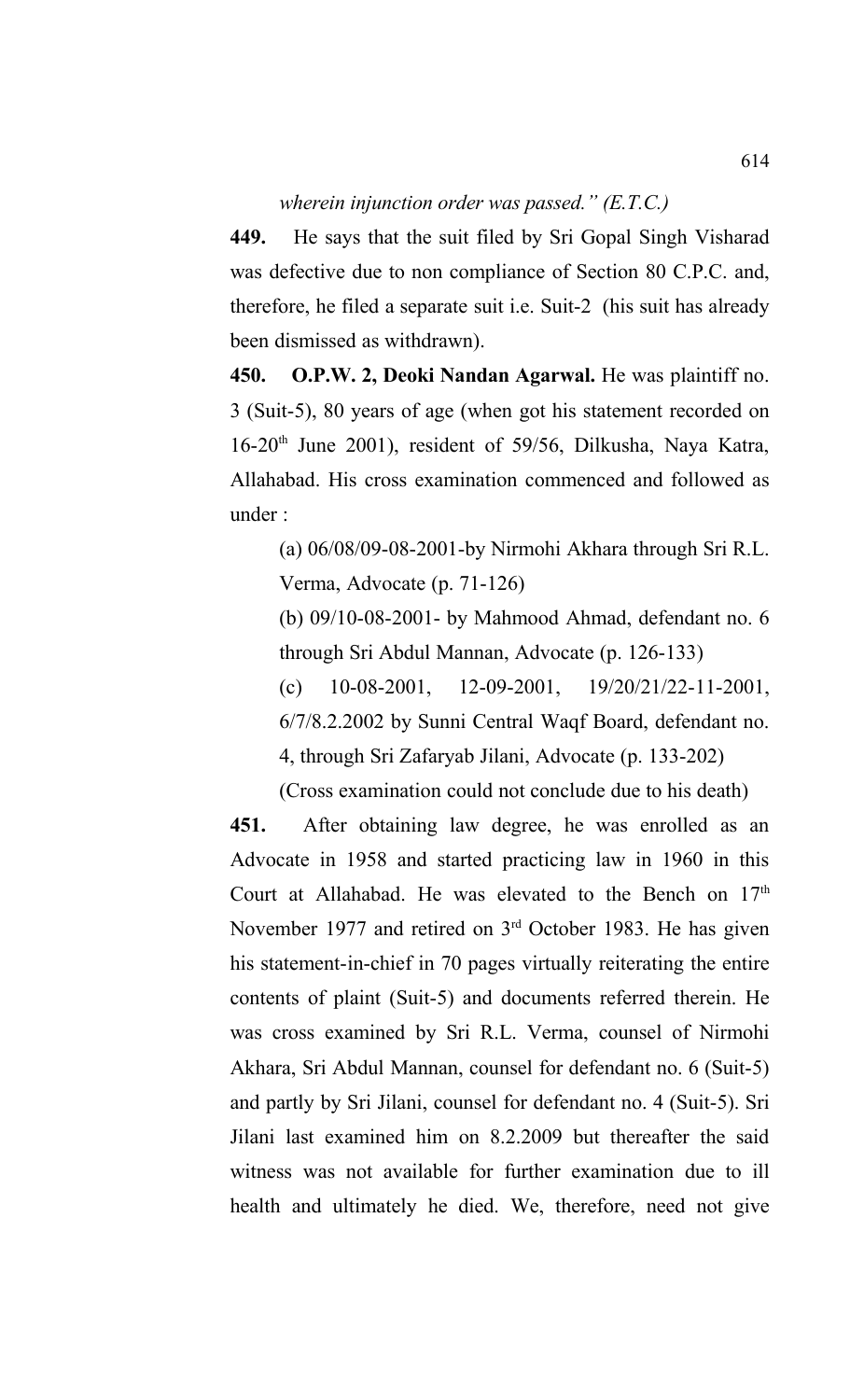further details of his statement in chief at this stage but may refer the same, if is admissible in evidence as and when we find necessary.

**452. OPW 4, Sri Harihar Prasad Tewari,** aged about 85 years (as per his affidavit dated 01.08.2002), son of Late Sri Bal Mukund Tiwari, is resident of Village and Post Karimuddinpur, District Ghazipur. His cross examination commenced and followed as under :

(a) 01-08-2002- by Nirmohi Akhara, defendant no. 3, through Sri R.L. Verma, Advocate (p. 1-8)

(b) 01/02/05-08-2002- by Sunni Central Waqf Board, defendant no. 4, through Sri Zafaryab Jilani, Advocate (p. 8-29)

(c) 05-08-2002- by defendant no. 6 through Sri Abdul Mannan, Advocate (p. 29-33)

(d) 05/06-08-2002- by defendant no. 5 through Sri Mustaq Ahmad Siddiqui, Advocate (p. 34-45)

(e) 06-08-2002-- defendant no. 26 through Sri Sri Syed Irfan Ahmad, Advocate adopted the cross examination already done by defendants no. 4, 5 and 6

**453.** OPW-4 says about worshipping the idols of Lord Ram at the disputed site prior to attachment in 1949. His date of birth is 1917. He obtained education of Ayurvedacharya from Ayurved Vidyalaya, Jagdishpur Mandir, Ayodhya said to be affiliated to Dhanwantri Ayurved Vidyapeeth, Calcutta. He stayed from 1934 to 1938-39 at Ayodhya for undergoing education and during this period he claims to have visited the disputed site time and again. During the period of stay at Ayodhya he was residing at Ram Niwas Mandir, Ramkot Ayodhya which is about 250-300 Yards from Ramjanambhumi.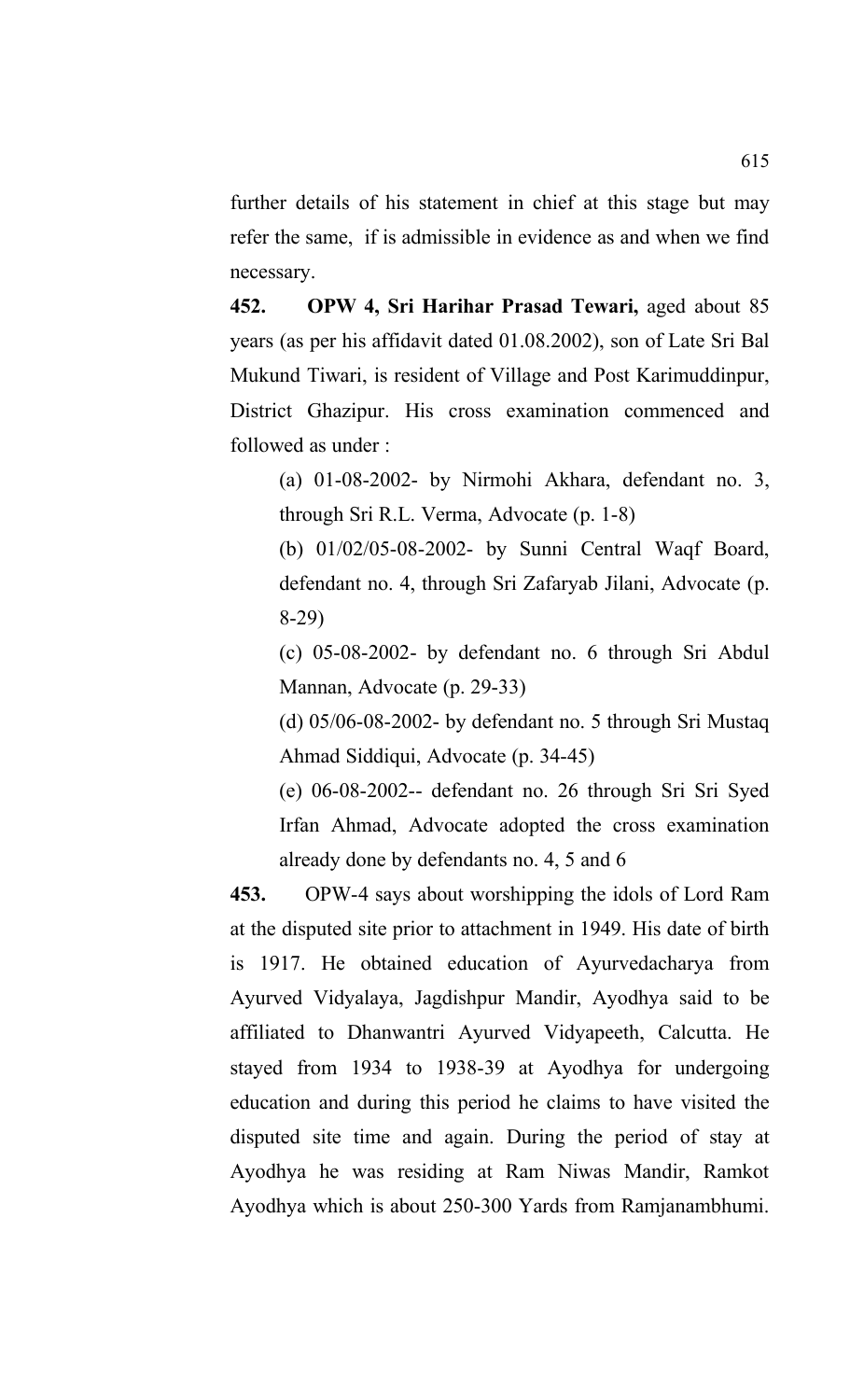Regarding birth of Lord Ram at the disputed site and faith of the people about the said birthplace etc., in paras 3, 4, 5 and 6, he has deposed as under:

अयोध्या हिन्दुओं की एक प्राचीन पवित्रतम तीर्थ स्थली है जहां  $^{\prime\prime}$ 3 परब्रहम परमेश्वर भगवान विष्णु ने राजा दशरथ के पुत्र श्रीराम के रूप में अवतार लिया था। हिन्दू मतावलम्बियों में अनादि काल से यह आस्था एवं विश्वास रहा है कि भगवान विष्णु ने श्रीराम के रूप में अयोध्या में अवतार लिया था। यह स्थल पूज्य है इसी आस्था एवं विश्वास के आधार पर लोग श्रीराम जन्मभूमि का दर्शन और परिक्रमा करने आते थे। मेरे परिवार के लोग, मेरे बाबा, अयोध्या में जब मैं 1934 से 1938 तक शिक्षा ग्रहण के दौरान रहा तो वहां के बड़े बूजूर्ग साधू संत भी बताते थे कि भगवान विष्णू ने भगवान श्रीराम के रूप में यहीं जन्म लिया था, और यही श्रीराम जन्मभूमि है, इसी आस्था और विश्वास के आधार पर मैं श्रीराम जन्मभूमि पर दर्शन करने जाता रहा और पढाई समाप्त करने के बाद भी जब कभी अयोध्या आता था तब भी दर्शन करने जाता था, इधर लगभग 8–9 साल से सूग्रीव किला राम कोट अयोध्या में अधिकांश समय रहता हूँ। और राम जन्मभूमि का दर्शन करने जाता रहता हूँ।''

Ayodhya is an ancient sacred pilgrimage of Hindus,  $"3.$ where the Almighty Lord Vishnu had incarnated as Lord Sri Rama, the son of King Dashrath. The followers of Hinduism have inculcated this faith and belief from ancient times that Lord Vishnu had incarnated Himself at Ayodhya as Sri Rama. This place is revered and it is out of this faith and belief that people used to come over to have darshan and perform circumambulation of Sri Ram Janmbhumi. During my stay at Ayodhya between 1934 to 1938 in connection with my education, my family members, my grand father, and other elderly saints used to tell me that Lord Vishnu had incarnated at this very place in form of Lord Sri Rama and this is Sri Ram Janmbhumi. I used to go to have darshan of Sri Ram Janmbhumi out of this faith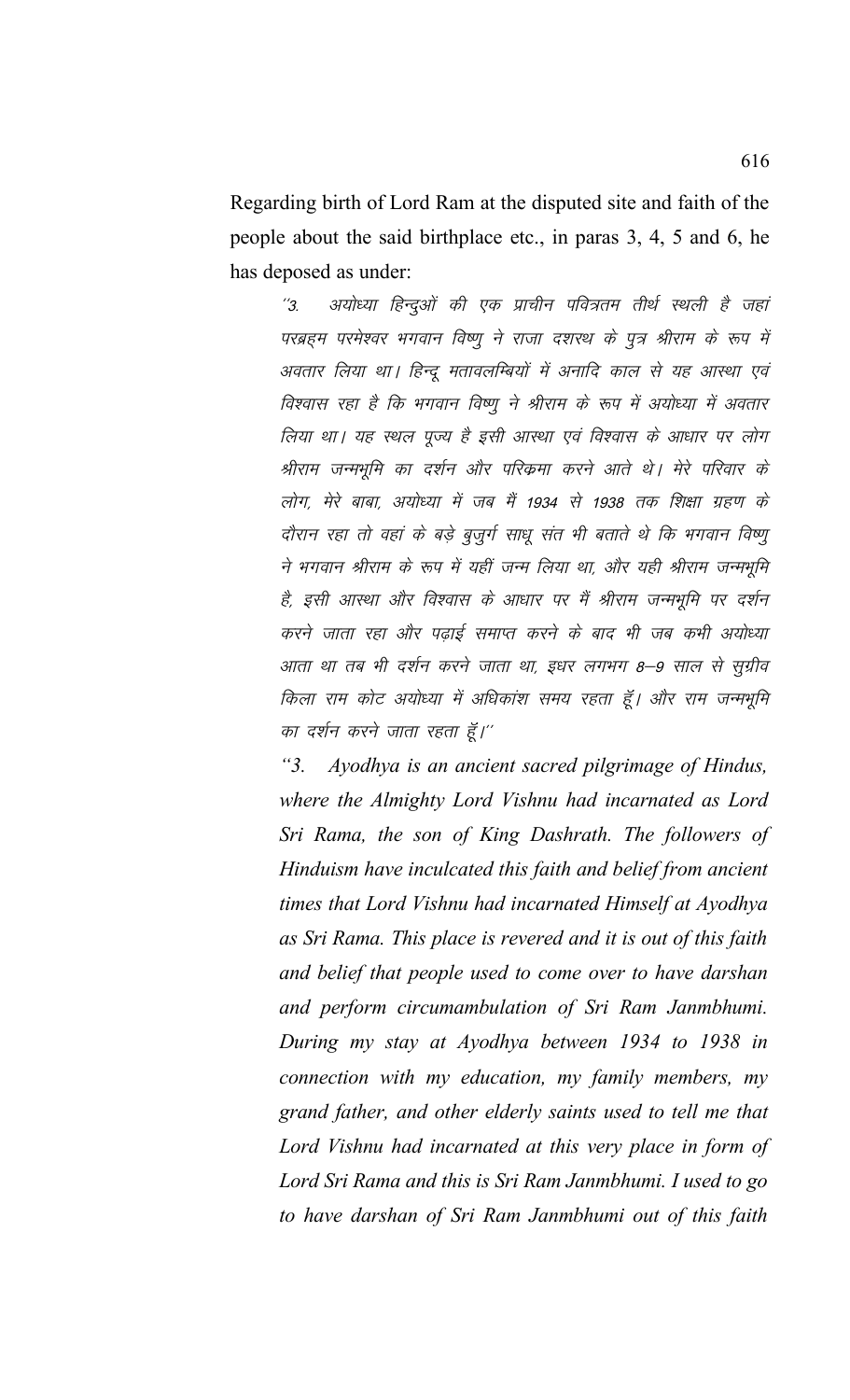and belief and even after completing my studies I used to have darshan whenever I came over to Ayodhya. For the last 8-9 years, I mostly stay at Sugriv Qila, Ramkot, Ayodhya and keep going to Ram Janmbhumi for darshan."  $(E.T.C.)$ 

श्रीराम जन्मभूमि परिसर में जाने का रास्ता पूरब से था, इस पूरब के  $^{\prime\prime}$ 4. द्वार को हनुमत द्वार कहा जाता था। इस द्वार से श्रीराम जन्मभूमि परिसर में जाने पर बाये तरफ राम चबूतरा पर श्रीराम दरबार की मूर्तियां विराजमान थी उसके दक्षिण एक नीम एवं पीपल का पेड़ था वहां भी मूर्तियां विराजमान थी। हनुमत द्वार के दाहिने तरफ छप्पर का बना एक बहुत बड़ा झोपड़ा था जिसे भंडार कहा जाता था इसमें सैकड़ों साधू संत रहते थे और उनके बनाने–खाने का पूरा इंतजाम उसी में था जिसमें वे बनाते–खाते थे। साधू लोग चौबीसों घंटे ढ़ोल–झााल–मजीरा बजाते हुए कीर्तन करते रहते थे अन्य दर्शनार्थी, तीर्थयात्री भी कीर्तन में सम्मिलित होते रहते थे। इस परिसर के उत्तरी प्रवेश द्वार को सिंह द्वार कहा जाता था। सडक से सिंह द्वार तक आने के लिए सीढ़ियां थी जो काफी जीर्ण–शीर्ण हो गयी थी टूट गयी थी इससे कोई आता–जाता नहीं था। सिंह द्वार के अन्दर सीता रसोई थी जिसमें चौका–बेलन–चूल्हा–चरण चिन्ह आदि थे जिनका दर्शन सभी हिन्दू धर्मानुयायी तीर्थयात्री करते थे। उसके दक्षिण भगवान श्रीराम की जन्मभूमि थी और वहीं गर्भ गृह कहा जाता था जिनका दर्शन मैं भी करता था।"

 $"4"$ The entrance to the Sri Ram Janmbhumi premises was in the east, and this gate in the east was called Hanumatdwar. On entering the Sri Ram Janmbhumi premises through this gate, was the Ramchabutra in left with deities of Sri Ram Darbaar present over it. To its south were Neem and Pipal tree. Deities were present over there as well. To the right of the Hanumatdwar was a very big hut with thatched roof, which was called store. Hundreds of saints used to live there. The entire arrangement of their fooding was available there and they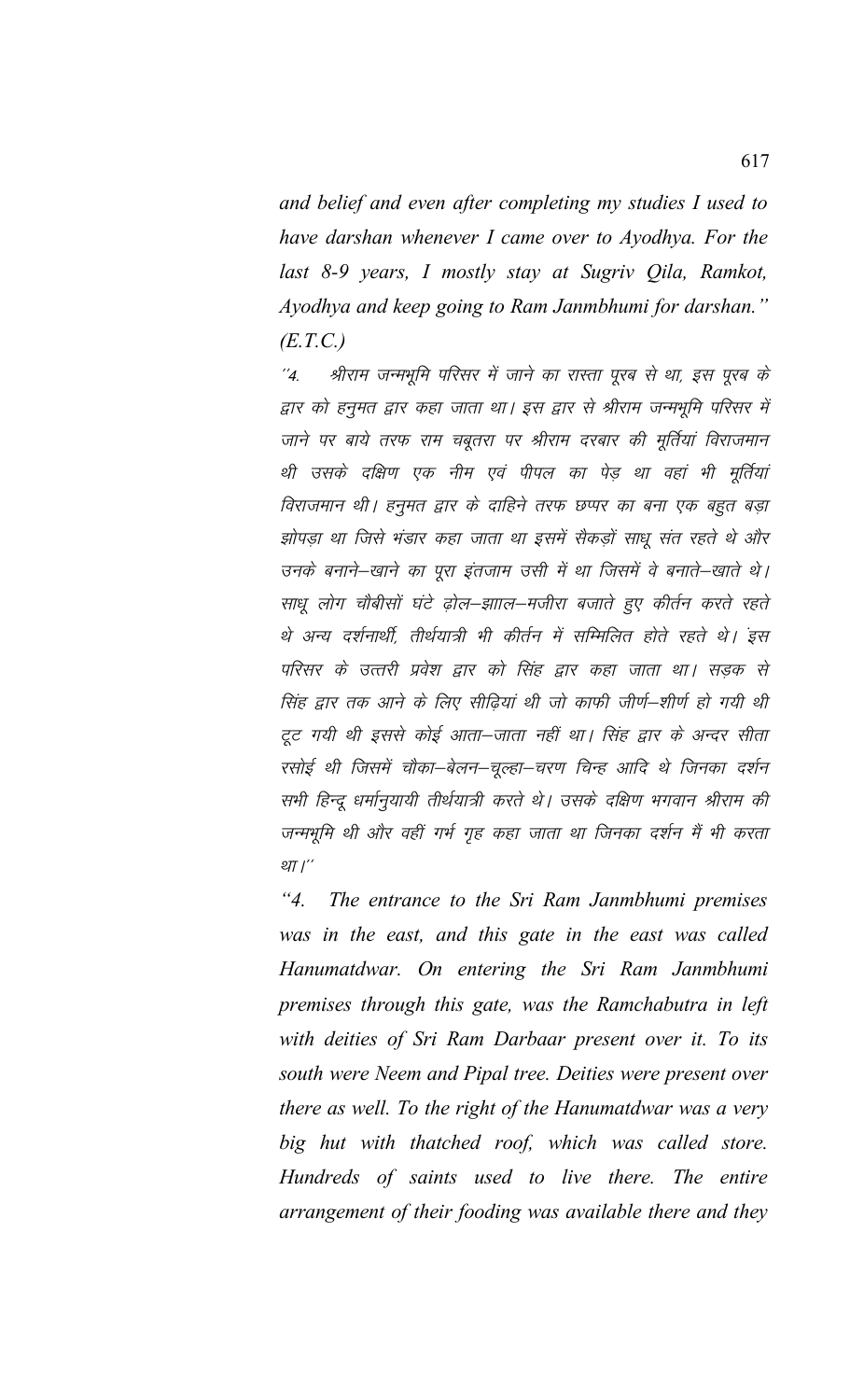used to live there and prepare their meals. The saints used to remain engaged round the clock in reciting Bhajans by playing Dhol-Jhaal-Manjira. Other devotees, pilgrims also used to participate in the Kirtan. The northern entrance gate to this premises was called the Singh Dwar. There were steps leading from the road to the Singh Dwar, which were much dilapidated and none used to use them. There was Sita Rasoi inside the Singh Dwar, which included Chauka-Belan-Choolha(hearth)-Charan Chinha(foot marks) etc. and all the Hindu pilgrims used to have their darshan. To its south was the birth place of Lord Sri Rama and the same was called Garbh-grih and I also used to have its darshan."  $(E.T.C.)$ 

चैत्र रामनवमी, सावन झूला, परिक्रमा मेला एवं राम विवाह के अवसर  $\frac{7}{5}$ पर देश के कोने–कोने से हिन्दू धर्मानुयायी तीर्थयात्री अयोध्या आते और सरयू नदी में स्नान करने के पश्चात् मंदिरों में दर्शन करते रहे हैं, सभी तीर्थ यात्री राम जन्मभूमि का दर्शन करने अवश्य ही जाते थे। और अपनी श्रद्धा के अनुसार फल–फूल–पैसा आदि चढ़ाते थे। श्रीराम जन्मभूमि परिसर के बाहर-बाहर चारों तरफ परिकमा बनी हुई थी। तीर्थयात्री, दर्शनार्थी इस पूरे परिसर की परिक्रमा करते थे। नियमित रूप से सैकड़ों श्रद्धालु प्रतिदिन परिक्रमा करते रहते थे।''

 $\mathcal{L}$  5. On the occasions of Chaitra Ram Navami, Sawan Jhoola, Parikrama mela (circumambulation fair) and Rama Vivah, Hindu pilgrims from all corners of the country used to visit Ayodhya and have darshan in the temples after taking a holy dip in the river Saryu. All the pilgrims definitely visited the Ram Janmbhumi to have darshan and used to offer money-flower-fruits as per their faith. A circumambulation path was laid down around the Sri Ram Janmbhumi premises. Hundreds of devotees used to regularly perform circumambulation everyday."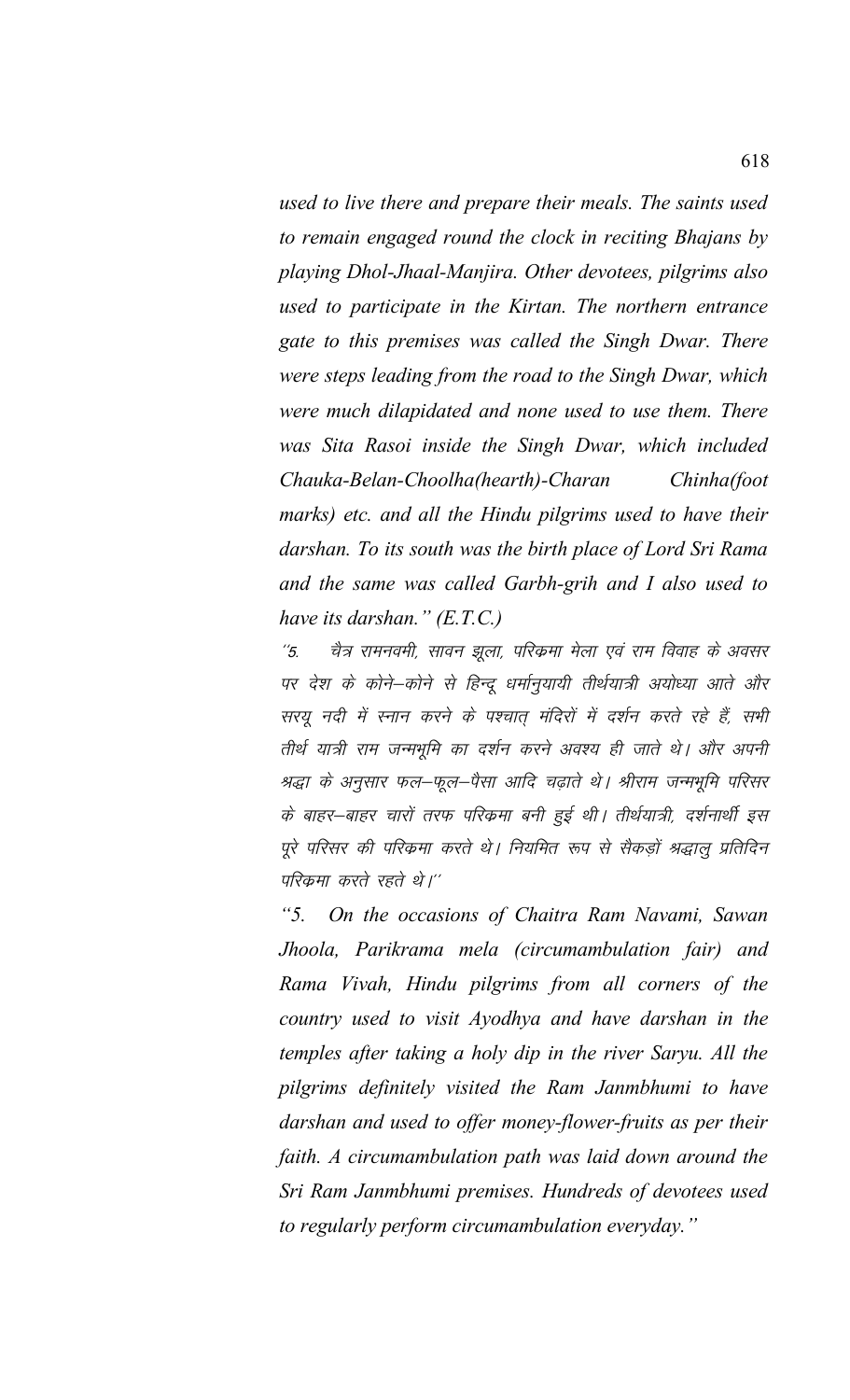श्री राम जन्मभूमि परिसर के पूरब–दक्षिण कोने पर लगभग  $\degree$ 6. 200–250 कदम की दूरी पर सीताकूप था। इस कूप के जल का प्रयोग तीर्थयात्री, दर्शनार्थी और श्रीराम जन्मभूमि परिसर में रहने वाले साधू संत करते थे। श्रीराम जन्मभूमि परिसर में हिन्दू धर्मानूयायी तीर्थयात्रियों, साधु संतो की हमेशा भीड़ लगी रहती थी। कोई मुसलमान उसके आस–पास भी कभी नहीं आता–जाता था। और न ही कोई मुसलमान उस परिसर के अन्दर जाता था। मैंने कभी किसी मुसलमान को उसके अन्दर जाते व नमाज पढ़ते नहीं देखा। परिसर के नजदीक कभी अनजाने में भी कोई मुसलमान दिखाई दे जाता था तो साधू संत उसे मारने के लिए दौड़ा लेते थे इसलिए भय के कारण कोई मुसलमान उधर आता ही नहीं था। श्री राम जन्मभूमि परिसर में स्थित गर्भ गृह भवन में काले कसौटी के खम्भे लगे हुए थे जिन पर फूल–पत्तियां, देवी–देवताओं की मूर्तियां बनी हुई थी। गुंबदों वाला भवन ही पवित्र गर्भ गृह था जहां भगवान श्रीराम का जन्म होना माना जाता रहा है। हिन्दू तीर्थयात्री एवं दर्शनार्थी उन पर भी फल–फूल–पैसा आदि श्रद्धावश चढ़ाते थे। श्रीराम जन्मभूमि परिसर के आस–पास हिन्दुओं के तमाम मंदिर शुरू से रहे है।''

 $\mathcal{L}$  6. In the east-south corner of Sri Ram Janmbhumi premises, was the Sita koop (well) at a distance of about 200-250 paces. The water of this well was used by the pilgrims, devotees and the saints residing at Sri Ram Janmbhumi premises. The Sri Ram Janmbhumi premises was always flooded with Hindu pilgrims and saints. No Muslim ever came near the same nor ever went inside the premises. I never saw any Muslim go inside it or offer namaz over there. Even if any Muslim was mistakenly found near the premises, the saints used to chase him away and as such no Muslim came to that side out of fear. There were touch stone pillars in the Garbh-grih structure at the Sri Ram Janmbhumi premises, which had figures of flowers-leaves, Gods-Goddesses engraved over them. The dome structure was the sacred Garbh-grih, where Lord Sri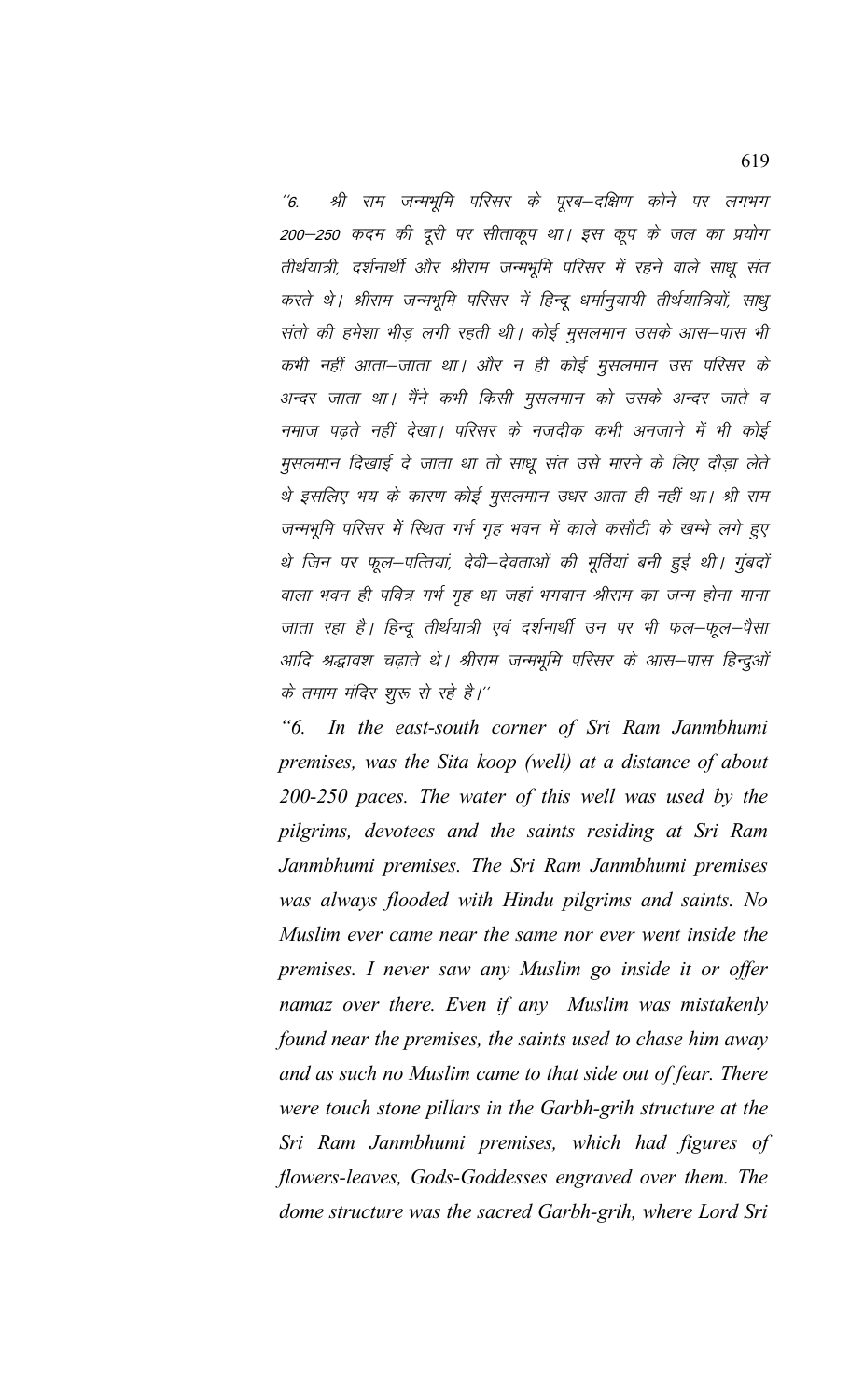*Rama is believed to have descended. Hindu pilgrims, devotees and pilgrims used to offer fruits-flowers-money at Him out of faith. Various Hindu temples have always existed around the Sri Ram Janm Bhumi premises" (E.T.C.)*

**454. O.P.W. 5, Ramnath Mishra alias Banarasi Panda:** is aged about 91 years (as per his affidavit dated 6/7.8.2002), resident of Naya Ghat, Ayodhya, District Faizabad. His cross examination proceeded as under :

(a) 07-08-2002- by Nirmohi Akhara, defendant no. 2, through Sri R.L. Verma, Advocate (p. 2-15)

(b)08-08-2002, 12/13/16/17-09-2002- by Sunni Central Waqf Board, defendant no. 4, through Sri Zafaryab Jilani, Advocate (p. 16-73)

(c) 17-09-2002- by defendant no. 6 through Sri Abdul Mannan, Advocate (p. 73-75)

(d) 17-09-2002- by defendant no. 5 through Sri Mustaq Ahmad Siddiqui, Advocate (p. 75-86)

(e) 27-09-2002- defendant no. 26 through Sri Mohd. Azhar, Advocate and defendants no. 6/1 and 6/2 (Suit-3) through Sri Fazale Alam, Advocate, adopted the cross examination already done by defendants no. 4, 5 and 6

**455.** By profession he is a Teerthpurohit and residing at Ayodhya since 1932, assisting the people in visiting and performing Darshan and Pooja in various temples at Ayodhya. He has made averments about Darshan and Pooja inside the courtyard, i.e., Garbhgrih (under the central dome) till December 1949 and that the disputed premises was neither used as mosque nor any Namaz was offered thereat. He has said in paras 3, 5, 6, 7, 8, 9, 10, 11, 12, 13, 14, and 15 as under :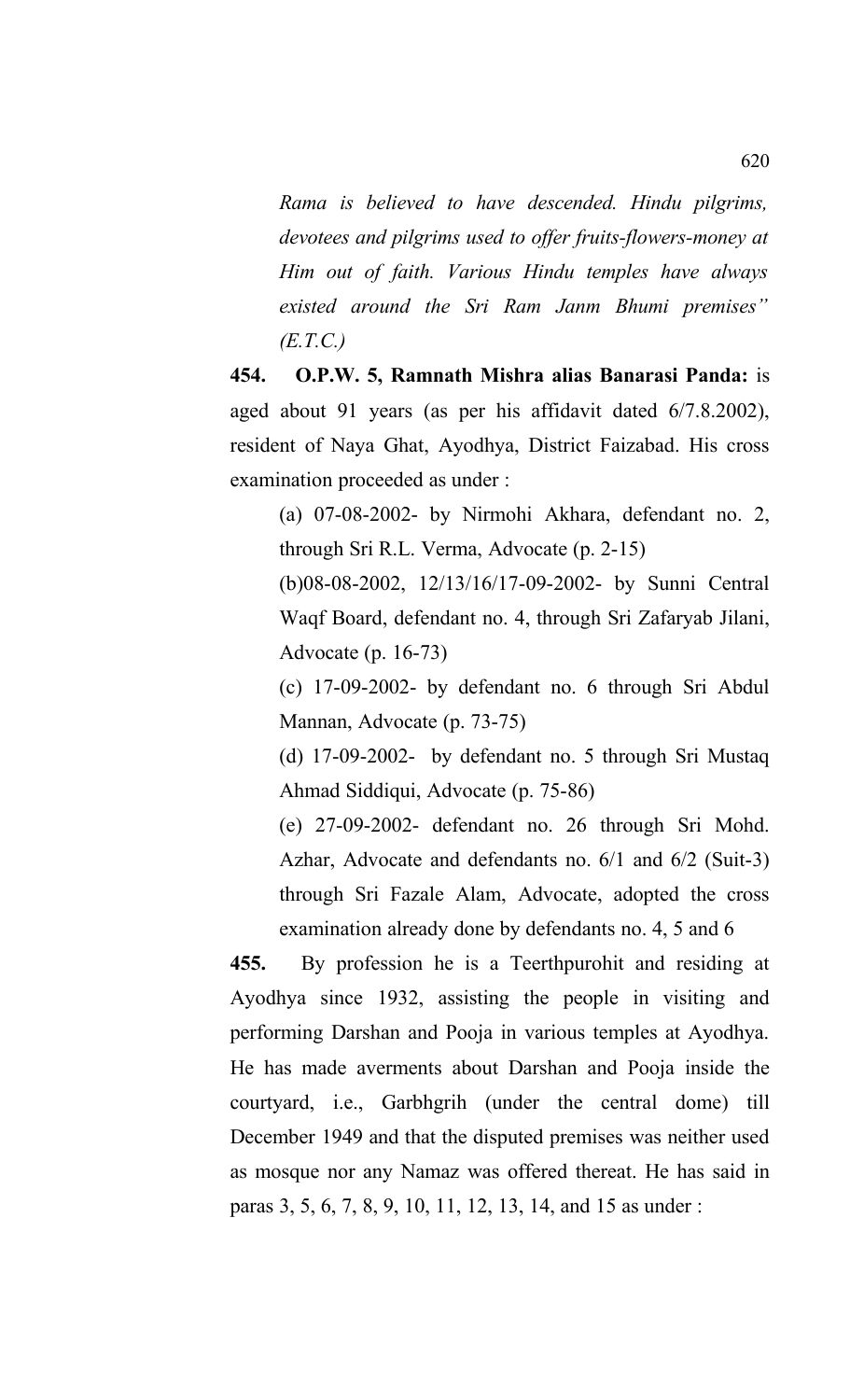अयोध्या में प्रमुख रूप से चैत्र रामनवमी भगवान श्रीराम के  $"3.$ जनमोत्सव के रूप में मनाया जाता है। सावन में सावन झूला उत्सव मनाया जाता है। कार्तिक मास के अक्षय राम नवमी, देवोत्थानी एकादशी, कार्तिक पूर्णिमा व सरयू स्नान का मेला, कार्तिक माह में पंचकोसी तथा चौदहकोसी परिक्रमा और वृहद मेला, अगहन सुदी पंचमी को राम विवाह का उत्सव मनाया जाता है। इन अवसरों पर विशेषरूप से देश के कोने–कोने से लाखों श्रद्धालु रामभक्त अयोध्या आते हैं जिनकी संख्या एक–एक दिन में 10–10, 15–15 लाख तक हो जाती हैं ये श्रद्धालु रामभक्त सरयू स्नान करते हैं, सरयू के घाटों पर दान–गोदान करते हैं। सरयू स्नान के पश्चात् पारंपरिक रूप से श्री राम जन्मभूमि, कनक भवन और हनुमानगढ़ी का दर्शन अवश्य ही करते हैं। इसके पश्चात् अयोध्या स्थित अन्य मंदिरों का दर्शन करते हैं। अयोध्या में प्रतिदिन एक उत्सव का दिन होता है जहाँ गली–गली और कण-कण में राम का जयघोष गूंजता रहता है। मंदिर में घंटाघडियाल बजता तथा कीर्तन भजन लगातार होता रहता है, सम्पूर्ण अयोध्या राममयी रहती है। अयोध्या में प्रत्येक दिन भारत के कोने कोने से हजारों की संख्या में श्रद्धालु रामभक्त आते रहते हैं और सरयू नदी में स्नान करते हैं। इसके बाद श्रीराम जन्मभूमि का दर्शन करने और राम अभिषेक भी करने जाते है। राम अभिषेक के पश्चात् कनक भवन जाकर भगवान राम का साक्षात् दर्शन प्राप्त करते हैं उसके पश्चात् हनुमान गढ़ी जाकर राम भक्त हनुमान का दर्शन करते हैं। फूल माला–प्रसाद आदि चढ़ाते हैं और अयोध्या स्थित तमाम मंदिरों में जाकर दर्शन करते हैं। हर गली हर मोहल्ले में राम–कीर्तन और रामधुन होती रहती है। श्रीराम जन्मभूमि में राम अभिषेक प्रातः शुरू होता है और दोपहर तक चलता है।''

 $"3.$ Ram Navami of Chaitra month is chiefly observed as birth celebration of Lord Rama in Ayodhya. Sawan Jhoola is celebrated in the month of Sawan. Akshay Ram Navami, Devotthani Ekadashi, Kartik Poornima and Saryu Snan fare are observed in the month of Kartik. Panchkosi and Chaudahkosi circumambulations and Vrihad mela (major fare) take place in the month of Kartik. Ram Vivah celebrations are observed on the occasion of Aghan Sudi Panchami. On these occasions, lakhs of devotees and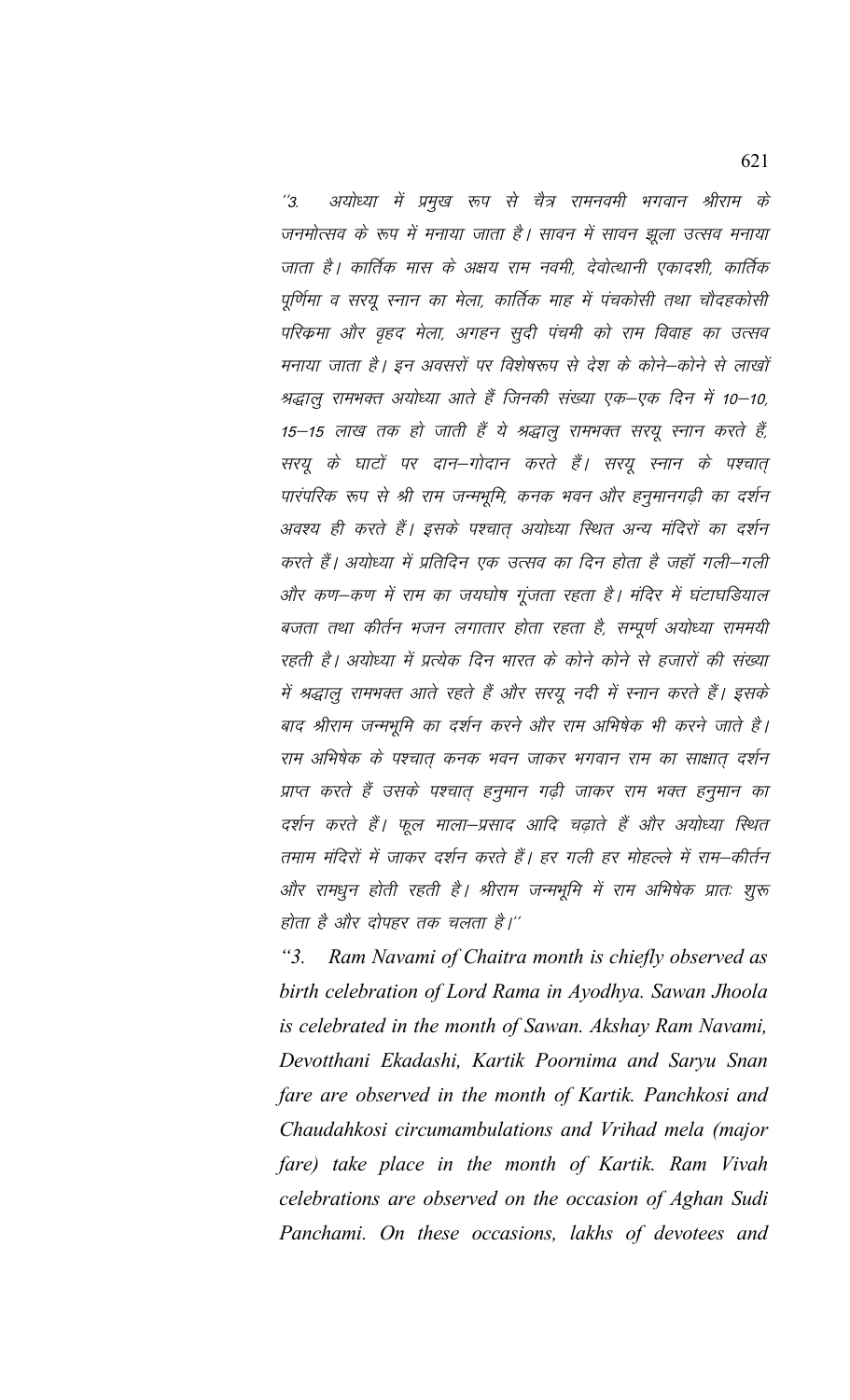*Rama- worshippers come to Ayodhya particularly from the nooks and corners of the country and the number of such persons goes up to 10 or 15 lakhs on a single day. These devotees and Rama worshippers take a dip in Saryu and perform 'daan-godaan' (offering and that of cow). After taking a dip in Saryu, as a matter of tradition, they certainly have darshan of Sri Ram Janam Bhumi, Kanak Bhawan and Hanumangarhi. After that they have darshan at other temples situated at Ayodhya. Everyday is a day of celebration in Ayodhya, where acclamation of Rama resounded every street and every atom. Bells and gongs keep ringing and kirtan and bhajan (singing of hymns and devotional songs) goes on continuously in Ayodhya. The whole of Ayodhya is pervaded with the sense of association with Rama. Devotees and Rama- worshippers continue to come in thousands to Ayodhya from the nooks and corners of India and take a dip in river Saryu everyday. After that they go to have darshan of Sri Ram Janam Bhumi and to offer water to Rama. After offering water to Rama they have a direct darshan of Lord Rama by going to the Kanak Bhawan after that they go to Hanumangarhi and have darshan of Rama-worshipping Hanuman. They offer flowers, garlands, prasad, etc. and go to several Ayodhyasituated temples to have darshan thereat. Ram Kirtan and Ram Dhun continue to resound every street and every locality. Ram Abhishek (religious bathing of Rama) starts in the morning and continues till noon at Sri Ram Janam Bhumi." (E.T.C.)*

''5. मैंने अपने जीवनकाल में देश के कोने–कोने के लगभग हजारों रामभक्त तीर्थयात्रियों को अयोध्या में दर्शन करवाया है जिसमें प्रमुखरूप से नेपाल के राजा महेन्द्र की माता जी लगभग 40 वर्ष पहले आयी थीं।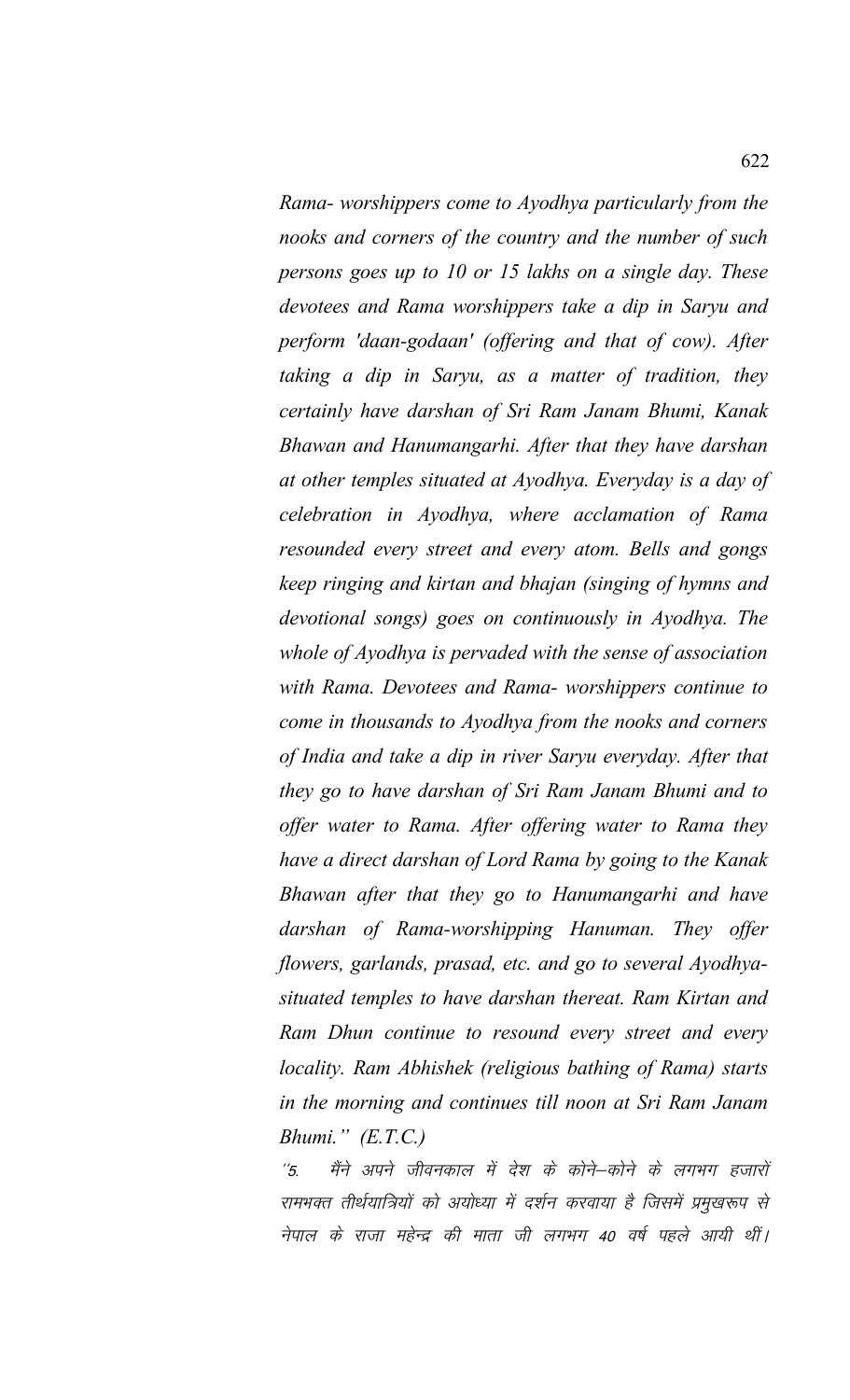महाराज टिहरी लगभग 50 वर्ष पहले आये थे। ओयल जिला खीरी के महाराजा भॅवर सिंह लगभग 30 वर्ष पहले आये थे। महाराजा मेवाड परिवार के लोग 1940–42 में अयोध्या आये थे। इन सभी लोगों के साथ जाकर मैंने श्रीराम जन्मभूमि, कनक भवन, हनुमानगढ़ी का अयोध्या में दर्शन करवाया था। मैं श्रीराम जन्मभूमि पर श्रद्धालु रामभक्तों के इच्छानुसार रामअभिषेक करवाता था और उनसे दक्षिणा प्राप्त करता था।''

*"5. In my life, I have facilitated nearly thousands of Rama-worshippers and pilgrims coming from the nooks and corners of the country to have darshan in Ayodhya. They mainly included mother of King Mahendra of Nepal who had come nearly 40 years ago. The king of Tehri had come nearly 50 years ago. King Bhanwar Singh of Oyal, district Kheeri had come nearly 30 years ago. Family members of King of Mewar came to Ayodhya in 1940-42. I had accompanied all these persons and had facilitated them to have darshan of Sri Ram Janam Bhumi, Kanak Bhawan and Hanumangarhi. I used to perform Ram abhishek (consecration of Ram) at Ram Janam Bhumi as per the desire of devotees and Rama-worshippers and used to get dakshina (fee for religious service) from them." (E.T.C.)*

 $6$ - श्रीराम जन्मभूमि परिसर में जाने पर मुख्यद्वार पूरब से था जिसको हनुमत द्वार कहा जाता था। मुख्यद्वार पर दोनों किनारे काले कसौटी के खम्भे लगे हुए थे जिन पर फूल पत्ती और देवताओं के चित्र बने हुए थे। मुख्यद्वार से अन्दर जाने पर दक्षिण तरफ एक चबूतरा था जिसको रामचबूतरा कहा जाता था। उक्त रामचबूतरे पर पूरे रामदरबार की मूर्तियां विराजमान थी उसके नीचे गुफा मंदिर था। रामचबूतरा से दक्षिण पूरब कोने पर पीपल के पेड़ के नीचे भी मूर्तियां विराजमान थी उनमें गणेश जी शंकर जी आदि देवताओं की मूर्तियां थी। मुख्य द्वार से अन्दर उत्तर तरफ एक बहुत बड़ा छप्पर था जिसे भण्डार कहा जाता था। उसमें गल्ला, अनाज बर्तन, हण्डा, कड़ाही आदि भोजन बनाने के साधन व सामान रखे थे।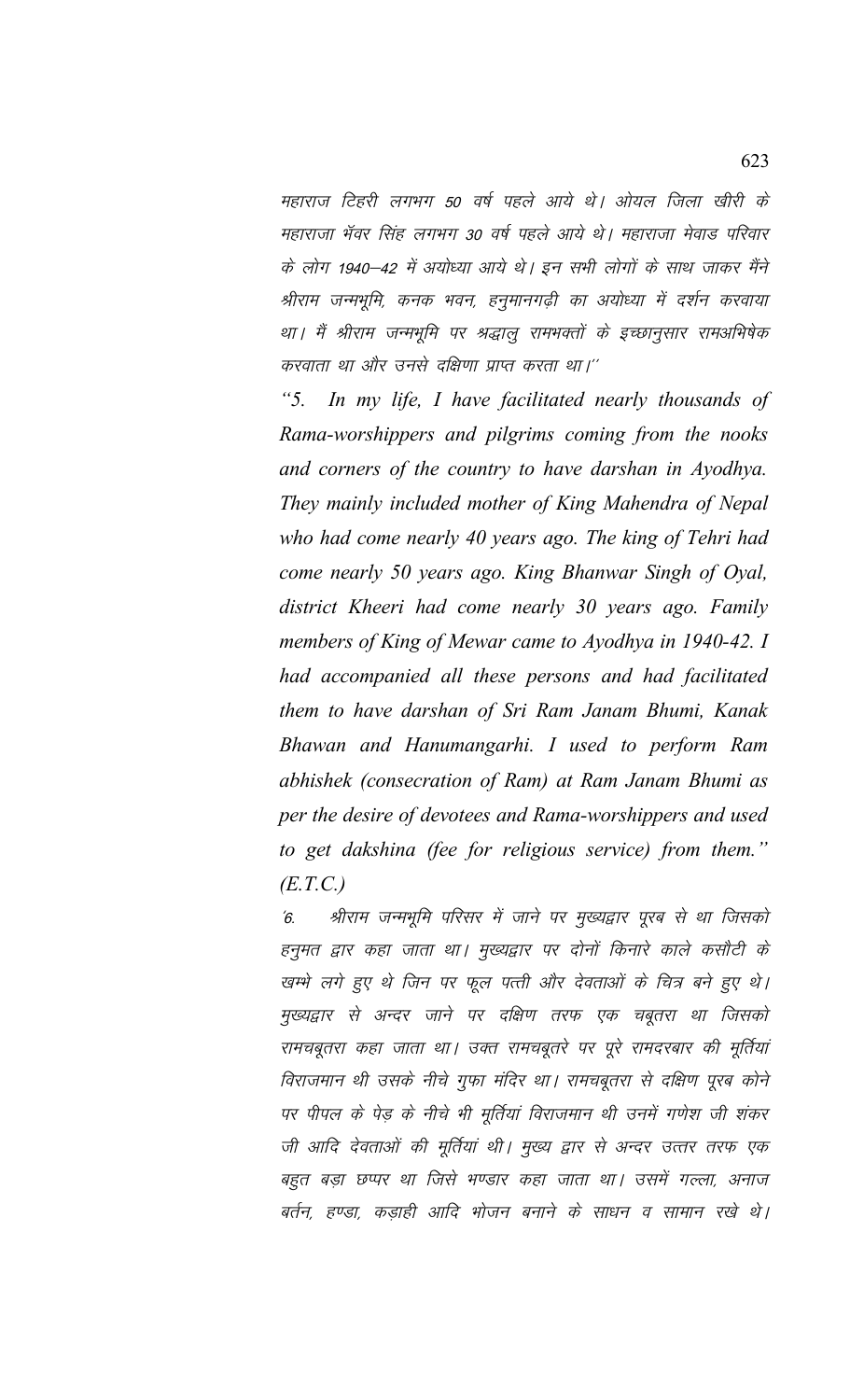रामचबूतरा व भण्डार के पश्चिम सिकचे की दीवारके अन्दर तीन गुम्बदों से आच्छादित गर्भगृह मंदिर था। बड़े बुजुर्ग परम्परानुसर बताते थे कि इसी मध्य गुम्बद के नीचे की भूमि पर भगवान श्रीराम का जन्म राजा दशरथ के पुत्र के रूप में हुआ था। इसी आस्था एवं विश्वास के आधार पर सम्पूर्ण हिन्दू रामभक्त जनता और मैं भी श्रीराम जन्मभूमि का दर्शन करता था तथा उसे अतिपवित्र एवं पूज्य स्थल माना जाता था।''

*"6. On entering Sri Ram Janam Bhumi premises there lay the main entrance gate in the east which was called Hanumat Dwar. On the both sides of the main gate were black touch stone pillars with flowers, leaves and images of devotees engraved on them. On entering the main gate there was a chabutra (rectangular terrace) in the south which was called Ram Chabutra. On that Ram Chabutra lay idols of the entire Ram Darbaar and beneath it was a cave temple. On the south-eastern corner from Ram Chabutra were placed idols beneath the fig-tree. They included idols of deities such as Ganesha, Shankar, etc. Inside the main gate, northwards lay a very big shed which was called 'bhandar' (granary). Means and items of preparing food such as grains, utensils, hunda (metallic container for storing water), pan, etc. were kept there. To the west of Ram Chabutra and the granary and inside the western wall with bars lay 'garbh grih temple' surmounted with three domes. As per tradition, elderly persons used to tell that Lord Sri Rama was born as son of King Dashrath on the ground beneath this very central dome. On the basis of this very faith and belief, all Rama-worshipping Hindu public and I also used to have darshan of Sri Ram Janam Bhumi, which used to regarded as a very holy and revered place." (E.T.C.)*

''7. श्रीराम जनमभूमि परिसर के उत्तरी प्रवेश द्वार को सिंहद्वार कहा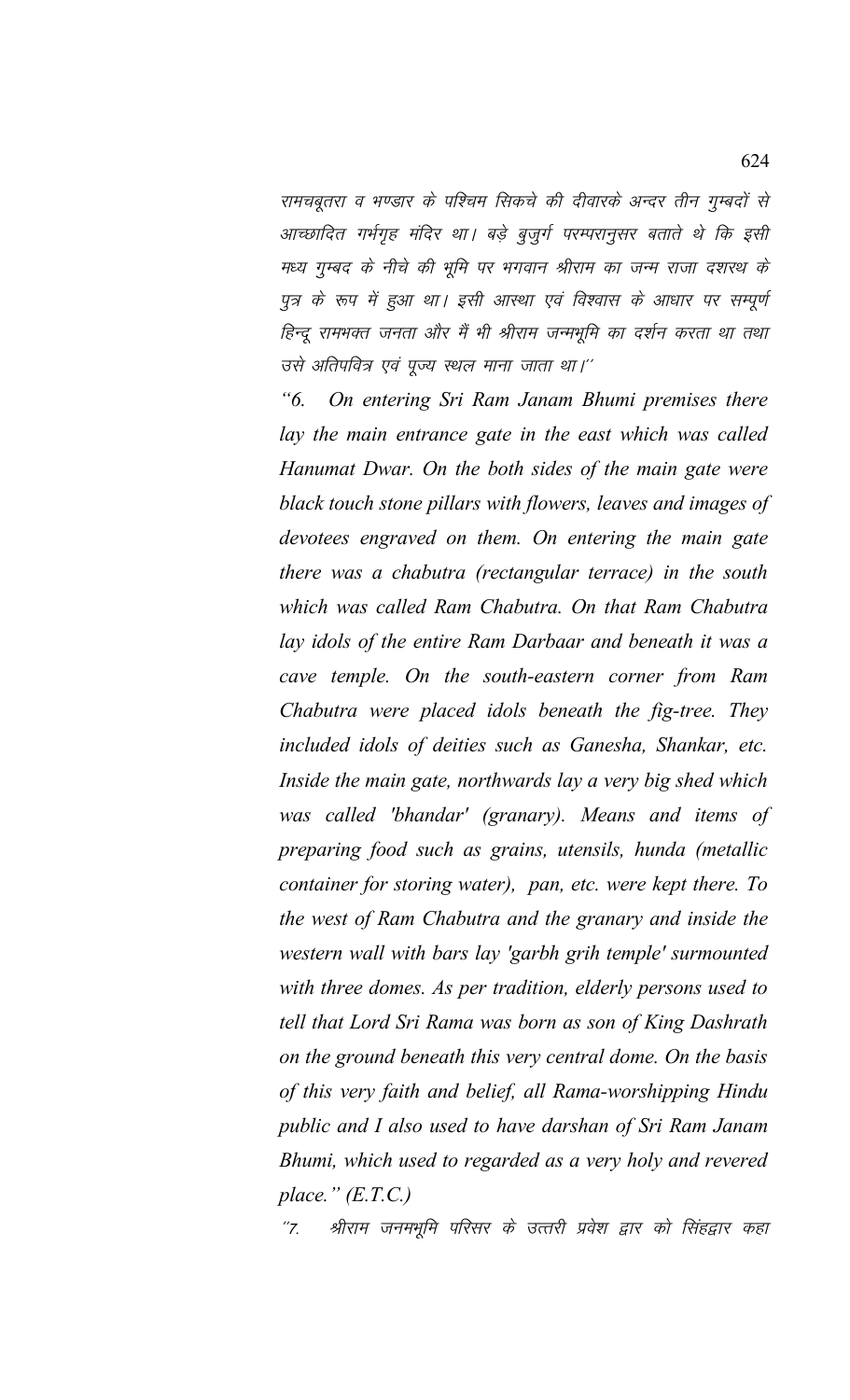जाता था। सिंहद्वार के ऊपर बीच में गरूण तथा उसके दोनों तरफ दो सिंह बने हुए थे। सिंहद्वार के अन्दर आने पर सीतारसोई थी। वहां चौका, बेलन, चूल्हा, चरणचिन्ह आदि थे। उसके दक्षिण श्रीराम जन्मभूमि गर्भगृह था, जो गुम्मदों आदि से आच्छादित हिन्दू मतावलम्बियों के लिए अत्यन्न ही पवित्र एवं पूज्य स्थल था। सभी हिन्दू मतावलम्बियों की प्राचीन परम्परा से दृढ़आस्था एवं विश्वास है कि इसी स्थल पर भगवान विष्णू ने महाराजा दशरथ के पत्र राम के रूप में जन्म लिया था इसलिए यह स्थल ही अति पवित्र एवं पूज्य है, इसी आस्था एवं विश्वास के आधार पर तीर्थयात्री व दर्शनार्थी लाखों–लाख की संख्या में अयोध्या आकर श्रीराम जन्मभूमि का दर्शन–परिकमा करते रहे हैं और अब भी करते हैं। मुख्य प्रवेशद्वार के बाहर अंग्रेजों के जमाने का एक पत्थर लगा हुआ है और जिस पर जन्मभूमि नित्य यात्रा और हिन्दी की संख्या 1 (एक) लिखा हुआ है।''

 $"7.$ The northern entrance gate of Sri Ram Janam Bhumi premises was called Singh Dwar. Above Singh Dwar were engraved Garuna in the middle and two lions on both sides. On coming inside through Singh Dwar there lay Sita Rasoi, where there were chauka, belan (rolling pin), choolha (hearth), foot-prints, etc. To its south was Sri Ram Janam Bhumi Garbh-Grih (sanctum sanctorum of Sri Ram Janam Bhumi), which was surmounted with domes and was a very sacred and revered place for adherents of Hinduism. All followers of Hinduism, as per ancient tradition, have a firm faith and belief that Lord Vishnu took birth on this very place as son of King Dashrath, hence this place itself is very sacred and revered. On the basis of this very faith and belief, pilgrims and devotees have been coming in lakhs to Ayodhya to do darshan-parikrama (sight and circumambulation) of Sri Ram Janam Bhumi and so do they do even now. Outside the main entrance gate is fixed a stone of the English period which has words 'Janam Bhumi Nitya Yatra' and 'number  $-1$  (ek) of Hindi' written on it."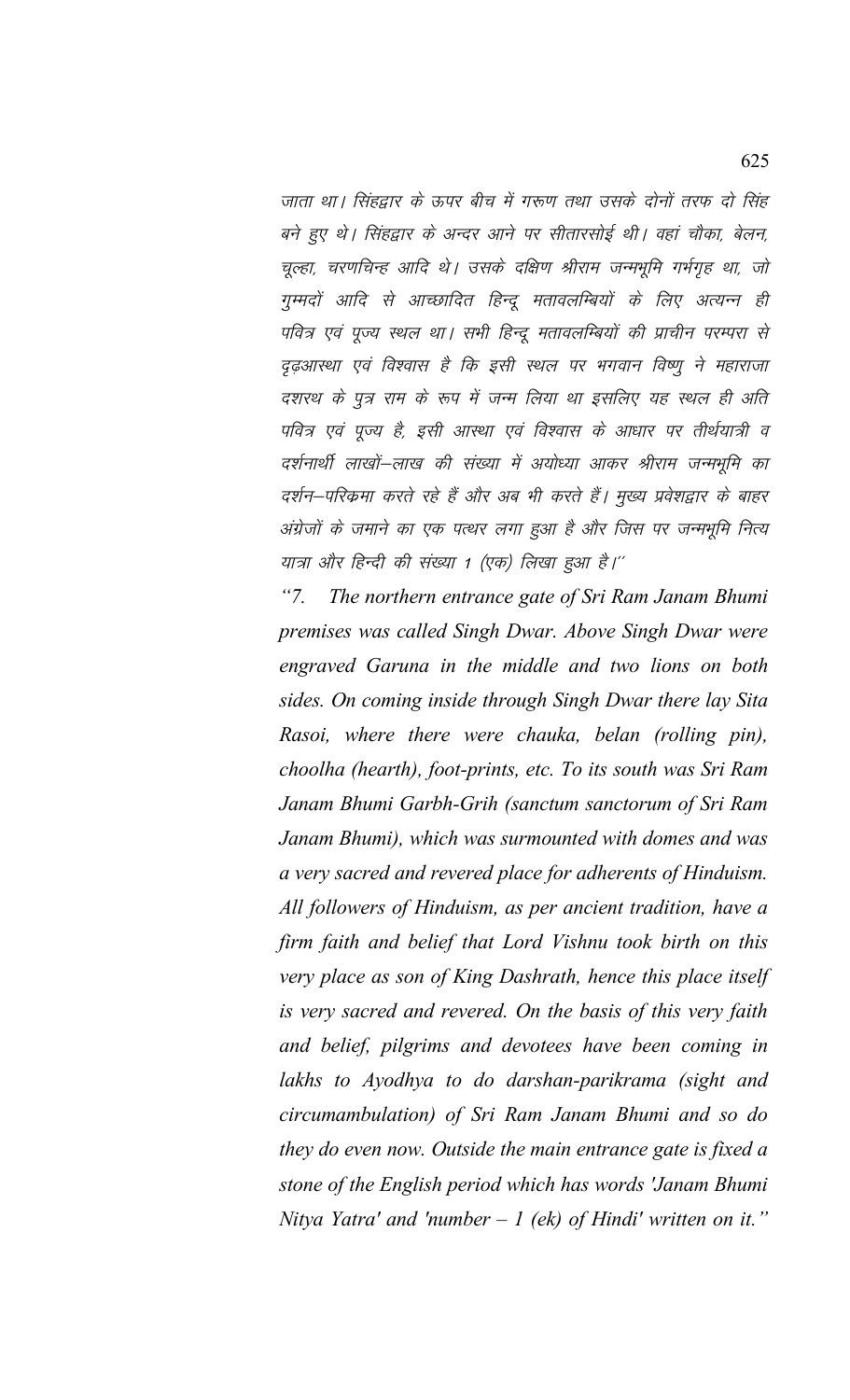*(E.T.C.)*

'8. श्रीराम जन्मभूमि परिसर के दक्षिण पूरब कोने पर लगभग 200–250 कदम की दूरी पर सीताकूप रिथित है। हिन्दू उसे बहुत ही पवित्र कूप मानते हैं। उसका दर्शन करते हैं तथा उसका पवित्र जल पीते और अपने घर भी ले जाते हैं। वहाँ अंग्रेजों के जमाने का एक पत्थर लगा है जिस पर सीताकूप लिखा है।''

*"8. Sita Koop is situated on the south-eastern corner of Sri Ram Janam Bhumi premises and is at nearly 200-250 paces therefrom. Hindus regard the Koop as very sacred. They have darshan of it and drink its holy water and also take it to their homes. A stone of the English period is fixed there which has 'Sita Koop' written on it." (E.T.C.)*

''9. मैंने अपने जीवनकाल में कभी भी किसी मुसलमान को श्रीराम जन्मभूमि परिसर – गर्भगृह में जाते नहीं देखा और न ही किसी मुसलमान द्वारा वहां नमाज पढ़ने का प्रश्न ही पैदा होता है। भूले भटके भी कोई मुसलमान अगर श्रीराम जन्मभूमि के आस पास दिखाई दे जाता था तो साधू-वैरागी लाठी डन्डा आदि लेकर मारने के लिए दौड़ा लेते थे भय के कारण किसी मुसलमान की हिम्मत ही नहीं पड़ती थी कि इस तरफ नजर उठाकर देख सके।''

*"9. In my life, I never saw any Muslim enter the sanctum sanctorum, nor is there any question of any Muslim offering namaj there. If any Muslim was seen in and around Sri Ram Janam Bhumi premises because of having come to it out of forgetfulness or due to having missed the way, saints and recluses used to give them a chase with lathi-danda (club,stick), etc. Out of fear, none of the Muslims was courageous enough to have a glance towards this site." (E.T.C.)*

"10. श्रीराम जन्मभूमि परिसर के अन्दर गुम्मद वाले गर्भगृह में काले कसौटी के खम्भे लगे हुए थे उन पर कलश, फूल, पत्ती और देव आकृतियां बनी हुई थीं। गर्भगृह के अन्दर सन् 1928 से 1949 तक मैंने भगवान राम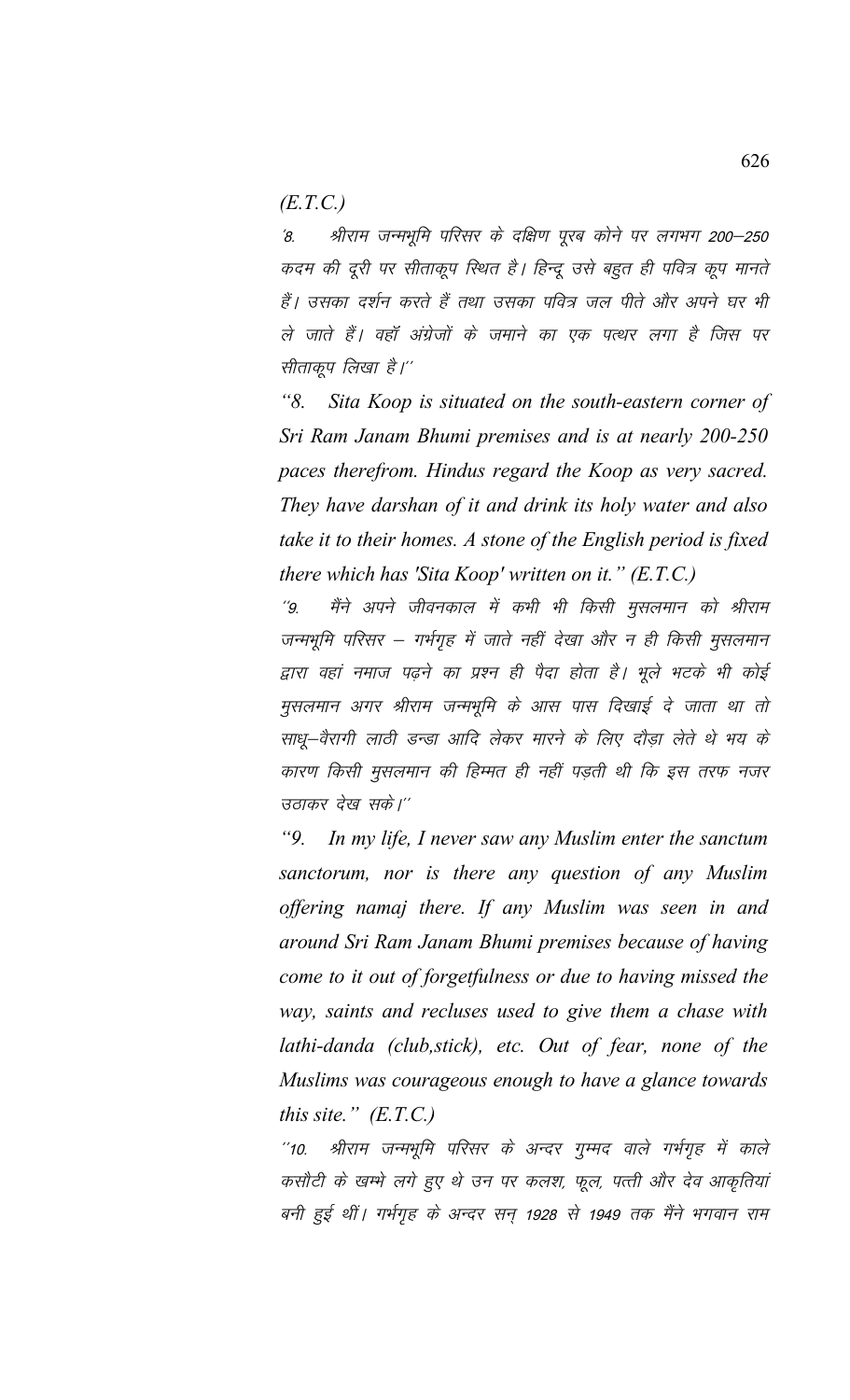का चित्र लगे देखा था। दीवाल के कोनिया में ताखे पर भगवान की मूर्ति विराजमान थी। सन् 1949 तक यह मूर्ति वहां पर विराजमान मैंने देखा था $I^{\prime}$ 

*"10. The domed garbh-grih (sanctum sanctorum) located inside Sri Ram Janam Bhumi premises, had black touch stone pillars with pitchers, flowers, leaves and images of deities engraved on them. Between 1928 and 1949 I had seen the idol of Lord Rama fixed inside the sanctum sanctorum. The idol of Bhagwaan was placed on a niche in the corner of the wall. I had seen this idol present there till 1949." (E.T.C.)*

 $^{\prime\prime}$ 11. सिकचे वाली दीवार में दो दरवाजे थे उनमें ताला लगा रहता था उसे निर्मोही अखाड़ा के पूजारी लोग खोलते व बन्द करते थे। वही पूजारी रामचबूतरा, सीतारसोई आदि की पूजा आरती इत्यादि करते थे। जंगले से ही हम तीर्थयात्रियों–दर्शनार्थियों को गर्भगृह का दर्शन कराते थे वहीं एक दान–पात्र भी रखा हुआ था। मुख्य गेट पर ही बतासा और फूल माला की दूकानें थीं जिनमें से एक सहदेव माली की दूकान थी।''

*"11. The wall having bars had two doors which used to be locked. Priests of the Nirmohi Akhara used to open and lock it. Priests used to perform pooja, aarti, etc. of Ram Chabutra, Sita Rasoi etc. at that very place. Only through the window, we facilitated pilgrims and devotees to have darshan of garbh-grih. A donation-box was also kept at that very place. Right at the main gate were shops of 'batasha'(roundish sugar-cake) and of flowers and garlands. Of the said shops, one was owned by a gardener called Sahdev." (E.T.C.)*

 $^{\prime\prime}$ 12. मुख्यगेट के सामने जहाँ भी खोदा जाता था, लगभग एक फिट के नीचे जला हुआ धान निकलता था वहीं धान अपने यजमानों को प्रसाद स्वरूप देते थे।''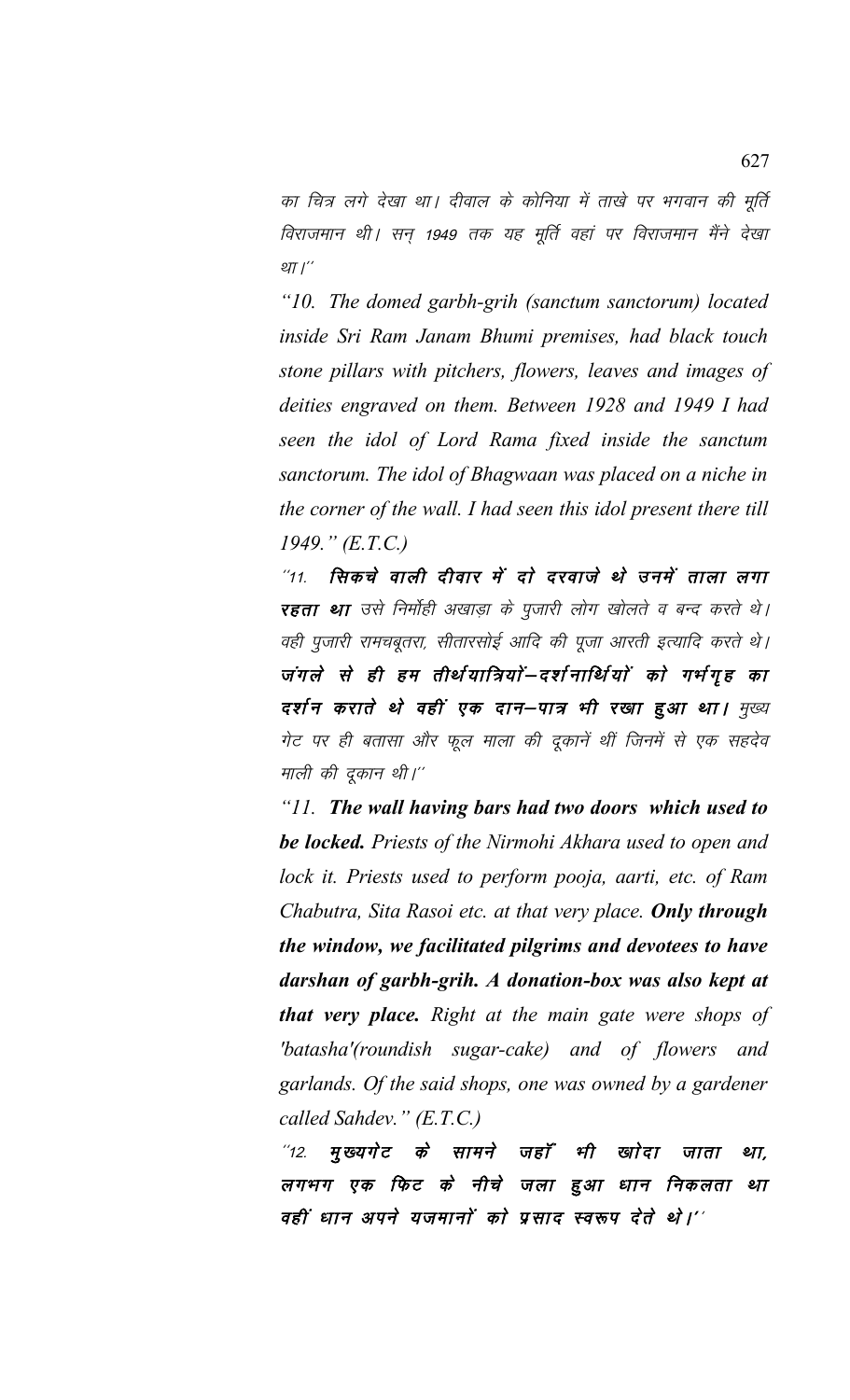*"12. Wherever ground facing the main gate was dug up to the depth of nearly one feet, burnt-paddy used to be taken out. We used to give our 'Yajmans' (clients) that very paddy as 'Prasad'." (E.T.C.)*

 $^{\prime\prime}$ 13. अक्टूबर, नवम्बर सन 1949 में श्रीराम जनमभूमि और उसके अगल–बगल सामूहिक रूप से श्रीरामचरित मानस का अखण्ड पाठ महीनों हुआ था जिसमें हजारों हजार की संख्या में लोग शामिल होते थे मैं भी वहां श्रीराम चरित मानस पाठ करता था।''

*"13. In October and November of 1949, in and around Sri Ram Janam Bhumi, there was a collective 'akhand paath' of Sri Ram Charit Manas which had gone for months together and in which thousands of people had participated. I also had done Sri Ram Charit Manas paath (recitation of Sri Ram Charit Manas) there." (E.T.C.)*

 $^{\prime\prime}$ 14. 22/23 दिसम्बर 1949 को ब्राम्हमुद्दुर्त में भगवान श्रीराम लला गर्भगृह में प्रगट हो गये इसकी जानकारी होने पर मैं भी वहां दर्शन करने 23 दिसम्बर को प्रातः काल गया वहां सिंहासन पर लगभग एक फिट ऊंची भगवान श्रीराम लला की मूर्ति–विराजमान थी। यह मूर्ति अष्टधातू की लगती थी।''

*"14. In Brhama-muhurta (early morning) of 22nd/ 23rd December, 1949, Lord Sri Ram Lala appeared in 'garbhgrih'. On coming to know it I also went to have darshan there on the morning of 23rd December. Nearly one feethigh idol of Lord Sri Ram Lala was seated on a thrown there. This idol appeared to be of 'asthdhaatu' (alloy of eight metals)." (E.T.C.)*

'15. सन् 1930 से 1950 तक मैं लगातार हर साल चैत्र रामनवमी को श्रीराम जन्मभूमि की 108 परिक्रमा करता था तथा 1932 से 1950 तक हर महीने की एकादशी को श्रीराम जन्मभूमि की ग्यारह परिक्रमा करता था।''

*"15. I used to do 108 circumambulations at Sri Ram Janam Bhumi on the occasion of Chaitra Ram Navami*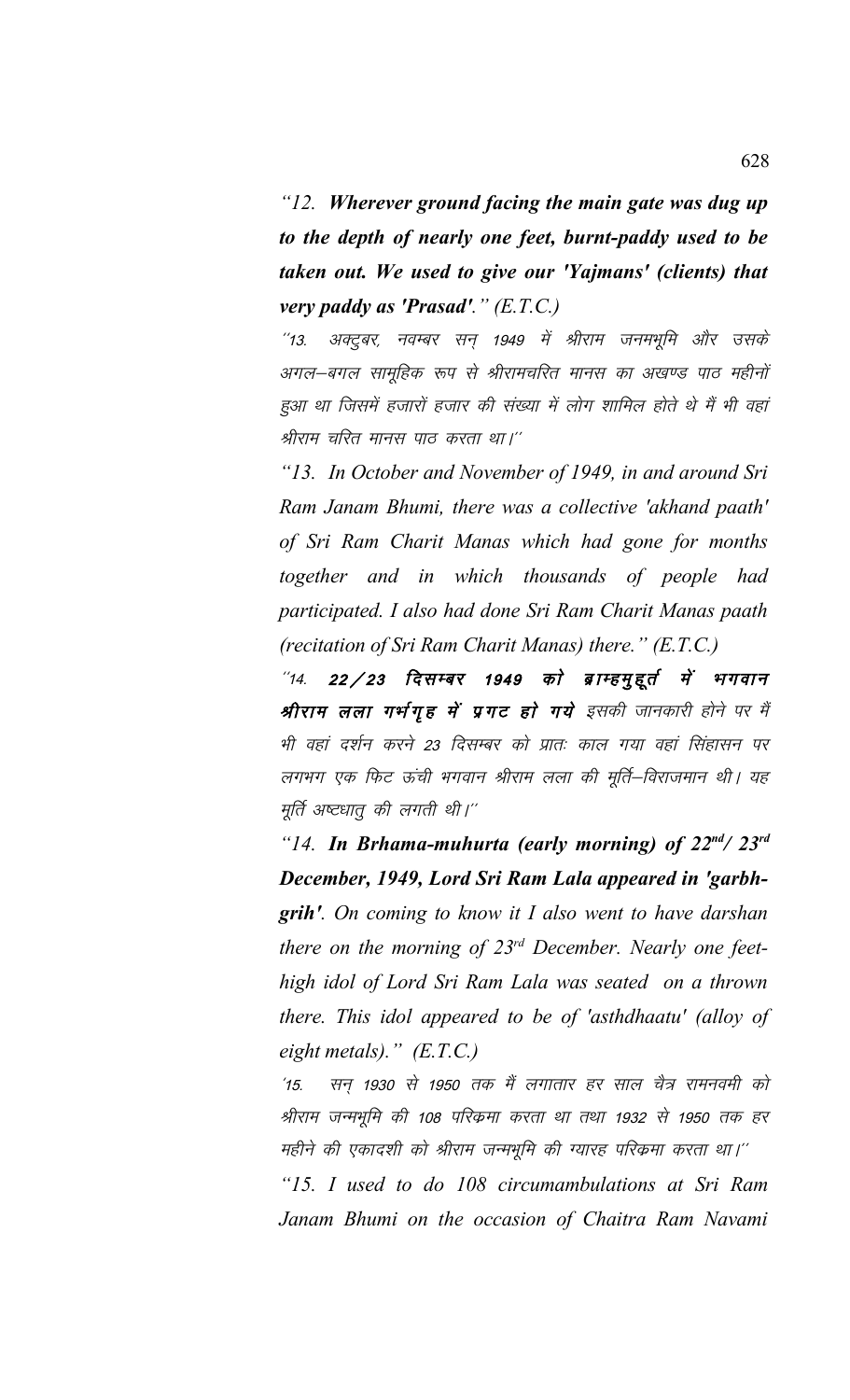*every year from 1930 to 1950 in continuity and used to do 11 circumambulations at Sri Ram Janam Bhumi on Ekadashi every month from 1932 to 1950." (E.T.C.)*

**456. O.P.W. 6, Hausila Prasad Tripathi**. He was born at village Pahunti, District Faizabad (now in District Ambedkarnagar). His examination-in-chief commenced and followed as under :

13-08-2002- **Examination-in-chief** by affidavit (p. 1-9)

**Cross examination:**(a) 13-08-2002-by Nirmohi Akhara, defendant no. 2, through Sri R.L. Verma, Advocate (p. 2- 18)

(b) 14-08-2002- by defendant no. 6 through Sri Abdul Mannan, Advocate (p. 19-25)

(c) 14/16/21/23-08-2002, 02/03-09-2002- by Sunni Central Waqf Board, defendant no. 4, through Sri Zafaryab Jilani, Advocate (p. 25-103)

(d) 03/04/05/18/19-09-2002- by defendant no. 6 through Sri Mustaq Ahmad Siddiqui, Advocate (p. 103-160)

(e) 19-09-2002- defendant no. 26 through Sri Mohd. Azhar, Advocate and defendants no. 6/1 and 6/2 (Suit-3) through Sri Fazale Alam, Advocate, adopted the cross examination already done by defendants no. 4, 5 and 6 (p. 161)

**457.** He is aged about 80 years in 2002. His village is about 30-35 k.ms. from Ayodhya. About Darshan and Pooja at the disputed premises and that the disputed premises was neither used as mosque nor any Namaz was offered thereat, he has said in paras 4, 5, 7, 8, 9, 10, 11, 12, 13 and 14 of the affidavit as under :

 $^{\prime\prime}$ 4. मेरे गांव पहुंती से अयोध्या लगभग 30–35 किलोमीटर दूर है। आचार्य नगर से राम जन्मभूमि लगभग 9–10 किलोमीटर दूर है। सन् 1935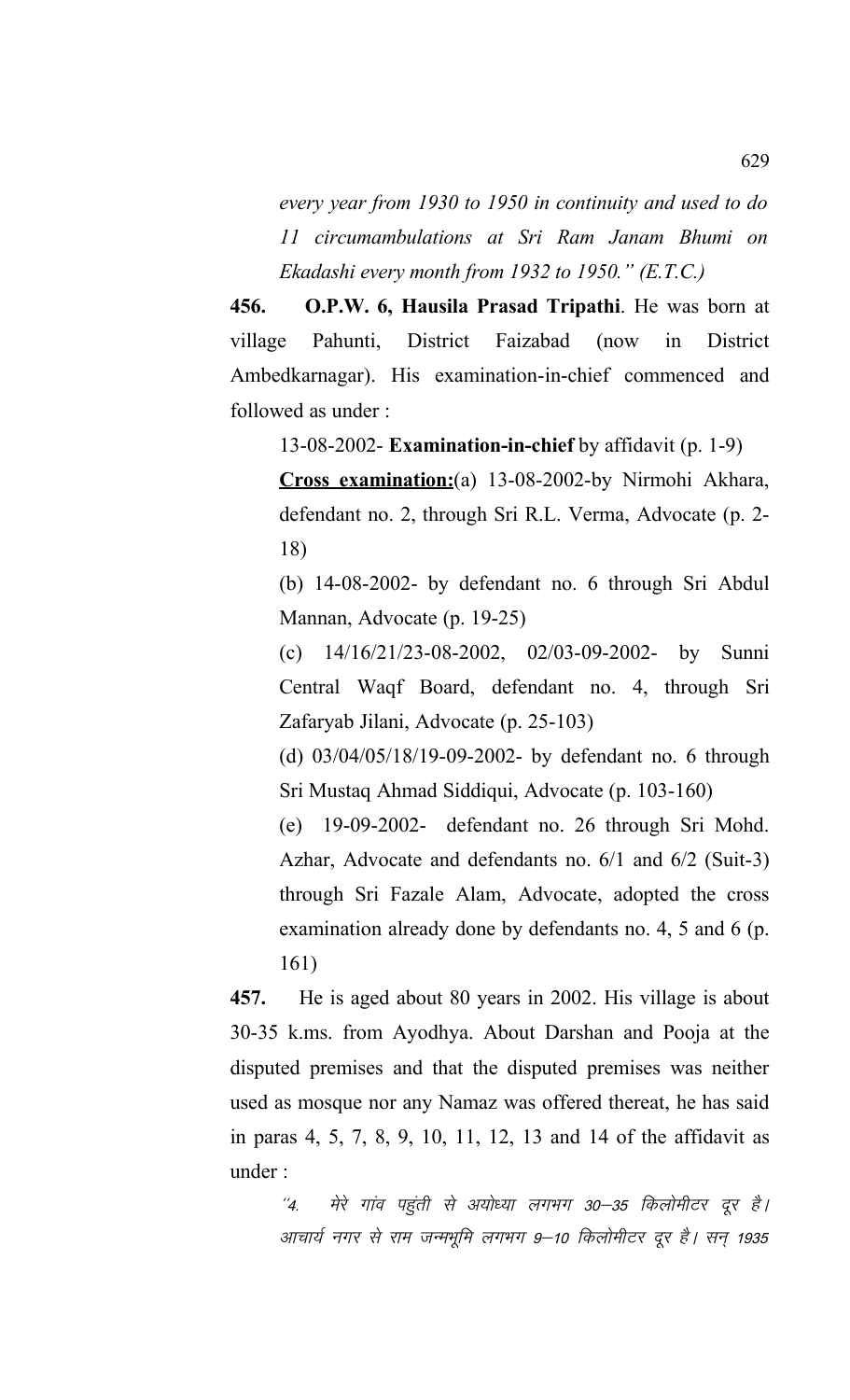के माह दिसम्बर में पहली बार अपने चाचा श्री माता प्रसाद त्रिपाठी के साथ अयोध्या आया था उस समय मेरी उम्र लगभग 12–13 वर्ष थी। उस समय मैं 5–6 दिन तक अयोध्या में रूका था। मेरे चाचा उस समय विजय राघव मंदिर अयोध्या, जो श्रीराम जन्मभूमि से लगभग आधा किलोमीटर दूर है में रहते थे। वह मुझसे 10-11 वर्ष बड़े थे। मेरे चाचा अयोध्या के बड़ा स्थान संस्कृत महाविद्यालय में पढ़ते थे वह सन् 1932 से 1945 तक अयोध्या में रहकर प्रथमा से लेकर आचार्य तक की शिक्षा ग्रहण किए। मेरे चाचा मुझे अयोध्या घुमाने के लिए ले गए थे। पहले सरयू स्नान कराये उसके बाद हम लोग नागेश्वर नाथ मंदिर दर्शन करने गए। उसके बाद हनुमान गढी, कनक भवन, राम कचहरी और श्री राम जन्मभूमि का दर्शन करने गए। उसके बाद मैं जितने दिन अयोध्या में रहा प्रतिदिन सूबह शाम श्रीराम जन्मभूमि, कनक भवन दर्शन करने जाता था।''

 $"4.$ Ayodhya is nearly 30-35 kilometres from my village, Pahunti. Ram Janam Bhumi is nearly 9-10 kilometres from Acharya Nagar. In December of 1935, I came to Ayodhya along with my uncle, Sri Mata Prasad Tripathi for the first time. I was at that time nearly  $12$ -13 years of age. I had then stayed at Ayohdya for 5-6 days. At that time my uncle used to live in the Vijay Raghava temple, Ayodhya, which is nearly half a kilometre away from Sri Ram Janam Bhumi. He was 10-11 years senior to me. My uncle was a student of Sanskrit Mahavidyalaya located at Bada Sthan at Ayodhya. He got schooling from Prathama to Acharya by residing in Ayodhya from 1932 to 1945. My uncle took me for a walk to Ayodhya. First of all, he took me for a dip in Saryu. Later on we went to have darshan of the Nageshwar Nath temple. After that we went to have darshan of Hanumangarhi, Kanak Bhawan, Ram Kutchery and Sri Ram Janam Bhumi. After that I used to go to have darshan of Sri Ram Janam Bhumi and Kanak Bhawan in the morning and evening daily for as many days as I stayed in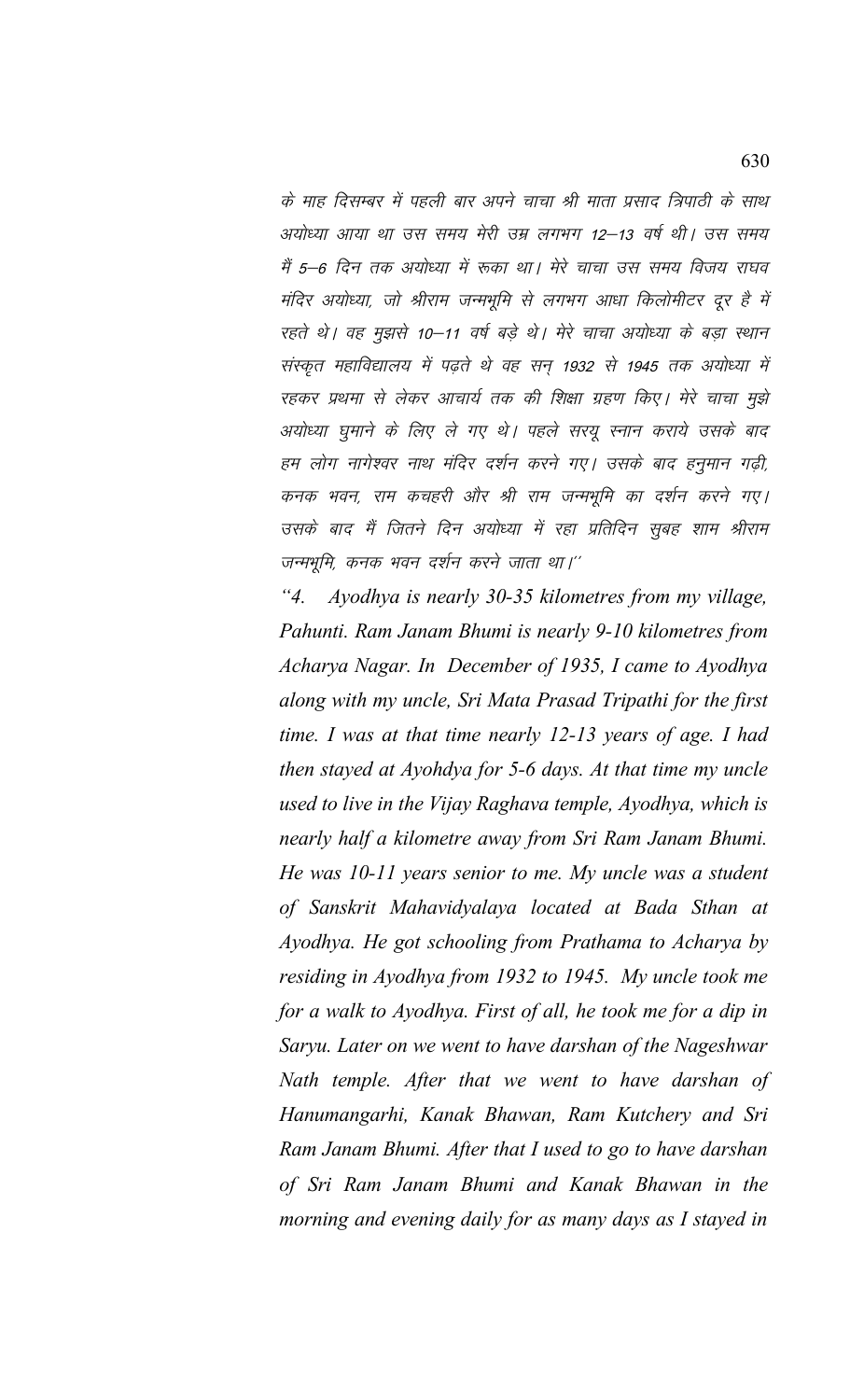*Ayodhya." (E.T.C.)*

'5. जसके बाद सन् 1936 के चैत्र मास में मैं अपने पिता जी तथा दादी के साथ चैत्र राम नवमी के अवसर पर अयोध्या गया। हनुमान गढ़ी, कनक भवन और श्रीराम जन्मभूमि का दर्शन हम लोगों ने किया। राम नवमी के समय देश के कोने–कोने से लाखों की संख्या में लोग अयोध्या आये हुए थे। अयोध्या आने वाले अधिकांश तीर्थ यात्री एवं दर्शनार्थी श्रीराम जन्मभूमि पर दर्शन पूजा करने आते है। श्रीराम जन्मभूमि का दर्शन करने के बाद हजारों लोगों को पूरे श्रीराम जन्मभूमि परिसर का बाहर से परिक्रमा करते हुए मैंने कई बार देखा। मेरी दादी पिता जी और मैं भी दर्शन करने के बाद श्रीराम जन्मभूमि के पूरे परिसर का परिक्रमा किया। दादी वृद्धावस्था के कारण केवल एक बार परिक्रमा कर पायीं किन्तू मेरे पिता जी तथा मैंने श्रीराम जन्मभूमि की पांच परिकमा पूरा किया।''

*"5. After that, in Chaitra month of 1936, I along with my father and grandmother went to Ayodhya on the occasion of Ram Navami falling in month of Chaitra. We had darshan of Hanumangarhi, Kanak Bhawan and Sri Ram Janam Bhumi. On the occasion of Ram Navami, lakhs of people had come to Ayodhya from the nooks and corners of the country. Most of Ayodhya-bound pilgrims and darshan seekers come to have darshan and pooja at Sri Ram Janam Bhumi. I have on several times seen thousands of people doing circumambulation of the entire Sri Ram Janam Bhumi from outside after having its darshan. After having darshan my grand mother and I also did parikrama around the entire premises of Sri Ram Janam Bhumi. Because of her old age, grandmother could do parikrama just once but my father and I did parikrama of Sri Ram Janam Bhumi five times." (E.T.C.)*

''7. ऐसी आस्था, मान्यता एवं विश्वास है कि भगवान श्रीराम का जन्म अयोध्या में हुआ था और वह स्थान श्रीराम जन्मभूमि के नाम से विख्यात है। जहां देश के कोने कोने से लाखों की संख्या में दर्शनार्थी आते हैं और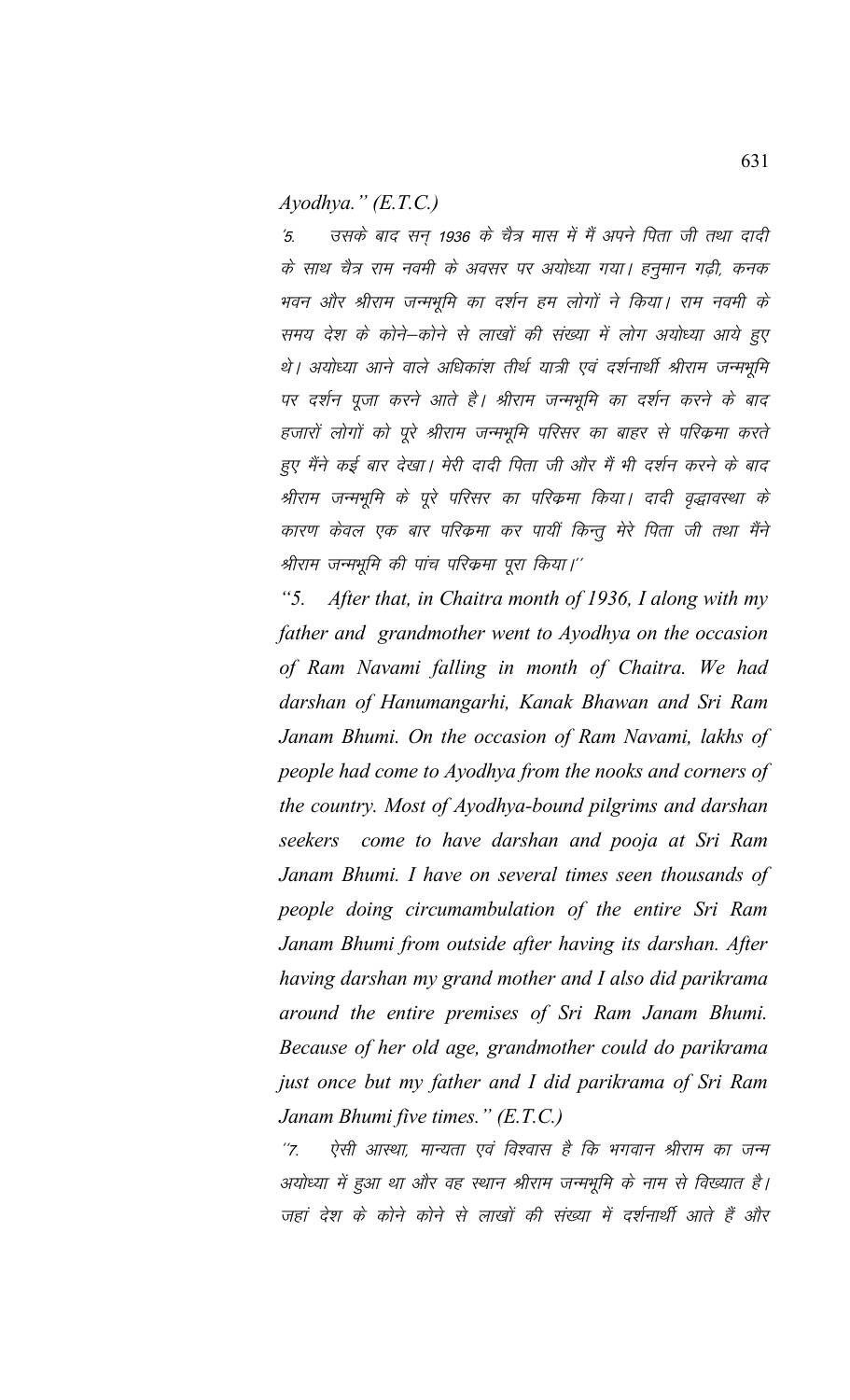श्रीराम जन्मभूमि का दर्शन करके उसकी परिक्रमा करते हैं। इसी आस्था एवं विश्वास के आधार पर हम लोग भी प्रतिवर्ष तीन—चार बार श्रीराम जन्मभूमि का दर्शन व परिक्रमा अवश्य ही करते है।''

 $"7.$ It is faith, recognition and belief that Lord Sri Rama was born in Ayodhya and that place is famous by the name of Sri Ram Janam Bhumi, where lakhs of darshan- seekers come from the nooks and corners of the country and do the parikrama of Sri Ram Janam Bhumi after having its darshan. On the basis of this very faith and belief, we also certainly go for darshan and parikrama (sight and circumambulation ) of Sri Ram Janam Bhumi 3-4 times every year."  $(E.T.C.)$ 

मेरा भी दुढ विश्वास एवं आस्था है कि भगवान श्रीराम का जन्म  $^{\prime\prime}$ 8. अयोध्या में उसी स्थान पर हुआ है, जहां हजारों हिन्दू तीर्थ यात्री दर्शनार्थी आकर दर्शन पूजा व परिक्रमा करते हैं। इसी आस्था एवं विश्वास के आधार पर मैं भी 1935 से प्रतिवर्ष साल में 3–4 बार अयोध्या गया और वहां सरयू स्नान के बाद कनक भवन, हनुमान गढ़ी व श्रीराम जन्मभूमि का दर्शन व श्रीराम जन्मभूमि की परिकमा किया।''

"8. I also have a firm belief and faith that Lord Sri Rama was born at that very place in Ayodhya where thousands of Hindu pilgrims and darshan seekers come to do darshan, pooja and parikrama. Under this very faith and belief I also went to Ayodhya 3-4 times a year since 1935 and after having a dip in Saryu had darshan of Kanak Bhawan, Hanumangarhi and Sri Ram Janam Bhumi and performed circumambulation of Sri Ram Janam Bhumi."  $(E.T.C.)$ 

सन 1935 से 1945 तक जब तक मेरे चाचा अयोध्या में रहकर विद्या  $^{\prime\prime}$ 9 अध्ययन करते रहे। तब तक मैं जब भी साल में तीन–चार बार अयोध्या आता था। तो 2—4 दिन लगातार रूका और हनुमान गढ़ी, कनक भवन व श्रीराम जन्मभूमि का दर्शन प्रतिदिन किया 1945 के बाद भी मैं साल में 4–5 बार अयोध्या जाकर हनुमान गढ़ी, कनक भवन, श्रीराम जन्मभूमि का दर्शन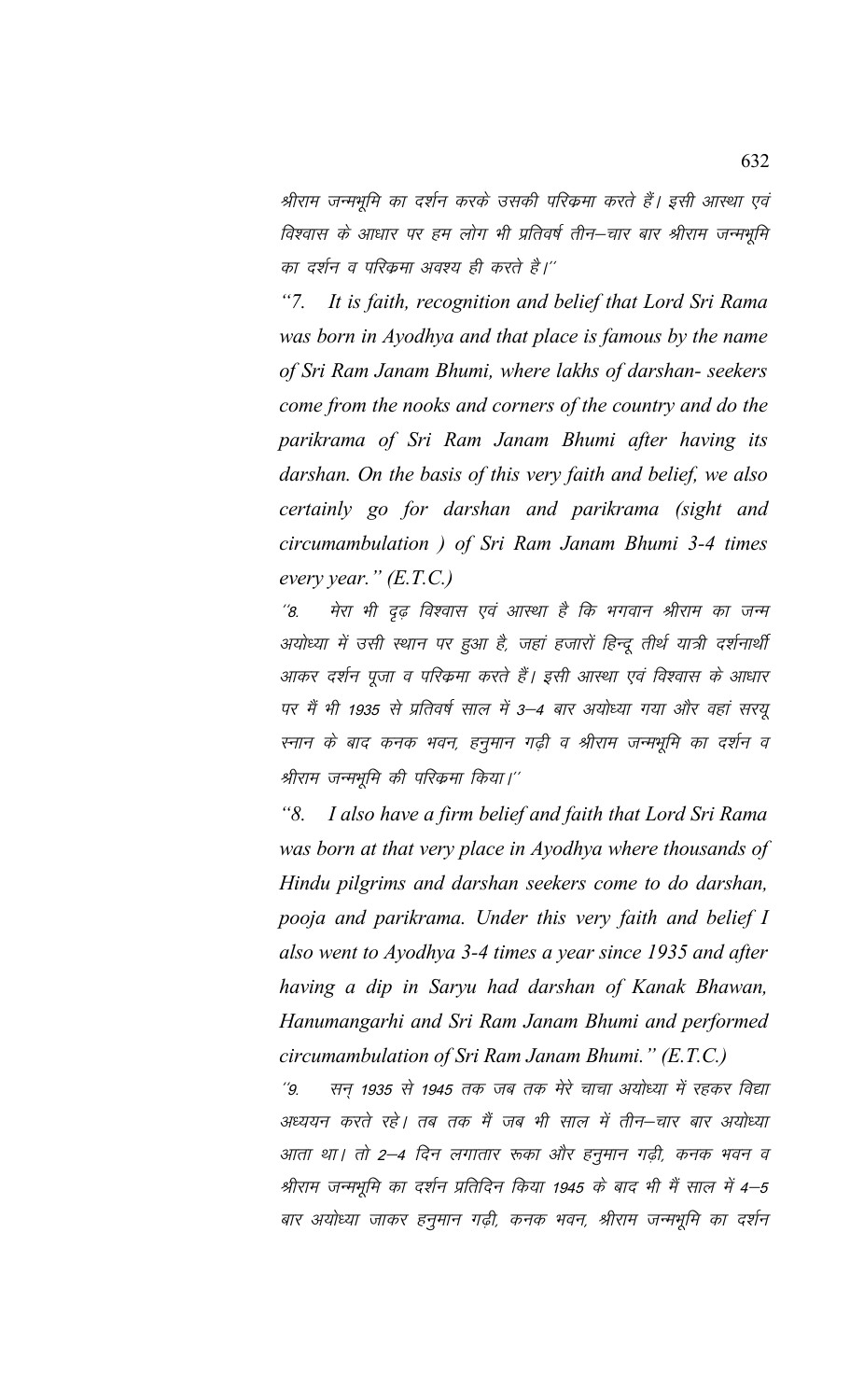करके उसी दिन वापस लौट आता था।''

*"9. During 1935 to 1945, as long as my uncle kept residing and studying in Ayodhya, I used to go to Ayodhya 3-4 times a year. I daily had darshan of Hanumangarhi, Kanak Bhawan and Sri Ram Janam Bhumi by staying constantly for 2-4 days. Even after 1945 I used to go to Ayodhya 4-5 times a year and after having darshan of Hanumangarhi, Kanak Bhawan and Sri Ram Janam Bhumi used to return on the same day." (E.T.C.)*

''10. श्रीराम जन्मभूमि परिसर में जाने के लिए मुख्य प्रवेश द्वार पूरब में था, जिसको हनुमत द्वार कहा जाता था। हनुमत द्वार से अन्दर जाने पर दक्षिण तरफ राम चबूतरा था जिस पर राम दरबार की मूर्तियां विराजमान थी, उसके दक्षिण–पूरब कोने पर एक पीपल व नीम का पेड़ था, जिसके नीचे जड़ के पास शिव दरबार की मूर्तियां विराजमान थीं। हनूमत द्वार के उत्तर बहुत बड़ा फूस का झोपड़ा था जिसे भंडार कहा जाता था, उसमें साधुओं का गल्ला–अनाज व बर्तन आदि रखने एवं भोजन बनाने–खाने की व्यवस्था थी। श्रीराम जन्मभूमि परिसर में साधू-वैरागी रहते थे। राम चबूतरा और भंडार के ठीक सामने पश्चिम की ओर की दीवार थी जिसमें सीकचों की कई खिडकियां व दो दरवाजे लगे थे दरवाजे में ताला बन्द रहता था। सीकचों वाली दीवार के पश्चिम तीन शिखरों वाला भवन था। जिसमें बीच वाले शिखर के भाग की भूमि हिन्दू परम्परा, आस्था, विश्वास एवं मान्यता के अनुसार भगवान श्रीराम की जन्मभूमि है जिसे गर्भ गृह कहा जाता है। इसी परम्परा, आस्था एवं विश्वास के आधार पर मैं भी श्रीराम जन्मभूमि का दर्शन एवं परिक्रमा करने जाता था।''

*"10. To enter Sri Ram Janam Bhumi premises there was a main entrance gate in the east which was called Hanumat Dwar. On entering the Hanumat Dwar there was Ram Chabutra in the south with idols of Ram Darbaar. On its south-eastern corner lay a fig-tree and a neem tree beneath which were seated idols of Sri Darbaar near the root. Towards the north of Hanumat Dwar was a very big*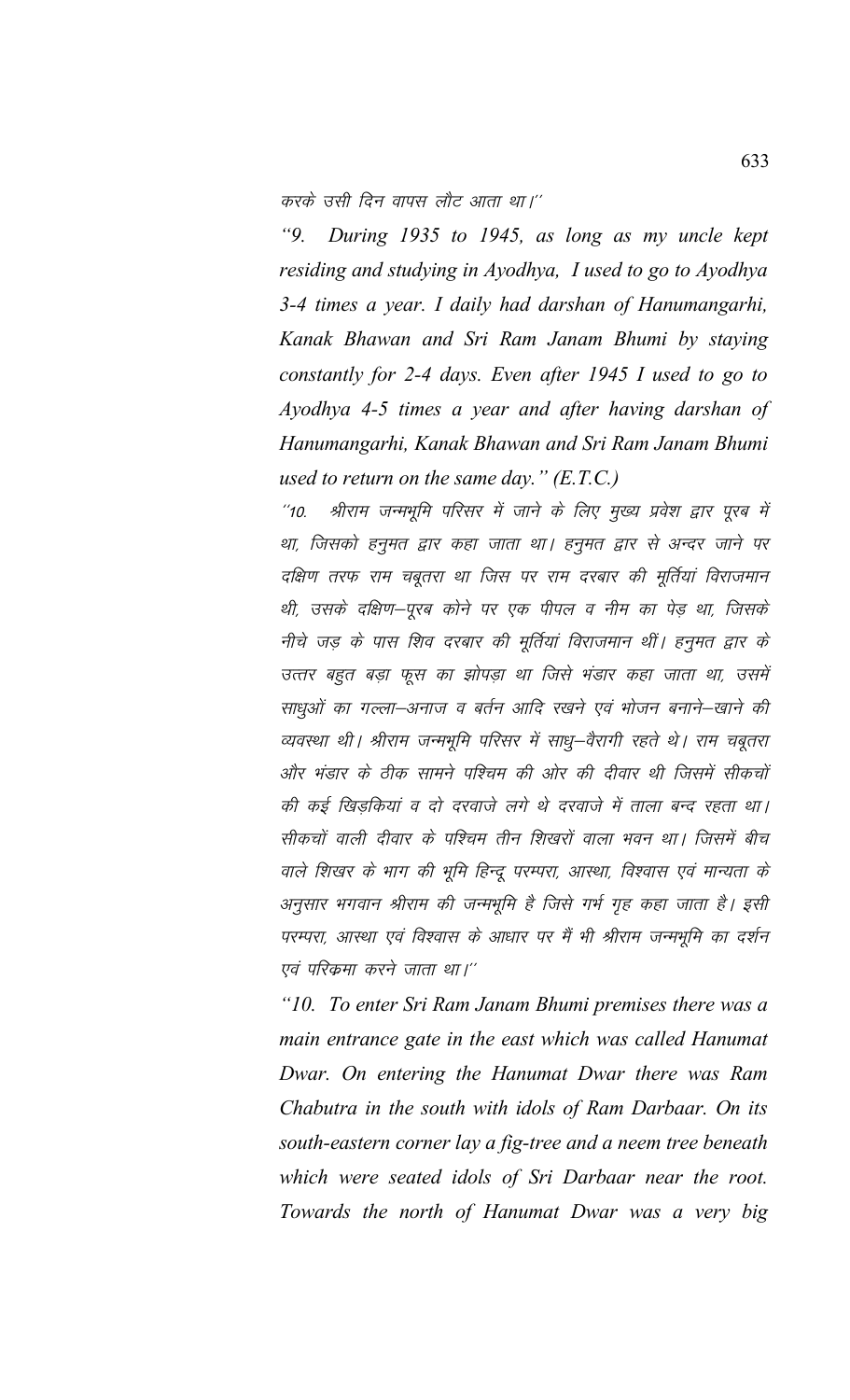*thatched hut which was called store room and had arrangement for keeping grains, utensils, etc. and for cooking and eating food. Saints and hermits used to live in Sri Ram Janam Bhumi premises. Just in front of Ram Chabutra and the store room lay the western wall which had several windows with bars and had two gates, which used to be locked. To the west of the wall having bars was a three dome building, in which the land forming part of the central dome is, as per Hindu tradition, faith, belief and recognition, is the birth place of Lord Sri Rama which is called 'garbh-grih' (sanctum sanctorum). On the basis of this very tradition, faith and belief, I also went to have darshan and parikrama of Sri Ram Janam Bhumi." (E.T.C.)*

"11. श्रीराम जन्मभूमि परिसर के उत्तर वाले प्रवेश द्वार को सिंह द्वार कहा जाता था। प्रवेश द्वार तक पहुंचने के लिए सीढ़िया थी, जो टूटी हुई थी। उससे अन्दर आने पर सीता रसोई थी। वहां चौकी, बेलन, चुल्हा, चरण–चिन्ह आदि थे। उसके दक्षिण भगवान श्रीराम की जन्मभूमि थी जिसे गर्भ गृह कहा जाता था। जन्मभूमि पर स्थित मंदिर प्राचीन भव्य मंदिर का ही अवशेष है।''

*"11. The entrance gate located to the north of Sri Ram Janam Bhumi premises, was called Singh Dwar. Leading to the entrance gate there were steps, which were broken. On entering by them, there was Sita Rasoi, where there were chauki, belan (rolling pin), chulha (hearth), foot-prints etc. To its south lay the birthplace of Lord Sri Rama which was called 'garbh-grih' (sanctum sanctorum). The temple located at the birthplace is a remnant only of an ancient magnificent temple." (E.T.C.)*

"12. श्रीराम जन्मभूमि का दर्शन करने आने वाले सभी तीर्थ यात्री–दर्शनार्थी श्रीराम जन्मभूमि परिसर में पूरब के प्रवेश द्वार से प्रवेश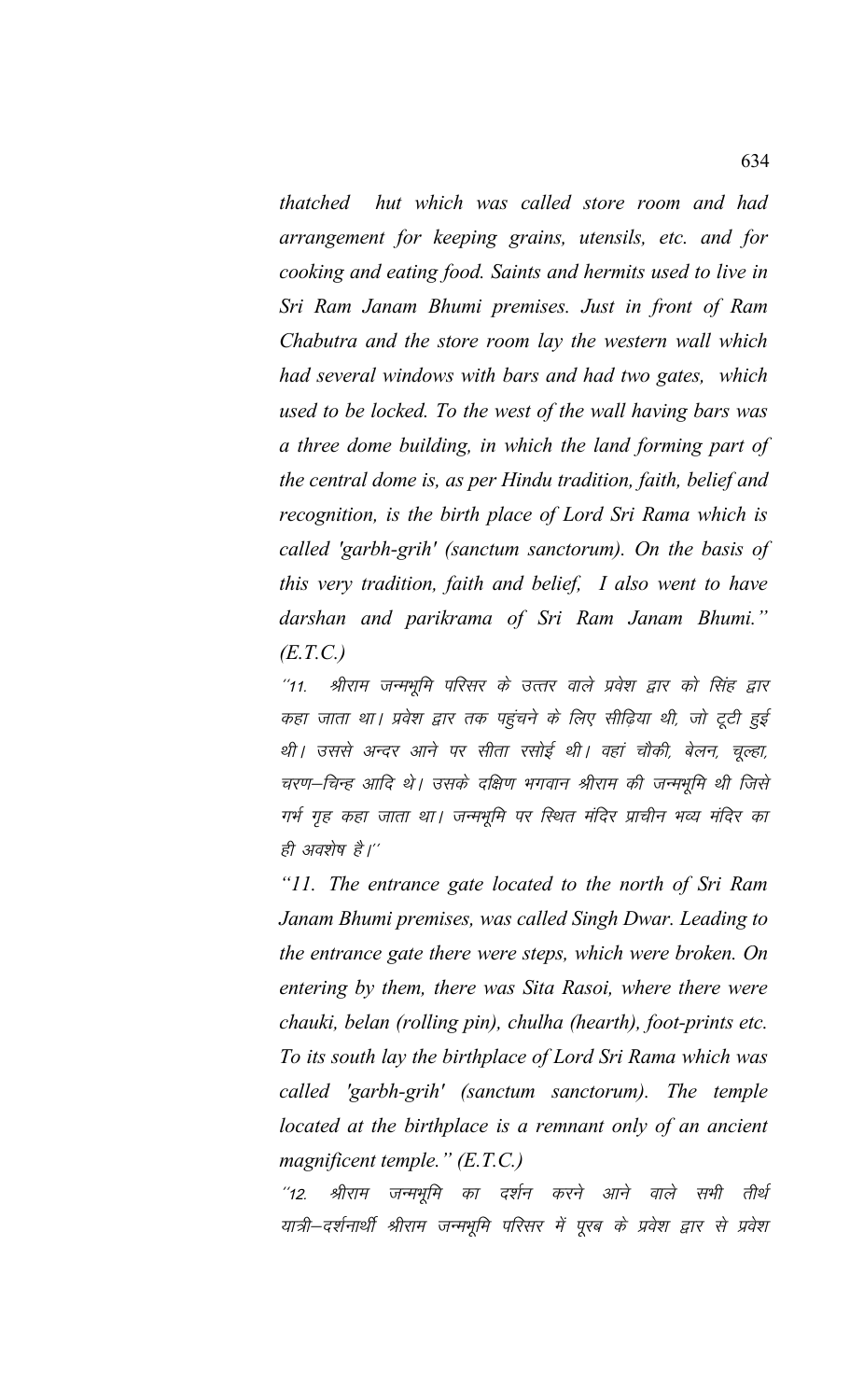करके राम चबूतरा पर विराजमान मूर्तियों, उसके दक्षिण–पूरब कोने पर नीम व पीपल के पेड़ के नीचे रखी मूर्तियों एवं सीता रसोई, चरण चिन्ह आदि का दर्शन पूजा एवं सीकचों वाली दीवार के अन्दर स्थित भगवान श्रीराम के अति पवित्र जन्मभूमि का दर्शन व प्रणाम करते थे। जिसको गर्भ गृह माना जाता है। तीर्थ यात्री दर्शनार्थी तथा हम अपनी श्रद्धा अनुसार फल–फूल द्रव्य आदि चढ़ाते थे। सीकचों वाली दीवार के रास्ते अन्दर गर्भ गृह की ओर भी फल–फूल द्रव्य आदि अपनी श्रद्धा अनूसार तीर्थ यात्री दर्शनार्थी और हम चढाते थे।''

*"12. All pilgrims and darshan-seekers coming to have sight of Sri Ram Janam Bhumi, after entering Sri Ram Janam Bhumi premises through the eastern gate, used to do darshan and pooja of the idols seated on Ram Chabutra and those placed beneath the neem tree and fig-tree and also of Sita Rasoi, foot-prints, etc. and used to have sight of and pay obeisance to the very holy birthplace of Lord Sri Rama which was located inside the wall with bars, and was regarded as 'garbh-grih'. The pilgrims and darshan seekers used to offer fruits, flowers, objects, etc. depending on the level of their reverence. On coming inside through the route of the wall with bars, the pilgrims, devotees and we, as per our reverence, used to offer fruits, flowers, objects, etc. even towards the 'garbh-grih'." (E.T.C.)* 

''13. श्रीराम जन्मभूमि परिसर के चारों ओर परिक्रमा मार्ग बना था जिससे लोग परिकमा करते थे। श्रीराम जन्मभूमि परिसर के दक्षिण पूरब कोने पर लगभग 200–250 कदम की दूरी पर सीता कूप था। इसके जल का प्रयोग तीर्थयात्री दर्शनार्थी तथा श्रीराम जन्मभूमि परिसर में रहने वाले साधू–वैरागी करते थे। इस परिसर में हिन्दू तीर्थयात्रियों, दर्शनार्थियों, साधू–वैरागियों की हमेशा भीड़ लगी रहती थी। मैंने कभी किसी मुसलमान को श्रीराम जन्मभूमि परिसर की ओर आते हुए नहीं देखा न ही कभी किसी मुसलमान को उस परिसर के अन्दर कभी घुसते ही पाया था। श्रीराम जन्मभूमि हिन्दूओं का अति पवित्र स्थल होने के कारण एवं साधुओं तथा वैरागियों के डर के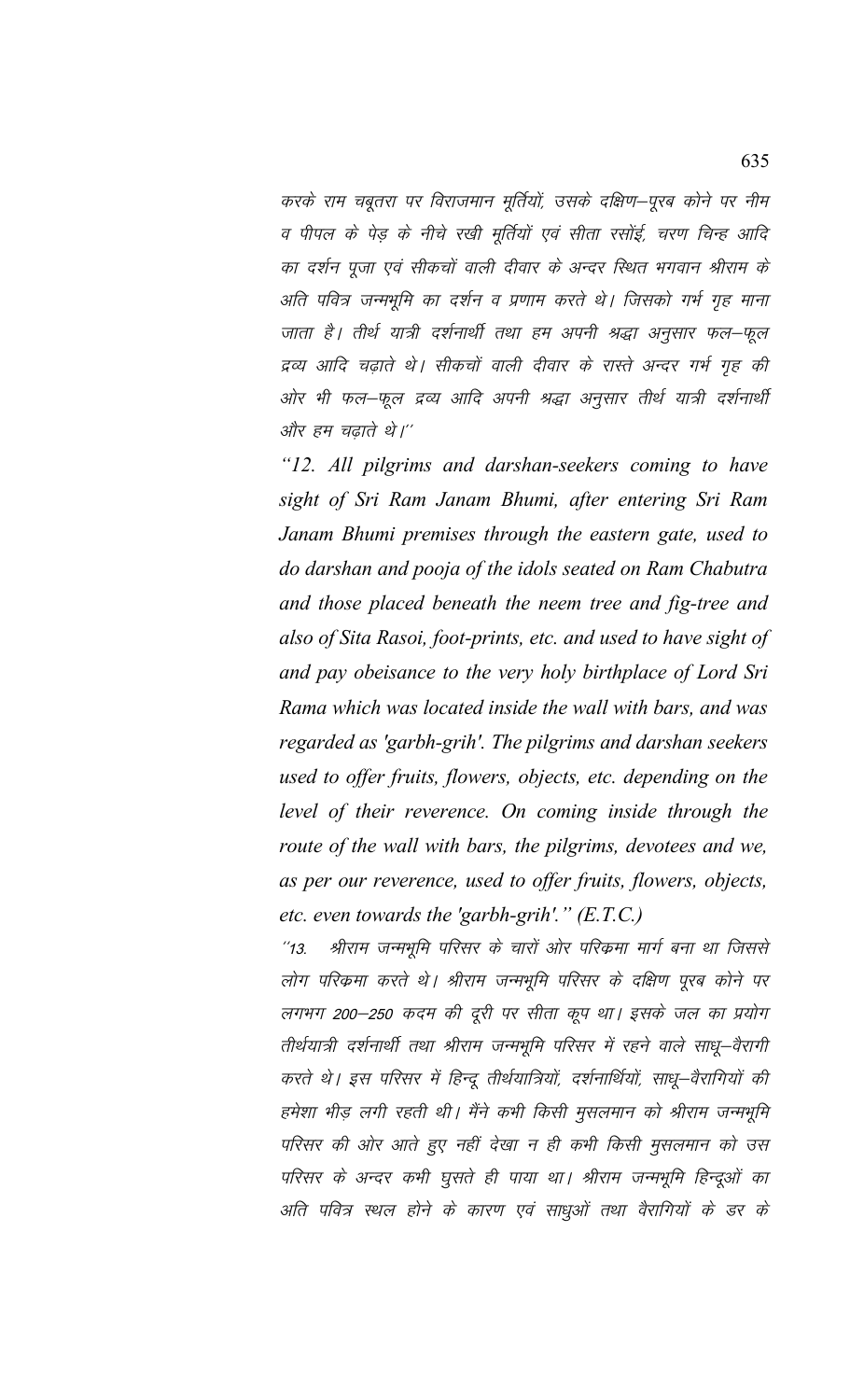कारण कोई भी मुसलमान इस परिसर के आस–पास आने की हिम्मत नहीं जुटा पाता था, क्योंकि साधू व वैरागी उनका कत्ल कर देते थे।''

*"13. Around Sri Ram Janam Bhumi premises was built parikrama marg (path of circumambulation) through which people did circumambulation. On the south-eastern corner of Sri Ram Janam Bhumi premises and at the distance of nearly 200-250 paces from it lay Sita Koop. Its water was used by pilgrims and darshan seekers and by saints and hermits living in Sri Ram Janam Bhumi premises. There always used to be crowd of Hindu pilgrims, darshanseekers, saints and recluses in the premises. I never saw any Muslim come towards Sri Ram Janam Bhumi premises nor did I ever find any Muslim enter the premises. On account of Sri Ram Janam Bhumi being a very holy place for Hindus and for fear of saints and recluses, no Muslim could gather courage to come in and around this premises because saints and recluses used to kill them." (E.T.C.)*

''14. श्रीराम जन्मभूमि परिसर स्थित गर्भ गृह में काले कसौटी पत्थर के खम्भे लगे हुए थे। जिनपर फूल–पत्तियां, देवी–देवताओं की मूर्तियां आदि बनी हुई थी। शिखरों वाला भवन ही पवित्र गर्भ गृह है जहां भगवान श्रीराम का जन्म होना आदि काल से माना जाता रहा है। श्रीराम जन्मभूमि परिसर के आस पास तमाम मंदिर है। कसौटी (काले पत्थर) के खम्भे गर्भ गृह के दरवाजों पर लगे थे, जिसमें बनी मूर्तियों के भी हिन्दू तीर्थयात्री पूजा व दर्शन करते थे। श्रीराम जन्मभूमि मंदिर के चारों ओर केवल हिन्दू आबादी है तथा बड़ी संख्या में मंदिर है। जिसमें बराबर दर्शन–पूजा होता रहता है, एवं घंटा घडियाल बजते रहते हैं। जन्मभूमि पर कभी कभी न कोई मस्जिद रही है और न ही उस भवन में किसी मुसलमान ने नमाज ही पढ़ी है लगातार हिन्दू राम भक्तों का ही कब्जा राम जन्मभूमि पर रहा है।''

*"14. The sanctum sanctorum located in Sri Ram Janam Bhumi premises had pillars made of black coloured touch stone and having flowers, leaves, images of male and*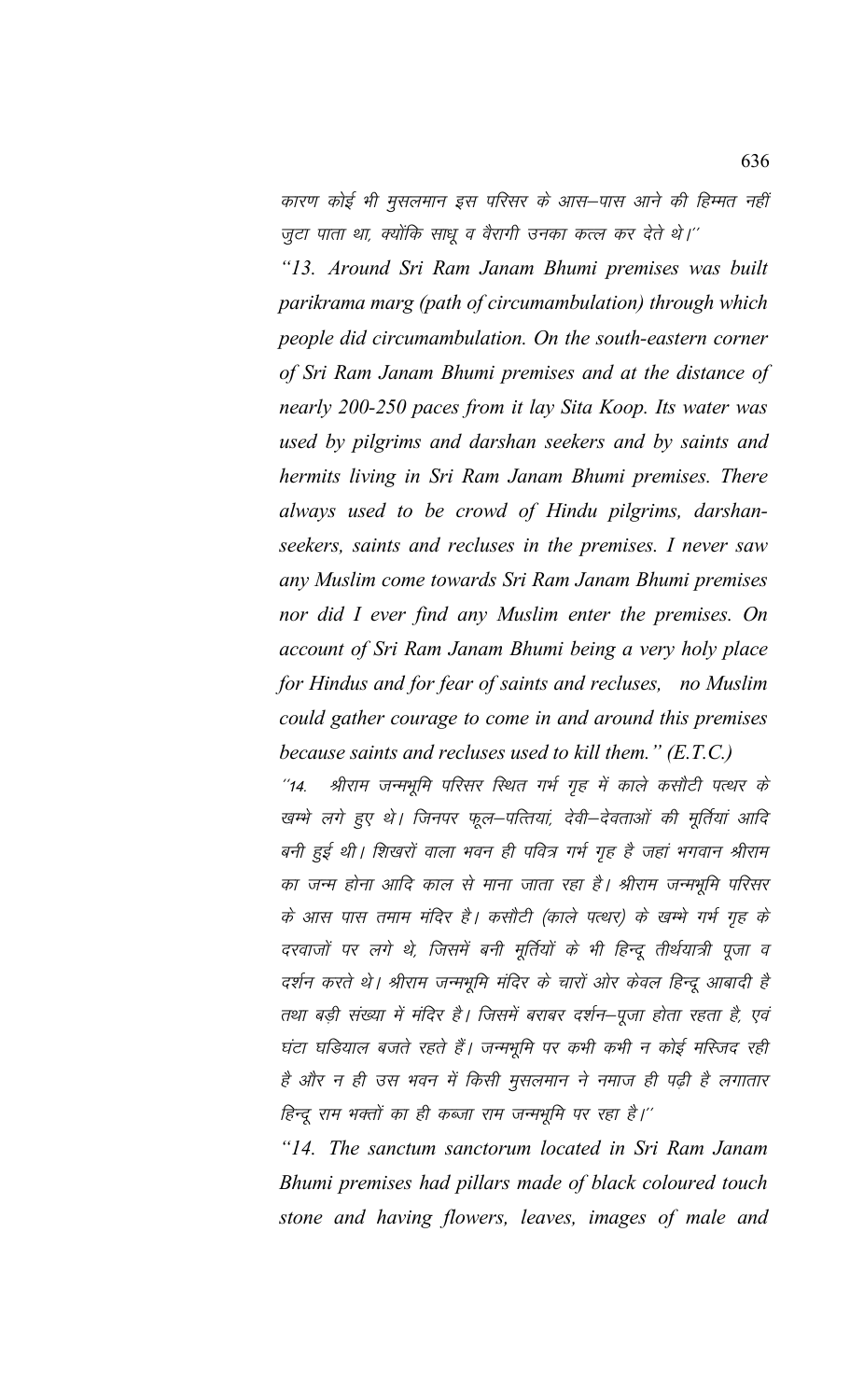*female deities, etc. engraved on it. The domed building itself is the holy sanctum sanctorum where Lord Sri Rama has since eternity been considered to have taken birth. There are several temples in and around Sri Ram Janam Bhumi premises. The pillars made of touch stone (black stone) were fixed to the gates of the sanctum sanctorum, and Hindu pilgrims used to do pooja and darshan also of images engraved therein. Around Sri Ram Janam Bhumi temple, there is only Hindu inhabitation and there are a large number of temples where darshan & poojan takes place and bells & gongs keep ringing constantly. There has never been a mosque at the Janam Bhumi nor has any Muslim offered namaj in that building. Ram Janam Bhumi has regularly been in the possession only of Ramaworshippers of Hindu faith." (E.T.C.)*

**458. O.P.W. 7, Ram Surat Tiwari**, aged about 73 years (as per his affidavit dated 19.9.2002) is resident of village Pure Pahalwan, Tahasil Sadar, District Faizabad. His village is about 8 Kms. from Ayodhya. His cross examination proceeded as under :

(a) 19-09-2002 -by Nirmohi Akhara, defendant no. 2, through Sri R.L. Verma, Advocate (p. 9-12)

(b) 20-09-2002 - by defendant no. 6 through Sri Abdul Mannan, Advocate (p.13-22)

(c) 20/23/24/25/26/27/30-09-2002 - by Sunni Central Waqf Board, defendant no. 4, through Sri Zafaryab Jilani, Advocate (p. 22-115)

(d) 30-09-2002, 01-10-2002- by defendant no. 5 through Sri Mustaq Ahmad Siddiqui, Advocate (p. 115-131)

(e) 01-10-2002- defendant no. 26 through Sri T.A. Khan,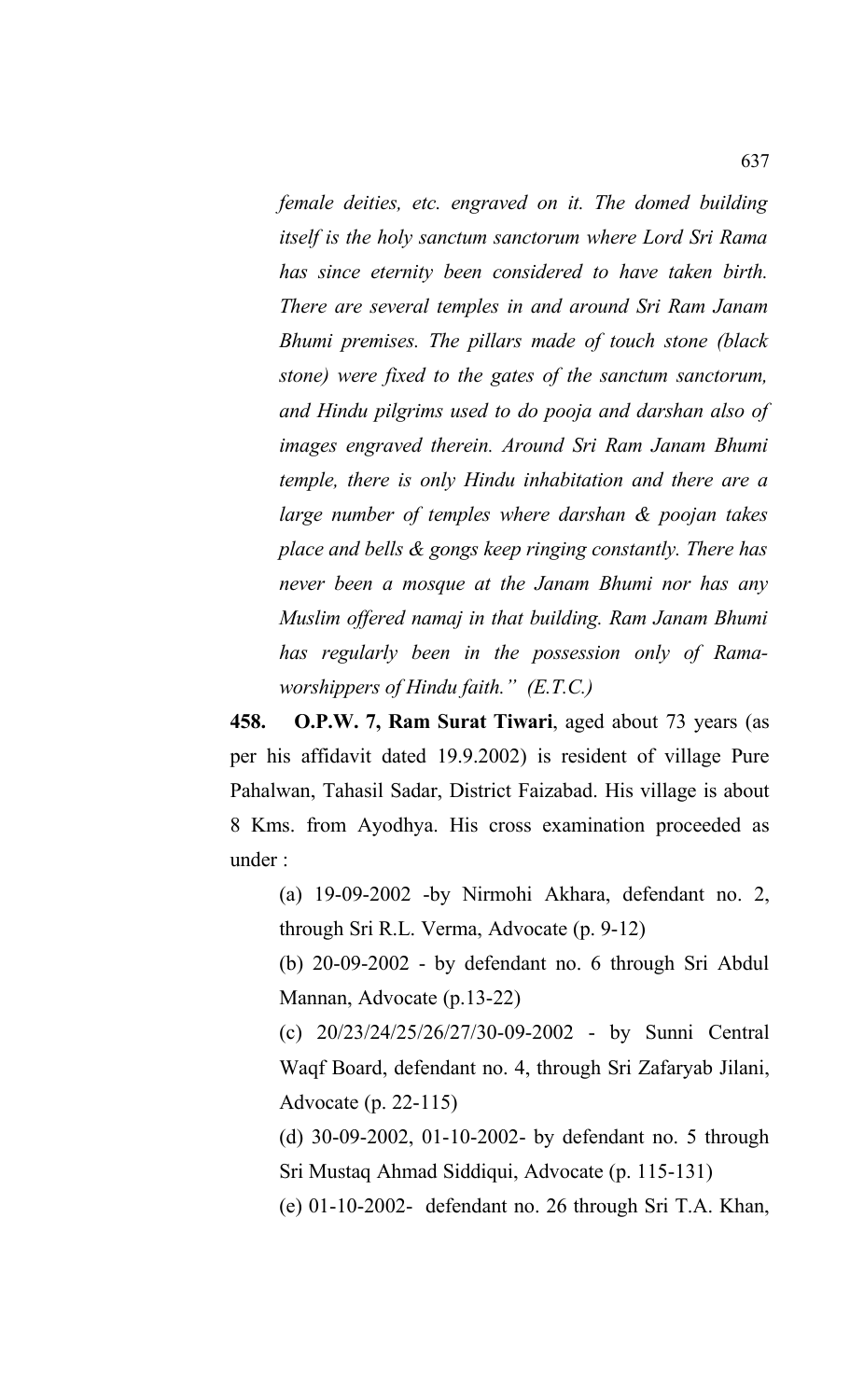Advocate and defendants no. 6/1 and 6/2 (Suit-3) through Sri Fazale Alam, Advocate, adopted the cross examination already done by defendants no. 4, 5 and 6 (p. 131)

459. OPW-7 had studied upto High School (passed in 1950), was appointed as Lekhpal in 1953 and retired in 1988. About Darshan and Pooja at the disputed premises and non user by any Muslim as mosque, non offering of Namaz by anybody thereat, he has said in paras 3, 4, 5, 6, 7, 8, 9, 10, 11, 12, 13, 14, 15 and 16 of the affidavit as under:

''3. मेरे बड़े भाई श्री राम केवल तिवारी राजा साहब अयोध्या के यहां नौकरी करते थे। मैं उनके साथ सन् 1942 में गर्मी की छूट्टी में पहली बार अयोध्या गया था और लगभग 15 दिन अयोध्या में अपने भाई साहब के पास ही रहा। मैं अपने बड़े भाई के साथ प्रायः प्रतिदिन सरयु स्नान व मंदिरों में दर्शन करने जाता था। भाई साहब मुख्यतः हनुमानगढ़ी, कनक भवन, रतन सिंहासन, श्रीराम जन्मभूमि आदि मंदिरों का दर्शन कराने मुझे ले गये और उन्होंने ही उन मंदिरों का नाम और महत्व बतलाया। मेरे बड़े भाई और मैंने श्रीराम जन्मभूमि दर्शन करने के बाद श्री राम जन्मभूमि की परिक्रमा किया अन्य बहुत से लोग भी परिक्रमा कर रहे थे।''

"3. My elder brother Sri Ram Keval Tiwari was in service of Raja Saheb Ayodhya. I first visited Ayodhya along with him, in the summer vacation of the year 1942 and stayed with my elder brother at Ayodhya for about 15 days. I almost every day went with my elder brother to have a holy dip in Saryu and 'darshan' of temples in the morning. My brother mainly took me to Hanumangarhi, Kanak Bhawan, Ratan Singhasan, Sri Ramjanmbhumi etc. temples to have 'darshan' and told me the names and importance of those temples. My elder brother and me, circumambulated the Sri Ramjanmbhumi premises after having its 'darshan'. Many other persons were also performing circumambulation."  $(E.T.C.)$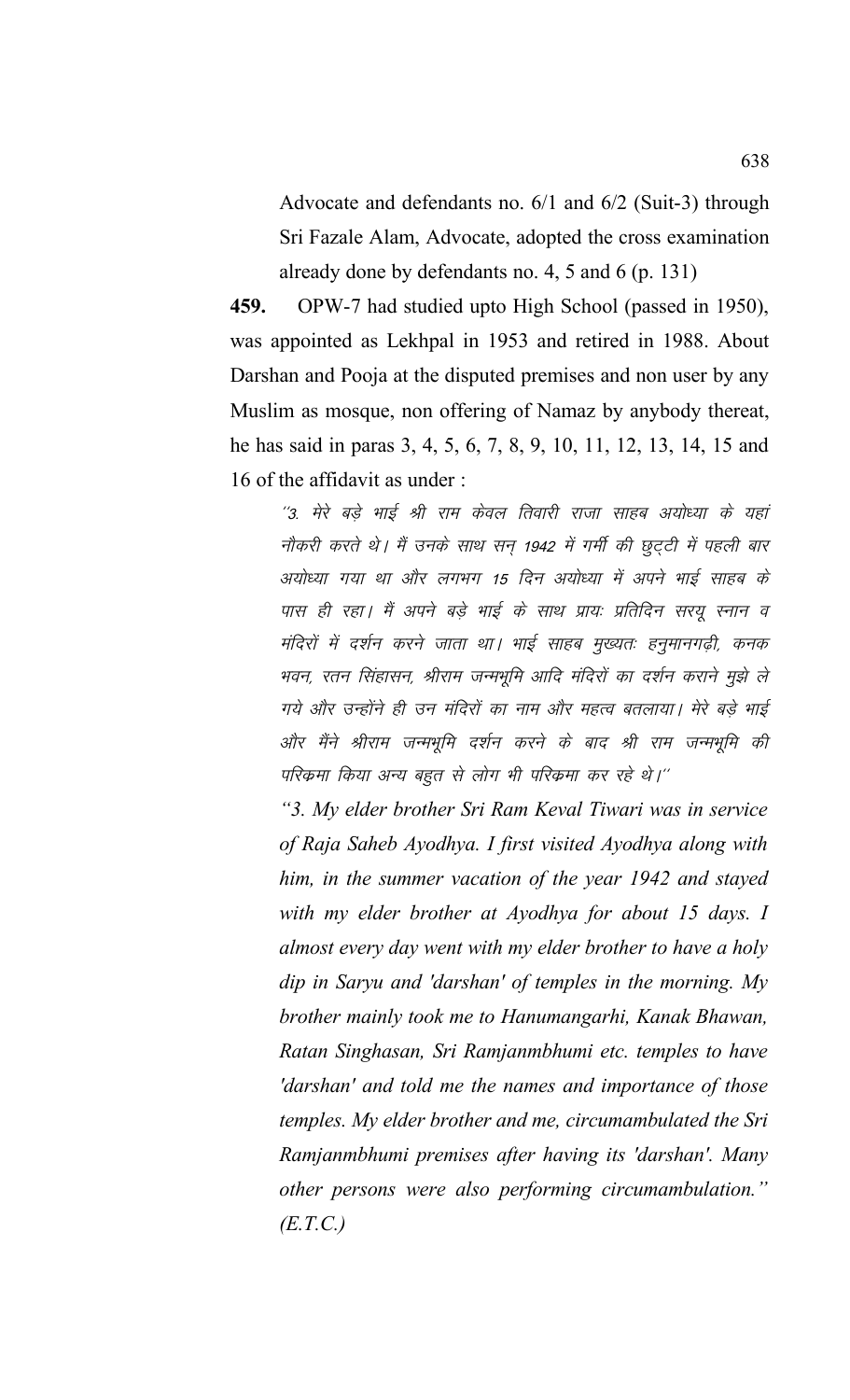''4. उसके बाद अयोध्या में वर्ष में चार–पांच बार जाता रहा। और सरयू स्नान एवं प्रमुख मंदिरों जैसे कनक भवन, हनुमान गढ़ी, श्रीराम जन्मभूमि आदि का दर्शन करता था। अयोध्या में प्रायः चैत्र रामनवमी, सावन झूला, कार्तिक पूर्णिमा, परिक्रमा मेला, राम विवाह आदि अवसरों पर तथा अपनी छुट्टियों में जाता था और अपनी सुविधानुसार सरयू– स्नान, मंदिरों में दर्शन–पूजा आदि करता था जो आज भी जारी है।''

*"4. Thereafter, I visited Ayodhya about 4-5 times in an year and had holy dip in Saryu followed by 'darshan' of main temples viz. Kanak Bhawan, Hanumangarhi, Sri Ramjanmbhumi etc.. I usually visited Ayodhya on the occasion of Chaitra Ramnavami, Sawan Jhula, Kartik Purnima, Parikrama Mela, Ram Vivah etc. and during my holidays and had holy dip in Saryu followed by 'darshan' worship etc. as per my convenience and the same continues even today." (E.T.C.)*

 $^\prime$ 5. अयोध्या में मेला के अवसरों पर देशों के कोने–कोने से लाखों की संख्या में तीर्थयात्री-दर्शनार्थी आते हैं। सरयू स्नान करने के बाद मंदिरों में दर्शन करने जाते रहे जिनमें प्रमुख रूप से कनक भवन, हनुमानगढ़ी और श्रीराम जन्मभूमि का दर्शन अवश्य ही करते रहे और आज भी सरयू स्नान व दर्शन पूजा तीर्थयात्री—दर्शनार्थी करते हैं।''

*"5. Lakhs of pilgrims-devotees visited Ayodhya from different corners of the country on the occasion of fairs. After having a holy dip in Saryu, they necessarily went to temples to have 'darshan', which mainly included Kanak Bhawan, Hanumangarhi and Sri Ramjanmbhumi and even today the pilgrims-devotees have a holy dip in Saryu followed by 'darshan' worship." (E.T.C.)*

 $^\prime$ 6. श्रीराम जन्मभूमि परिसर में जाने के लिए मुख्य प्रवेश द्वार पूरब से था जिसको हनुमत द्वार कहा जाता था उसके बाहर एक बहुत पुराना पत्थर लगा था जिस पर "जन्मभूमि नित्ययात्रा" लिखा था। हनूमत द्वार में दोनों तरफ काले कसौटी पत्थर के खम्भे लगे थे जिन पर फूल–पत्ती और मानव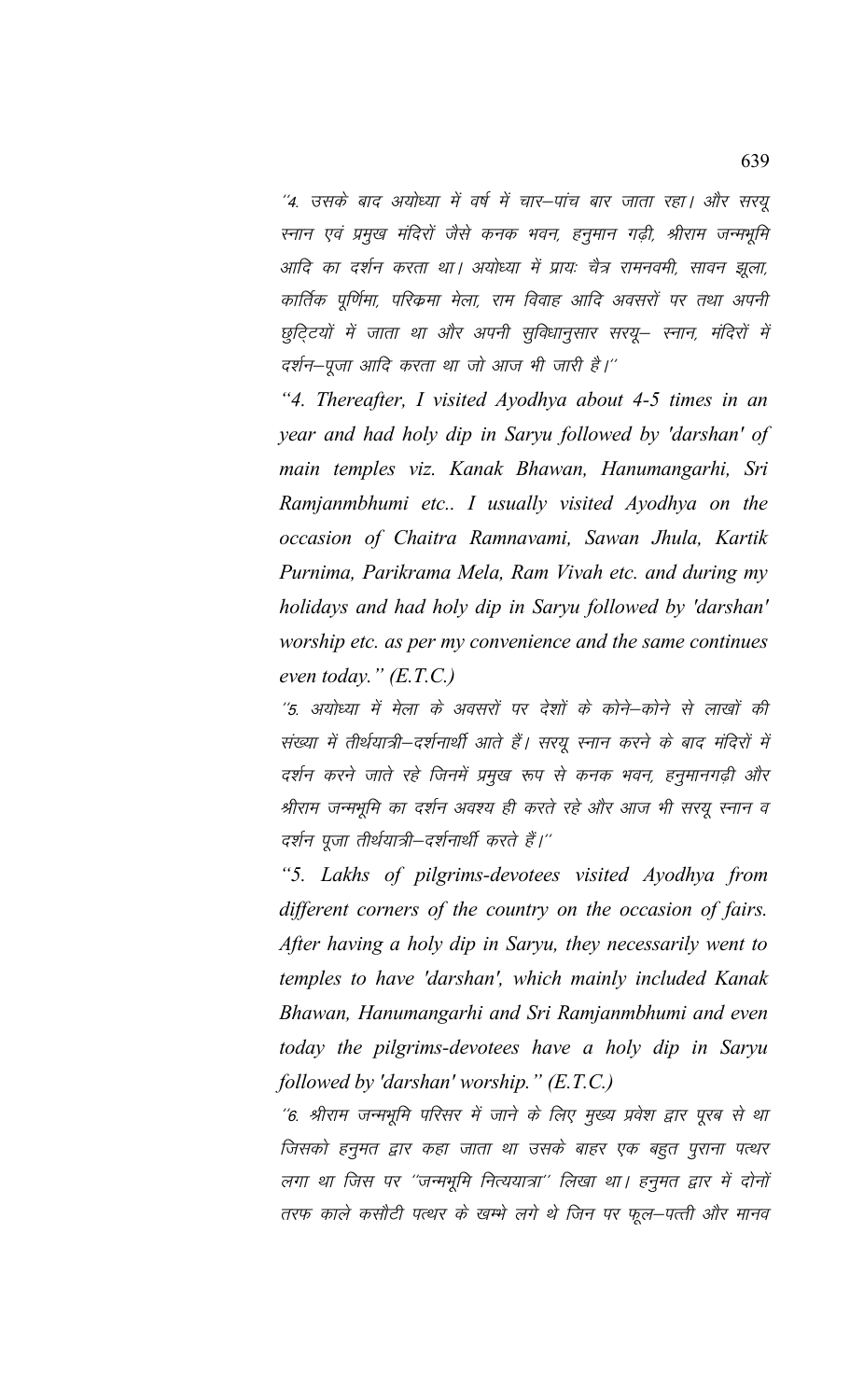आकृति उत्कीर्ण थीं। मानव आकृति देखने से द्वारपाल जैसी लगती थी उनका मुख खुरचा हुआ था। मेरे भाई साहब ने बताया था कि ये जय–विजय की मूर्तियाँ हैं। हनुमत द्वार से श्री राम जन्मभूमि परिसर में जाने पर बायें यानी दक्षिण तरफ राम चबूतरा था जिस पर राम दरबार की मूर्तियां विराजमान थी। राम चबूतरा के पूरब दक्षिण कोने पर पीपल तथा नीम के पेड़ के नीचे शिव दरबार यानी शिवलिंग, नन्दी गणेश पार्वती, पंचमुखी शिव की मूर्तियाँ विराजमान थीं। राम चबूतरा के नीचे गुफा मंदिर था। राम चबूतरा के पास ढोल–मंजीरा, घण्टा–घड़ियाल बजाते हुए चौबीसों घण्टे अनवरत कीर्तन चलता रहता था। जिसमें वहां के साधू–वैरागी और तीर्थयात्री दर्शनार्थी सम्मिलित रहते थे।''

*"6. The main entrance gate leading to Sri Ramjanmbhumi premises, was in the east which was called Hanumatdwar. Outside it, was a very old stone with 'Janmbhumi Nitya Yatra' engraved over it. There were black touchstone pillars on both sides of the Hanumatdwar, which had flower, leaves and human figures engraved over them. The human figure appeared to be a 'dwarpal' (gate keeper) and its face had been scratched. My brother told me that they were the idols of Jai-Vijai. On entering the Sri Ramjanmbhumi premises through Hanumatdwar, the Ramchabutara was in left side i.e. towards south, where the idols of Ram Darbar were present. The Shiv Darbar i.e. idols of Shivlinga, Nandi, Ganesh, Parvati, five faced Shiva, were present under the Pipal and Neem tree in south-east corner of Ramchabutara. Below the Ramchabutara, was the cave temple. Kirtan was carried out uninterruptedly round the clock near the Ramchabutara by playing dhol-manjira, ghanta-ghadiyal and the saints-recluses and pilgrims-devotees used to participate." (E.T.C.)*

''7. हनूमत द्वार से अन्दर जाने पर दाहिने यानी उत्तर तरफ एक बहुत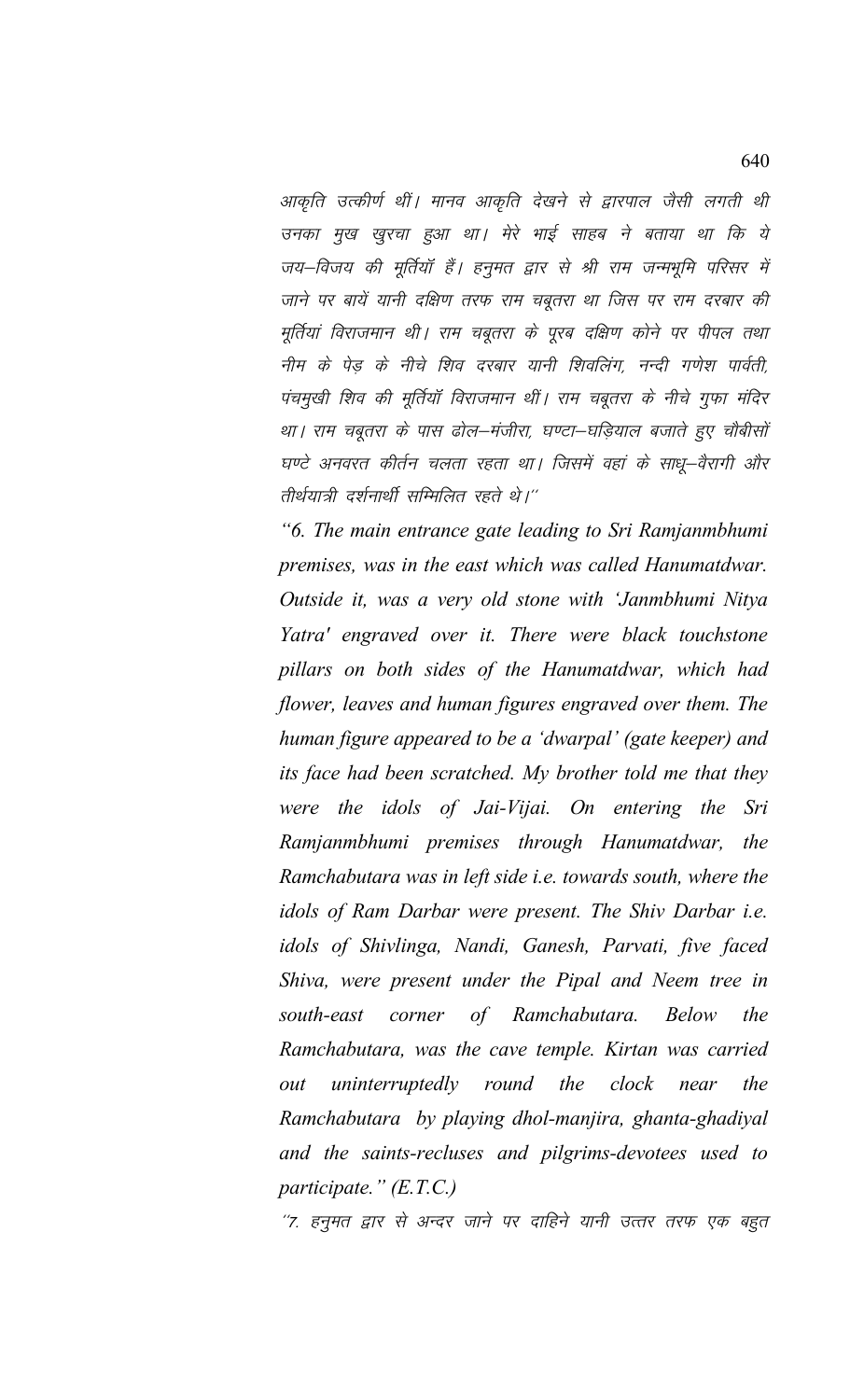लम्बी झोपडी थी जिसको भण्डार कहा जाता था। भण्डार में भोजन बनाने व खाने के सामान व साधन अर्थात बर्तन इत्यादि रहते थे श्रीराम जन्मभूमि परिसर में सदैव साधू-वैरागियों का जमावाड़ा रहा करता था। राम चबूतरा के पश्चिम सींकचों वाली दीवार थी जिसमें दो दरवाजे लगे थे। सींकचे वाली दीवार के अन्दर तीन शिखरों वाला भवन था। **मेरे बड़े भाई ने** बताया था कि यही श्रीराम जन्मभूमि है और आदिकाल से हिन्दुओं में यह आस्था, विश्वास एवं लोकमान्यता प्रचलित है कि इस भवन के बीच वाले शिखर के नीचे ही भगवान विष्णू ने राजा दशरथ के पूत्र श्रीराम के रूप में अवतार लिया था इसीलिए इसे भगवान राम का गर्भगृह कहा जाता है। राम चबूतरा, का दर्शन करने के बाद **सींकचों वाली दीवार के दरवाजे** से तीन शिखर वाले भवन में स्थित श्रीराम जन्मभूमि गर्भगृह का दर्शन तीर्थयात्री–दर्शनार्थी किया करते थे तथा फूल माला, द्रव्य–प्रसाद आदि वहीं से गर्भगृह की ओर डाल दिया करते थे।"

"7. After entering through the Hanumatdwar, was a very big hut in the right side *i.e.* towards north, which was called store. The preparation of food and storage of eatables and utensils etc., was carried out in the store. The gathering of saints-recluses always existed at the Sri Ramjanmbhumi premises.  $To$ the  $of$ the west Ramchabutara, was the iron rod wall with two gates. Within the iron rod wall, was the three dome structure.  $Mv$ elder brother had told that it was Sri Ramjanmbhumi and that from ancient times it was the faith, belief of Hindus and prevalent public opinion that Lord Vishnu had incarnated below the central dome of this structure as Sri Rama, son of king Dashrath and due to this it was called the 'Garbh-grih' of Lord Rama. After having 'darshan' of Ramchabutara, the pilgrims-devotees used to have 'darshan' of Sri Ramjanmbhumi, 'Garbh-grih' situated in the three dome structure through the gate in the iron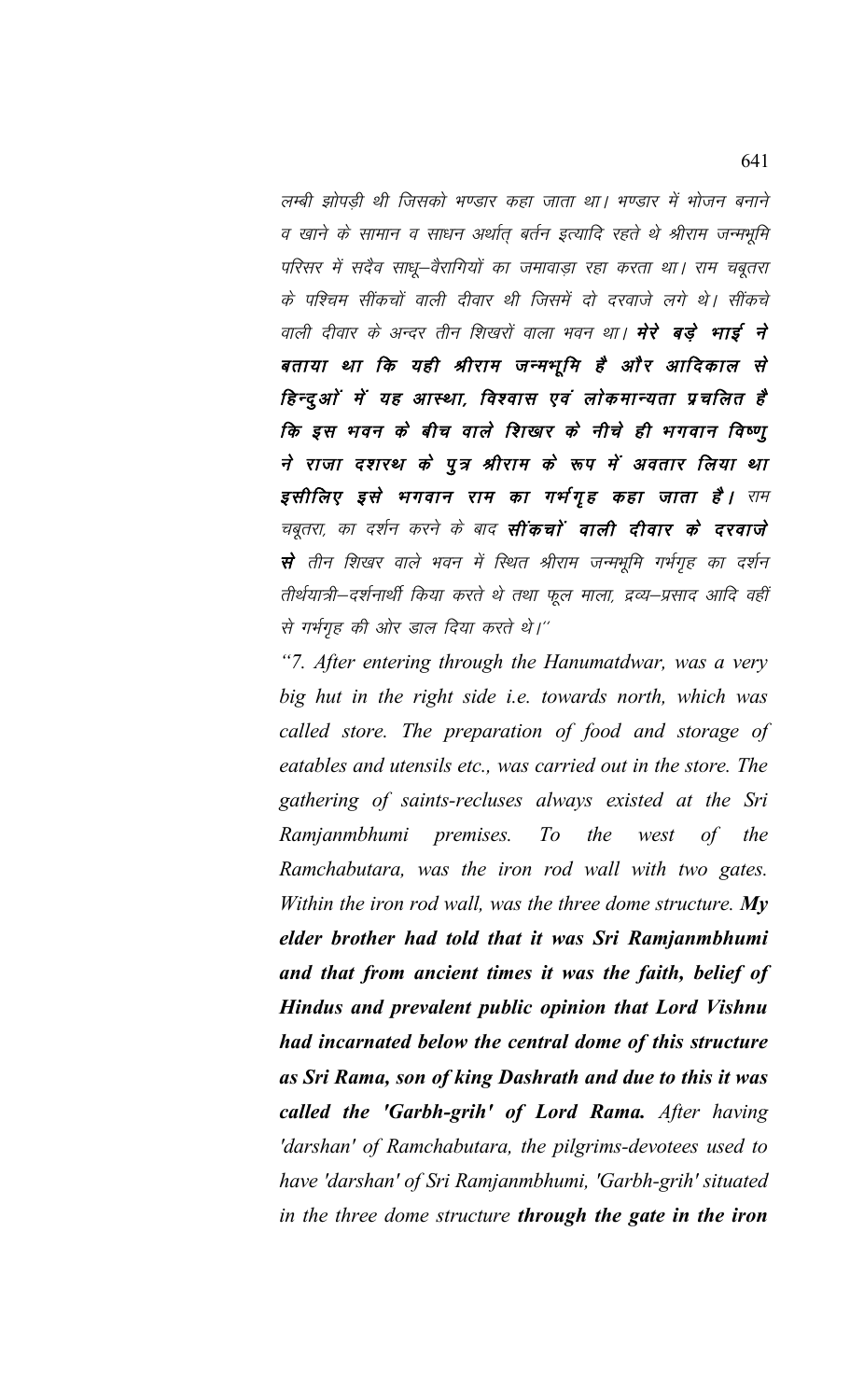*rod wall and they used to offer flower-garland, moneyprasad etc. from there itself towards the 'Garbh-grih'." (E.T.C.)*

''8. बड़े-बूजुर्ग लोगों ने भी बताया था कि आरथा, विश्वास एवं प्रचलित लोकमान्यता के अनुसार सभी वैष्णव रामभक्त हिन्दू जनता बीच वाले शिखर के नीचे की भूमि को भगवान श्रीराम की जन्मभूमि होने के कारण अत्यंत पवित्र, पूज्य और दर्शनीय मानती है। इसी कारण मेरे भाई साहब उस स्थल को भगवान राम की जन्मभूमि मानते थे और मेरा भी दृढ आरथा एवं विश्वास है कि बीच वाले शिखर के नीचे की भूमि भगवान श्रीराम की जन्मभूमि है इसी आस्था एवं विश्वास के अनूसार सभी हिन्दू तीर्थयात्री– दर्शनार्थी श्रीराम जन्मुभूमि का दर्शन–पूजन एवं परिकमा करते रहे हैं। मैं भी उस पवित्र स्थल का दर्शन–पूजन करता था और पूरे परिसर की परिक्रमा करता था।"

*"8. The elderly people had also told that out of faith, belief and prevalent public opinion, all the Vaishnavite Rama follower Hindu public considered the land under the central dome to be very pious, sacred and worshipful on account of being the birthplace of Lord Sri Ram. Due to this my elder brother considered the said place as birthplace of Lord Rama and it is my firm belief and conviction that the land below the central dome is the birthplace of Lord Sri Rama. It is out of this faith and belief that the Hindu pilgrims-devotees have been having the 'darshan' and performed circumambulation of Sri Ramjanmbhumi. I also used to offer prayer-worship at said sacred place and performed circumambulation of the entire premises." (E.T.C.)*

''9. श्रीराम जन्मभूमि के परिसर के बाहरी दीवाल में उत्तर तरफ एक द्वार था जिसको सिंहद्वार कहा जाता था। सिंहद्वार के ऊपर दो शेर तथा उनके बीच में एक गरूण की मूर्ति बनी हुई थी। सिंहद्वार से श्रीरामजन्मभूमि परिसर में जाने पर सीता रसोई थी जिसको कौशिल्या रसोई भी कहा जाता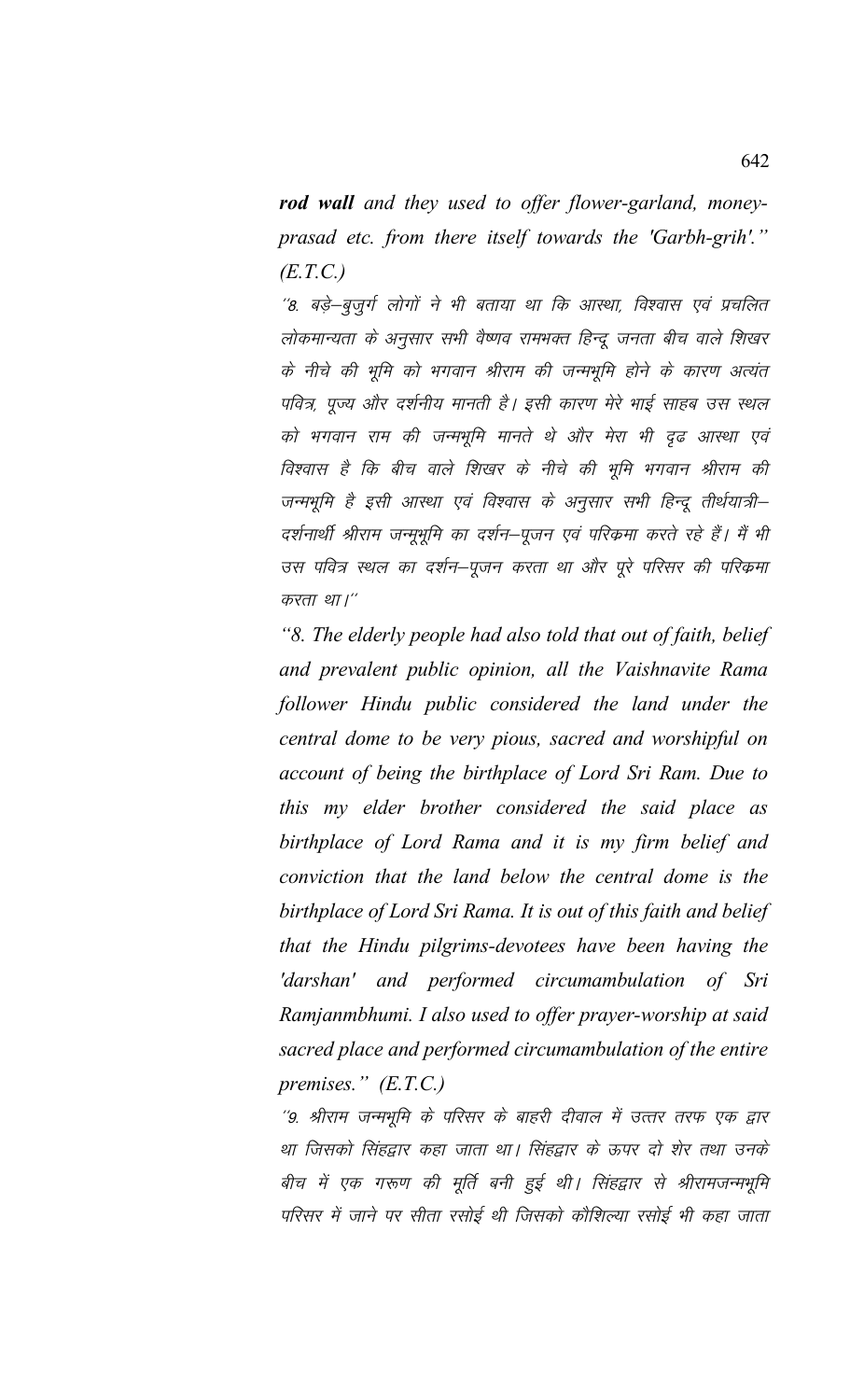था। वहां पर चूल्हा, चौका–बेलन, चरणचिन्ह आदि बने हुए थे। इनका दर्शन–पूजन दर्शनार्थी–तीर्थयात्री करते थे।''

*"9. There was a gate in north of the outer wall of the Sri Ramjanmbhumi premises, which was called Singhdwar. The statues of two lions with one Garun in between, existed over the Singhdwar. On entering the Sri Ramjanmbhumi premises through the Singhdwar, fell the Sita Rasoi which was also called the Kaushalya Rasoi. It had stove (hearth), chauka-belan, footmarks etc.. The pilgrims-devotees used to have 'darshan'-worship of this place as well." (E.T.C.)*

''10. मुख्य प्रवेश द्वार जिसको हनुमत द्वार कहते हैं से दक्षिण तरफ दीवाल में ही बाराह भगवान की एक मूर्ति बनी हुई थी। श्रीराम जन्मभूमि के चारो तरफ परिकमा मार्ग बना हुआ था जो लगभग 5–6 फिट चौड़ा रहा होगा इसी परिक्रमा मार्ग से हमने परिक्रमा किया है और अन्य तीर्थयात्री–दर्शनार्थी भी इसी मार्ग से परिक्रमा श्रीराम जन्मभूमि की किया करते थे।''

*"10. In south of the main entrance gate called Hanumatdwar, was the deity of God Varah in the wall. There was circumambulation path on all four sides of Sri Ramjanmbhumi, and it was about 5-6 feet wide. We performed the circumambulation through this very circumambulation path and the other devotees-pilgrims also used to circumambulate the Sri Ramjanmbhumi through this very path." (E.T.C.)*

''11. श्रीराम जन्मभूमि परिसर के दक्षिण पूरब कोने पर लगभग डेढ–पौने दो सौ फिट की दूरी पर सीताकूप है, जहां एक पुराना पत्थर लगा हुआ है और उस पर सीताकूप लिखा हुआ है। सीताकूप का जल अत्यंत पवित्र मानकर तीर्थयात्री–दर्शनार्थी पीते थे और वह जल अपने साथ अपने घर भी ले जाते थे। मैंने भी सीताकूप के जल से आचमन किया है।''

*"11. In south-east corner of the Sri Ramjanmbhumi premises, was the Sitakoop at a distance of about 150-175 feet, where a very old stone with Sitakoop engraved over it,*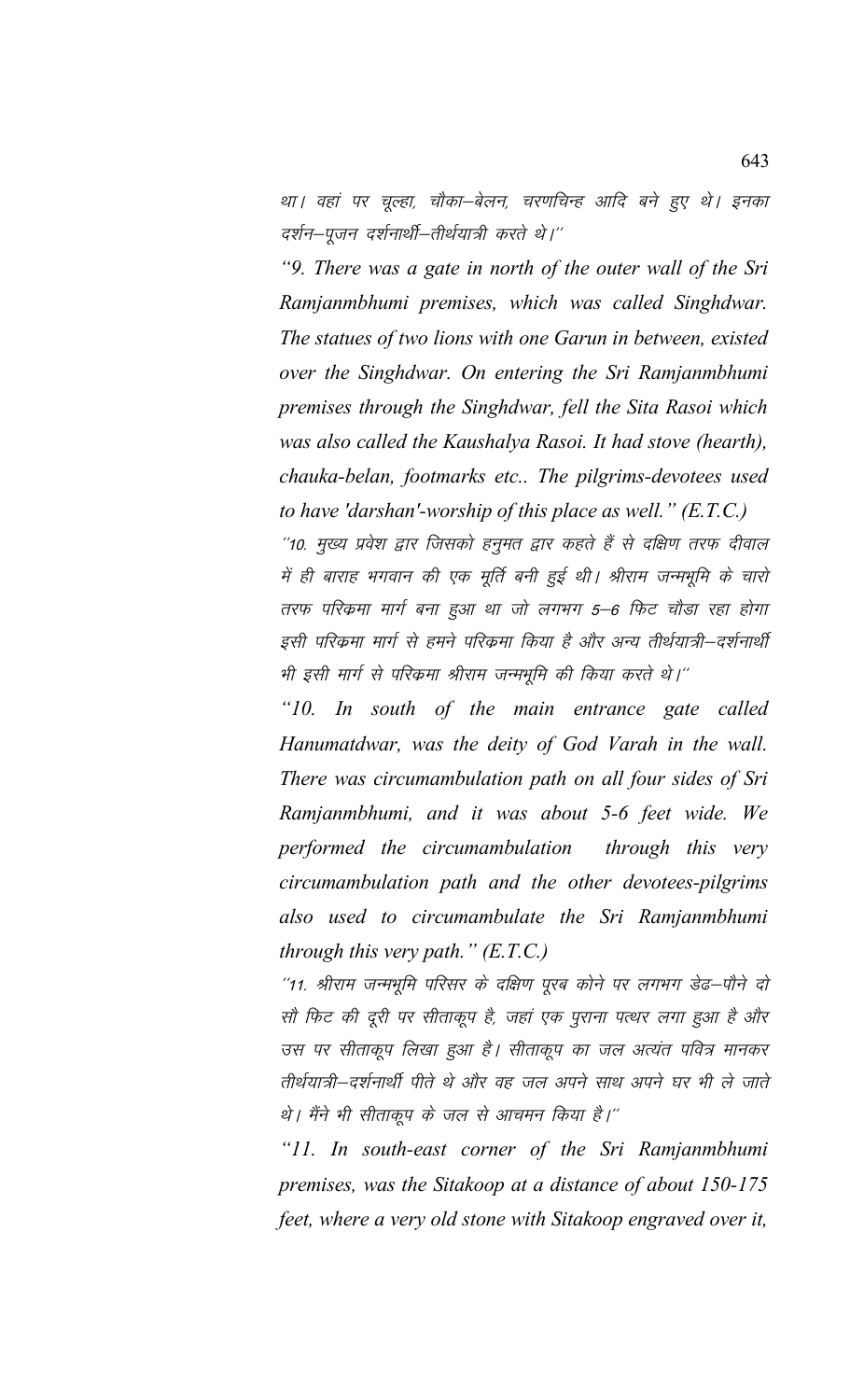*has been fixed. The pilgrims–devotees used to drink the water of Sitakoop by considering it to be very sacred and also used to take it home. I also have performed 'achman' (sipping of water from palm of right hand as a ritual) with the water of Sitakoop." (E.T.C.)*

'12. श्रीराम जन्मभूमि परिसर के पूरब शंकर चबूतरा और शंकर चबूतरे के पूरब साक्षी गोपाल मंदिर था । साक्षी गोपाल मंदिर अब भी है। सीताकूप के उत्तर पीपल—पाकड़ का पेड और छोटे—छोटे मंदिर व कुटिया थी।''

*"12. To the east of Sri Ramjanmbhumi premises, is the Shankar Chabutara, to whose east is the Sakshi Gopal temple. Sakshi Gopal temple exists even today. To the north of the Sitakoop, were the Pipal-Pakad tree and small temples and hut." (E.T.C.)*

"13. श्रीराम जन्मभूमि के दक्षिण ऋषि मूनि की समाधि बनी हुई थी उसके दक्षिण सुमित्रा भवन था। श्रीराम जन्मभूमि के उत्तर ऋषि मुनियों की समाधि और नारद चबूतरा था। सिंहद्वार से उत्तर सड़क पर जाने के लिए सीढ़ियॉ बनी थी जो टूटी-फूटी अवस्था में थीं।"

*"13. To the south of the Sri Ramjanmbhumi, were the Samadhi of Rishi-Muni and south to it was Sumitra Bhawan. Towards north of Shri Ram Janam Bhumi there were tombs of saint and Narad Chabutara. In north of the Singhdwar, were the steps leading to the road, which were in a poor condition." (E.T.C.)*

''14. सींकचे वाली दीवाल के अन्दर तीन शिखर वाले भवन में बीच वाले शिखर के प्रवेश द्वार में और उसके अन्दर बारह कसौटी के खम्भे लगे हुए थे उन खम्भों में घट–पल्लव, फूल–पत्तियां, हिन्दू देवी–देवताओं की मूर्तियां उत्कीर्ण थीं उनमें से किसी मूर्ति का चेहरा, किसी का हाथ, किसी का पैर खुरचे हुए थे।"

*"14. Twelve touchstone pillars existed at and inside the entrance gate to the central dome of the three dome structure within the iron rod wall. The said pillars had*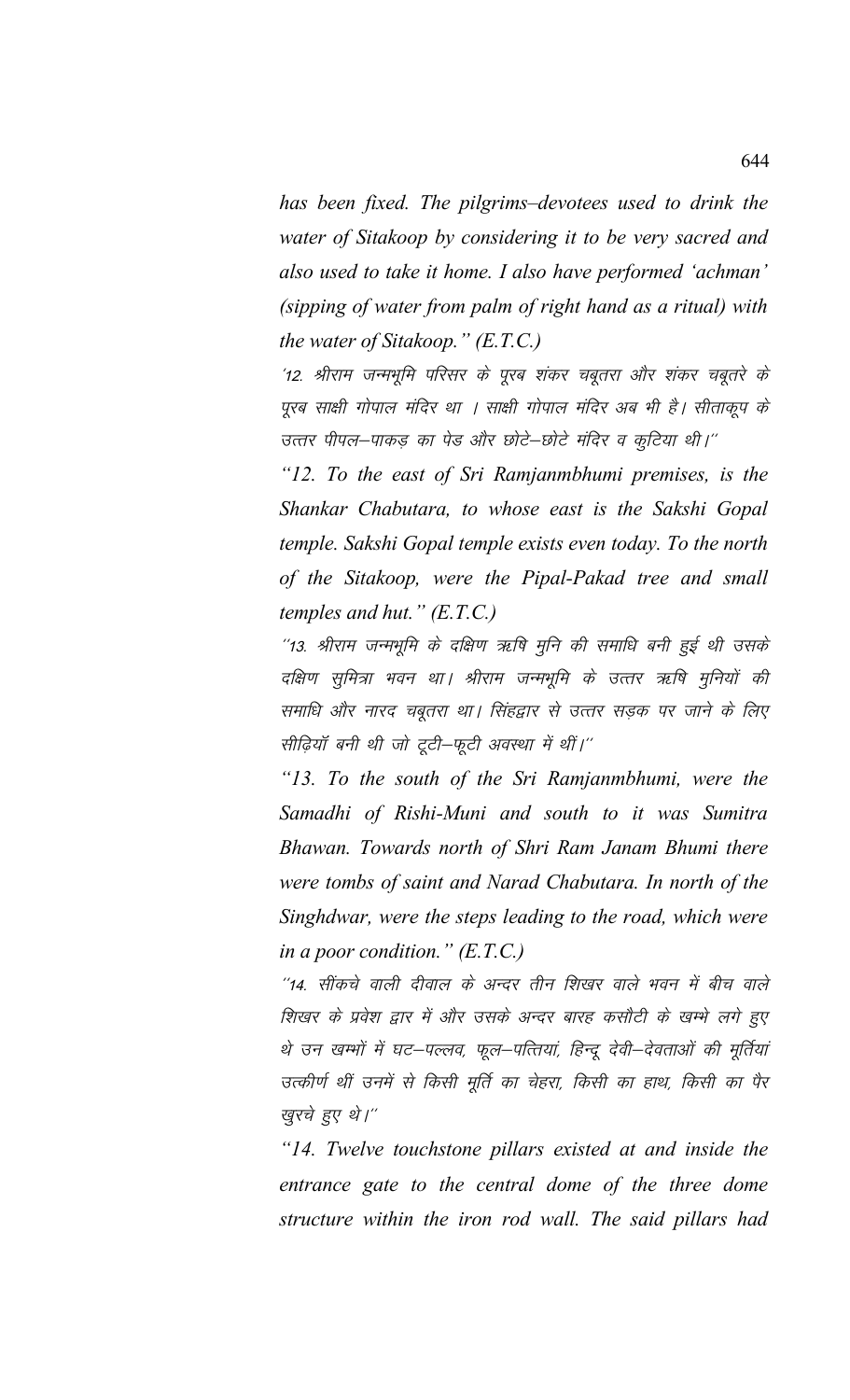*pitcher-leaf, flower-leaves, idols of Hindu Gods-Goddesses engraved over them. The face, hand, leg were scratched in different idols." (E.T.C.)*

''15. जब से मैं श्रीराम जन्मभूमि का दर्शन करने जा रहा हूँ तब से कभी किसी मुसलमान को श्रीराम जन्मभूमि परिसर के तरफ आते हुए नहीं देखा। श्रीराम जन्मभूमि परिसर व उसके आस–पास भी कभी किसी मुसलमान को नमाज पढ़ते नहीं देखा। यदि कोई मुसलमान श्रीरामजन्मभूमि परिसर के तरफ आते हुए दिखाई भी दे जाता था तो साधू–बैरागी उसे मारने के लिए दौड़ा लेते थे।''

*"15. Since I have started going to have 'darshan' of Sri Ramjanmbhumi, I have not seen any Muslim go towards the Sri Ramjanmbhumi premises. Neither have I ever seen any Muslim offer Namaz at or near the Sri Ramjanmbhumi premises. If some Muslim was found coming towards the Sri Ramjanmbhumi premises, the saints-recluses used to chase him away." (E.T.C.)*

'16. स्वतंत्रता के बाद भारत में श्रीराम जन्मभूमि पर भव्य मंदिर बनाने के लिए वैष्णव रामभक्त हिन्दू जनता और साधू—वैरागियों ने प्रयास प्रारम्भ किया इसी कम में सन् 1949 से अक्टूबर, नवम्बर, दिसम्बर माह में श्रीराम जन्मभूमि परिसर के चारो तरफ की झाड़ियो की कटाई और साफ–सफाई किया गया तथा अखण्ड रामचरित मानस का पाठ एवं सीताराम जप उपरोक्त महीनों में चलता रहा जिनमें हजारो–हजार लोग प्रतिदिन सम्मिलित होते थे और यह संख्या दिन–प्रतिदिन बढ़ती जाती थी। 22/23 दिसम्बर सन् 1949 को ब्रम्हमहूर्त में भगवान श्रीराम लला तीन शिखर वाले भवन में बीच वाले गुम्ब्द के नीचे प्रकट हुए, तमाम जनता उनके दर्शन के लिए आने लगी।"

*"16. After independence, the Vaishnavite Rama follower Hindu public and saints- recluses started the efforts to build a grand temple at Sri Ramjanmbhumi. In this behalf the weeding of hedges around the Sri Ramjanmbhumi premises started in the month of October, November,*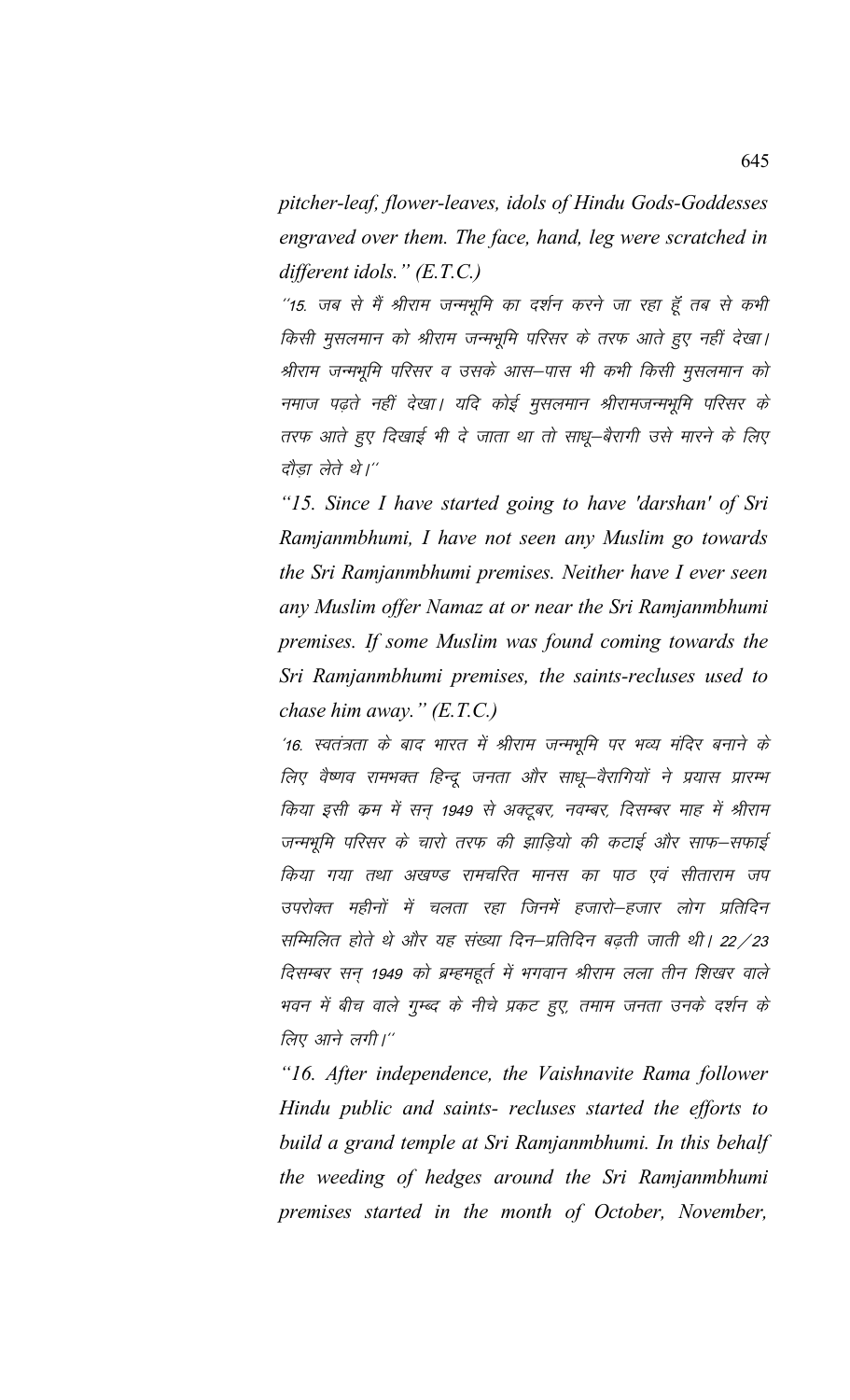*December 1949 and the Akhand (non-stop) Ramcharit Manas Path (oration) and Sita Ram Jap was also performed in the said months, which were attended by thousands of people everyday and this number kept on increasing day by day. Lord Ramlala incarnated under the central dome of the three dome structure in Brahm Muhurt of 22/23 December, 1949 and the public started to throng to have His 'darshan'." (E.T.C.)*

**460. O.P.W. 12, Kaushal Kishore Mishra**, is aged about 75 years (as per his affidavit dated 16.12.2002). His cross examination followed as under :

(a) 16.12.2002- by Nirmohi Akhara, defendant no. 3, through Sri R.L. Verma, Advocate (p. 8-22)

(b) 16/17/19/20.12.2002-by defendant no. 6 through Sri Abdul Mannan Advocate (p. 23-49)

(c)20.12.2002, 02/03/06/07.01.2003- Sunni Central Waqf Board, defendant no. 4 through Sri Zafaryab Jilani, Advocate (p. 49-111)

(d) 07/08.01.2003- by Hohd. Hashim, defendant no. 5 through Sri Mustaq Ahmad Siddiqui,Advocate (p. 111- 126)

(e) 08.01.2003- defendant no. 26 through Sri T.A. Khan,Advocate and defendants no. 6/1 and 6/2 (Suit-3) through Sri Fazale Alam, Advocate, adopted the cross examination already done by defendants no. 4, 5 and 6

**461.** He claims that his ancestors settled at Ayodhya about 700 years ago, belong to the family of Guru Vashishtha, who was Guru of King Dashrath and Lord Ram at Ayodhya. He has derived knowledge about the worship of Lord Ram at Ayodhya from his grandfather and father, and in paras 2, 3, and 4 of the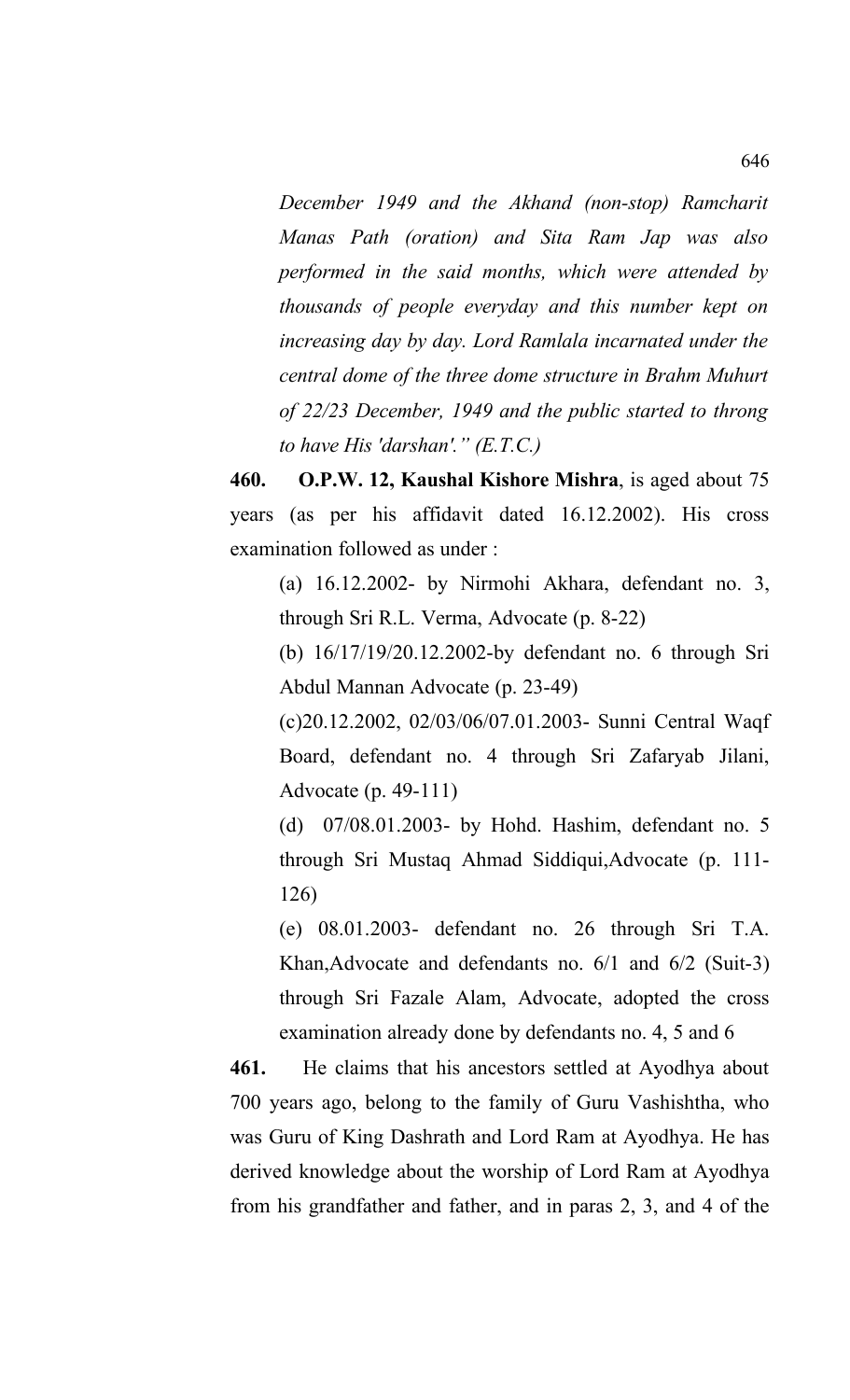affidavit he says:

'2. मुझे मेरे बाबा जी से यह जानकारी मिली थी कि महाराजा दशरथ और भगवान राम के परिवार के आचार्य (गुरू) वशिष्ठ जी थे और आचार्य का कार्य करते थे। मेरे पूर्वजों के समय से ही पारिवारिक कार्य आचार्य का यानी मंदिरों में देवताओं के विग्रह की प्राण प्रतिष्ठा, पूजा–पाठ, यज्ञ–अनुष्ठान कराना, पर्व एवं उत्सव के अवसर पर विराजमान भगवान राम, भगवान राम के परिवार और हनुमान जी आदि विग्रह का मंगलानुशासन करके दक्षिणा प्राप्त करना रहा है। मैं भी मंदिरों में मूर्ति की प्राण–प्रतिष्ठा, पूजा पाठ, यज्ञ–अनुष्ठान आचार्य के रूप में करवाता रहा हूँ तथा मंगलानुशासन करके दक्षिणा प्राप्त करता रहा हूं।''

*"2: I came to know from my grandfather that Vashistha ji was the Acharya (teacher) of the family of king Dashrath and Lord Rama and that he used to discharge the duties of Acharya. From the period of my ancestors it has been the family business of Acharya to perform 'pran-pratishtha' (deification) of Vigrah (idol) of deities, worship, Yagya-Anushthan (performance of sacrificial rituals), Manglanushasan (performance of sacred rituals) of Lord Rama, His family and Hanuman ji etc. on the occasion of festival and ceremony and to receive 'dakshina' thereafter. I also have been involved in performance of 'pranpratishtha' of deities in temples, worship, Yagya Anushthan as Acharya and receipt of 'dakshina' after Manglanushasan." (E.T.C.)*

''3. श्रीराम जन्म उत्सव (चैत्र शुक्ल राम नवमी) गुरू पूर्णिमा, (अषाढ़ शुक्ल) सावन झूला, रक्षा बन्धन, विजयादशमी (दशहरा) राम विवाह, हनुमान जयन्ती आदि अवसरों पर मंदिरों में पूजा–पाठ, यज्ञ–अनुष्ठान, मंगलानुशासन कराकर मंदिर में स्थापित विग्रह से दक्षिणा प्राप्त करने का विशेष महत्व है। $^{\prime\prime}$ 

*"3. The receipt of 'dakshina' from vigrah setup in temple after worship, Yagya-Anushthan and Mangalanushasan*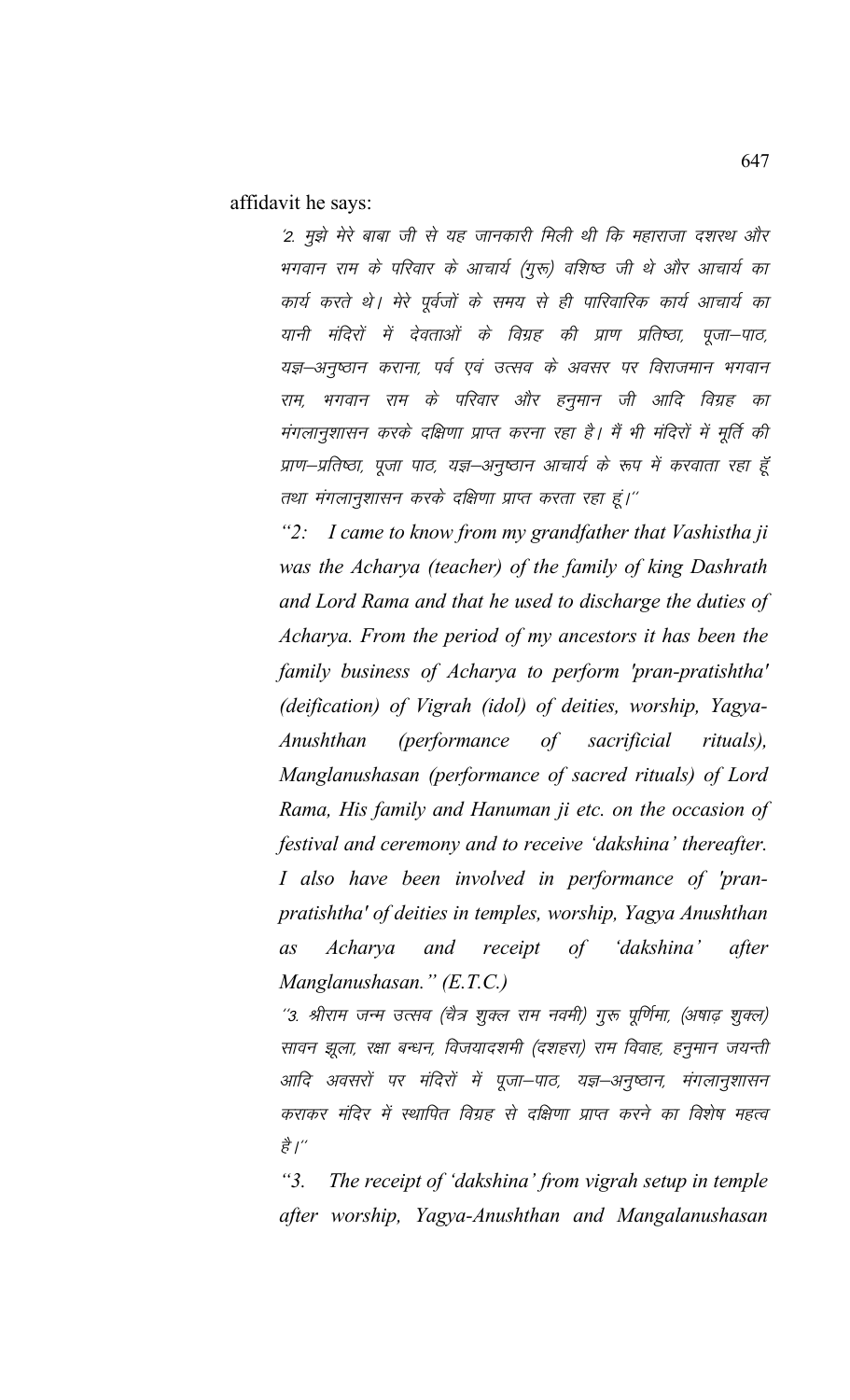*have special importance on the occasions of Sri Ramjanm Utsav (Chaitra Shukla Ramnavmi), Guru Purnima (Ashadh Shukla) Sawan Jhula, Raksha Bandhan, Vijayadashmi (Dussehra), Ram Vivah, Hanuman Jayanti etc.." (E.T.C.)* ''4. मेरे बाबा जी तथा पिता जी अयोध्या में स्थित रंग महल, कनक भवन, श्रीराम जन्मभूमि लव कूश मंदिर, हनुमान गढ़ी आदि मंदिरों में पूजा–पाठ, अनुष्ठान यज्ञ कराते रहे और दक्षिणा प्राप्त करते रहे हैं। मै अपने बाबा जी ओर पिता जी के साथ मंदिरों में पूजा–पाठ, यज्ञ–अनुष्ठान के अवसर पर लगभग 5–6 वर्ष की आयू से ही जाने लगा था। मेरा यज्ञोपवीत 7 वर्ष की अवस्था में हुआ था। इसके पश्चात् मैं भी मंदिरों में पूजा—पाठ आदि कराने का शास्त्र सम्मत विधि से अधिकारी हो गया और इसके विधि–विधान के विषय का अध्ययन–ज्ञानार्जन करने लगा।''

*"4. My grandfather and father used to carry out worship, Anushthan-Yagya and received 'dakshina' at Rang Mahal, Kanak Bhawan, Sri Ramjanmbhumi, Luv Kush temple, Hanumangarhi etc. situated in Ayodhya. I started going to temples on the occasion of worship, Yagya-Anushthan along with my grandfather and father, from the age of about 5-6 years. My Yagyopavit ceremony was performed at the age of 7 years and thereafter I became eligible to perform worship etc. at the temples as per the Shastras and with this end, I started studying and gaining knowledge." (E.T.C.)*

**462.** About Darshan and Pooja at the disputed premises and that the disputed premises was neither used as mosque nor any Namaz was offered thereat, OPW-12 has said in para 5, 6, 7, 8, 9, 10, and 11 of the affidavit as under :

''5. लगभग 14–15 वर्ष की आयु में मैंने श्रीराम जन्मभूमि पर पूजा–पाठ आदि कराकर एवं मंगलानुशासन करके दक्षिणा प्राप्त किया और तब से बराबर श्रीराम जन्मभूमि पर पूजा—पाठ, मंगलानुशासन आदि हेतु जाता रहा $\mu^{\prime\prime}$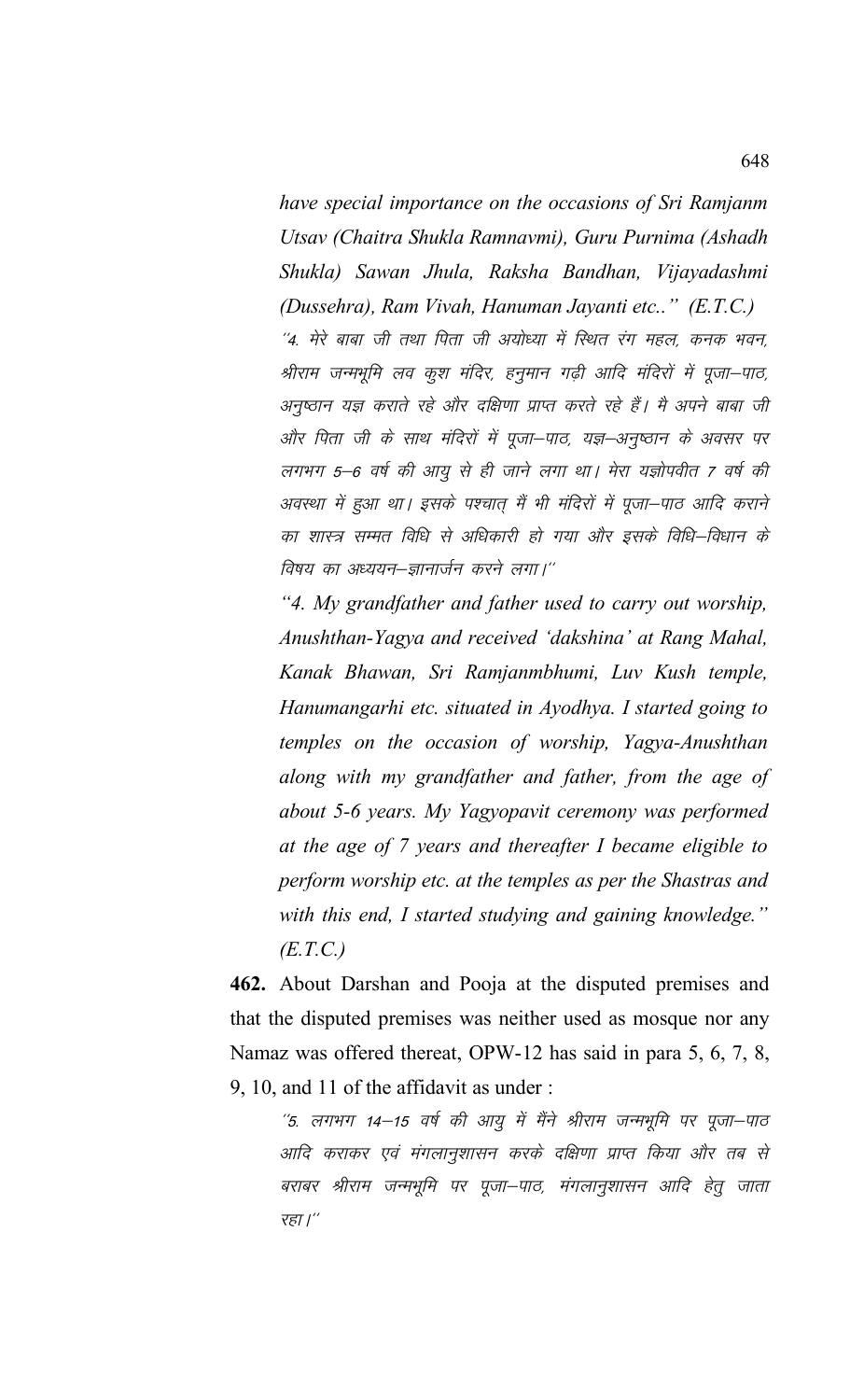*"5. I carried out worship etc. at Sri Ramjanmbhumi at the age of approximately 14-15 years and received 'dakshina' after Mangalanushasan and since then I regularly went to Sri Ramjanmbhumi in connection with worship and Manglanushasan etc." (E.T.C.)*

''6. मैंने देखा कि अयोध्या आने वाले तीर्थयात्री, दर्शनार्थी श्रीराम जन्मभूमि दर्शन करने अवश्य आते थे। मुख्य पर्वो पर इनकी संख्या लाखों में होती थी ओर वे राम चबूतरा, सीता रसोई, शिव चबूतरा और तीन शिखर वाले भवन के मध्य शिखर के नीचे रिथत गर्भ गृह अर्थात् श्रीराम जन्मभूमि जहां भगवान श्रीराम का जन्म हुआ था, का दर्शन पूजन करते रहे और सबकी परिक्रमा श्रीराम जन्म भूमि परिसर के चारों तरफ दीवार से सटे बाहर–बाहर बने परिक्रमा मार्ग से करते रहे।''

*"6. When I started going to Sri Ramjanmbhumi along with my grandfather and father, I saw that the pilgrims visiting Ayodhya certainly came to Sri Ramjanmbhumi to have 'darshan'. Their number went upto lakhs on occasion of main festivals and they used to have 'darshan' and offer prayer at Ramchabutara, Sita Rasoi, Shiv Chabutara, the 'Garbh-grih' situated below the central dome of the three dome building i.e. that place of Sri Ramjanmbhumi where Lord Sri Rama was born, and they performed their circumambulation of the Sri Ramjanmbhumi premises along the circumambulation path adjacent to outer walls of Sri Ramjanambhumi." (E.T.C.)*

"7. श्रीराम जन्मभूमि परिसर से लगभग 200–250 फीट दूर दक्षिण कोने पर रिथत सीताकूप के जल का प्रयोग तीर्थयात्री, दर्शनार्थी तथा श्रीराम जन्मभूमि परिसर में तथा उसके आस–पास रहने वाले साधू–वैरागी करते थे। मूल नक्षत्र में जन्म लेने वाले बच्चों की मूल शान्ति में सीताकूप के जल का विशेष महत्व रहा है। सीता कूप के पवित्र जल को दर्शनार्थी, तीर्थयात्री प्रसाद स्वरूप ग्रहण करते और अपने घर भी ले जाते रहे हैं।''

*"7. The water of Sitakoop situated in south at a distance of*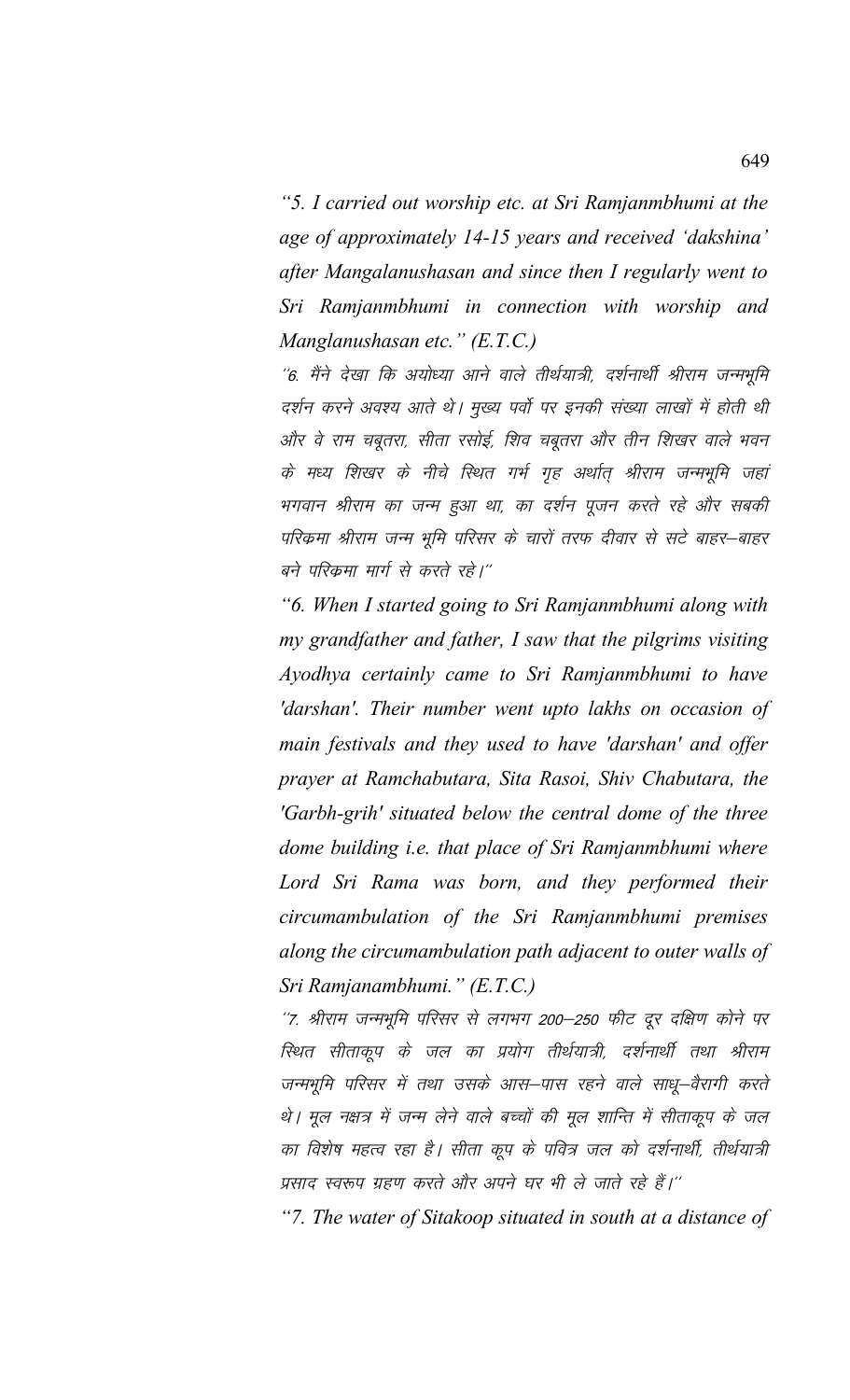*about 200-250 feet from Sri Ramjanmbhumi premises, was used by the pilgrims, devotees and the saints-recluses residing in or around the Sri Ramjanmbhumi premises. The water of Sitakoop had special relevance in 'mool shanti' of children born in 'mool nakshatra'. The sacred water of Sitakoop was accepted by the devotees, pilgrims as 'prasad' and they also used to take it home." (E.T.C.)*

''8. अयोध्या का कोई भी मुसलमान श्रीराम जन्मभूमि परिसर की ओर कभी आता ही नहीं था और न ही कोई अन्य मुसलमान हिन्दुओं के भय के कारण उधर आने की हिम्मत ही करता था यदि कभी कोई मुसलमान भूले–भटके भी श्रीराम जन्मभूमि परिसर की तरफ आते हुए दिखाई दे जाता था तो श्रीराम जन्म भूमि परिसर तथा आस–पास रहने वाले वैरागी उन्हें मारने के लिए दौड़ा लेते थे और भगा देते थे।''

*"8. No Muslim of Ayodhya ever came towards Sri Ramjanmbhumi premises nor was any Muslim able to gather the courage due to terror of Hindus, to move in that direction. If any Muslim mistakenly was found coming towards the Sri Ramjanmbhumi premises, the recluses residing in or near the Sri Ramjanmbhumi premises used to chase and drive him away." (E.T.C.)*

''9. मैं अपने सहपाठियों व मित्रों के साथ श्रीराम जन्मभूमि के पश्चिम स्थित मैदान में प्रायः खेलता था। एक–दो बार श्री राम जन्मभूमि परिसर की तरफ मुसलमान को आते दिखाई पड़ने पर वहां के साधू–वैरागी की ललकार पर हमने भी साधू-वैरागियों के साथ उस मुसलमान को मारने के लिए दौड़ा कर भगा दिया था।''

*"9. I usually played along with my classmates and friends, in the ground to the west of Sri Ramjanmbhumi. On couple of occasions, after hearing the challenge of saints- recluses to the Muslims found coming towards the Sri Ramjanmbhumi premises, we also joined the saintsrecluses in driving away those Muslims." (E.T.C.)*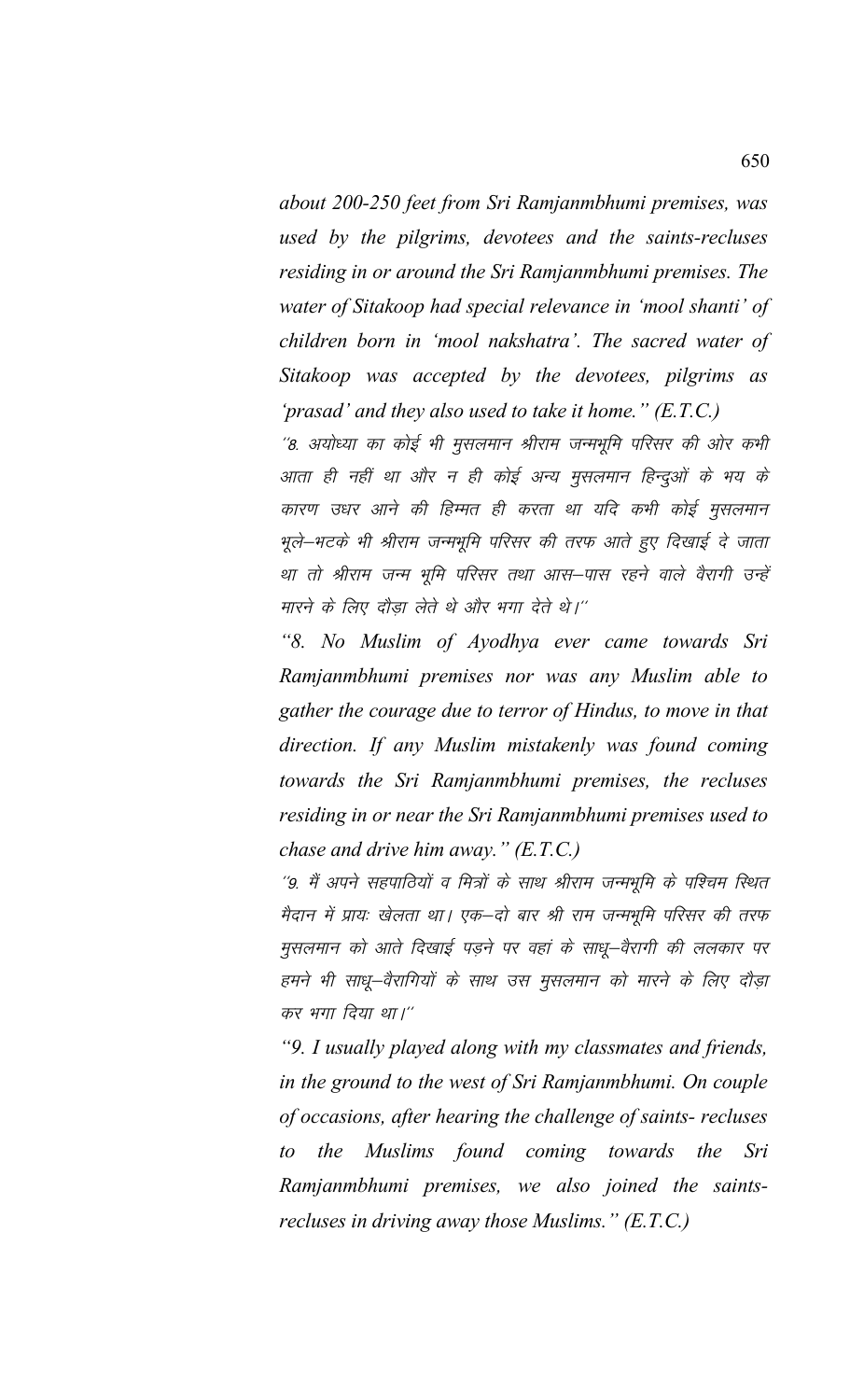"10. श्रीराम जन्मभूमि परिसर में अखण्ड कीर्तन सदैव चलता रहता था। दिसम्बर 1949 के दो–तीन महिने पूर्व वहां राम चरित मानस का पाठ प्रारम्भ हुआ और पाठ करने वालों की भीड़ बढ़ने लगी तो श्रीराम जन्म भूमि परिसर के आस–पास की झाड–झंखाड की सफाई करके हजारो–हजार लोग श्रीराम चरित मानस का पाठ करने लगे। साधू–संतों के प्रवचन भी होते रहते थे। 22/23 **दिसम्बर, 1949 के ब्रहम मुहूर्त में** भगवान श्रीराम लला शास्त्र सम्मत विधि से तीन शिखार वाले भवन के मध्य शिखार, जो कि भगवान श्रीरामलला का जन्म भूमि अर्थात गर्भ गृह था, वहा पूर्ण उत्सव के साथ प्रकट हो  $\pi$ ए अर्थात स्थापित हो गए।"

*"10. The Akhand Kirtan continued all along in the Sri Ramjanmbhumi premises. 2-3 months before December, 1949, the Ramcharit Manas Path (oration) was organized there and when the crowd started growing, thousands of people cleaned the vicinity of Sri Ramjanmbhumi premises and started the Ramcharit Manas Path. The Pravachan of saints were also held. Lord Sri Ramlala incarnated or was installed in Brahm Muhurt of 22/23 December, 1949 as per Shastra approved practice with full celebration, at the central dome of three dome building, which is the birthplace of Lord Sri Ramlala i.e. the 'Garbh-grih'." (E.T.C.)*

"11. श्रीराम जन्मभूमि अयोध्या में जब से मैंने अपने बाबा जी और पिता जी के साथ जाना प्रारम्भ किया तब से वहां हिन्दुओं को ही पूरे परिसर में काबिज, दखील व पूजा–पाठ करते साधू–वैरागियों को परिसर में रहते हुए देखा। कभी किसी भी मुसलमान को उस तरफ न तो आते ही देखा और न ही कभी किसी मुसलमान को वहां नमाज पढ़ते ही देखा। और न ही वहाँ नमाज पढने का प्रश्न ही पैदा होता है।''

*"11. Since I started to going to Sri Ramjanmbhumi Ayodhya along with my grandfather and father, I have seen the Hindus worship and to be in possession over the entire*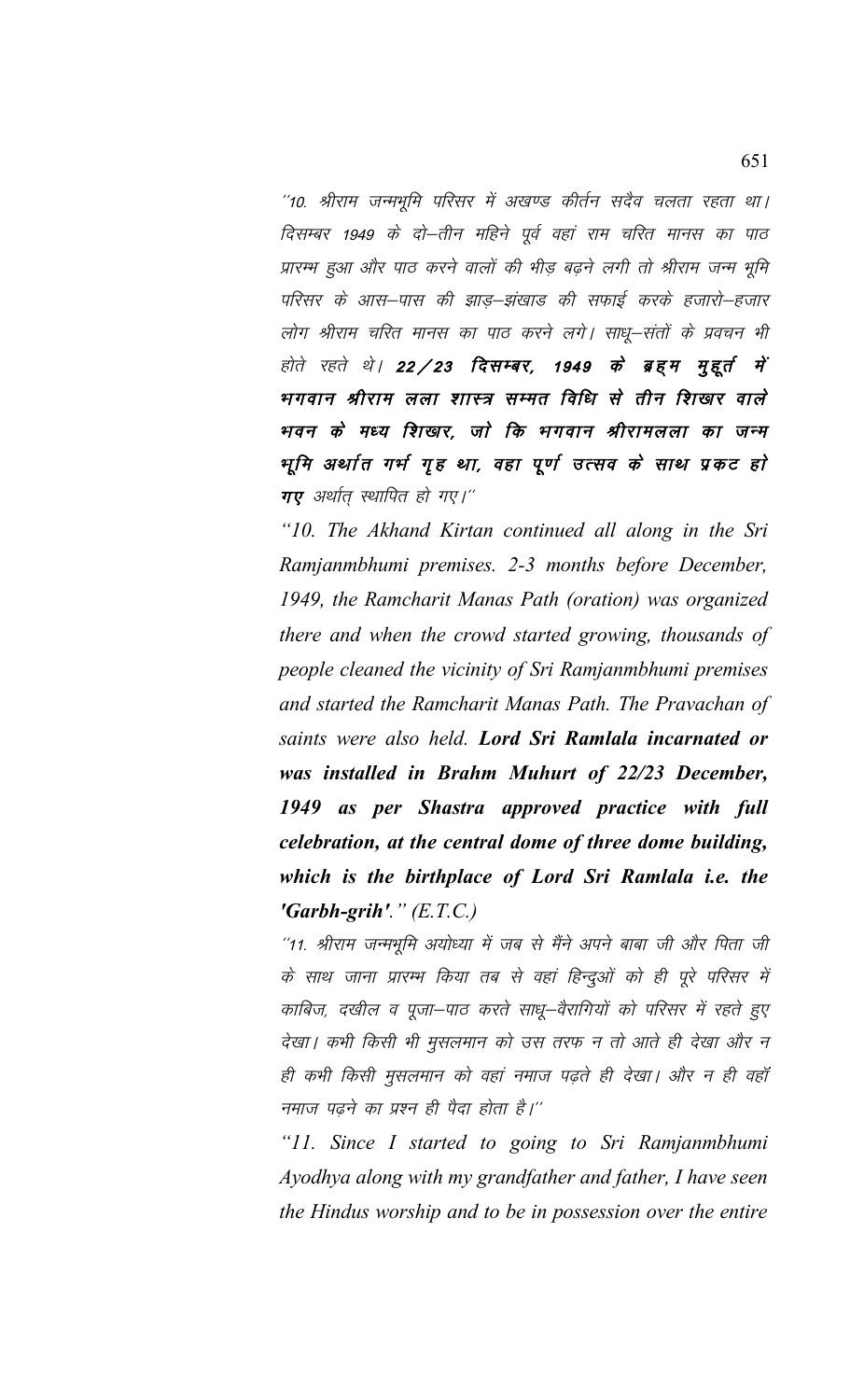*premises and the saints-recluses to be residing in the premises. I never saw any Muslim go towards that direction or offer Namaz. Neither is there any question of Namaz being offered there." (E.T.C.)*

**463.** About the faith of Hindus on the disputed site as birth place of Lord Ram, OPW-12 in para 12 and 13 of the affidavit says :

 $^{\prime\prime}$ 12. मुझे मेरे बाबा जी एवं पिता जी से जानकारी मिली थी कि अनादिकाल से हिन्दुओं में यह परम्परागत मान्यता, आस्था एवं विश्वास रहा है कि श्रीराम जन्मभूमि परिसर अयोध्या रिथत तीन शिखर वाले भवन के मध्य शिखर के नीचे भगवान श्रीरामलला का जन्म महाराजा दशरथ के पुत्र के रूप में त्रेता युग में हुआ था, जिसे गर्भ गृह कहा जाता है और इसी परम्परागत मान्यता, आस्था एवं विश्वास के कारण देश–विदेश के असंख्य तीर्थयात्री, दर्शनार्थी अयोध्या आते रहे हैं और श्रीराम जन्मभूमि का दर्शन पुजन एवं परिकमा करते रहे हैं।''

*"12. I came to know from my grandfather and father that from ancient times, it has been the customary faith and belief of Hindus that Lord Sri Ramlala had incarnated under the central dome of the three dome builidng situated in Ayodhya, as son of king Dashrath in the Treta Yug, which is called the 'Garbh-grih' and it is out of this customary faith and belief that innumerable pilgrims, devotees from country and abroad have been visiting Ayodhya and having 'darshan', offer prayer and circumambulate the Sri Ramjanmbhumi." (E.T.C.)*

"13. मैं भी उपर्युक्त परम्परागत मान्यता, आस्था एवं विश्वास के आधार पर श्रीराम जन्मभूमि का दर्शन–पूजन एवं परिक्रमा करता रहा हूँ और पारिवारिक आचार्य परम्परा के अनुसार अयोध्या स्थित अन्य मंदिरों के अतिरिक्त श्रीराम जन्मभूमि पर भी पूजा–पाठ, यज्ञ–अनुष्ठान एवं मंगलानुशासन कराकर दक्षिणा प्राप्त करता रहा हूं।''

*"13. I have also been having the 'darshan', worship and*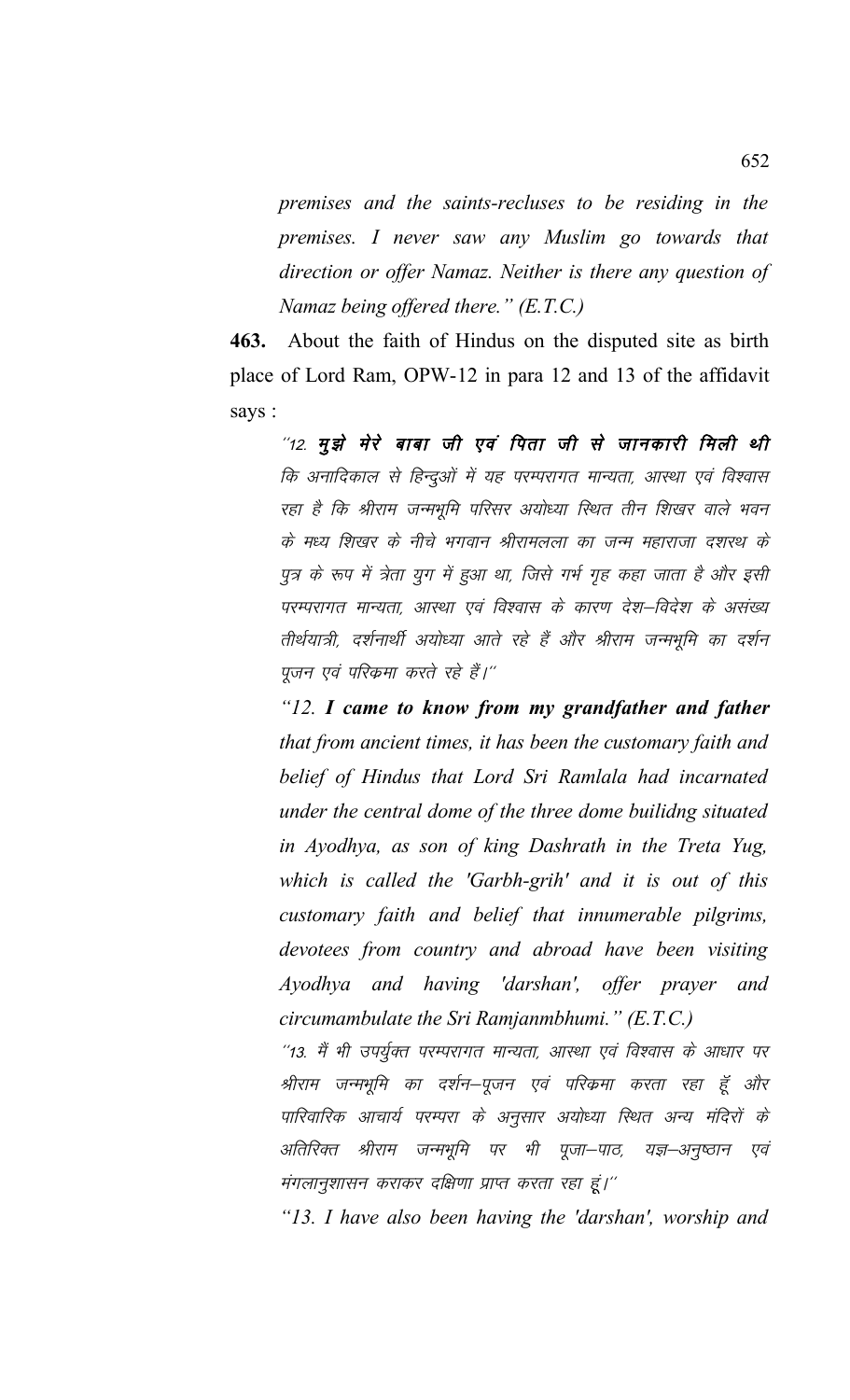*circumambulation of Sri Ramjanmbhumi out of the said customary faith and belief and I have been performing worship, Yagya-Anushthan and Mangalanushasan in other temples of Ayodhya besides Sri Ramjanmbhumi as per the family Acharya tradition, and have received 'dakshina' thereafter." (E.T.C.)*

**464. O.P.W. 13, Naradsharan** is aged about 76 years (as per his affidavit 27.1.2003). His cross examination followed as under :

(a) 27-01-2003- by Nirmohi Akhara, defendant no. 3, through Sri R.L. Verma, Advocate (p. 6-12)

(b) 27/28-01-2003- by Mahmood Ahmad, defendant no. 6, through Sri Abdul Mannan, Advocate (p. 12-16)

(c) 28/29/30/31-01-2003, 03-02-2003-by Sunni Central Waqf Board, defendant no. 4 through Sri Zafaryab Jilani, Advocate (p. 16-66)

(d) 03/04/05-02-2003- by defendant no. 5 through Sri Mustaq Ahmad Siddiqui, Advocate (p. 66-95)

(e) 05-02-2003- defendant no. 26 through Sri Sayad Irfan Ahmad, Advocate and defendants no. 6/1 and 6/2 (Suit-3) through Sri Mohd. Azhar, Advocate adopted the cross examination already done by defendants no. 4, 5 and 6 (p.95)

**465.** He came to Ayodhya in 1946 and is living thereat as a Sadhu. He became Mahant of Saryu Kunj, Rinmochan Ghat, Ayodhya after death of his Guru Sri Ram Manohar Saran. About Darshan and Pooja at the disputed premises and that the disputed premises was neither used as mosque nor any Namaz was offered thereat, he has said in paras 2, 3, 4, 5, 6, 7, 8 and 9 of the affidavit as under :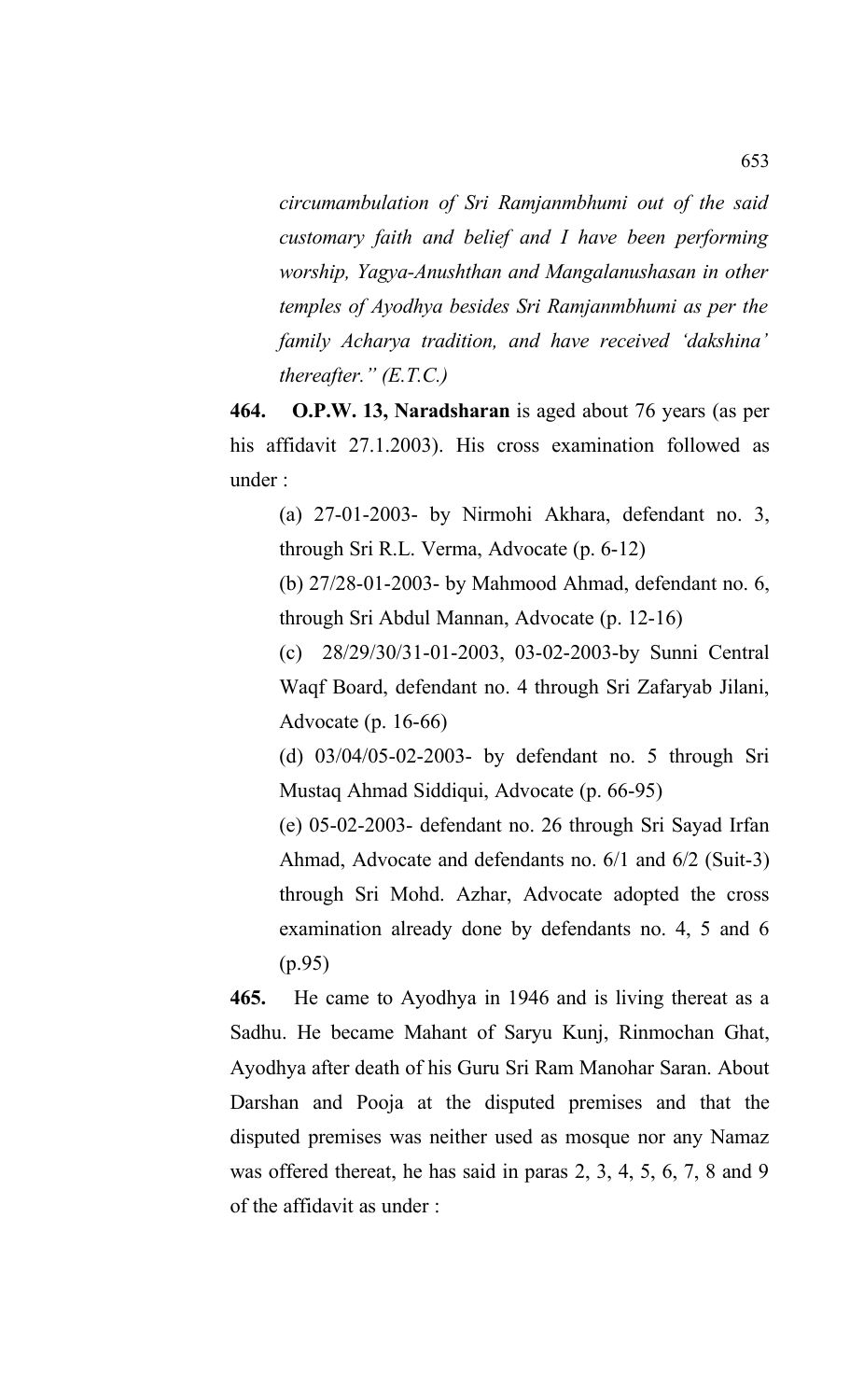''2. मेरे गुरू महाराज जी श्रीराम जन्मभूमि के निकट स्थित सीताकूप का एक घडा जल प्रतिदिन भगवान के भोग लगाने के लिए एवं स्वयं के पीने के लिए मंगवाते थे जिसे मेरे अन्य गुरू भाई लाते थे। कभी–कभी मैं भी जल लाता था क्योंकि सीताकूप का जल बहुत ही पूनीत एवं गुणकारी माना जाता था इसलिए अन्य कई आश्रमों में भी सीताकूप का जल प्रतिदिन ले जाया जाता था।''

*"2. My Guru ji used to ask for one pitcher full of water from Sitakoop situated near Sri Ramjanmbhumi, for offering the same to Him and also for his own drinking, which was brought by my other Gurubhai (disciples of same teacher or Guru). Sometimes I also used to bring the water because it was considered to be very pure and full of qualities. Due to this, the water of Sitakoop was taken to other Ashrams everyday." (E.T.C.)*

''3. जब मैं सन् 1946 में अयोध्या आया तो श्रीराम जन्मभूमि, कनक भवन, हनूमानगढ़ी, नागेश्वरनाथ, बड़ी छावनी, मणिरामदास छावनी और हनूमान बाग आदि का दर्शन करने जाया करता था।''

*"3. When I came to Ayodhya in the year 1946, I used to go to have 'darshan' of Sri Ramjanmbhumi, Kanak Bhawan, Hanumangarhi, Nageshwar Nath, Main Cantt., Maniramdas Cantt. and Hanuman Bagh etc." (E.T.C.)*

 $^{\prime\prime}$ 4. मैं श्रीराम जन्मभूमि का दर्शन करने कभी–कभी जाता था। श्रीराम जन्मभूमि में जाने का रास्ता पूरब से था जिससे ज्यादातर लोग आते जाते थे जिसे हनुमतद्वार कहा जाता था। इस द्वार में दोनो तरफ कसौटी के खम्भे लगे हुए थे जिन पर फूल–पत्ती, कलश और मूर्ति बनी हुई थी जिन्हे जय–विजय की मूर्ति कहा जाता था। पूर्वी द्वार यानी हनुमत द्वार के बाहर एक पत्थर लगा था जिसपर संख्या एक तथा ''श्री जन्मभूमि नित्य यात्रा'' लिखा हुआ था।''

*"4. Sometimes I used to go to have 'darshan' of Sri Ramjanmbhumi. The passage leading to Sri Ramjanmbhumi was in the east and it was used by most of*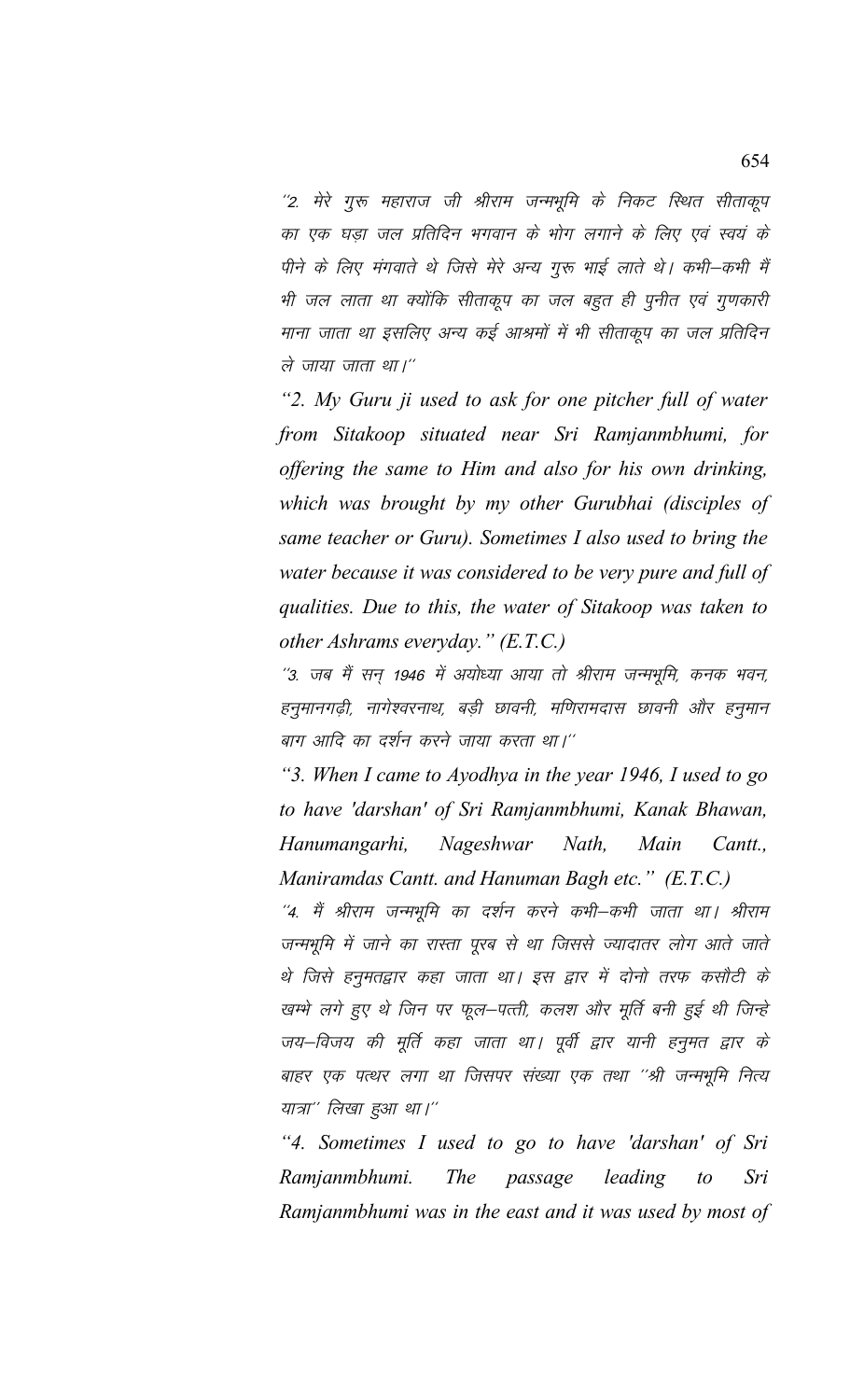*the people and it was called the Hanumatdwar. It had touchstone pillars on both sides with flower-leaves, pitcher and idols, which were called the idols of Jai-Vijai. There was a stone outside the eastern gate i.e. Hanumatdwar, which had figure '1' and 'Shri Janmbhumi Nitya Yatra', engraved over it." (E.T.C.)*

'5. उत्तरी तरफ भी एक द्वार था जिसको सिंहद्वार कहा जाता था। उसके ऊपर बीच में गरूण तथा दोनों तरफ सिंह की मूर्ति बनी थी। सिंहद्वार से अन्दर जाने पर सीता रसोई थी जिसमें चौका, बेलन, चूल्हा एवं चरण चिन्ह थे। जिसका दर्शन–पूजा होती थी।''

*"5. There was a gate in north as well, which was called Singhdwar. Two statues of lions with one Garun in between, existed over it. On entering through the Singhdwar, fell the Sita Rasoi which had chauka, belan, stove (hearth) and footmarks, and they were worshiped." (E.T.C.)*

 $^{\prime\prime}$ 6. मुख्यद्वार यानी हनुमतद्वार से अन्दर जाने पर बाएं यानी दक्षिण तरफ रामचबूतरा था जिस पर मूर्तियां विराजमान थीं। रामचबूतरा लगभग मेरी कमर के बराबर ऊँचा था। राम चबूतरे के नीचे दोंनो तरफ गुफा थी जिसमें भी मूर्तियॉ विराजमान थी। रामचबुतरे पर अष्टधात की रामलला की भी मूर्ति थी वहीं मूर्ति 23 दिसम्बर सन् 1949 का ब्रम्ह मुहूर्त में गर्भगृह यानी तीन गुम्बद वाले भवन के बीच वाले शिखर के नीचे स्थापित की गयी थी।''

*"6. On going inside through the main gate i.e. Hanumatdwar, there was the Ramchabutara in left side i.e. towards south, which had idols over it. The Ramchabutara was about my waist high. Below the Ramchabutara, were two caves on both sides which had idols present therein. There was a Ashthadhatu (alloy of eight metals) idol of Ramlala at the Ramchabutara. The same idol was installed in the 'Garbh-grih' i.e. below the central dome of the three dome structure, in Brahm Muhurt of 23rd December,*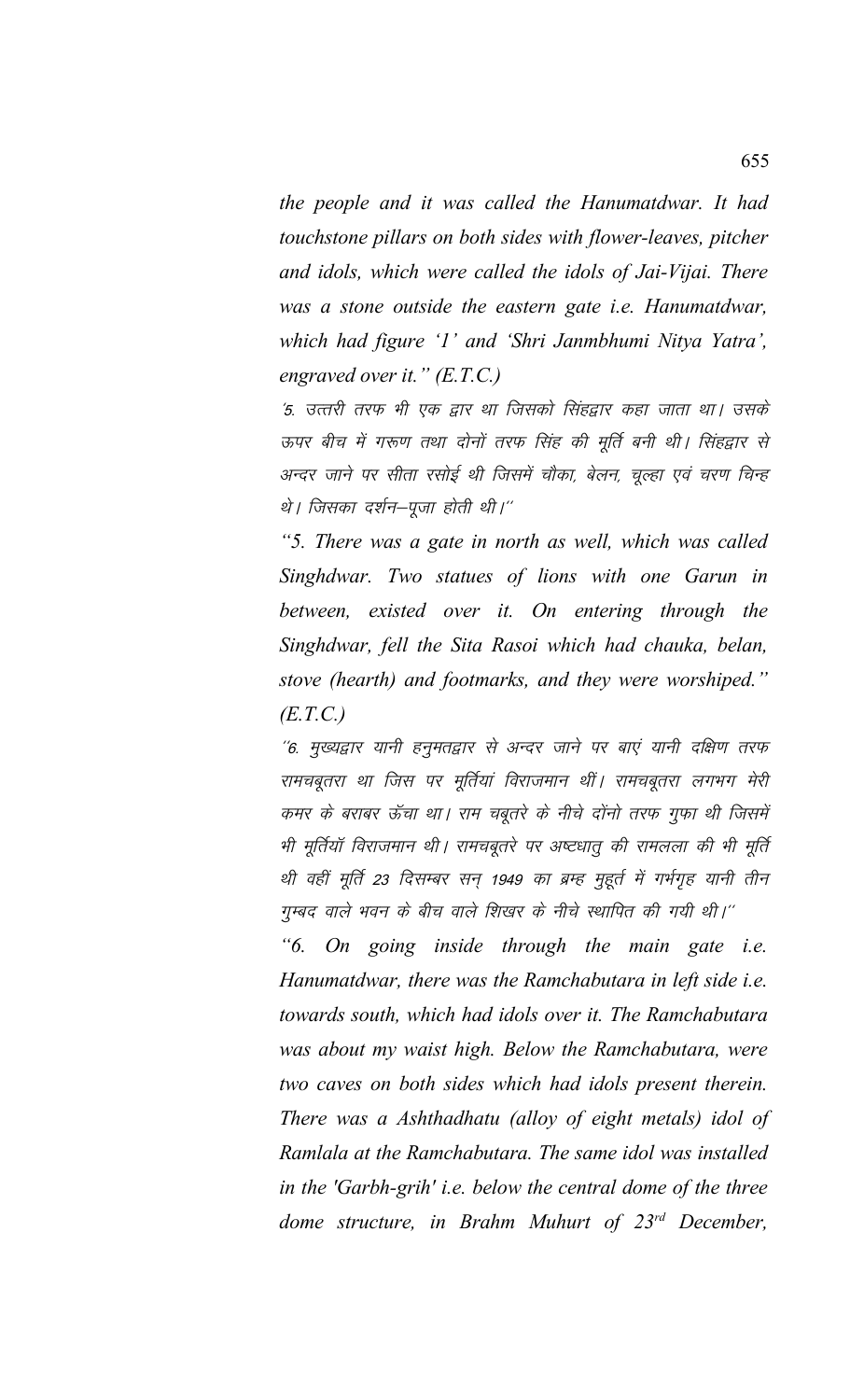1949."  $(E.T.C.)$ 

"7. पूरब के दरवाजे से अन्दर जाने पर सामने पश्चिम तरफ तीन शिखर वाला एक भवन बना था। इसके बीच वाले शिखर के नीचे गर्भगृह था उस स्थान की पूजा होती थी इस स्थान के बारे में **मेरे गूरू जी ने मूझे** बताया था कि सदैव हमेशा से यह स्थान भगवान श्रीराम के जन्मस्थान के रूप में पूज्य रहा है और इस स्थान की पूजा अनादि काल से चली आ रही है। मैंने भी इस स्थान की पूजा की और स्वयं भी देखा कि सैकड़ों— हजारों की संख्या में आने वाले तीर्थयात्री इस स्थान को प्रणाम और पूजा करते, दर्शन–पूजा के पश्चात् सीता रसोई, रामचबूतरा आदि का भी दर्शन–पूजा करने के पश्चात् हनुमत द्वार से बाहर निकलकर सम्पूर्ण परिसर की परिक्रमा करते।''

"7. On entering through the eastern gate, there was a three dome structure towards west. Below its central dome was the 'Garbh-grih' and the said place was worshiped. My **Guru had told me** about this place that it had always been revered as the birthplace of Lord Sri Ram and the reverence of this place has been continuing since ancient times. I also worshipped this place and myself saw hundreds-thousands of pilgrims offer their prayer and reverence at this place, followed by 'darshan' of Sita Rasoi, Ramchabutara etc. and then exit through the Hanumatdwar to perform circumambulation of entire premises."  $(E.T.C.)$ 

''8. जब से मैं अयोध्या आया तब से आज तक न तो किसी भी मुसलमान को श्रीराम जन्मभूमि की ओर जाते देखा और न तो वहां पर किसी भी मुसलमान को नमाज पढ़ते देखा और न सुना।''

"8. After my arrival at Ayodhya, till date I have neither seen any Muslim coming towards the Sri Ramjanmbhumi nor have seen or heard any Muslim offer Namaz over there."  $(E.T.C.)$ 

''9. आजादी मिलने के बाद अयोध्या में साधू–बैरागी और आम हिन्दू द्वारा श्रीराम जन्मभूमि के चारों ओर झाड़–झंखाड़ की सफाई प्रारम्भ हुई और वहां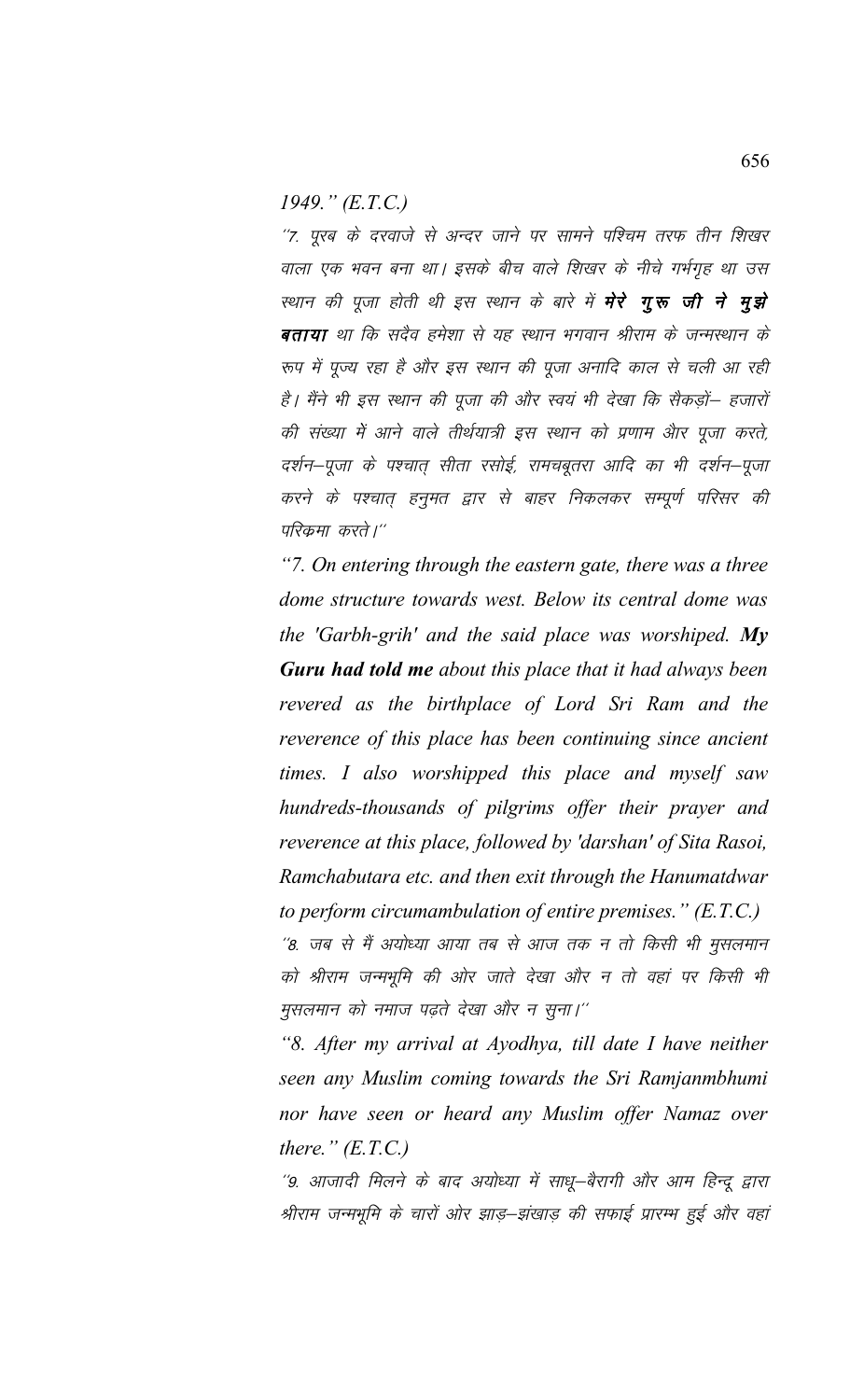पर अखण्ड कीर्तन, पाठ, जप भी प्रारम्भ हुआ जिसमें हजारों की संख्या में लोग सम्मिलित होते थे।"

"9. After independence, the saints-recluses and general public of Ayodhya started cleansing the Sri Ramjanmbhumi premises and thereafter, Akhand Kirtan, Path, Jap were organized over there, in which thousands of people used to participate."  $(E.T.C.)$ 

466. In para 10 of the affidavit, OPW-13 has said that in 1992 while the land was being leveled, public found certain artefacts belong to an old temple etc.:

"10. मई, जून सन् 1992 में अयोध्या में श्रीराम जन्मभूमि के निकट भूमि समतलीकरण की कार्यवाही चल रही थी। सन् 1992 के बीच में श्रीराम जन्मभूमि परिसर के पूरब जब समतलीकरण हो रहा था, मैं भी गया तो हनूमत द्वार के 15–20 कदम पूरब–दक्षिण कोने पर एक ट्रैक्टर फॅस गया और कोशिश के बाद भी आगे नहीं बढ सका उससे अजीब सी आवाज होने लगी तब मैं और बहुत से लोग वहां इकठ्ठे हो गये ड्राईवर ने ट्रैक्टर को पीछे हटाया और मजदूर वहां फावड़े से खोदने लगे तो वहां से टूटे बड़े–बड़े पत्थर के टूकड़े निकलने लगे। मजदूरों ने मिलकर उन्हें बाहर निकाला जो पुराने मन्दिर के अवशेष मालूम होते थे।''

"10. The land levelling process was being carried out near Sri Ramjanmbhumi in Ayodhya in May, June, 1992. In the mid of year 1992, when the levelling work was being carried out in east of Sri Ramjanmbhumi, then I had also gone there when a tractor got stuck up in the south-east corner about 15-20 paces away from Hanumatdwar and despite attempts, it could not move ahead, and strange sounds started emanating from there. Then me and many other people gathered over there and the driver pulled back the tractor and the labours dug up the place with spade and pieces of big broken stones were found. The labours took them out, and they appeared to be remains of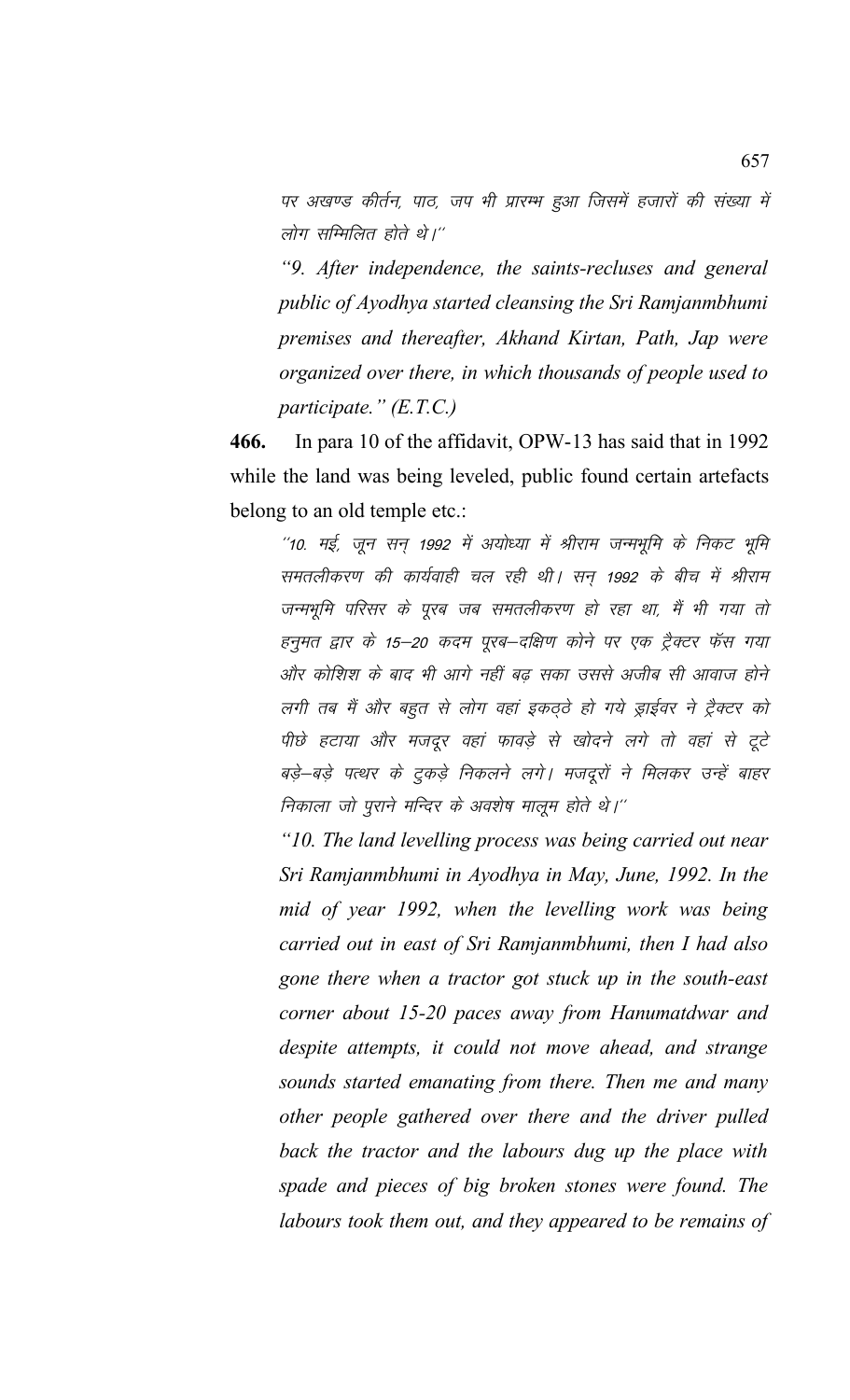*some ancient temple." (E.T.C.)*

## **C. Temple (Existence and Demolition):**

**467.** As stated above, in all there are 12 witnesses from both the sides.

**468. PW 12 Ram Shankar Upadhyay;** aged about 38 years in January 1998, (vide his affidavit dated 20.01.1998) is resident of village Mahuwapar, Pargana Basti Purab, Tehsil Basti Sadar, district Basti. His cross examination took place as under :

(a) 20/21.01.1998-by Nirmohi Akhara through Sri R.L. Verma, Advocate(p. 2-22)

(b) 22.01.1997- by Dharamdas, defendant no. 13, through Sri Ved Prakash, Advocate (p. 23-33)

(c) 03.03.1998-by Sri Umesh Chandra Pandey, defendant no. 22 through Sri Vireshwar Dwivedi, Advocate (p. 34- 42), adopted by Hindu Mahasabha and Sri Ramesh Chandra Tripathi through Sri Hari Shankar Jain, Advocate (p. 53)

(d) 03.03.1998-by Sri Paramhans Ramchandra Das, defendant no. 2, through Sri Madan Mohan Pandey, Advocate, (p. 42-47)

(e) 04.03.1998- by Sri Rajendra Singh, son of Sri Gopal Singh Visharad through Sri P.L. Mishra, Advocate (p. 48- 53)

(f) 20.04.1998-by Sri Deoki Nandan Agarwal, plaintiff (Suit-5) (p. 54-64)

**469.** As per his information based on certain books, PW-12 has deposed about the disputed site, i.e. place where Lord Ram took birth and that there was a Ram Temple which was demolished to construct a mosque, i.e., Babri mosque and has said as under: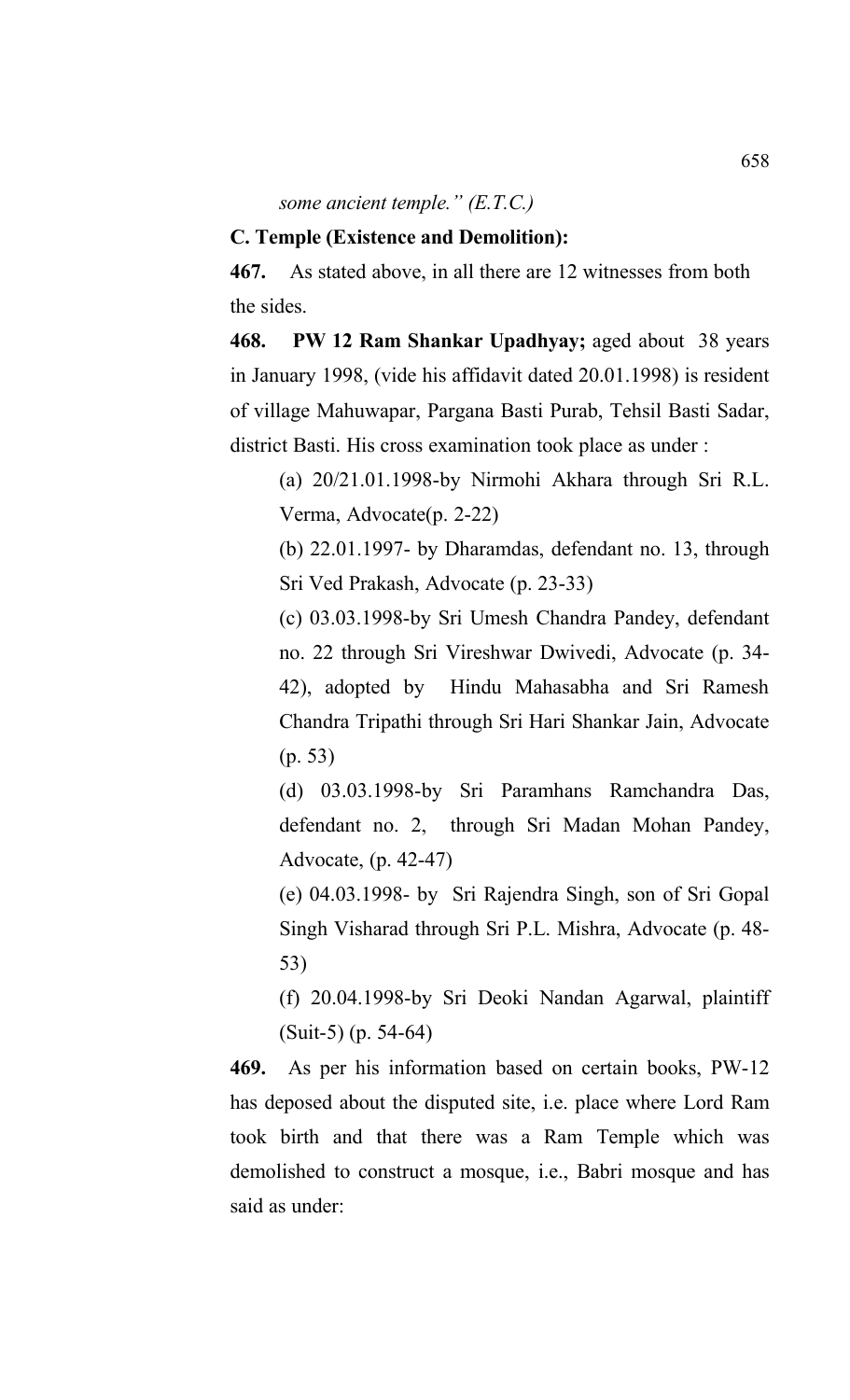"मैंने हिन्दू धर्म की कूछ किताबें पढ़ी हैं जैसे कि तुलसी दास जी की रामचरित मानस, बाल्मीकी जी का रामायण, राधेश्याम शुक्ल जी की लिखी रामायण, मनुस्मृति, शिवपुराण, मत्सयपुरान, हिन्दू धर्म की तमाम और किताबें व कर्मकाण्ड भी मैनें पढ़े है। यानी कर्मकाण्ड सम्बंधी किताबें पढ़ी है। श्रीरामचन्द्र जी का जन्म आज से लगभग 9 लाख वर्ष पहले हुआ था। उनका जन्म त्रेता युग में हुआ था। बाल्मीकी जी की रामायण के अनुसार उन्होंने लगभग ग्यारह हजार वर्ष तक राज्य किया था। रामचरित मानस का निर्माण तूलसीदास जी ने अयोध्या में दत्तूवन कूण्ड पर किया था उसे दातून कूण्ड भी कहते हैं। रामचरित मानस में या तूलसीदास के अन्य किसी साहित्य में ऐसा कोई जिक्र नहीं आता कि अयोध्या में श्रीराम के मंदिर को तोड़कर कोई मस्जिद बनायी गयी हो। **हिन्दू धर्म** की किसी भी किताब में ऐसा कोई जिंक नहीं मिलता कि रामचन्द्र जी की जन्मस्थली पर बाबरी मस्जिद बनायी गयी हो या रामचन्द्र जी की जन्मस्थली वहाँ वाका हो जहाँ बाबरी मस्जिद बनी हुई थी।

मैं उस जगह पर गया हुआ हूँ जहाँ बाबरी मस्जिद बनी हुई थी। मैं मस्जिद के अन्दर भी गया हुआ हूँ। मैं 2 फरवरी 1986 को गया था। और मैंने देखा था कि मस्जिदों में जो एक मैम्बर सा होता है उस पर मूर्ति रखी हुई थी। वे तीन मूर्तियां थी। मर्यादा पुरूषोत्तम श्रीराम सीता जी और लक्ष्मण की मूर्तियां थीं। आखिरी बार मैं उस इमारत में 1991 में गया था। आखिरी मर्तबा जब मैं वहाँ गया तो मैंने देखा कि कुछ तब्दीलियाँ थी, कुछ छत्र लगे हुए थे और मूर्ति सिंहासन पर थी। जगह तो करीब वही थी थोड़ा बहुत इधर उधर का फर्क था। उस इमारत की बनावट मस्जिद जैसी थी अन्दर फर्श पर सफे बने हुए थे। मैं पांच छः दफे उस इमारत में गया हुआ हूँ /"

"I have read some books of Hindu religion such as Tulsidas's Ram Charit Manas, Valmiki's Ramayana, Radheyshyam Shukla's Ramayana, Manusmriti, Shiv Purana and Matsya Purana. I have also read several other books on Hindu religion and ceremonial rites. That is to say, I have read books related to ceremonial rites. Sri Ram Chandra was born nearly 9 lakh years ago. He was born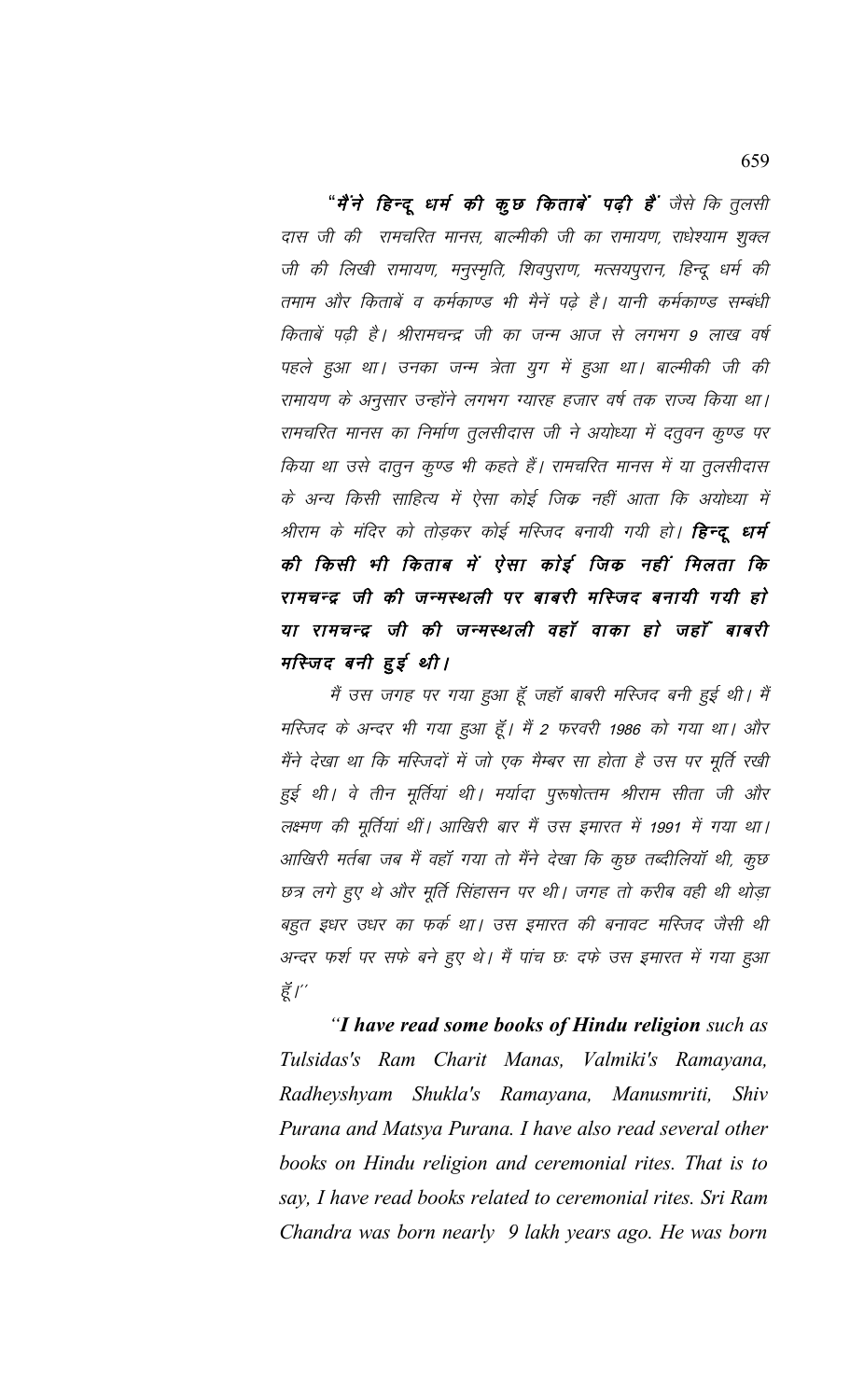*in in the Treta age. As per Valimiki's Ramyana, he ruled for about 11 thousand years. Tulsidas composed the Ram Charit Manas at Ayodhya-situated Datuan Kund, which is also called Datoon Kund. There is no such mention in the Ram Charit Manas or any other literature of Tulsidas that any mosque was built at Ayodhya after demolishing Sri Rama temple. No such mention is found in any book of Hindu religion that Babri mosque was built at the birthplace of Ram Chandra or that the birthplace of Ram Chandra existed at the place where Babri mosque was built.* 

*I have been to the place where the Babri mosque had been built. I have also gone inside the mosque. I went there on February 2, 1986 and saw that idols were placed on what looks like a 'member' in mosques. Those were three idols. They were idols representing tradition-upholding Supreme Being Sri Rama, Sita and Lakshman. I, for the last time, visited the building in 1991. When I, for the last time, went there, I saw that there were some changes; some parasols were placed and idols were on the throne. The place were nearly the same; there was a bit locational difference. The structure of the building was the same as that of the mosque. 'Safas' were built on the floor inside. I have been to the building for five or six times." (E.T.C.)*

**470. PW 13, Suresh Chandra Mishra**, aged about 50 years (when he commenced his testimony on 13.07.1998), son of Sri Jagdish Prasad Mishra, is resident of 264 S.F.S., D.D.A. Flats, Mukharjee Nagar, Delhi. His cross examination continued for about four months as under :

(a) 13/14.07.1998-by Nirmohi Akhara through Sri R.L.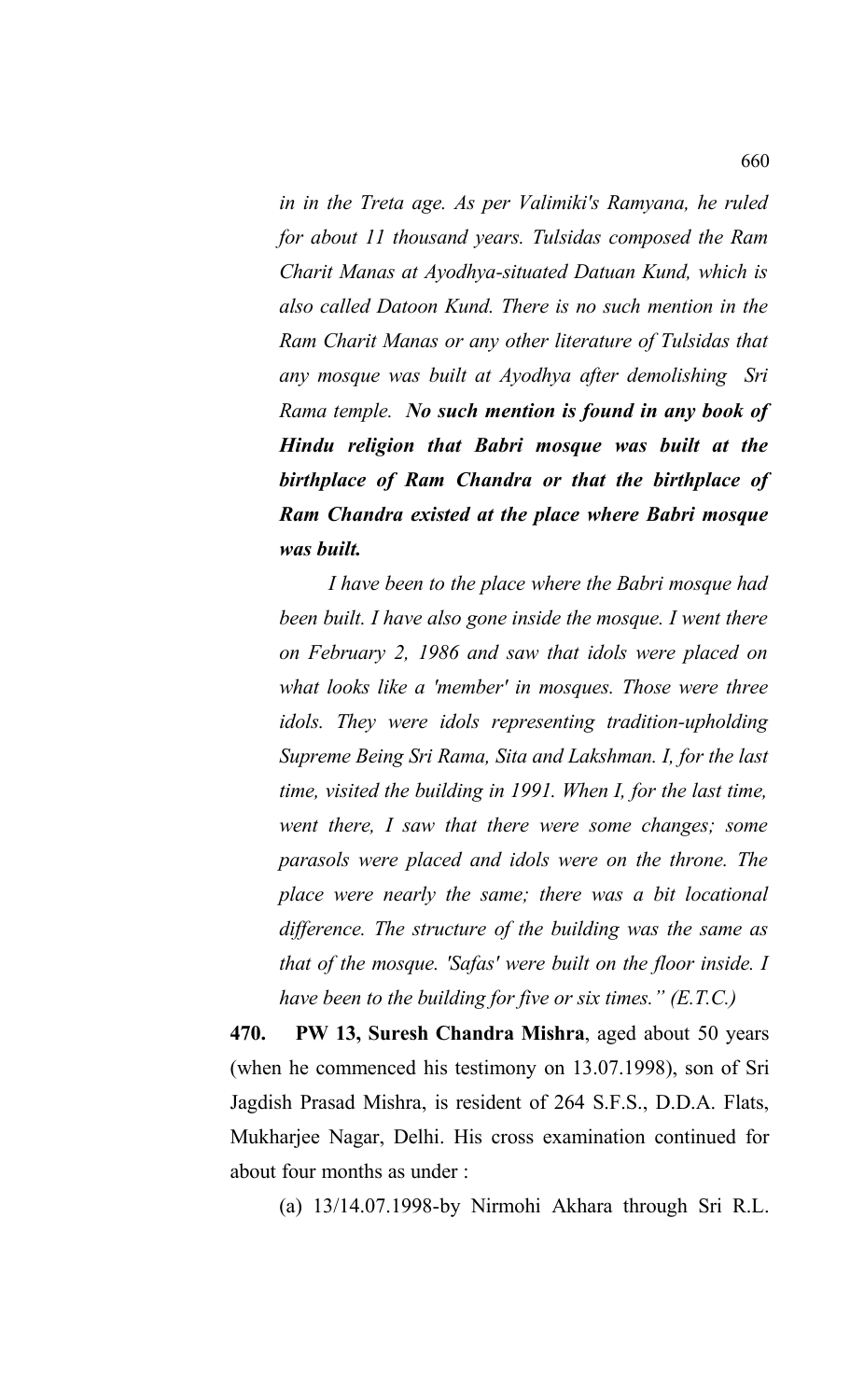Verma, Advocate(p. 2-24)

(b) 15.07.1998-by Dharamdas, defendant no. 13, through Sri Ved Prakash, Advocate (p. 25-30)

(c)15/16/17.07.1998,03/04/05/06/07.08.1998,

07/08.09.1998 - by Sri Umesh Chandra Pandey, defendant no. 22 through Sri Vireshwar Dwivedi, Advocate (p. 31- 152)

(d) 08/09/10/12.09.1998- by Hindu Mahasabha, defendant no. 10 and Sri Ramesh Chandra Tripathi, defendant no. 17 through Sri Hari Shankar Jain, Advocate (p. 152-201)

(e) 13.10.1998-by Sri Paramhans Ramchandra Das, defendant no. 2, through Sri Madan Mohan Pandey, Advocate, (p. 202-222)

(f) 14/15.10.1998, 16/17/18/19.11.1998- by Sri Deoki Nandan Agarwal, plaintiff himself and Next friend to other plaintiffs (Suit-5) (p. 223-270)

(g)19/20.11.1998-by Sri Rajendra Singh, son of Sri Gopal Singh Visharad through Sri P.L. Mishra, Advocate (p. 270-288)

**471.** By profession, a Reader in Satyawati Co-Educational College, Delhi University he was teaching history. He initially belong to Allahabad and got his early education at Allahabad as well as graduation and post graduation from Allahabad University. He did B.A. in History, Philosophy and Sanskrit and M.A. in Ancient History (Culture and Archaeology). He passed M.A. in 1970 from Allahabad University when Sri G.R. Sharma was the Head of the Department of History. He did his Ph.D. from Delhi University in 1985, appointed as Lecturer in History at Satyawali Co-Education College in August, 1973 and promoted to the post of Reader thereat. He claims specialization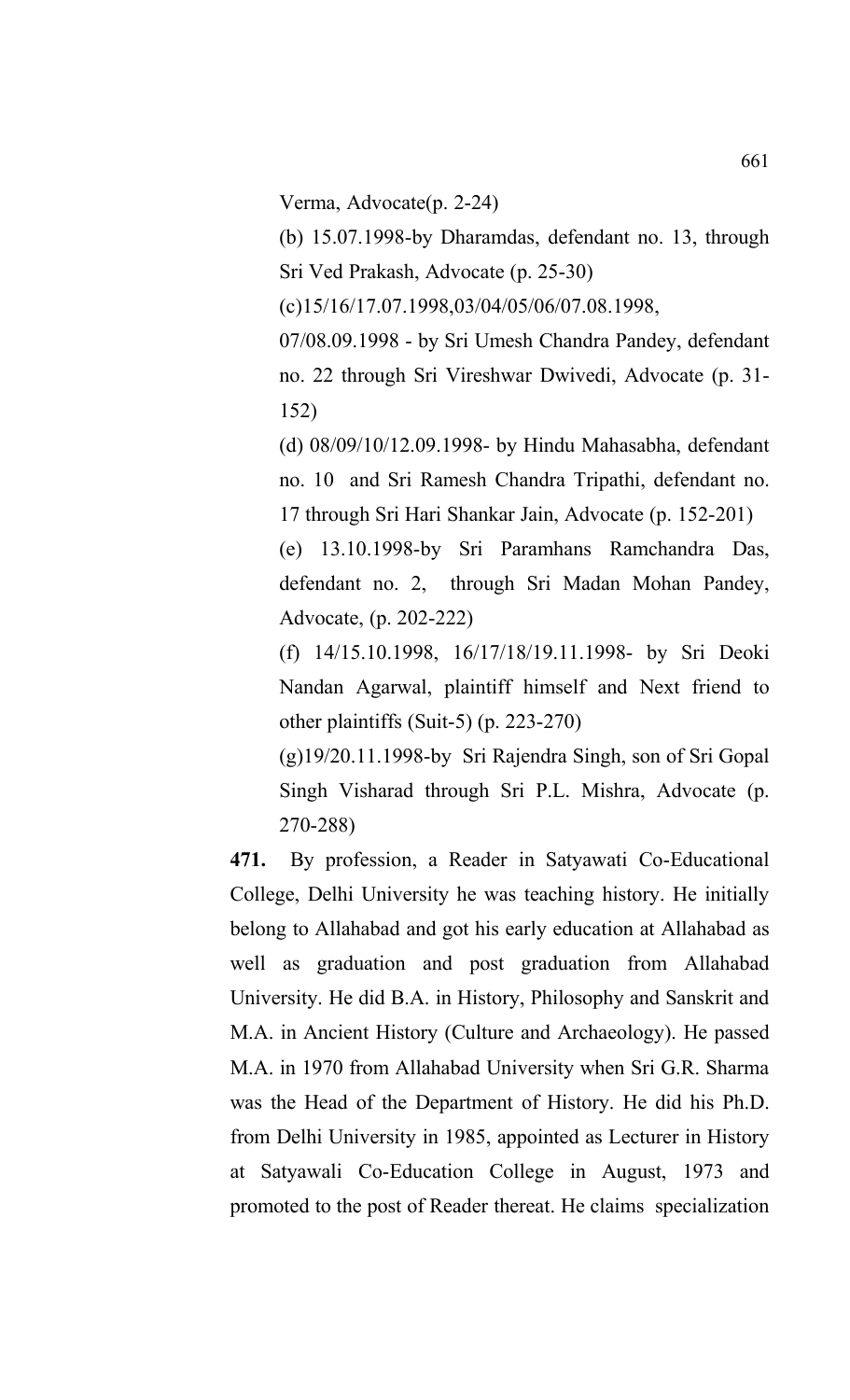in "Ancient History", presented a paper in Indian History Congress, also presented a paper at the level of International Archaeologists and participated in International Conference Croatia in May, 1998 on the subject pertaining to the disputed place. In the said conference no resolution was passed. Thereafter, another conference took place in Delhi after about 4 years wherein one resolution was passed, i.e., there shall be no discussion on the above subject. Regarding the disputed place, his statement is:

''मैंने बाबरी मस्जिद के बारे में यह झगड़ा शुरू होने के बाद गहन अध्ययन किया है। मेरे अध्ययन से पता लगा कि इस मस्जिद का निर्माण मीरबाकी ने करवाया था और इसे बनाने में किसी प्रकार की तोड़ फोड़ नहीं की गयी थी। मेरे अध्ययन में इस स्थान पर पहले किसी मंदिर के होने का प्रमाण नहीं मिलता। मैंने स्कन्द पुराण का भी अध्ययन किया है। स्**कन्द पुराण के** अनुसार भगवान राम का जन्म स्थान बाबरी मस्जिद वाली जगह पर नहीं बनता।

''बाबर के इतिहास के बारे में एक अहम किताब तो बाबरनामा ही है। सामयिक रूप में तो यही एक किताब है बाकी इतिहासकारों ने और भी किताबें लिखी हैं।

मैं अयोध्या गया हुआ हूँ। मैं 1992 से पहले भी गया हूँ। कार्बन डेटिंग के आधार पर अब यह राय बनी है कि अयोध्या में बसासत (आबादी) यानि की लोगों का रहना और आबाद होना चार सेंचुरी बीसी तक जाता है। हैबिटेशन 4 सेंचुरी बी.सी. से शुरू हुई है। यानी मानव निवास चार सेंचुरी बी.सी. से चालू हुआ है। प्रो0 आर0 एस0 शर्मा, प्रो0 डी०एन० झा, प्रो० सूरजभान ने सर्वेक्षण के आधार पर और अध्ययन के आधार पर भारत सरकार को एक रिपोर्ट दी थी उसमें चौथे साथी का नाम प्रो0 अतहर अली था। मैंने उस **रिपोर्ट को पढ़ा है**। अतहर अली साहब का अभी इंतकाल हुआ है।

पुरातत्व (आर्कोलाजी) एक विज्ञान है। इसको आगे बढ़ाने में नियम होते हैं। विवादित स्थान पर डा0 प्रो0 बी0बी0लाल द्वारा की गयी खोज जो खुदाई से की गयी, आखिरी खोज थी जो नियमानुसार की गयी थी। यह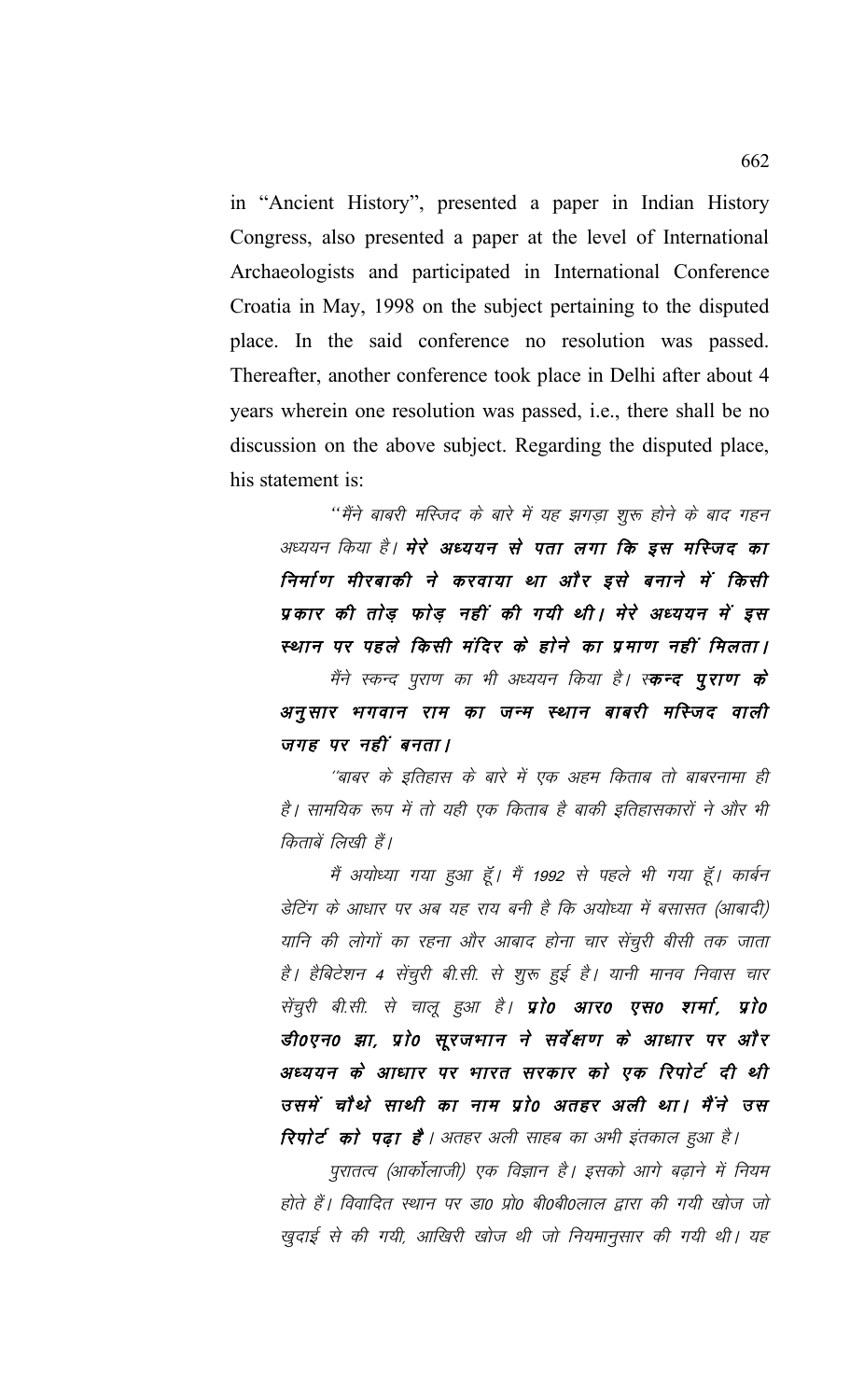1976 में की गयी थी और इस बाबत रिपोर्ट इंडियन आर्कोलाजी में 1977 में दी गयी थी।"

*"I have done deep study about Babri mosque, after the beginning of this dispute. From my studies it transpired that this mosque had been built by Mir Baqi and that no destruction of any kind had taken place in its construction. In my studies, no evidence was found about existence of any temple at this place.*

*I have also studied Skand Purana. According to the Skand Purana, the birthplace of Lord Rama is not made out at the site of Babri mosque.*

*An authentic book about the history of Babar, is Babarnama. From strategic point of view, it is the only book. Other historians have written other books as well.* 

*I have been to Ayodhya. I have been even before the year 1992. Opinion has now been formed that the populace of Ayodhya dates back to 4th century BC. The habitation started from 4th century BC. i.e. the human habitat started from 4th century BC. Prof. R.S. Sharma, Prof. D.N. Jha and Prof. Surajbhan had submitted a report to the Government of India on basis of survey and studies, in which a fourth member was also named as Prof. Athar Ali. I have read that report. Mr. Athar Ali has recently expired.*

*Archaeology is a science. It has rules of moving ahead. The discovery made through excavation by Dr. Prof. B.B. Lal at the disputed site, was the last discovery made as per rules. It was carried out in the year 1976 and a report in this behalf was published in the Indian Archaeology in the year 1977." (E.T.C.)*

**472. PW 15, Susheel Srivastava**, aged about 48 years (on 15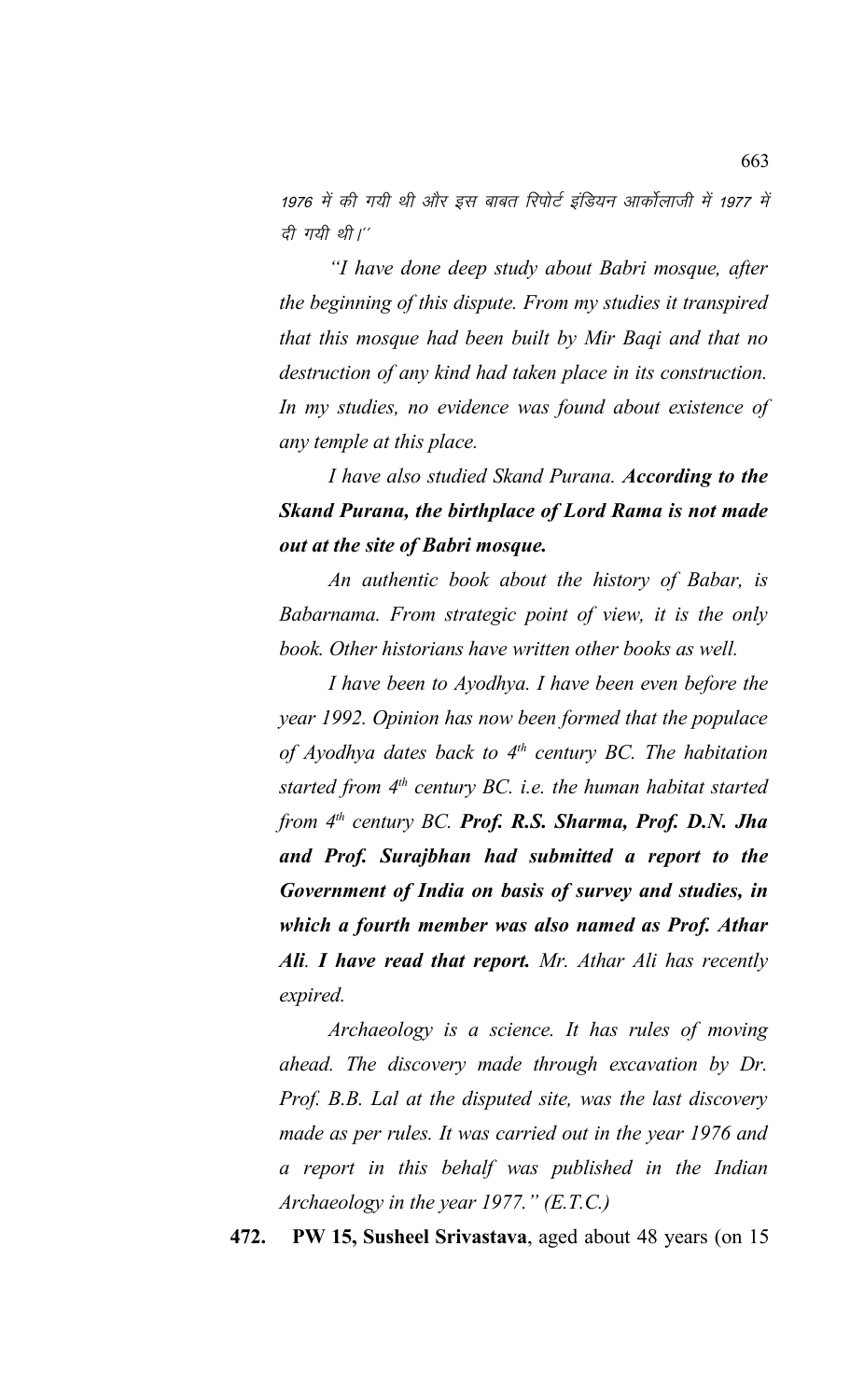April 1999, when his deposition commenced), son of Sri Ganga Dayal, is resident of Ground Floor, Sewanti Bagh Pratap Ganj, Baroda. His cross examination followed as under :

(a) 15-04-1999-by Nirmohi Akhara through Sri R.L. Verma, Advocate(p. 2-18)

(b) 16/17-04-1999, 20/21/22/23.07.1999, 17.08.1999- by Dharamdas, defendant no. 13, through Sri Ved Prakash, Advocate (p. 19-108 )

(c) 17/18-08-1999-Sri Paramhans Ramchandra Das, defendant no. 2, through Sri Madan Mohan Pandey, Advocate, (p. 108-130)

(d) 19/20-08-1999, 21/22/23/24-09-1999, 15/16-12-1999- By Hindu Mahasabha, defendant no. 10 and Sri Ramesh Chandra Tripathi, defendant no. 17 through Sri Hari Shankar Jain, Advocate (p. 131-286)

(e)16-12-1999- by Sri Rajendra Singh, son of Sri Gopal Singh Visharad through Sri P.L. Mishra, Advocate (p. 286-294)

(f) 16/17/20-12-1999- by Sri Deoki Nandan Agarwal, plaintiff himself and next friend to other plaintiffs (Suit-5) through Sri D.N. Agarwal (p. 294-313)

**473.** He was working as Professor in the Department of History, Maharaja Shambhaji Rao University, Baroda (Gujarat), and officiating as Head of the Department at that time. He did B.A. and M.A. from Allahabad University in two subjects i.e. History and Political Science and thereafter completed Ph.D. in 1989 from Allahabad University. His subject of research being "Tallukedar Aur Kastkar Ka Samband Awadh Me". The period of research subject was 1920 to 1939. He was registered for research (Ph.D.) in 1978 and his supervisor was Prof. Ravindra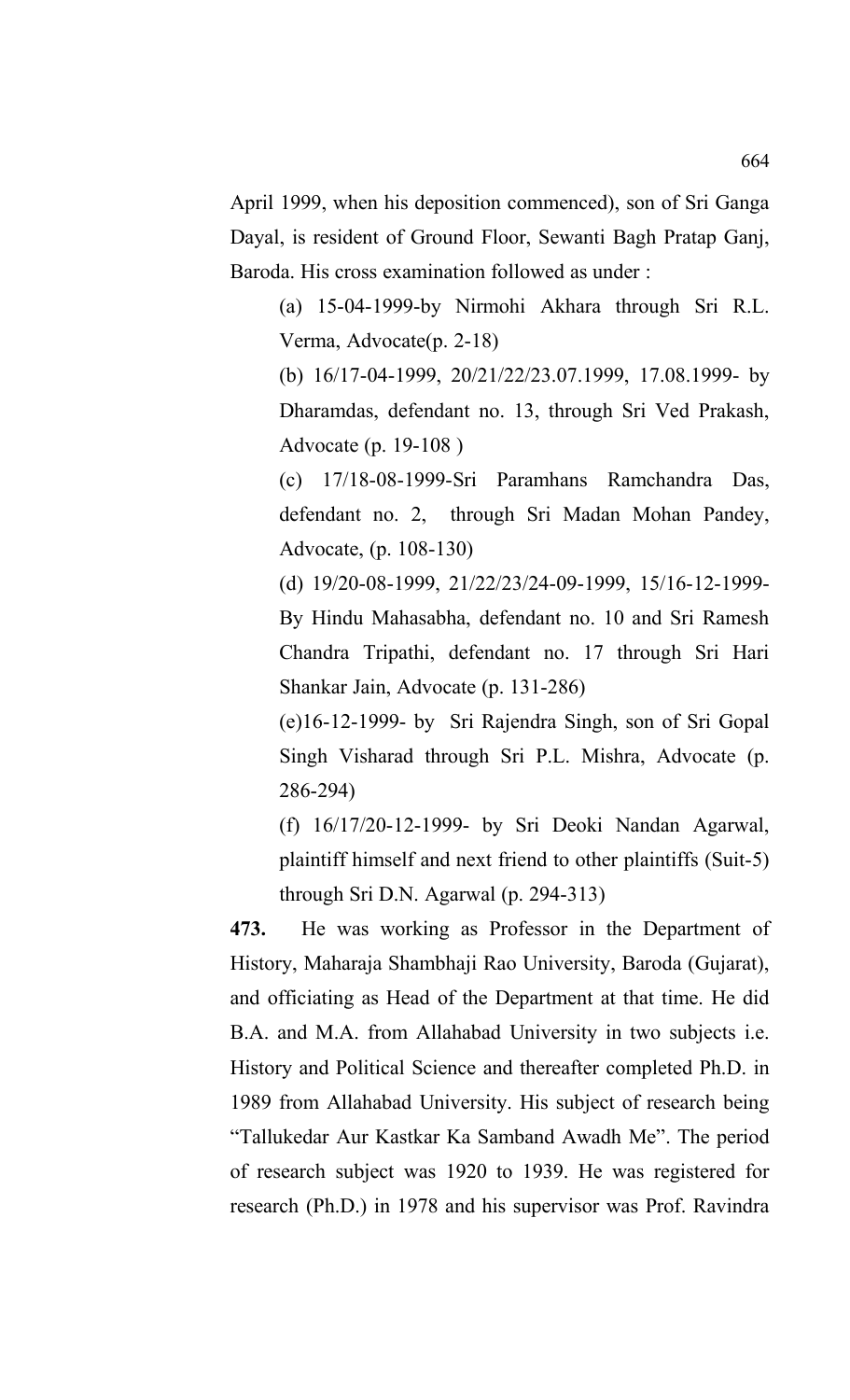Kumar of Allahabad University who subsequently left in 1991 to join as Director, Nehru Memorial Museum and Library, Delhi. After obtaining post graduate qualification and before his registration for Ph.D., he was appointed in Allahabad University in December, 1974 as Lecturer. While working as Reader in the Department of History at Allahabad University, got appointment at Baroda University where he joined on 30.06.1997. He visited America in March, 1996 for fellowship and delivered about six lectures at Emri University, Atlanta and University of Pennsylvania. He also visited for fellowship, Oxford University, England where he stayed for about 4-5 months and participated in two conferences. He is author of a book on the disputed place titled as "**The Disputed Mosque-A Historical Enquiry**" which was published in 1991. Besides, he has assisted in writing of another book namely, "Anatomy of Confrontation-Ram Janm Bhumi-Babri Masjid Conflict" edited by S. Gopal. He is author of Article "How the British Saw the Issue". Besides, he has written several other Articles regarding disputed place which have been published. He commenced his research in 1987 and visited disputed place at Ayodhya in connection with his research work for 5 or 6 times. First of all he visited the disputed place in May-June, 1987 and lastly in January, 1993. He has also written another book namely, "Conflict in Agrarian Society" which was published in 1995. In respect to the disputed place and about his observation and finding, he says :

"मैं जब विवादित स्थल पर गया और उसको देखा तो **मेरी समझ** में वह मस्जिद थी। वहाँ पर मैंने शिलालेख भी देखे थे। वह शिलालेख फारसी भाषा में मूझे प्रतीत हुए थे और उनकी **स्किप्ट अरबो पारसियन लगी थी**। मैंने जो शोध कार्य किया इस विवादित स्थल के बारे में उसमें मुझे ऐसा कोई साक्ष्य नहीं मिला जिससे लगता हो कि यह मस्जिद, मंदिर तोड़कर बनाई गयी हो। मु**झे ऐसा भी**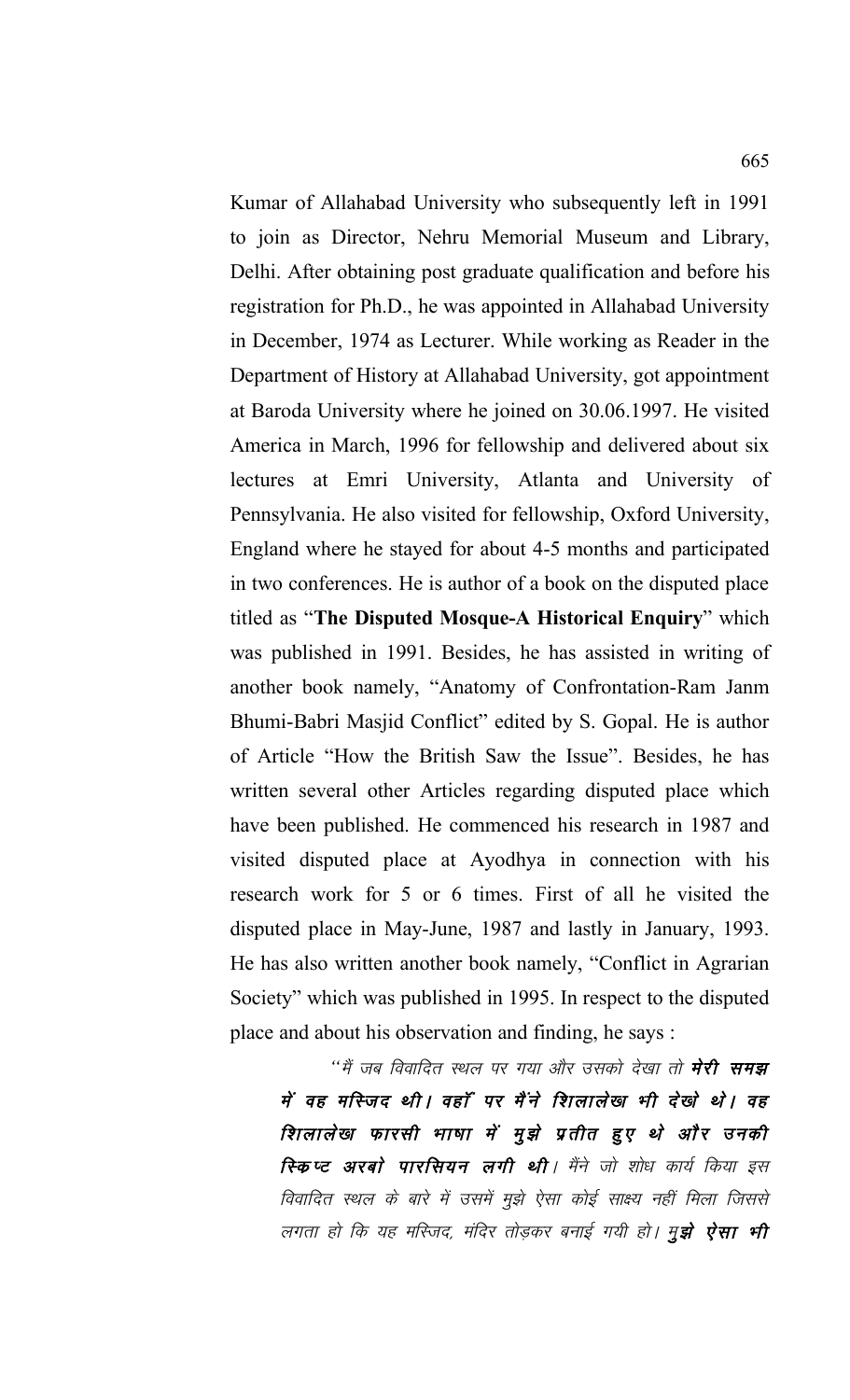कोई साक्ष्य नहीं मिला जिससे लगता हो कि विवादित स्थल पर भगवान राम का जन्म स्थान कहा जा सकता हो। अयोध्या नगर में आबादी का होना मुझे चौथी या पॉचवी शताब्दी ईसा पूर्व समझ में आती है।''

*"When I went to the disputed site and saw it, it appeared a mosque to me. I had seen inscriptions over there. To me, those inscriptions appeared to be in Persian language and their script appeared to be Arbo-Persian. From the research carried out by me, I found no such evidence regarding this disputed site to suggest that this mosque had been built after demolishing temple. I found no such evidence so as to suggest that the disputed site could be considered as birthplace of Lord Rama. According to me, the populace in the city of Ayodhya may have existed in 4 or 5 BC." (E.T.C.)*

**474. PW-16, Prof. Suraj Bhan** has appeared as an expert witness (Archaeology). He retired in June, 1991 from the post of Professor, Department of Ancient Indian Archaeology, Kurukshetra University, Rohtak. He was examined thrice. Initial deposition from 22.2.2000 to 10.8.2000, the second one is from 26.8.2002 to 12.9.2009 and the last one is from 20.3.2006 to 28.7.2006.

**Part-I:**(a) 22/23-02-2000, 07/08-03-2000- by Nirmohi Akhara through Sri R.L. Verma, Advocate (p3-63)

(b) 17/18-07-2000-by Dharamdas, defendant no. 13, through Sri Ved Prakash, Advocate (p. 64-80 )

(c) 18/19/20/21-07-2000, 07-08-2000- -by Sri Umesh Chandra Pandey, defendant no. 22 through Sri Vireshwar Dwivedi, Advocate (p. 80-139)

(d) 07/08-08-2000-Sri Paramhans Ramchandra Das, defendant no. 2, through Sri Madan Mohan Pandey,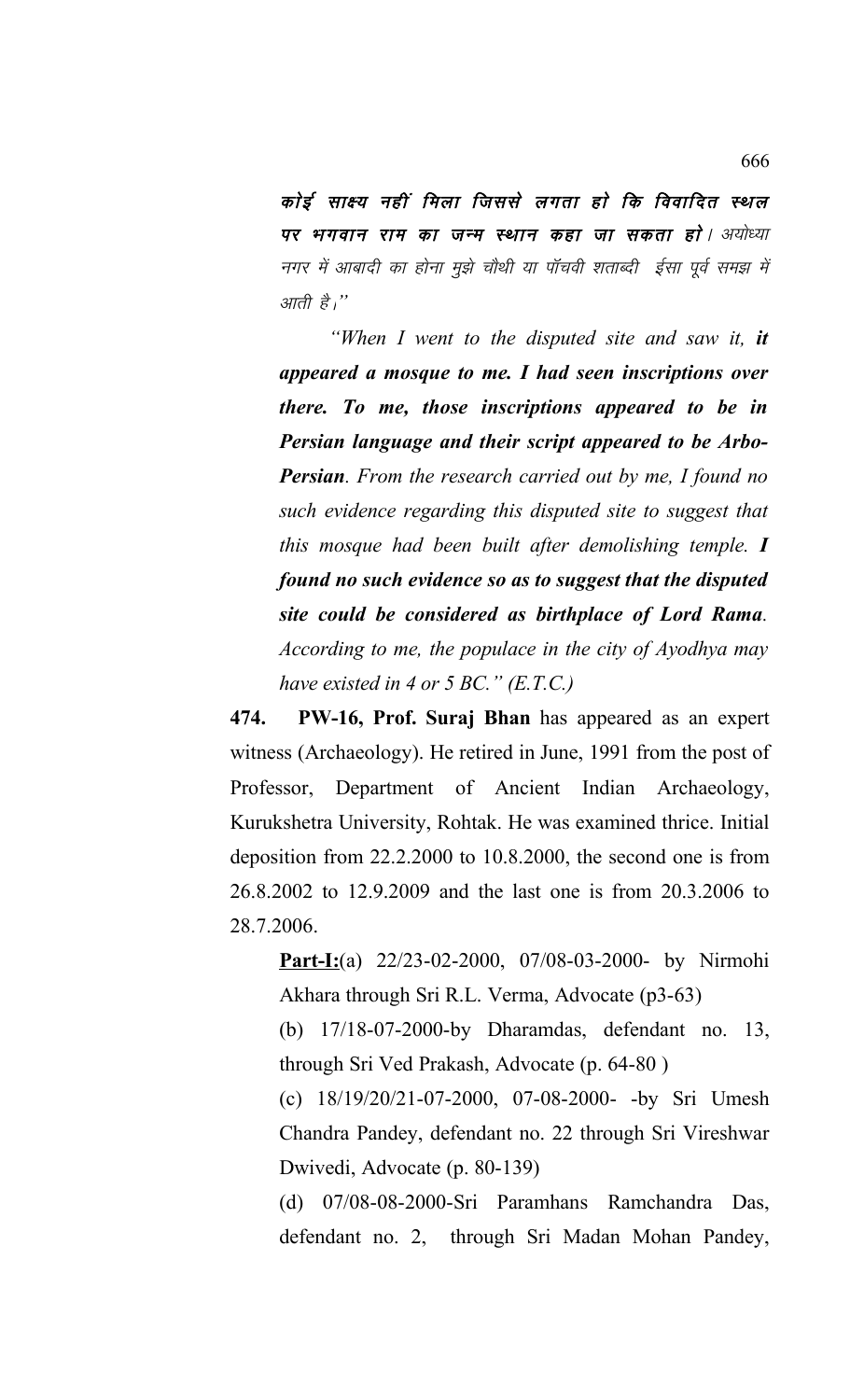Advocate, (p. 139-168)

(e) 08/09-08-2000- by Hindu Mahasabha, defendant no. 10 and Sri Ramesh Chandra Tripathi, defendant no. 17, through Sri Hari Shankar Jain, Advocate (p. 168-177)

(f) 09-08-2000-by Sri Rajendra Singh, son of Sri Gopal Singh Visharad through Sri P.L. Mishra, Advocate (p. 177-182)

(g) 09/10-08-2000-by Sri Deoki Nandan Agarwal, plaintiff himself and next friend to other plaintiffs (Suit-5) (p. 182-201)

**Part-II :** 26-08-2002-**Affidavit** (p. 1-7)

Cross examination:(a) 26-08-2002- by Nirmohi Akhara through Sri R.L. Verma, Advocate (p. 3-14)

(b) 27/28/29-08-2002, 09-09-2002- by Sri Umesh Chandra Pandey, defendant no. 22 through Sri Vireshwar Dwivedi, Advocate (p. 15-79)

(c) 09/10-09-2002- by Mahant Paramhans Ramchandra Das, defendant no. 2 through Sri Madan Mohan Pandey, Advocate (p. 79-96)

(d) 11/12-09-2002- by plaintiffs (Suit-5) through Sri A.K. Pandey, Advocate (p. 97-119)

(e)12-09-2002- by Sri Madan Mohan Gupta, defendant no. 20, through Km. Ranjana Agnihotri, Advocate (p. 119- 124)

(f) 12-09-2002- Hindu Mahasabha, defendant no. 10 and Sri Ramesh Chandra Tripathi, defendant no. 17, through Sri Hari Shankar Jain, Advocate and Sri Rajendra Singh, son of Sri Gopal Singh Visharad through Sri P.L. Mishra, Advocate adopted the cross examination already done by other defendants and plaintiffs (Suit-5) (p. 124)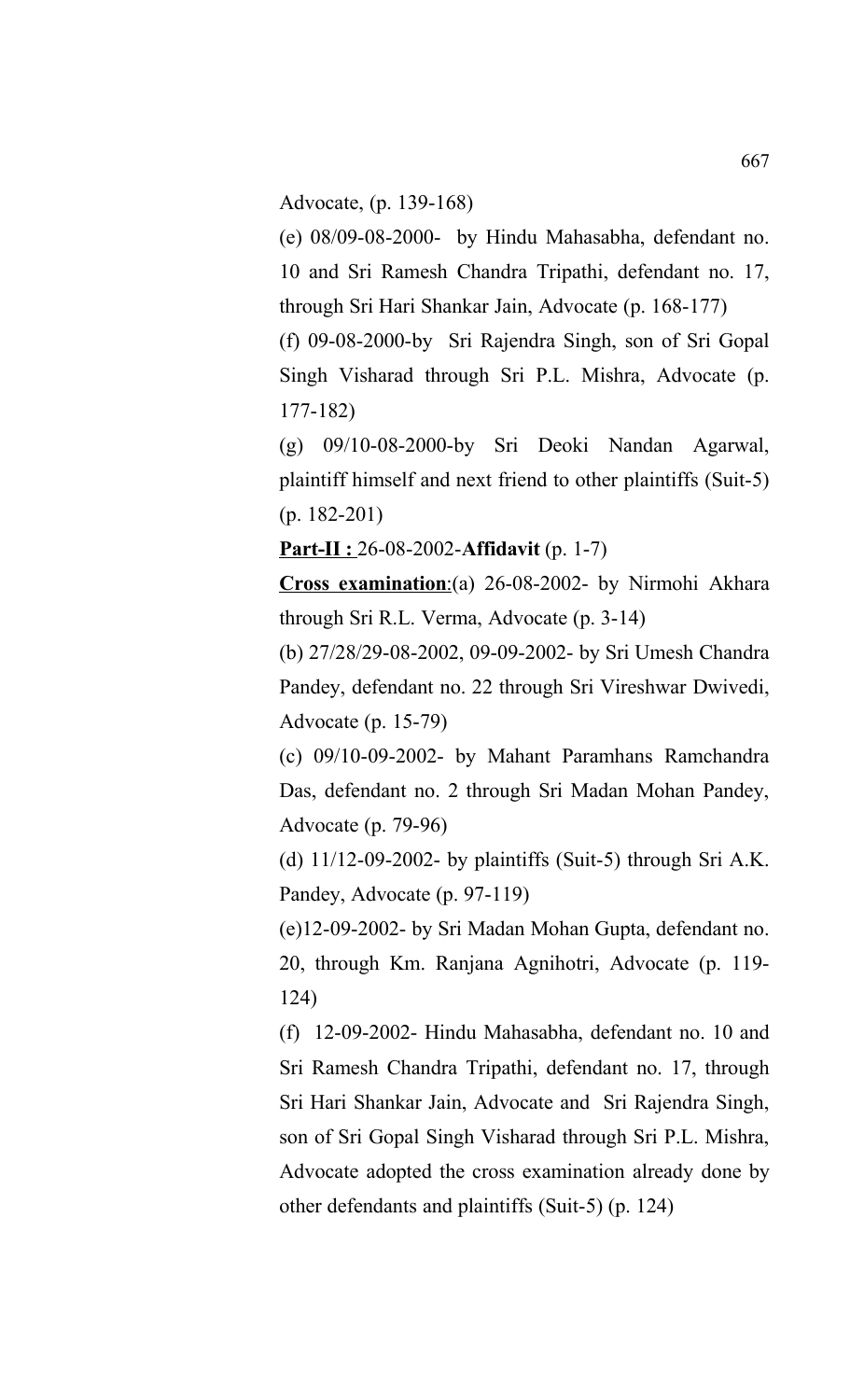**Part-III :** 20-03-2006-**Examination-in-chief** by affidavit (p.125-134)

**Cross examination:** (a) 20/21/22/23/24-03-06, 03/04/05/06/24/25-04-2006 - by Nirmohi Akhara through Sri R.L. Verma, Advocate and Tarunjeet Verma, Advocate (p. 135-311)

(b) 26-04-2006- by defendant no. 20 (Suit-4) through Km. Ranjana Agnihotri, Advocate (p. 312- 329)

**Part-IV** : (a) 27/28-04-2006, 22/23/24/25/26-05-2006-by defendant no. 20 (Suit-4) through Km. Ranjana Agnihotri, Advocate (p. 330- 428)

(b) 10/11/12-07-2006-by defendant no. 2/1 (Suit-4) through Sri Madan Mohan Pandey, Advocate (p. 429-484) (c) 13/14/25-07-2006- by plaintiffs (Suit-5) through Sri Ajay Pandey, Advocate (p. 485-515

(d) 25/26-07-2006- by Sri Ramesh Chandra Tripathi, defendant no. 17 (Suit-4) through Sri Vireshwar Dwivedi, Advocate (p. 515-531)

(e) 26/27/28-07-2006- by defendant no. 13/1 (Suit-4) through Sri Rakesh Pandey, Advocate (p. 531-556)

(f) 28-07-2006- Plaintiff (Suit-1) through Sri P.L. Mishra, Advocate, adopted cross examination already done by other defendants (p. 556)

**475.** In his examination-in-chief dated 22.02.2000, he said that initially he worked as Lecturer in Punjab University, Chandigarh and before retirement he worked as Professor for about 12 years. Having studied the matter pertaining to Babri Mosque, he has written an article (Paper No. 190C2/1-20, i.e., Ex. 62 Suit-4); and (Paper No. 288C-1 to 17, i.e., Ex 45, Suit-5). In this regard he deposed as under: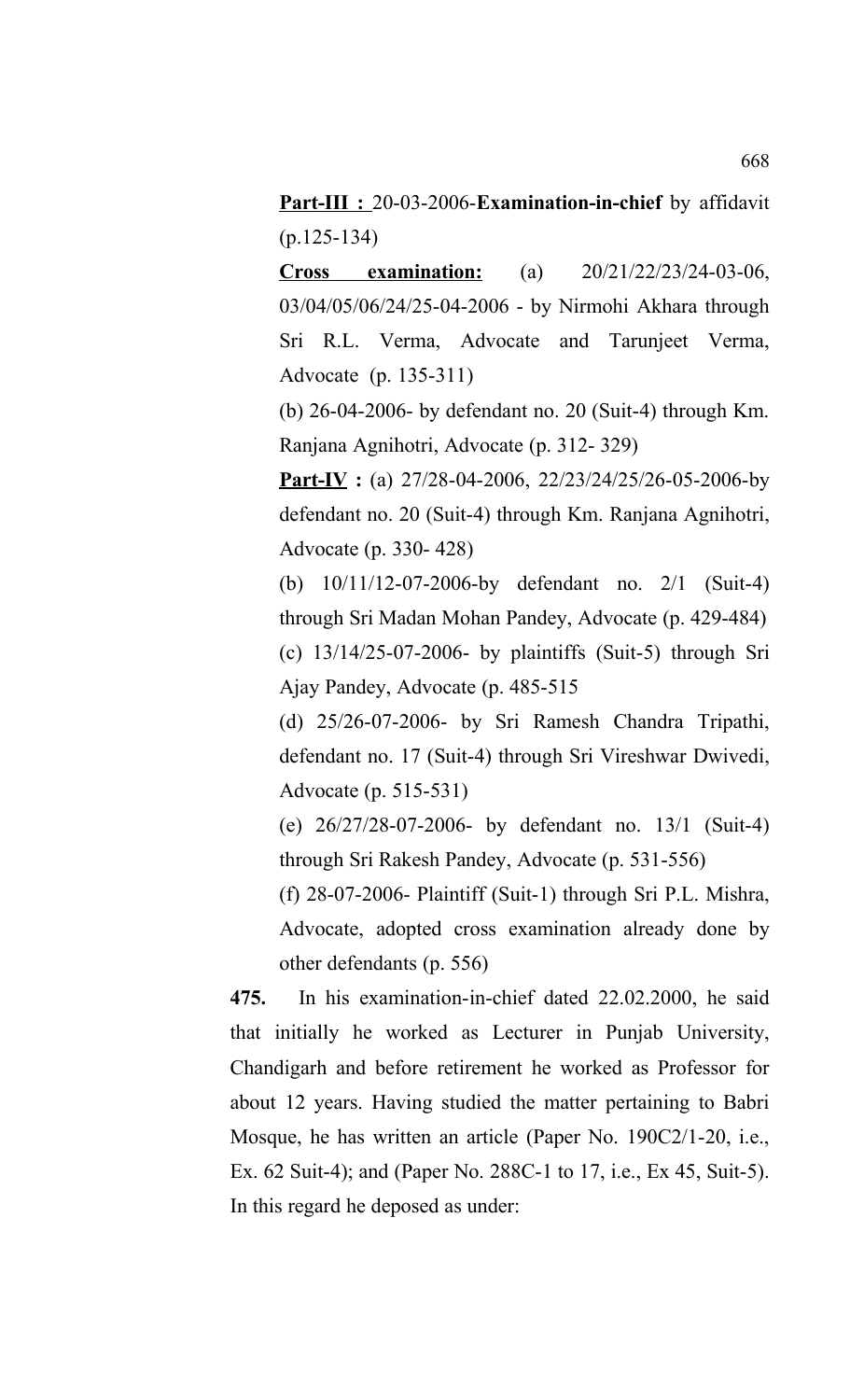''विवादित स्थल यानी कि बाबरी मस्जिद को मैंने देखा था मौके पर जाकर देखा है। मैंने मौके पर विवादित स्थल पर नापजोख भी किया था ड़ाफ़ूट मैंन की मदद से एवं फोटो ग्राफर की मदद से। अपने शोध के कार्य में मुझे कोई भी ऐसा प्रमाण नहीं मिला जिससे यह कहा जा सके कि बाबरी मस्जिद किसी मंदिर को गिराकर बनाई गयी हो। श्री प्रोफेसर बी0बी0लाल एवं ए0के0नारायण के शोध के अनुसार अयोध्या में 7 वीं सदी बी0सी0 के पहले आबादी के होने का कोई प्रमाण नहीं मिलता। गवाह को पेपर नं0110 सी1/8 सूट नं0 5 में दाखिल किये गये कागज को दिखाया गया जिसको देखकर गवाह ने कहा कि यह लेख हमारा लिखा हुआ है और इसमें जो एक लेटर लगा है उस पर हमारा दस्तखत है इसी लेटर के साथ मैंने अपने लेख जो पेपर नं0 110सी/1/9 से 110सी1/13 तक है यह मेरा लेख है। (श्री देवकी नंदन अग्रवाल ने इस प्रश्न पर आपत्ति की और कहा कि उपरोक्त दस्तावेज मूल प्रति नहीं है यानी मूल दस्तावेज नहीं है अतः साक्ष्य में ग्राहय नहीं है और न इसे साबित किया जा सकता है। यह आपत्ति मुकदमें के सुनवाई के समय विचार की जायेगी) इस फोटो स्टेट लेख की कापी पर जो संशोधन किये गये हैं और कटिंग है वह मेरे ही द्वारा की गयी थी। मैं यह निश्चितरूप से नहीं कह सकता कि इसकी मूल प्रति मेरे पास है या नहीं। इस लेख में जो भी मैंने लिखा है उसे मैं सही समझता हूँ। परन्तु अयोध्या के स्टडी के बाद इस लेख में मैंने कुछ जोड़ा है। अयोध्या के विजिट के दौरान हमारे साथ प्रो0 आर0एस0 शर्मा, ड़ाफ़्टमैन एवं फोटो ग्राफर साथ थे। अपने इस शोध कार्य को पूर्ण करने के बाद मैंने एक रिपोर्ट आई0सी0अच0आर0 को भेजी थी। इस मरहले पर गवाह का ध्यान गृह सचिव भारत सरकार के द्वारा प्रेषित अप्लीकेशन नं0 7 ओ/2000 ओ0एस0 नं04/89 के साथ संलग्न रिपोर्ट रामजन्मभूमि–बाबरी मस्जिद ए हिस्टोरियन रिपोर्ट की ओर दिलाया गया। जो कागज नं0 सी 2/190/1 से 20 है। यह रिपोर्ट मेरे तथा इसमें लिखित तीन अन्य नाम डा० आर०एस०शर्मा, प्रो० एम० अतहर अली, श्री डी०एन०झा द्वारा तैयार संयुक्त रिपोर्ट थी। इस रिपोर्ट कवरिंग लेटर दिनांक 13 मई 91 के साथ लगा हुआ है जिस पर आर0 एस0 शर्मा एवं अतहर अली ने स्वयं दस्तखत किया है और मेरी तरफ से प्रो0 आर0 एस0 शर्मा ने दस्तखत किया है एवं प्रो0 डी0एन0 झा की तरफ से अतहर अली साहब ने दस्तखत किया है। इस पत्र में जो डेजिगनेशन दिखाया गया है वह सही है। इस रिपोर्ट के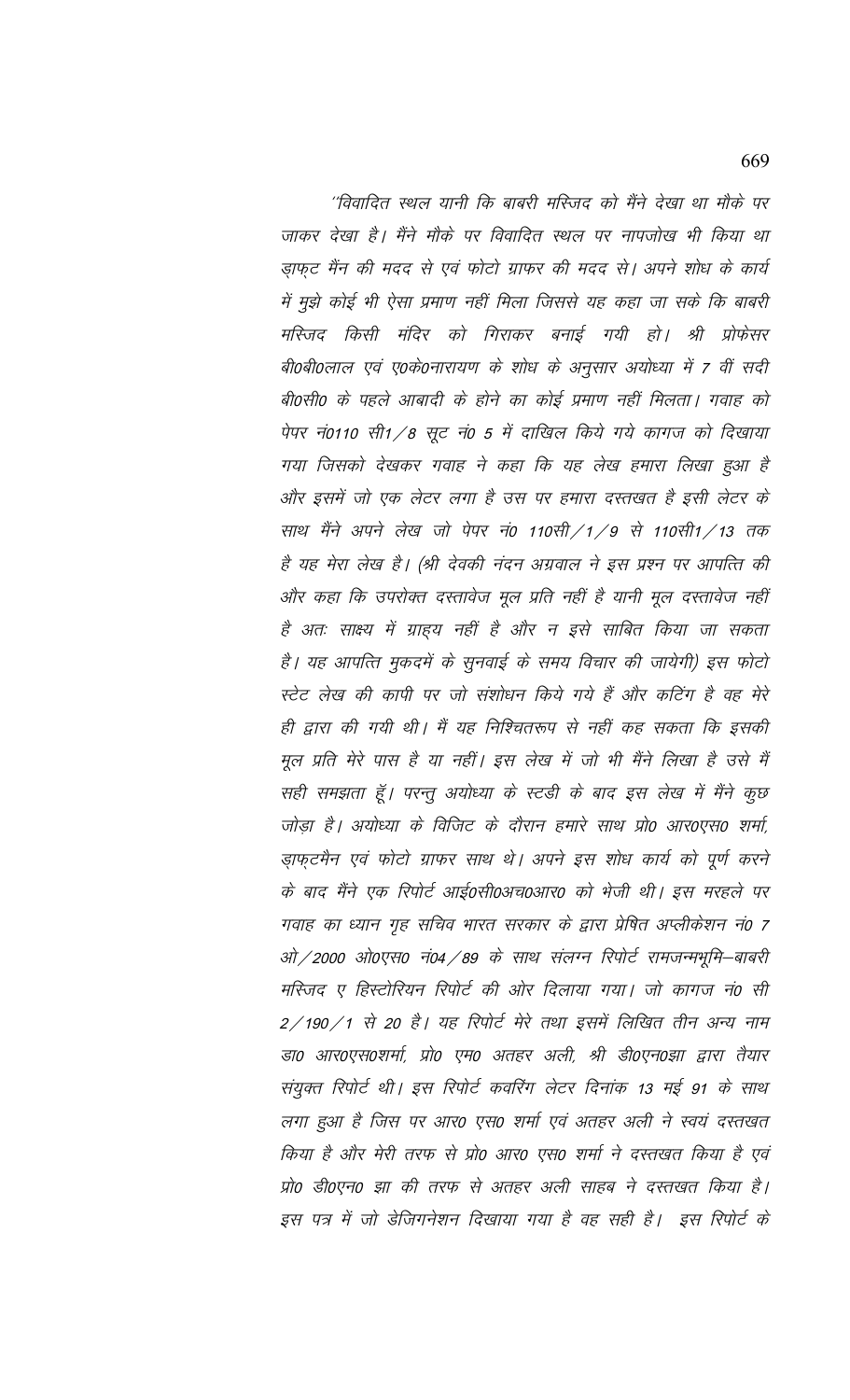प्रथम पृष्ठ के पीछे मेरा डेजिगनेशन जो दिखाया गया है उसमें सोशल साइंस की जगह इन्डेक्सि / स्टैडी होना चाहिए था। इस रिपोर्ट को हम सभी चारों ने मिलकर फाइनल रूप दिया। इस रिपोर्ट के कन्टेंट से आज भी मैं पूरी तरह सहमत हूँ। इस शोधकार्य में मैंने पुरातत्व विषय संबंधी भाग लिखा था। अर्थात पुरातत्व संबंधी योगदान इस रिपोर्ट में मेरा है। यह रिपोर्ट जो मुझे दिखायी गयी है यह वही रिपोर्ट है जो मैंने भेजी थी इस रिपोर्ट में जो लिखा है वह सही है। मैं आर0एस0शर्मा व एम0 अतहर अली के दस्तखत पहचानता हूँ और इस रिपोर्ट पर उन्हीं के दस्तखत हैं। इस कागज पर प्रदर्श संख्या क 62 डाला गया।"

"I saw the disputed site, that is, the Babri mosque. I have seen it by going to the site. I even did on-the-spot measurements at the disputed site with the help of draftsman and photographer. In course of my research, I came across no proof enabling me to say that the Babri mosque was built by demolishing any temple. As per the research of Prof. B.B. Lal and Sri A. K. Narayan, nothing has been found evidencing habitation in Ayodhya prior to the  $7<sup>th</sup>$ century B.C.. (Paper no. 110C1/8 filed in Suit No. 5 was shown to the witness where upon he stated that this article is in his hand- writing and a letter annexed to it bears his signature). Accompanying this very letter, my article (paper nos.  $110C/1/9$  to  $110C1/13$ ) is my own article. (Sri Devaki Nandan Agarwal raised objection over this issue and contended that the aforesaid document is not an original copy, that is, an original document; hence it is not admissible in evidence and cannot be proved. This objection will be considered at the hearing of the case.) The corrections and cuttings that have been made on this photostat copy of article, were made by myself. I cannot certainly say whether I have its original copy or not. What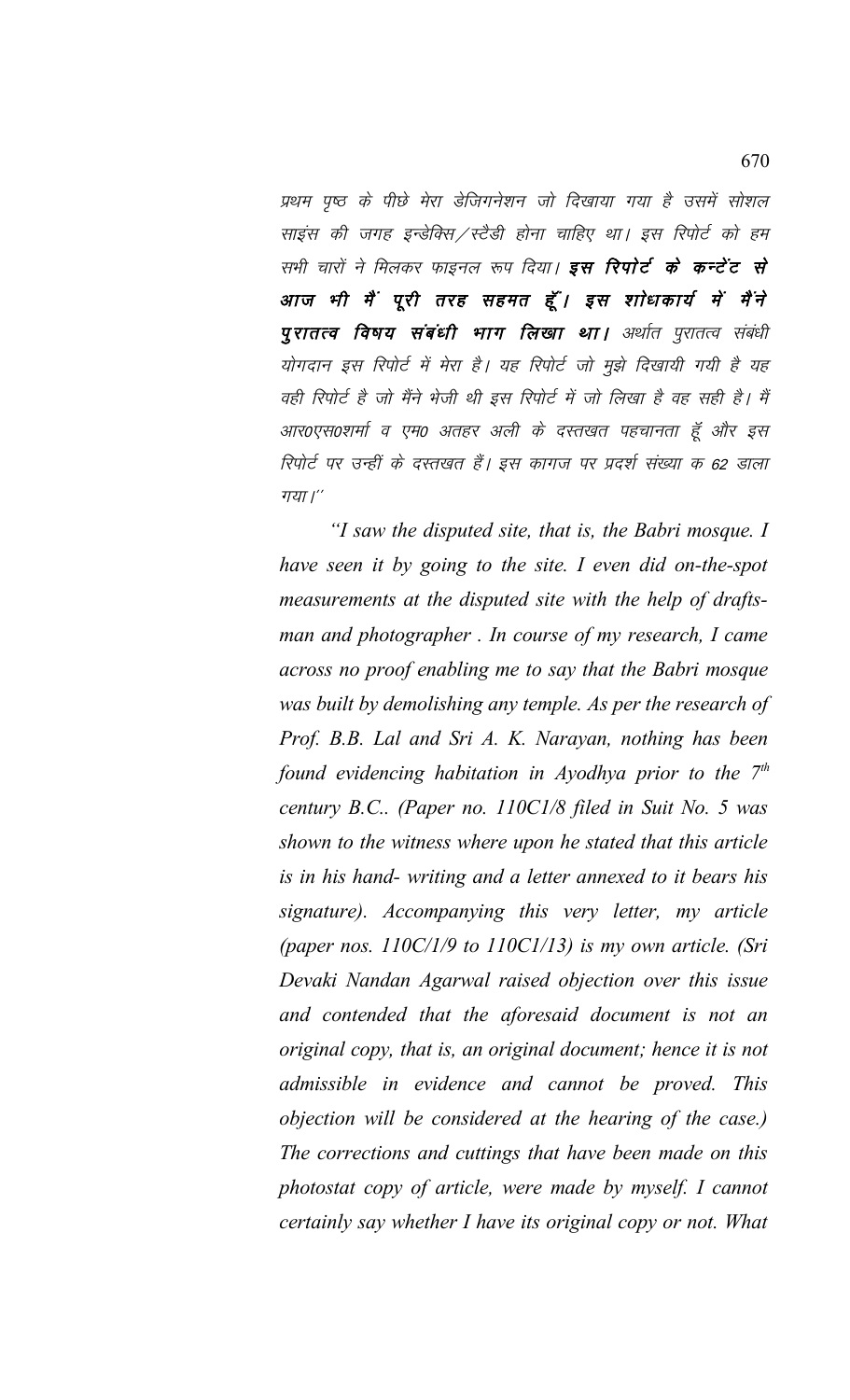*I have written in this article, is correct to my understanding. But after making study on Ayodhya I have made certain additions to this article. During my Ayodhya visit, I was accompanied by Prof R.S. Sharma as well as a drafts-man and a photographer. After completion of this research work I sent a report to I.C.H.R.. (In this behalf, when the attention of the witness was drawn to a report captioned 'Ram Janam Bhumi-Babri Masjid: A Historian Report', annexed to Application no. 7O/2000 sent by Home Secretary, Government of India in O.S. No. 4/89, he stated ) Running from paper no. C2/190/1 to 20, this report was a joint report prepared by me and three other persons viz. Dr. R.S. Sharma Prof. M. Athar Ali and Prof. D. N. Jha. This report is with a covering letter dated 13th May, 1991 on which R.S. Sharma and Athar Ali themselves have put their signatures and Prof. R.S. Sharma has signed on my behalf and Prof. Athar Ali has signed on behalf of Prof. D.N. Jha. The designation shown in this letter, is correct. On the back of the first page of the report is shown my designation, in which the word 'index study' ought to have been used in place of science. The four of us collectively gave a final shape to this report. I absolutely agree to the contents of this report even today. I had written archaeology-related portion in this research work. That is to say, my contribution in this report is in relation to archaeology. The report which has been shown to me, is the same that was sent by me. The contents of this report are correct. I recognise the signatures of R.S. Sharma and M. Athar Ali, and this report bears signatures of these very persons. This paper is marked as Exhibit Ka 62."*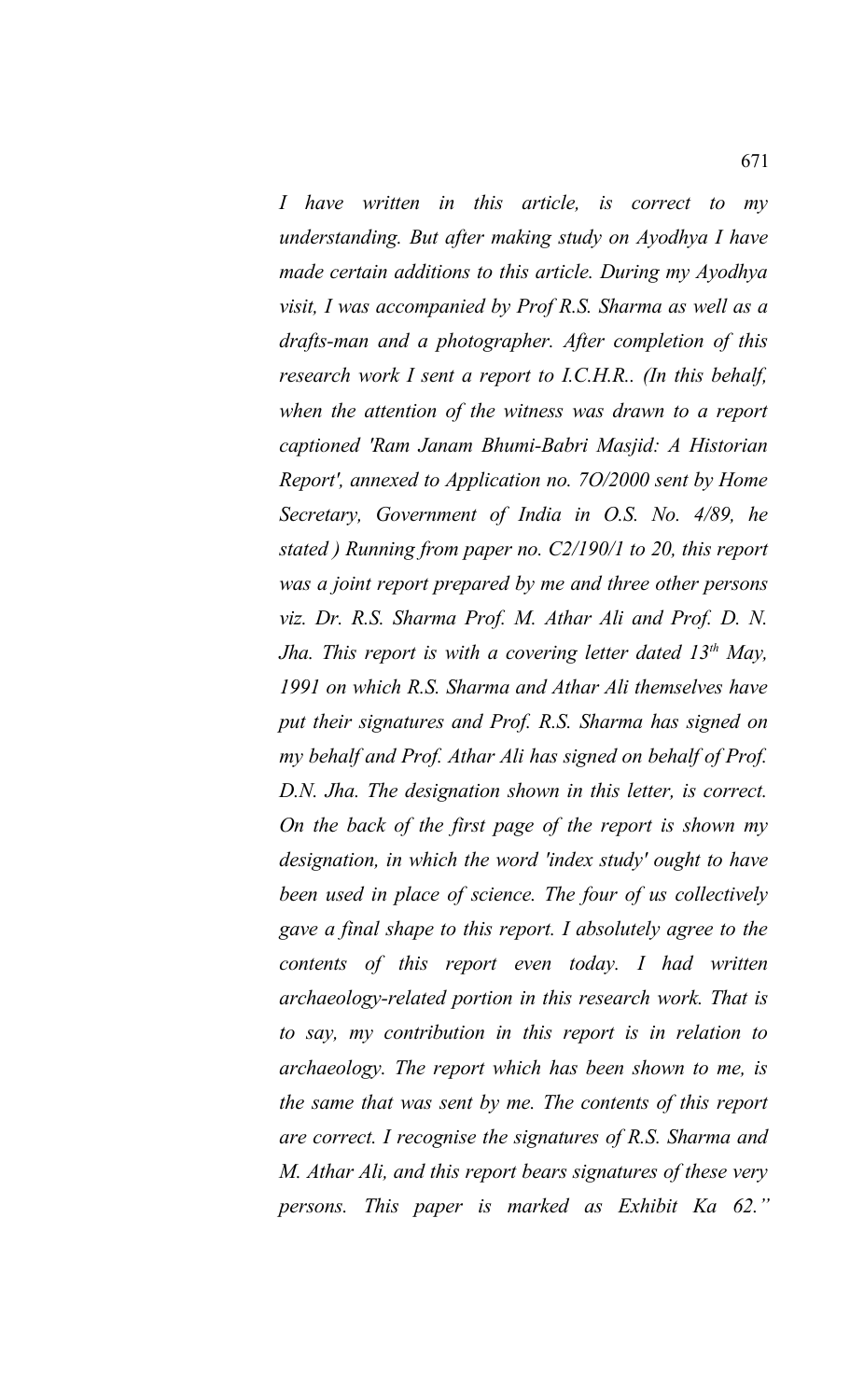## *(E.T.C.)*

**476.** PW 16 was recalled by plaintiffs (Suit-4) to give his views in the light of a book written by Dr. T.P. Verma and Dr. S.P. Gupta, i.e., "Ayodhya Ka Itihas Evam Puratatva-Rigved Kal Se Aaj Tak" (Ex.3, Suit-5). He filed affidavit dated 26.08.2002 as statement-in-chief. The purpose of the said affidavit is mentioned in para 2 as under:

"*2. That the deponent has been informed by the plaintiffs' counsel that he has been recalled to give his statement mainly regarding the claims made in the Book entitled as "Ayodhya Ka Itihas Evam Puratatva-Rigved Kal Se Aaj Tak" writeen by Dr. T.P.Verma and Dr. S.P. Gupta filed in this Hon'ble Court after the deponent's statement on oath recorded in this case. The deponent is an archaeologist and has adequate experience of filed archaeology."* 

**477.** In respect to the above book and its contents, PW-16 gave his statement in paras 3 to 17 of the affidavit as under:

*"3. That the deponent has gone through the relevant portions of the aforesaid Book on Ayodhya, hereinafter referred to as 'the Book' or as 'Ayodhya Ka Itihas', and has to state that the conclusions drawn by the authors of the aforesaid book on the basis of the so called discoveries allegedly made in June-July 1992 and December 1992- January 1993, at Ayodhya, on or around or near the disputed site of Babri Masjid, can neither be said to be based upon any authentic archaeological evidence and nor the same can be relied upon for the purposes of any scientific study. The said discoveries alleged to have been made in 1992-1993, can not at all be said to be Finds or material discovered through scientific excavation or after*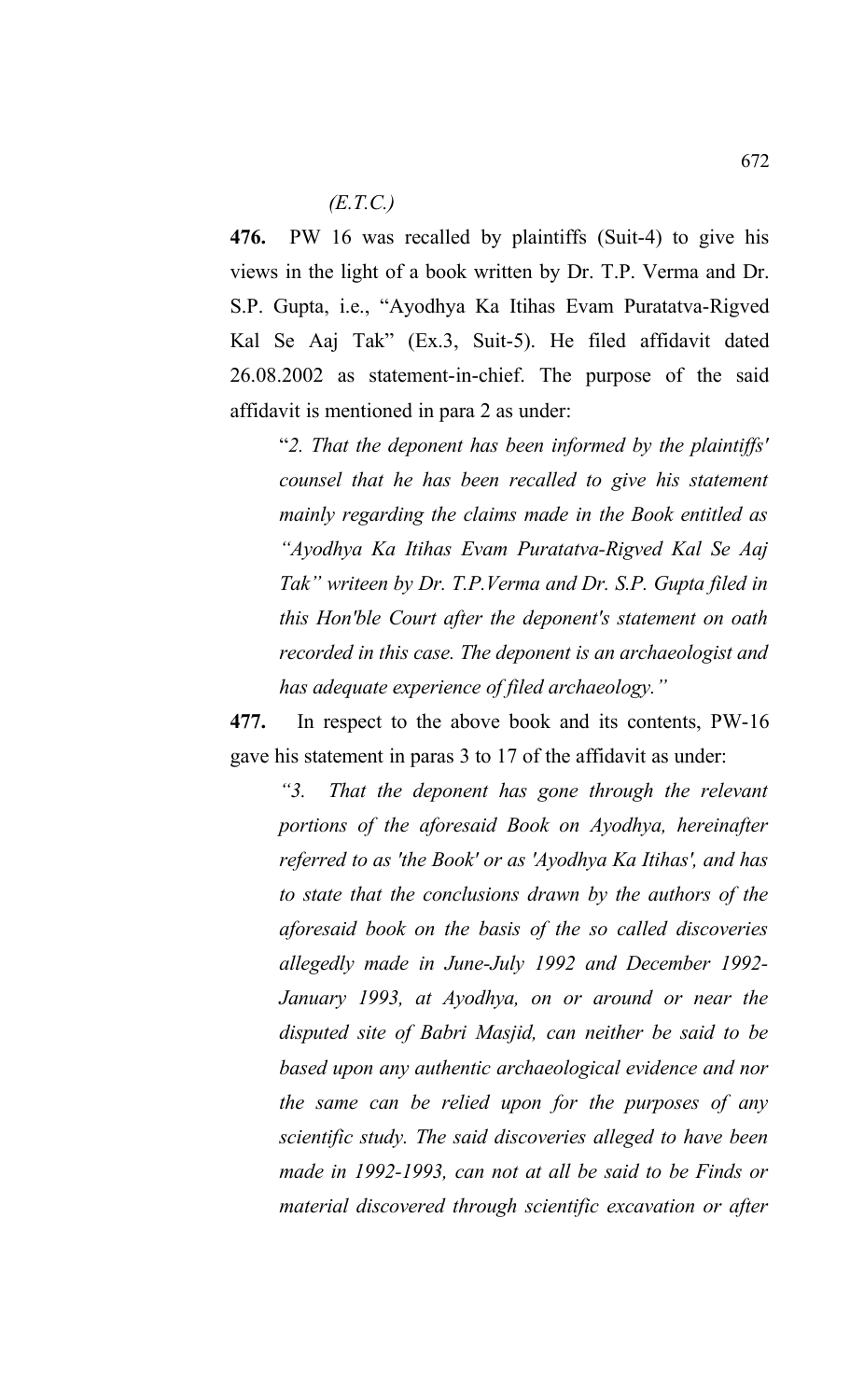*scientific recording."* 

*"4. That the so called discovery of an inscription, alleged to have been made in December, 1992, from the debris of the Babri Masjid, can not be said to be an archaeological evidence of the alleged existence of any temple of 11th or 12th century, the demolition of which is being attributed to Babar or his Governor Mir Baqi. In this respect it is relevant to point out that neither any INSITU photograph of the said inscription has been published in Ayodhya Ka Itihas or anywhere else, to the best of the deponent's knowledge and nor any Diary/Notes etc. appear to have been maintained/prepared by anyone regarding the alleged discovery of the same."* 

*"5. That similarly the so called Artefacts alleged to have been discovered in June- July, 1992, as a result of P.W.D. digging of the site, during the surface levelling operations of the Govt. of U.P., cannot be said to be finds or artefacts discovered as a result of any scientific excavation or with scientific recording, and as such the same can also not be accepted as an archaeological evidence of the alleged existence of any ancient temple on the site of Babri Masjid, the demolition of which could be attributed to Babar or his Governor Mir Baqi. The so called INSITU photographs of these alleged Finds can neither be said to be INSITU photographs, and nor the description of the same in Ayodhya Ka Itihas, or in any other Book or Booklet called as New Archaeological Discoveries, can be treated as Notes Book/Dairy recording the said alleged discoveries/finds."* 

*"6. That there is no archaeological evidence regarding*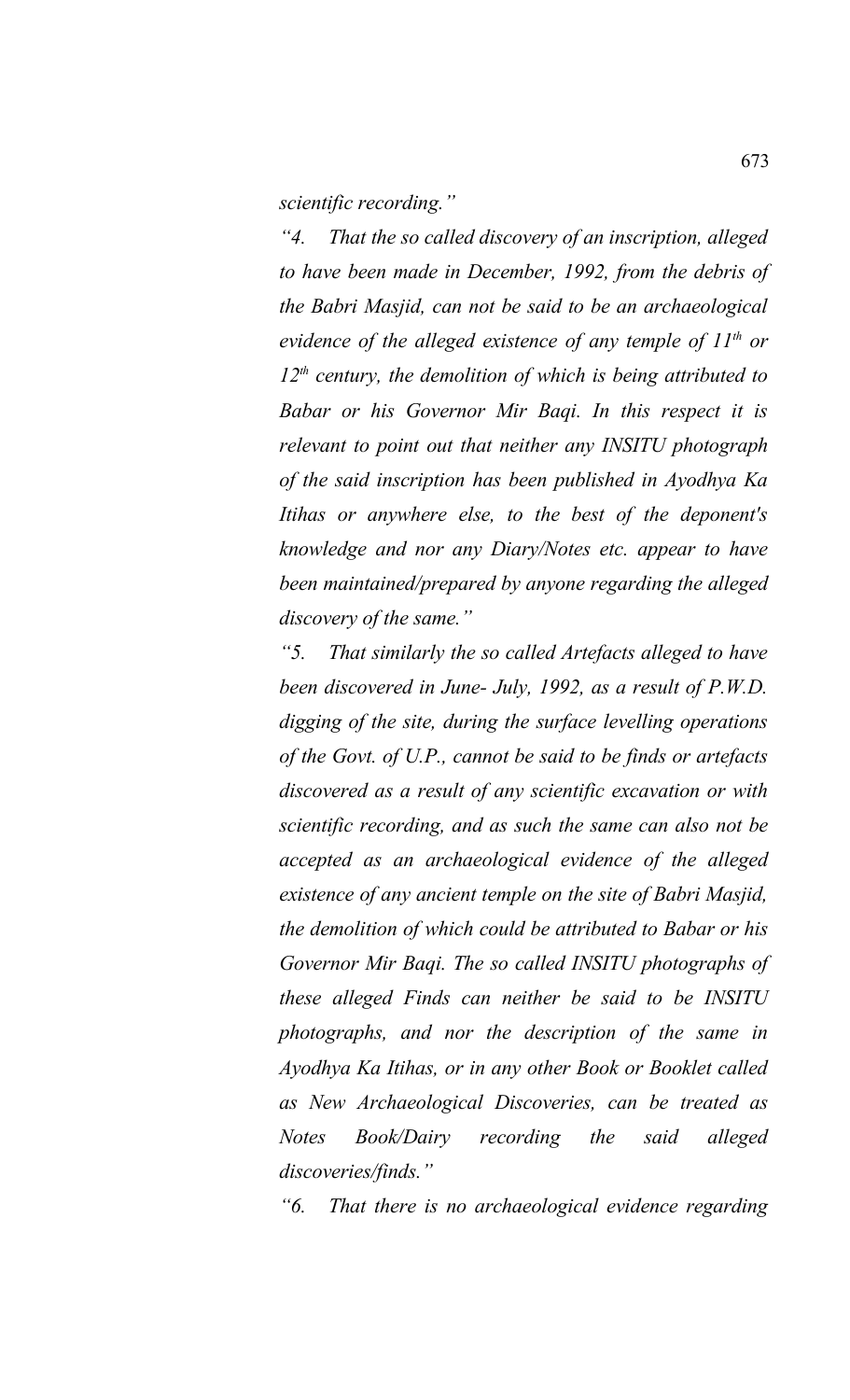*the site of Babri Masjid being the alleged Ram Janam Bhoomi or a sacred place associated with it as claimed by the authors of Ayodhya Ka Itihas. No such opinion was given by Sri B.B. Lal also either in his reports published in "Indian Archaeological-A Review" or in 'An Encyclopaedia of India Archaeology' Edited by A. Ghosh and and the assertions made in this respect in Ayodhya Ka Itihas are incorrect."* 

*"7. That the Manchitra (Maps) no. 5 and 6, printed in Ayodhya Ka Itihas showing the alleged sections of the so called excavation of June 1992, have no archaeological relevance. There was absolutely no scientific excavation by any archaeologist during which the said pit/so called artefacts are alleged to have been found."* 

*8. That the assertion made in Ayodhya Ka Itihas about the scrapping alleged to have been done by Dr. K.M. Srivastava and Dr. S.P. Gupta on 22-23 July, 1992, near the disputed site, appears to be unbelievable as Scrapping is required when the stratification fixed by earlier excavator needs to be verified after some passage of time. Then the fill-in of the old trench may be taken out and the section scraped. By such scraping the succession of strata can be determined. Scraping may also be done while exploring the early levels of a mound where later occupation or deposits have covered them and there are deep cutting made by rain gullies or rivers in parts of site. There is, however, no way of determining through "scraping", the particular stratum, in which material such as broken sculptures or brickbats was located prior to excavation in a trench or pit if the position of each of the*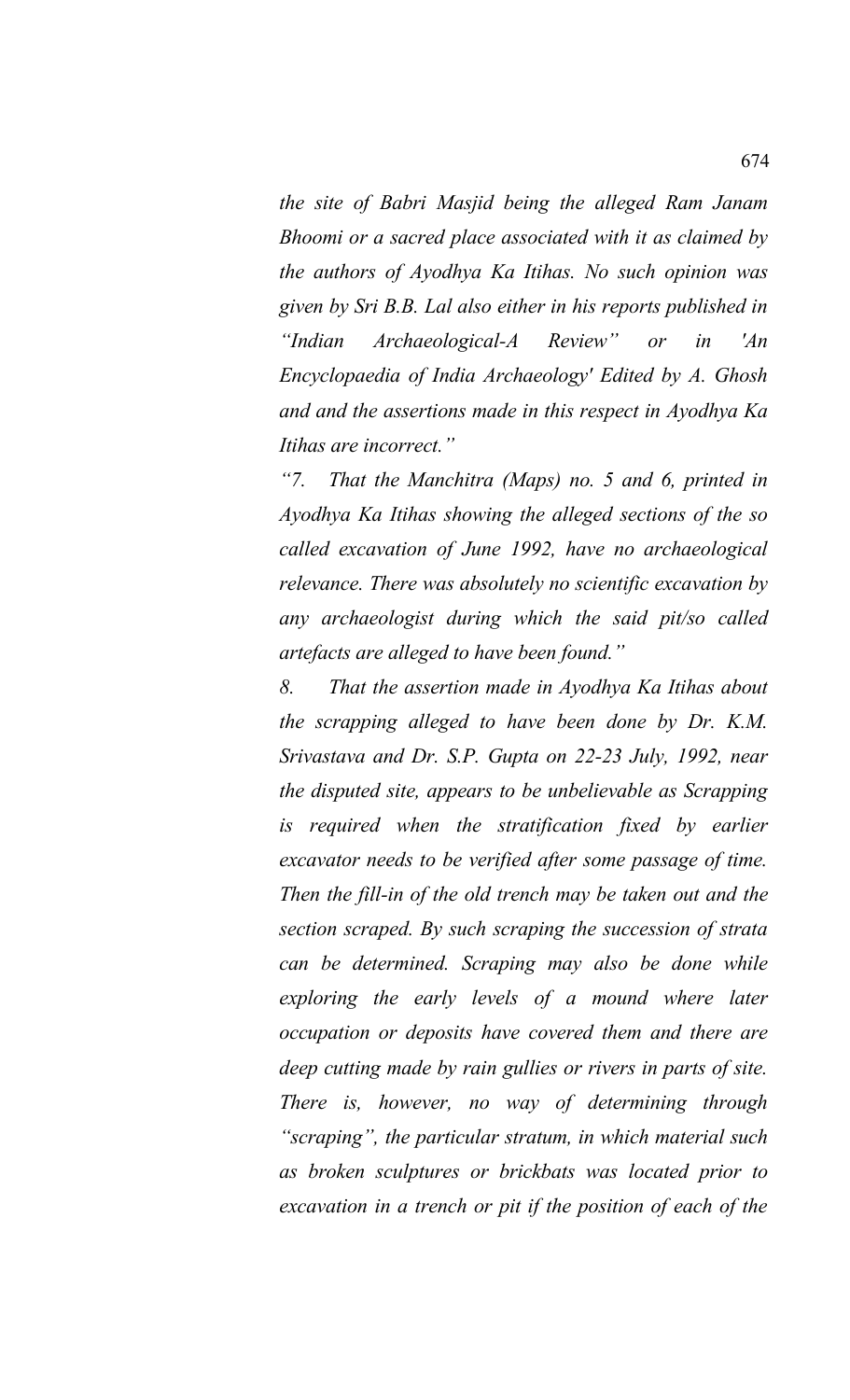*item of material was not recorded with due dimensional measurements by a qualified archaeologist. When a section is freshly cut, the need for scraping does not arise, since the strata ought to be distinguished from the excavated section."* 

*"9. That, the assertions made in the aforesaid Book regarding the so called conclusion of Prof. B.B. Lal about the pillar bases, allegedly being of the black stone pillars, which might have remained on their original site, are not correct. (As a matter of fact no such conclusion or opinion of Prof. B.B. Lal is given either in his excavation reports published in "Indian Archaeology-A Review" or even in his entry regarding Ayodhya given in 'An Encyclopaedia of Indian Archaeology' Edited by A. Ghosh)."* 

*"10. That no material can be regarded as of archaeological significance, if its actual position in-situ before removal is not established. This should be established by photograph, or, at least by recording of its actual position by a qualified archaeologist. Such photographs / recording being not available for the sculptures allegedly recorded from outside the Babri Masjid and the inscription and other material allegedly obtained from the Babri Masjid during its unlawful demolition, nothing can be said about where they have actually come from."* 

*"11. That no archaeological excavation in India can take place without license from the Archaeological Survey of India. Once the sculptures or the inscription were observed in-situ, the Archaeological Survey of India should have been informed immediately. When such an obvious step*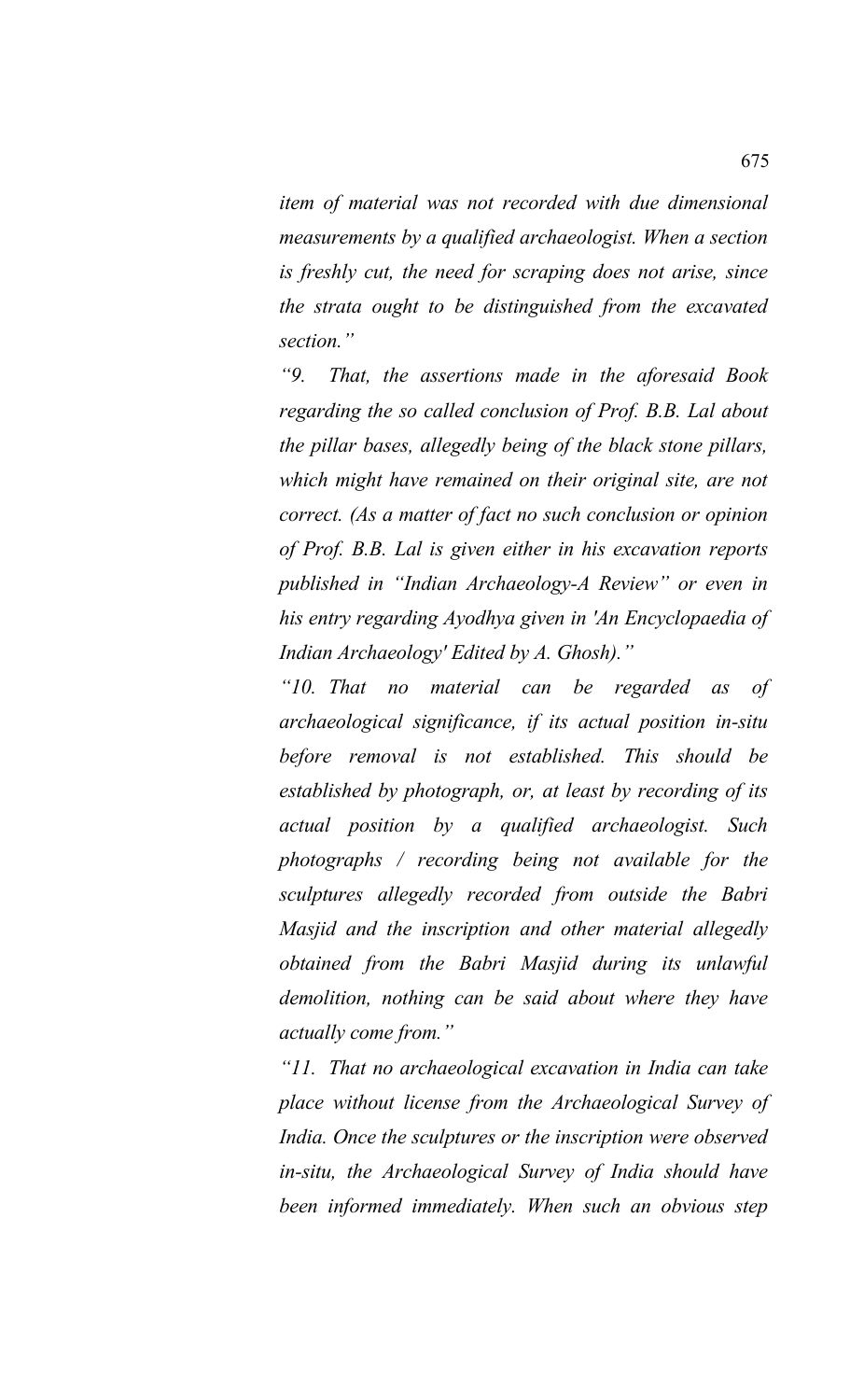*was not taken by those concerned, doubt immediately arises as to the truth of their reports about where the material has come from."*

*"12. That when a stone is taken from brickwork or wall of an old medieval building, it must contain traces of mortar and attached brickwork and rubble. Since the slab containing the alleged stone inscription has reportedly no trace of any such matter, it cannot be supposed that it really came from the wall of the Babri Masjid, to which it was allegedly attached during construction."*

*"13. That if there is difference in the colour of stone sculptures, it can be inferred that the material has been only partly immersed in the soil. Such colour variation being observable on the sculptures allegedly retrieved from underground in the vicinity of the Babri Masjid, it can be assumed that these could not have come from the underground spot as being claimed."*

*"14. That the sculptured stone pillars fixed in Babri Masjid have parallels only in eastern India (Bengal and Bihar). These may be seeen in the illustrations in R.D. Benerji's, "Eastern Indian School of Medieval Sculpture" published by Archaeological Survey of India, Delhi, (1933) (Plates LXXXIX (a) and (e) and XC (d)). On the pillars shown in Plates LXXXIX (a) and XC (d), Benerji says (pp. 155.7): "The best product of the Eastern School is a tall slender column recovered from Rajmahal. This pillar was originally brought from the ruins of Gaur (West Bengal) during the Musalman period. When ruins at Rajmahal (eastern Bihar) were destroyed by the East Indian Railway Company, the pillar was used as a lamp post. It was*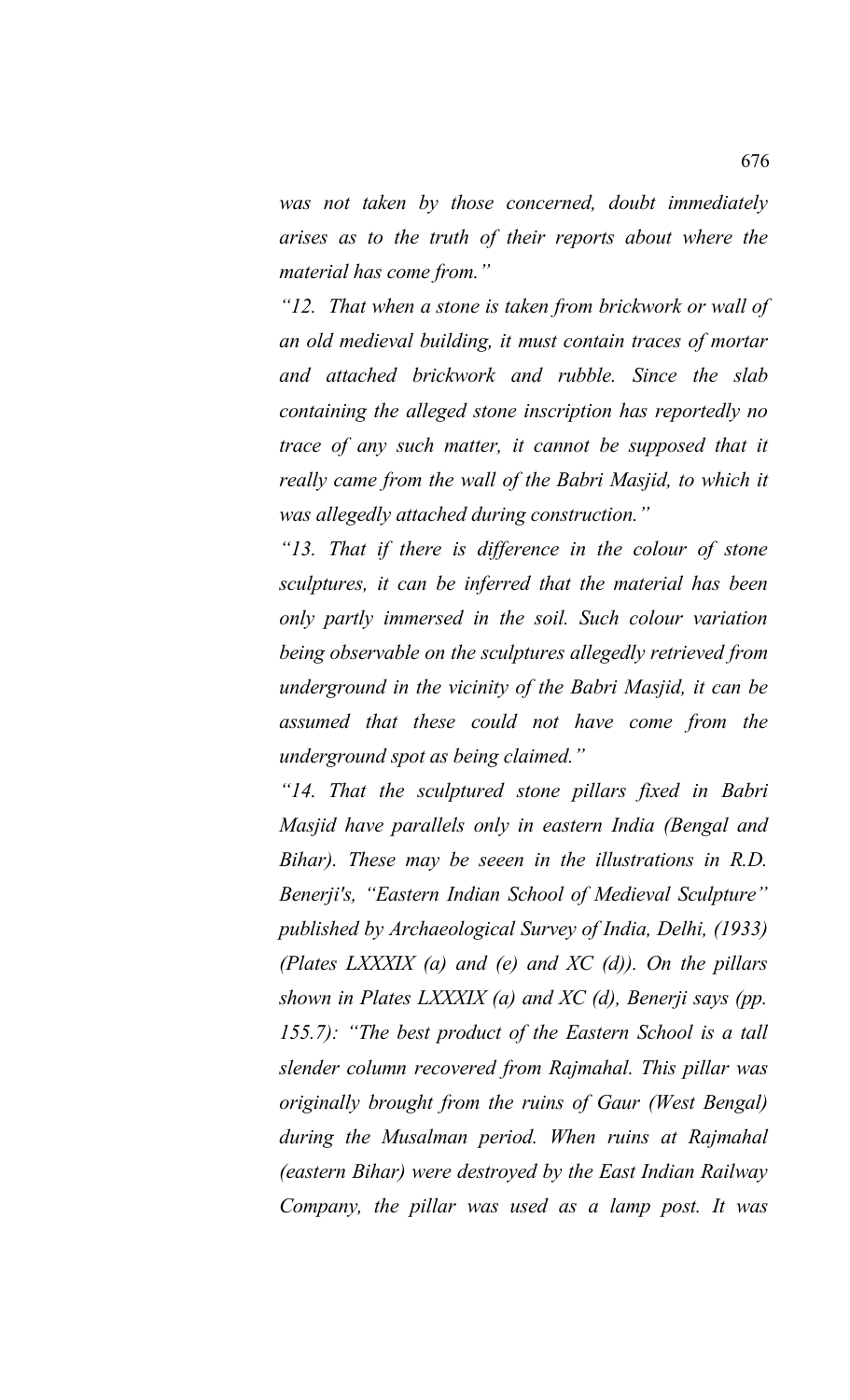*recovered from that position by the late Dr. John Anderson and now forms one of the principal attractions of the archaeological collections of the Indian Museum (Calcutta) .... This pillar appears to belong to the middle of the tenth century A.D. and the building of which it once formed part was a Saiva temple."*

*On the pillar illustrated on Plate LXXXIX (e), Benerji says (p. 157):*

*"Later in date (than middle of 10th century) and less elegant is another pillar from a Saiva temple discovered among the ruins now called Banaraja's Garh (Bangarh) in the Dinajpur District of Northern Bengal. This pillar was brought to Dinajpur town nearly a century ago and erected in the Maharaja's palace. It is inscribed and dated. According to the inscription the pillar belonged to a Saiva temple erected by a king of Gauda of Kamboja lineage in the Saka year 888=966 A.D."*

*"15. That it may also be stated that similar pillars shown in the Book of R.D. Benerji, referred in the Historians' Report to the Nation, are not on Plate LXRXIX (b) and (c) but the same should be read as Plate LXXXIX (a) and (e) and (c).*

*There are no Gahadavala parallels to the Babri Masjid pillars. Thus they must have been brought from Eastern India to Ayodhya at some time between the 10th and 16th centuries, and then used in the Babri Masjid. They do not at all attest to there being a temple at the site of Babri Masjid itself. "*

*"16. That the size of individual Hindu temples of the 11th and 12th centuries in the region of North India, was usually*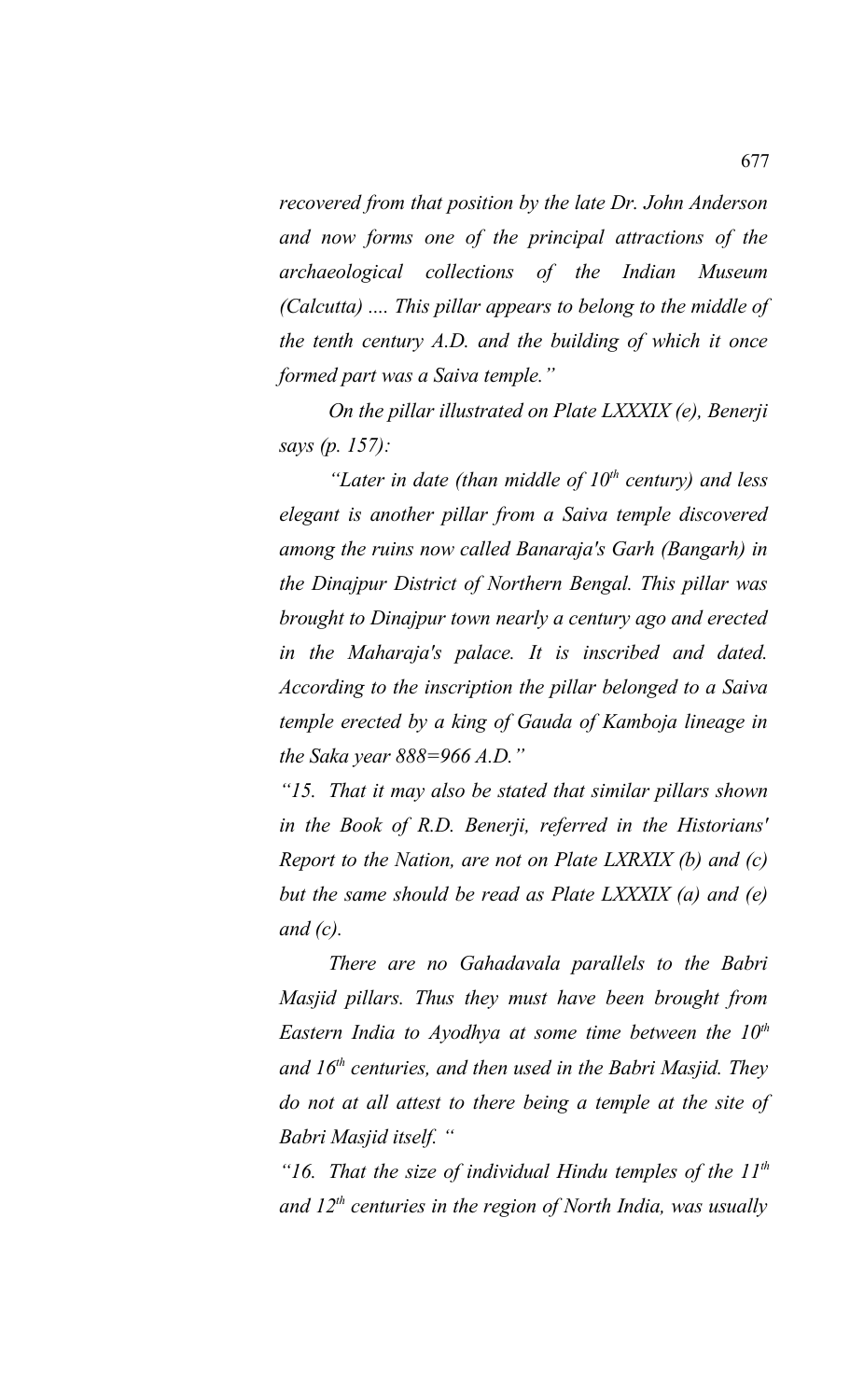*so small that it could not have covered the area of the Babri Masjid, let alone the additional area which is mentioned by authors of the book-Ayodhya Ka Itihas."*

*The largest temple at Khajuraho, the great site of Shaivite, Vaishnavite and Jain temples of the 10th -11th centuries, and among all temple-complexes nearest to Ayodhya, was the temple of Kandariya Mahadev, the dimensions of which were only 109 feet in length by 60 feet in width. This is less than the area of the Babri Masjid which was about 150 feet by 90 feet. Other temples at Khajuraho are still smaller. The Vishnu temple of Chaturbhoj measures only 85 feet by 44 feet, and of Devi Jagadambi only 77 feet by 50 feet. The temples at Khajuraho are fairly well dated by inscriptions, many of which were published in Epigraphia Indica. For shorter but authoritative accounts of Khajuraho templers, we can refer to James Fergusson's History of Eastern and Indian Architecture, Vol. II, pp. 140-143, and Percy Brown's, Indian Architecture (Hindu and Buddhist Periods), pp. 110-13."*

*"17. That the deponent has gone through the valuable Chapter /Article written by Prof. Ram Sharan Sharma regarding the matter in issue which was published in the book entitled as "Destruction and Conservation of Cultural Property" Edited by Robert Layton, Peter G. Stone and Julian Thomas, first published in 2001 by Routledge, 11 New Fetter Lane, London. This article/paper throws ample light on the crucial issues dealt with in the aforesaid book "Ayodhya Ka Itihas."*

**478.** The above witness was again recalled at the instance of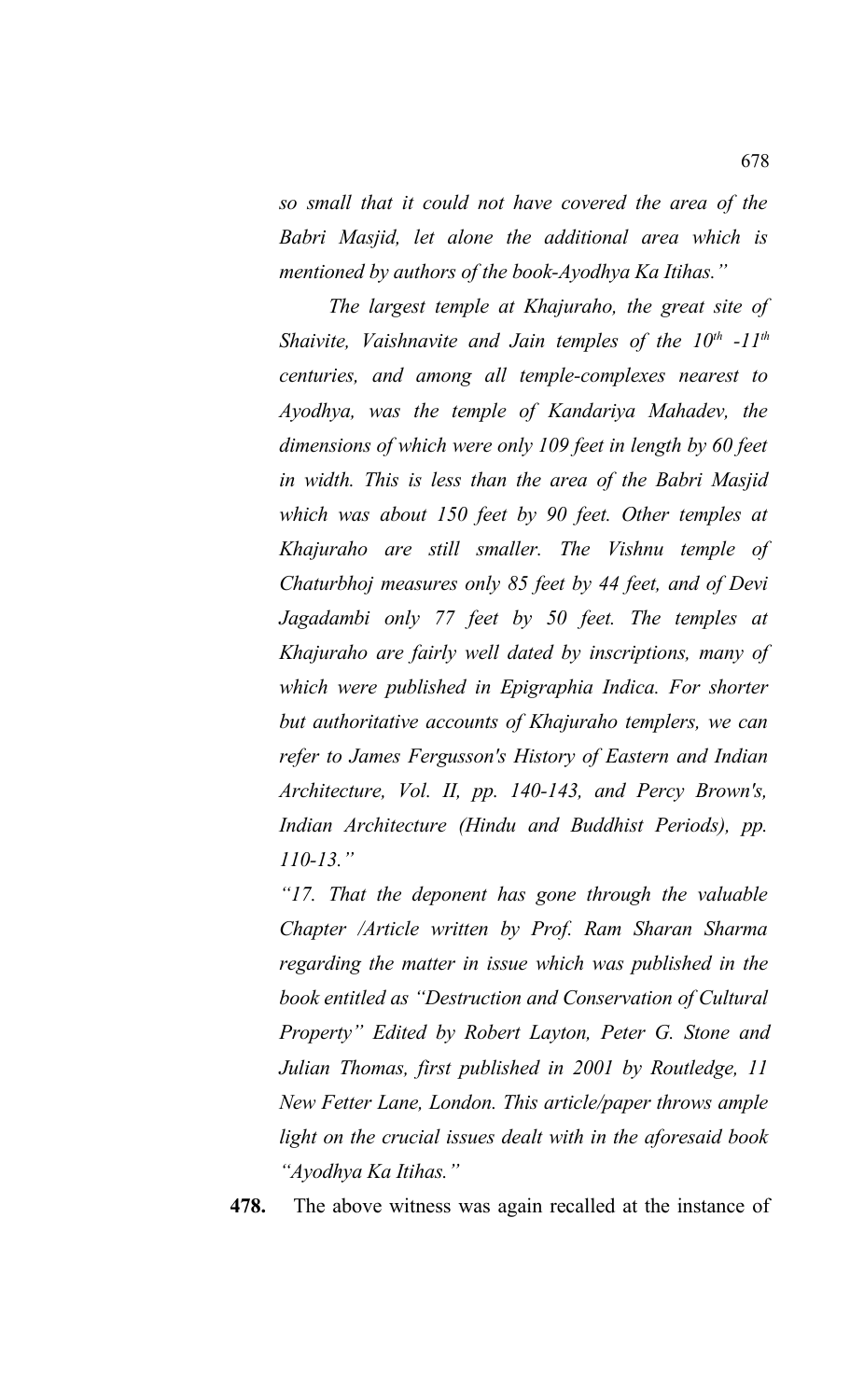the plaintiffs (Suit-4) under Order XVIII Rule 4 C.P.C. after the ASI submitted its report to depose in support of the objections filed by the plaintiffs (Suit-4) against ASI report. The statementin-chief by way of an affidavit dated 20.03.2006 refers to his views on the ASI report. He claimed to have visited the site during the course of excavation and said as under:

*"2. That the Excavation report of Ayodhya dated 22nd August, 2003 has technically served the limited purpose of digging evidence for certain anomalies shown by the GPR Survey, but it has misrepresented the true nature of the structure, floors and so-called 'pillar bases' immediately underlying the Babri-Masjid ruins."*

*"3. That the report claims that a so-called "massive pillared structure" of period VII underlying the mosque is that of a the so called "massive structure", (Pd. VII) below the mosque and continuity of all phases from 10th century onwards until the construction of the Babri Masjid as well as on the stones and decorated bricks, mutilated sculptures, carved architectural members, the alleged 50 pillar bases associated with it and the ruins of a so-called "circular shrine" (of Period V). A still earlier structure ascribed to period VI has been wrongly identified as a Gahadavala Temple (11th -12th century ). (A critical examination of the evidence reported, however, leads to an altogether different conclusion. The structure believed to be a "massive" temple (of Period VII) standing at the site before the Babri-Masjid was constructed, is in fact an Idgah/Qanati mosque of the Sultanate period. Even the still earlier structure (Pd. VI) is also a mosque-like structure of the Sultanate period itself.)"*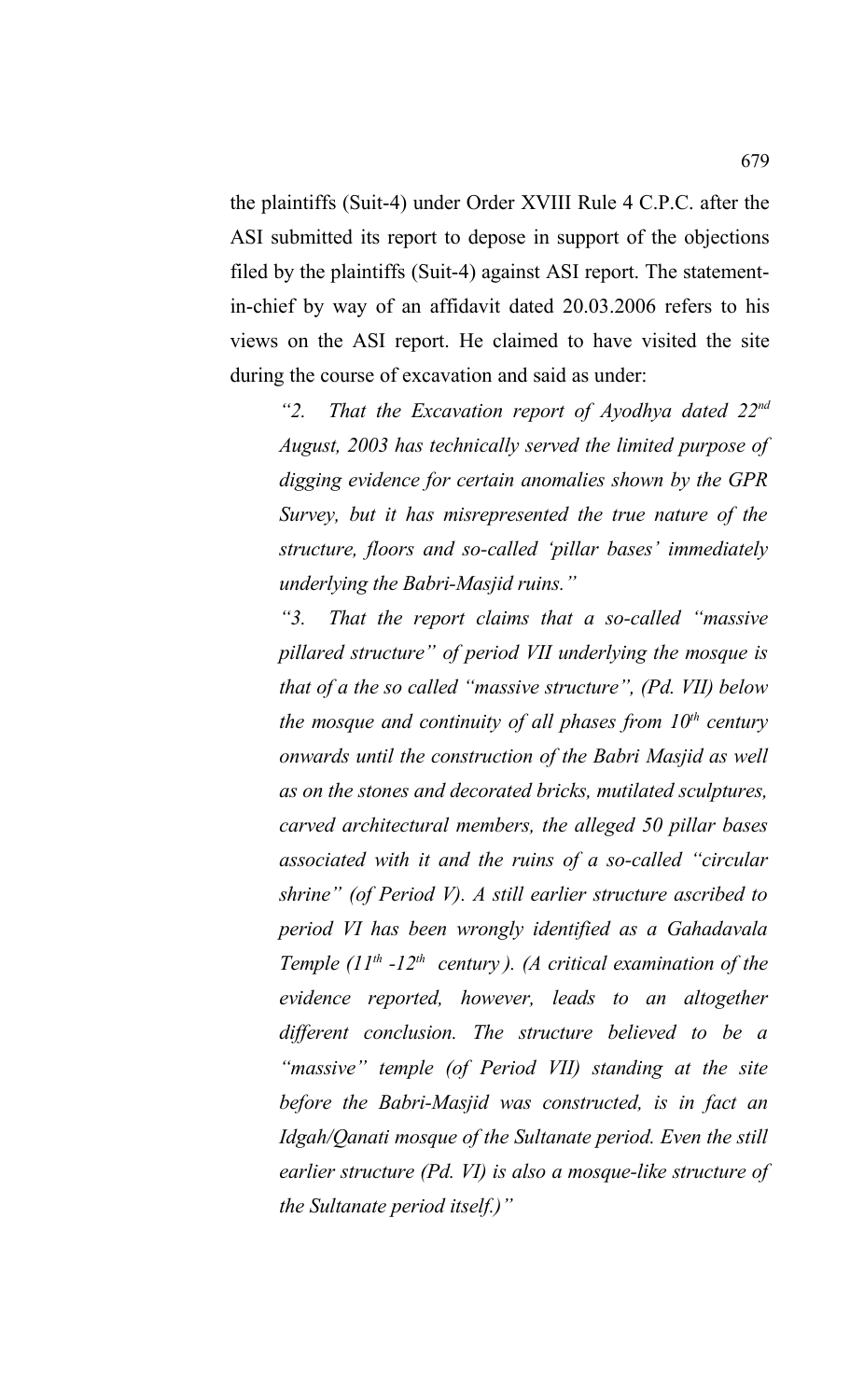*"4. That the ASI's report reaches its wrong conclusion by pursuing a defective methodology and biased assumptions, as will be shown hereafter."*

*"5. That the excavation at Babri Masjid site extended over 90 trenches each measuring 5x5 m. Natural soil was reached in J3 and G7 only. Since the Layers, floors and structures and associated remains are numbered and recorded trench-wise, it is necessary to classify the evidence from each of the trenches into cultural periods, sub-period and structural phases. Even though the stratigraphy of each trench is claimed to be finally correlated with the general sequence of cultures at the site, it was necessary to give a list of layers and periods trenchwise for facilitating the testing to the conclusions of the excavators. Such a concordance is, however not provided in the report. (This has enabled the excavators to get away with distorted conclusions like wrongly assigning structure 3 (North-South burnt brick wall no. 17 and Surkhi floor) to Period. VI (11th -12th century AD) and structure 2 (North-South burnt brick wall no. 16 and lime and Surkhi floor) to Period VII (12th -16th century A.D.) respectively.)"*

*"6. That while dealing with the pottery of medieval-Sultanate (Period VII), Mughal (Period VIII) and late and Post Mughal 0periods (Pd. IX) the report clearly states that " the distinctive pottery of the periods is glazed ware" (P. 108) and that " there is not much difference in pottery wares and shapes" over time. The ware occurs in stratified deposits even below the level of Floor no. 4 associated with Period VI (structure -3, wall 17 and Surkhi floor). Yet the excavators date the structure 3 to pre-Sultanate or the*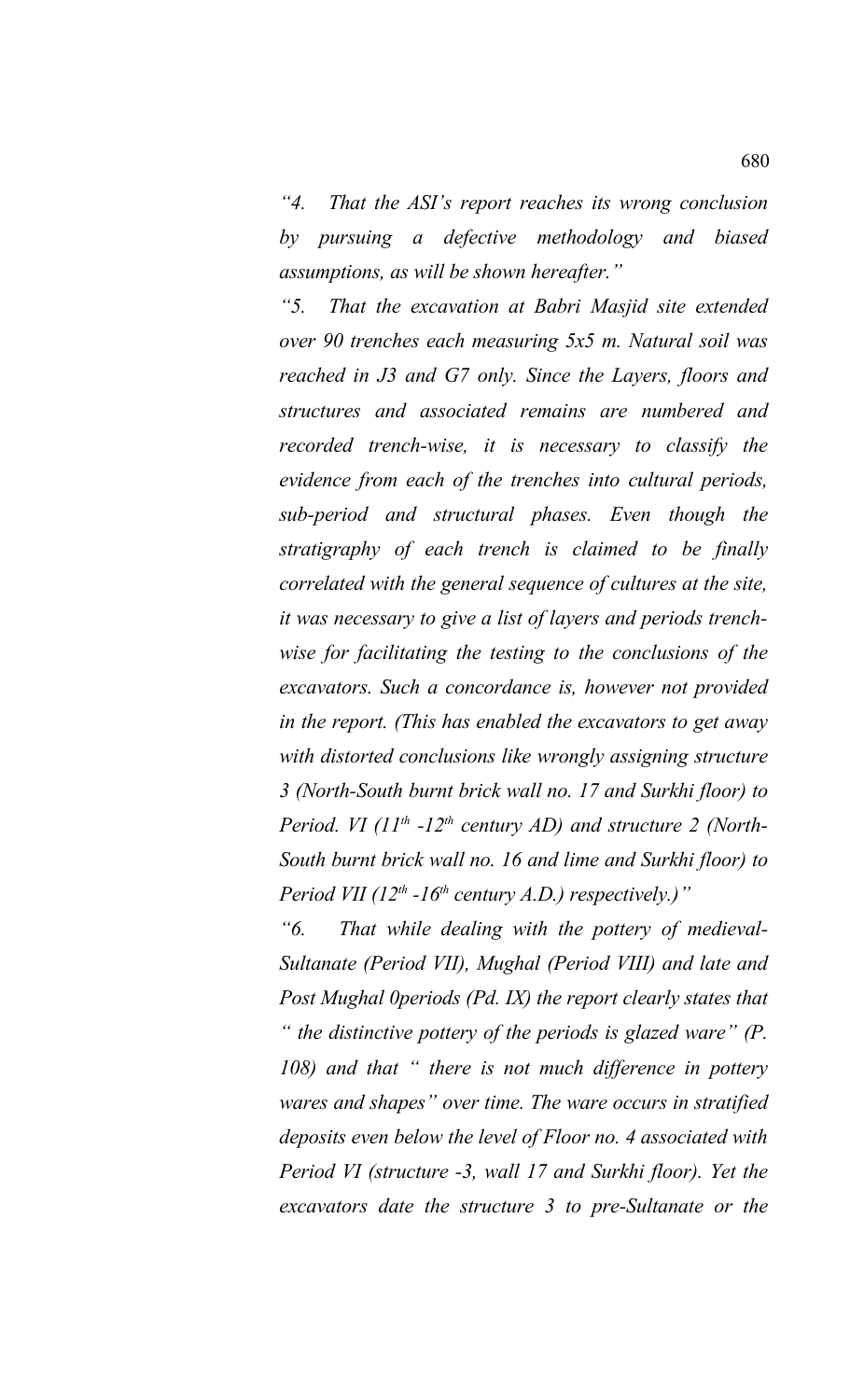*Gahadavala period (11th -12th century), which is totally contrary to its own statements with regard to the period of glazed ware ( Periods VII, VIII and IX). The report elsewhere (P. 270) tells us that the glazed ware pieces "make their appearance in the last period of period VII". This is not mentioned in Chapter V on Pottery. (Such a gross manipulation could be possible because the report avoided mentioning the association of the glazed pottery in case of even the 21 pieces in the select list, what to speak of the hundreds of such glazed ware items recovered (pp. 109- 111). This could not be due to any ignorance on the part of the ASI excavators of the diagnostic value of the Muslim glazed ware of the medieval period (Sultanate and Mughal). The fact is deliberately ignored that Muslim glazed ware is nowhere found associated with Hindu Temples in either the Sultanate or the pre-Sultanate period in North India yet the report identifies Structure 2 (wall 16 and lime Surkhi floor) with a so called massive temple believed to be in existence from 12th to early 16th AD.)"*

*"7. That the glazed tiles to the type recovered from Ayodhya are also characteristic of Muslim habitations of medieval India. Yet the diagnostic evidence found from the layers associated with structure 3 (wall 17 and Surkhi floor) has been placed in Period VI (11th -12th century) and not in Sultanate period. This is a plain example of evidence manipulation."*

*"8. That while digging the Babri Masjid site the ASI found four successive floors associated with three so called "massive structures dating from Period VI to VIII. These structures had massive western walls, so called pillar bases*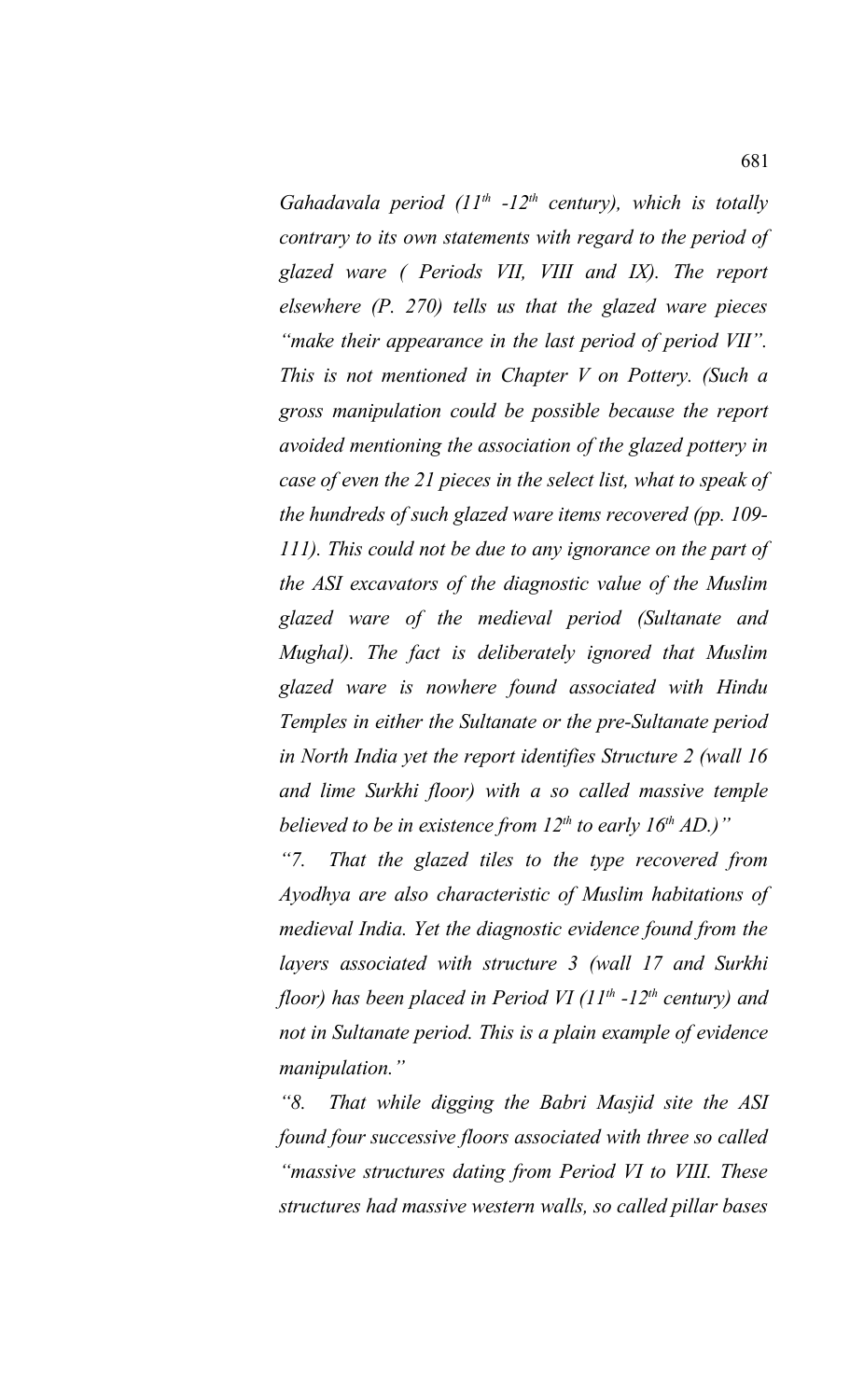*of brickbats and of one or more stones and thick and extensive floors of Surkhi (Pd. VI) and lime and Surkhi (VII and VIII). The architectural style and technology of these structures are clearly different from the early medieval alleged "Circular Shrine" (Period V) and associated structures of that period. The architectural fragments reported to be associated with temples (9th -12th century) of North India recorded by the Excavators from the filling in the trenches, ruins of medieval structures and the peripheral slopes of the site are either unstratified or from the secondary context. No evidence of foundation walls, contemporary levels or debris levels of any temple was recovered in the primary context at the site."*

*"9. What has been found below the massive Babri Masjid remains are the ruins of a massive burnt brick structure (wall 16, associated with lime and Surkhi floor and some brickbat stumps with capping stones in some cases and the so-called "pillar bases"). The burnt brick wall (16) provided with stones in the foundation, some of which are carved, has the same North-South orientation as that of he Babri Masjid wall overlying it. The western wall in the chamber has a one meter wide Mihrab in the middle and below the Mihrab of the Western wall of the southern hall of Babri Masjid besides a small arched Taq made of cut bricks so typical of Islamic structures of post 1206 AD era. The evidence of its Islamic character of the Sultanate period is further corroborated by the occurrence of lime and Surkhi floor and the Muslim glazed ware in these levels. The lay-out of he structure, its architectural style and the lime and Surkhi floor and Muslim glazed ware*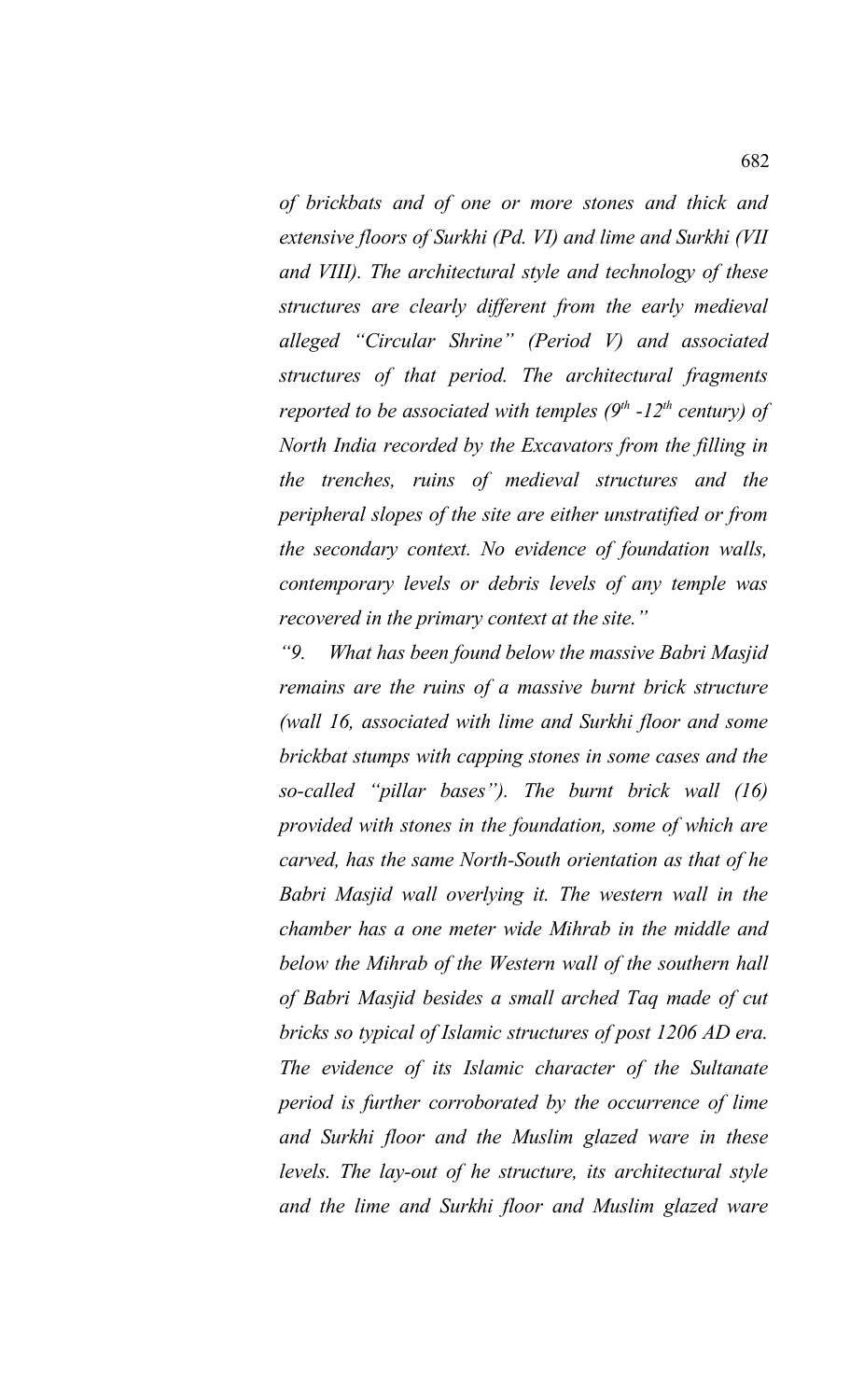*associated with it are unmistakably the evidence of a Sultanate period Eidgah mosque that preceded the Babri Masjid at the site and not of any Brahmanical temple"*

*"10. That a still earlier structure (Period VI) comprising wall (17) and the thick floor of Surkhi reported to be associated with it (below the structure of period VII) is also made of burnt brick western wall, and runs north-south almost to the same length and largely underlying wall 16 of Period VII. Its floor also extends over a fairly large area as those of the later two structures do. A few sherds of Muslims glazed ware or tiles have also been recorded from these levels which helps ascribing the structure to the early part of the Sultanate period. Its broad similarities with upper Sultanate structure of period VII in wall construction, is extent and orientation, the lay out of the Surkhi floors as well as association with Muslim glazed pottery and tiles, suggest an early Sultanate period for the structure which possibly functioned also as a Medieval Eidgah/ mosque."*

*"11. That the so called pillar bases, associated with all the three structures of the medieval period at the site, have not been well exposed to reconstruct comparative plans and cross sections of the three alleged structures which these supported. The so called pillar bases have no symbolic features on them. Nor are these found associated with even a single stone pillar or fragment of pillar to suggest their \affiliation with temples. The carved capstone on a pillar base in trench 'F7' dated to the 12th century on stylistic grounds, occurs in secondary context for reuse in the structure of Sultanate period. (The brickbat pillar bases*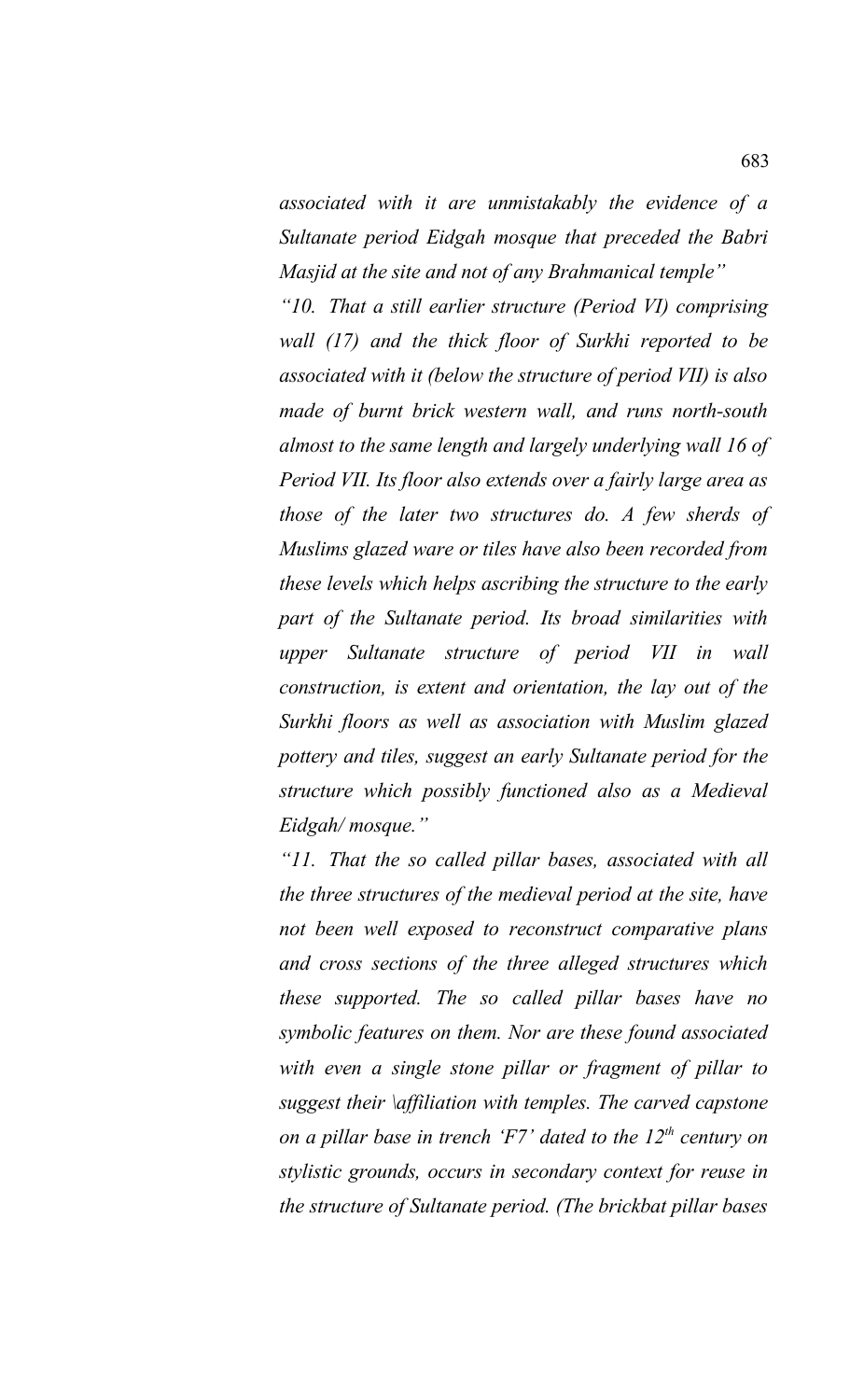*laid in mud mortar cannot be load-bearing and may have supported wooden posts and thatched roof at the best.) The discovery of pedestal bases for supporting wooden pillars in three rows parallel to the Qibla wall in the Grand Mosque excavated at Banbhore in Sindh and its last phase dated to the 13th century represent a similar early style of mosque architecture. A general plan of the said mosque and a panoramic view of the same is evident from the photographs published in the Journal entitled as "Pakistan Archaeology" published by the Department of Archaeology and Museums. Government of Pakistan. A true copy of the relevant extract of which is filed herewith as ANNEXURE NO. 1. Stone pillars are also preserved in some Sultanate mosques of Delhi and Hissar (Haryana). (As such the use of pillar bases in Sultanate period cannot be exclusively ascribed to temple architecture. The report has conveniently ignored other solid evidence and exaggerated the importance of pillar bases and the derived architectural fragments for the purpose of misrepresenting the Islamic structures as temples.)"*

*"12. That the report does mention the existence of a tanklike structure below the "Ram Chabutra", but the excavators have wrongly ascribed the reservoir to the earlier phases of the "Ram Chabutra" and wrongly identified four projections in the middle of the four walls of he tank in original form (pp. 49-51). They have produced no evidence to substantiate their contention. (My close observation of the structure at the site revealed that the reservoir had only two east-west projections and the "Ram Chabutra" was constructed in two phases only after filling*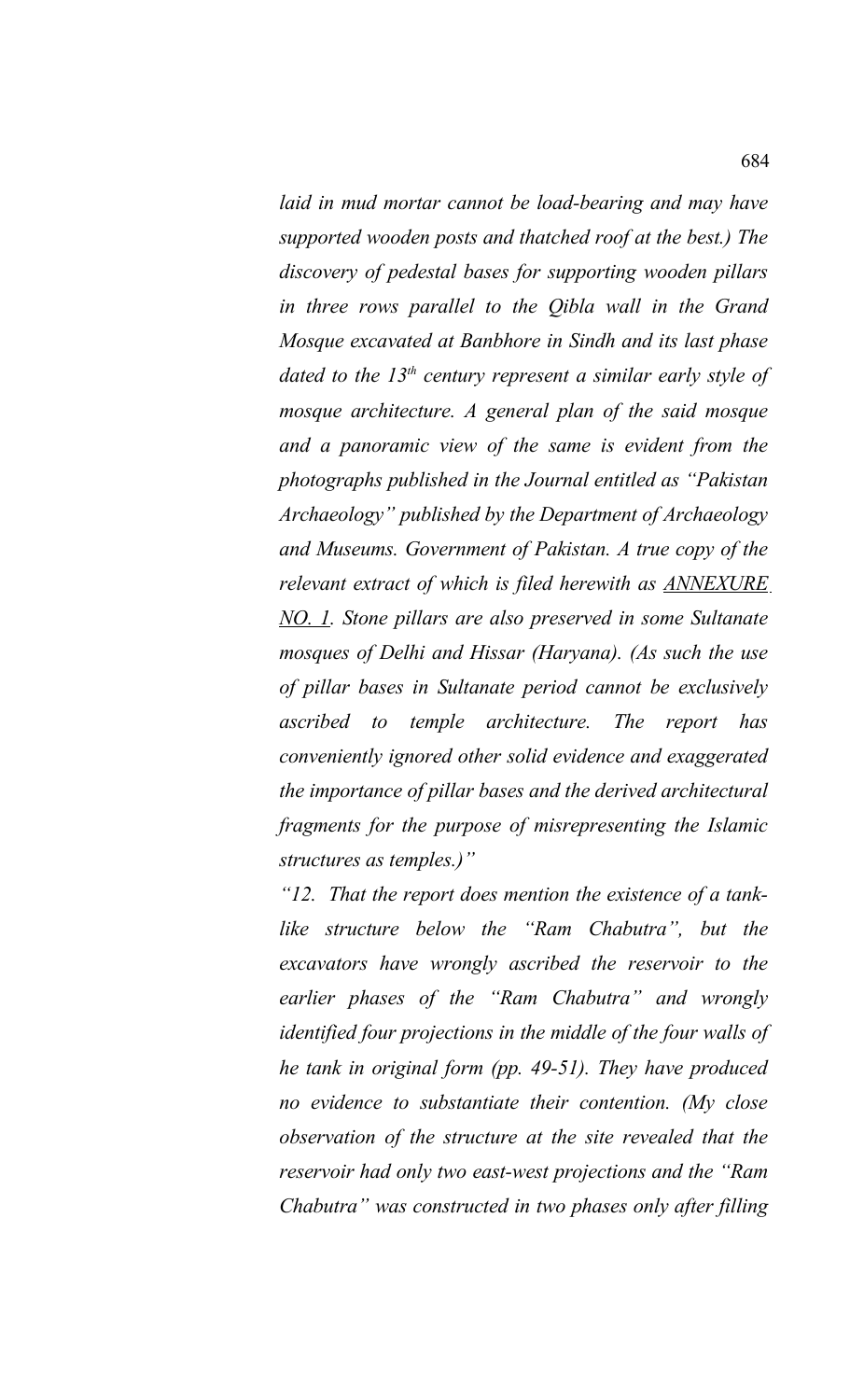*the reservoir.) The report shows no evidence of any correlation of the reservoir with phases of Babri Masjid construction."* 

*"13. That a critical analysis of he report shows that it lays unjustified emphasis on the continuity of cultural and structural activities at the site from Gupta period onwards down to the Mughal era and lacks appreciation of change in type, function and style of the architecture distinguished by 'Mihrabs' and arched 'Taq', in he technique of constructing floors of lime and surkhi, and in the use of Muslim glazed ware so characteristic of Islamic tradition as distinct from the Brahmanical temple architecture of North India. The Report reveals a selective and one-sided use of he evidence such as of the pillar bases that have no diagnostic features and no exclusive relationship with temple and of architectural and sculptural fragments lying unstratified or in secondary context. What is most objectionable is the suppression of evidence that militated against the preconceived theory of temple below the Babri mosque, such as Muslim glazed pottery, glazed tiles, bones, Islamic features of 'Miharab' and 'Taq' and reservoir in the Babri mosque below the "Ram Chabutra" etc. The report also underplays the absence of the remains of any stone pillars standing over the so called "pillar bases" and similarities in the layout of structures of periods VI and VII (wall 16 and 17) and Babri Masjid, and their dissimilarities with pre-Sultanate structures such as the "circular shrine" of period VI. There is also an attempt to assign the Islamic structure, with its lime and Surkhi floor, to a supposed Gahadavala temple, without an iota of*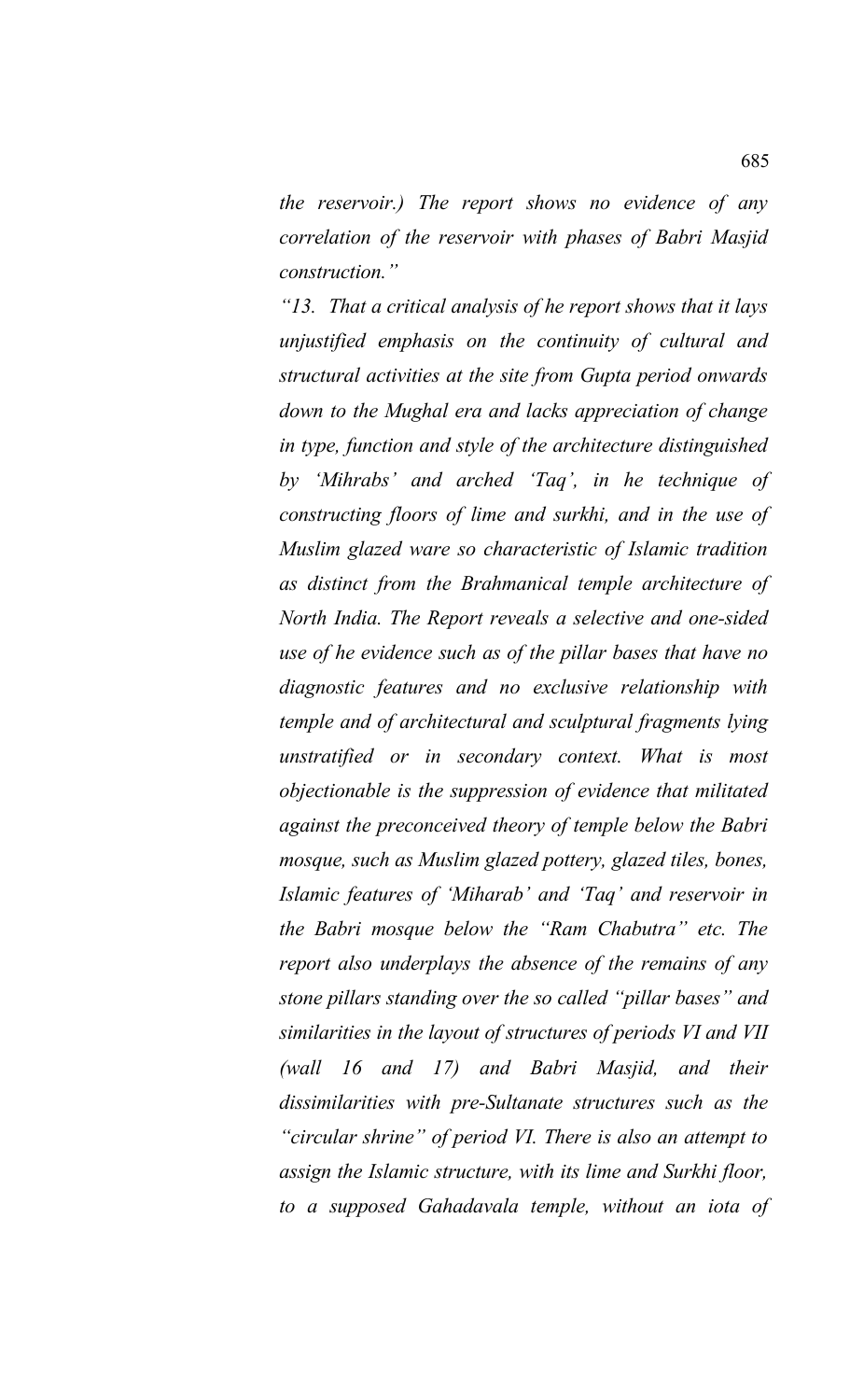*evidence. Last but not the least, the report shows discrepancies and distortions in the periodisation and chronology. The attempt to push back the date of NBPW period to century 1000 BC on no valid grounds and the dating of periods VI and VII, both associated with glazed ware and tiles and Surkhi floor, to pre-Sultanate period is baseless and motivated."*

*"14. That the report, on the whole, lacks scientific rigour, objectivity and professional integrity. Such trends and tendencies in Indian archeology pose a serious challenge not only to the world of historians but also to those citizens who are interested in truth and nothing but the truth."*

**479. PW 18, Suvira Jaiswal**, aged about 66 years (on 19 February, 2001 when her statement commenced), wife of Lt. Sri Viswanath Prasad Jaiswal, is resident of 101, S.M.R. Majestic, Jupiter Colony, Sikh Road, Sikandrabad. Her cross examination followed as under :

(a) 19/20-02-2001- by Nirmohi Akhara through Sri R.L. Verma, Advocate(p. 2-33)

(b) 22-02-2001- by Dharamdas, defendant no. 13, through Sri Ved Prakash, Advocate (p. 34-42)

(c) 22/23-02-2001, 19/20/21-03-2001- by Sri Umesh Chandra Pandey, defendant no. 22 through Sri Vireshwar Dwivedi, Advocate (p. 42-103)

(d) 21/22.03.2001- by Sri Paramhans Ramchandra Das, defendant no. 2. through Sri Madan Mohan Advocate (p. 103-122)

(e) 22-03-2001, 01/03/04.05.2001- by Hindu Mahasabha, defendant no. 10 and Sri Ramesh Chandra Tripathi, defendant no. 17, through Sri Hari Shankar Jain, Advocate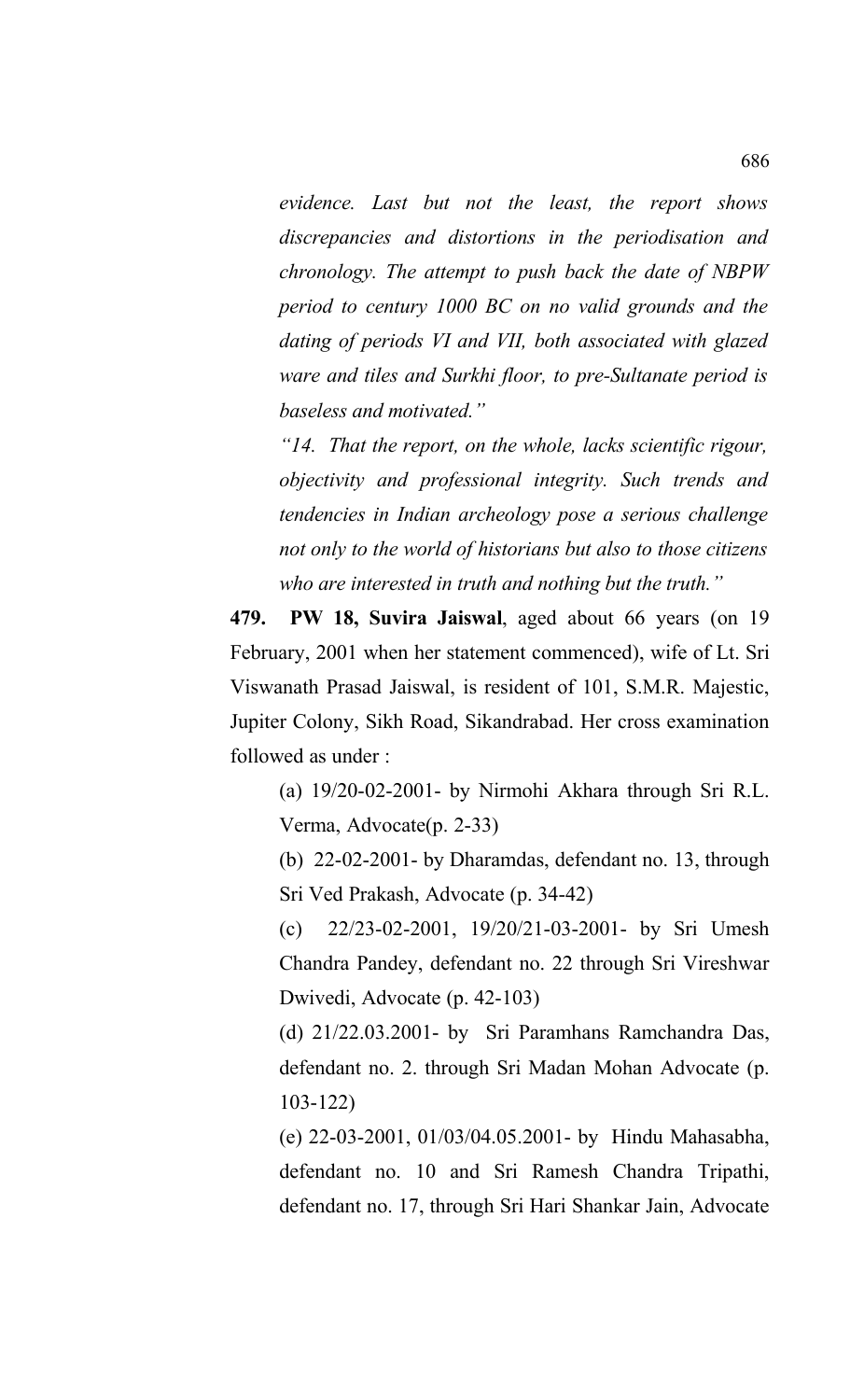(p. 122-157)

(f) 04-05-2001- Sri Rajendra Singh, son of Sri Gopal Singh Visharad, plaintiff (Suit-1) through Sri P.L. Mishra, Advocated, adopted the cross examination already done by other defendants (p. 157)

 $(g)$  04.05.2001- by plaintiffs (Suit-5) through Sri Vireshwar Dwivedi, Advocate (p. 157-163)

**480.** She did graduation and post graduation (1953) from Allahabad University. Her subject of special studies in M.A. was "History of Ancient India". She did Ph.D. in three or three and half years from Patna University under Dr. Ram Saran Sharma and her subject of research was "Vaishnav Dharma Ka Udbhav Aur Vikas" (Origin and Development of Vaishnavism). She joined Patna University as Lecturer in 1962 and thereafter came to Jawahar Lal Nehru University, New Delhi in 1971 whereat she became Professor in 1984 and retired in June, 1999. On the subject of present dispute, Conference of Indian Historians was regularly held and she participated therein. She also regularly participated in Seminars of Indian History Congress. In January, 2001 one Seminar of Indian History Congress was held at Calcutta, where she participated. About the disputed place, she said:

"मैंने अपने अध्ययन में श्रीरामचन्द्र के बारे में भी अध्ययन किया है। मैंने श्री रामचन्द्र जी के ऊपर कुछ लेख भी लिखे हैं मेरे द्वारा लिखा गया लेख श्री राम पर मेरी द्वारा हिन्दी के अनुवाद की पुस्तक में प्रकाशित हो चुका है। इतिहास की पुस्तकों में अर्थात प्रमाणित पुस्तकों में रामचन्द्र जी के जन्म के बारे में किसी स्थान विशेष का उल्लेख नहीं मिलता है। अर्थात उनके जन्म स्थल का उल्लेख नहीं मिलता है। **मेरी दृष्टि में ऐसा** कोई उल्लेख इतिहास की पुस्तकों में नहीं मिलता है जो कि यह दर्शाता हो कि बाबरी मस्जिद जहां स्थित थी वहां पर श्री राम का जन्म हुआ हो। श्री बी0बी0लाल ने जो उत्खनन कार्य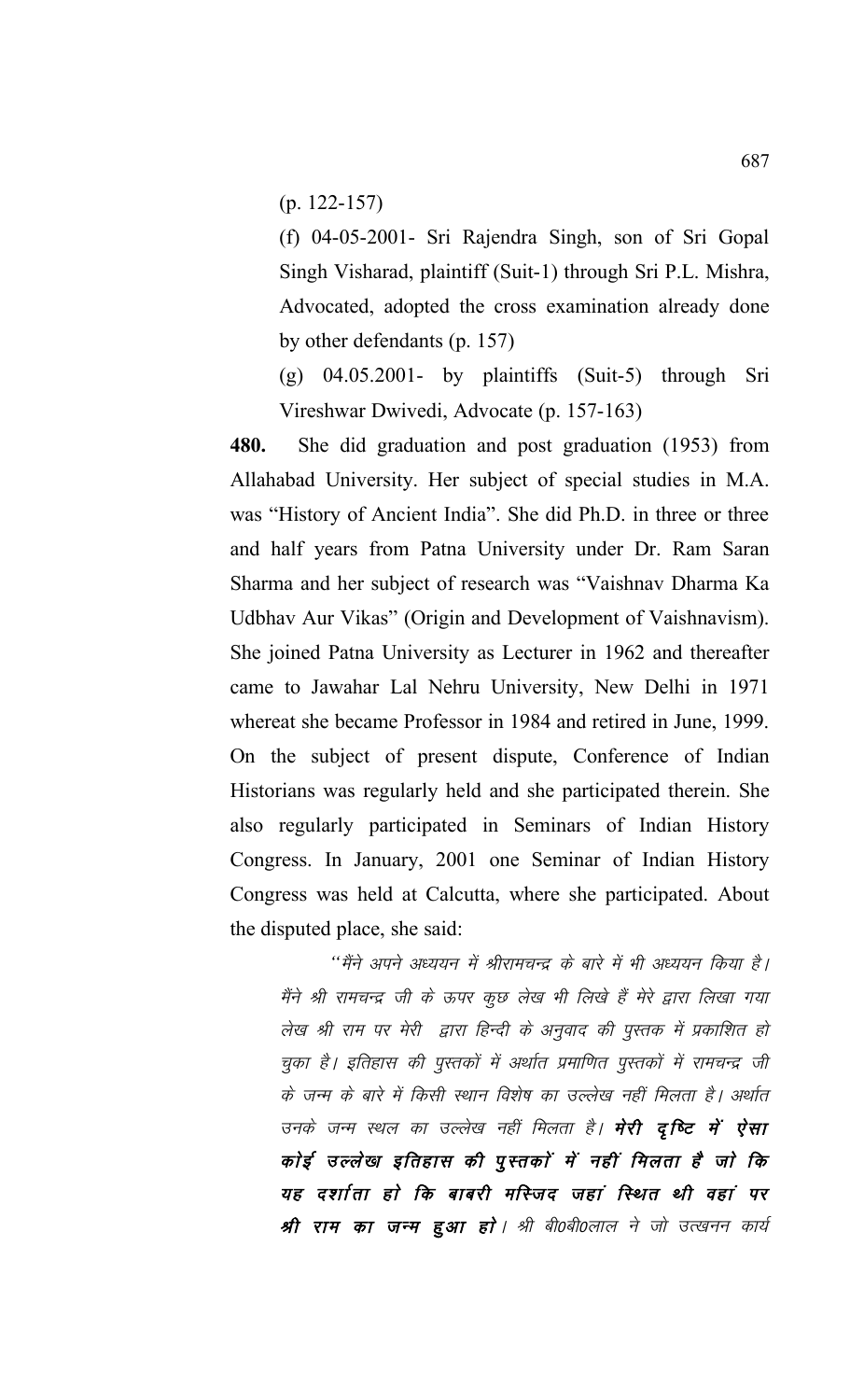किया है उसके आधार पर यह कहा जा सकता है कि अयोध्या 700 ईसा पूर्व कोई भी बस्ती अर्थात आबादी होने का प्रमाण नहीं मिलता है।

इस तरह का कोई भी प्रमाण मेरी जानकारी में नहीं मिलता है, जिससे यह विदित हो कि बाबरी मस्जिद का निर्माण राम मंदिर को तोड़कर किया गया हो। मेरे लेख सोशल साइंटिस्ट, एक्आओरेटिलिया, इंडियन हिस्ट्री कांग्रेस प्रोसिंडिंग, इण्डियन काउन्सल हिस्टोरिकल रिव्यू आदि में छपे हैं। मेरी एक किताब का नाम ''ओरिजन एण्ड डेंवलपमेण्ट आफ वैष्णजम'' है। दूसरी पुस्तक का नाम "कास्ट" है। मेरी पहली पुस्तक 1967 में पहली बार छपी थी।"

"During my studies, I have studied about Sri Ramchandra also. I have written some articles as well about Sri Ramchandra. My article Sri Ram has been published in my Hindi translation book. In History books *i.e.* authentic books, no reference is found about any specific place as the birthplace of Ramchandra ji, or in other words no reference is found about His birthplace. In my view no reference is found in history books to show that Sri Ram was born at the place where the Babri **mosque stood.** From the excavation carried out by Sri B.B. Lal, it can be said that no evidence is found about existence of any town or populace in Ayodhya prior to 700 BC.

In my knowledge there is no such evidence, so as to show that the Babri mosque had been built after destructing Ram temple. My articles have been published in Social Scientist, Acaoretiliya, Indian History Congress Proceeding, Indian Council Review etc. Origin and Development of Vaishnavaism is one of my books. The other book is 'Caste'. My first book was initially published in the year 1967."  $(E.T.C.)$ 

481. PW 20, Prof. Shirin Musavi, aged about 51 years (on 24.07.2001, when her deposition commenced), wife of Lt. Sri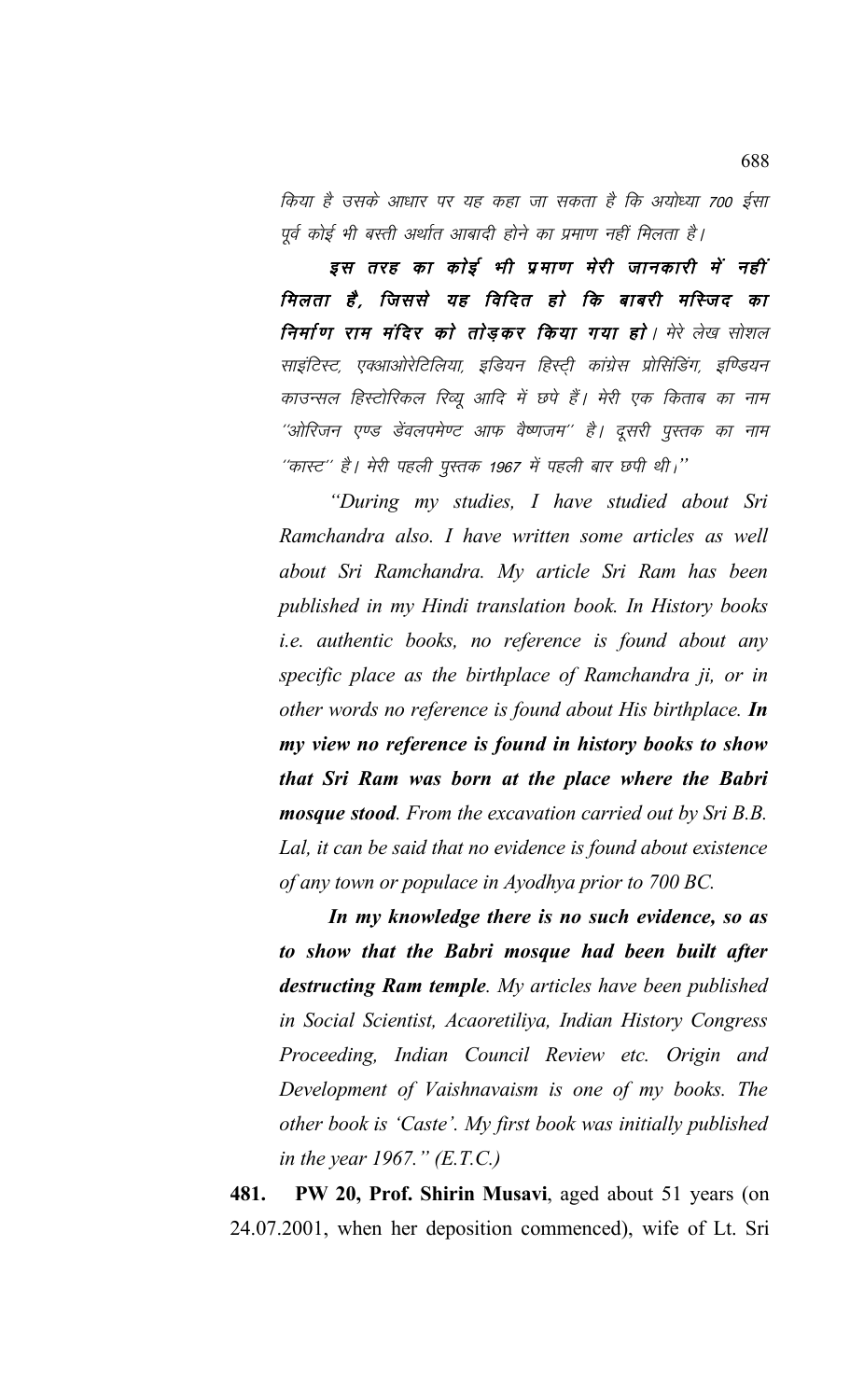Jafar Hussain, is resident of Aligarh. She is a Reader in the Department of History, Aligarh Muslim University, Aligarh. Her cross examination took about four months:

(a) 25/26-07-2001- by Nirmohi Akhara through Sri R.L. Verma, Advocate(p. 12-42)

(b) 27-07-01/20/21/22/23-08-01-by Sri Umesh Chandra Pandey, defendant no. 22 through Sri Vireshwar Dwivedi, Advocate (p. 43-102)

(c) 23/25-08-2001-by Dharamdas, defendant no. 13, through Sri Ved Prakash, Advocate (p. 102-118 )

(d)10-09-2001- by Sri Paramhans Ramchandra Das, defendant no. 2. through Sri Madan Mohan Advocate (p. 119-131)

(e)10/11-09-2001- by Hindu Mahasabha, defendnat no. 10 and Sri Ramesh Chandra Tripathi, defendant no. 17, through Sri Hari Shankar Jain, Advocate (p. 131-140)

(f)11-09-01/19-11-2001 -by Sri Rajendra Singh, son of Sri Gopal Singh Visharad, plaintiff (Suit-1) through Sri P.L. Mishra, Advocated (p. 140-145)

(g) 19-11-2001- by plaintiffs (Suit-5) through Sri Deoki Nandan Agarwal, Advocate (p. 145-147)

(e) 19-11-2001- re-examination with the permission of the Court (p. 147-148)

**482.** A Professor in the Department of History in Aligarh Muslim University (hereinafter referred to as 'A.M.U.') since 1988, she belong to Lucknow and obtained her degree in B.Sc. and M.Sc. from Lucknow University, taught Mathematics at Karamat Girls Degree College, Lucknow sometimes in 1970 and from April 1970 joined at A.M.U. as Teacher and thereafter passed M.A. (History) as a private student from A.M.U. and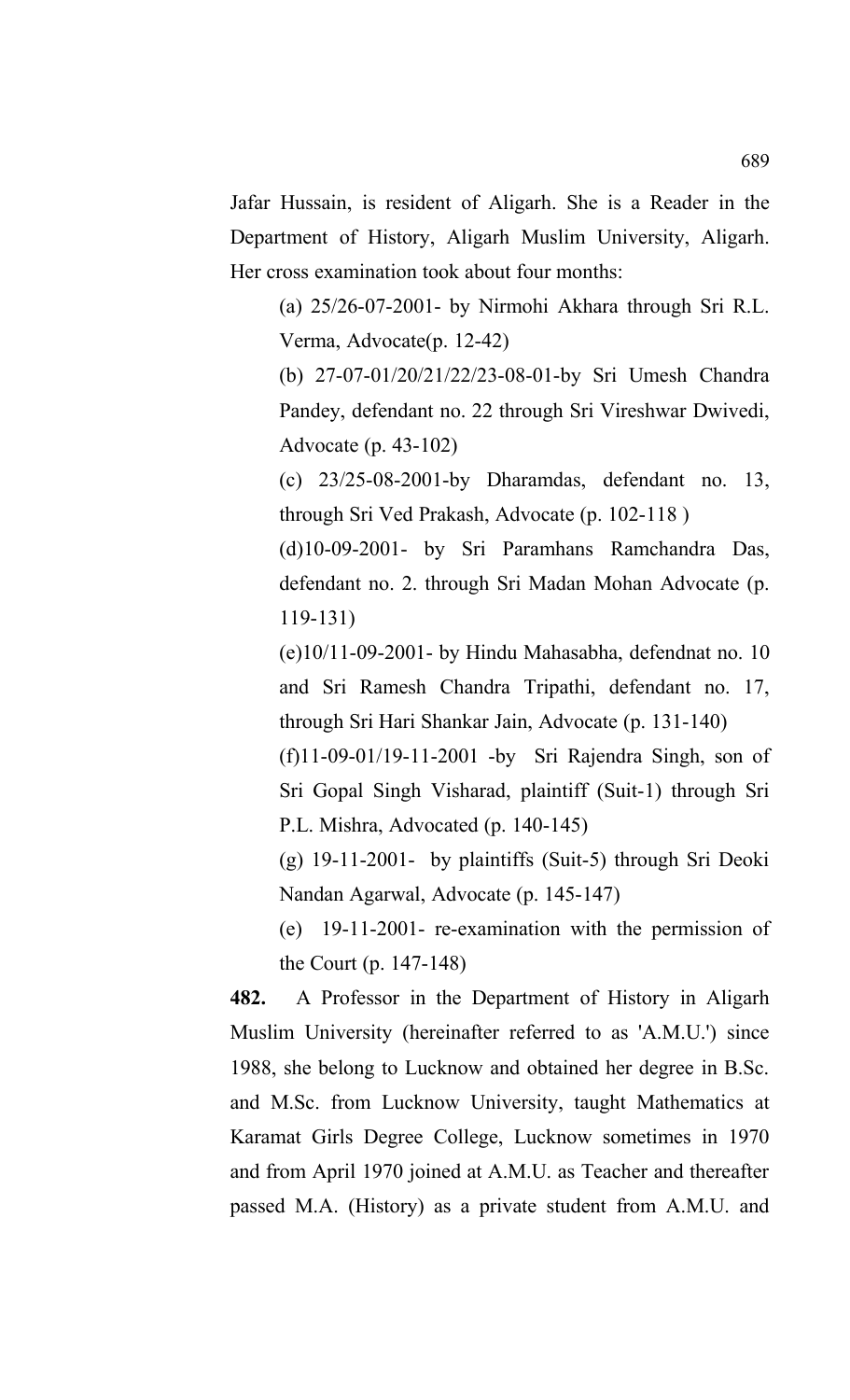therefrom also did Ph.D. in 1980. Her subject in Ph.D. was "Economy of Mughal Empire-A Statical Study". She became Professor in 1988. Earlier thereto, she also taught at Chicago University in 1984 and held the office of Chairman i.e. Head of the Department in A.M.U. from 1997 to 1999. Her experience and other achievements in the field of her studies are :

- (i) Fulbright fellowship from Chicago university and M.I.T. from U.S.A.
- (ii) Visiting Professor Fellow in Shimal Institute of Advance Study as well as M.A. University, Baroda.
- (iii) Residency of Rocker Filler Foundation.
- (iv) "Extraordinary Carrier Award" given by University Grants Commission in 1988.
- (v) Secretary for three years of Indian History Congress, tenure ended on 31.03.2001.
- (vi) Member of Executive Board of International Commission for Historical Demography
- (vii) Attended International Conferences for 8-9 times and visited America, Japan, England, Belgium, France, Netherland, Switzerland and Spain.
- (viii) Delivered Lecture abroad i.e., at Oxford University, Cambridge University, London University, Chicago and Virginia.
- (ix) Member for two terms of History panel of University Grants Commission.
- (x) Nominee of Ministry of Education for Foreign Scholarship Committee of University Grants Commission.
- (xi) Elected Member in the Executive of Indian History Congress for several times.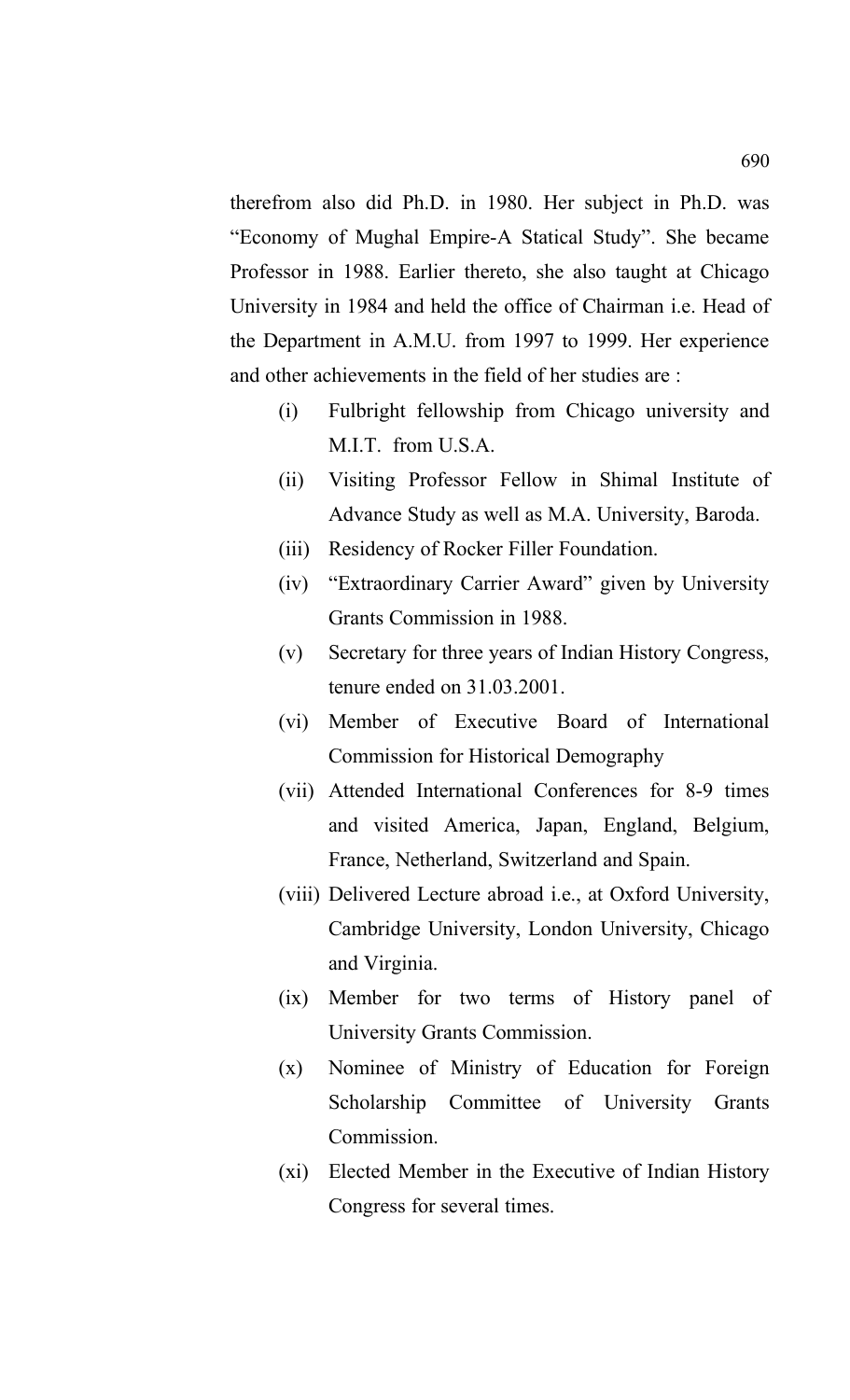(xii) Elected as Vice-President and President of U.P. **History Congress.** 

483. Besides, she is author of two books namely "Economy of Mughal Empire-A Statical Study" published by Oxford University and "Episode in the Life of Akbar" published by National Book Trust of India. Both books are written in English but the first book was translated in Bengali and Hindi and the later one was translated in Hindi, Urdu, Marathi and Malyalam. A shorter book namely, "Men and Nature of Mugahl Era" has also been published. She edited a book in respect of 1857 events and is currently busy in writing a "Dictionary of Mughal India". She is author of various articles *i.e.*, about 40-50 published in various journals in India and abroad namely Journal of Royal Asiatic Society, London, Journal of Social and Economic History of Orient Netherland, Anals France etc. In India her articles have been published in Indian Economic and Social History Review, Indian History Review and Men and Environment. She claims to have studied complete Mughal period which included the period of Babar. Regarding Babar, his visit at Ayodhya and the alleged construction of mosque etc. she deposed as under:

''जहाँ तक बाबर का भारत में आने का पश्न है एवं उसके अपने मैमाइरस, डायरी से **प्रतीत होता है कि बाबर कट्टरवादी नहीं** था। मुझे अपने अध्ययन में मध्यकालीन युग में ऐसा कोई भी साक्ष्य या प्रमाण नहीं मिला जिससे यह मालूम हो कि बाबरी मस्जिद किसी मंदिर को तोड़कर बनाई गयी हो। बाबर के आने के पहले लगभग 1206 से अयोध्या में मुसलमानों की आबादी हो गयी थी। इसके कटैम्पेरेरी सोर्स'स में मस्जिद ईदगाह, कब्रिस्तान, मदरसे आदि पाये जाते थे। खुद कहा कि 1192 से पहले अयोध्या में मुसलमानों के होने के कोई सबूत नहीं **मिलते हैं |** 1206 के बाद जिन समकालीन सूत्रों में मुसलमानों की आबादी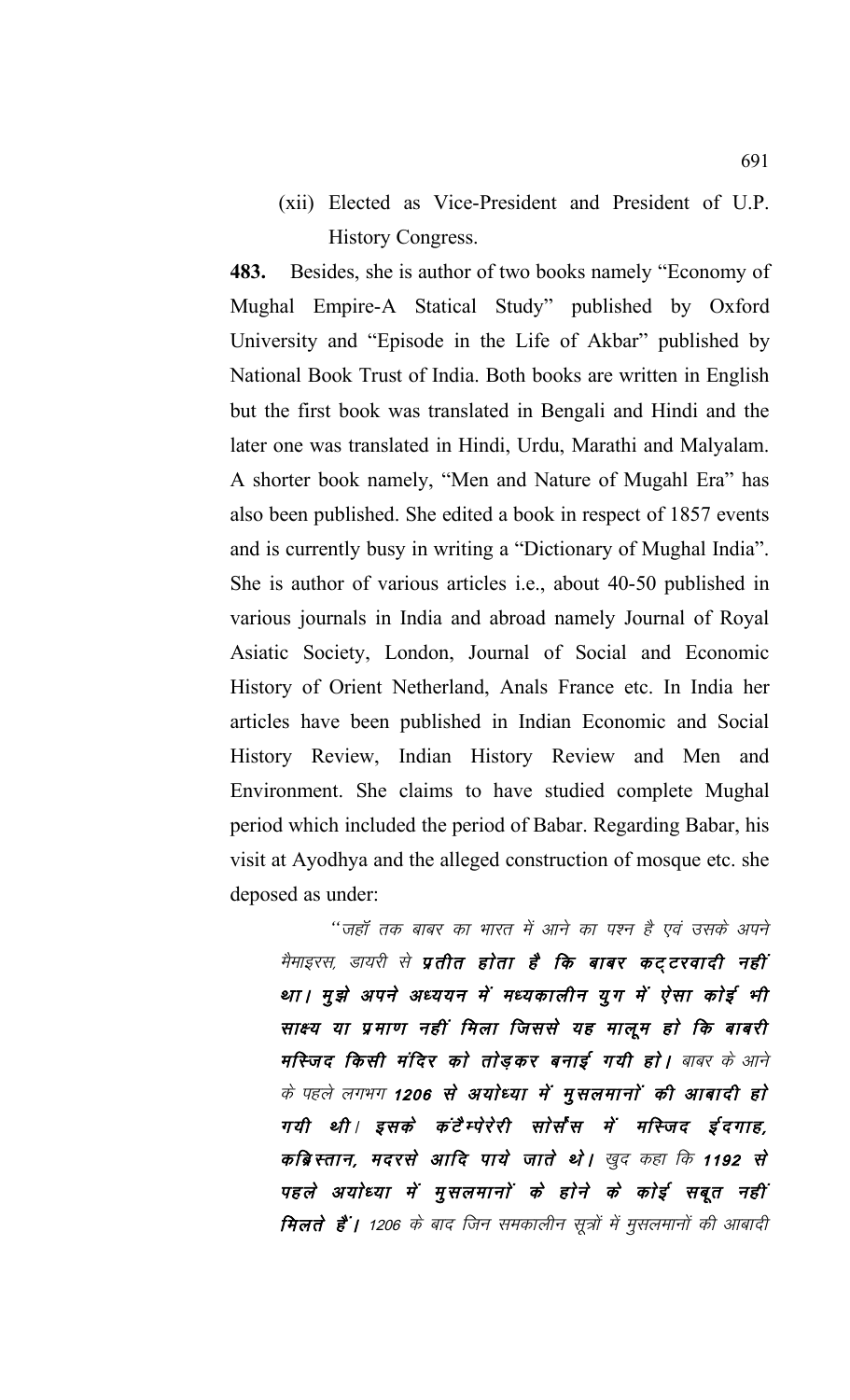का जिक अयोध्या में मिलता है उसमें खौरूलमाजिलिस, फवायदुल फवाद, तबकातेनासेरी आदि हैं। खैरूलमाजालिस 13वीं सदी में लिखी गयी थी इस पुस्तक को निजामुद्दीन औलिया के वचन हैं जो कि मीरहसन सिजजी ने संकलित किये हैं। फवायदूल फवाद शेख नसीरूद्दीन चिराग के वचन हैं जो कि एक जगह संकलित कर दिये गये हैं। तवकातेनासिरी मिनहाज़ सिराज द्वारा रचित है। फवायुदल फवाद 1353 की रचित है।

तबकातेनासिरी में लिखा है कि 1206 में अयोध्या में देहली सल्तनत के नुमाइंदे को बंगाल में युद्ध के लिए जाने का आदेश दिया गया था।

बाबरी मस्जिद के ऊपर एक इन्सकिप्सन लगा हुआ था जो तीन भागों में विभाजित था जिसके कुछ भाग बेबरिज ने बाबरनामें में छापे थे परन्तु पूरा इन्सकप्शन 1965  $\vec{\phi}$ एपीग्राफियाइंडिका में जो ए०एस०आई० का प्रकाशन है छपा है पूरा छपा है। यह फारसी भाषा में है और नसफ स्किप्ट में है। इसमें यह लिखा है कि इस मस्जिद को 1528–29 में मीरबाकी बनवाया है और यह भी लिखा है कि यह बाबर के **हुक्म एवं मंशा पर बन रहा है।** इसकी तहरीर से ही इसको न्यूमेरिकली निकालने पर इसकी तारीख का पता चलता है। इसमें ऐसा कूछ भी नहीं लिखा है कि यह मस्जिद किसी मंदिर को तोड़कर बनाई गयी हो | बाबरी मस्जिद बनने के बाद करीब दो सो साल से ज्यादा 1760 तक ऐसा कोई साक्ष्य नहीं मिलता है कि यहाँ मंदिर तोड़कर मस्जिद बनाई गयी है या यहाँ पर कोई मंदिर कभी रहा हो। इस जगह को कभी भी रामजन्म भूमि नहीं कहा गया। रामजन्म अर्थात रामजन्म स्थान के नाम से कभी नहीं जाना गया। जर्मन यात्री टाईफन थ्रिलर भारत 1760–70 के बीच में आये थे और उनका एकाउन्ट 1788 में छपा था उसमें उन्होंने पहली बार यह लिखा है कि ऐसा कहा जाता है कि एक मस्जिद अयोध्या में मंदिर तोडकर औरंगजेब ने मस्जिद ने बनाया है। **यह भी उन्होंने लिखा है** कि यदि मस्जिद मंदिर तोड़कर बनाई गयी है तो वह बाबर के समय तोडा गया होगा क्योकि उस पर बाबर के समय के **इन्सकप्शन हैं**। टाईफन थ्रिलर के इस वृतांत से यह स्पष्ट है कि लिजेन्ड बनना शुरू हो गया था कि बाबरी मस्जिद राम मंदिर तोड़कर बनाई गयी।"

"So far as the issue of arrival of Babar in India is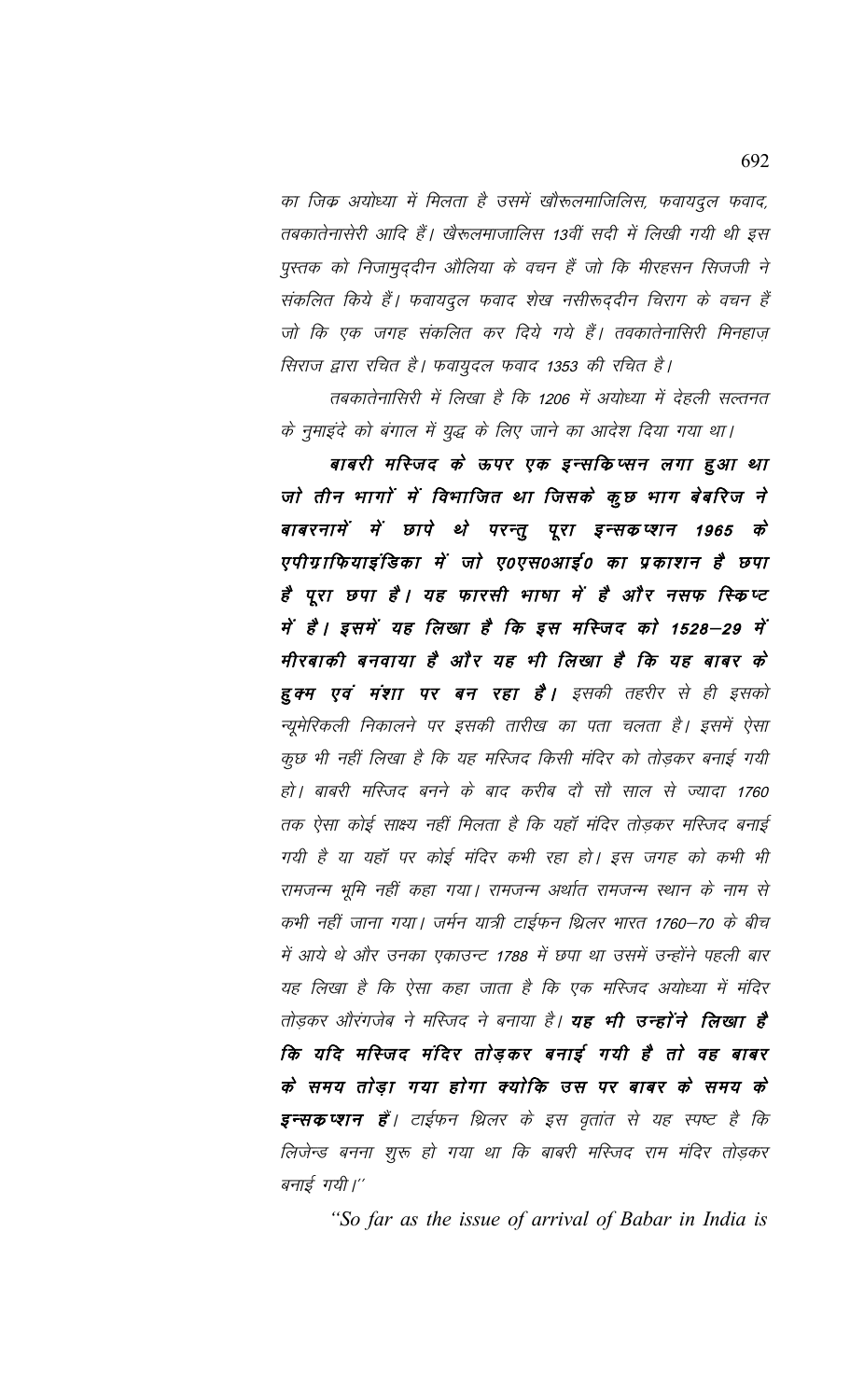*concerned and from his own memoirs, diary it appears that Babar was not an orthodox. During my studies I have not come across any such evidence or proof of medieval period to suggest that Babri mosque had been built by destroying any temple. The Muslim populace had come into existence in Ayodhya around 1206, prior to arrival of Babar. Mosque, 'Idgah' (a site where Id and other Muslim celebrations are held), graveyard, 'Madarsa' (school imparting Islamic education) etc. were found in its contemporary sources. Stated on his own that evidence about presence of Muslims in Ayodhya prior to1192, is not found. The post 1206 contemporary sources containing references of Muslim populace include Khaurulmajalis, Favayedul Favad, Tabkatenseri etc. The Khaurulmajalis was composed in the 13th century and contains the sayings of Nizamuddin Auliya, compiled by Mir Hassan Sijaji. The Favayedul Favad is a collection of sayings of Sheikh Nasiruddin Chirag, which have been compiled at one single place. The Tabkatenseri has been composed by Minhaj Siraj. The Favayedul Favad is a creation of 1353.*

*It has been mentioned in Tabkatenseri that in 1206 the representative of Delhi Sultanat in Ayodhya had been ordered to go to Bengal for war.*

*There was an inscription over the Babri mosque, which was divided in three parts, and few of its extract had been published by Bebridge in 'Babarnama', but the complete inscription has been published in Epigraphiaindica of 1965, which is a publication of ASI. It is in Persian language and Nasaf script. It has been*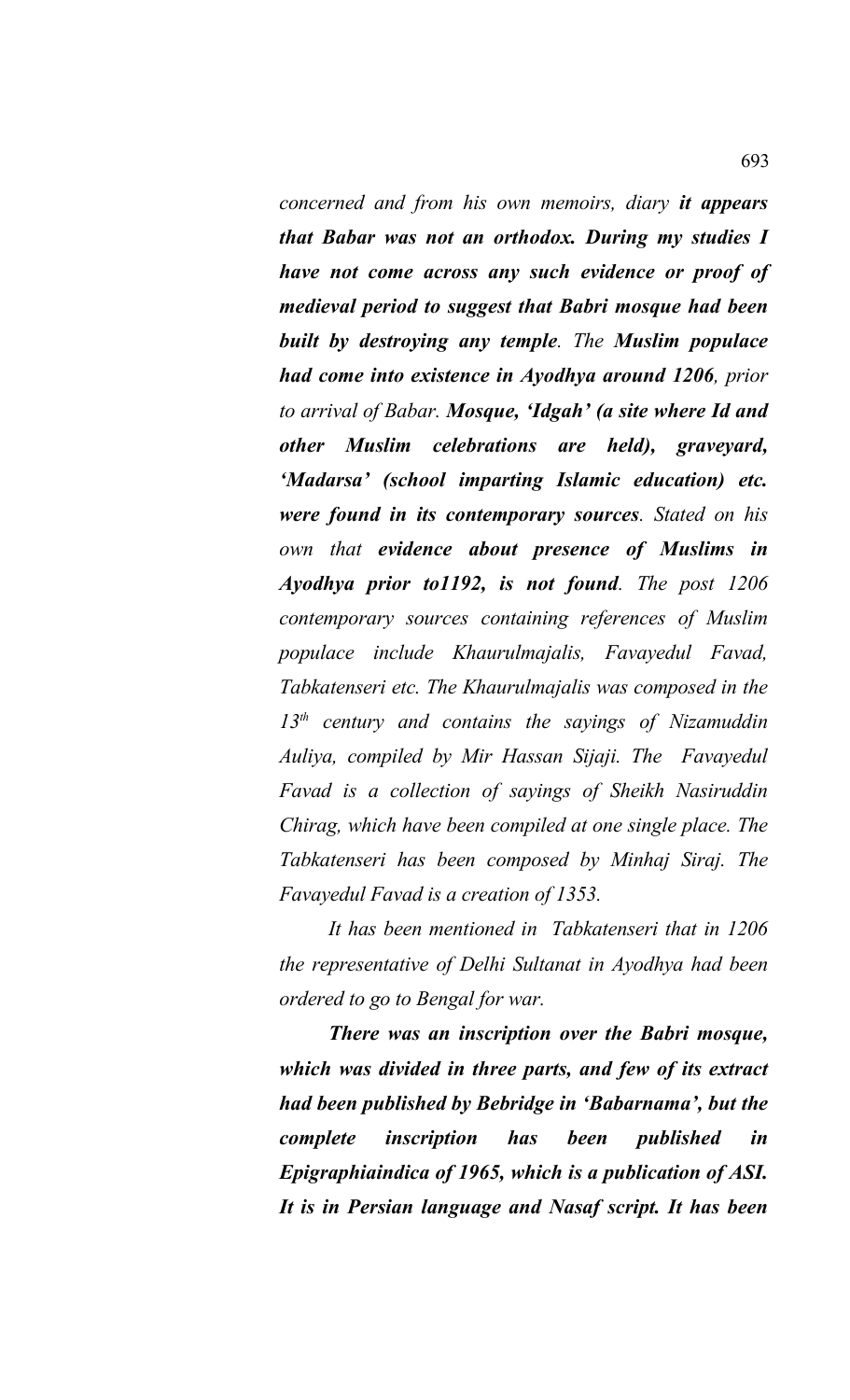*mentioned in it that this mosque had been built by Mir Baqi in 1528-29 and also that it was being built on the direction and desire of Babar. Its date is discovered numerically from its contents. It has nowhere been mentioned in it that this mosque had been built by destroying any temple. Even more than about 200 years after the building of Babri mosque i.e. till 1760, no evidence is found to suggest that mosque was built here after destroying temple or that any temple ever existed at that place. This place was never called Ramjanmbhumi. It was never known as Ramjanm or Ramjanmsthan. The German traveler Typhon Thaylor visited India between 1760-70 and his accounts were published in 1788. It was first mentioned by him therein that it was claimed that a mosque in Ayodhya had been built by Aurangzeb by destroying a temple. He has also mentioned that if the mosque had been built by destroying a temple, then it must have been destroyed in the period of Babar because it had inscriptions of Babar's period. From the said description of Typhon Thaylor it is clear that the legend that Babri mosque had been built by destroying Ram temple, was in the making." (E.T.C.)*

**484. P.W. 24, Prof. Dhaneshwar Mandal**, aged about 69 years (in February, 2002), son of Late Sri K. N. Mandal, is resident of Bajrangbali Road, Naya Gaon, Post Jamalpur, District Munger (Bihar). He was examined twice. Firstly in 2002 (deposition commenced on 25.02.2002) and secondly in 2005 (i.e after excavation).

**Part-I :**25-02-2002-**Examination-in- Chief** (p. 1-8) **Cross examination**: (a) 25/26-02-2002- by Nirmohi Akhara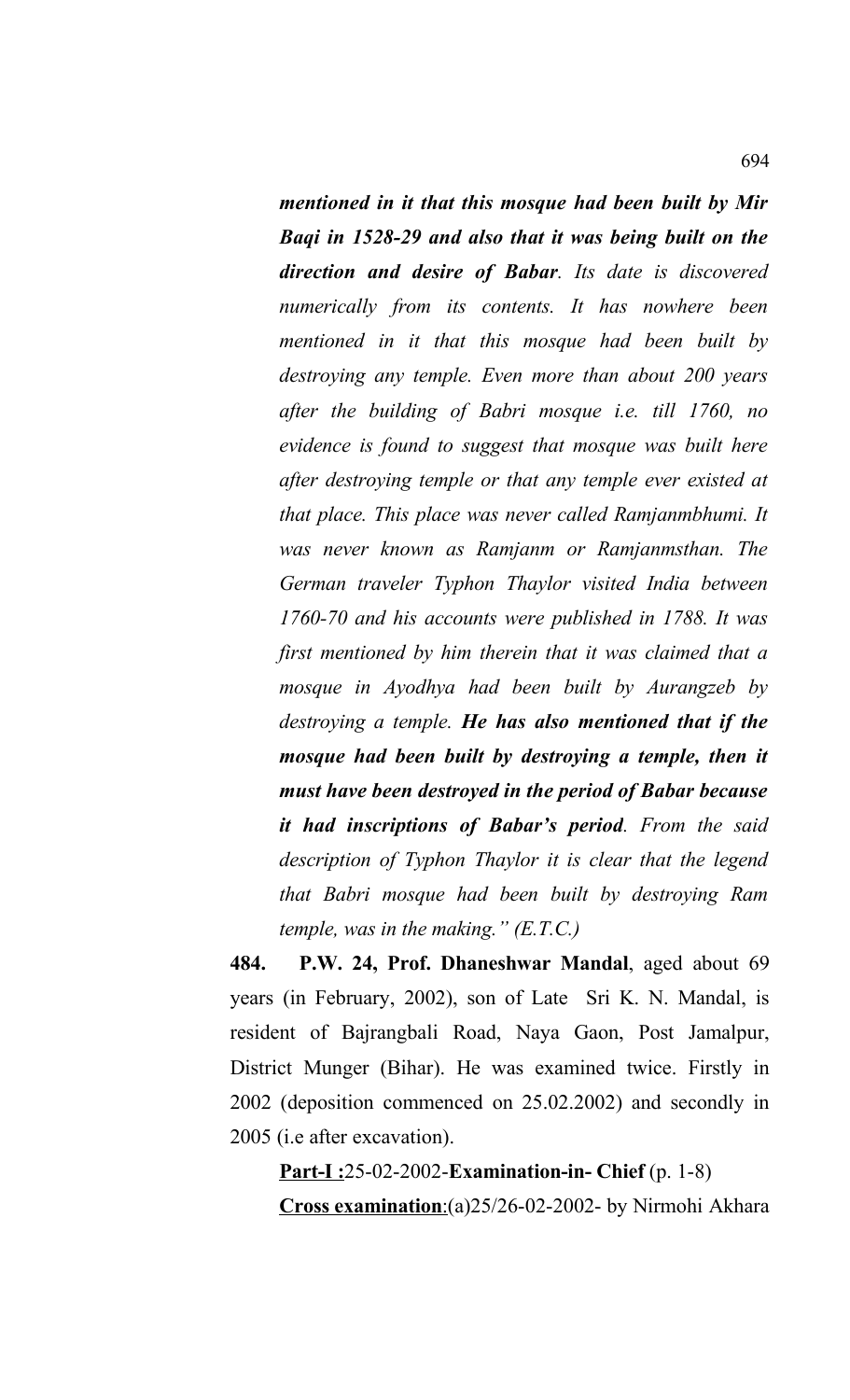through Sri R.L. Verma, Advocate (p. 9-28)

(b) 27/20-02-2002, 01-03-2002-by Umesh Chandra Pandey, defendant no. 22 through Sri Vireshwar Dwivedi, Advocate (p. 29- 62)

(c) 01/04-03-2002-by Dharamdas, defendant no. 13, through Sri Ved Prakash, Advocate (p. 63-77 )

(d) 04/05-03-2002-by Sri Paramhans Ramchandra Das, defendant no. 2. through Sri Madan Mohan Advocate (p. 77-89)

(e) 05-03-2002-Hindu Mahasabha, defendnat no. 10 and Sri Raesh Chandra Tripathi, defendant no. 17, through Sri Hari Shankar Jain, Advocate (p. 89-94)

(f) 05-03-2002-Sri Rajendra Singh, son of Sri Gopal Singh Visharad, plaintiff (Suit-1) through Sri P.L. Mishra, Advocated, adopted the cross examination already done by other defendants (p. 94)

(g) 05-03-2002- by plaintiffs (Suit-5) through Sri Vireshwar Dwivedi (P. 94-95)

**Part-II :**05-12-2005-**Examination-in- Chief** by affidavit (p. 96-130, Appendix-p. 131-140)

**Cross examination:**(a) 05/06/07/08-12-2005- by Nirmohi Akhara through Sri R.L. Verma, Advocate and Tarunjeet Verma, Advocate (p. 142-178)

(b) 08/09/12/13-12-2005- by Sri Madan Mohan Gupta, plaintiff (Suit-4) through Sri Ranjana Agnihotri, Advocate (p. 279-219)

(c) 13/14/15/16/19-12-2005- by Sri Dharmdas defendant no. 13/1 (Suit-4) through Sri Rakesh Pandey, Advocate (p. 219-263)

(d) 19/20/21/-12-2005- by Mahant Suresh Das, defendant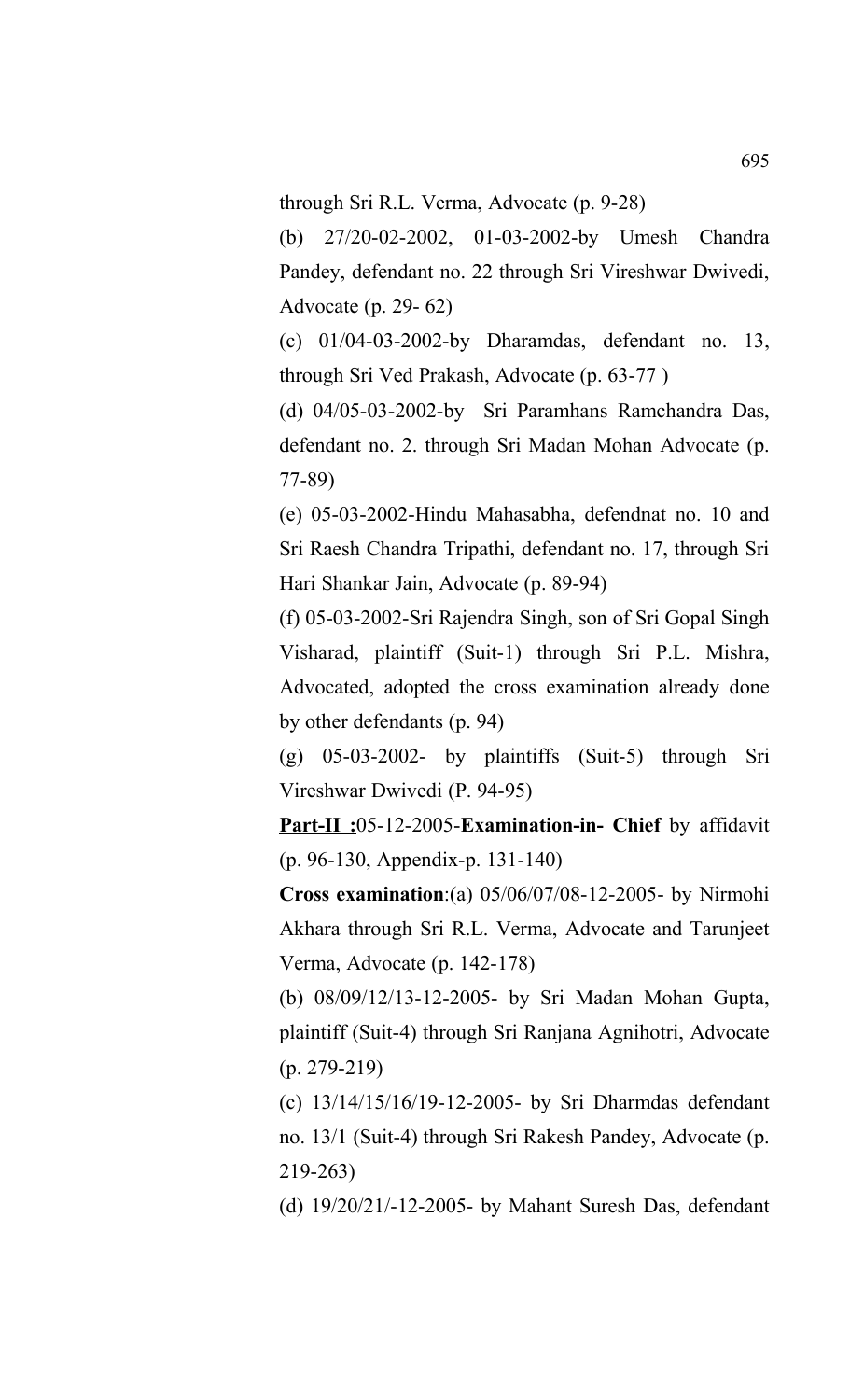no. 2/1 (Suit-4) through Sri Madan Mohan Pandey, Advocate (p. 263-295)

(e) 22/23-12-2005, 04-01-2006-by plaintiffs (Suit-5) through Sri A.K. Pandey, Advocate and Sri Ved Prakas, Advocate (p. 296-332)

(f) 04-01-2006- Plaintiff (Suit-1) through Sri P.L. Verma, Advocate and Sri Ramesh Chandra Tripathi, defendant no. 17 (Suit-5) through Sri Vireshwar Dwivedi adopted cross examination by Sri Madan Mohan Pandey, Advocate, and Sri Ved Prakash Advocate.

**485.** He was a Professor in the Department of Ancient History, Culture and Archaeology, Allahabad University, Allahabad and retired in 1993. He got his early education in Patna, graduation and post graduation from Allahabad University. In M.A. his subjects were Ancient History, Culture and Archaeology. Though he is not Ph.D., but many others have been awarded Ph.D. under his guidance. He was appointed as Exploration Assistant in the department of Ancient History, Culture and Archaeology in Allahabad University in 1960 and then became Lecturer, Reader and Professor in the same University. He was member of Ancient History Congress and President of its Archaeological Section in conference held at Bhopal in December 2001. His address in the capacity of President delivered in the concerned session was also published. He appeared as expert witness (Archaeology) and about the subject of archaeology, deposed as under :

''आर्कियोलाजी को हिन्दी में पुरातत्व कहते है। इलाहाबाद विश्वविद्यालय में प्राचीन इतिहास विभाग की ओर से हमने लगभग 33 वर्षों तक अध्यापन तथा क्षेत्रीय पुरातत्व में कार्य किया। और क्षेत्रीय पुरातत्व के क्षेत्र में प्राचीन मानव विकास की जितनी अवस्थायें हो सकती है उन सभी अवस्थाओं से सम्बद्ध पुरास्थलों का विधिवत उत्खनन किया है, और विधिवत उत्खनन से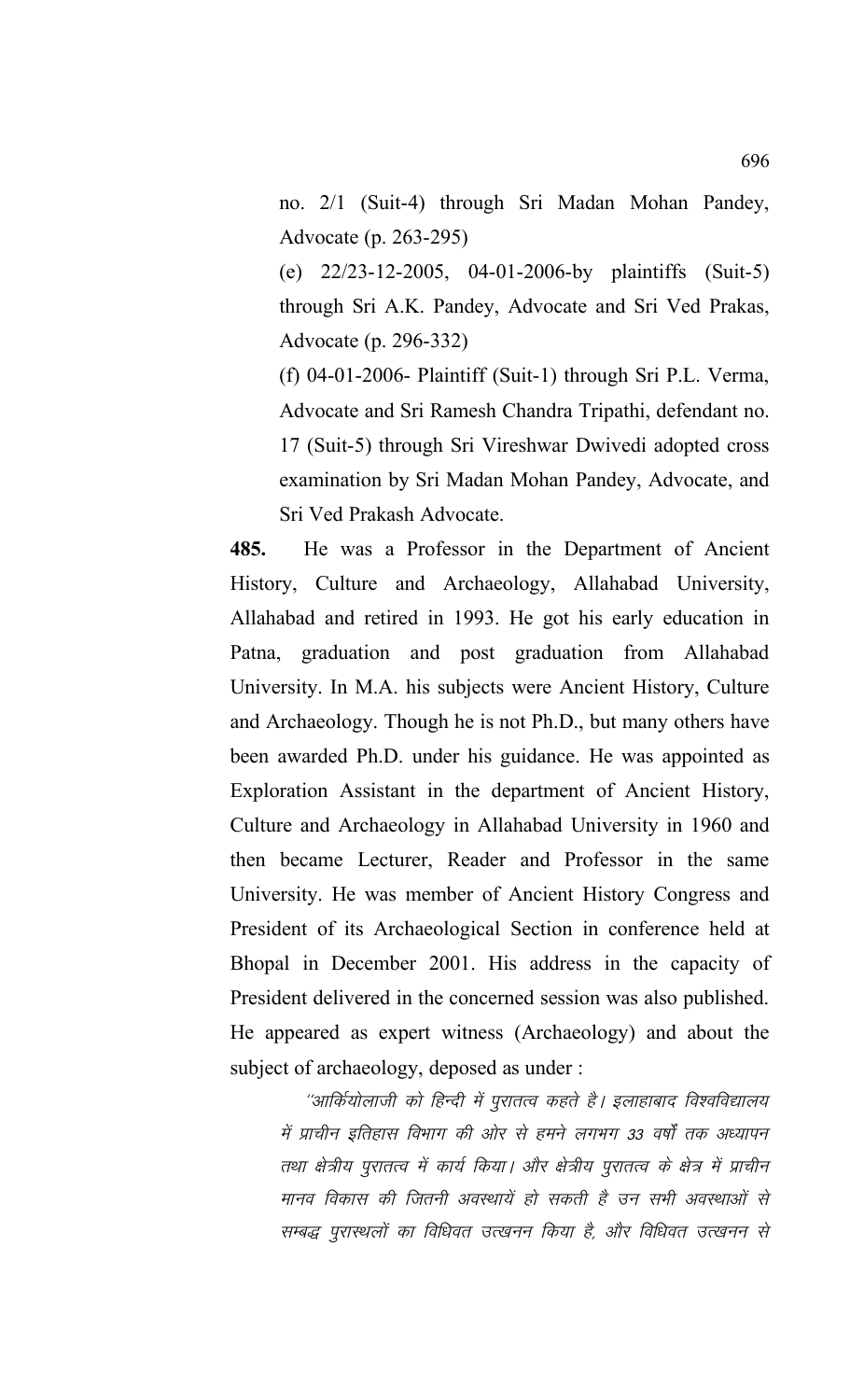मेरा तात्पर्य वैज्ञानिक विधि पर आधारित उत्खनन से है। इस प्रकार के कालों में अपरपैलियोलिथिक, मेसोलिथिक, नियोलिथिक, चालकोलिथिक तथा हिस्टारिकल पीरियड है। अपने सर्विस के दौरान मैंने लगभग 5 महत्वपूर्ण पुरास्थलों का एक्सक्वेशन अर्थात उत्खनन किया है इसी प्रकार लगभग 200 सर्वेक्षण (एक्सप्लोरेशन–) का कार्य किया है।

पुरातत्व के अर्न्तगत हम मानव एवं मानव समाज के विकास का अध्ययन करते हैं इस अध्ययन के अर्न्तगत मुख्यतः भौतिक संसार से सम्बद्ध अंगो का ही अध्ययन किया जाता है। इस विषय के अर्न्तगत आध्यात्मिक संसार से सम्बद्ध किसी अंगो का अध्ययन करना कठिन ही नहीं असम्भव है। इस विषय का क्षेत्र अत्यंत व्यापक है, इसके अर्न्तगत भूतत्व शास्त्र (Geology) की दृष्टि से सम्पूर्ण चतुर्थक (क्वाटरनरी) जिसके अर्न्तगत प्लाइस्टोसीन तथा होलोसीन काल का अध्ययन किया जाता है। पुरातत्व शास्त्र की दृष्टि से (अर्थात आर्कियोलाजिकली) पाषाण युग से लेकर लौह युग तक का अध्ययन किया जाता है। पुरातत्व अनुसंधान की मुख्य विधियों में सर्वेक्षण तथा उत्खनन को रखते है। उत्खनन कार्य के लिए विशेष प्रशिक्षण की आवश्यकता अनिवार्य है, क्योंकि उत्खनन कार्य एक मेडिकल आपरेशन की भाति है और मेडिकल आपरेशन की ही तरह पूरी तैयारी करनी पड़ती है विशेष ट्रेनिंग अनिवार्य है। किसी भवन अवशेष के तिथि निर्धारण की दो विधियां है एक रिलेटिव, यानि सापेक्ष, और दूसरी एबसल्यूट। पुरातत्व सामग्री अर्थात आर्कियोलाजिकल मैटीरियल तथा आर्कियोलाजिकल साक्ष्य यह दोंनो भिन्न हैं। मानव निर्मित कोई भी वस्तु पुरातात्विक सामग्री हो सकती है, लेकिन पुरातात्विक साक्ष्य के लिए यह नितान्त आवश्यक है कि वह अपने संदर्भ से सम्बद्ध हो। जो वस्तु संदर्भ से सम्बद्ध है उसकी ही गणना पुरातात्विक साक्ष्य के अर्न्तगत किया जा सकता है। पुरातात्विक सामग्री यदि साक्ष्य के रूप में प्रस्तुत किया गया हो तो यह आवश्यक है कि उसकी प्राप्ति वैज्ञानिक विधि द्वारा हुआ हो। उनका संदर्भ से जुड़ा होना आवश्यक है।

पुरातत्व उत्खनन के लिए एवं सर्वेक्षण के लिए लाईसेंस का लेना आवश्यक हैं। यह लाईसेंस आर्कियोलाजिकल सर्वे आफ इंडिया द्वारा निर्गत किया जाता है। लाईसेंस लेना इसलिए आवश्यक है ताकि केवल ट्रेण्ड व्यक्ति ही उत्खनन व सर्वेक्षण का कार्य कर सकें।

उत्खनन में रिकार्डिंग की अहम भूमिका है। रिकार्डिंग के अर्न्तगत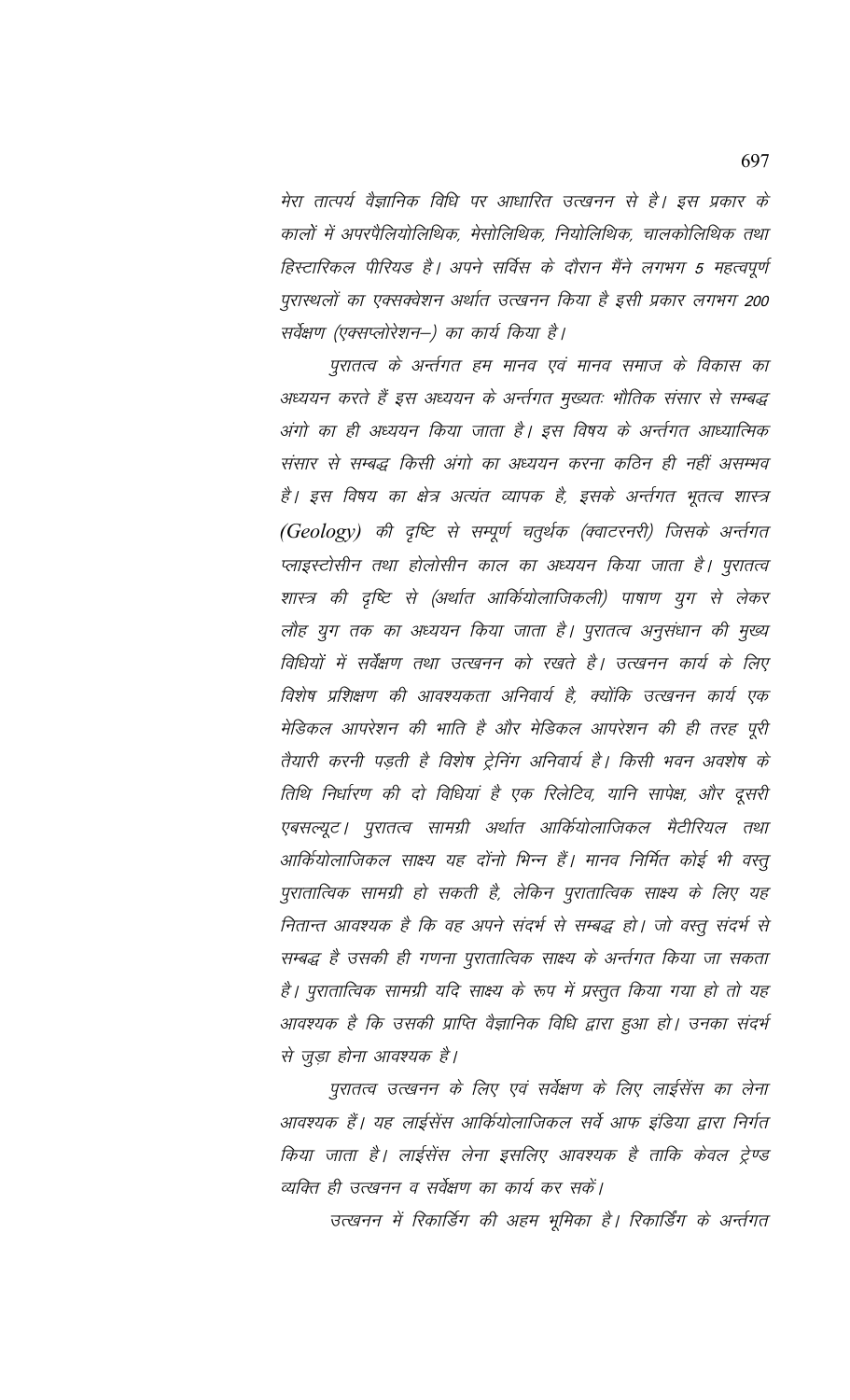मुख्य रूप में फोटोग्राफ, ड्राईग, तथा नापजोख आदि आते है। उत्खनित वस्तुओं को रिकार्ड करना आवश्यक होता हैं। इसमें फोटोग्राफ की सबसे बड़ी भूमिका है। ''इन सिटू'' फोटोग्राफ को हिन्दी में यथावत छायांकन कह सकते है और फोटोग्राफिक रिकार्डिंग में सबसे अहम भूमिका ''इन सिटू'' फोटोग्राफ का है।"

*"Archaeology is called 'Puratatva' in Hindi. I did teaching work and regional archaeology for about 33 years on behalf of Ancient History Department of Allahabad University. In the field of regional archaeology, I duly carried out excavation of archaeological sites related to all the stages of human evolution. By due excavation, I mean the excavation based on scientific method. These stages include upper paleolithic, mesolithic, neolithic, chalcolithic and historical periods. In my service period, I have carried out excavation of five important archaeological sites. Similarly, I have carried out about 200 explorations.*

*In archaeology, we study about human beings and the evolution of human society. This study mainly includes the aspects related to the physical world. The study of any aspect of the spiritual world is not only difficult but impossible under this subject. This subject has wide domain and the Geology under it includes the study of Pleistocene and Holocene periods in complete quaternary. From archaeological point of view, the study extends from the stone age to iron age. Exploration and excavation are the main methods of archaeological research. Special training is essential for excavation work because it is like a medical operation, and complete preparations have to be made alike a medical operation. There are two methods of determining the age of remains of any building, one is relative and the other is absolute. The archaeological*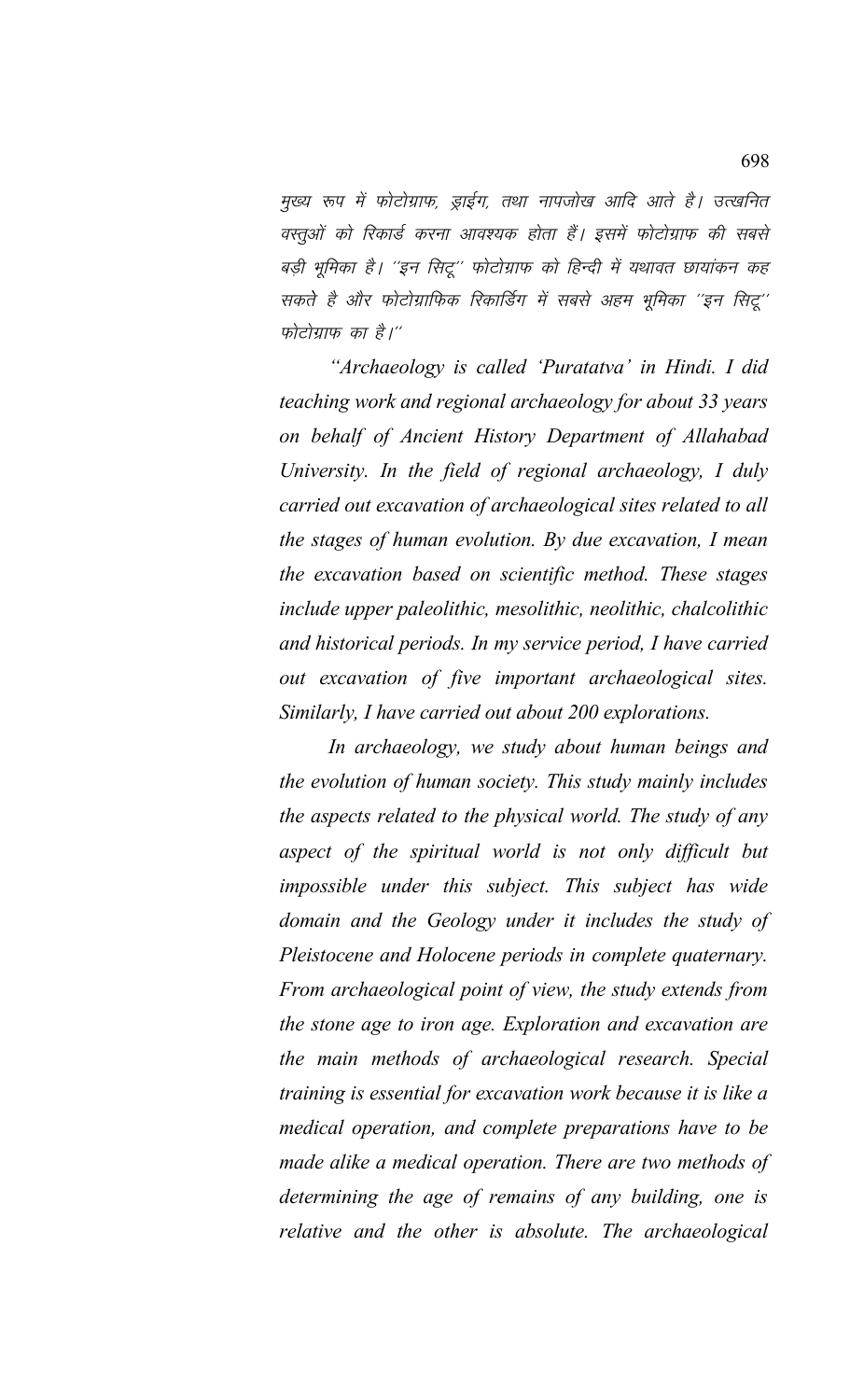*material and archaeological evidence are two different things. Any man made object can be archaeological materials but in order to be archaeological evidence, it is extremely necessary that it is related to its reference. The object which is related to its reference, can only be consider as archaeological evidence. If the archaeological material is produced as evidence, it is essential that it has been obtained by scientific method. Its relation with the reference is essential.* 

*It is necessary to obtain license for archaeological excavation and exploration. This license is issued by Archaeological Survey of India. The license is essential so that only trained people may carry out the excavation and exploration work.*

*The recording occupies an important place in excavation. Recording mainly includes photograph, drawing, measurement etc.. It is essential to record the excavated materials. The photograph plays the most important role in this. 'In situ' photograph can be said to be 'yathawat chhayankan' (as it is photograph) in Hindi and the in situ photograph has the most important role in photographic recording." (E.T.C.)*

''मैंने अपने ऊपर के बयान में आर्कियोलाजी विज्ञान के विधियों से संबंधित जो बयान दिया है वह मूलतः जिस पुस्तक पर आधारित है उसका नाम ''आर्कियोलाजी फ्राम द अर्थ'' है जिसके लेखक सर मार्टिमर व्हीलर ੜ੍ਹੇ $\frac{a}{b}$ /"

 *"In my statement hereinabove, the statement related to methods of archaeology science, is mainly based on Sir Martimar Wheeler's book 'Archaeology From The Earth'." (E.T.C.)*

**486.** PW-24 is author of a book regarding the disputed building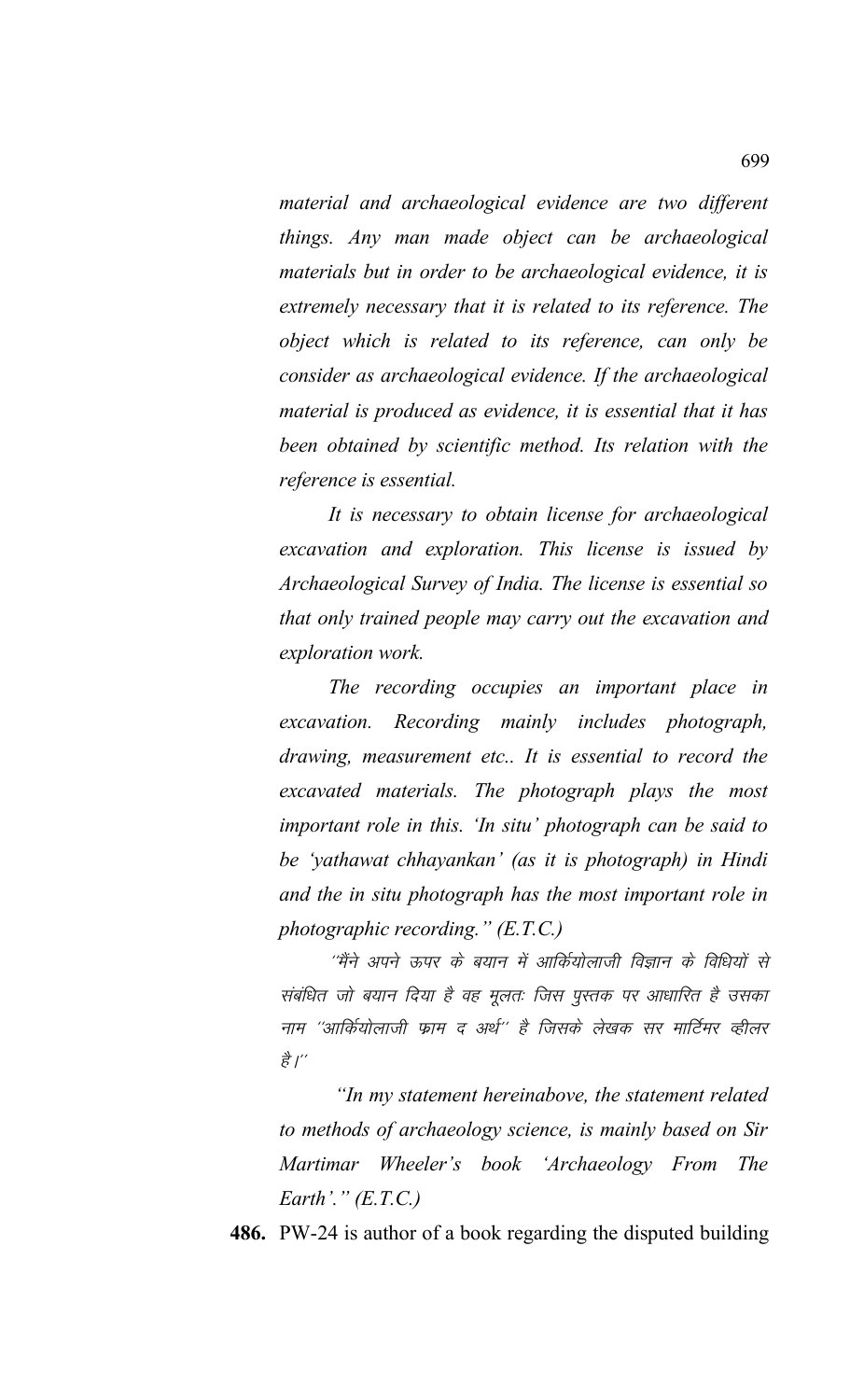namely "Ayodha- Archaeology after Demolition" published in 1993 and re-printed in 1994. (Exhibit-63, Suit-4). About his book and idea for writing the book, he said:

''रामजन्मभूमि बाबरी मस्जिद विवाद के सम्बन्ध में पुरातत्व की बड़ी भूमिका है। क्योंकि जब जमीन के नीचे की बातों से कोई विवाद जुड़ा हो तो उस स्थिति में पुरातत्व के बिना विवाद को सुलझाना कठिन है।''

"Archaeology has a very important role  $in$ Ramjanmbhumi- Babri mosque dispute, because in cases where the dispute is related to underground facts, then in said situation it is not possible to resolve the dispute without archaeology."  $(E.T.C.)$ 

''इस पुस्तक का अध्ययन क्षेत्र बाबरी मस्जिद तथा इसके निकटवर्ती का भूभाग है अर्थात भूक्षेत्र है। इस पुस्तक का सोर्स मैटीरियल यानि श्रोत सामग्री हिस्टोरियन फोरम द्वारा प्रकाशित एक विशेष बुकलेट जिसका नाम रामजन्मभूमि अयोध्या न्यू आर्कियोलाजिकल डिस्कवरी है। इस बुकलेट में माननीय बी0बी0लाल महोदय द्वारा बाबरी मस्जिद के दक्षिण में उत्खनन का एक विशेष फोटोग्राफ प्रकाशित है। वह फोटोग्राफ श्रोत सामग्री का अहम अंग है, श्रोत के सम्बन्ध में। (इस बिन्दू पर गवाह का ध्यान विद्वान वकील साहब ने अन्य मूलवाद सं0 5/89 में दाखिल पेपर सं0 118-सी-1/35 की ओर दिलाया) इस पुस्तक के टाईटिल पेज के पीछे तस्वीर की ओर दिलाया गया जिसे गवाह ने देखकर कहा कि यह वही फोटो है जिसका उल्लेख मैंने ऊपर किया है।

इसी चित्र को मैंने अपनी पुस्तक प्रदर्श 63 में प्लेट |– प्लेट | | प्लेट | | | तथा प्लेट |V के नाम से अपनी पुस्तक के पेज -34 के बाद दर्शित किया है। प्लेट– IV पर मैंने जो दर्शाया है, उन्हें स्तम्भ आधार (पिलर बेसेज) कहा गया है। ये पिलर बेसेज ईट से बने। इस चित्र के अध्ययन के फलस्वरूप हम इस निष्कर्ष पर पहुंचे कि बाबरी मस्जिद के नीचे मंदिर नहीं था। चूँकि यह स्तम्भ आधार सम्पूर्ण ईट से नहीं बना है चूँकि इसमें ईट के टुकड़ों का ही इस्तेमाल हुआ है, अतः इसका पत्थर के पिलर्स के बोझ को सहना कठिन है। इसके अतिरिक्त हमने यह पाया कि वे स्तम्भ आधार हैं ही नहीं, वे दीवाल के अंग हैं। (इस बिन्दु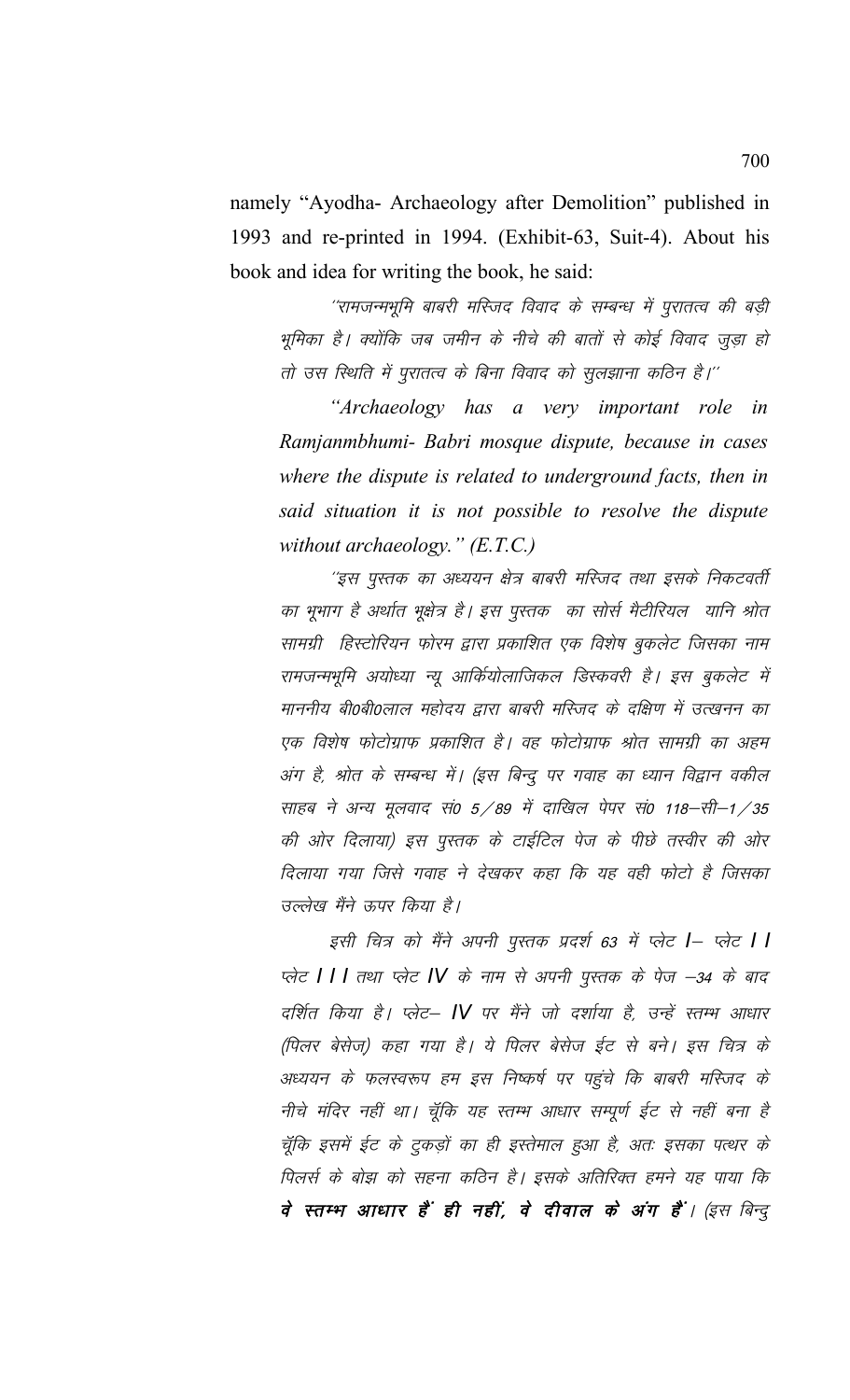पर वादी के विद्वान अधिवक्ता ने गवाह का ध्यान अन्य मूल वाद संख्या–5 / 89 में दाखिल पेपर सं0–118 सी–1 / 35 पेज संख्या 1की ओर दिलाया, जिसे देखकर गवाह ने कहा कि इस पेपर के पेज–1 से अन्त तक का मैंने अध्ययन किया है और अपनी पुस्तक में उल्लिखित पुरातात्विक सामग्री को क्रमश: मैंने डिस्कवरी नं0–2 और डिस्कवरी नं0–3 कहा है। इसी प्रकार ऊपर कहे गये फोटोग्राफ को जिसमें आधार स्तंभ है अपनी पुस्तक में डिस्कवरी नं0-1 में कहा है । डिस्कवरी नं0-2 और 3 को मैं सिर्फ पुरातात्विक सामग्री मानूंगा, न कि पुरातात्विक साक्ष्य। इसे हम विधिवत उत्खनन से प्राप्त सामग्री नहीं मानेंगे। डिस्कवरी नं0–3 के अन्तर्गत ईट की दीवार और दो खाइयाँ है। पेपर नं0–118सी–1/35 जो कुछ विद्वानों द्वारा रचित है, के डिस्कवरी नं0–3 के साथ दो लूज शीट संलग्न थे, वे डिस्कवरी नं0–2 व 3 से सम्बद्ध प्रस्तुत पुरातात्विक सेक्शन, सम्बन्धित ड़ाइग है, जो इस पुस्तक के साथ संलग्न नहीं है। अन्य मूल वाद सं0 5/89 में दाखिल पेपर संख्या–118सी–1/95 को देखकर गवाह ने कहा कि यह डिस्कवरी नं0-3 से सम्बद्ध है। अर्थात डिस्कवरी नं0-3 से जो मैटीरियल मिला उसके सेक्शन का ड्राइंग है । इसी वाद में दाखिल पेपर संख्या 118 सी–1 / 94 को देखकर गवाह ने कहा कि यह डिस्कवरी नम्बर 2 से सम्बन्धित है, डिसकवरी नम्बर 2 के सेक्शन का ड्राइंग जो इसमें उपलब्ध नहीं है। डिस्कवरी नं0–3 से संबंध सेक्शन का ड्राइंग 118सी–1 / 95 को मैंने अपनी पुस्तक के पेज 24 पर प्रस्तुत किया है। डिस्कवरी नं0–2 से सम्बन्धित जिस सेक्शन का हवाला उपरोक्त बयान में दिया है, वह इन कागजातों में नहीं उपलब्ध है, उसको मैंने अपनी पुस्तक के पेज–21 पर दर्शाया है। वादी के विद्वान अधिवक्ता ने गवाह का ध्यान अन्य मूल वादसं0–589 में दाखिल पुस्तक–पेपर नं0–289सी–1 के परिशिष्ट–ख के पेज संख्या 289 सी 1/211 की ओर दिलाया, जिसे देखकर गवाह ने कहा कि इसमें दिखाये हुए शिलालेख (इन्सक्रिप्शन) की फोटो है। इस शिलालेख के सम्बन्ध में मैंने सुना है और पढ़ा भी है। 6 दिसम्बर 1992 को जब बाबरी मस्जिद ढहाया गया और जिन सामग्रियों को वहाँ से प्राप्त समझा गया, और जिसका उल्लेख भारत के अखबारों में छपा उन सामग्रियों को फ्रेश डिस्कवरी कहा गया है और इस फ्रेश डिस्कवरी का अध्ययन हमने किया है जिसका डिटेल हमारी पुस्तक प्रदर्श–63 के पेज–49 से 55 पर दिया गया है।"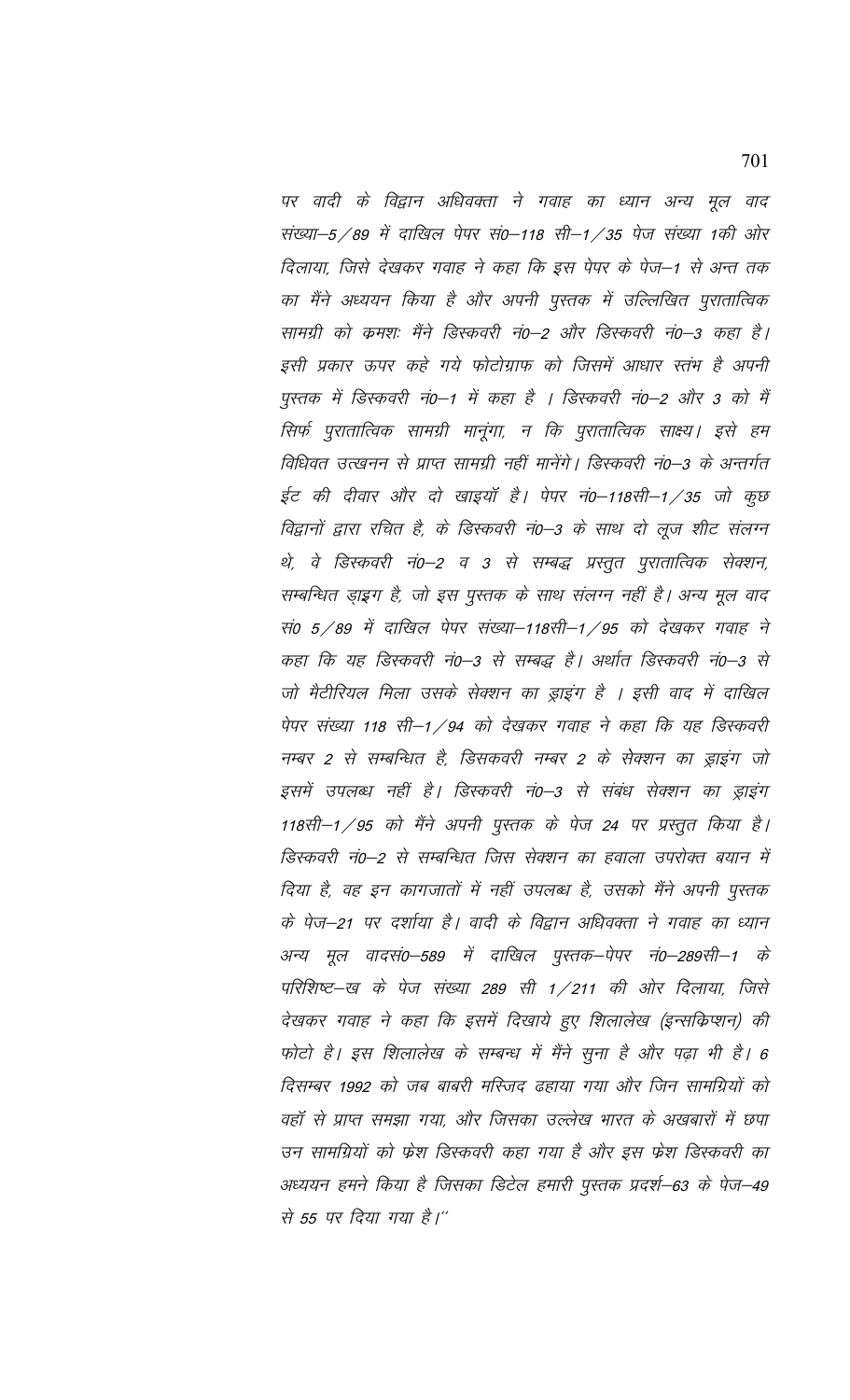*"The scope of study of this book is the Babri mosque and the landed area in its vicinity. The source material of this book is a special booklet titled 'Ramjanmbhumi Ayodhya New Archaeological Discovery' published by Historian Forum. This book contains a special photograph of the excavation carried out in south of the Babri mosque by Sri B.B. Lal. This photograph is main part of the source material regarding the source. (at this point the attention of the witness was drawn by the advocate to paper no. 118C-1/35 filed in O.O.S. 5/89). The (attention of the witness) was drawn to the picture published on back of the title page, and after looking at it the witness said that it was the same photograph, about which I have stated above.*

 *I have given this photograph in my book after page no. 34 as Plate-I, Plate-II, Plate-III and Plate-IV in Exhibit 63. The depiction at Plate-IV, is called pillar bases. These pillar bases were made up of bricks. Consequent to study of this photograph, we arrived at the conclusion that temple was not under the Babri mosque, because this base was not completely made up of bricks and since brick pieces were used therein, hence it was difficult for them to bear the load of stone pillars. Apart from this, we also found that they were not pillar bases at all and instead were part of wall. At this point, the attention of the witness was drawn towards page no. 1 of paper no. 118C-1/35 filed in O.O.S. no. 5/89 and after looking at it the witness stated that I have gone through page no. 1 to end of this paper and the archaeological materials mentioned in my book, have been mentioned as Discovery no. 2 and Discovery no. 3 respectively. Similarly, the photograph mentioned above,*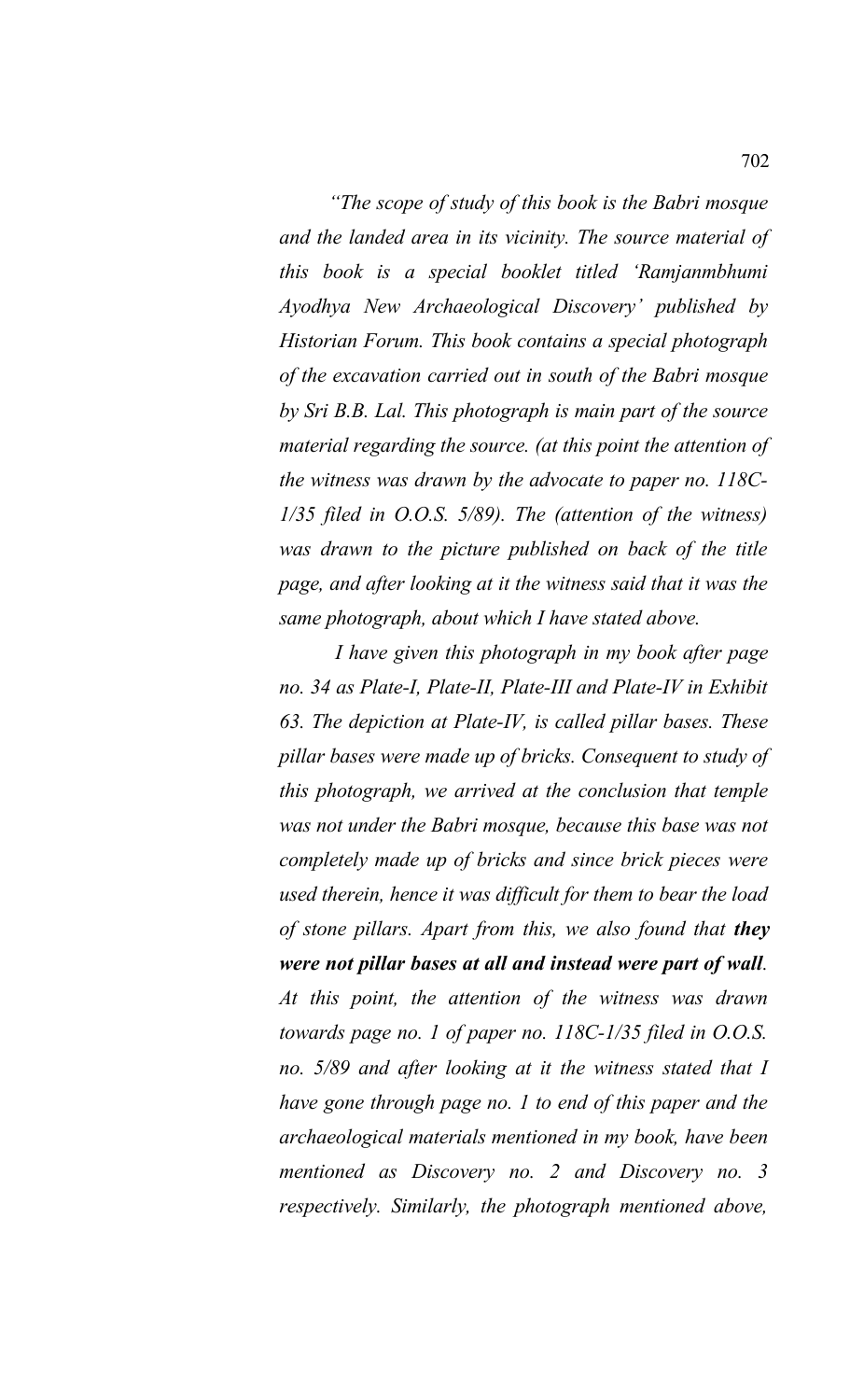*which depict the pillar base, has been mentioned as Discovery no. 1 in my book. I would consider the Discovery no. 2 and Discovery no. 3, only as archaeological material and not archaeological evidence. We would not consider them to be materials obtained by due excavation. The Discovery no. 3 includes brick wall and two trenches. Two loose sheets were enclosed with Discovery no. 3 of paper no. 118C-1/35, which is composed by few scholars. They are drawing related to concerned archaeological section of Discovery no. 2 and 3, which are not part of this book. On looking at paper no. 118C-1/95 filed in O.O.S. no. 5/89, the witness stated that it is related to Discovery no. 2 but the drawing of the section of Discovery no. 2 is not available in it. The section drawing 118C-1/95 related to Discovery no. 3, has been given by me at page no. 24 of my book. The section related to Discovery no. 2 referred by me hereinabove, is not available in these documents. I have given it at page 21 of my book. The learned counsel for the plaintiff drew the attention of the witness to page no. 289C1/211 of Appendix B of paper no. 289C-1 filed in O.O.S no. 5/89, and after looking at it the witness stated that it was the photograph of inscriptions. I have heard and read about this inscription. When the Babri mosque was demolished on 6th December, 1992 and the articles which were considered to have recovered from there, and which were published in newspapers of India, the said articles were termed as fresh discovery and this fresh discovery has been studied by us, whose details are contained at page 49 to 55 of my book, exhibit 63." (E.T.C.)*

**487.** Concerning the inscription, alleged to be found at the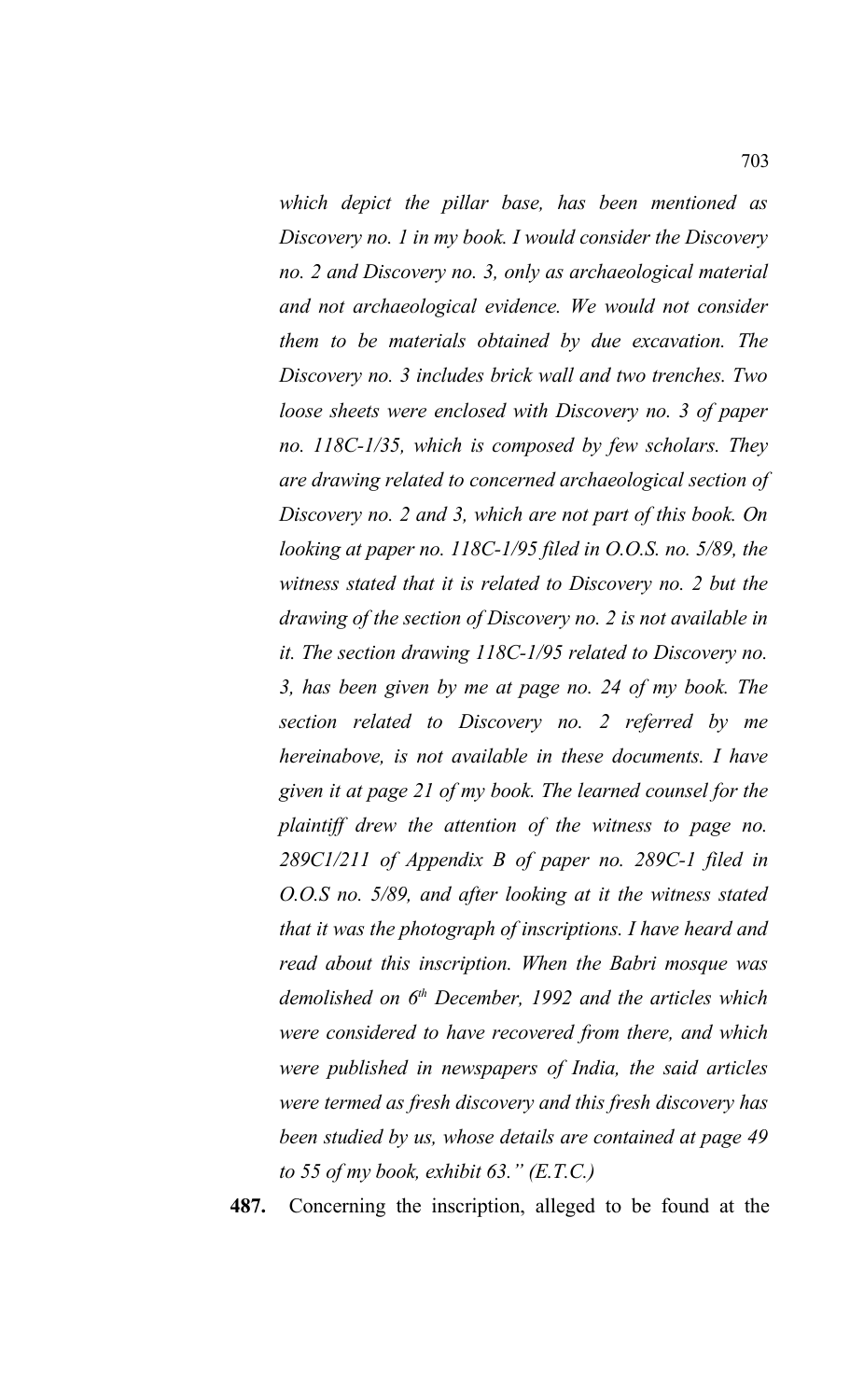time of demolition of the disputed building on 06.12.1992, he presented a paper in the conference of Association of Study of History and Archaeology (in short "ASHA") sometimes in 1998-99 held at Calcutta and in this regard, he said:

 $^{\prime\prime}$ जिस शिलालेख का मैंने ऊपर बयान किया है उसे मैं मात्र पुरातात्विक सामग्री मानता हूँ। मैंने अपने ऊपर के बयान में कहा है कि पुरातात्विक साक्ष्य के लिए प्राप्त सामग्री का संदर्भ से सम्बद्ध होना नितान्त आवश्यक है। चूँकि यह अभिलेख जिसका जिक हो रहा है वह अपने संदर्भ से सम्बद्ध नहीं है, इसलिए वह मात्र सामग्री है न कि साक्ष्य।

अगर कोई शिलालेख किसी दीवार में चुना गया हो तो उस स्थिति में उस शिलालेख पर गारा, प्लास्टर विद्यमान होना आवश्यक है, और अगर उस शिलालेख के सम्बन्ध में विवाद है तो उस पर लगे हुए, गारे के प्लास्टर का एनालिसिस आवश्यक है। साथ ही साथ जिस दीवार में उस शिलालेख के लगे होने की बात कही गयी है उस दीवार के भी, गारे प्लास्टर का केमिकल एनालिसिस करके दोनों के पारस्परिक संबंध की पहचान करना अति आवश्यक है।

हिस्कवरी नं0−2 से सम्बन्धित सेक्शन की ड्राइंग जो पेपर नं0−  $118$ सी $-1/35$  में नही था, वह पेपर नं0-289 सी0-1/206 पर दर्शाया गया है।"

*"The inscription mentioned by me hereinabove, is considered mere archaeological material by me. I have stated above that the relation of recovered material with the reference, is extremely essential for archaeological evidence. Since the document being discussed, is not related with its reference, it is mere material and not evidence.*

*If any inscription has been walled up, then in such situation the presence of mortar, plaster over that inscription is essential and in case there is some dispute regarding that inscription then the analysis of mortar, plaster over it is essential. It is extremely essential to carry*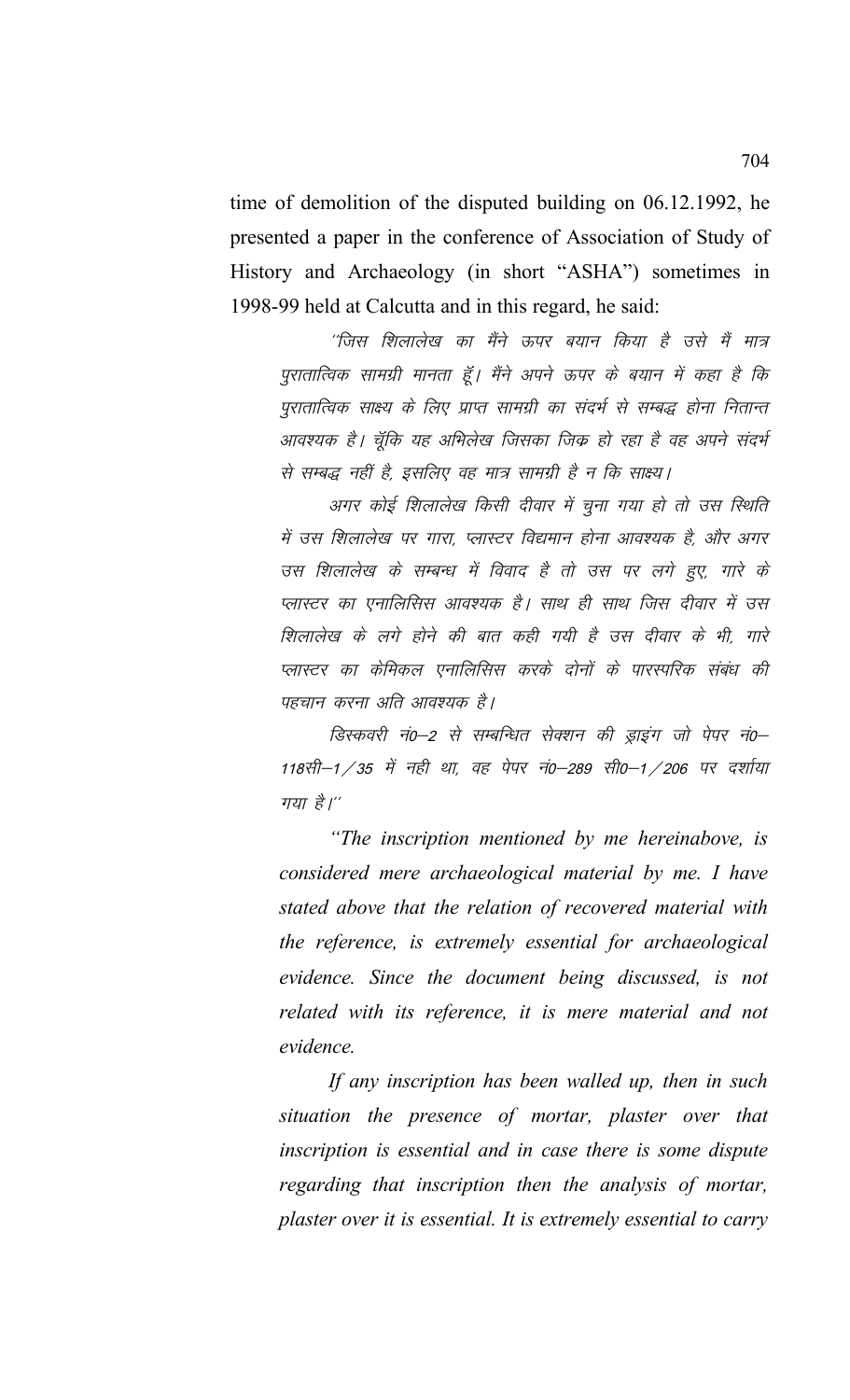*out the chemical analysis of mortar, plaster of the wall in which the inscription is said to have been walled up, and then to work out the mutual relationship of the two.*

*The drawing related to Discovery no. 2, which does not appear in paper no. 118C-1/35, has been shown in paper no. 289C-1/206." (E.T.C.)*

**488. P.W. 27, Prof. Dr. Shereen F. Ratnaga**r, aged about 57 years (on 8<sup>th</sup> April 2002), is resident of Empress Court, Churchgate, Reclamation, Mumbai. Her cross examination followed as under :

(a) 08/09/-04-2002-by Nirmohi Akhara through Sri R.L. Verma, Advocate (p. 15-34 )

(b)10-04-2002-by Sri Mahant Dharam Das, defendant no. 13 through Sri S.D. Singh, Advocate (p. 35-38)

(c) 10/11-04-2002-by Umesh Chandra Pandey, defendant no. 22 through Sri Vireshwar Dwivedi, Advocate (p. 38- 66)

(d) 11/12.04.2002- by Paramhans Ramchandra Das, defendant no. 2, through Sri M.M. Pandey, Advocate, (p. 67-80)

(e) 12.04.2002- by Hindu Mahasabha, defendnat no. 10 and Sri Ramesh Chandra Tripathi, defendant no. 17, through Sri Hari Shankar Jain, Advocate (p. 80-89)

(f) 15-05-2002 - by plaintiffs of Suit-5 through Sri Ved Prakash, Advocate (p. 90-102)

(g) 15-05-2002- Counsel for Madan Mohan Gupta, defendant no. 20, Shri S.P. Pandey, Advocate, adopted the cross examination already done on behalf of other defendants (p. 102)

**489.** A Professor (Archaeology), in Jawaharlal Nehru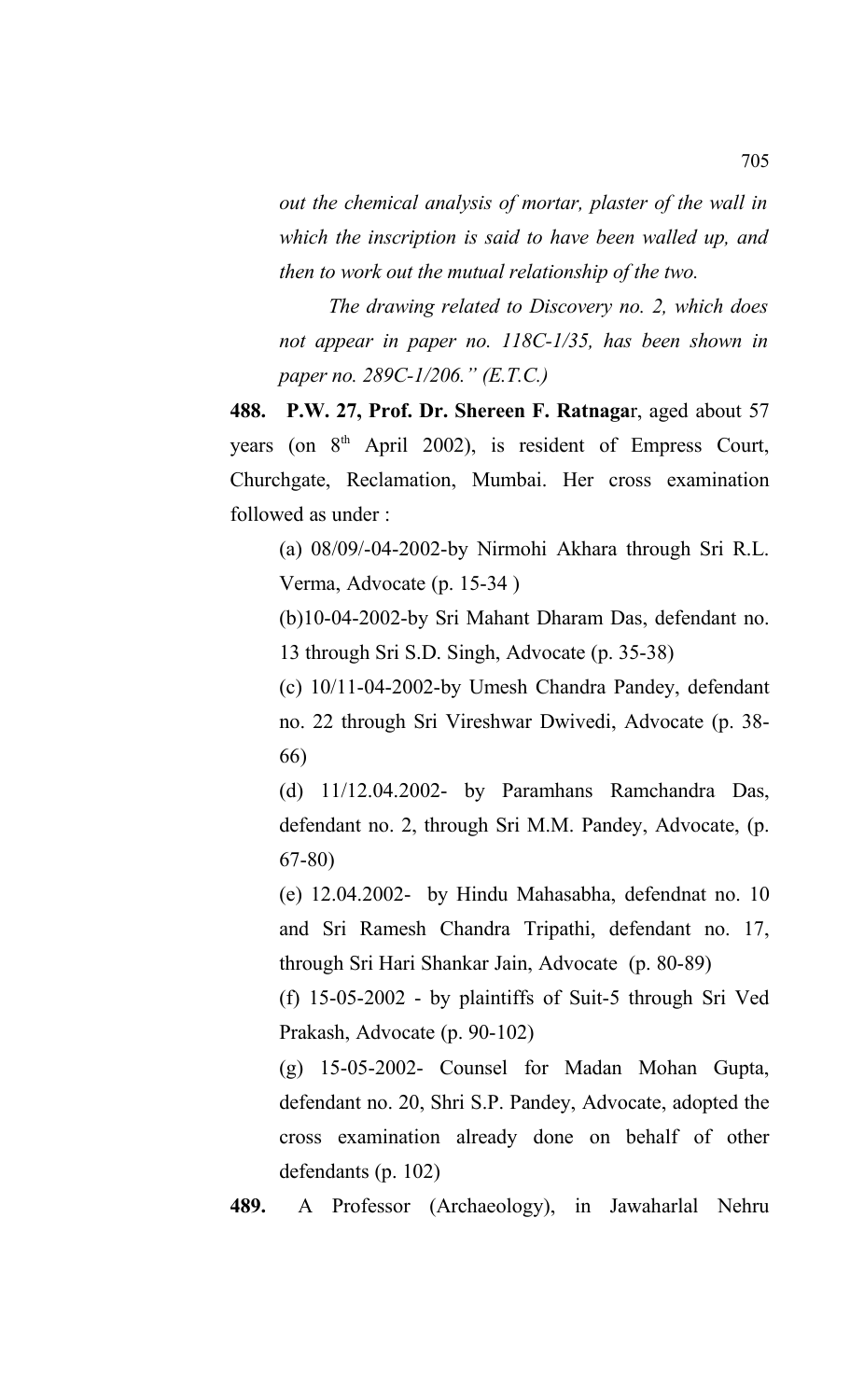University, Delhi she retired voluntarily in the year 2000. She deposed her qualifications as under:

(a) Two post graduate degree in Archaeology and Ph.D. in Archaeology;

(b) A post graduate diploma in Archaeology from Landon University.

**490.** PW-27 was appointed as Lecturer in Jawaharlal Nehru University, Delhi in 1976, Reader in 1985 and Professor in 1994. She taught five courses- two in Archaeology and three in Ancient History connected with Archaeology. In Archaeology, she specially taught proto-history and "the Utilisation of Archaeological Evidence". She has experience of guiding a dozens of research students for M.Phil. and Ph.D. She was also fellow of British School of Archaeology in Iraq. After retirement, she had delivered lectures in academic staff Colleges and Universities such as Mahatma Gandhi University at Kottayam, Allahabad University, Chandigarh University, Mumbai and Delhi Universities, became member of Al Hajar Project in Oman, doing explorations and excavations, is working with Dr. Geoffrey Orchard of Birmingham.

**491.** PW-27 is author of five books, namely,

(1) The Encounters, the Westerly Trade of the Harappa Civilization (published in 1981)

(2) Enquiries into the Political Organization of Harappan Society (published in 1981)

(3) The End of the Great Harappan Tradition (published in 2000)

(4) Understanding Harappa (published in 2001)

(5) Bhartiya Itihas Ke Srot, Pracheen Kaal (published in 2001-02)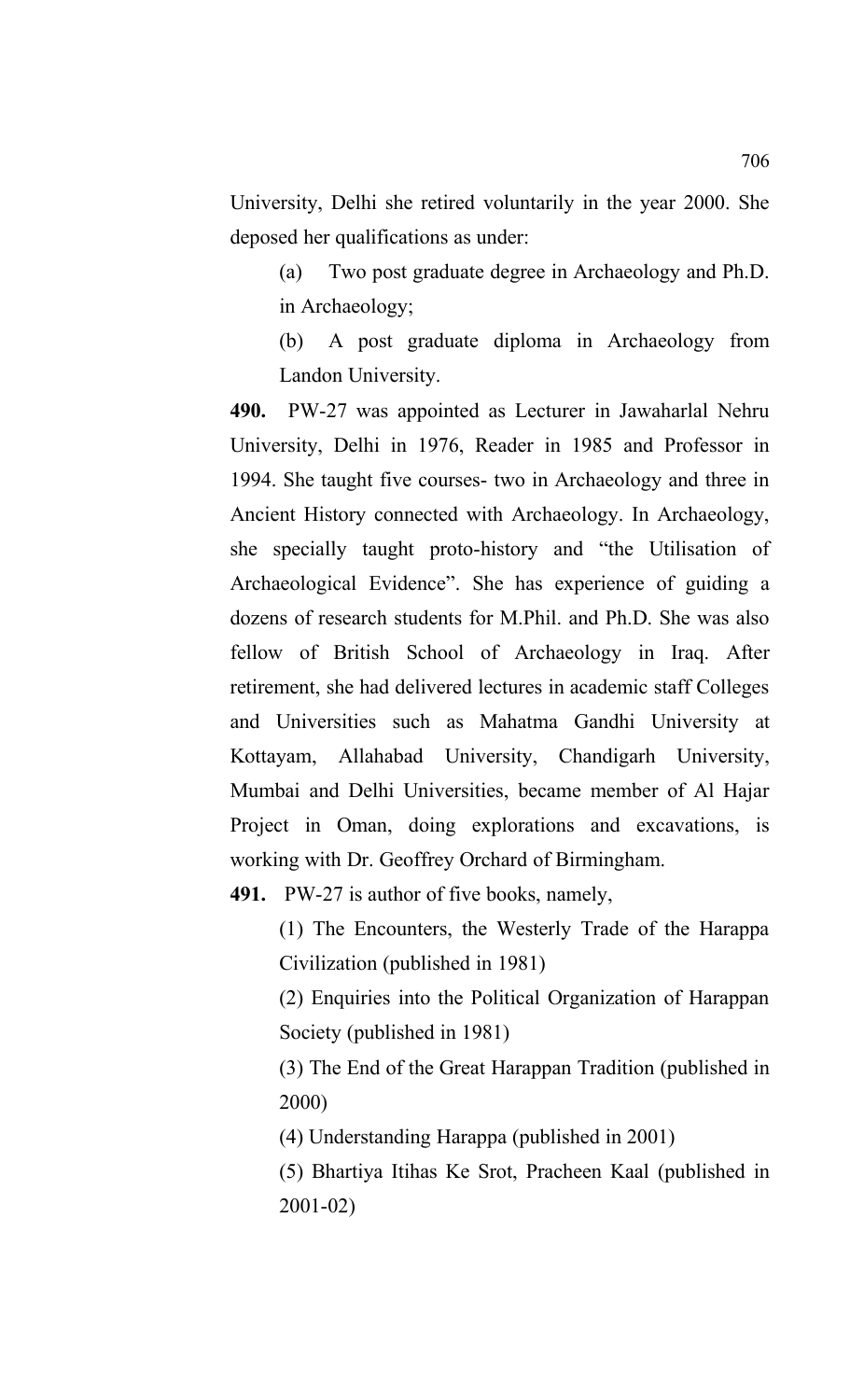**492.** PW-27 is author of a number of papers, more than twenty, published in different journals like "Man and Environment (Poona)"; "Studies in History (Delhi)"; "Current Anthropology (Chicago)", wrote papers on archaeological methods and also data retrieval in ancient history.

**493.** PW-27 was a visiting Professor in Paris in 1984, awarded by the College de France in January 2002, delivered two lectures at the College de France, at the University of Harare in Zimbabwe and at the Institute Kern at Leiden in Holland, also delivered the Heras Memorial lectures in Mumbai and her third book contains her Heras Memorial lectures in book form. She got archaeological training from Professor H.D. Sankalia (Pune) and from Professor S. Lloyd (London).

**494.** She claims to appear as an Archaeologist, got interest in the issue in the year 1990 approximately because an important part of the controversy was the claim made by the archaeologists about the discovery of an old temple in the disputed area. She had never visited Ayodhya, wrote an Article "Archaeological Discovery?" (Paper No. 291C1/14 for Frontline Magazine dated 6.11.1992). Another Article with the title "Startling Indeed" (paper No. 291C1/12) written by her colleague Prof. R. Champaka Lakshmi, the then Chairperson of Centre for Historical Studies, Jawaharlal Nehru for the said magazine. R. Champakalakshmi is specialized in Art, History and the Hindu Temple as a Social and Religious Institution, with emphasis on South India.

**495.** P.W. 27 claims to have read some books relating to the issue, one of such book is "Ramjanambhoomi, Ayodhya New Archaeological Discoveries" (Paper No. 118C-1/35) (Ex. 33, Suit-3). She has read the report of Prof. B.B. Lal pertaining to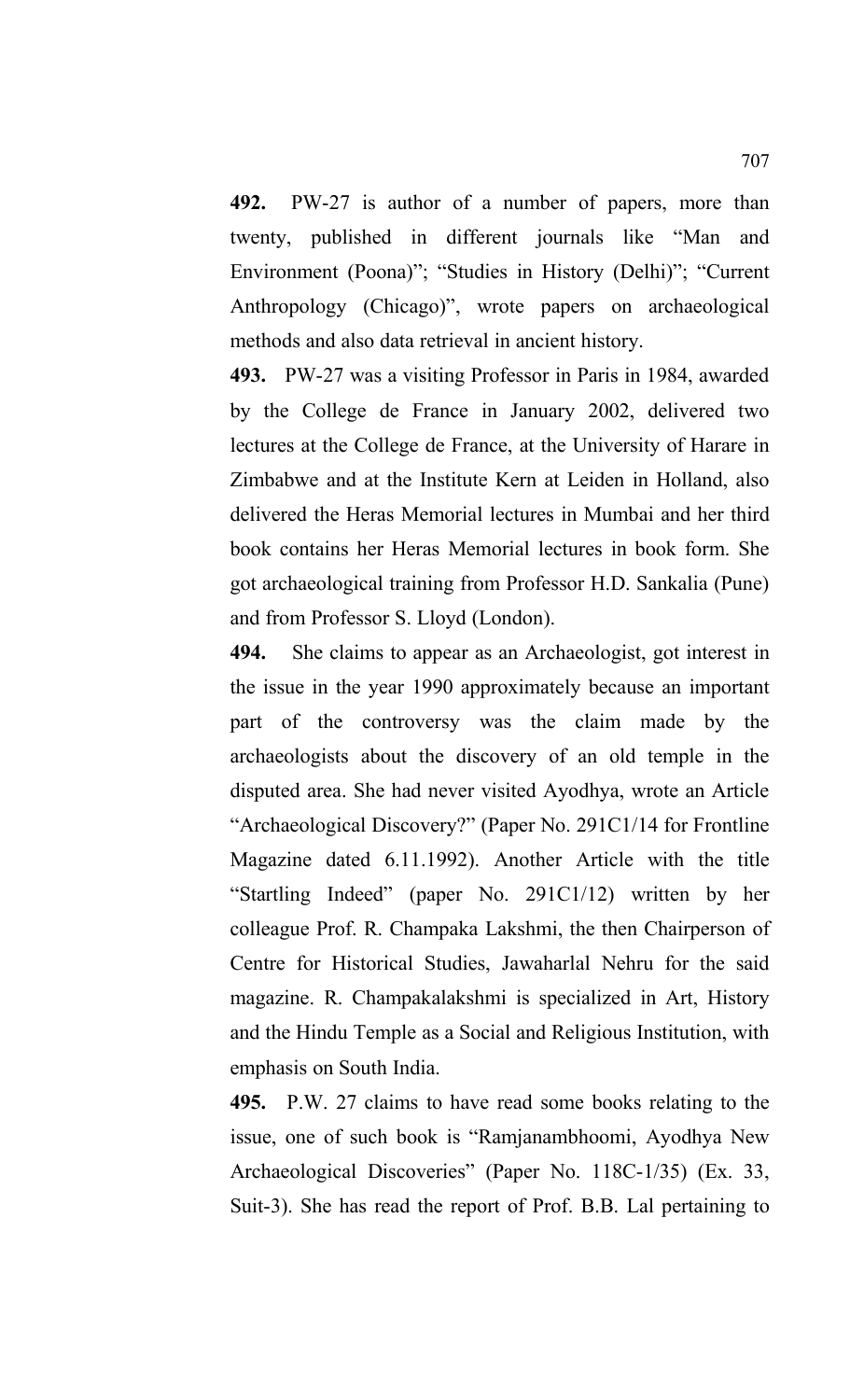the disputed site.

**496.** About her experience of field archaeology, she said: *"As an Archaeologist, I have field experience with Prof. H.D. Sankalia at Tripuri Excavations; in Britain I worked with Henry Hurst at Box; In Turkey with David French at Ashvan; in Iraq at Tell al Rimah with David Oates; In Bahrain, at Al Markh with Mechael Road; in Iraq at Abu Salabih with Prof. N. Posgate and also in Oman recently. During these excavations, I learnt the general principles of stratification and all technical drawings which become interpretation of the strata and their relative dates to one another. Basically, there is no difference between the excavations in India and outside India but the British system is much more rigorous and every Archaeologist has to do all the work himself or herself. The training of excavations outside India taught me principles of data recovery which can be applied anywhere in the world, so that I am able to read and examine critically the excavation reports of any other Archaeologist."*

**497.** PW-27 said to have got published papers reflecting directly on the field of archaeology which are:

*"1. A review Article on the Inamgaon excavations report; and* 

 *2. "Does Archaeology holds the Answerers?" (read in America in 1996 and published perhaps in 1998 or 1999" and* 

*3. "The End of the Great Harappan Tradition (Published in 2000)*

*4. "Back to the Bones" published around 1998 or 1999 etc.*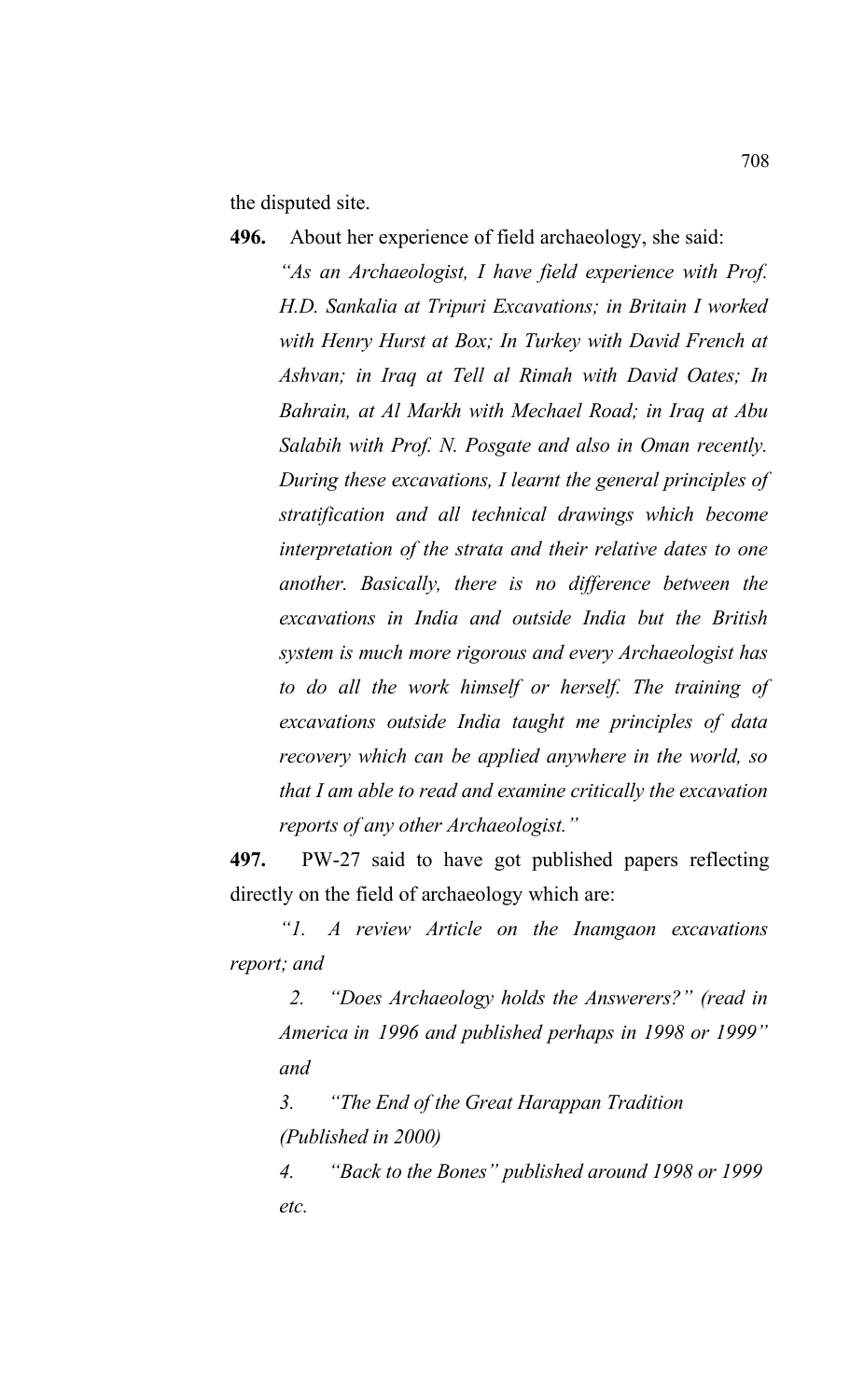*I have also written a paper on weights and the formation process of the archaeological record (I read it in January 2002 in Paris (It is yet to be published).* 

**498**. About the archaeological excavation in Ayodhya, PW-27 said:

"*To my knowledge, two teams or institutions have conducted excavations at Ayodhya. These are – one, Banaras Hindu University, Varanasi, and the other is the Indian Institute of Advanced Study, Shimla. I read the excavations reports of these two institutions published in the journal 'Indian Archaeology-A Review.*

*I read a journal titled as "Indian Archaeology 1969- 70-A Review" edited by Prof. B.B. Lal published by the Archaeological Survey of India (A.S.I.). Copies of pages Nos. 40 and 41 of the above journal and the title page of that journal which are on record have been shown to the witness. This is Paper No. 291C-1/4 to 291 C-1/6. These papers are the true copies of the original which is before me marked Ex. E-1/1. This excavation report relates to Banaras Hindu University excavations made in three different spots at Ayodhya. Paper No. 107 C1/62 and 63 are true copies of the journal, "Indian Archaeology 1976- 77 A Review" by ASI (marked Ex. E-2/1) Papers No. 291 C-1/1, 291 C-1/2 and 291C-1/3 are also the true copies of title page and plate No. 49 and 50 of the aforesaid journal (marked Ex. E-2/1).*

*Paper No. 291 C-1/16 and 17 are the true copies of page Nos. 76 and 77 and Plate No. XXII of "Indian Archaeology 1979-80-A Review" (marked Ex. E-3/1)*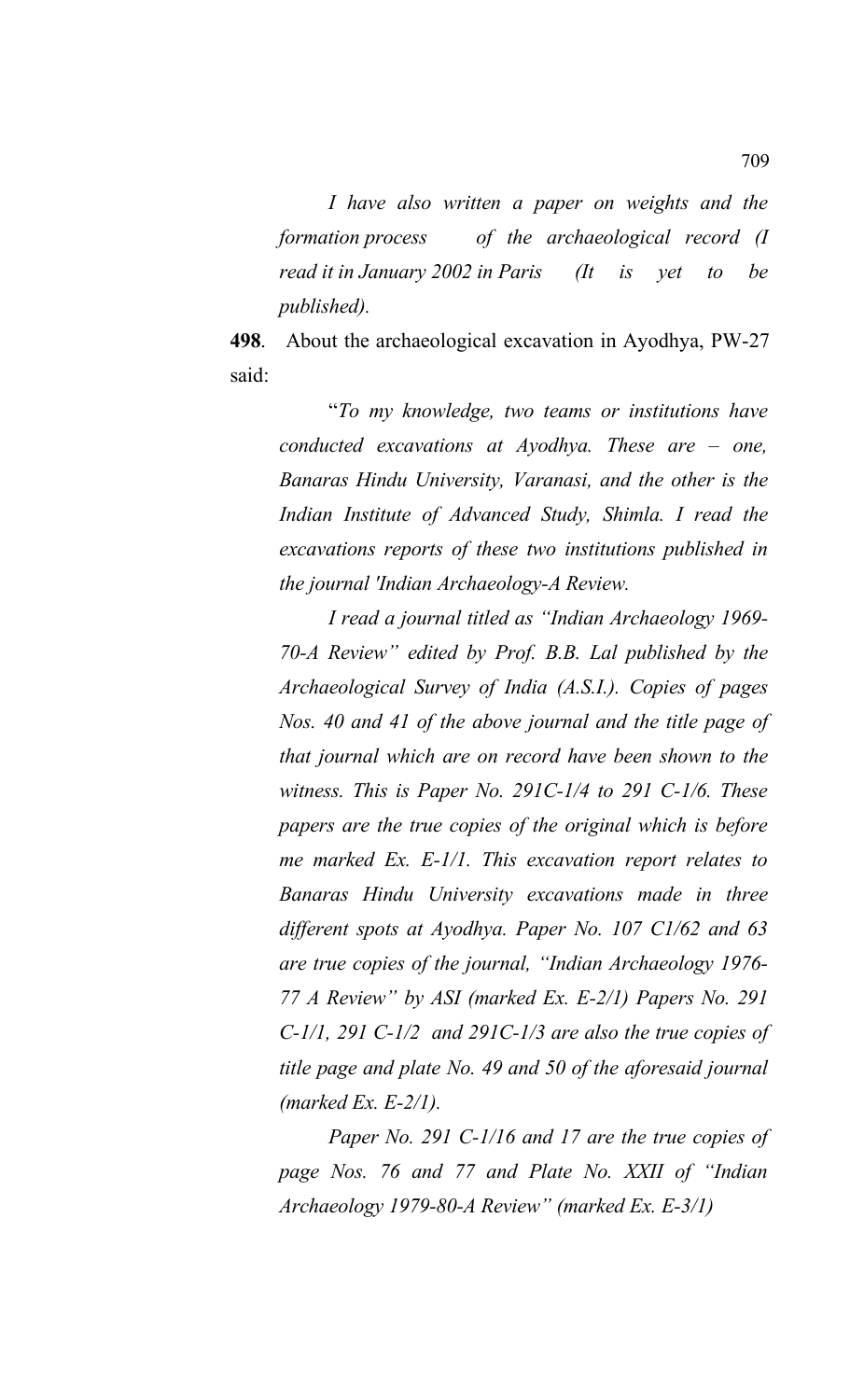*With reference to Paper No. 291 C-1/5, I may submit that the significance of this report is that several cultural periods were found by the excavators and they made reference to some categories of small finds, but there is no mention of any architectural or sculptural material of any temple.*

*I have studied the two reports of Prof. B.B. Lal published in the journal, "Indian Archaeology-A Review 1976-77" (hereinafter to be referred as IAR) and in IAR 1979-80. Both these reports of Prof. B.B. Lal pertain to different sites at Ayodhya, IAR 1976-77, reports excavations at two different sectors including the disputed area. In IAR 1979-80, it is said that excavation was done in 14 different spots all over Ayodhya, but no specific area is mentioned. Mr. B.B. Lal's excavations uncovered remains of the later iron age and the early historic period, both of which are 1000 BC to 3rd Century AD. Thereafter, there is a gap in the occupation of Ayodhya and the city was reoccupied in the 11th Century AD. In the disputed area, Mr. B.B. Lal reports finding a large wall which could have been a fortification wall, the remains of brick houses and some ring wells. Amongst the small antiquities, he reports finding coins, seals and a large number of clay figurines including what may be the earliest Jaina sculpture and some potteries of interest. To my mind, significance of this report, IAR 1976-77, is that Mr. B.B. Lal mentions that the pits and brick debris came from levels below the 11th Century A.D. i.e. below the medieval reoccupation of Ayodhya- and that he states on page 53 as follows :*

*"The entire late period was devoid of any special*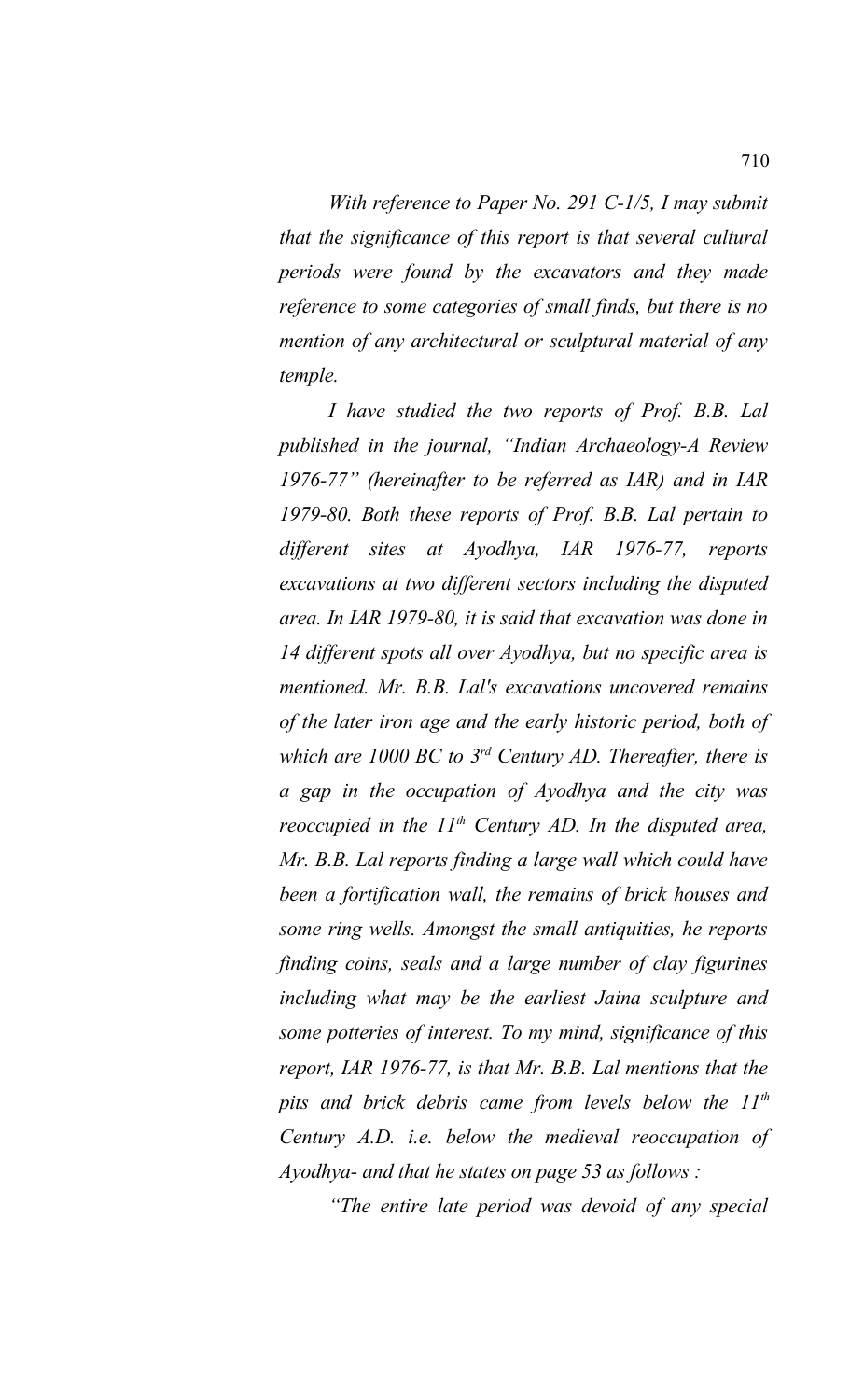*interest."*

*In the IAR 1979-80 report, Prof. Lal reports remains of only up to the Gupta period and nothing thereafter. In Prof. B.B. Lal's report, there is no mention of any temple, leave alone one of the medieval period. Except these two reports, to my knowledge, there is no other report of Prof. B.B. Lal on Ayodhya excavations published in IAR.* 

*To my knowledge, there is no other excavation conducted by anyone after Prof. B.B. Lal at Ayodhya in 1979-1980.* 

*Paper No. 118 C1/36 was shown to the witness. I have not seen this photograph in IAR. I saw this trench photograph for the first time in the book No. 118 C1/35. IAR is the only authoritative journal being published by the Archaeological Survey of India in respect of excavations and explorations. The relevance of this journal is that it is obligatory for anyone receiving a permit from ASI to excavate or explore, to report his finds in IAR for that year, IAR is like a dairy in which all archaeological excavations, explorations, conservation, repairs, treasures and inscriptions found have to be reported, howsoever brief they may be. There is no reference to any so-called pillar base in the two reports of Prof. B.B. Lal as referred to above, nor is there any photograph. I have read about the trench with the so called pillar base in the trench photograph, paper No. 118 C1/36 and in some newspapers perhaps."* 

**499.** PW-27 claims to have read the book (Ex. 63, Suit-4) written by Prof. D. Mandal and said as under :

*"I have read Prof. Mandal's book, Ext. 63 of O.S.*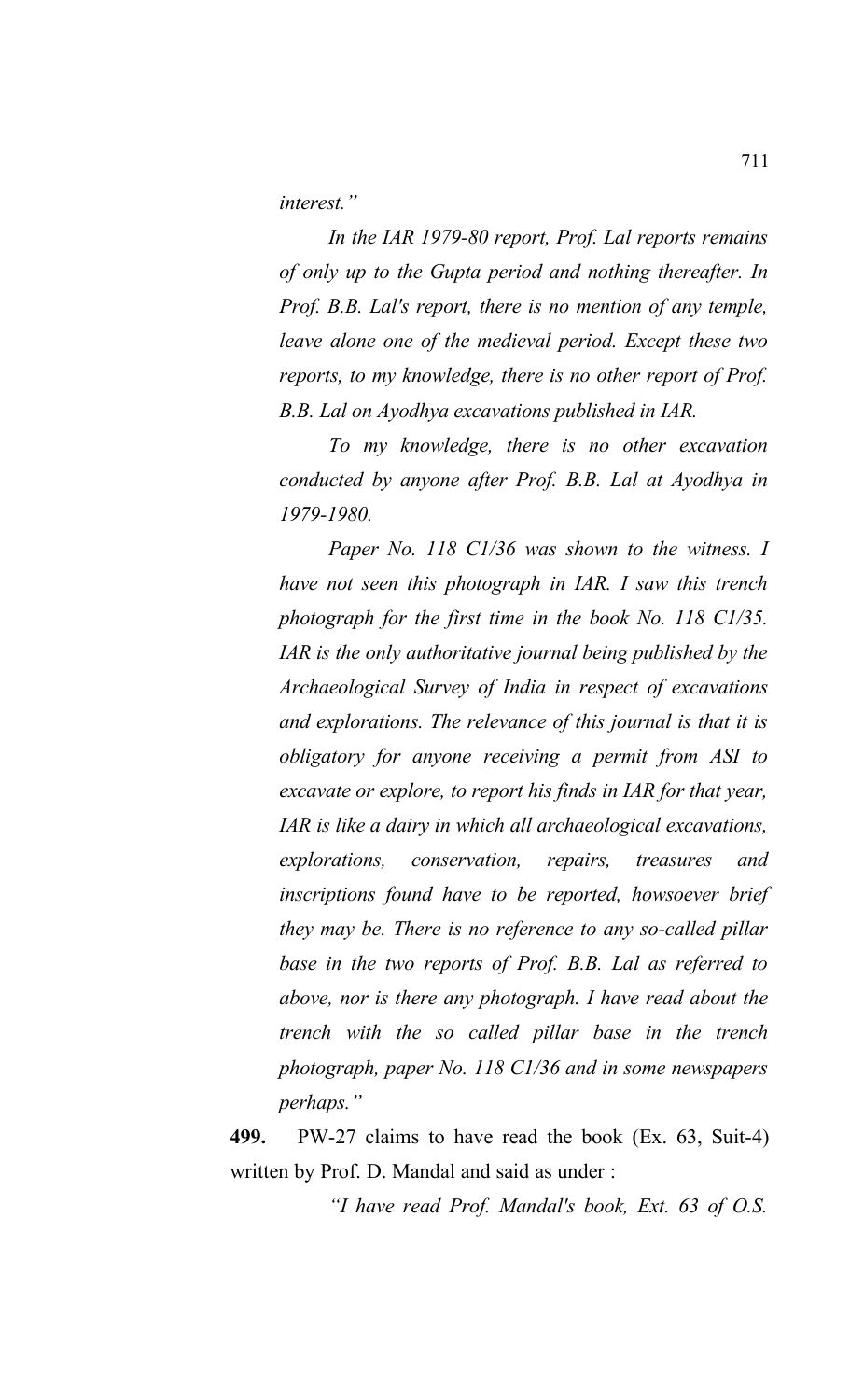*No. 4 of 1989, and I have written an Introduction to it and have added some information in my footnotes to that book at page 67 and pages 68 to 69, in which the letters "SR" are mentioned in brackets. My introduction to the book is of course connected with the subject-matter, but it is an introduction in general terms, to make the rest of the book easier for the lay reader.* 

*Mandal's approach is, in essence, as to what constitutes scientific evidence in archaeology and how we can draw valid inference from date. So the approach is that of field archaeology and stratigraphy. The major conclusion is that there is no substance to the claims which have been made about the remains of a temple at the disputed site as mentioned in Paper No. 118 C-1/35 henceforth to be referred as NAD, the caption of the photograph paper No. 118C1/36 refers to pillar bases.*

*Mandal has three major criticism of this theory: First, he points out that the brick features consist of broken pieces of brick, they do not have straight edges and were not constructed in pits; therefore, he doubts that they could have taken the weight of so-called stone columns of a temple.* 

*The second criticism is on Plate III of Mandal's book, which indicates that on the photo of the trench when he draws a straight line along the faces of two adjacent features, he finds that the so called pillar bases are not even in a row and the second so called row is not parallel to the first so-called row. If at all these were pillars of a temple in a row, they would have had to be very regularly placed in order to carry load.*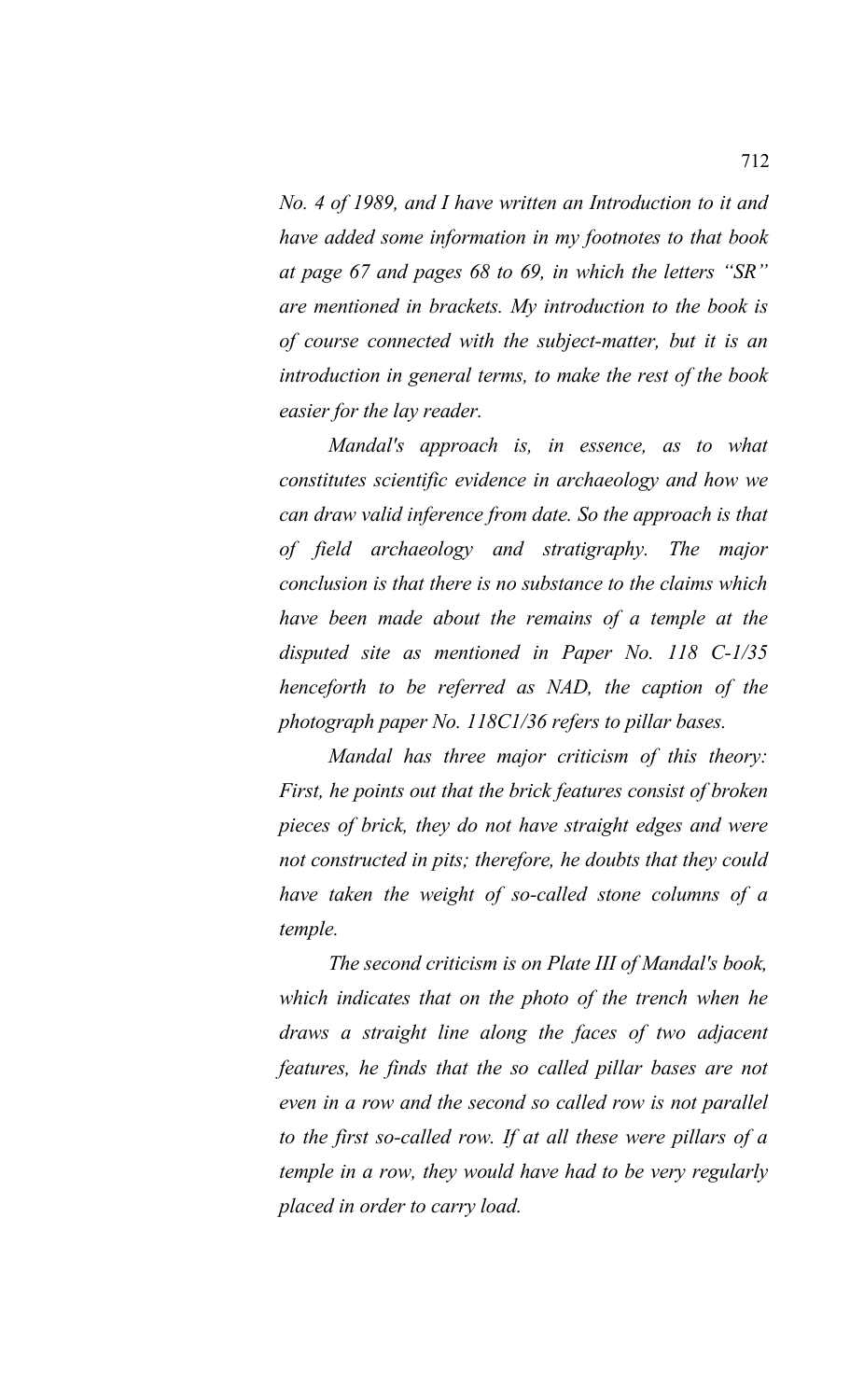*The line appearing in the middle of the photograph on Plate III of Mandal's book is a common device that archaeologists often use to check on their finds. This device is frequently used by other archaeologists and in the excavations of Kalibangan, excavated by Prof. B.B. Lal, he has also drawn lines connecting separate stretches of walls to show that they are part of the same fortification. This device has also been used by Prof. B.B. Lal in excavations at Kalibangan as is evident in his reports published at pages 28 to 31 of IAR 1968-69, paper No. 291/C1/7 to 291/C1/11. (Above referred photocopies have been filed by defendant No. 5 of O.S. No. 5 of 1989 and the original book has also been shown to the witness. The witness having compared them, has certified them to be true copies. Marked as Exts. E. 4.*

*The third conclusion of Mr. Mandal was that the socalled pillar bases do not belong to the same stratum, which he makes very clear in the Plate II of his book. One so-called pillar base is sealed by one stratum, but another pillar base is sealed by another stratum. So these five pillar bases, as Mr. Mandal argues, belong to five different strata. It means that the five features or pillar bases were not functional at one and the same time, and therefore, they could not have belonged to the same building.* 

*I accept Mr. Mandal's arguments and conclusions as referred to above which refute the existence of pillar bases of any temple at the site in dispute. For the arguments in NAD, the so called pillar base in the trench would be a central argument.* 

*I agree with the arguments arrived at by Mr.*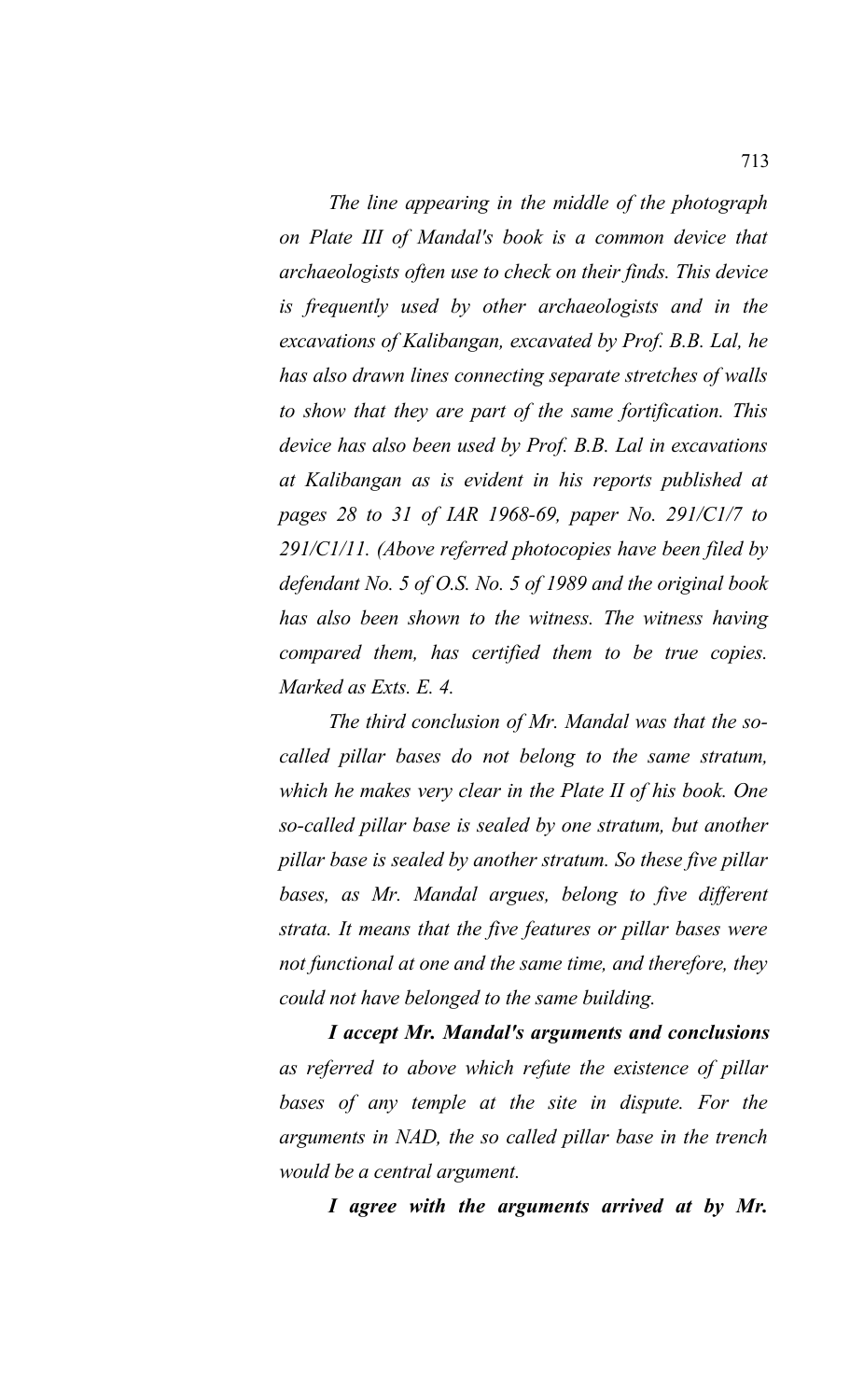*Mandal mentioned at page 19 of his Book Ext. 63. In the first four lines, he refers to "At the out set .......stratographic excavations." I fully agree with his finding."*

## **500.** Commenting on Ex. 63 (Suit-4), PW-27 said:

*"I do not accept the validity of stones, sculptures and other pieces as evidence for a temple as has been argued in the NAD Report because of the circumstances of the so-called recovery. The circumstances of the recovery are that there was ground levelling by the P.W.D. of, I think, a large area in and around the disputed site. Ground levelling can never be a substitute for scientific excavations. The difference between the result of scientific excavation and discoveries made after land levelling is that in the former, we recover context. Context is a crucially important component of date; and when there is land levelling, context is destroyed before it can be seen. By Context, I am referring to the spatial as well as the vertical position of a find and also the cultural position of the find.* 

*If we look at the figure 2 page 21 of Ex. 63 of book Ex. 63, which figure is reproduced from a supplement to the NAD, I mean that there are problem with this pit as context. There is no level that completely seals the pit. Therefore, the pit cannot be stratigraphically dated. And as regard the finds that NAD reported from ground levelling operations, there is also a photograph (paper No. 118C 1/37). This is not a photograph of the process of digging these sculptures. In figure-2, there is no context available. We can contrast this find with finds found in a scientific excavation. If in a regular excavation, we had hit upon*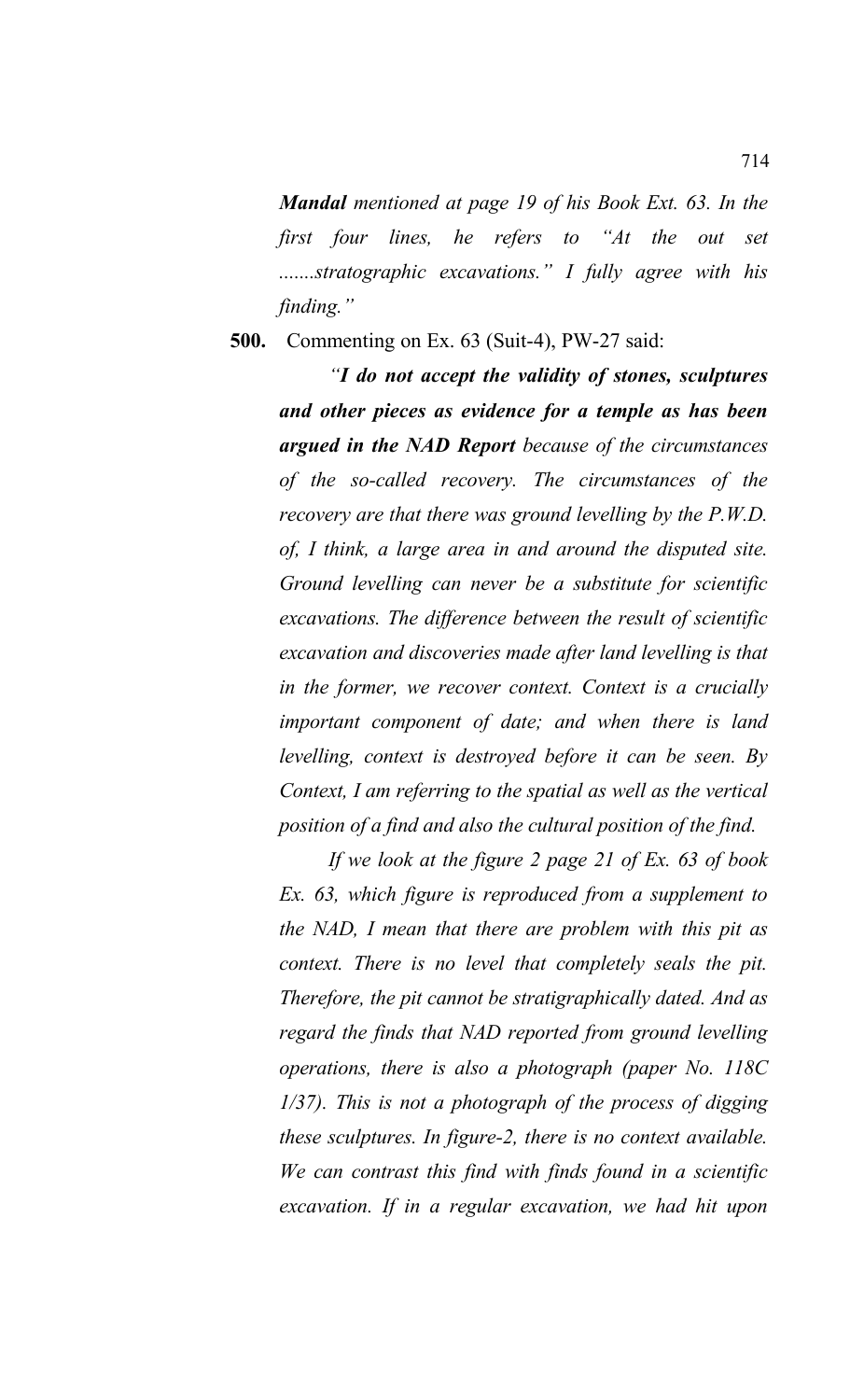*something, we would take photographs of it for several days during the actual recovery of the find, whether it was a treasure or a grave, etc. Simultaneously, we would be drawing and measuring the horizontal occurrence of every one of these important finds. We would make a plan of all the finds and we would identify the stratum to which the finds belong and this would be giving the context of the find."* 

**501.** Stating on objects found accidentally as well as inscriptions at the site, PW-27 said :

*"It is true that some objects are found accidentally. They are not archaeological evidence because the context competent is missing. The so-called discovery of inscriptions and sculptures when the mosque was being vandalised, is not an archaeological find; but it is the reversal of the entire ethics and process of archaeology: for archaeologists, their function in society is to care for old structures. Whatever can be said to have been found at the site in dispute after demolition of the disputed structure cannot be said to be archaeological evidence because the context is totally demolished.* 

*If some inscription is found at a site, it is not necessary that it gives the date or the content of that site. It will depend on the context. There is a famous example in Archaeology. There is a broken pillar edict of Ashok Maurya found at the Sirkap site of Takshila. But the date of Sirkap is not Mauryan. Sirkap is an Indo-Greek and Saka-Parthian town, dating 180 B.C. to A.D. 60 roughly (whereas the Mauryan period is 321 to 187 B.C.). So the Ashokan pillar must have been set up in the Bhir mound of*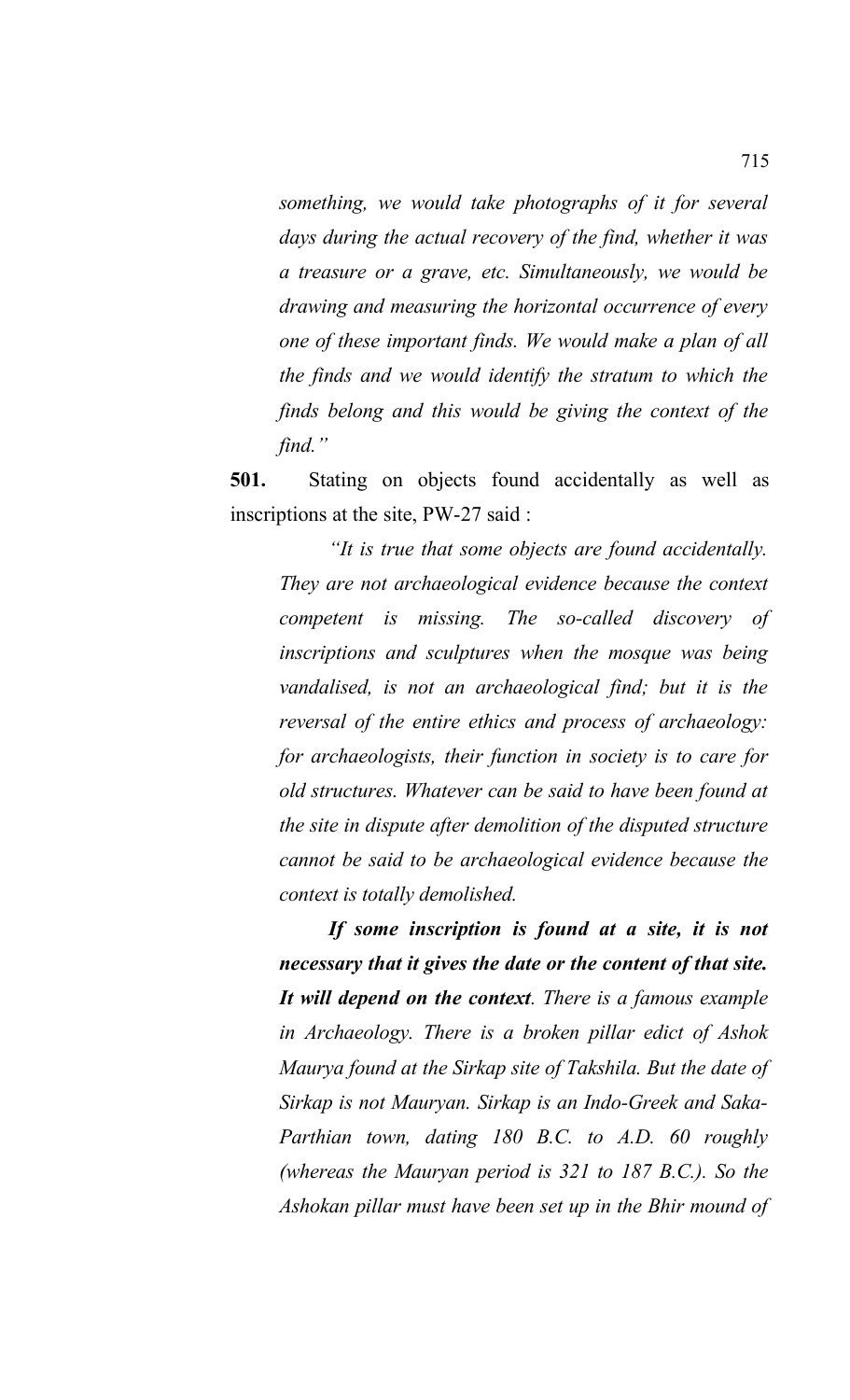*Taxila, but when it ceased to have any meaning, it was reused in a new township that was built near the Bhir mound, namely Sirkap. Therefore, an inscription may be established in one place but it may be removed to play a different function in another place. So, connection of a find or a object to a site depends upon the context."* 

**502.** PW-27 further said that she has not thoroughly read the book written by Dr. Thakur Prasad Verma and Dr. Swaraj Prakash Gupta though she has read a few paragraphs cursorily. She further said about the inscriptions alleged to be found in the debris at the time of demolition in 1992 as under :

*"This book refers to an alleged recovery of alleged long inscription from the debris of the demolished structure. As an Archaeologist, in my opinion, this inscription has no value as evidence. It only comes from the broken remains of a vandalised old structure. There is no context."*

**503.** She admits of knowing Prof. Suraj Bhan, who according to her, is a Field Archaeologist, knows Sanskrit and has excavated proto historic and perhaps pre-historic sites although not sure about it.

**504. P.W. 28, Sitaram Rai**, aged about 72 years (on 22/23 April 2002), son of Late Harinandan Rai, is resident of 295, Nehru Nagar, Patna. His cross examination followed as under :

(a) 25/26-04-2002-by Nirmohi Akhara through Sri R.L. Verma, Advocate (p. 30-51 )

(b)29/30-04-2002, 01/02-05-2002-by Umesh Chandra Pandey, defendant no. 22 through Sri Vireshwar Dwivedi, Advocate (p. 52-105)

(c) 02/03-05-2002-by Sri Mahant Dharam Das, defendant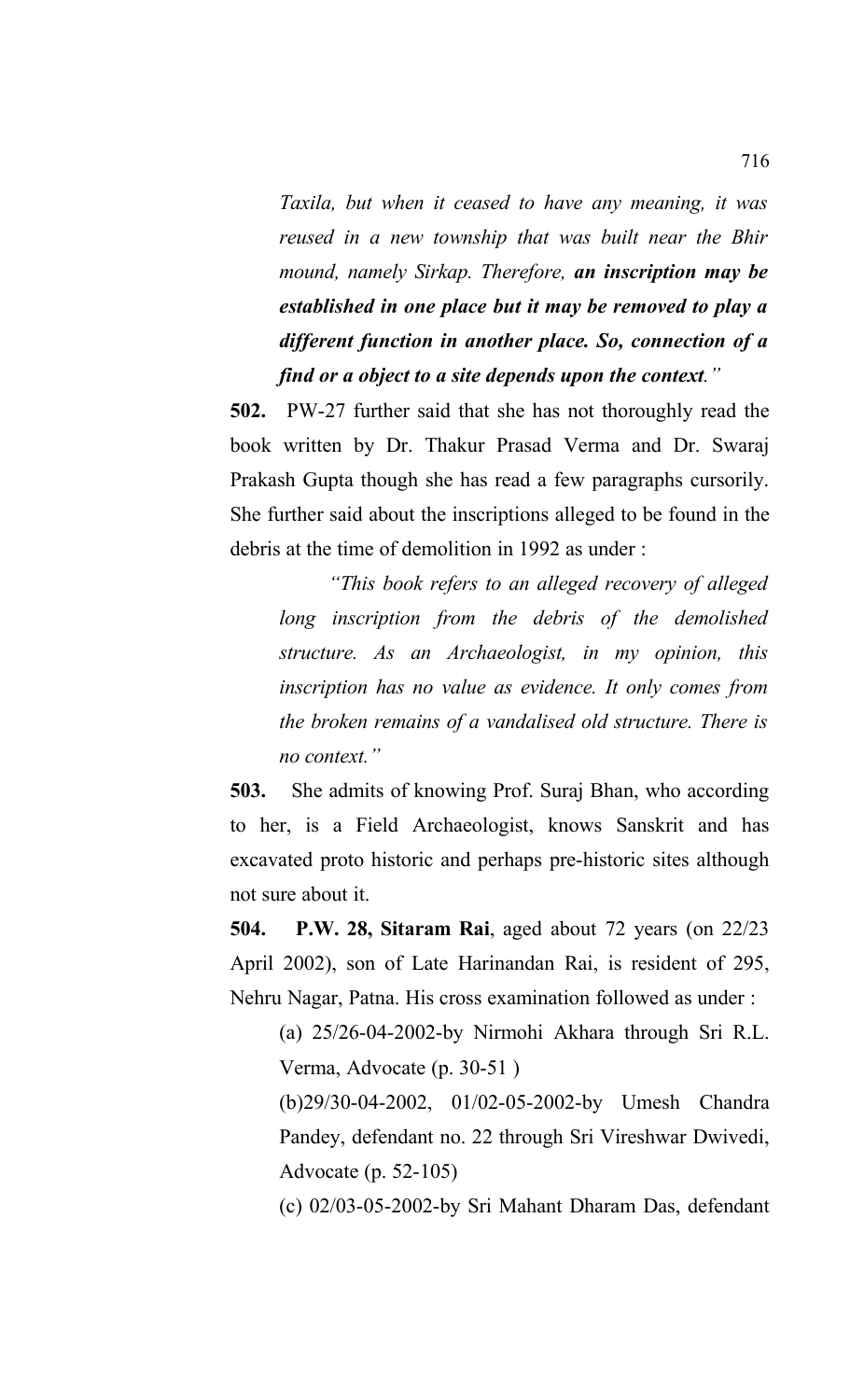no. 13 through Sri S.D. Singh, Advocate (p. 105-113)

(d) 03/13-05-2002-by plaintiffs (Suit-5) through Sri A.K. Pandey, Advocate and Sri Ved Prakash, Advocate (p. 114- 130)

(e) 13-05-2002- Hindu Mahasabha, defendnat no. 10 and Sri Ramesh Chandra Tripathi, defendant no. 17, through Sri Hari Shankar Jain, Advocate and defendant no. 20 through Sri S.P. Pandey, Advocate, adopted the cross examination already done by other defendants (p. 130) (f) 13/14-05-2002- by Sri Rajendra Singh, son of Sri Gopal Singh Visharad plaintiff (Suit-1) through Sri P.L. Mishra, Advocate (p. 131-146)

**505.** PW-28 is a retired Director from the Department of Archaeology, Government of Bihar, Patna. Did B.A. in 1951 and M.A. (Ancient Indian History and Culture) from Patna University in 1973, his Special papers in M.A. were Epigraphy and Numismatic. His subject in Ph.D. was "Decypherment and Historical Study of a Pam leaf Manuscript from Tibbat, an Unknown Mahayan Texts" (9<sup>th</sup> and 10<sup>th</sup> century A.D.). He did Ph.D. from Patna University. Initially he joined ASI in 1956 at Nagarjun Excavation, Andhra Pradesh and after two years was appointed as Research Member in K.P. Jaiswal Institute under Bihar Government. He was to look after the work related to archaeology. In 1962, Directorate of Archaeology and Museum was established by the State Government of Bihar and he was transferred therein as "Exploration and Excavation Officer". He retired in March 1988 and till then was continuously engaged in the work of excavation. Approximately he was engaged in excavation work at about 12 places. Regarding his further experience about excavation, he said: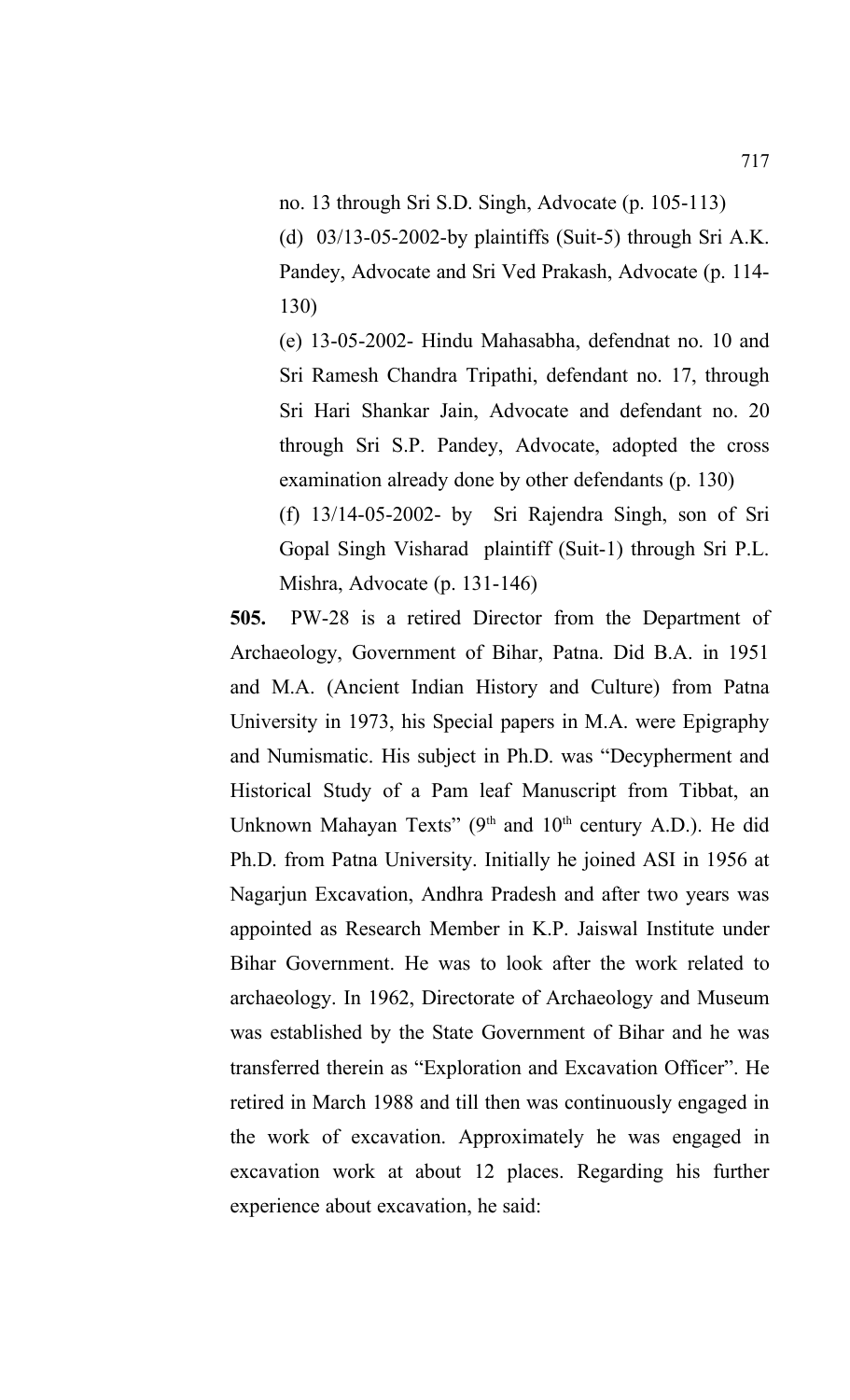''जिनमें से 3 उत्खनन कार्यो से सबंधित प्रतिवेदन प्रकाशित हुए थे ये वैशाली उत्खनन प्रतिवेदन, लोटा पहाड उत्खनन प्रतिवेदन, कैरियन उत्खनन प्रतिवेदन हैं। इसके अतिरिक्त कुम्रहार, कर्ण चौरा, ताराडीह, कटरा गढ़, बलराज वगैरह। इन उत्खनन के अलावा जब इनसाकिलोपीडिया आफ इंडियन आर्कियोलाजी तैयार हो रहा था तो उनमें भी मेरे चार अभिलेख प्रकाशित हुए। यह इनसाइकिलोपीडिया श्री ए0 घोष पूर्व डायरेक्टर आफ ए०एस०आई० ने एडिट किया था। मैंने फील्ड आर्कियोलोजी में डा० आर0 सुब्रहमण्यम, भूतपूर्व अधीक्षण पुरातत्व विधि, भारतीय पुराततव सर्वेक्षण, डा0 नील रत्न बनर्जी, निदेशक (सेवा निवृत्त) राष्ट्रीय संग्रहालय नयी दिल्ली डा0 सौन्दर राजन, अपर निदेशक, भारतीय पुरातत्व सर्वेक्षण, स्व0 हरि विष्णू सरकार, संयुक्त महानिदेशक, भारतीय पुरातत्व सर्वेक्षण आदि के साथ कार्य किया है।

सेवा निवृत्त के बाद भी मैं फील्ड आर्कियोलाजी से संबंधित रहा हूँ। अभी भी मैं के0पी0 जयसवाल रिसर्च इन्स्टीट्यूट के तत्वाधान में पाण्डवगढ़ समस्तीपुर में चल रहे उत्खनन कार्य से संबंधित हूँ। इसके अलावा नवनालंदा महाविहार में मैं भारतीय संस्कृति के अध्यापन हेतू प्रोफेसर अमेरिटस के पद पर दो वर्षो तक योगदान करता रहा।''

"Out of which reports were published on three excavations. These are reports on excavations carried out at Vaishali, Lotapahad and Kairiyan. Apart from these places, excavations were carried out at Kumrahaar, Karnchaura, Taradih, Katragarh, Balraajgarh, etc. Besides these excavation reports, when Encyclopedia of Indian Archaeology was being prepared, my four articles were published therein too. This Encyclopedia was edited by Sri A. Ghosh, Ex-Director of A.S.I. I have worked in field archaeology with Dr. R.Subramanyam,  $Ex-$ Superintendent, Law of Archaeology  $at$ Indian Archaeological Survey, Dr. Neel Ratna Banerjee, Director (retired), National Museum at New Delhi, Dr. Saunder Rajan, Additional Director, Indian Archaeological Survey,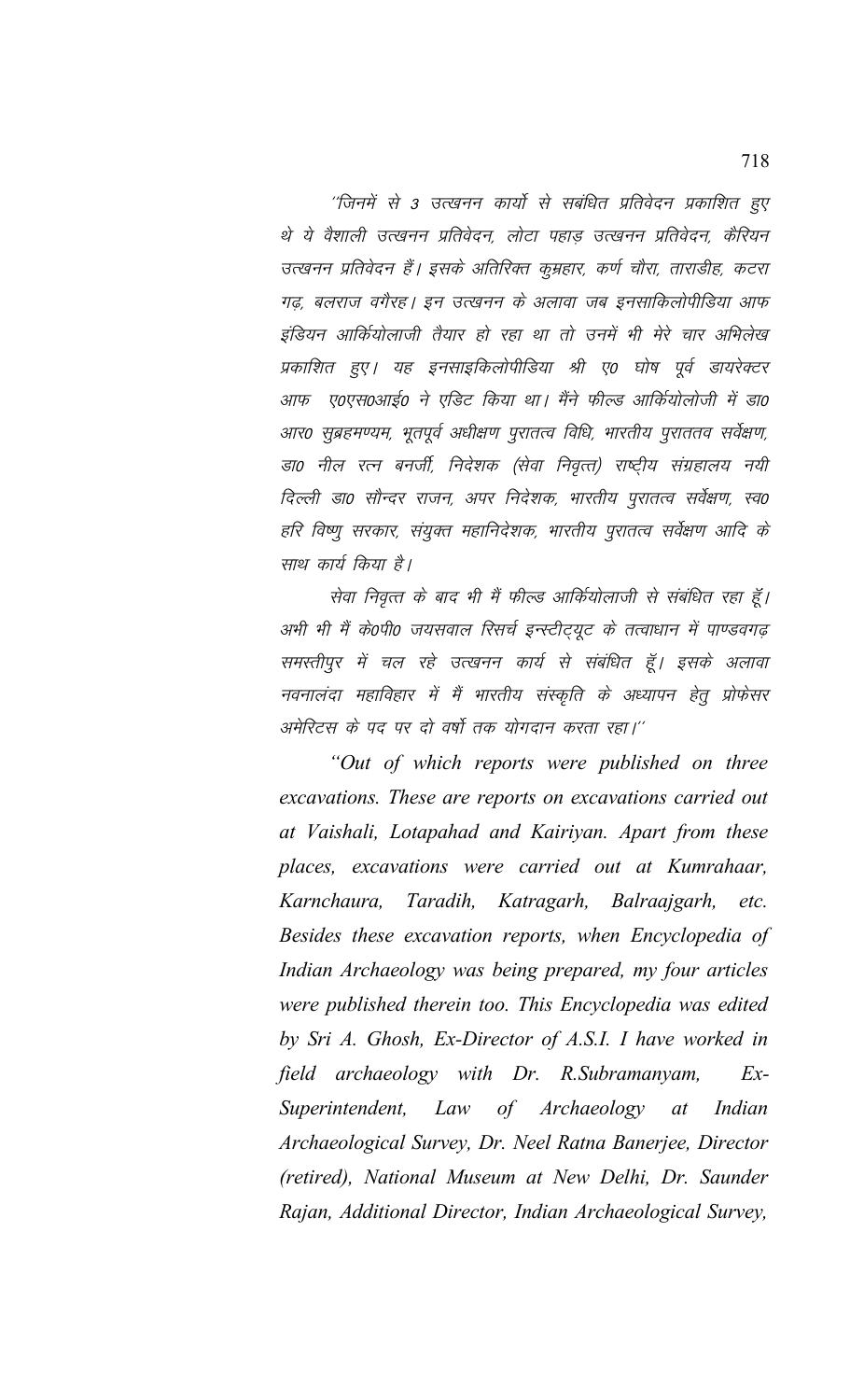*Lare Hari Vishnu Sarkar, Joint Director General, Indian Archaeological Survey, and so on.*

*Even after retirement I have been associated with field archaeology. Even today I am associated with the ongoing excavation at Pandavgarh, Samastipur under the aegis of K.P.Jaiswal Research Institute. Apart form this, I served as professor emeritus for two years to teach Indian Culture at Nav Nalanda Maha-Vihar." (E.T.C.)*

**506.** Three books written by PW-28 have been published which includes his Ph.D. Thesis under the title "Suvarnvarnavdan" and another books is "Guarded to Vaishali Museum". Mainly his writings are in respect to Ancient India and Archaeology. About his knowledge of various languages, he said:

''मैं अंग्रेजी, हिन्दी व संस्कृत तीनों भाषाओं को पढ़ सकता हूँ इसके अलावा बिहार की मैथली भाषा का ज्ञान है मुझे ब्राहमी, खरोष्ठी, ग्रीक, देवनागरी लिपि की जानकारी है। मेरा संबंध एपीग्राफी (अभिलेख) एवं पेलियोग्राफी (लिपिशास्त्र) से विद्यार्थी जीवन से लेकर आज तक रहा है।''

*"I can read three languages – English, Hindi and Sanskrit. Apart from these, I have knowledge of the Maithali language of Bihar. I have knowledge of Brhami, Kharosthi, Greek and Devnagari scripts. I have been associated with epigraphy and palaeography from my student days till today." (E.T.C.)*

**507.** About the disputed place also PW-28 has written some articles and in this regard he said:

"मैंने एक लेख ''अयोध्या इन लिटरेचर एण्ड अर्कियोलोजी'' नामक लिखा है<sup>।</sup> जो इण्डियन आर्कियोलाजी सिन्स इन्डिपेन्डेट में प्रकाशित हुआ है। यह किताब आशा (ऐसोशिएशन फार दि हिस्टी एण्ड आर्कियोलोजी) ने प्रकाशित किया था। मेरा यह लेख पेपर नं0 199सी / 2 है। (पेपर नं0 199सी–2 / 1 मेरे द्वारा छपा हुआ आर्टीकिल है यह लेख मेरे द्वारा लिखा गया था और इस लेख को मैंने आशा के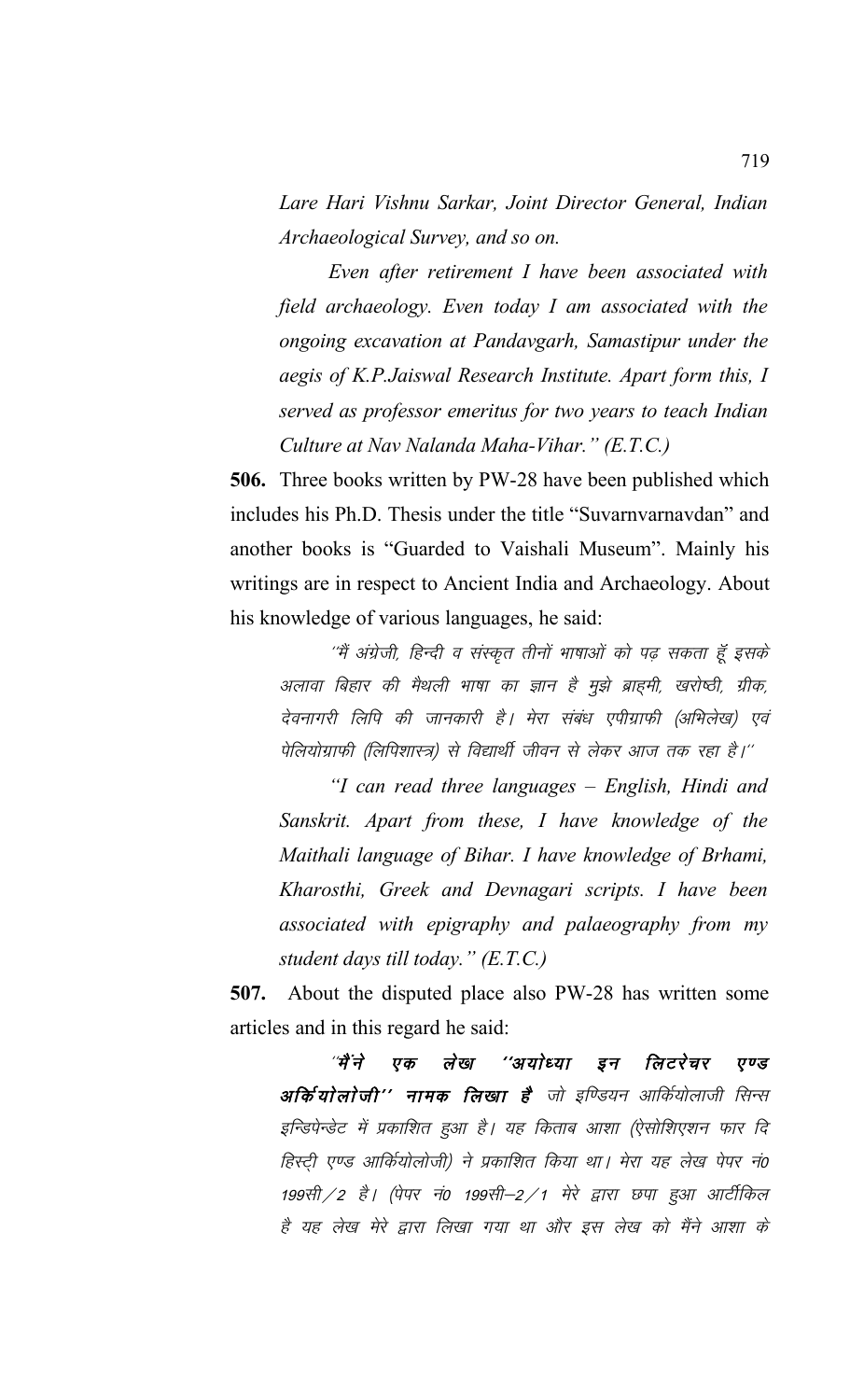अधिवेशन कुरूक्षेत्र में पढ़ा था, जो अधिवेशन 1995 में हुआ था। मेरे इस लेख में जो बातें लिखी हैं मेरे ख्याल से आज तक के समय तक सही है और इनमें कोई तब्दीली नहीं हुई है। मेरे दृष्टि में मेरे लेख के सारांश का एक बिन्दू यह है कि **किसी भी साक्ष्य के आधार पर** रामजन्मभूमि विवादित स्थल नहीं है। मैंने अपना एक लेख "मथुरा इन लिट्रेचर एण्ड आर्कियोलोजी लिखा है जिसे मैंने आशा के दूसरे अधिवेशन में अलीगढ में पढा और वह बाद में आशा के द्वारा ही प्रकाशित हुआ, जिसे रीजन एण्ड आर्कियोलोजी नामक पुस्तक में छपवाया गया जो पेपर नं0 199सी2 / 2 है। मेरा यह लेख मेरे विचार से आज तक सही है। मैंने उपरोक्त दो लेखाों में जिन स्त्रोतों का हवाला दिया है उनमें बाल्मीकि रामायण, तुलसी दास कृत रामचरितमानस, अर्थ वेद, पुराणां आदि का भी मैंने अध्ययन किया है।"

"I have written an article titled 'Ayodhya in **Literature and Archaeology'**, which was published in 'Indian Archaeology since Independence'. This book was published by ASHA (Association for the History and Archaeology). This article of mine is paper no. 199C/2. Paper no. 199C-2/1 is a published article of mine. This article was written by me and was read by me in the Kurukshetra session of ASHA, which took place in 1995. Whatsoever is written in this article, is, in my opinion, correct even today and there is no change in it. From my point of view, one point of the crux of my article is that Ram Janam Bhumi is not a disputed site on the basis of any evidence. I have written one article of mine titled 'Mathura in Literature and Archaeology', which I read in the second session of ASHA held in Aligarh and which was subsequently published by ASHA itself. It was published in the book titled 'Region and Archaeology', which is marked as paper no. 199C  $2/2$ . This article of mine is, in my opinion, correct till today. Of the sources which I have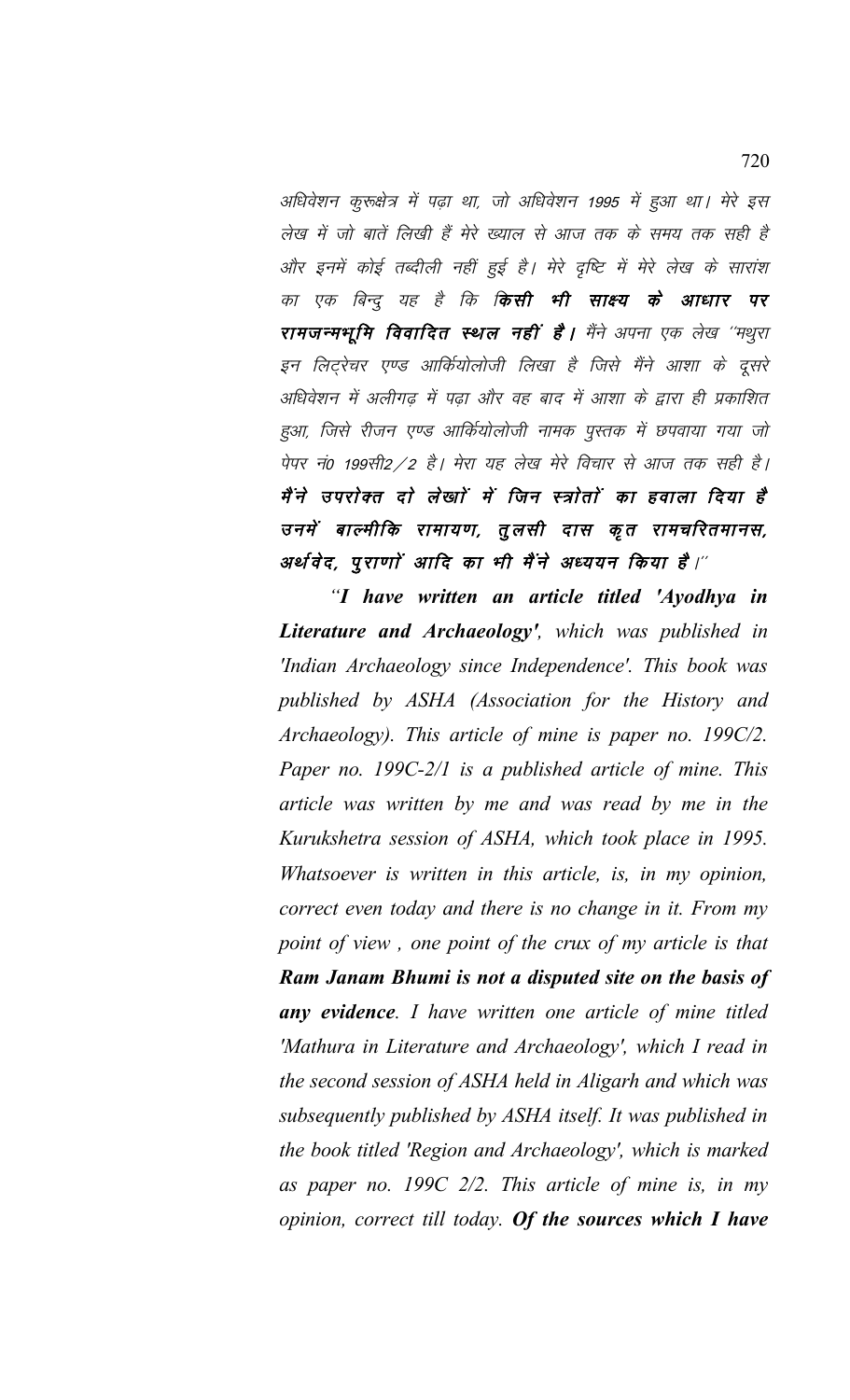cited in the aforesaid two articles I have also studied the Valmiki Ramayan, Tulsidas-written Ram Charit Manas, Atharva-Veda, Puranas, etc." (E.T.C.)

**508.** Regarding existence of a Temple beneath the disputed structure, PW 28 said:

"मैं पुरातत्व छात्र होने के नाते यह कह सकता हूँ कि विवादित स्थल पर रामजन्मभूमि मंदिर या कोई अन्य मंदिर कभी मौजूद नहीं था। इसलिए इस बात का प्रश्न ही नहीं उठता कि किसी मंदिर को तोड़कर मस्जिद बनायी गयी हो। विवादित स्थल के पास में हुए उत्खनन कार्यों का उल्लेख मैंने 1976–77 के ''इण्डियन आर्कियोलोजी ए रिव्यू'' में पढ़ा है। **आर्कियोलोजकल साक्ष्यों के** आधार पर यह स्थापित हुआ है कि 13वीं शताब्दी में तूर्किस लोग विवादित स्थल के साथ साथ पूरे इलाके में हिन्दुओं के साथ बसे हुए थे। मैने अपने लेख पेपर नं0 199सी 2/1 में जिन काले 14 खम्भों का जिक्र किया है वह लोड बियरिंग नहीं थे, बल्कि डेकोरेटिव थे और उन्हें बाहर से लाकर लगाया गया था और वे खम्भे नींव में भी गड़े हुए नहीं थे, बल्कि सतह जमीन के उपर खड़े किये गये। अपने उपरोक्त लेख में ही मैंने उस शिलालेख का वर्णन किया है जिसे बाबरी मस्जिद ढहाने के बाद उसके, मलबे से निकला हुआ कहा जाता है, **मेरे मृताबिक वह** शिलालेखा 12वीं सदी का नहीं हो सकता, जैसा कि मैंने अपने लेख में लिखा है। यह संदर्भ मैंने श्रीमती सूधा मलैया द्वारा लिखित लेख के आधार पर दिया था जिसका नाम– ''बोलते पाषाण'' था और वह ओजस्वनी नामक पत्रिका में सन 1993 में छपा था। जिन अक्षरों के संबंध में मैंने अपने लेख में जिक किया है, वे 12वीं शताब्दी में उस रूप में नहीं थे। वे बाद में उस रूप में प्रचलित हुए उसका आधार यह है कि ब्राहमी लिपि जो सबसे पुरानी लिपि है उससे ही देवनागरी लिपि का प्रादुर्भाव हुआ है।

12वीं शताब्दी में उस स्थल को जहाँ पर आज वर्तमान मे अयोध्या है, अवधपूरी या अन्य किसी नाम से जाना जाता था और 16वीं शताब्दी तक उसे स्पष्ट रूप से अवधपुरी के नाम से ही जाना जाता था। तुलसीदास कृत रामायण रामचरित मानस सम्बत 1631 विक्रम 1574 ए0डी0 में लिखी गयी थी। रामचरित मानस में अयोध्या का वर्णन अवधपूरी के नाम से ही आया है। मेरे विचार से हिन्दू धार्मिक स्थलों का संदर्भ मंदिर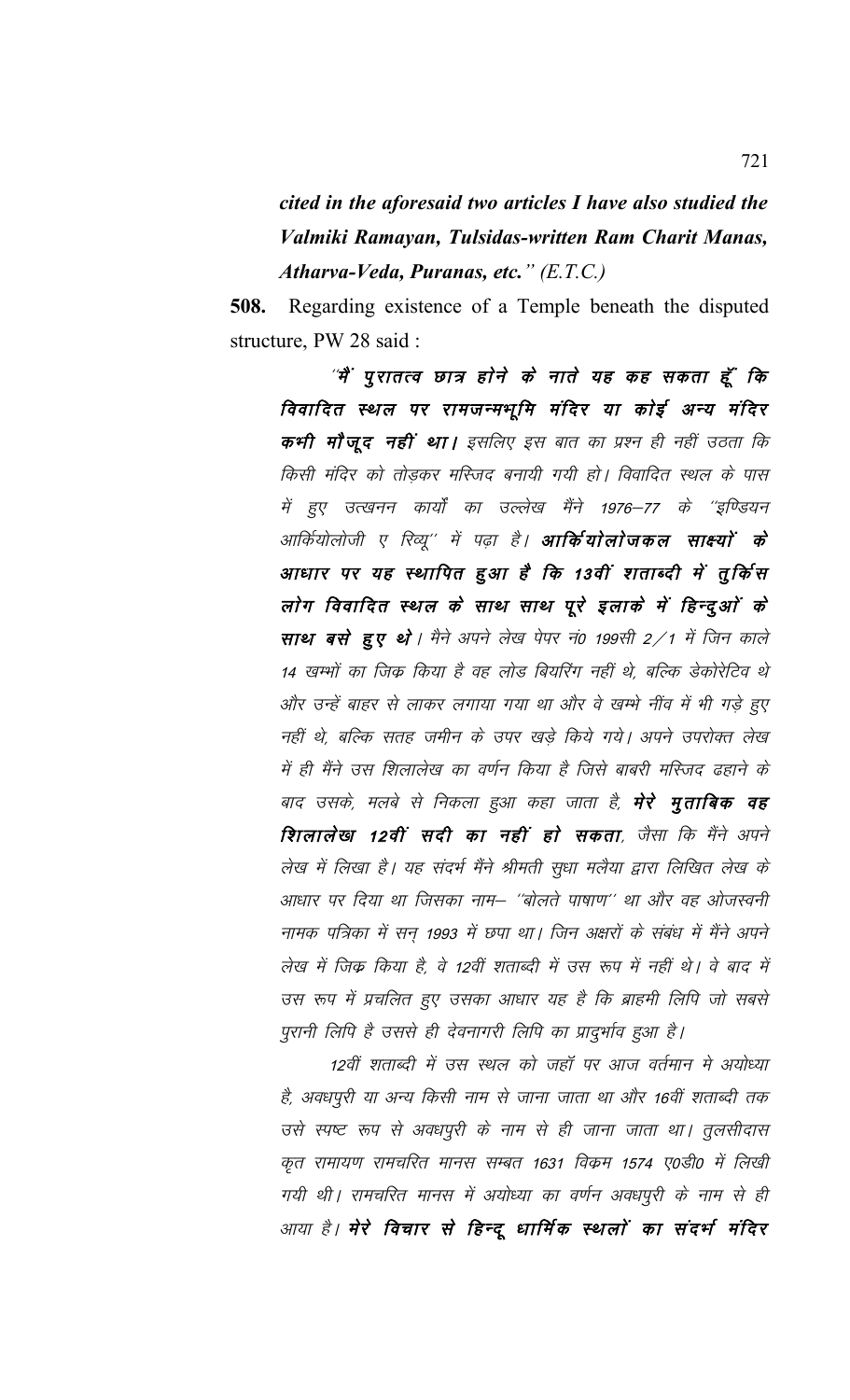के नाम से 20वीं शताब्दी से ही शुरू हुआ है। उससे पहले मंदिर देवायतन या देवालय के नाम से जाने जाते थे। भगवान विष्णु के कुछ कुछ नाम इस प्रकार है– हरि, विष्णु देवेश, परमात्मा आदि हैं वैसे विष्णू के हजार नाम हैं। यदि विष्णू के लिए हरि नामक पर्यायवाची शब्द का प्रयोग किया जाये तो उसके साथ विष्णू का प्रयोग नहीं होगा। यानी यदि दोनों नाम विष्णू और हरि एक साथ प्रयोग किये जाये तो वह किसी व्यक्ति के हो सकते हैं, परन्तु विष्णु के नहीं। **मैं पूरातात्विक** साक्ष्य के आधार पर यह कह सकता हूँ कि 12शताब्दी में अयोध्या में भगवान राम की पूजा नहीं होती थी। और न ही 12–13वी शताब्दी में भगवान राम का कोई मंदिर अयोध्या में मौजूद था। तूलसीदास जी ने रामचरितमानस की रचना की तो वे अयोध्या में नहीं बल्कि काशी में पंचगंगा घाट नामक स्थान में रहते थे। परन्तू यह सही है कि तूलसी दास जी ने जिस दिन रामचरित मानस को लिखना शुरू किया उस दिन अवधपुरी अयोध्या में चले गये थे। तुलसीदास कृत रामचरित मानस में अयोध्या में किसी विशेष स्थल को रामजन्मभूमि के नाम से नहीं कहा गया हैं रामचरित मानस में किसी मंदिर को तोड़कर मस्जिद बनाने के जिक्र नहीं है। गोस्वामी तूलसीदास जी के गुरू श्री नरहरिदास काशी में रहते थे।''

"As a student of Archaeology I can say that there was never Ram Janam Bhumi temple or any other **temple at the disputed site.** Hence, there is no question of any temple having been demolished to build a mosque. In 'Indian Archaeology- A Review' of 1976-77, I have gone through the account of excavations carried out in the vicinity of the disputed site. On the basis  $of$ Archaeological evidences it is established that in the  $13<sup>th</sup>$ century Turkish people had settled along with Hindus in the entire area including the disputed place. The black pillars, 14 in number, which I have mentioned in my article paper no.  $199C$  2/1, were not load-bearing, but they were just decorative ones. They had been brought from outside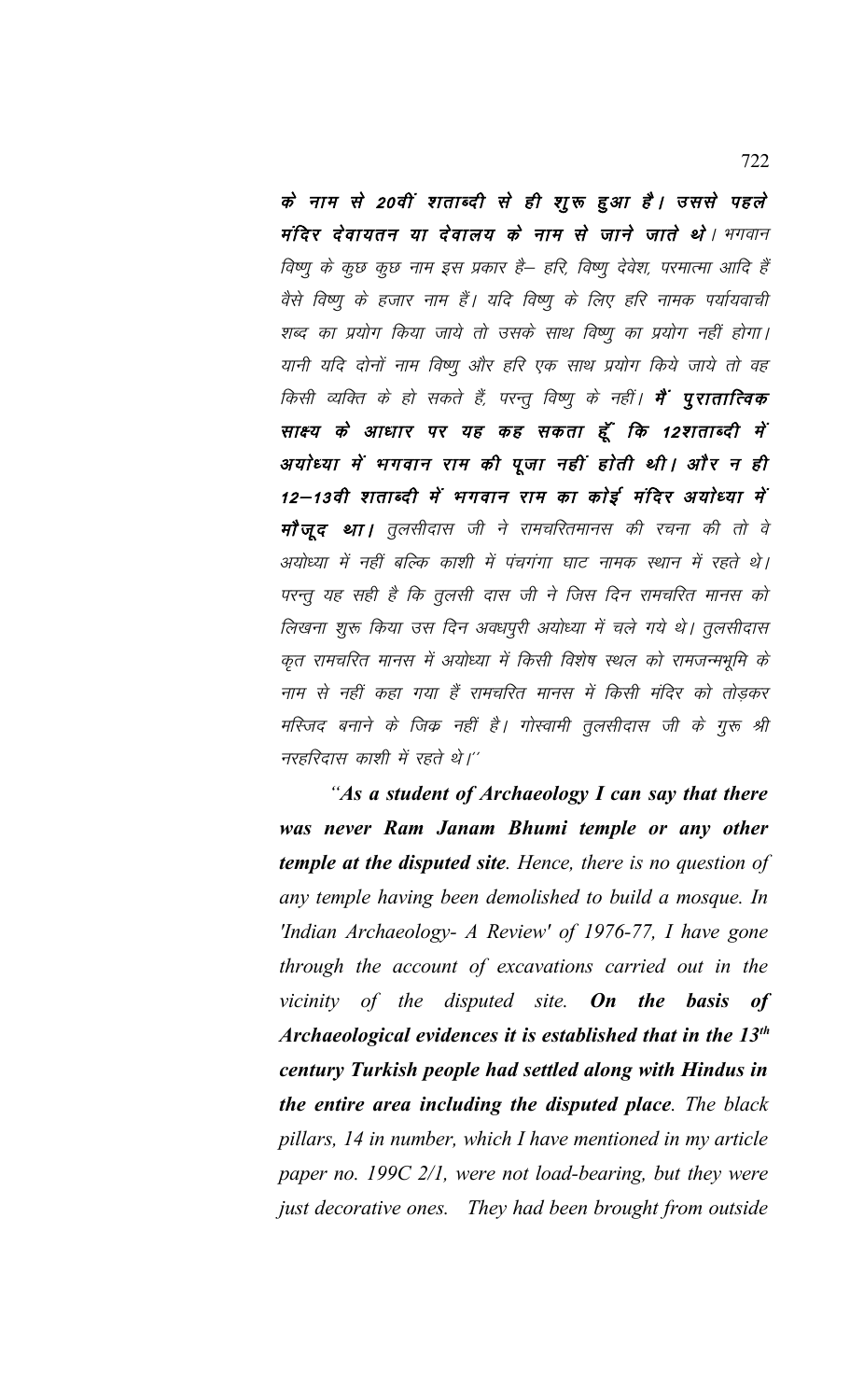*and were placed. These pillars were not buried even in the base but they were erected just above the ground floor. In the afore-said article itself, I have spoken of a pillar inscription which is said to have been taken out from the debris after the demolition of the Babri mosque. In my opinion, this inscription cannot be dated to the 12th century as I have written in my article. I had given this reference on the basis of an article written by Smt Sudha Malaiya and which was titled 'Bolate Pashan' and was published in a magazine titled 'Ojaswini' in 1993. The letters which I have mentioned in my article, did not exist in the same way in the 12th century. They subsequently came to be in vogue in that form. Its basis is that Devnagari script has emerged only from the oldest script known as Brahmi script.*

*The place where Ayodhya presently stands, was known as Awadhpuri or by any other name in the 12th century and it was clearly known only as Awadhpuri up to the 16th century. Tulsidas-written Ramayan known as Ram Charit Manas was written in 1631 Vikrami, that is, 1574 AD. Ayodhya finds mention in the Ram Charit Manas only by the name of Awadhpuri. In my opinion, references of Hindu religious places in the name of temples are found only from the 20th century. Prior to that, temples were known as Devayatan or Devalaya. Some of the names of Lord Vishnu are – Hari, Vishnu, Devesh, Parmatma, etc. As a matter of fact there are thousands of names of Vishnu. If for the word 'Vishnu' its synonym 'Hari' is used, the word 'Vishnu' will not be used with it (the word Hari). That is to say, if these two names, Vishnu and Hari, are used*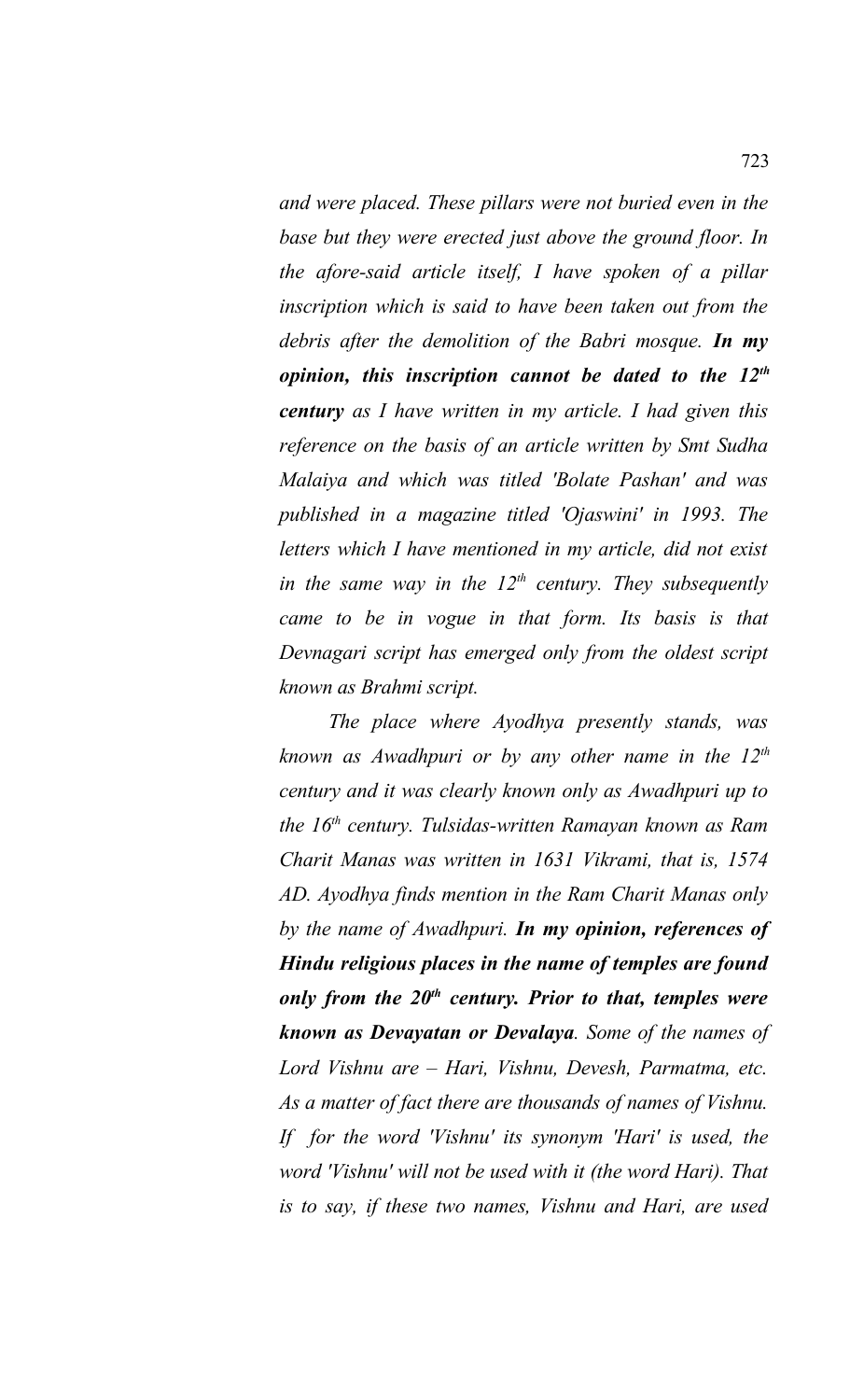*together then they may be a name of a person but not of Vishnu. On the basis of archaeological evidence I can say that Lord Rama was not worshipped in Ayodhya in the 12th century nor was there any temple in the name of Lord Rama in Ayodhya in the 12th - 13th century. At the time of composition of Ram Charit Manas Tulsidas lived at a place called Panch-Ganga Ghat in Kashi, but not in Ayodhya. But it is true that Tulsidas shifted to Awadhpuri Ayodhya on the day he started composing the Ram Charit Manas. No particular place in Ayodhya is not mentioned as Ram Janam Bhumi in the Ram Charit Manas written by Tulsidas. The Ram Charit Manas does not speak of any temple having been demolished to build a mosque. Sri Narhari Das, spiritual teacher of Goswami Tulsidas, lived in Kashi." (E.T.C.)*

**509.** PW 28 made a statement that the present Ayodhya is not the one which was described in Valmiki Ramayan (on page 6 and 7 of his examination-in-chief), but this part of his entire examination is now wholly irrelevant in view of the statement of the learned counsels appearing for various Muslims parties recorded on 22.4.2009 under Order 10 Rule 2 wherein they have said as under :

*"For the purposes of this case, there is no dispute about the faith of Hindu devotees of Lord Rama regarding birth of Lord Rama at Ayodhya as described in Balmiki Ramayan or as existing today."*

**510.** In respect to the findings in archaeology, PW-28 said :

''आर्कियोलाजी के अनुसार आकरमात पायी गयी वस्तू का भी महत्व है यद्यपि उसकी तिथि, उसके पाने की जगह, और पाते समय उसका इनसीटू फोटोग्राफी (यथास्थिति छाया चित्र) उपलब्ध हो। उपरोक्त चीजों के अभाव में आकस्मात पायी गयी चीजों का आर्कियोलाजी में कोई महत्व नहीं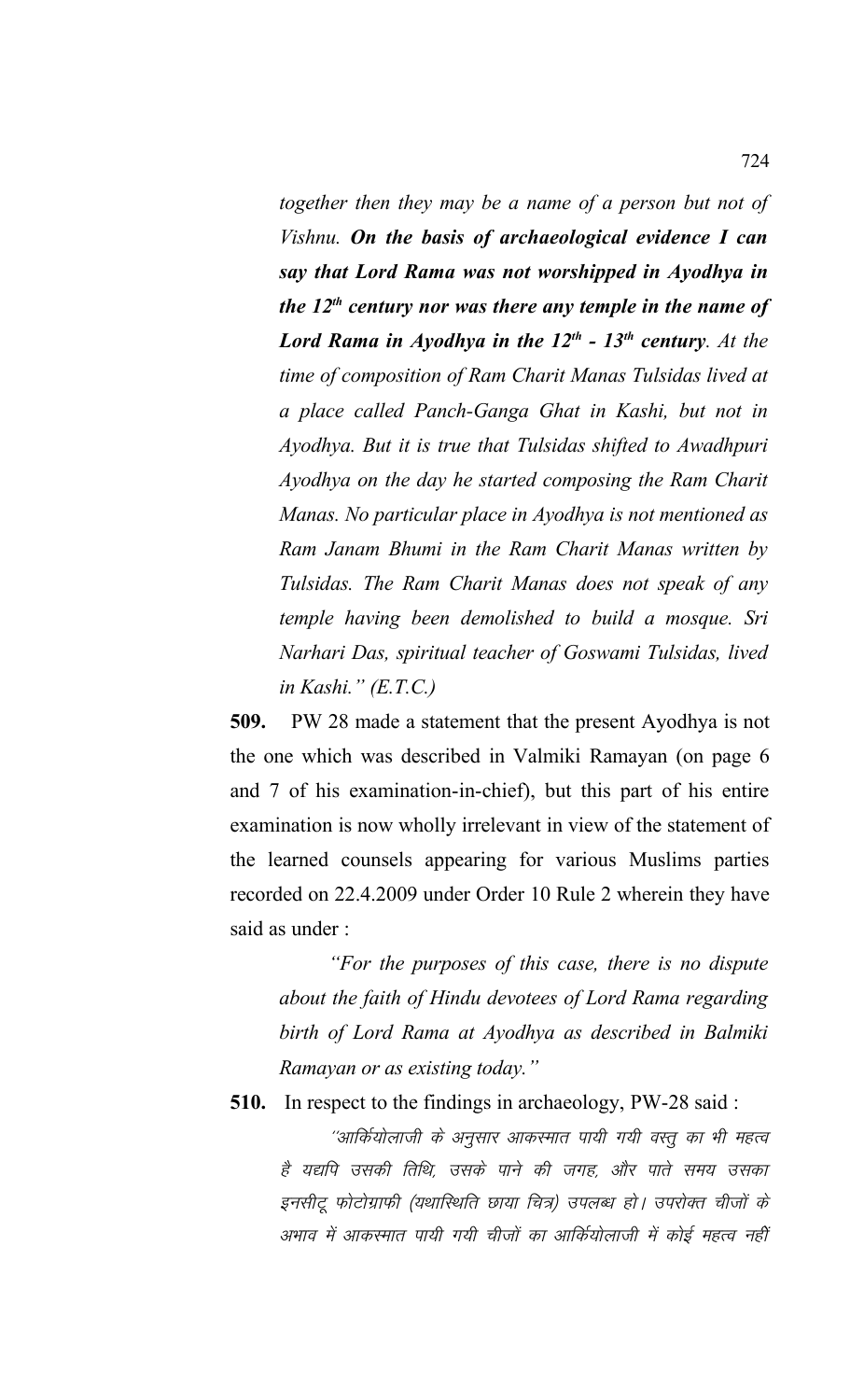है। यदि कोई शिलालेख किसी बिल्डिंग में बहुत अरसे तक चुना हुआ रहा हो तो उसमें मोटर्र और प्लास्टर आदि के निशानात और कुछ अंश चिपके हुए अवश्य रहेगें।''

*"As per archaeology, objects discovered all of a sudden also have importance if information on their date, place of discovery, in-situ position and photography (as the case may be) is available. In the absence of the aforesaid information, the objects discovered all of a sudden have no importance. If any inscription has been carved out in any building for a very long time, there must be traces and particles of mortar, plaster, etc. stuck to it." (E.T.C.)*

**511.** Prof. R.S. Sharma, who was Professor in the Department of History at Patna and Delhi Universities was his teacher (Guru) and PW-28 knows that Prof. Sharma had written two articles in respect to Ayodhya. Besides, he knows Prof. Suraj Bhan, Prof. Suvira Jaiswal, Prof. D. Mandal, Prof. Suresh Mishra, and Dr. S.K. Gupta, who has worked with him at Nagarjun Konda excavation. He said that Dr. S.P. Gupta has written an article "An Open Letter to the Prime Minister". However, he said that Dr. S.P. Gupta neither has any relation with epigraphy or paleography nor knows Sanskrit language.

**512. OPW 3 Dr. S.P. Gupta,** aged about 70 years (on 28th June, 2001, the date on which his deposition started), resident of B-17, Kutub Institutional Area, New Delhi, he deposed as an expert witness (Archaeology and Museology). His cross examination followed as under :

(a) 28-06-2001- by Nirmohi Akhara, defendant no. 2, through Sri R.L. Verma, Advocate (p. 21-29)

(b) 28/29-06-2001, 20/21/22/23/24-05-2002, 10/11/12/13/14-06-2002, 08/09/10/11/12/15/16-07-2002, by Sunni Central Waqf Board, defendant no. 4, through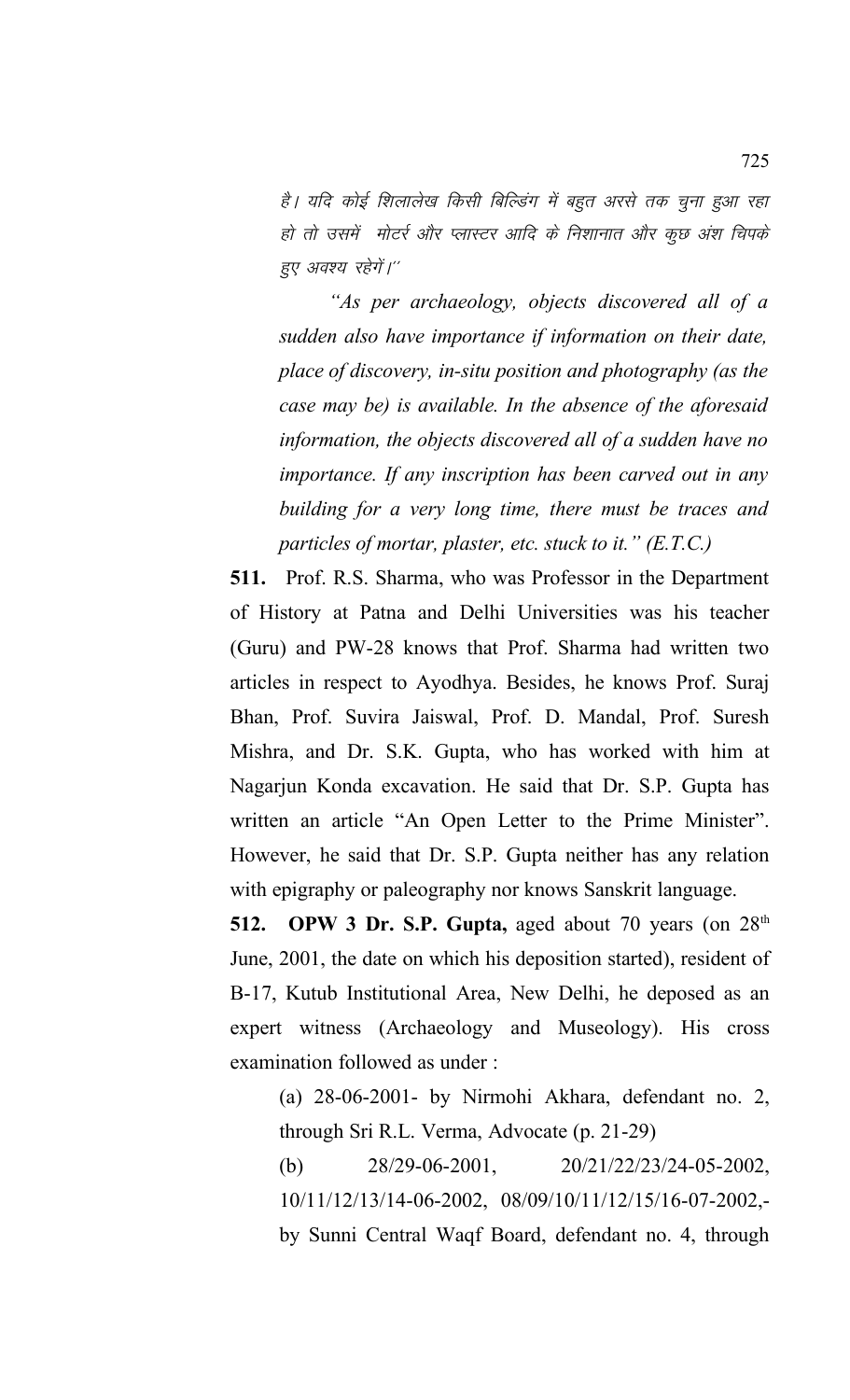Sri Zafaryab Jilani, Advocate (p. 30-261)

(c) 16/17-07-2002- by defendant no. 6 through Sri Abdul Mannan, Advocate, further cross examination on behalf of defendant no. 6 postponed (p. 262-266)

(d) 17/18/19-07-2002, 19/20-08-2002 by defendant no. 5 through Sri Mustaq Ahmad Siddiqui, Advocate (p. 266- 341)

(e) 20-08-2002- by defendant no. 6 through Sri Abdul Mannan Advocate through Sri Abudl Mannan, Advocate in continuation of 17-07-2002 (p. 341-343)

(f) 20-08-2002- defendant no. 26 through Sri Sayad Irfan Ahmad, Advocate adopted the cross examination already done by defendants no. 4, 5 and 6

**513.** OPW-3 is co-author of a book namely, "Ayodhya Ka Itihas Evam Puratatva (Rigved Kal Se Ab Tak)" (Ex. 3, Suit-5) alongwith Dr. T.P. Verma, OPW 9. His educational qualification is M.A., L.L.B., Diploma in Archaeology, Ph.D., Diploma in Environmental Archaeology and D.Litt. He has imparted education in "Museology" and "Art History" and retired as Director, Allahabad Museum in 1990. The languages in which he is conversant are Hindi, English, French and Russian. He has written several books and edited Magazines on Archaeology for several years. He is a founder member of "Men and Environment" magazine, President, Indian Archaeological Society in June, 2001 and prior to that he was Organising Secretary of Indian History and Cultural Society. He has been examiner of M.A., Ph.D. and D. Litt. in several Universities like, Banaras Hindu University, Ranchi University etc. He was awarded three medals/prizes in the subject of Archaeology out of which two are gold medals and one is International prize, i.e.,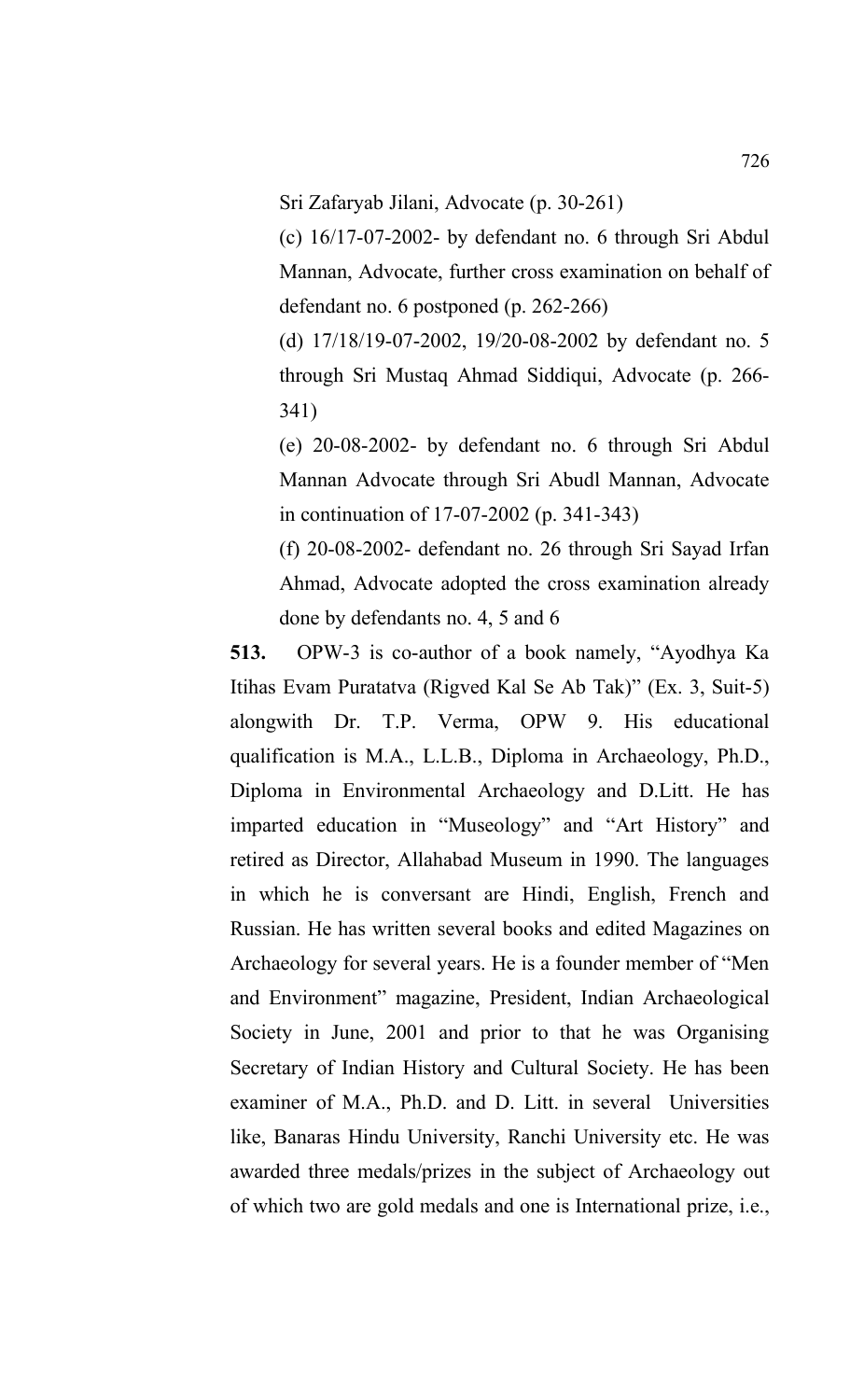Sir Mortimer Wheeler Prize for excellence in the field of Archaeology. He obtained gold medal for securing highest marks in the subject of Archaeology and got Maulana Azad Gold Medal and Centenary Gold Medal for Standardization in Archaeology. He undertook exploration work in Himalayan Valley in India as well as in Bengal, Bihar, Tamil Nadu, Andhra Pradesh, Rajasthan and Uttar Pradesh. He started excavation work as a student of M.A. in 1952. He claims to have undergone excavation work at Kaushambi, Nagarjuna, Konda (Andhra Pradesh), Tamil Nadu, Konnatur, Gilund (Rajasthan), Kalibangan (Rajasthan), Sardargarh (Rajasthan) and Ayodhya. Besides, abroad also, in France he has done excavation work. He is connected to the Museum and Archaeological work with countries like, France, Germany, England, America, Russia, Mongolia, China, Japan, Israel, Egypt, South America etc. Abroad, he performed three types of work, (1) Archaeological survey, (2) Lecture series and (3) Archaeology and Museology related work. He was Director of Centre for Research in Archaeology, History and Palaeo Environment regulated by Indian Archaeological Society.

**514.** Explaining about the Archaeology he submits that there are two steps in Archaeology (1) excavation and (2) exploration. Besides, Epigraphy and Art History also have importance in Archaeology. He claims to have visited the disputed place as an Expert Archaeologist. With respect to the Archaeological work at the disputed site, the Archaeological finds obtained in 1992 at the disputed site and about description of material etc., OPW-3 said:

''मैं इस वाद से संबंधित स्थल एवं विवादित स्थल एवं उसकी इमारत को जानता हूँ। यह इमारत गिर चुकी है। मैं विवादित स्थल में इमारत गिरने के पहले एवं इमारत गिरने के बाद दोनों बार गया हूँ **मैं**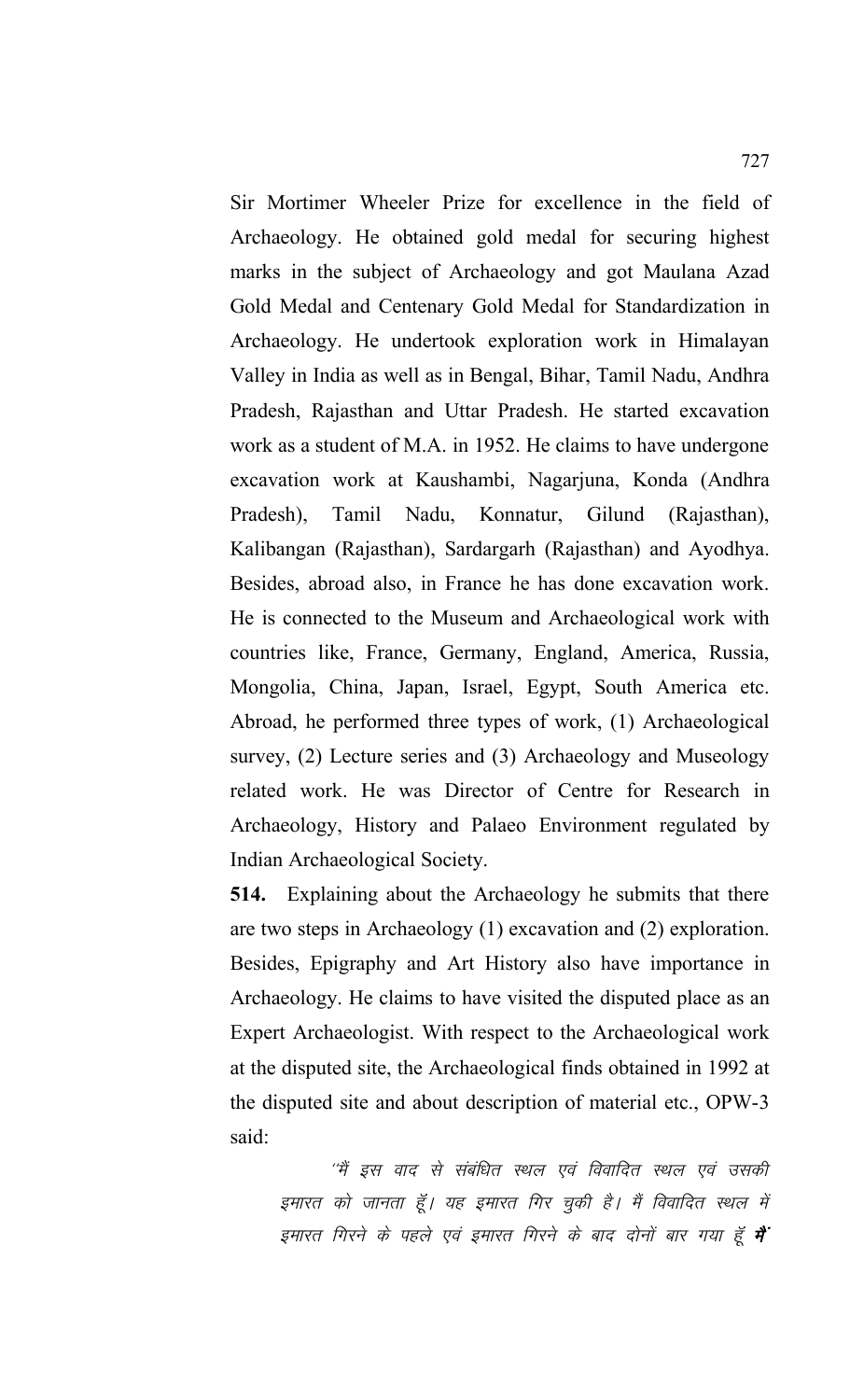वहाँ एक पुरातत्ववेत्ता होने के नाते गया था। विवादित स्थल पर गिरने से पहले मैंने उस इमारत को देखा था। पुरातत्ववेत्ता के नाते मैंने वहाँ उत्खनन कार्य किया था। यह कार्य मैंने 1992 में किया था। इसके पहले 1975 में प्रो0 बी0बी0लाल की खुदाई में कुछ दिनों के लिए सम्मिलित हुआ था। प्रो0 बी0बी0लाल उस समय इंडियन इंस्टीट्यूट आफ एडवांस स्टडी शिमला के डायरेक्टर होते थे। बी0बी0 लाल की खुदाई के प्रोजेक्ट का नाम आर्कियोलाजी आफ रामायण रिलेटेड साईट था। रामायण रिलेटेड साईट श्री राम के जन्मस्थान से लेकर उनके वनगमन तक के स्थानों का सर्वेक्षण एवं उत्खनन से संबंधित था इस स्थान पर प्रो0 लाल से पहले 1970 के लगभग प्रो0 ए0 के0 नारायण बनारस हिन्दू विश्वविद्यालय ने उत्खनन कराया था। इन दोनों की अलग–अलग शार्ट (संक्षिप्त) रिपोर्ट इन्डियन आर्कियोलोजी के रिव्यू नामक भारत सरकार की पत्रिका में समय समय पर प्रकाशित हुई थी। मैंने इन रिपोर्टों को पढ़ा।''

'I know the site related to the suit and the disputed site as also its building. This building has collapsed. I have gone to the disputed site twice- both prior and subsequent to the demolition of the building. I had gone there as an archaeologist. I had seen the disputed site prior to the demolition of the disputed site. I had undertaken excavation work there as an archaeologist. I had done this work in 1992. Earlier in 1975, I had taken part in the excavation by B.B. Lal for a few days. at that time Prof. B.B. Lal was director of Indian Institute of Advance Study at Shimla. The excavation project of B.B. Lal was titled 'Archaeology of Ramayana- related site. The Ramayanarelated site project was related to the survey and excavation of places from the birth place of Sri Rama to the path of His journey to forest. Before Prof. B.B. Lal, around 1970, Prof A.K. Narayana of Benares Hindu University had undertaken excavation work at this place. Separate short reports of these two ones were published from time to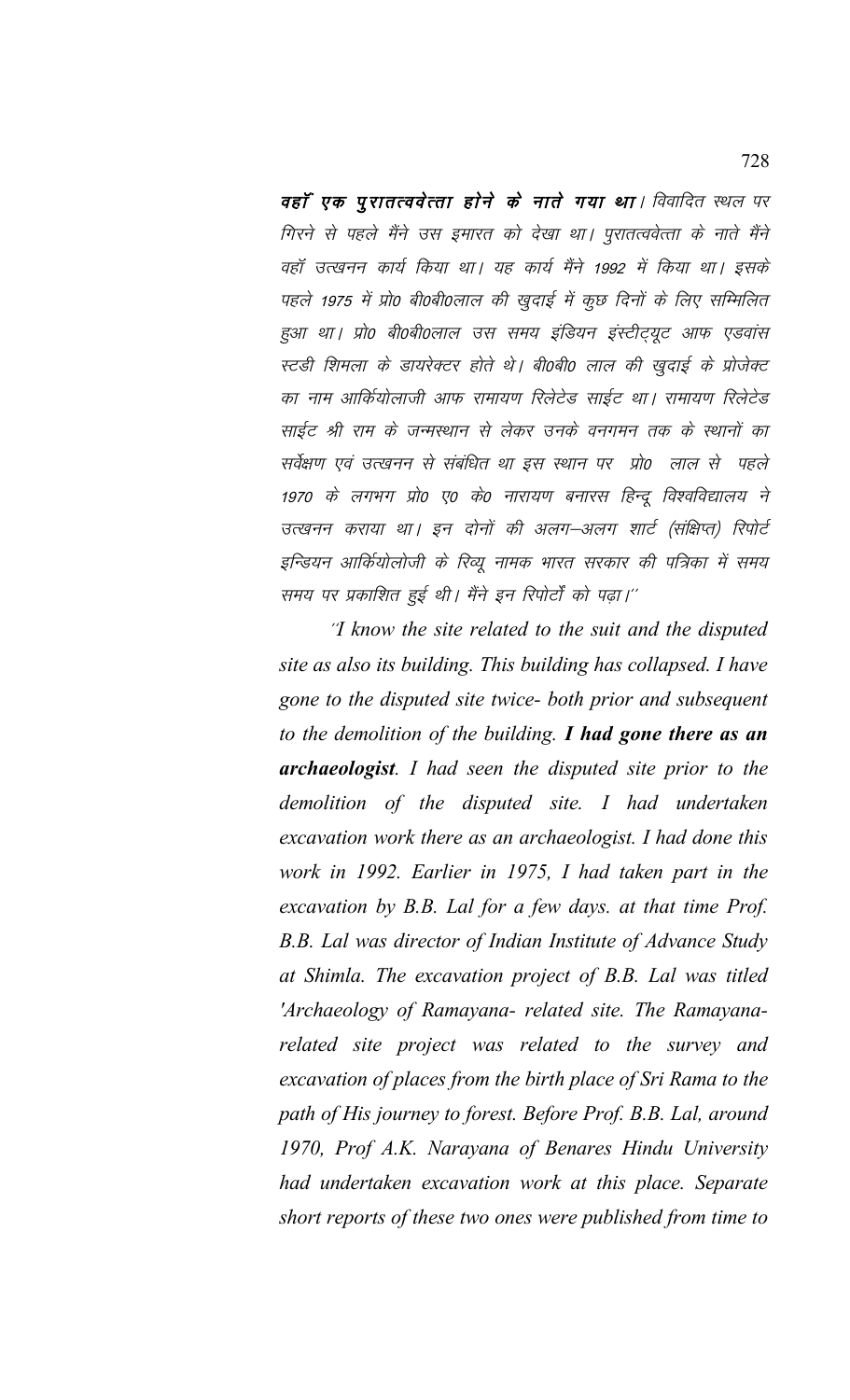time in a Government of India journal titled 'Review of Indian Archaeology'. I went through these reports"

''इस विवादित स्थल पर मैं 1991 में बतौर पुरातत्व के विशेषज्ञ की हैसियत से श्री वी0 पी0 सिंह उस समय के प्रधानमंत्री के द्वारा स्थापित एक कमेटी के सदस्य के रूप में गया था। मैंने वहाँ जाकर अध्ययन भी किया और फोटो भी लिया और कमेटी के सभी सदस्यों को उस इमारत की वस्तुओं को दिखाया भी। मैंने उस स्थल के, उस इमारत के भीतर और इमारत के बाहर के चित्र भी लिये थे। 1992 में जुलाई एवं अक्टूबर मास में गया था। उस समय भी मैंने फोटोग्राफ लिये थे। पहली बार जुलाई मास के प्रारम्भ में 2 और 3 तारीख को मैंने चालीस से अधिक पुरातात्विक वस्तुओं के अध्ययन के लिए गया था जिसके विषय में 18 जून, 1992 में अखबारों में छपे बयानों की समीक्षा के लिए गया था उसके पश्चात जुलाई के मध्य में स्वयं उत्खनन के लिए भी गया था। दुबारा जो मैंने उत्खनन किया मैंने उसमें पाया कि 18 जून को जितने भी शिलाखण्ड मिले थे वे एक बहुत बड़े प्राचीन गढढे में पड़े थे **मैंने यह भी पाया कि इस** स्थल पर कई संस्कृतियों के अवशेष थे और आखिरी अवशेष उन वस्तुओं के थे जो मध्ययुगीन संस्कृतियों से संबंधित थे। इमारत के गिरने के बाद मैं 12 दिसम्बर 1992 में वहाँ गया था उसके पश्चात 1997–1998 तथा 1999 में भी गया था। मैंने तथा मेरे तीन सहयोगियों ने प्रो0 बी0आर0 ग्रोवर, श्री देवेन्द्र स्वरूप अग्रवाल, एक का नाम मुझे इस समय याद नहीं आ रहा है फिर कहा कि चार लोगों ने मिलकर सुप्रीमकोर्ट को एक अर्जी दी थी उसमें हमने प्रार्थना की थी कि इन वस्तुओं की जो वस्तुये 6 दिसम्बर 1992 के दिन एवं उसके बाद भी जनवरी के 1993 की निकली हुई वस्तुओं का पूर्ण संरक्षण कराया जाये एवं जितने शिलालेख मिले हैं उन सब का स्टैम्पेज कराया जाये और उसे विद्वानों को पढ़ने के लिए उपलब्ध कराया जाय।''

"In 1991, I visited this disputed site as an archaeological expert (and) as a member of a committee constituted by the then Prime Minister, Sri V.P. Singh. By going there I carried out study, took photographs and showed objects of the building to all the members of the committee. I took photographs of that site as also of the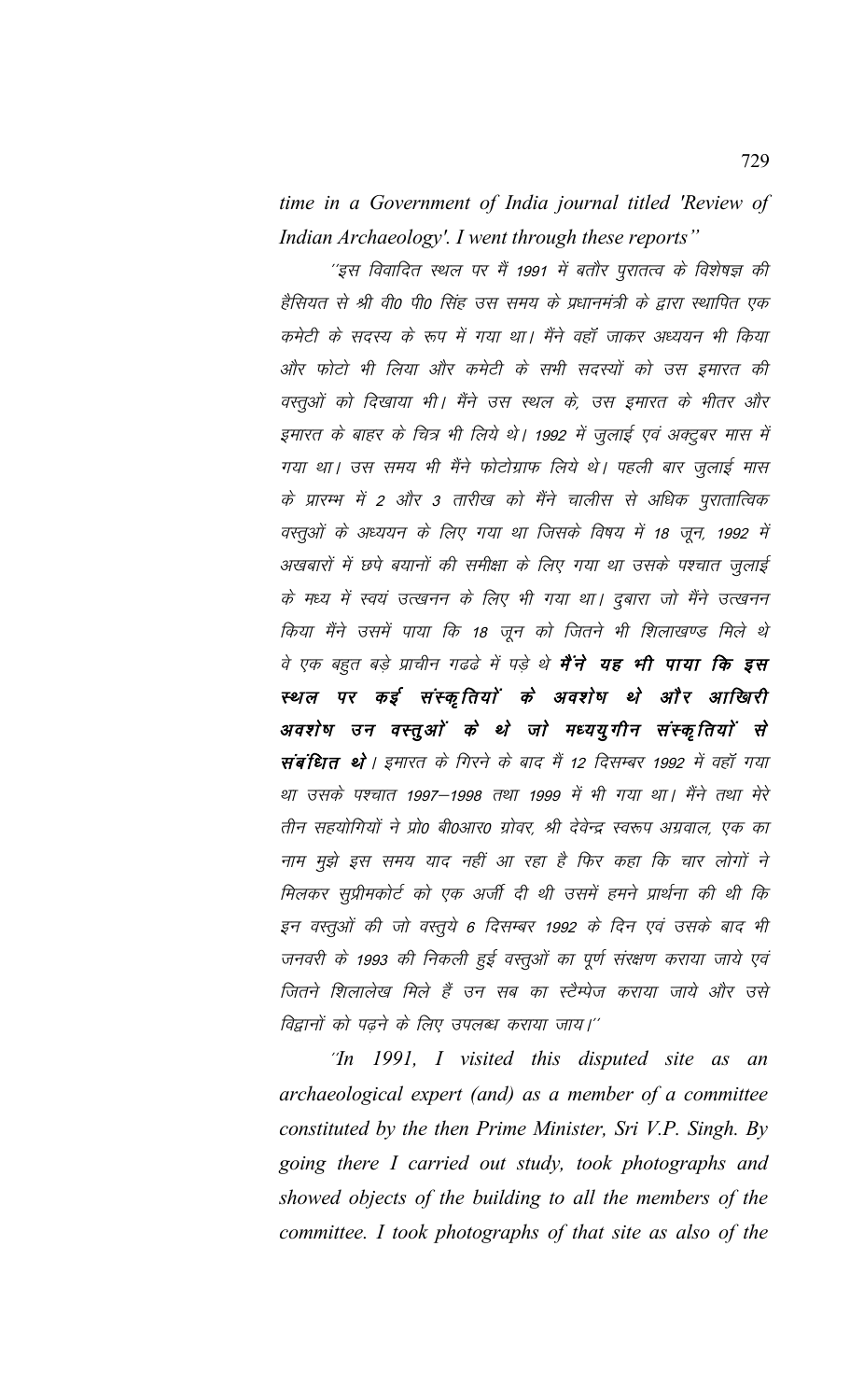*interior and exterior parts of that building. I visited there in July and October of 1992. I took photographs at that time also. For the first time, in the beginning of July – on its second and third days, I went there to make study on more than 40 archaeological objects. I went there to review the statements on them published in news papers on 18th June 1992. After that, in the middle of July, I myself went there for excavation, too. I undertook excavation work for the second time and found that those stone blocks which were found on 18th June were lying in a very big old pit. I also found that there were remains of several cultures at this place and the last remains were of those objects which were related to medieval cultures. After the demolition of the building I went there on December 12, 1992. After that I went there in 1997-1998 and 1999 as well. I and three of my colleagues- Prof. B.R. Grover, Sri Devendra Swaroop Agarwal and yet another person whose name I do not remember at present (then stated four persons) collectively moved an application to the Supreme Court praying for complete protection of these objects, including those discovered on 6th December, 1992 and even thereafter – January, 1993 and also for estampage to be done of all those inscriptions which have been discovered and for them to be made available to scholars for being deciphered."*

''हमारे प्रार्थना पत्र पर माननीय उच्चतम न्यायालय ने यह निर्णय दिया था कि भारत सरकार उन सभी वस्तुओं की पूर्ण सुरक्षा प्रदान करे एवं शिलालेखों के इस्टैम्पेज एवं छापे भारत सरकार के द्वारा कराकर सुरक्षित रखा जाये। माननीय उच्चतम न्यायालय के सभी आदेशों का पूर्ण रूप से पालन किया गया यद्यपि पूर्ण सुरक्षा में उस समय कुछ खामियाँ रह गयी थी जो कालान्तर में ठीक कर ली गयी। यह इस्टैम्पेज मेरी जानकारी में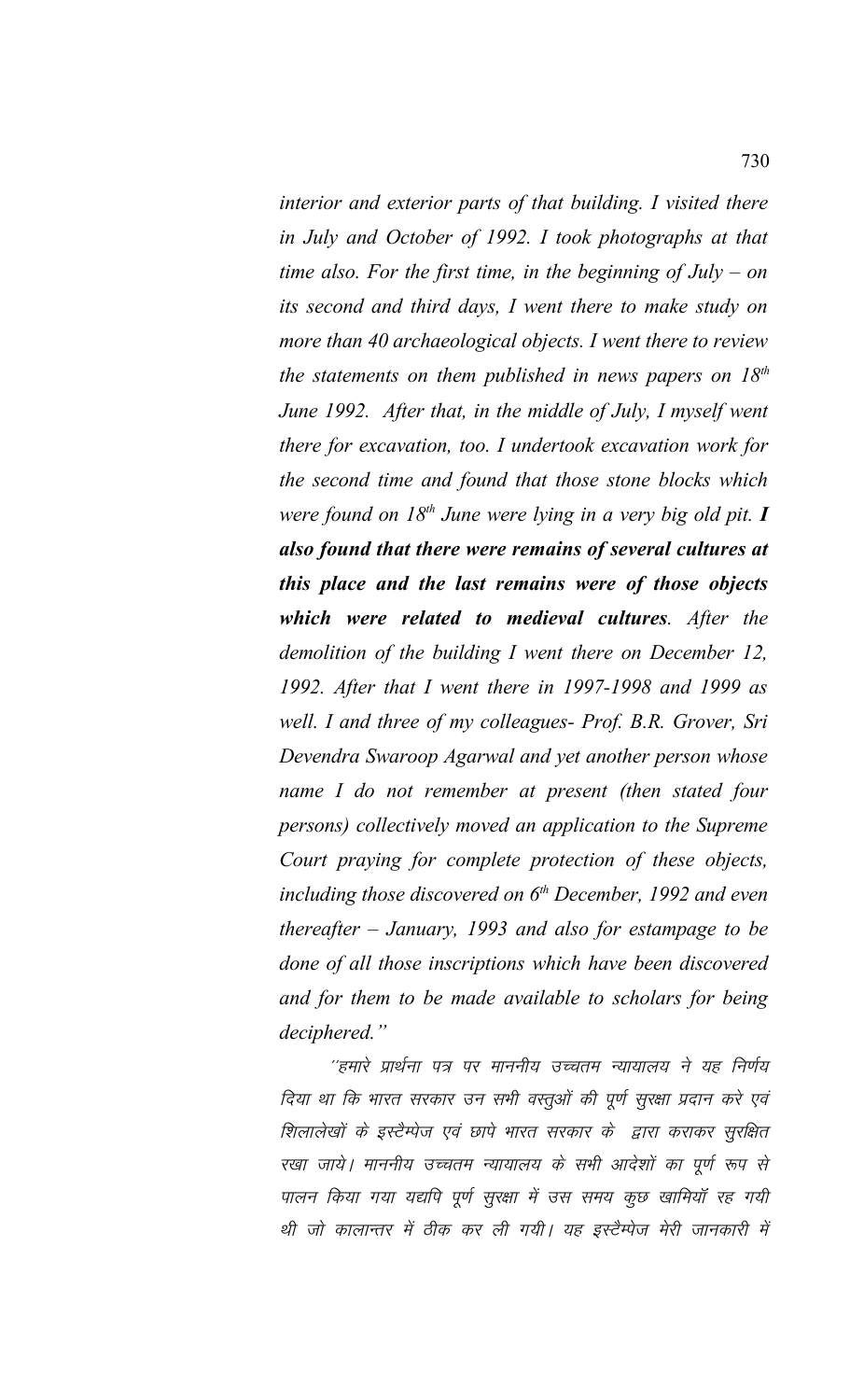भारतीय पुरातत्व सर्वेक्षण के विशेषज्ञ श्री कट्टी ने जो कर्नाटक के रहने वाले हैं उन्होंने तैयार कराया था। आर्कियोलाजिकल सर्वे आफ इंडिया का संक्षिप्त नाम ए०एस०आई० है ए०एस०आई० भारत सरकार की एक संस्था है यह इस्टैम्पेज श्री एम0एन0कट्टी ए0एस0आई में उन दिनों डायरेक्टर ऐपीग्राफी हुआ करते थे। सूरक्षित रखे जाने के बाद मैंने आर्टिकल्स को देखा था। इन आर्टिकल्स की वीडियोग्राफी भी हुई थी वीडियों ग्राफी के समय मैं मौजूद था मेरे अलावा और लोग भी थे उन लोगों में प्रो0 बी0आर0 ग्रोवर, डा0 सुधा मलैया डा0 डी0पी0दुबे आदि थे। इमारत गिरने के पहले इमारत गिरने बाद दोनों समय जब मैंने फोटोग्राफ लिये तो अन्य विशेषज्ञ भी थे।''

"On our application the Hon'ble Supreme Court ordered the Government of India to provide full protection to all those articles and for estampage of the inscriptions to be kept preserved by the Government of India. All the orders of Hon'ble Supreme Court were fully complied with. At that time there were some latches in providing full protection which were later rectified. This estampage was, in my knowledge, prepared by an expert of Indian Archaeological Survey named Sri Kutti, hailing from Karnataka. Abbreviation for Archaeological Survey of India is A.S.I. A.S.I. is an institution of Government of India. Sri M.N. Kutti, who undertook this estampage, was then director (epigraphy) with A.S.I. I saw the articles after their being preserved. *These articles* were even videographed. At the time of videography I was present. Besides me, there were certain other persons. Among them were Prof. B. R. Grover, Dr. Sudha Malaiya, Dr. D.P. Dubey and so on. When I took photographs both prior to and subsequent to the demolition of the building, other experts were also present."

''इस मरहले पर उत्तर प्रदेश पुरातत्व संगठन द्वारा निर्मित विवादित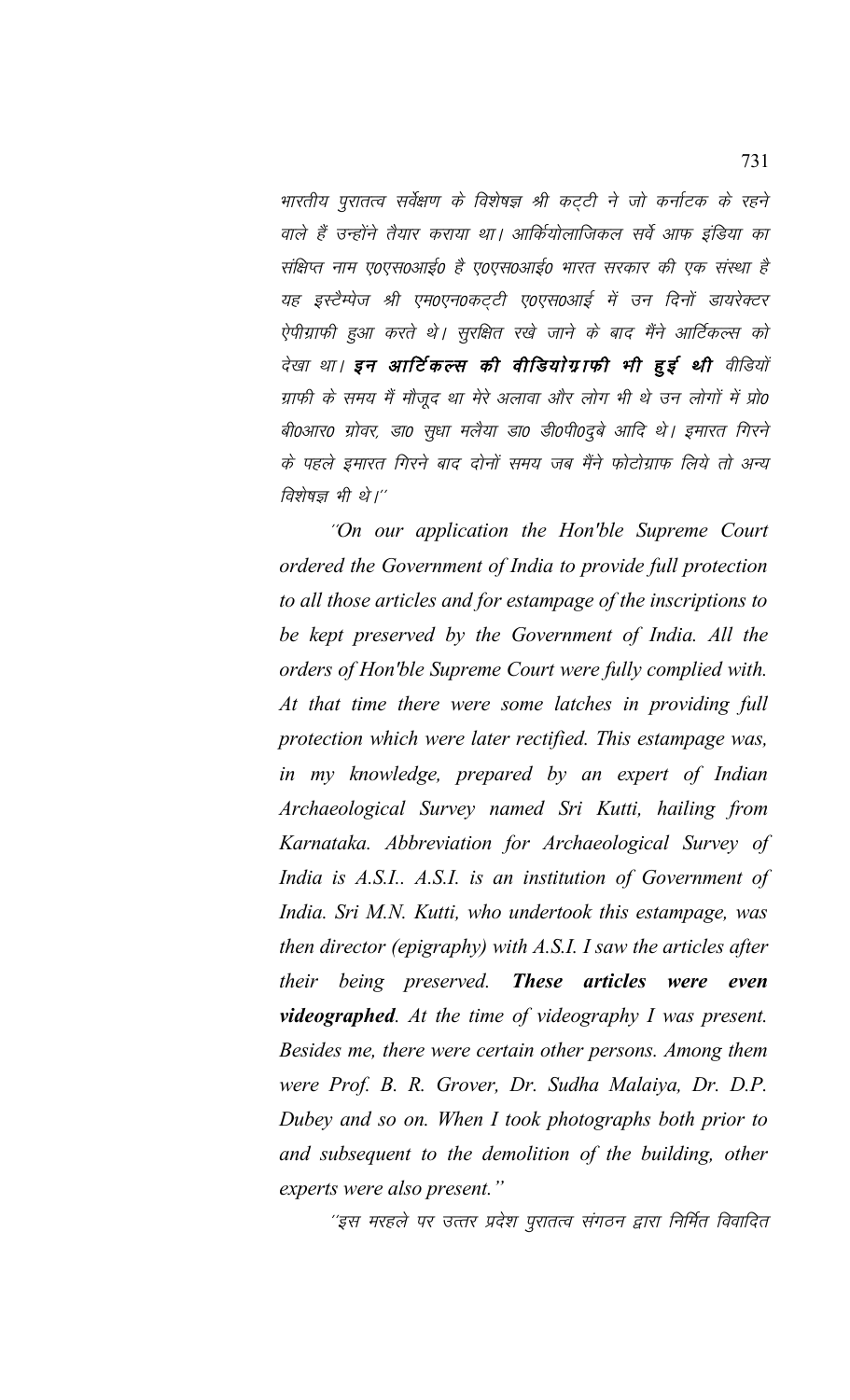ढांचे की ब्लेक एंड हवाईट एलबम में रखे चित्रों को गवाह को दिखाया गया गवाह ने एलबम के फोटोग्राफ संख्या 1 से लेकर 107 को देखकर कहा कि यह सभी फोटोग्राफ इमारत के अन्दर, बाहर तथा उसके आस पास के हैं। (उत्तर प्रदेश पुरातत्व संगठन लखनऊ द्वारा निर्मित विवादित ढांचे के रंगीन चित्रों के एलबम को गवाह को दिखाया गया जिसको देखकर गवाह ने कहा कि इस एलबम की फोटो संख्या 1 लगायत 201 मैंने इन फोटों को गौर से देख लिया है यह फोटोग्राफुस उस इमारत के हैं उसके भीतर बाहर के हैं एवं आस पास के हैं।)''

'*In this behalf, pictures in the black and white album on the disputed structure prepared by Uttar Pradesh Puratatva Sangathan were shown to the witness. Seeing photograph nos. 1 to 107 of the album, the witness stated that all these photographs represent the interior, exterior and adjacent parts of the building. When the coloured album on the disputed structure prepared by Uttar Pradesh Puratatva Sangathan, Lucknow was shown to the witness he stated : 'I have closely seen photograph nos. 1 to 201of this album. These photographs are of the building and represent its interior, exterior and adjoining parts'."*

 $\degree$ गवाह का ध्यान अन्य मूलवाद संख्या 5/89 में दाखिल कागज संख्या 118 सी1/35 की ओर दिलाया गया जिसे देखकर गवाह ने कहा कि—यह एक स्पेशल पब्लीकेशन है यह मैगजीन एक हिस्टोरियन फोरम दिल्ली की एक इतिहासविदों की संस्था के द्वारा प्रकाशित हुई थी। यह प्रकाशन कई पृष्ठों का है। यह 118 सी1/35 जो दस पन्नों यानि 20 पृष्ठ का है। जिस संस्था ने इस पुस्तिकों को प्रकाशित किया है मैं भी उसका एक सदस्य था अन्य सदस्यों में डा0 वाई0डी0 शर्मा , डा0 के0एम0 श्रीवास्तव, प्रो0 ए०पी०नौटियाल, प्रो0 वी०आर० ग्रोवर, डा० सरदेन्द्र मुखर्जी, श्री देवेन्द्र स्वरूप अग्रवाल एवं डा0 सूधा मलैया थे। यह सबके सब पुरातत्व वेत्ता अथवा इतिहासकार थे।''

\*\**The attention of the witness was drawn to paper no. 118C1/35 filed in Other Original Suit no. 5/89 seeing*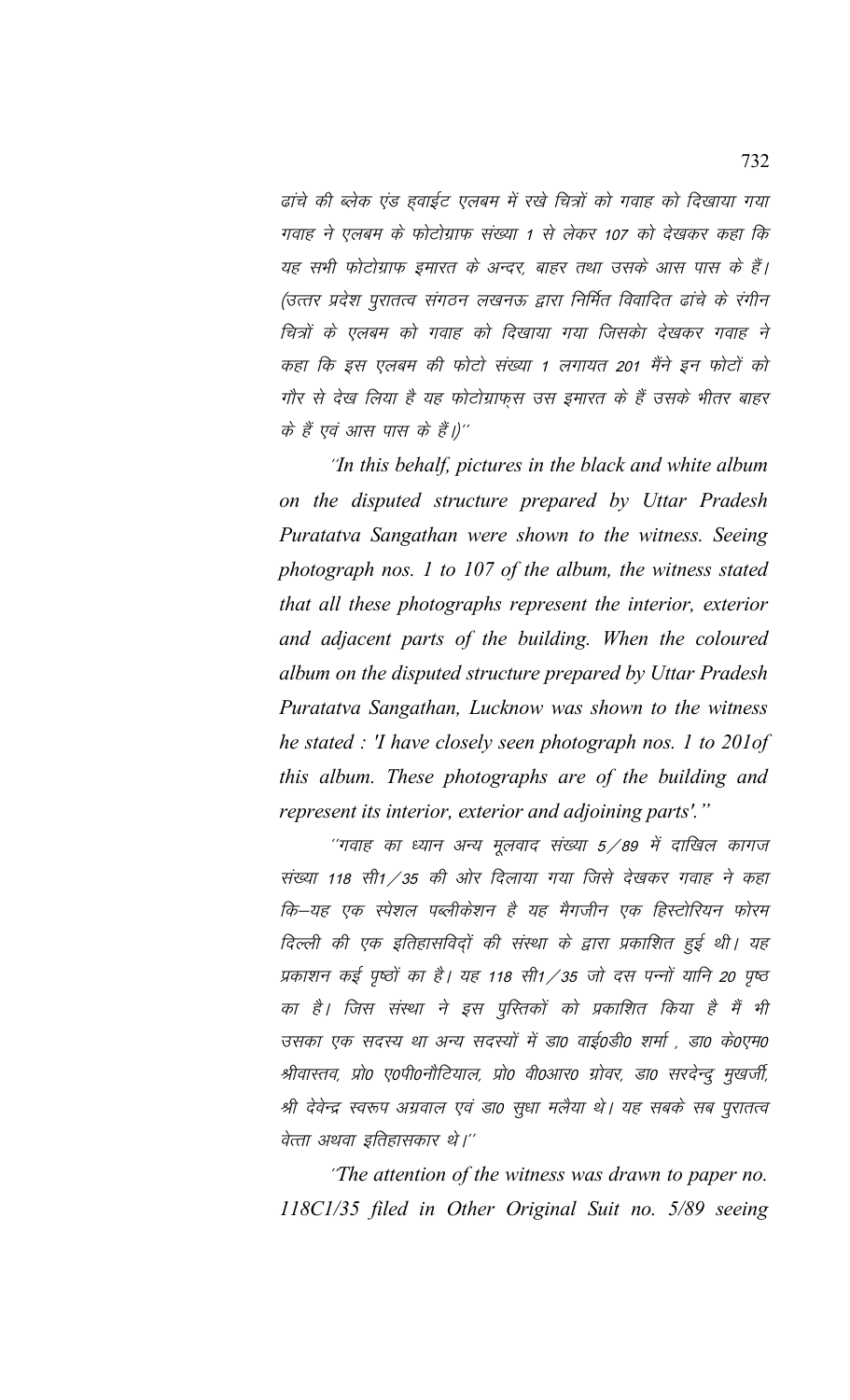which he stated  $-$  it is a special publication. This magazine was published by Historians Forum, a Delhi-based institution of historians. It runs into many pages. This paper, 118C1, has 10 sheets, i.e., 20 pages. I am also one of the members of the institution which has published this magazine. Other members included Dr. Y.D. Sharma, Dr. K.M. Srivastava, Prof. A.P. Nautiyal, Prof. B. R. Grover, Dr. Sardendu Mukherjee, Sri Devendra Swaroop Agarwal and Dr. Sudha Malaiya. All of them were archaeologists or historians."

''गवाह का ध्यान अन्य मूल वाद सं0 5/89 में दाखिल प्रकीर्ण प्रार्थना पत्र सं0 25 ओ/1999 के साथ दाखिल सूची संख्या 286 सी/1 ता 4 की ओर दिलाया गया जिसे देखकर गवाह ने कहा मैंने इसके साथ दाखिल फोटो एलबम कागज संख्या 286 सी 1/4 ए के सभी फोटोग्राफुस भलीभांति देख लिये हैं जो संख्या में कूल 64 हैं। इस एलबम में जितने भी चित्र हैं जिनमें आदमी नहीं है वे सब के सब विवादित स्थल से ही संबंधित हैं। फोटो संख्या 1 विवादित स्थल की है किन्तू फोटो सं0 2 विवादित स्थल की नहीं है यह सब फोटोग्राफुस विवादित इमारत के गिरने के बाद लिये गये हैं। जिस समय यह फोटोग्राफस खिंचे गये थे उस समय मैं वहाँ उपस्थित थ । उस समय विभिन्न पक्षों के अधिवक्तागण मौजूद थे । फोटो सं0 2 में उस समय के तत्कालीन कमिशनर श्री एस0पी0 सिंह मौजूद थे। वह इस फोटो में मौजूद हैं।''

"The attention of the witness was drawn to list nos. 286C/1 to 4 filed with Application no. 25O/1999 filed in Other Original Suit no. 5/89 seeing which he stated - I have properly seen all the photographs of album filed along with it and marked as paper no.  $286C1/4$  which are in all 64 in number. All the pictures that this album has, except for the ones representing men, are related only to the disputed site. Photograph no. 1 represents the disputed site but photograph no. 2 does not represent the disputed site. All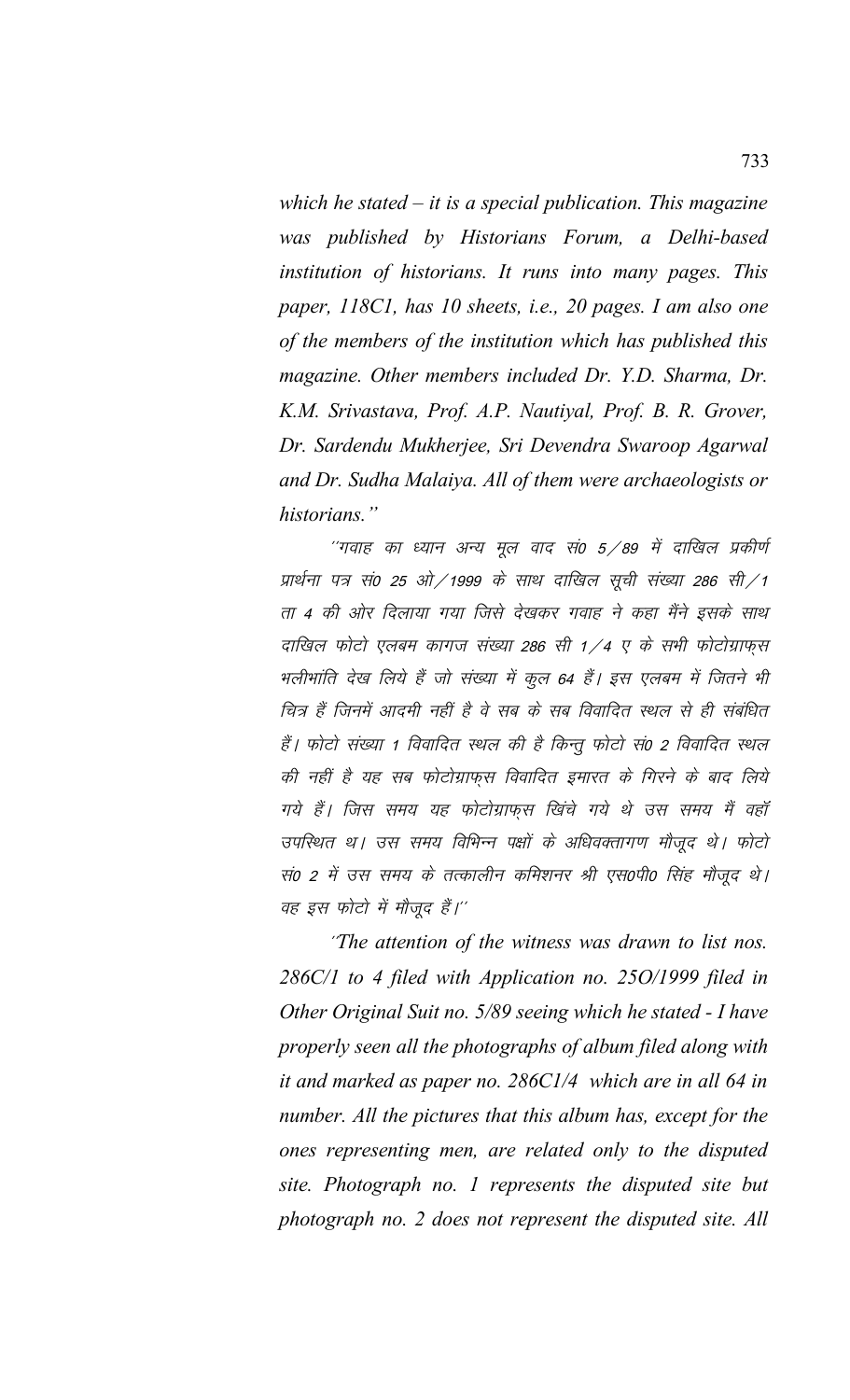*these photograph after the fall of the disputed building. I was present there at the time when these photograph were taken. Counsels for different parties were present at that time photograph no. 2 shows the presence of the then commissioner Sri S. P. Singh. This photograph shows his presence."* 

"गवाह का ध्यान अन्य मुलवाद सं0 5 ⁄ 89 में दाखिल कागज संख्या 254 सी/3 जो 82 पृष्ठों का है की ओर दिलाया गया जिसको देखकर गवाह ने कहा कि यह इतिहास दर्पण पत्रिका है जो वैलूम 3 नम्बर 2 है यह दिसम्बर 1996 का है। पृष्ठ 62 से पृष्ठ 72 तक तथा पत्रिका में टेबिल 4 तथा उसके पुस्त पर एपियोग्राफी टेबिल 1 जो छपी है उसका मतलब उस शिलालेख की विषय वस्तू है, राजा आयुषचन्द्र जो अयोध्या का राजा था उसने जन्मभूमि पर एक विशाल पत्थरों से निर्मित मन्दिर बनवाया था जिसके शिखर पर स्वर्ण कलश लगवाया था इस मंदिर को उसने विष्णू हरि देवता को समर्पित किया था। ''

*"The attention of the witness was drawn to the 82 page paper no. 234C/3 filed in other Original Suit no. 5/89 seeing which he stated – It is a journal titled 'Itihaas Darpan', which is volume 3 and number 2. It is December, 1996 issue. Pages 62 to 72 and table 4 in the journal and epigraphy table 1published on its back, stand for the contents of that inscription which shows King Ayush Chandra, king of Ayodhya, who had constructed a large stone temple at Janam Bhumi with a gold pitcher carved out on its dome. He had dedicated this temple to a deity called Vishnu Hari."*

"गवाह ने बयान जारी करते हुए कहा कि इसका टाईटिल है अयोध्या का विष्णू हरि मंदिर शिलालेख। इसके कन्टेन्टस पृष्ठ सं० 66 तक जाते हैं। पृष्ठ सं0 67 पर इसी विषय पर एक शार्ट नोट आनदि विष्णू हरि टैम्पल इन्सकपशन आफ आयुष चन्द्र है। पहले के लेखक डा0 जी0सी0 त्रिपाठी और डा0 डी0पी0 दूबें हैं। पृष्ठ सं0 69 का विषय है पैलियोग्राफिक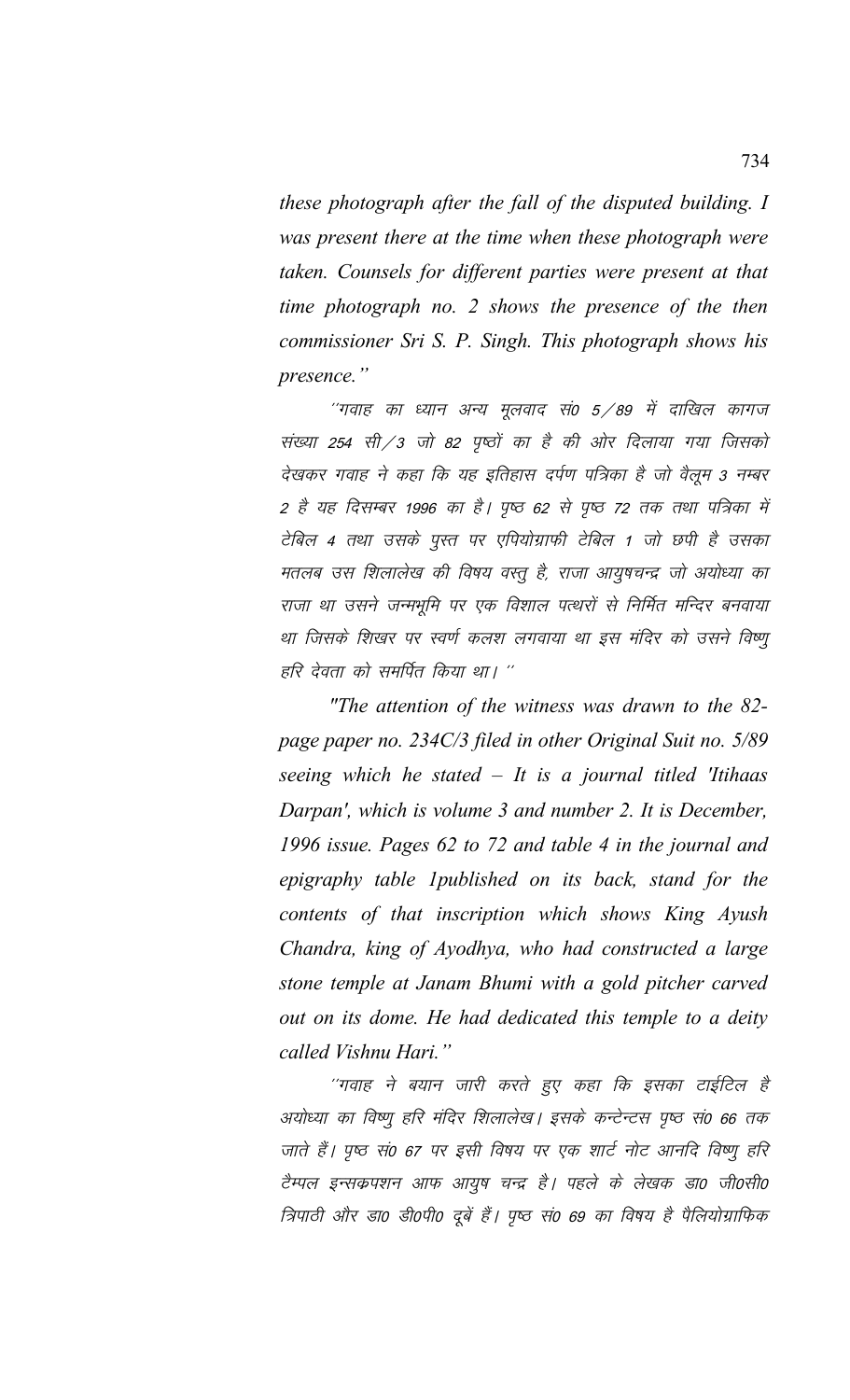इवीडेन्स आफ दि अयोध्या इन्शकप्शन। इस लेख के लेखक डाoटीoपीo वर्मा हैं। यह अब रिटायर रीडर बनारस हिन्दू विश्वविद्यालय हैं। यह उस विभाग के प्रध्यापक थे जिसे ऐन्शियन्ट इण्डियन हिस्ट्री कल्चर एन्ड आर्कियोलोजी विथ इस्पेशलाईजेशन इन पेलियोग्राफी कहते हैं। इनका स्पेलाईजेशन पेलियोग्राफी में है। मैं डा0 जी0सी0 त्रिपाठी एवं डा0 दुबे को जानता हूँ। डा0 जी0सी0त्रिपाठी डायरेक्टर हैं। सर गंगा नाथ झा रिसर्च इन्स्टीट्यूट इलाहाबाद के। डा0 त्रिपाठी का स्पेशलाईजेशन ऐपीग्राफी में है। डा0 डी0 पी0 दूबे का स्पेशलाईजेशन ऐपीग्राफी है यह इलाहाबाद विश्वविद्यालय में ऐन्सियेन्ट हिस्टी कल्चर एन्ड आर्कियोलोजी विभाग में रीडर है। मैंने इन दोनों विद्वानों को लिखते पढते देखा है। "

"Giving statement the witness stated  $-$  Its title is 'Vishnu Hari Mandir inscription of Ayodhya'. It contents go up to page no. 66. On this very subject there is short note on page no. 67 which reads as 'Anadi Vishnu Hari Temple Inscription of Ayush Chandra.' The former is jointly written by G.C. Tripathi and Dr. D.P. Dubey whereas the writer of the second one is  $T.P.$  Verma. Then stated  $-I$ ts writers are G.C.Tripathi and T.P. Dubey. The subject of page no. 69 is 'Palaeographic Evidence of the Ayodhya Inscription'. The author of this article is Dr. T.P. Verma. He is now a retired Reader of Benares Hindu University. He was a professor in a department called Ancient Indian History, Culture and Archaeology with specialisation in Palaeography. His specialisation was in palaeography. I know Dr. G.C. Tripathi and Dr. Dubey. Dr. G.C. Tripathi was director with Sir Ganga Nath Jha Research Institute, Allahabad. Dr. Tripathi has specialisation in Epigraphy. Dr. D.P. Dubey has specialisation in Epigraphy. He is a reader in the department of Ancient Indian History, Culture and Archaeology at University of Allahabad. I have seen both of these scholars imparting lessons and giving dictations."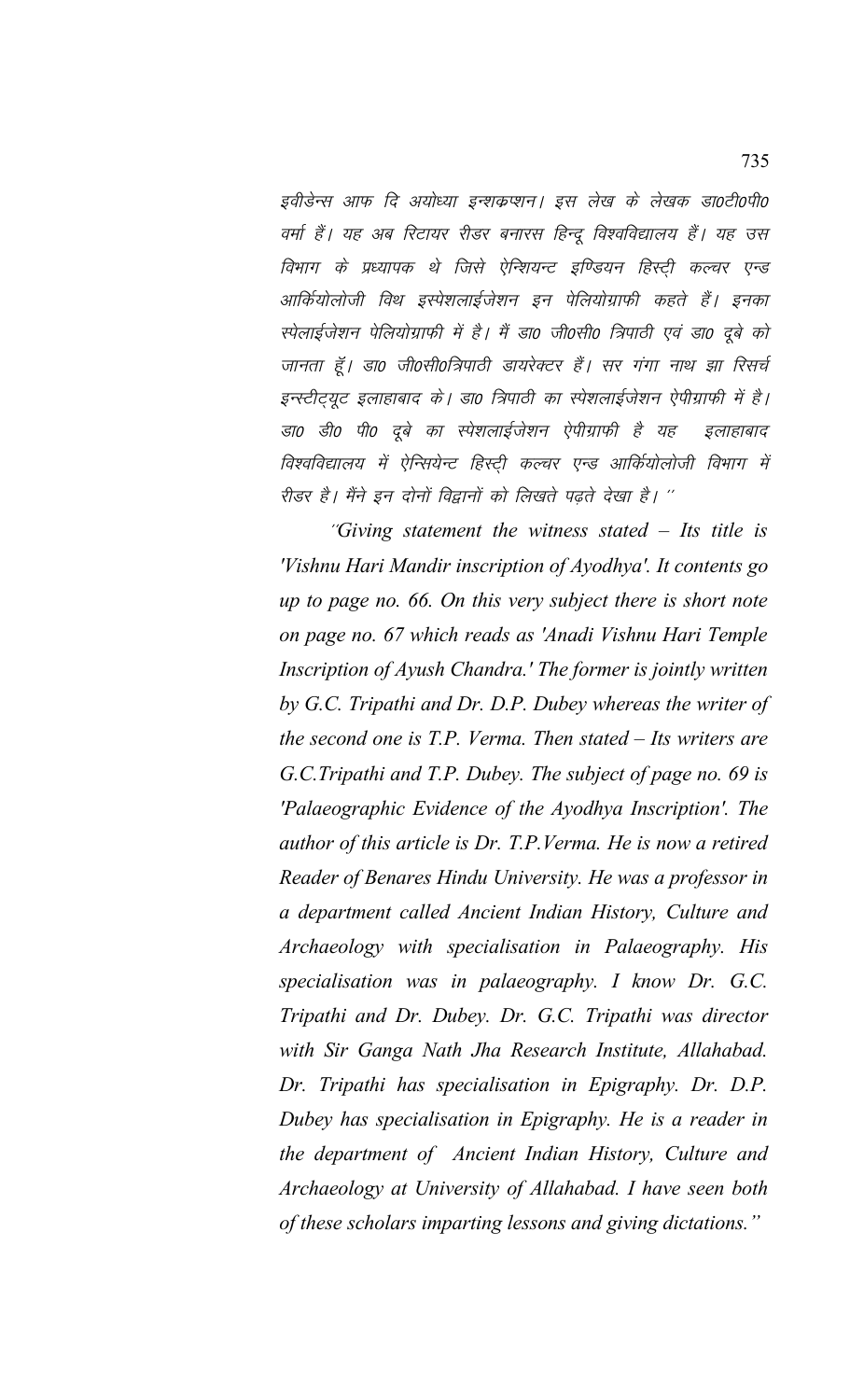''इस मरहले पर पेपर संख्या 254 सी 1/8 पर गवाह का ध्यान दिलाया गया जिसे देखकर गवाह ने कहा कि इस पर डा0 डी0पी0 दूबे और डा0 जी0सी0 त्रिपाठी के हस्ताक्षर हैं। (गवाह का आगे बयान जारी रखते हुए वादी के विद्वान अधिवक्ता श्री वीरेश्वर द्विवेदी ने गवाह का ध्यान मूल वाद सं0 5/89 में दाखिल पेपर संख्या 107 सी 1/166 की ओर दिलाया जिसको देखकर कहा कि यह 107 सी 1/166 से 107 सी 1/ 186 तक है इसका विषय वस्तु रामजन्मभूमि कन्ट्रोवर्सी पैसन्स ए पार्ट व्हाट हिस्ट्री एन्ड आर्कियोलोजी हैव टू से आन दिस इश्यू। यह आर्टिकल मेरा लिखा हुआ है। यह 1990 में लिखा गया ध्यान में आता है।) (गवाह ने बयान जारी रखते हुए कहा कि यह लेख मैंने सबसे पहले 22 दिसम्बर 1989 में प्रसीडेंशियल एड़ेस के रूप में इण्डियन आर्कियोलाजिकल सोसायटी के 23 वे वार्षिक कान्फेंस में दिया था जो केवल मात्र फोटो स्टेट के द्वारा प्रकाशित किया गया था। वादी के विद्वान अधिवक्ता श्री वीरेश्वर द्विवेदी ने गवाह का ध्यान अन्य मूल वाद सं0 5/89 में दाखिल पेपर सं0 118 सी 1/65 से 118 सी 1/114 तक दिलाया जिसे देखकर गवाह ने कहा यह लेख मेरा ही लिखा हुआ है यह इतिहास दर्पण के वैलूयम 2 नम्बर 1 एन्ड 2 1995) गवाह ने बयान जारी रखते हुए कहा कि यह वही मैगजीन है जिसका मैंने पहले जिक्र (वर्णन) कर चुका हूँ। यह लेख 1993 में लिखा गया प्रतीत होता है। वादी के विद्वान अधिवक्ता श्री वीरेश्वर द्विवेदी ने गवाह का ध्यान अन्य मूल वाद सं0 5/89 में दाखिल कागज सं0 118 सी 1/115 से कागज सं0 118 सी 1/128 तक दिलाया जिसे देखकर गवाह ने कहा कि यह 1992 में लिखा गया था। यह लिखा तो मेरे ही द्वारा गया था। 10 अक्टूबर से 13 अक्टूबर 1992 में अयोध्या नगरी में एक नेशनल सेमीनार इन्डियन हिस्ट्री एन्ड कल्चर सोसायटी के द्वारा आयोजित किया गया था उस आयोजन में मैंने शिरकत की थी। उस समय उस सम्मेलन में पुरातत्व वेत्ता एवं इतिहास कार सम्मिलित हुए थे। अन्य मूल वाद सं0 5/89 के कागज सं0 118 सी 1/129 से लेकर 118 सी 1/ 144 तक गवाह का ध्यान दिलाया गया जिसे देखकर गवाह ने कहा कि यह कागज उपरोक्त सेमिनार से ही संबंधित है। आगे गवाह ने बयान जारी रखते हुए कहा कि लगभग 40 विद्वान इसमें सम्मिलित हुए थे जिनमें से डा0 वाई०डी०शर्मा, प्रो0 वी०पी० सिन्हा, श्री आर०सी० अग्रवाल, प्रो0 कें0वी0 रमन आदि थे। तीन दिन के इस सेमीनार में विवादित स्थल का

736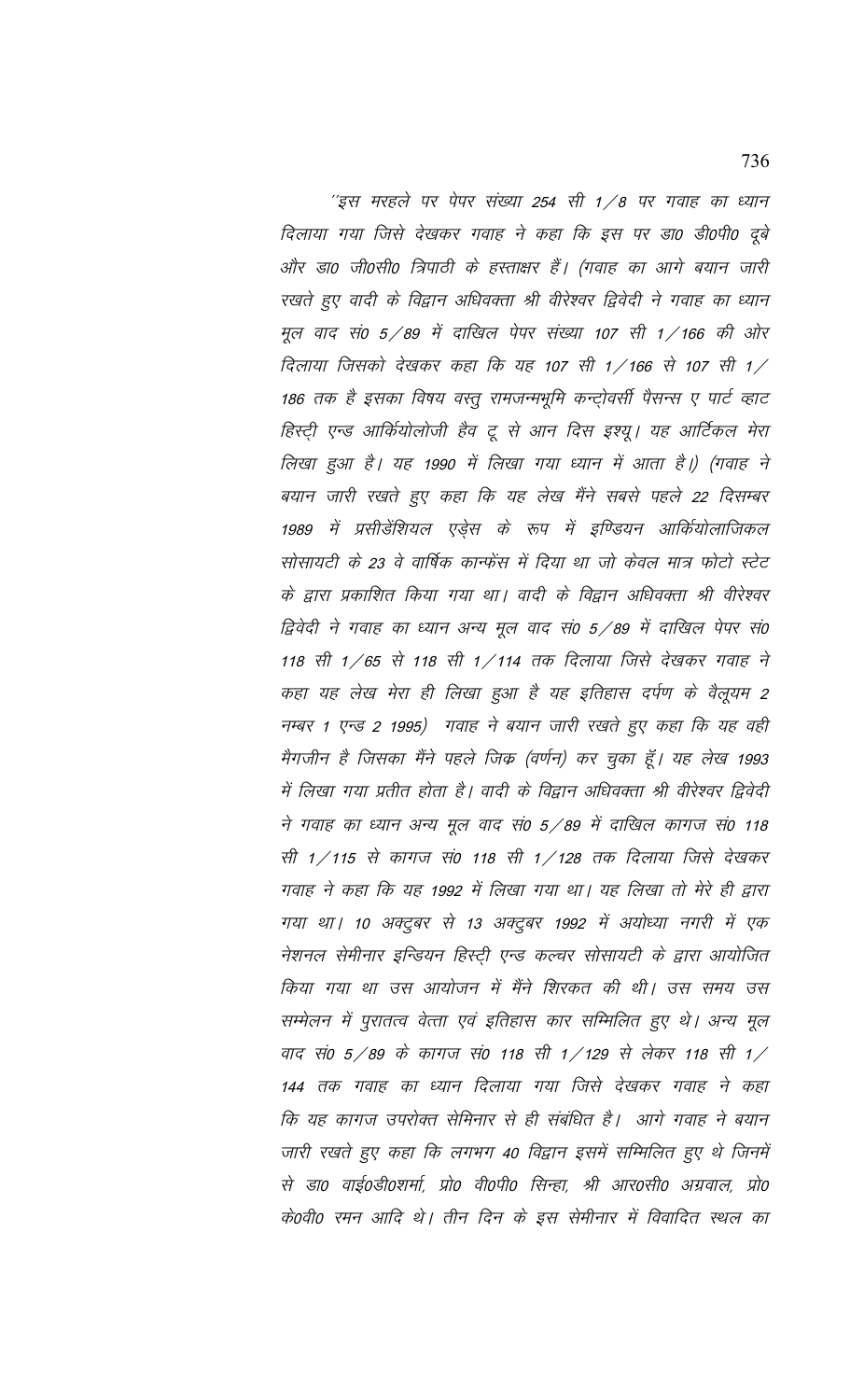दौरा और मुआयना हुआ था उस पर चर्चा हुई थी और अन्त में रिज्यूलेशन पास हुए थे। यह कागज जो रेल्येलुशन पास हुए थे उनके टैक्सट्स है और जितने विद्वान वहाँ आये थे उन सबके हस्ताक्षर हैं। इनके साथ जितने भी फोटोग्राफुस संलग्न हैं वे सभी विवादित स्थल से प्राप्त वस्तूओं के ही हैं।''

"In this behalf, the attention of the witness was drawn *to paper no. 254C1/8 seeing which the witness stated – It bears signatures of Dr. D.P. Dubey and Dr. G.C. Tripathi. Further continuing the statement of the witness, learned counsel for the plaintiff Sri Vireshwar Dwivedi drew the attention of the witness to paper no. 107C1/166 filed in Original Suit no. 5/89 seeing which he stated – It ranges from 107C1/166 to 107C1/186. Its content is 'Ram Janam Bhumi Controversy: Passions apart What History and Archaeology Have to Say on This Issue.' This article is authored by me. It was, to my memory, written in 1990. Continuing his statement the witness stated – I delivered this article for the first time on 22nd December, 1989 as presidential address at 23rd annual conference of Indian Archaeological Society and it was published only through its photo stat. Sri Vireshwar Dwivedi, learned counsel for the plaintiff drew the attention of the witness to paper nos. 118C1/65 to 118C1/114 filed in Other Original Suit no. 5/89 seeing which the witness stated – this article is written only by me. It is contained in 'Itihaas Darpan', volume 2, nos. 1 and 2, 1995. Continuing his statement the witness submitted that this is that very magazine which I have already referred to. This article appears to be written in 1993. Sri Vireshwar Dwivedi, learned counsel for the plaintiff drew the attention of the witness to paper no. 118C1/115 to paper no. 118C1/128 filed in Other Original Suit no. 5/89 seeing which the witness submitted that this*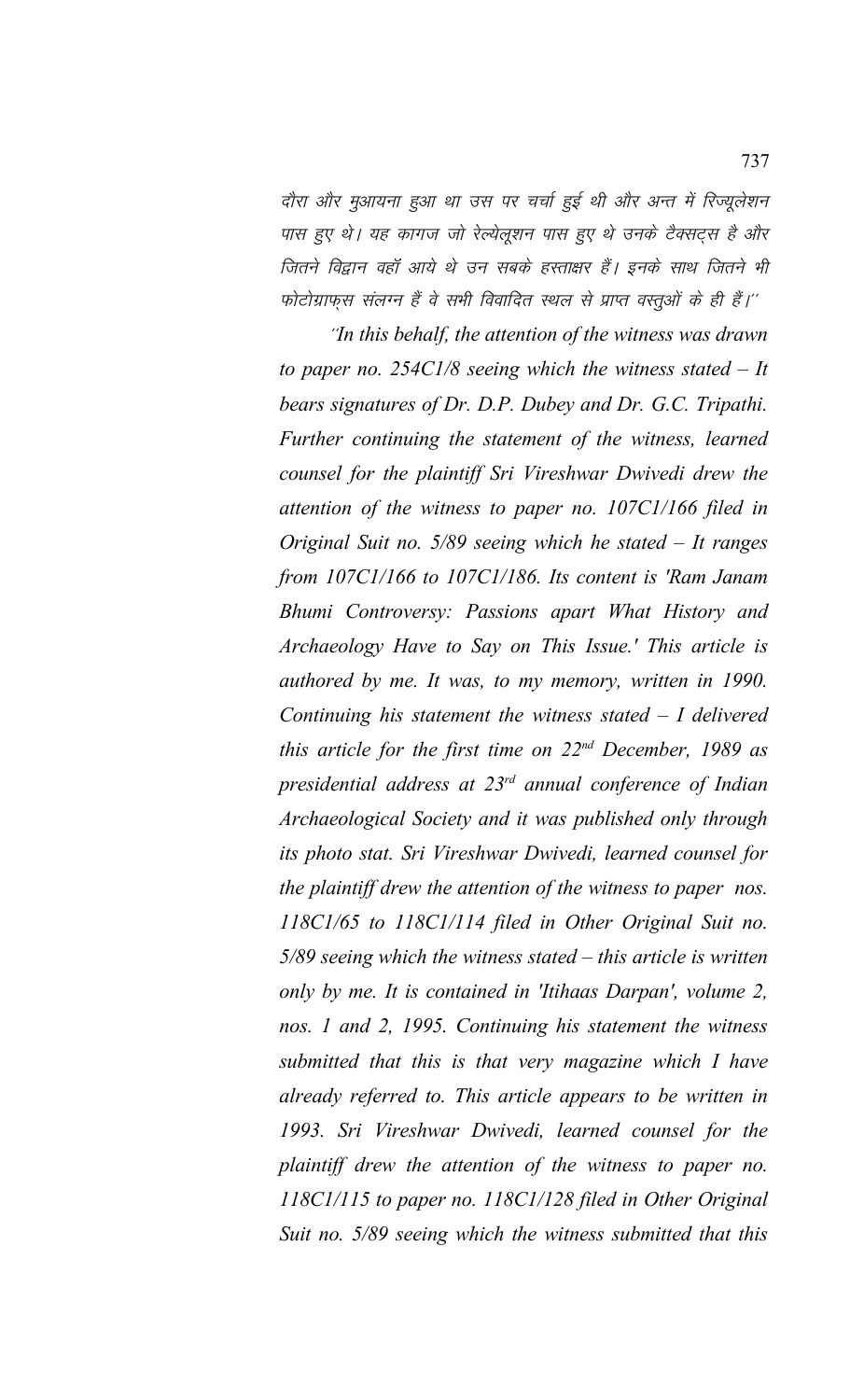*paper is related to the aforesaid seminar itself. Continuing his statement the witness stated that it was attended by nearly 40 scholars, including Dr. Y.D.Sharma, Prof. V.P. Sinha, Sri R.C. Agarwal, Prof. K.V. Raman and so on. During this three-day seminar the disputed site was visited and inspected and discussion was held thereon and resolutions were ultimately passed. This paper contains the text of the resolution passed and bears signatures of all those scholars who had assembled there. All those photographs which are annexed thereto, are only of all the articles discovered from the disputed site."* 

''मैंने इन वस्तुओं को जिस स्थान पर रखे गये थे वहीं पर जाकर देखा था। उस इमारत में मैंने 14 काले पत्थर के स्तम्भ देखे थे जो मेरी राय में निश्चित रूप से किसी हिन्दू मंदिर के ही अवशेष थे। यह स्तम्भ जिन्हें वहीं की लोकल भाषा में कसौटी पत्थर कहते थे वे वास्तव में शिष्टास नामक पत्थर के द्वारा बनाया गया था। इसका हिन्दी शब्द मुझे नहीं मालूम लेकिन यह जियोलोजिकल टर्म है।''

\*\**I had made on-the-spot observation of these things at the places where they were kept. I had seen 14 black stone pillars in the building which were, in my opinion, definitely remains only of some Hindu temple. These pillars which were said to be made of kasauti stone in local parlance, were actually made of a stone type known as 'Schist'. I do not know its Hindi word but it is a geological term."*

''शिष्टोज़ पत्थर सेडीमेन्टी राक की कटेगरी में आता है जिसका रंग काला और गहरा नीला होता है। यह सभी स्तम्भ काले रंग के थे। इन रतम्भों पर हिन्दू देवी देवताओं के चित्र हिन्दू प्रतीको के चित्र, हिन्दुओं में पुण्य माने जाने वाले फूल पत्तियों और पक्षियों के चित्र एवं पूर्ण घट जैसे वस्तुओं के चित्र उकरे गये थे। इन खम्भों के बनावट की शैली को गहडवाल शैली कहते हैं। यह ग्यारहवीं और बारहवीं शताब्दी में उत्तर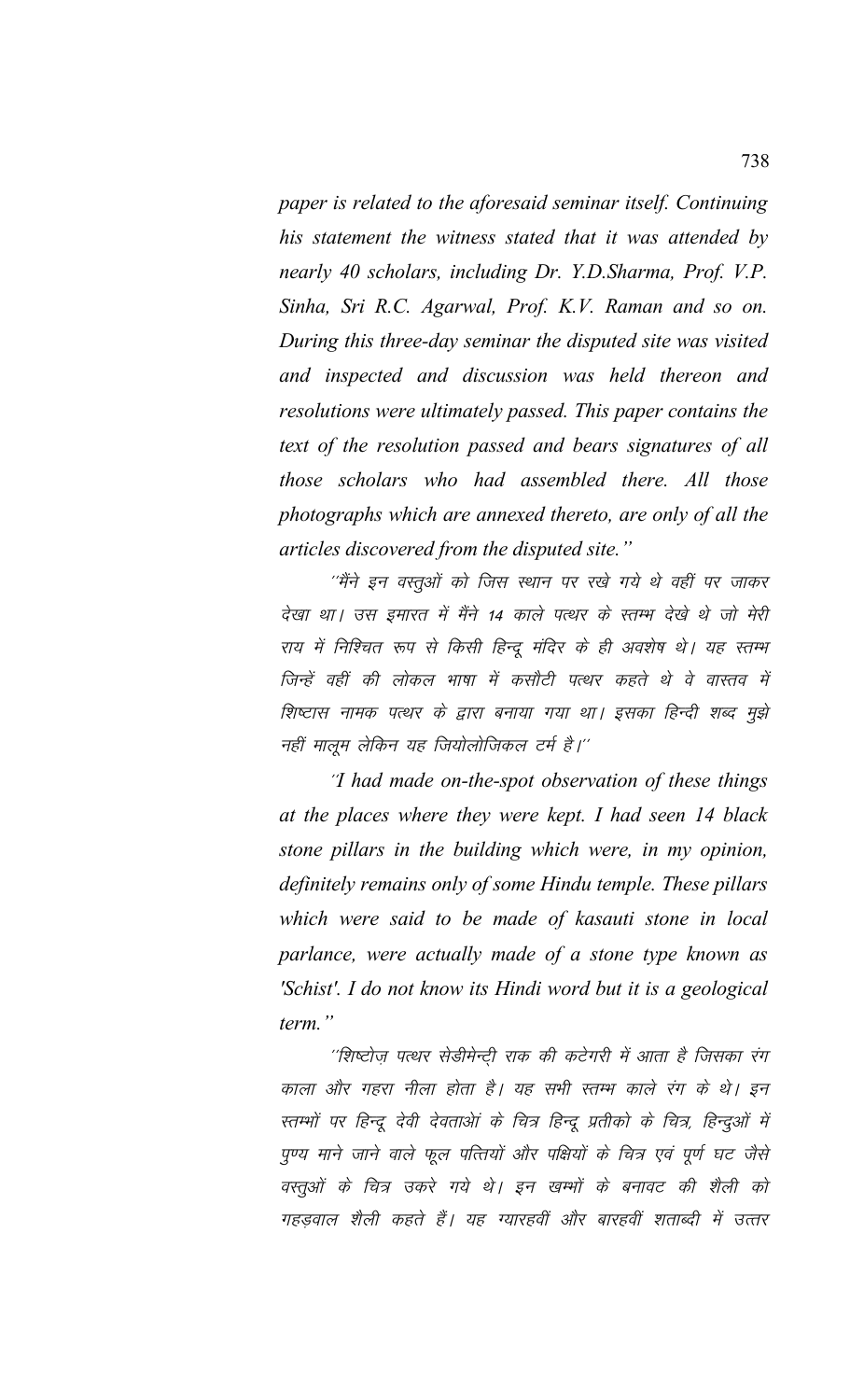भारत में प्रचलित शैली थी। इस काल में कन्नौज में महाराजा गोविन्द्रचन्द्र राज्य करते थे ये गहडवाल वंश के थे। यह खम्भे उस स्थान पर लगे थे जिनके ऊपर इमारत का कुछ हिस्सा अपने भार को रखे हुए था। इन खम्भों को सबसे पहले मैंने 1975 में देखा था। स्तम्भों के अलावा मुझे जुलाई 1992 में लगभग 40 ऐसे शिलाखण्ड भी देखने को मिले जो 18 जून 1992 में उत्खनित हुए थे और जिनकी बनावट और नक्काशी के आधार पर मैं निश्चित रूप से कहता हूँ कि वे किसी हिन्दू मंदिर के ही अवशेष थे। यह उत्खनन उस समय उत्तर प्रदेश सरकार के द्वारा भू समतलीकरण के दौरान मिला था मैं वहां अपने और विशेषज्ञों के साथ 2 और 3 जुलाई को पहुँचा था उनके अध्ययन के लिए क्योंकि इस खोज की खबर कई अखबारों में छप चुका था और हमारे लिए स्वाभाविक जिज्ञासा थी कि हम उनका अध्ययन करते। यह सच है कि 26 जनवरी 2001 को जो गुजरात में भूचाल आया था और जिसके विषय में अखबारों में छपा था कि वहाँ अनेक इतिहासिक इमारतें क्षतिग्रस्त हो गयीं हैं उनके निरीक्षण के लिए भी मैं एक पूरी टीम के साथ गुजरात गया था। जो वस्तूओं इमारत के गिरने के बाद पाई गयी थी उनके अध्ययन के लिए भी हम वहाँ गये थे मैं ढांचे के गिरने के पहले और ढांचे के गिरने के बाद दोनों समय जिन वस्तूओं को मैंने देखा उससे यह पाया कि ये दोनों ही प्रकार की सामग्री एक ही विल्डिंग काम्पलेक्स के हैं जिनका संबंध हिन्दू टैम्पल आर्कीटेक्चर से सीधा सीधा है। मेरे इस निष्कर्ष का आधार यह है कि यह दोनों प्रकार की वस्तूओं निम्न प्रकार के मंदिर स्थापत्य से जुड़ें हैं:– 1. आमलक जो हमेशा ही उत्तर भारत के नागर शैली के मंदिरों के उपर शिखर पर लगे होते हैं।  $\overline{2}$ छादय यह भी मंदिर स्थापत्य का एक हिस्सा होता है जो स्तम्मों के उपर जहॉं से छत शुरू होती है वहॉं लगा होता है। तीसरा वितान यह छत के नीचे जिसे हम सीलिंग कहते हैं वहाँ पर लगा होता है विशेषरूप से गर्भगृह के सामने अन्तराल में या उसके भी सामने पोर्च मंडप में लगा होता है। चौथा दरवाजे के चौखट के रूप में लगे हुए द्वार स्तम्भ भी होते हैं जिनके उपर देवी देवताओं के चित्र द्वारपाल के चित्र एवं लता वल्लरी भी उकरे गये होते हैं। पूर्ण कुम्भ स्तम्भों के नीचे यह दर्शाये जाते हैं जिससे यह पता चलता है कि द्वार स्तम्भ और सभी स्तम्भ जल से निकलते हैं यक्षगण पूर्ण–घटों को यक्षगणों के कन्धों पर उठाये हुए दिखाया जाता है जिन्हें भारवाहक देवी शक्तियां कहा जाता है। गंधर्व एवं गंधर्वी मन्दिर के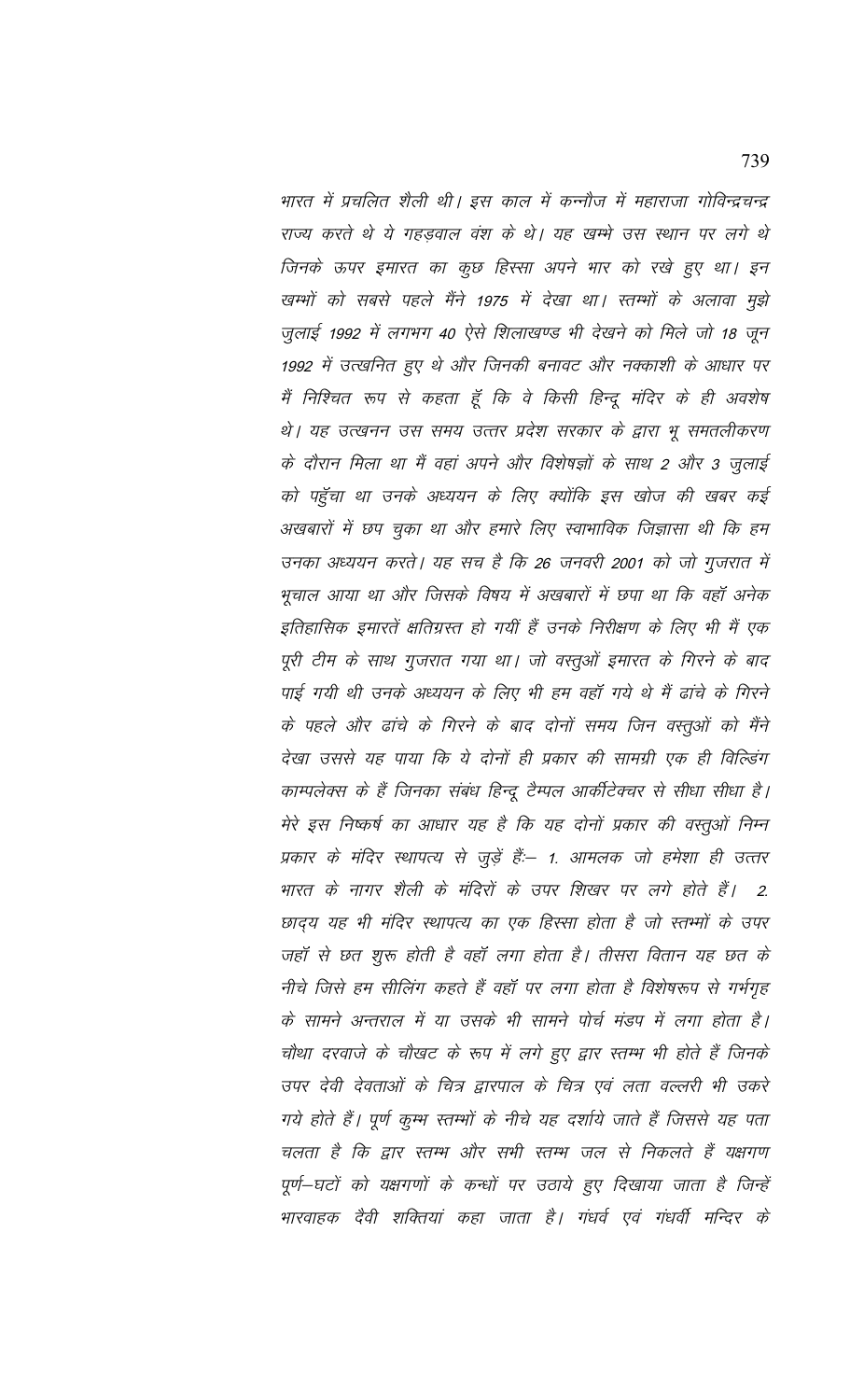अलंकरण में आकाश से धरती में उतरते हुए गंधर्व और गंधर्वी के चित्र होते हैं जो अपने हाथों में फूल की माला लिए हुए होते हैं जो इस बात का प्रतीक है कि आकाश के देवगण भी इस मंदिर की पूजा में रत हैं। लता-उत्तर भारत के नागर शैली के मंदिरों के शिखर पर नीचे से लेकर उपर तक नक्काशीदार फूल पत्ती और डिजाइनें होती हैं जो आमलक के नीचे समाप्त होता है। . . . . . . . . . . "

\*\**Schist comes under the category of sedimentary rock whose colour is black and dark blue. All these pillars were black coloured. Images of male and female Hindu deities, Hindu emblems and those of objects like flowers, leaves, birds and full pitchers were engraved on these pillars. The style of construction of these pillars is called Gahadwal Style. It was a style prevalent in northern India in the 11th and 12th centuries. During this period, Kannauj was ruled over by Maharaja Govind Chandra. He belonged to Gahadwal dynasty. These pillars were laid at the place which carried the weight of some portion of the building. I had seen these pillars for the first time in 1975. Apart from the pillars I came across nearly 40 such stone blocks in July, 1992 which were excavated on 18th June, 1992, and on the basis of their construction and carving I can definitely say that they were remains only of some Hindu temple. This excavation came to light during the levelling operation done by Uttar Pradesh Government at that time. I had reached there along with some more experts on second and third July to make study thereon, because news regarding this discovery had been published in many newspapers and it was natural for me to be curious about such study. It is true that an earthquake hit Gujarat on January 26, 2001 about which it was published in news papers that many historical buildings had been*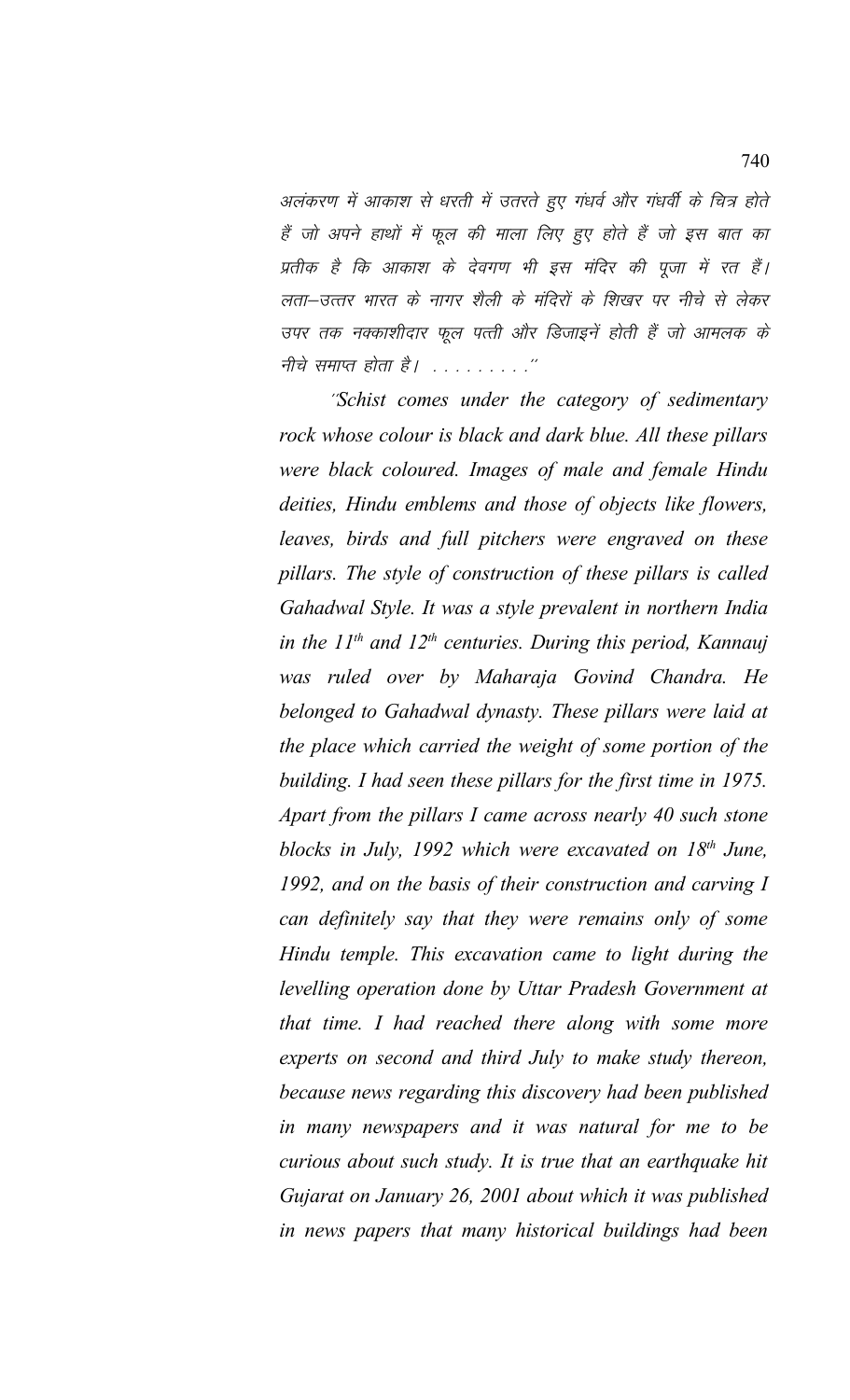*damaged there. I had gone to Gujarat along with a complete team, also for making their inspection. We had gone there also to make study on those articles which had been found after the fall of the buildings. On observation of objects as they existed prior to and subsequent to the collapse of the structure, I found that both types of materials belonged to one and the same building complex, which has a straight relation to Hindu temple architecture. The premise of this finding of mine is that these two types of things are associated with the following type of temple architecture: 1- 'Aamlak' (myrobalam), which are always affixed to the vertices/domes of Nagar Style temples of northern India. 2- 'Chhadya' – It is also a part of temple architecture and it is fixed above the pillars and at the point from where the roofing begins. 3- 'Vitan' – It is fixed below the ceiling, particularly in the intervening space in front of Garbh-grih (sanctum sanctorum) or in the porch facing it and it has images of male and female deities, porters, climbers and branches engraved on it. 'Poorna Kumbhas' are shown beneath the pillars, which goes on to suggest that the entrance pillar and all pillars are emerging from water. Yakshas – They are shown carrying full pitchers on their shoulders. They are called weightcarrying divine powers. Gandhrva and Gandharvi – Temples, for decoration purposes, have images of Gandhrvas and Gandharvis descending from space to the earth, with garlands in their hands. It signifies that even deities of space are engrossed in the worship of this temple. Lata(climbers) – From bottom to the top Nagar Style temples of the northern India have engraved flowers leaves*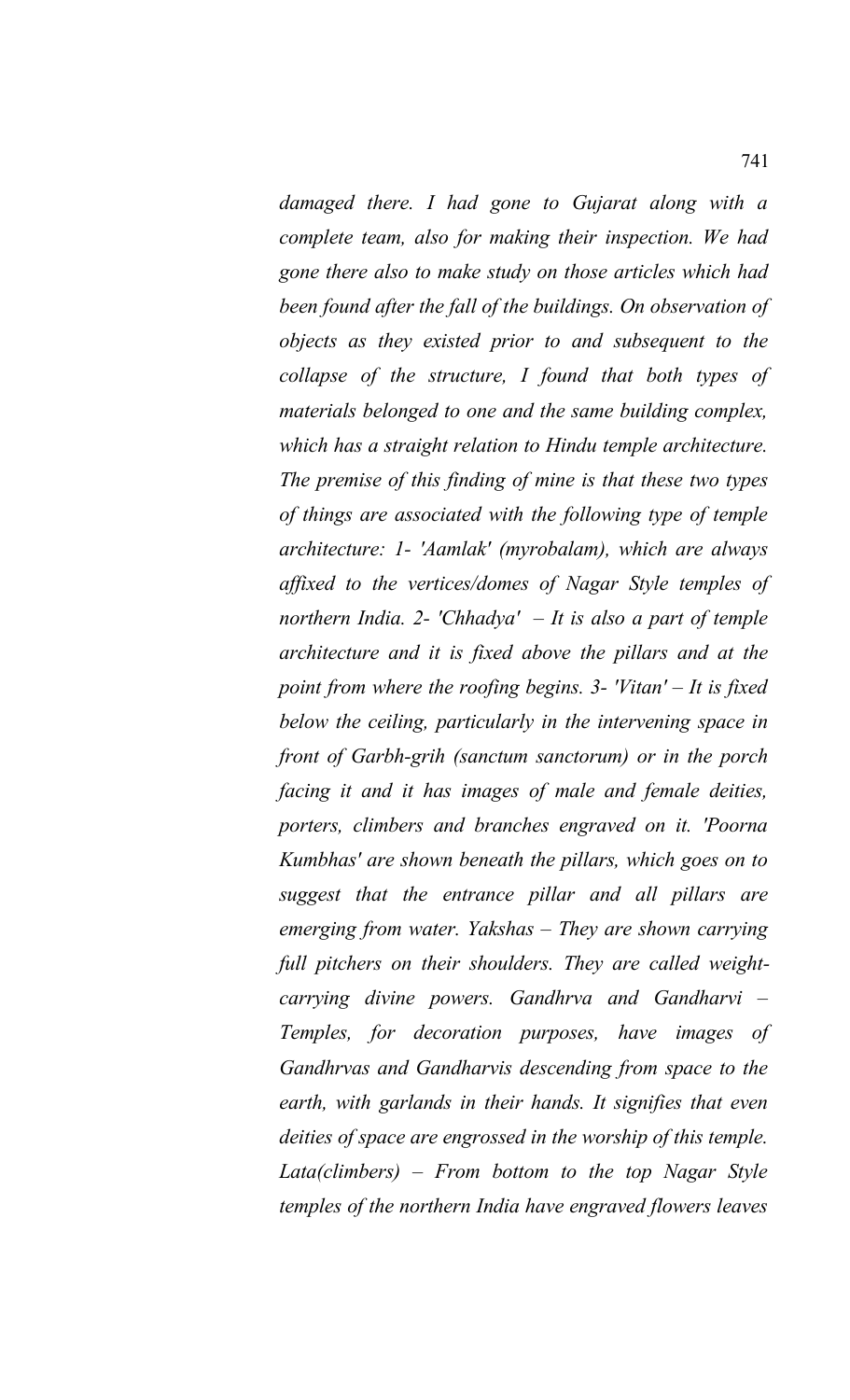and designs which end below the Aamlak."

''इसके अतिरिक्त स्तम्भों के शीर्ष अथवा कैपिटल भी मिले हैं जिनकी बनावट कमल की पंखुडियों के हैं जिन्हें हम पद्मवल्लरी कहते हैं यह भी नागर शैली के हिन्दू मंदिरों में ही पाया जाता है। इसके अतिरिक्त अधिष्ठान के 'कपोत' के शिलाखंड भी मिले हैं जो इस बात को दर्शाते हैं कि वे शिला खंड भी हिन्दू मंदिरों के स्थापत्य के हिस्से होते थे। इसके बाद में द्वार– शाखाओं की ओर भी ध्यान दिलाना चाहूँगा जिनके उपर लता-वल्लरी के अलावा भगवान विष्णु की कई मूर्तियाँ थीं। जिन्हें क्षत–विक्षत अवस्था में पाया गया है। अर्थात् जिन्हें जानबूझकर तोड़ा गया था। इसके अलावा मंदिर के 'पीठ' के भी अनेक शिलाखंड मिले हैं जो इस बात को प्रमाणित करते हैं कि जिस मंदिर के अवशेष थे एक ऊँचे अधिष्ठान पर बना था। सभी अवशेषों के भीतर सूर्य और कमल के अलंकृत वे शिलाखंड भी मिले हैं जो मंदिरों के गजथर एवं अश्वथर के ऊपर की मोल्डिंग के हिस्से थे जिनका सीधा संबंध सूर्य से अर्थात् वैष्णव देवता से जुड़ा था। इसके अलावा मंदिर के लींटर पर पूरे खिले हुए कमल एवं अर्ध खिले हुए कमल भी उकेरे गये थे जिनका सीधा संबंध हिन्दू मंदिरों एवं प्रतीको से था। प्रतीकों में विशेषरूप से द्वारा–शाखा के द्वारपालों का जिक भी करना चाहूँगा जिनके सिर पर करण्ड मुकुट, जिनके गले में वनमाला, जिनके एक हाथ में शूल एवं दूसरा हाथ वरद मुद्रा में दर्शाया गया है। इस प्रकार के द्वारपाल का चित्र केवल मात्र वैष्णव मंदिरों में ही उपलब्ध होता है अर्थात् जिस मंदिर के द्वारपाल में इस प्रकार की खूबियाँ हो उन्हें देखकर यह निश्चिततौर पर कहा जा सकता है कि वह मंदिर वैष्ण मंदिर ही था। इसे 'साइंस आफ आइकोनोग्राफी' कहते हैं। हिन्दी में इसे 'प्रतिमा लक्षण' की संज्ञा दी जाती हैं। इन्हीं शिलाखण्डों में मैंने वे शिलाखंड भी देखे हैं जो 'बीम' के रूप में इस्तेमाल किये गये हैं उनकी नक्काशी भी उसी प्रकार की थी जिस प्रकार की नक्काशी हमें बारहवी शताब्दी के उत्तर भारत के मंदिर में उपलब्ध होता है। अन्त में वैसे तो और भी अनेक शिलाखंड मैंने वहाँ पाये है जो बारहवीं शताब्दी के वैष्णव मंदिर के हैं किन्तू फिर भी मैं उन तीन शिला लेखों का भी विशेष जिक करना चाहूँगा। जिनको पुरालिपि शास्त्र के विद्वानों ने पढ़कर यह बताया है कि यह मंदिर जहाँ के शिलालेख हैं और मंदिर हरिविष्णू के उस देवता को समर्पित है जिसने बलिराजा का मान मर्दन किया था और दशानन को भी ऐसा ही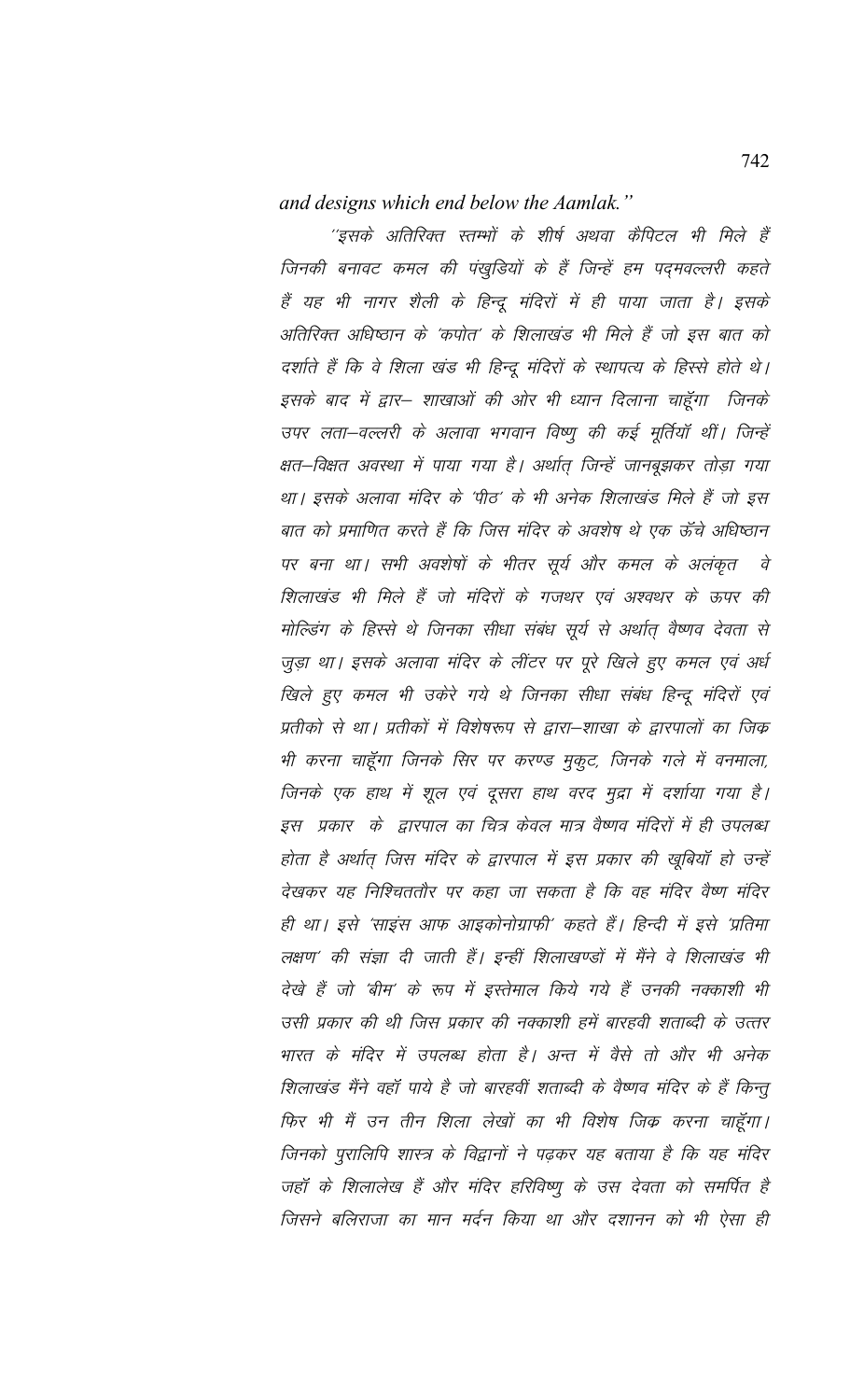करके समाप्त कर दिया था।''

\*\**Besides this, capitols of pillars have been discovered which are shaped like lotus petals, which we call 'padmavallari'. Even this characteristic is seen in the Nagar Style Hindu temples. Besides stone blocks of 'Adhisthan's Kapot' have also been discovered which go on to show that even those stone blocks used to be parts of architecture of Hindu temples. After this I would also like to draw attention to 'Dwar Shakhas' above which, besides climbers and branches there were many images of Lord Vishnu which have been found in dilapidated state, that is to say, which have been broken deliberately. Besides, many stone blocks also of the back of the temple have been discovered, which fact go on to establish that the temple, of which they were the remains, was built on an elevated base. Among the remains Sun and lotus decorated stone blocks have also been found which were parts of the moulding above 'Gajthar' and 'Ashwathar' of temples and which were directly associated with the sun or the Vaishnava or the Vaishnavite deity. Besides these, fully as well as semi blossomed lotus were also engraved over the lintier of the temple, which are directly related to the Hindu temples and symbols. I would like to particularly refer to the Dwarpals (gatekeeper) at the Dwarshakha (gate) which had Karand throne over head and Vanmala (garland) around the neck, and a spear in one hand and the other hand being in form of blessing. Such figures of Dwarpals are to be found only in Vaishnav temples i.e. the temples which have such characteristics in their Dwarpals, can certainly be called Vaishnav temples. It is called the*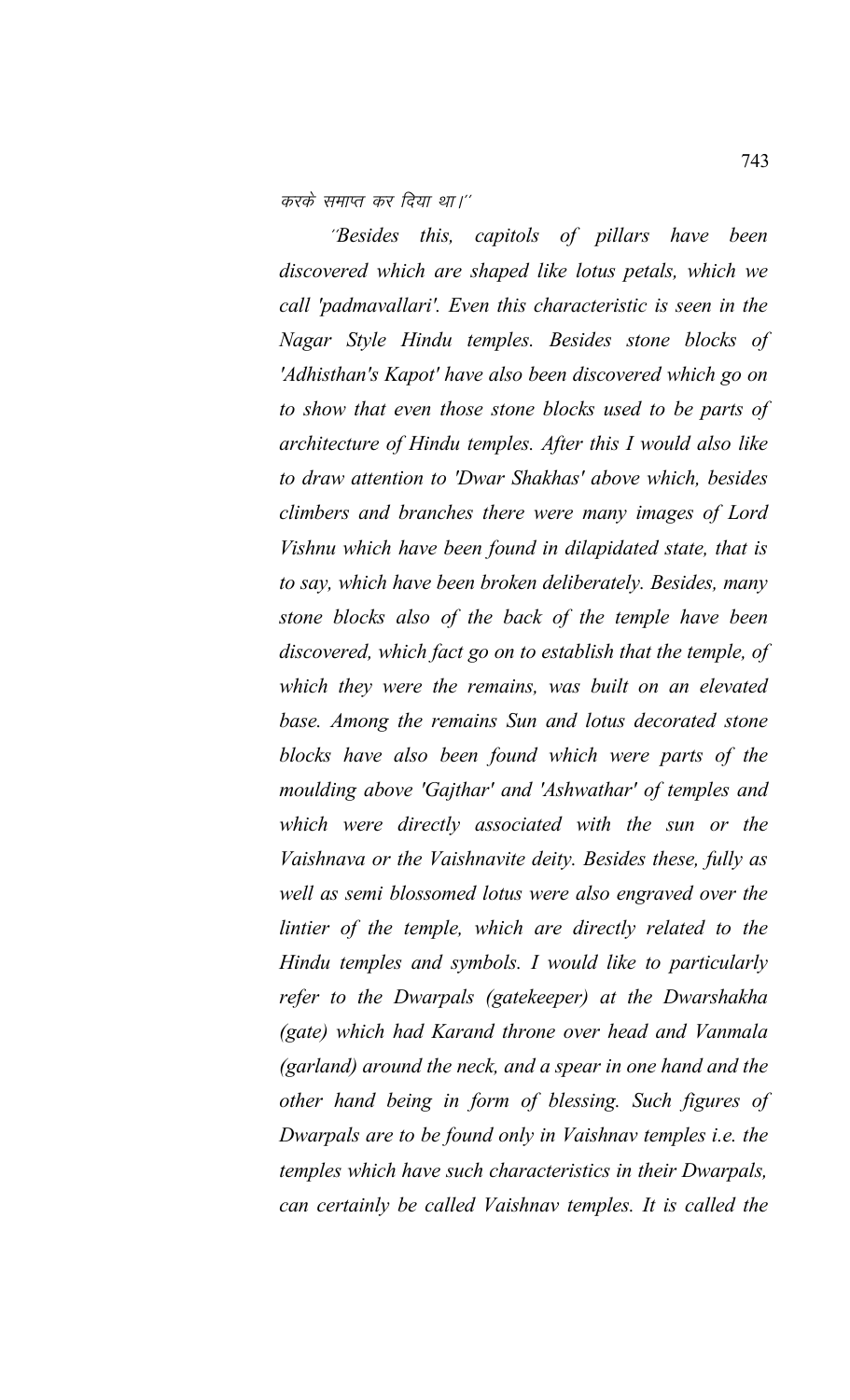science of Iconography, and 'Pratima Lakshan' in Hindi. Amongst these stone blocks, I have seen those stone blocks as well which have been used as beam. Their engraving is also like the engravings available in temples of north India of the twelfth century. Although I have found many other stone blocks over there, which are of Vaishnav temple of twelfth century, still I would like to specially refer to three inscriptions, which have been deciphered by the scholars of lithography to the effect that the temple, to which these inscriptions belong, is devoted to that form of Hari Vishnu, who diminished the pride of king Bali as also of Dashanan."

''वादी के विद्वान अधिवक्ता श्री वीरेश्वर द्विवेदी ने गवाह का ध्यान अन्य मूलवाद सं0 5/89 में दाखिल उत्तर प्रदेश पूरातत्व संगठन द्वारा निर्मित श्वेत एवं श्याम एलबम की फोटो (चित्रों) की ओर दिलाया चित्र सं0 55 को देखकर गवाह ने कहा कि मेरा यह बयान है कि इसमें स्तम्भ के सबसे नीचे भाग में एक पूर्ण-घट है जो दो भारवाहक यक्षों के कन्धे पर उठाया गया है पूर्ण-कूम्भ में से लता-वल्लरी निकलते हुए दर्शाया गया है पूर्ण घट के मध्य में से एक कमल का फूल निकलता हुआ दर्शाया गया है जिसके फूल के ऊपर एक देव कन्या का चित्र है जिसे कूरेद कर नष्ट किया गया है इसके उपर स्तम्भ का मध्य भाग है जिसमें आठ कैसेट हैं। इसके ऊपर एक मालादल है अर्थात मालाओं की एक लड़ी है। इसके ऊपर अन्त में शीर्ष या कैपिटल है जिसके ऊपर की नक्काशी में कमल दर्शाया गया है। चित्र सं0 56, 57, 58 को देखकर गवाह ने कहा कि यह तीनों ही चित्र एक ही स्तम्भ के नहीं हैं किन्तु चित्र सं0 56 और 57 एक ही स्तम्भ के हैं। चित्र सं0 55, 56 और 57 के डिटेल्स मैंने ऊपर लिखा दिये हैं जो सभी के सभी हिन्दू मंदिरों के स्तम्भों से संबंधित हैं। चित्र सं0 58 का चित्र एक दूसरे काले पत्थर के स्तम्भ का है जिसके ऊपर नक्काशी भी लगभग इसी प्रकार की है जिससे यह ज्ञात होता है कि ये दोनों पत्थर के स्तम्भ मंदिर के एक ही भाग में प्रयुक्त हुए होगें। चित्र सं0 59, 60, ही स्तम्भ के ऊपर और नीचे के डिटेल्स फोटोग्राफस हैं और इनमें भी वही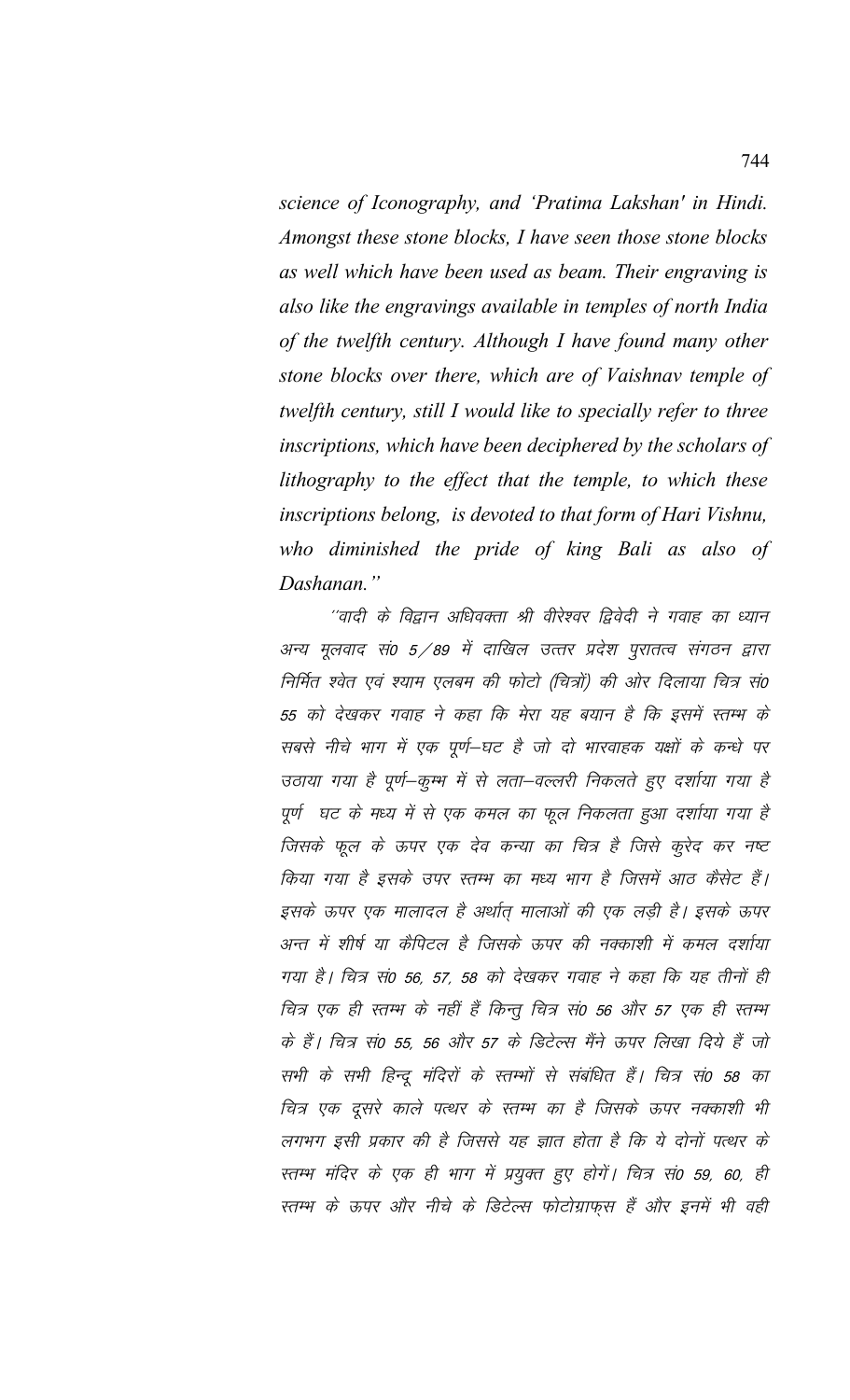विशेषतायें हैं जिनका जिक्र मैंने ऊपर किया है। चित्र सं0 61 व 62 एक दूसरे काले पत्थर के स्तम्भ के चित्र हैं। यद्यपि कि इनकी मुख्य विशेषताये वहीं हैं किन्तु इसमें आमलक जैसी दो पटि्टकाएं भी हैं जो निश्चित तौर पर बारहवी शताब्दी के मंदिरों में ही प्रतीक के रूप में दिखाये जाते हैं। चित्र सं0 64, 65 और 66 भी काले पत्थर के स्तम्भ के चित्र हैं जिनकी बनावट और जिनके ऊपर का अलंकरण भी उन्हीं प्रतीकों से भरा है जो बारहवीं शताब्दी के हिन्दू मंदिरों की विशेषता होती है। 63 नम्बर का चित्र खम्भे के नीचे का चित्र है जिसके ऊपर का अलंकरण टूटे हुए यक्षों के चित्र पूर्ण–घट से निकलते हुए कमल का चित्र एवं फूल–पत्तियों के चित्र से सज्जित हैं। इसका जिक्र मैं ऊपर कर चुका हूँ। चित्र सं0 71, 72,73 के चित्र भी एक दूसरे काले शिष्टास पत्थर के खम्भे का है जिसकी नक्काशी थोड़ी भिन्न है इसके ऊपर नीचे की ओर यक्ष और पूर्ण–घट हैं किन्तु पूर्ण घट से निकलते हुए कमल के साथ साथ दूसरी ओर एक दूसरा पुष्प है इस स्तम्भ पर मालायें भिन्न प्रकार की हैं तथा इनके शीर्ष अथवा कैपिटल पर उकरे गये पत्र–पूष्पदल ऊपर से नीचे की ओर गिरते हुए दिखाये गये हैं अतः यह स्तम्भ भी बारहवीं शताब्दी के मंदिर के ही हैं। चित्र सं0 74 के खम्भे का डिटेल 76 नम्बर पर है जिसमें एक कोण पर पूर्ण-घट में से निकलता हुआ एक पुष्प है चित्र सं0 87, 88, 89, 90, 91, 95, 96, 97, 98, 99, 100, 101, 102, 103, 104, 105, 106 को दिखाकर वादी के वकील के प्रश्न के उत्तर में गवाह ने बताया कि चित्र सं0 87, 88 दोनों ही चित्र संख्या 86 के डिटेल्स फोटोग्राफ़स हैं। ये स्तम्भ भी काले शिस्टोज पत्थर के टुकड़े से बनाया गया था इस पर भी जो चित्र मैं देख रहा हूँ वे सब बारहवीं शताब्दी के हिन्दू मंदिर के ही प्रतीक चिन्ह हैं। चित्र 87 के चित्र में सबसे ऊपर पुष्प पंखुडियों के मध्य से निकलते हुए माला पंक्तियों में दर्शाये गये हैं उसके नीचे मध्य भाग में दो पैनल हैं ऊपरी पैनल अर्द्ध चन्द्राकार रूप में हैं जिनके उपर पूष्पों की पूंखड़ियाँ हैं। उनको इस प्रकार से दिखाया गया है मानों एक कमल अपने पेरीकार्प के ऊपर पंखुडियों के दल से सज्जित है। इसके नीचे के पैनल में चार कमलों और उनकी धुमावदार पंखुडियों के रिपीट होते हुए पैनल हैं ये दोनों ही प्रतीक भारतीय मंदिर स्थापत्य के भीतर मिलते हैं जो सम्पूर्ण भारतीय साहित्य में हिन्दू प्रतीकों के नाम से जाने जाते हैं। चित्र सं0 89, 90 तथा 91 भी एक अन्य स्तम्भ के विभिन्न भागों को दर्शाते हैं इनके शीर्ष पर उल्टे पत्तीदार प्रतीक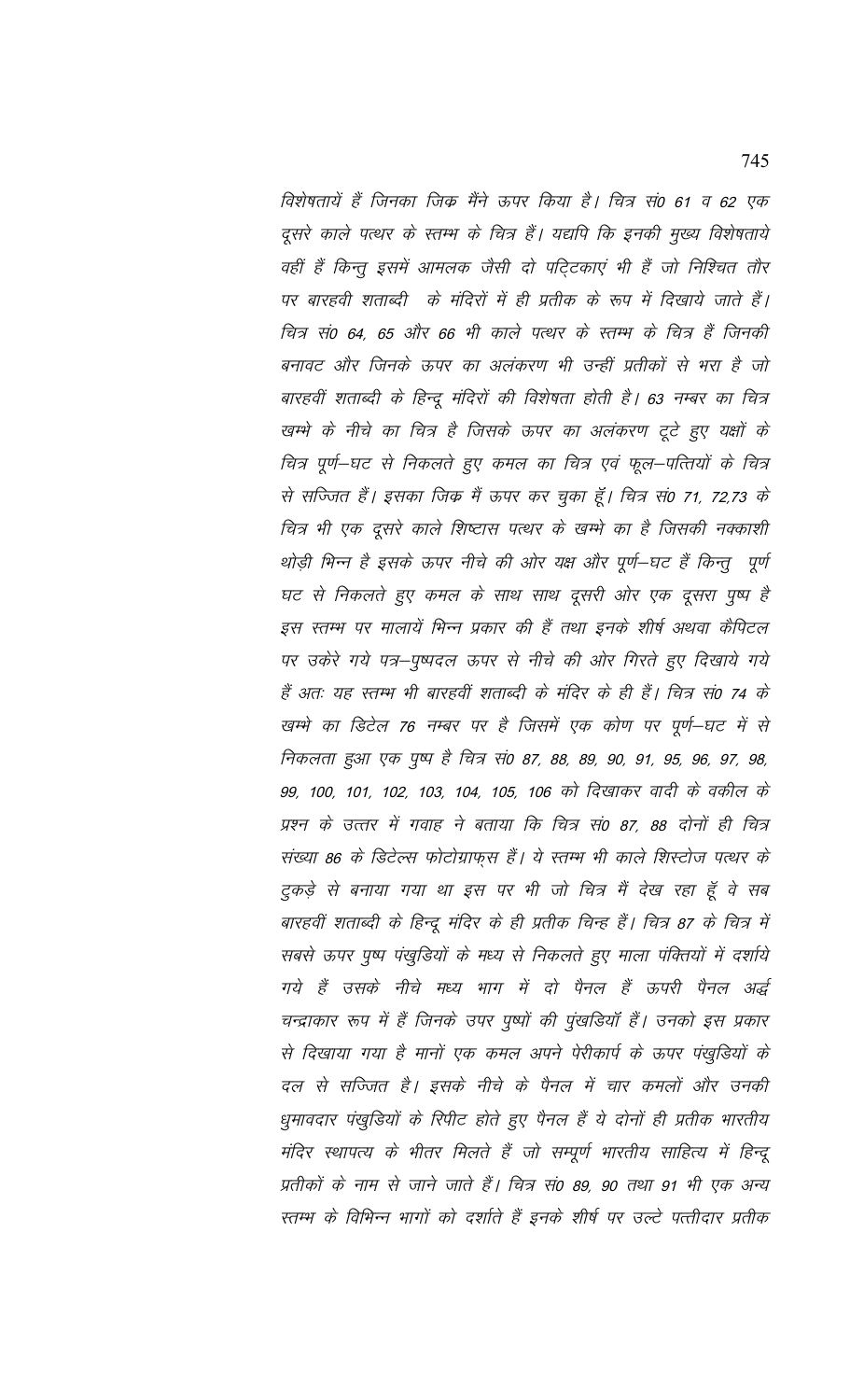हैं जबकि मध्य में वनमाला और मणि का प्रतीक है चित्र सं0 91 में पूर्ण घट से निकलते हुए पुष्प वल्लरी एवं पत्तों के चिन्ह हैं जिनसे यह स्पष्ट होता है कि पूर्ण घट में जल था और उस जल से सभी हिन्दू प्रतीक निकल रहे थे। यह भी हिन्दू मंदिर स्थापत्य को पूर्ण रूप से दर्शाता है। फोटो सं0 97, 98, 99, 101 भी एक शिष्टोज पत्थर के स्तम्भ के विभिन्न चित्र हैं जिनके ऊपर की नक्काशी भी उसी प्रकार के हैं जिनका जिक मैंने पहले कहे गये पत्थर के बारे में किया है। चित्र सं0 101, 102, 103 तक काले पत्थर स्तम्भ के विभिन्न चित्र है जिनके ऊपर देव प्रतिमाओं को कहीं कही नष्ट कर दिया गया है अन्यथा इनकी विशेषताये भी वही है जिनका वर्णन मैं ऊपर कर चुका हूँ। चित्र सं0 104, 105 और 106 भी एक ऐसे ही काले पत्थर के खम्भे से संबंधित है जिनके ऊपर कमल माला, आमलक, पूर्ण घट, यक्ष आदि के चित्र विद्यमान हैं किन्तु चित्र सं0 106 में पूर्णघट से निकलता हुआ कमल दो दलो का है। ऊपर के दल से निकलते हुए एक मोर वल्लरी का चित्र भी है जिसे हल्की सी क्षति पहुँचाई गयी है और इसके फेसेट्स है अर्थात एक मोर है मोर के पीछे पंख हैं जो ऊपर की ओर जा रहे हैं और वल्लरी रूप में गिर रहे हैं। हंस भारतीय प्रतीकों में एक है। वैष्णव धर्म से संबंधित होता है क्योंकि हंस सरस्वती से भी संबंधित है। अभी भी रहता है। ये फेसेट्स जो मैंने बताये है कमल के ऊपर हैं। चित्र सं0 24 में सामने की ओर एक पत्थर है जिसके ऊपर 1 लिखा है, उसके नीचे हिन्दी में जन्मभूमि लिखा है और उसके नीचे अंग्रेजी में भी जन्मभूमि लिखा है। चित्र सं0 1, 2 व 3 में ऐसा कुछ भी नहीं दिखता जिससे मैं कह सकूं कि इमारत का यह हिस्सा किसी वैष्णव मंदिर का बारहवी शताब्दी में बना हुआ अंश है। चित्र सं0 70 उस सीलिंग का चित्र है जो इमारत के एक गुम्बद के नीचे बना था यह ईटों की स्थापत्य है जिसके ऊपर चूने का मोटा पलास्टर चढ़ाया गया था। बीच में कमल की पंखुडियों का एक चित्र है जो संभवतः रंगों से बनाया गया था और जिसके बीच से एक लोहे की चेन लटक रही है। वादी के विद्वान अधिवक्ता श्री वीरेश्वर द्विवेदी ने उत्तर प्रदेश पुरातत्व संगठन द्वारा निर्मित रंगीन एलबम के चित्रों की ओर गवाह का ध्यान दिलाया जिसे देखकर गवाह ने कहा कि चित्र सं0 44 में एक लाल पत्थर का पट्ट है जिसके ऊपर संख्या 1 और हिन्दी में जन्मभूमि लिखा है तथा उसके नीचे अंग्रेजी में भी जन्मभूमि लिखा है चित्र सं0 44, 45, 46, 47, 48, 49, 50, 51, 52, 53, 54 को देखकर गवाह ने कहा कि इमारत के भीतर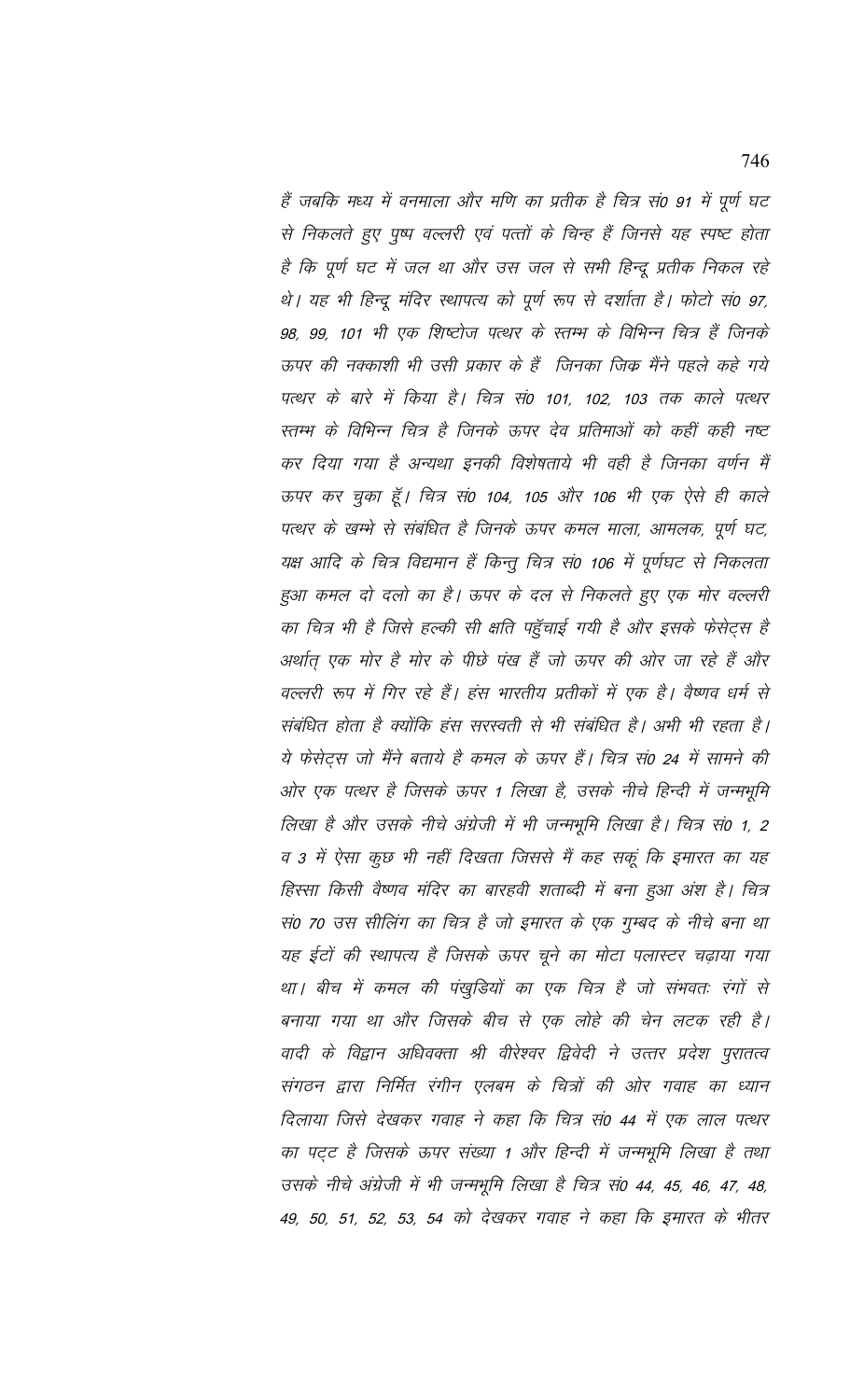जब आप जाते हैं तो उसके दरवाजे पर दोनों ओर दो काले पत्थर के स्तम्भ लगे हैं यह चित्र उन्हीं के हैं। चित्र सं0 55, ये भी उस इमारत के बाउन्ड़ी वाल के चित्र हैं। चित्र 62, 63, 64, 65 ये चित्र भी उसी इ़मारत के बाउन्ड़ीवाल के चित्र हैं। चित्र 59, 60, 66, 68, 69, 70, 71, 72, 73, 76, 77, 78, 81, 82, 84, उस ढॉचे के भीतर ही ये सब बने थे। तथा भीतर की ओर से खींचे हुए चित्र हैं। चित्र सं0 104, 105, 106, 107, 108, 109, 110, 111, 112, 113, 114, 115, 116, 117, 118, 119, 120, 121, 122, 123, 124, 125, 126, 127, 137, 138, 139, 140, 141, 142, 143, 144, 145, 147, 157, 158, 159, 160, 161, 162, 163, 164, 165, 166, 167, 176, 177, 178, 179, 180, 181, 182, 183, 184, 185, 186, 187, 188, 189, 190, 191, 192, 193, 194, 195, 196, 197, 198, 199, और 200 इन सभी चित्रों को मैंने भलीभांति देख लिया और यह रंगीन चित्र भी उन्हीं काले शिष्टोज पत्थर के बने हैं जिन्हें स्थानीय भाषा में 'कसौटी' का पत्थर कहा जाता है। ये चित्र काले चित्रों जैसे ही है केवल रंग का ही फर्क हैं किन्तु मैं चित्र नं0 186 और 187 की ओर ध्यान आकृष्ट कराना चाहूँगा कि जिसमें कमल के ऊपर पद्मआसन लगाये किसी देवता के चित्र के नीचे का हिस्सा ऊपर का पूरा भाग नष्ट कर दिया गया। मेरे ज्ञान के अनुसार यह चित्र भगवान विष्णू के योग के रूप में दर्शायी गयी एक मूर्ति का प्रमाण देता है। यह भी मेरे ऊपर लिखाये गये साक्ष्यों को और भी पोषित करता है कि जिस मंदिर के ये स्तंभ रहे होंगे उसका सीधा संबंध एक वैष्णव मंदिर से था जिसकी तिथि बारहवीं शताब्दी में पड़ती है क्योंकि आर्ट स्टाईल की दृष्टि से योग मुद्रा की विष्णु की मूर्ति और इस प्रकार से उकेरी गयी बारहवीं शताब्दी की एक विशेषता थी। इसी एलबम के चित्र सं0 134, 135, 174 को देखकर गवाह ने कहा कि यह चित्र भी गुम्बद के नीचे की सीलिंग का चित्र है जिसमें बीच में कमल की पंखुडी रंगों से चित्रित है तथा जिसके मध्य से लोहे की चेन निकलती हुई दृष्टिगोचर हो रही है। इसका भी जिक मैंने ऊपर किया है। इन चित्रों में सबसे विशेष बात मेरी दृष्टि में आठ पंखुडियों वाला कमल का चित्र है। उस इमारत में तीन गुम्बद थे एक गुम्बद के नीचे की सीलिंग जो ईंटों से बनी थी और जिसके ऊपर प्लास्टर किया गया था यह चित्र उसका है।''

"*The learned counsel for the plaintiff, Sri Vireshwar Dwivedi drew the attention of the witness towards the black*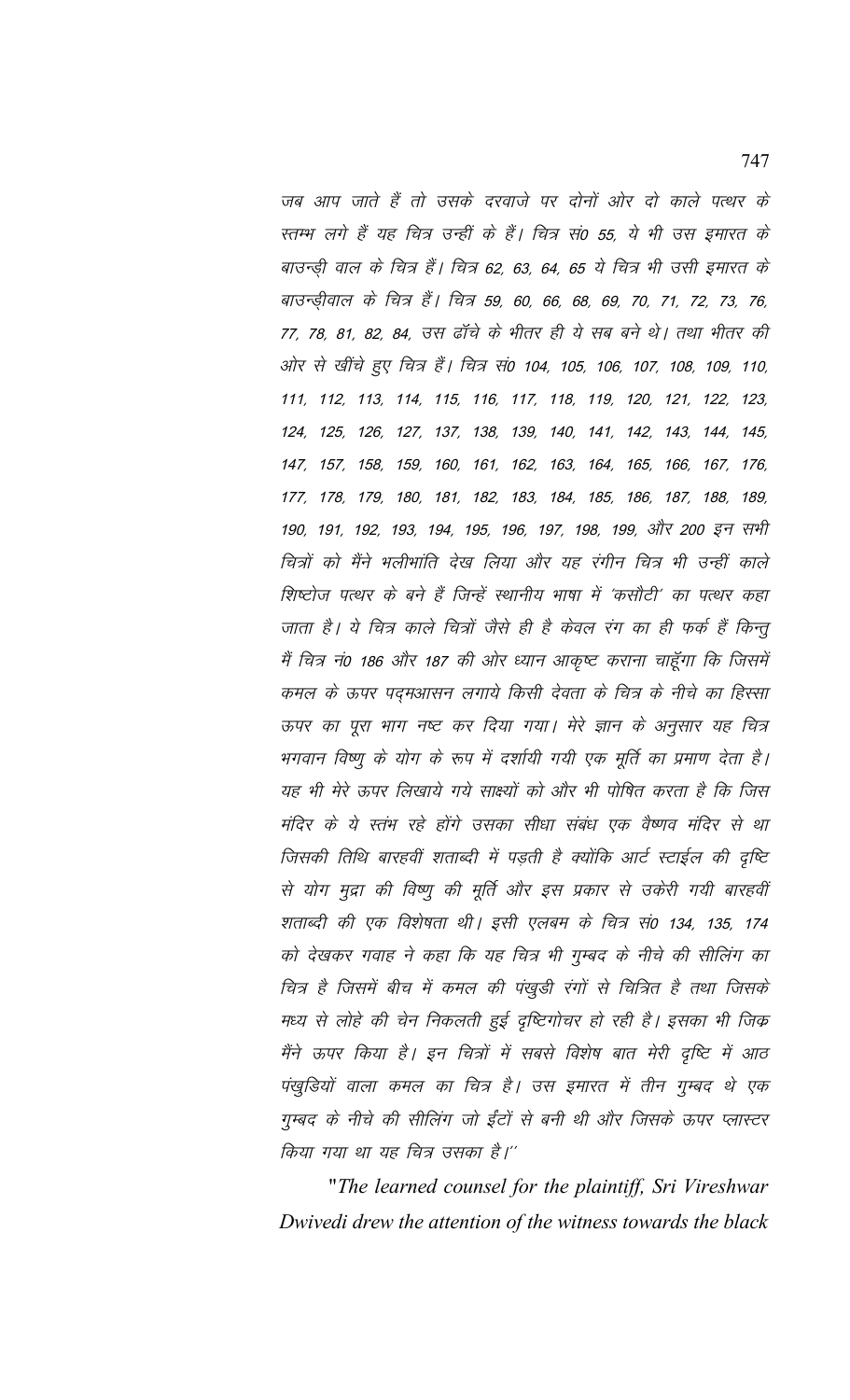*and white photographs prepared by the U.P. Archaeological Organization and filed in O.O.S No. 5/89. After looking at photograph no. 55, the witness stated that a complete pitcher is shown in the lowest part of the pillar and the same was lifted on shoulders by two load carrying Yakshas (demigods). Lata- Vallari (Branches) have been shown to be emerging out of the complete pitcher. A lotus flower is seen emerging from the center of the complete pitcher and a nymph is shown above the flower. Above it is the mid part of the pillar, which has eight facets. Above it is a Maladal i.e. string of garlands. Above it is the vertex or capital, over which a lotus has been shown in engraving. After looking at photograph nos. 56, 57 and 58 the witness stated that all these three photographs are not of the same pillar and instead photograph nos. 56 and 57 are of the same pillar. The details of photograph nos. 55, 56 and 57 have been given by me as above and all of them are related to pillars of Hindu temples. The photograph no. 58 is of another black stone pillar and its engraving is almost similar, from which it appears that both these stone pillars must have been used in same part of the temple. The photograph nos. 59, 60, 77 are detailed photographs of upper and lower part of the pillars and they have the same characteristics, as given above by me. The photograph nos. 61 and 62 are of another black stone pillar. Although their main characteristics are similar, but they contain two Amlak (myrobalan) like strips, which are definitely shown as symbols of twelfth century temples. The photograph nos. 64, 65 and 66 are also of black stone pillars, whose make and superficial decoration is full of those very symbols,*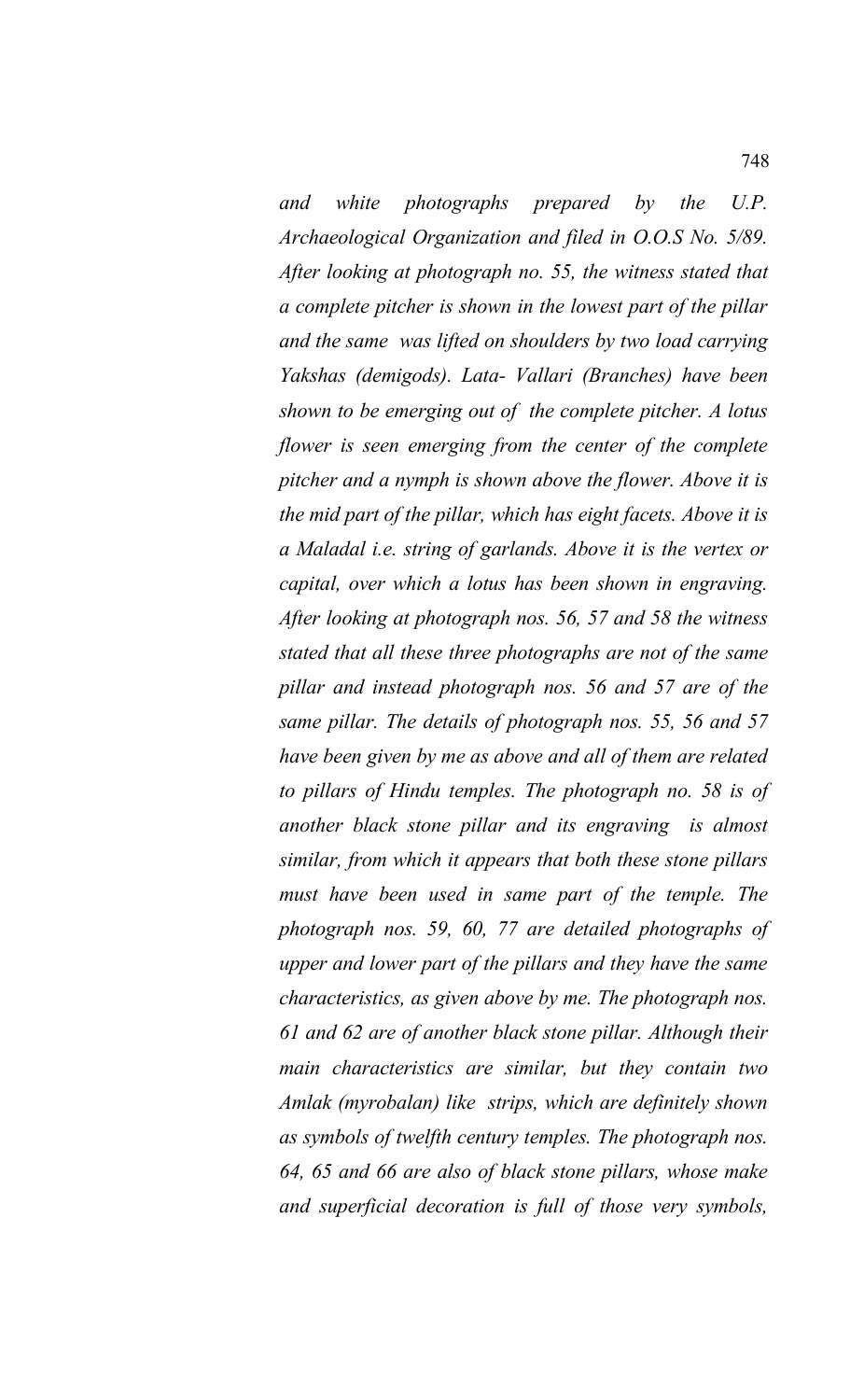*which are characteristics of twelfth century Hindu temples. The photograph no. 63 is of the lower part of the pillar, whose superficial decoration includes damaged pictures of Yakshas (demigods), complete pitcher, lotus emerging out of complete pitcher and flowers-leaves, which have already been described above by me. The photograph nos. 71, 72, 73 are of another black Shistas stone pillar, whose engravings are a bit different. They have Yakshas (demigods) and complete pitcher at top and bottom, but along with the lotus emerging out of the complete pitcher is another flower on the other side. This pillar has various types of garlands and its vertex or capital have leavesbunch of flowers moving downwards. Hence, these pillars are also of twelfth century temple. The details of the pillar in photograph no. 74 is at no. 76, which has a flower emerging out of the complete pitcher at an angle. On being shown photograph nos. 87, 88, 89, 90, 91, 95, 96, 97, 98, 99, 100, 101, 102, 103, 104, 105 and 106 by the learned counsel for the plaintiff, the witness stated that photograph nos. 87 and 88 are both detailed photographs of photograph no. 86. These pillars are also of black Shistas stone. The figures appearing over it, are also of symbols of twelfth century Hindu temple. In photograph no. 87 strings of garland have been shown to be emerging from the center of the flower petals at top. Below it in the mid part, are two panels. The upper panel is semi circular with flower petals on top in such a manner as if a lotus is blooming on its pericorp with its petals. In the lower panel, there are four lotus and their rounding petals are repeated in the panel. Both these symbols are found in Indian temple*